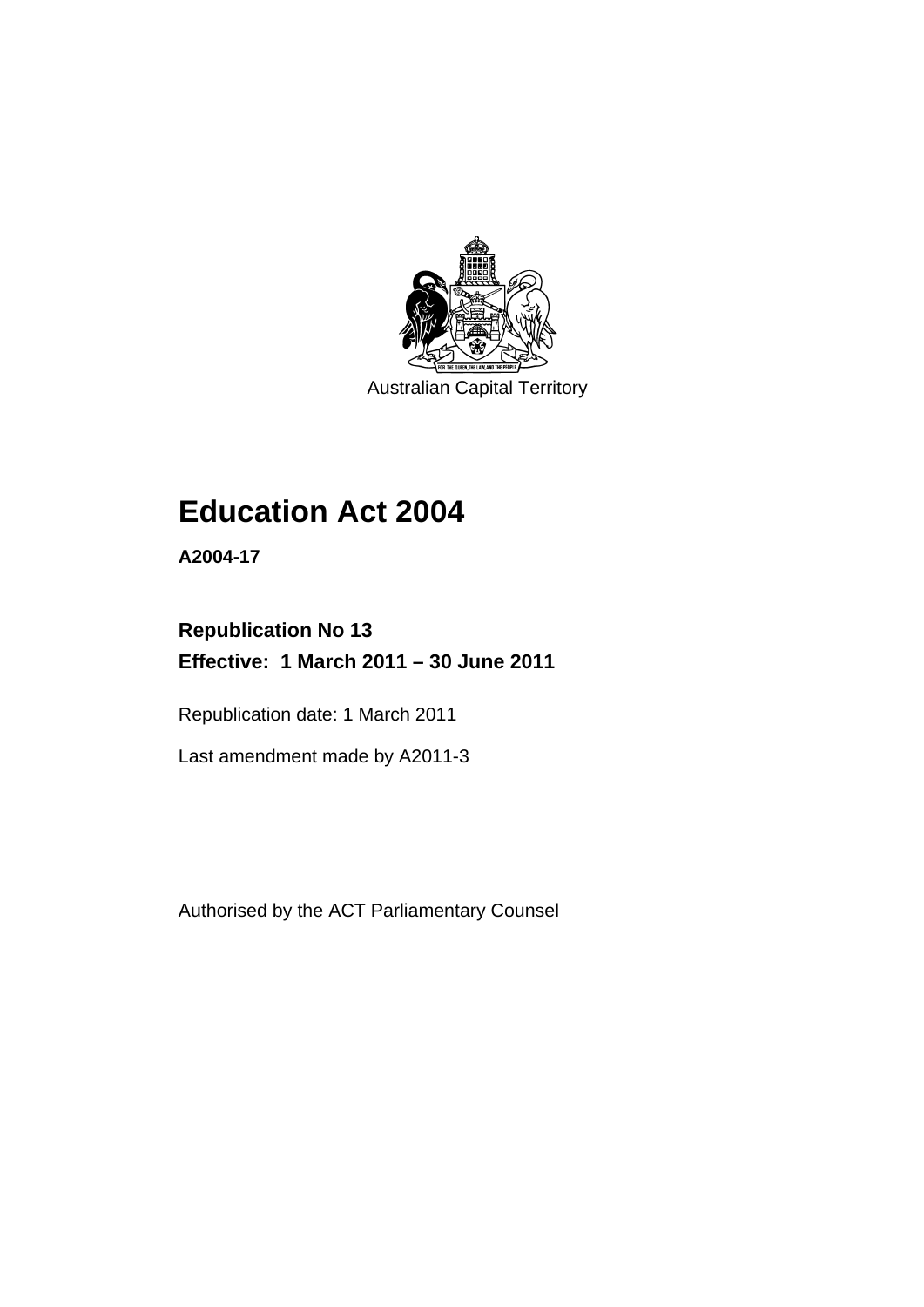## **About this republication**

#### **The republished law**

This is a republication of the *Education Act 2004* (including any amendment made under the *Legislation Act 2001*, part 11.3 (Editorial changes)) as in force on 1 March 2011*.* It also includes any amendment, repeal or expiry affecting the republished law to 1 March 2011.

The legislation history and amendment history of the republished law are set out in endnotes 3 and 4.

#### **Kinds of republications**

The Parliamentary Counsel's Office prepares 2 kinds of republications of ACT laws (see the ACT legislation register at www.legislation.act.gov.au):

- authorised republications to which the *Legislation Act 2001* applies
- unauthorised republications.

The status of this republication appears on the bottom of each page.

#### **Editorial changes**

The *Legislation Act 2001*, part 11.3 authorises the Parliamentary Counsel to make editorial amendments and other changes of a formal nature when preparing a law for republication. Editorial changes do not change the effect of the law, but have effect as if they had been made by an Act commencing on the republication date (see *Legislation Act 2001*, s 115 and s 117). The changes are made if the Parliamentary Counsel considers they are desirable to bring the law into line, or more closely into line, with current legislative drafting practice.

This republication does not include amendments made under part 11.3 (see endnote 1).

#### **Uncommenced provisions and amendments**

If a provision of the republished law has not commenced or is affected by an uncommenced amendment, the symbol  $\mathbf{U}$  appears immediately before the provision heading. The text of the uncommenced provision or amendment appears only in the last endnote.

#### **Modifications**

If a provision of the republished law is affected by a current modification, the symbol  $\mathbf{M}$ appears immediately before the provision heading. The text of the modifying provision appears in the endnotes. For the legal status of modifications, see *Legislation Act 2001*, section 95.

#### **Penalties**

At the republication date, the value of a penalty unit for an offence against this law is \$110 for an individual and \$550 for a corporation (see *Legislation Act 2001*, s 133).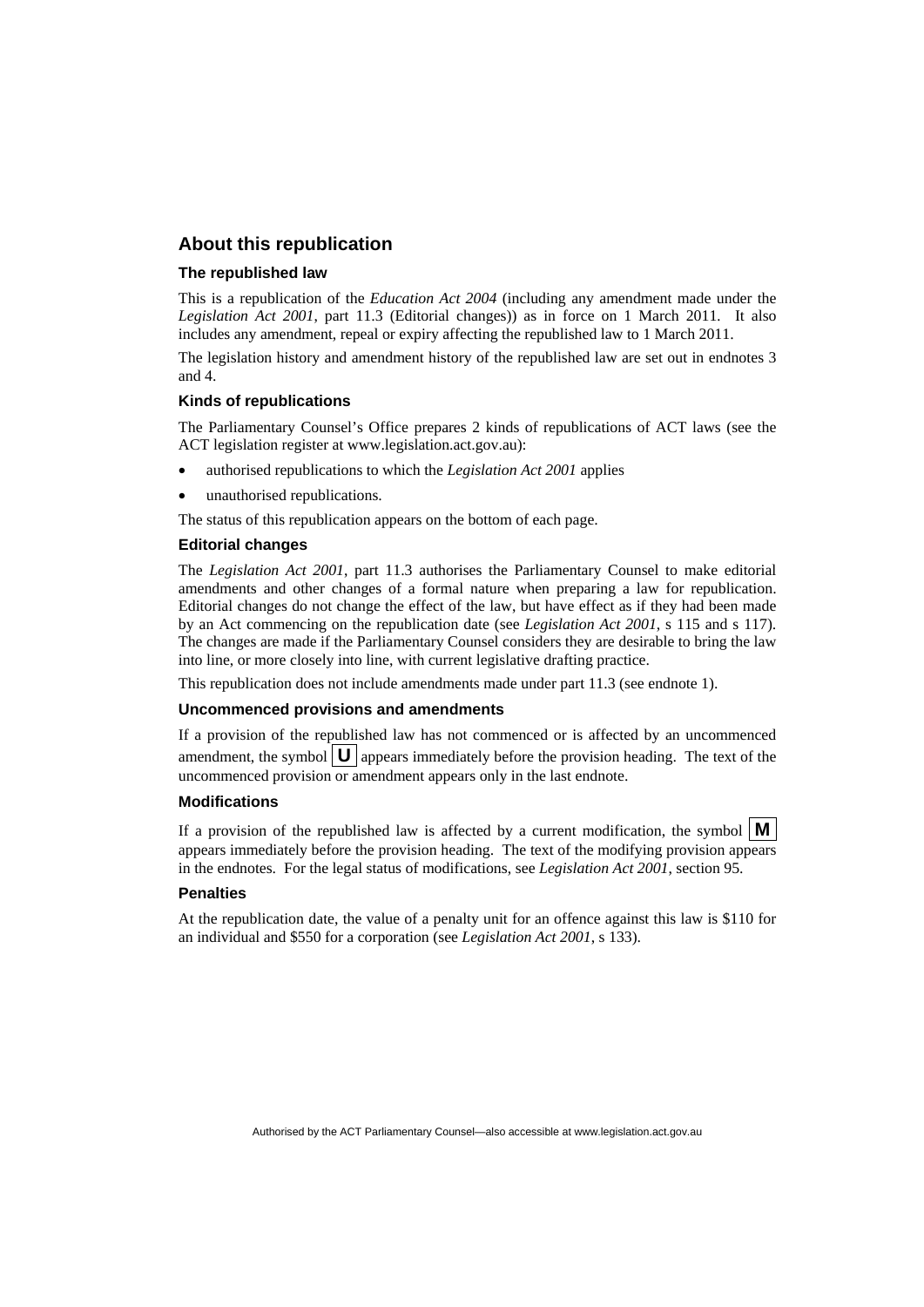

# **Education Act 2004**

## **Contents**

## **Chapter 1 General**

| <b>Part 1.1</b> | <b>Preliminary</b>                                    |                |
|-----------------|-------------------------------------------------------|----------------|
| 1               | Name of Act                                           | 2              |
| 3               | Dictionary                                            | $\overline{2}$ |
| 4               | <b>Notes</b>                                          | 2              |
| 5               | Offences against Act-application of Criminal Code etc | 3              |
| 6               | Meaning of <i>parent</i> and <i>carer</i>             | 3              |
| <b>Part 1.2</b> | <b>General principles and objects</b>                 |                |
|                 | General principles of Act                             | 4              |
| 8               | Main objects of Act                                   | 5              |

| R13      | Education Act 2004           | contents 1 |
|----------|------------------------------|------------|
| 01/03/11 | Effective: 01/03/11-30/06/11 |            |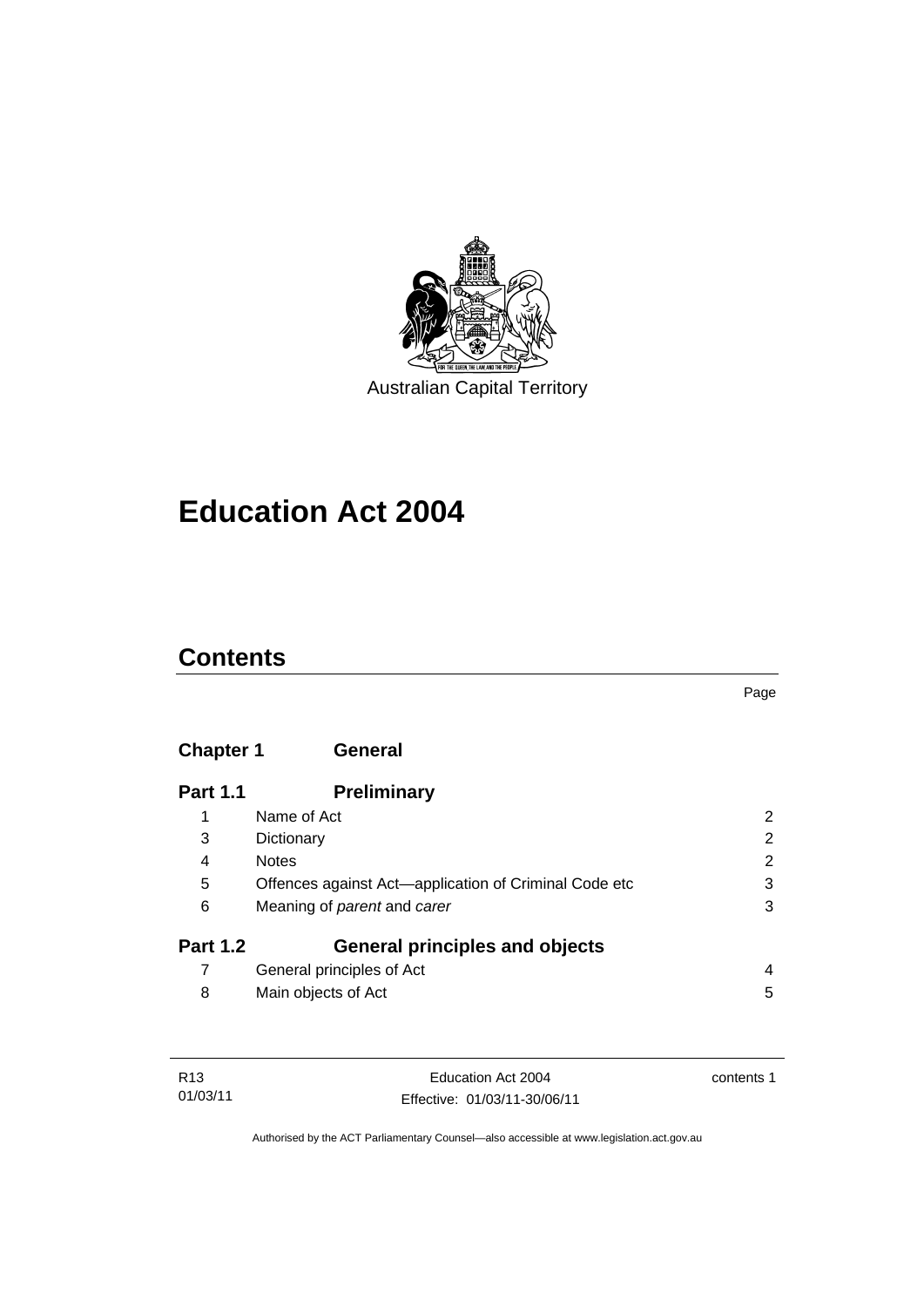## **Contents**

|                  |                                                                             | Page            |
|------------------|-----------------------------------------------------------------------------|-----------------|
| <b>Chapter 2</b> | <b>Compulsory education</b>                                                 |                 |
| <b>Part 2.1</b>  | Preliminary-ch 2                                                            |                 |
| 9                | Meaning of compulsory education age-ch 2                                    | 7               |
| 9A               | Meaning of education course and education provider-Act                      | $\overline{7}$  |
| 9B               | Meaning of completes year 10-Act                                            | 8               |
| 9C               | Meaning of completes year 12-Act                                            | 9               |
| 9D               | Guidelines-certain chief executive functions                                | 11              |
| <b>Part 2.2</b>  | <b>Compulsory education requirements</b>                                    |                 |
| Division 2.2.1   | Enrolment, registration and attendance requirements                         |                 |
| 10               | Child of compulsory education age—enrolment and registration<br>requirement | 12              |
| 10A              | Child of compulsory education age-school attendance requirement             | 13              |
| Division 2.2.2   | <b>Participation requirement</b>                                            |                 |
| 10B              | Meaning of participates in education course-div 2.2.2                       | 14              |
| 10C              | Meaning of full-time participation in education course-div 2.2.2            | 15              |
| 10D              | Child of compulsory education age-participation requirement                 | 15              |
| 11               | Participation requirement-absence                                           | 16              |
| 11A              | Participation requirement-suspension                                        | 17              |
| 11B              | Participation requirement-exclusion                                         | 17              |
| Division 2.2.3   | <b>Information requirement</b>                                              |                 |
| 11C              | Giving information notice                                                   | 18              |
| 11D              | Contents of information notice                                              | 18              |
| 11E              | Extension of time for compliance with information notice                    | 19              |
| 11F              | Revocation of information notice on compliance                              | 19              |
| <b>Part 2.3</b>  | <b>Exemption certificates</b>                                               |                 |
| 11G              | Meaning of full-time participation requirement-pt 2.3                       | 20              |
| 11H              | Exemption certificate-application                                           | 20              |
| 12               | Exemption certificate—requirement for further information                   | 21              |
| 12A              | Exemption certificate-issue                                                 | 21              |
| 12B              | Exemption certificate-form                                                  | 22              |
| 12C              | Exemption certificate-conditions                                            | 23              |
| contents 2       | Education Act 2004                                                          | R <sub>13</sub> |
|                  | Effective: 01/03/11-30/06/11                                                | 01/03/11        |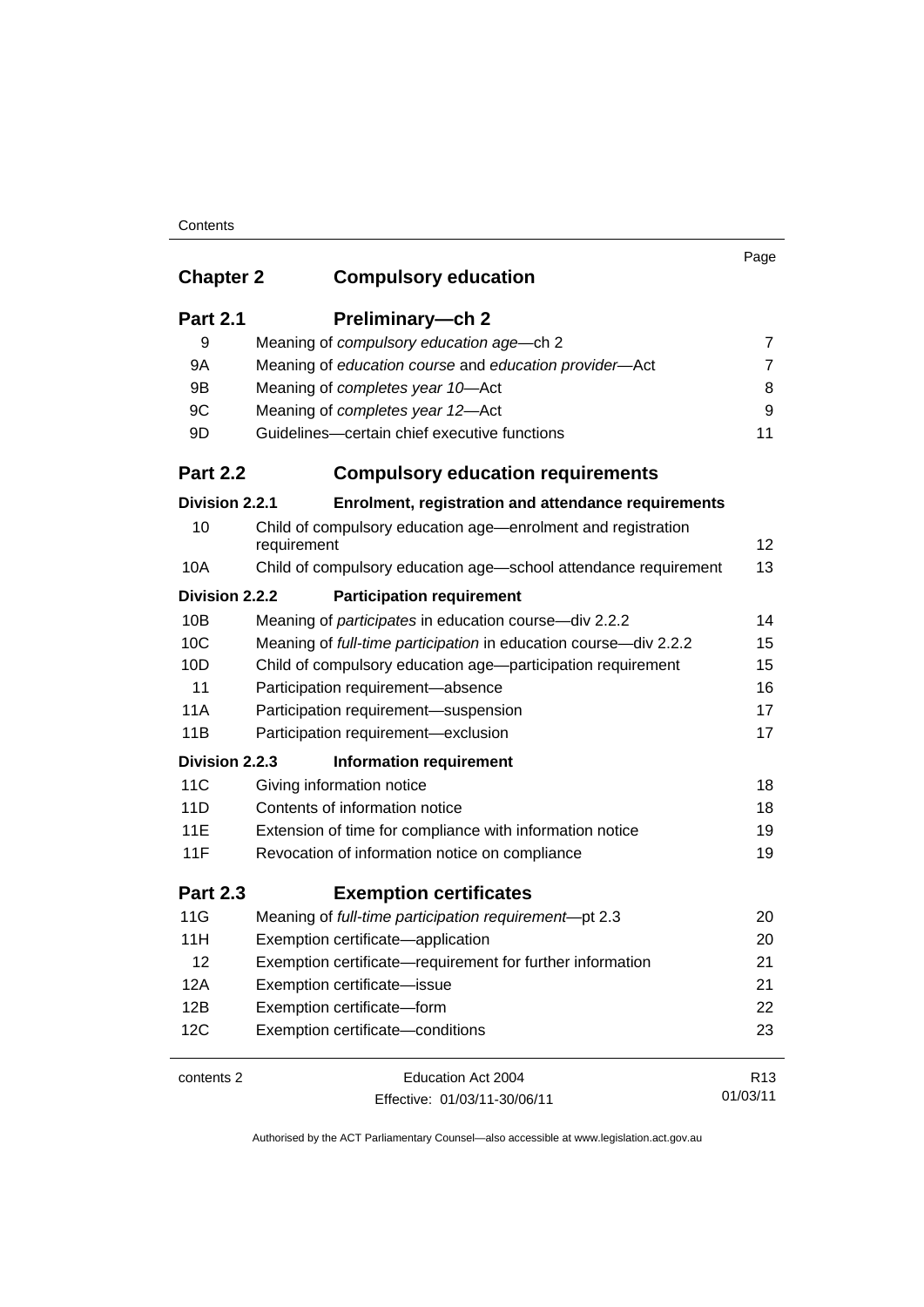|                 |                                                                                    | Contents |  |
|-----------------|------------------------------------------------------------------------------------|----------|--|
|                 |                                                                                    | Page     |  |
| 12D             | Exemption certificate-duration                                                     | 23       |  |
| 13              | Exemption certificate-revocation                                                   | 23       |  |
| <b>Part 2.4</b> | After year 10-training and employment<br>alternatives                              |          |  |
| Division 2.4.1  | Definitions-pt 2.4                                                                 |          |  |
| 13A             | Meaning of training alternative and training alternative provider-Act              | 24       |  |
| 13B             | Meaning of employment alternative-Act                                              | 25       |  |
| 13C             | Meaning of full-time participation in training or employment<br>alternative-pt 2.4 | 25       |  |
| Division 2.4.2  | Approval to participate in training and employment<br>alternatives                 |          |  |
| 13D             | Approval statement-application                                                     | 26       |  |
| 14              | Approval statement-requirement for further information                             | 27       |  |
| 14A             | Approval statement-issue                                                           | 27       |  |
| 14B             | Approval statement-form                                                            |          |  |
| 14C             | Approval statement-conditions                                                      | 29       |  |
| 14D             | Approval statement-compliance requirement                                          | 30       |  |
| 15              | Approval statement-duration                                                        | 31       |  |
| 15A             | Approval statement-revocation                                                      | 31       |  |
| 15B             | Return to education while approval statement in force                              | 31       |  |
| Division 2.4.3  | Training and employment alternatives-deemed<br>participation                       |          |  |
| 15C             | Training and employment alternatives-absence                                       | 31       |  |
| 15D             | Training alternative-suspension                                                    | 32       |  |
| 16              | Training alternative-exclusion                                                     | 32       |  |
| 16A             | Employment alternative-termination                                                 | 33       |  |
| <b>Part 2.5</b> | <b>Compliance notices</b>                                                          |          |  |
| 16B             | Giving compliance notice                                                           | 34       |  |
| 16C             | Contents of compliance notice                                                      | 34       |  |
| 16D             | Extension of time for compliance with compliance notice                            | 35       |  |
| 17              | Revocation of compliance notice on compliance                                      | 35       |  |

| R <sub>13</sub> | Education Act 2004           | contents 3 |
|-----------------|------------------------------|------------|
| 01/03/11        | Effective: 01/03/11-30/06/11 |            |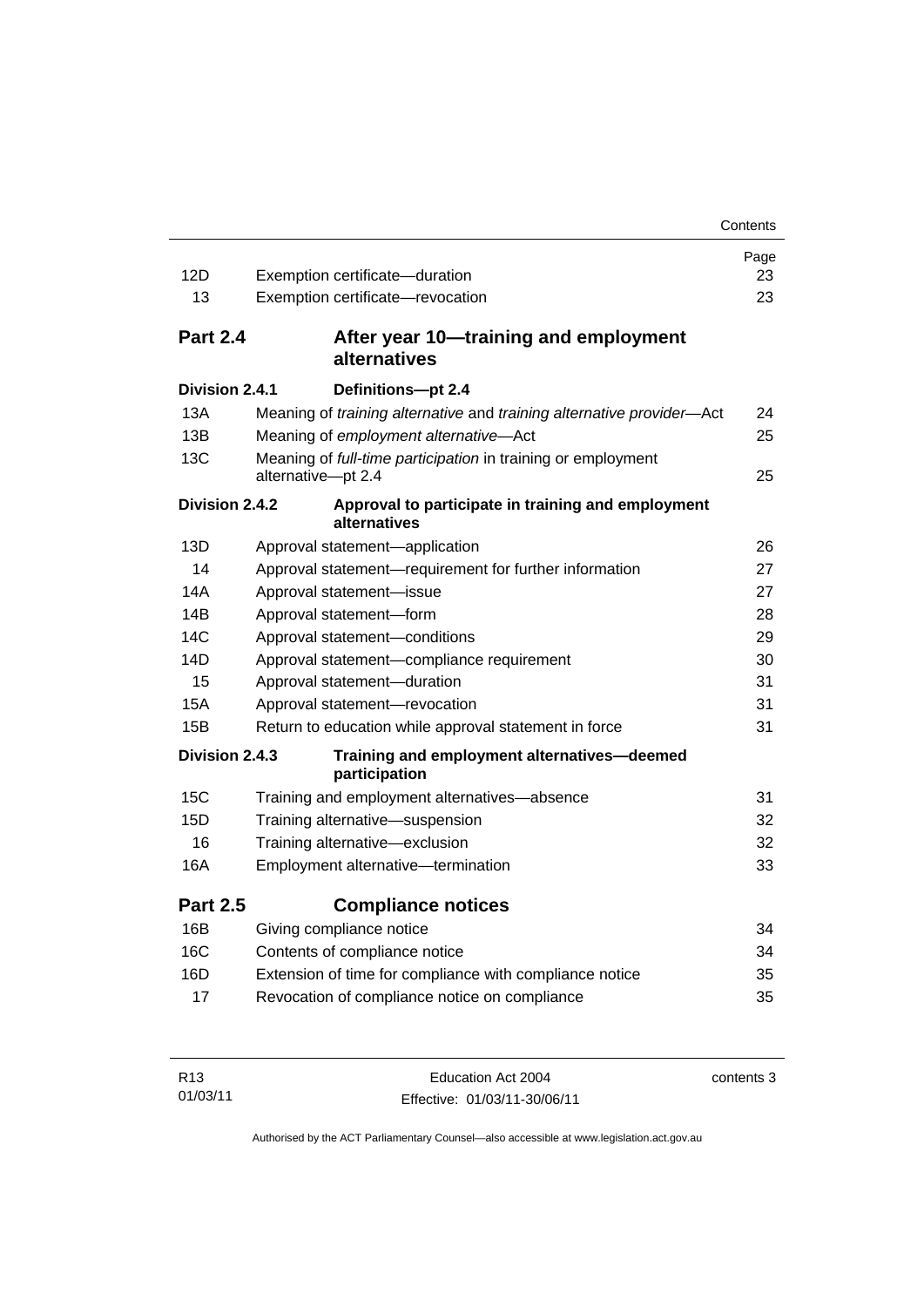| <b>Part 2.6</b>  | Offences-parents                                                              | Page |  |
|------------------|-------------------------------------------------------------------------------|------|--|
| 17A              | Contravention of information and compliance notices                           | 36   |  |
|                  |                                                                               |      |  |
| <b>Chapter 3</b> | <b>Government schools</b>                                                     |      |  |
| <b>Part 3.1</b>  | <b>General</b>                                                                |      |  |
| 18               | Principles on which ch 3 based                                                | 37   |  |
|                  |                                                                               |      |  |
| <b>Part 3.2</b>  | <b>Establishment and operation of government</b><br>schools                   |      |  |
| 20               | Establishing government schools etc                                           | 39   |  |
| 20A              | Independent committee                                                         | 42   |  |
| 20 <sub>B</sub>  | Impacts of closing or amalgamating schools                                    | 43   |  |
| 21               | Operation of government schools                                               | 45   |  |
| 22               | Investigation of complaints-government schools                                | 46   |  |
| 23               | Review of government school system                                            | 46   |  |
| 24               | Review of operation of government schools                                     |      |  |
| 25               | Reporting to parents-government schools                                       |      |  |
| 26               | Education to be free                                                          | 47   |  |
| 27               | Voluntary financial contributions                                             | 48   |  |
| 28               | Secular education                                                             | 48   |  |
| 29               | Religious education                                                           | 49   |  |
| 30               | Curriculum                                                                    | 49   |  |
| 31               | Approved educational courses for students at government schools               | 49   |  |
| <b>Part 3.3</b>  | Attendance at government schools                                              |      |  |
| 32               | Keeping of register of enrolments and attendances for government<br>schools   | 51   |  |
| 33               | Keeping records of enrolment and attendances for government<br>schools        | 51   |  |
| 34               | Inspection of register of enrolment and attendances for government<br>schools | 52   |  |
| 35               | Procedures to encourage school attendance at government schools               | 53   |  |
| 36               | Suspension, exclusion or transfer of student by chief executive               | 53   |  |
|                  |                                                                               |      |  |

| contents 4 |  |
|------------|--|
|------------|--|

Education Act 2004 Effective: 01/03/11-30/06/11

R13 01/03/11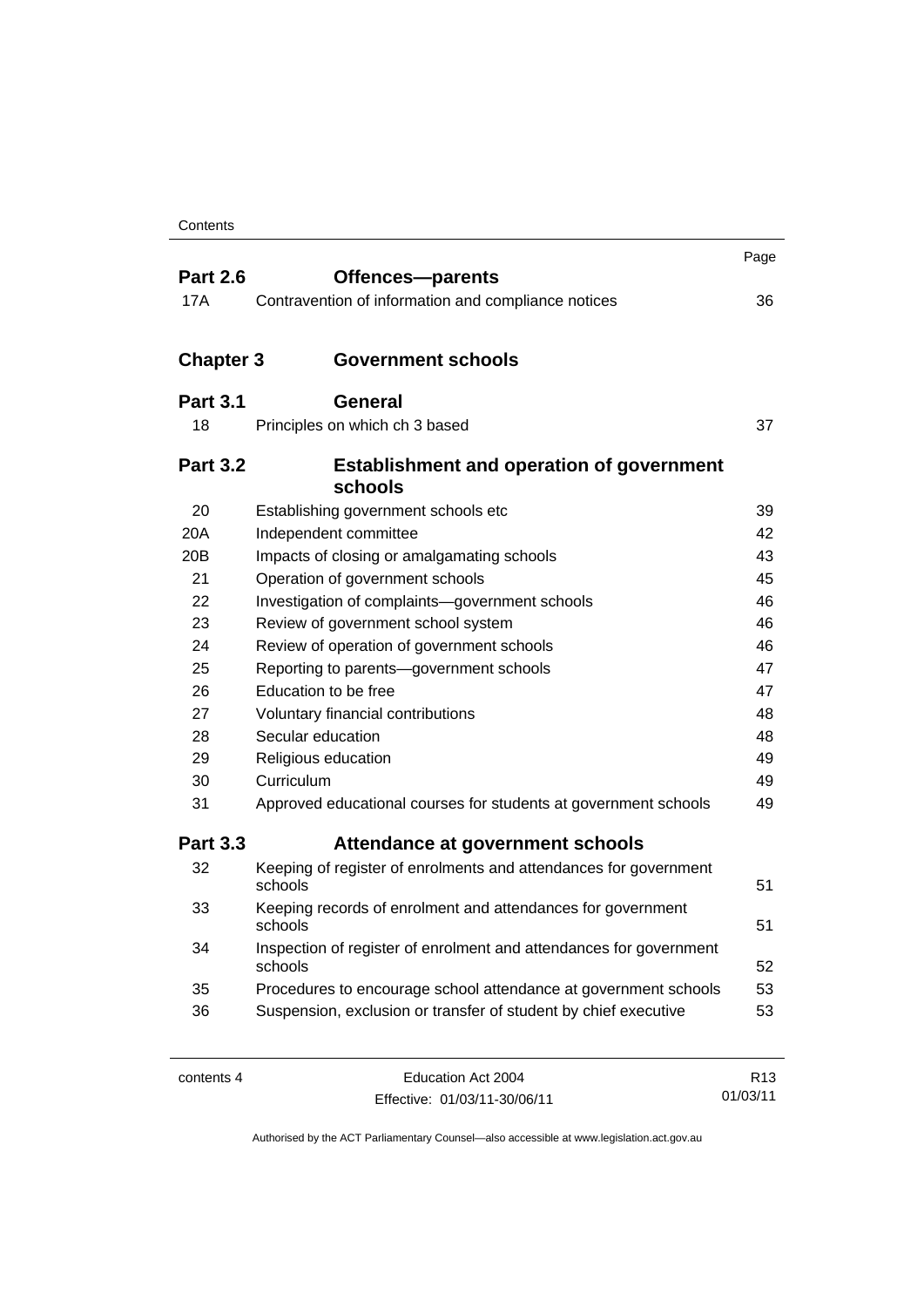| Contents |
|----------|
|----------|

|                                                           |                                                              |                                                                                                           | Page       |  |
|-----------------------------------------------------------|--------------------------------------------------------------|-----------------------------------------------------------------------------------------------------------|------------|--|
| <b>Part 3.4</b>                                           |                                                              | School boards of government schools                                                                       |            |  |
| Division 3.4.1                                            |                                                              | Interpretation                                                                                            |            |  |
| 37                                                        |                                                              | Definitions for pt 3.4                                                                                    | 57         |  |
| Division 3.4.2                                            |                                                              | <b>Establishment and membership</b>                                                                       |            |  |
| 38                                                        |                                                              | Establishment of school boards                                                                            | 58         |  |
| 39                                                        |                                                              | Functions of school boards etc.                                                                           | 58         |  |
| 40                                                        |                                                              | Declaration of parents and citizens associations in certain                                               |            |  |
|                                                           | circumstances                                                |                                                                                                           |            |  |
| 41                                                        |                                                              | Composition of school boards generally                                                                    | 60         |  |
| 42                                                        |                                                              | Composition of school boards of small schools                                                             | 62         |  |
| 43                                                        |                                                              | Composition of school boards of school-related institutions and other<br>schools in special circumstances | 63         |  |
| 44                                                        |                                                              | Ending of appointment of members of school board                                                          | 65         |  |
| 45                                                        |                                                              | Chairperson and deputy chairperson of school boards                                                       | 65         |  |
| 46                                                        | School boards to take part in selection of school principals |                                                                                                           |            |  |
| Division 3.4.3                                            |                                                              | Proceedings of school boards                                                                              |            |  |
| 47                                                        |                                                              | Time and place of meetings of school boards                                                               | 66         |  |
| 48                                                        |                                                              | Procedures governing proceedings of school boards                                                         | 67         |  |
| 49<br>Disclosure of interests by members of school boards |                                                              |                                                                                                           | 68         |  |
| 49A                                                       | Protection of members of school boards                       | 69                                                                                                        |            |  |
| Division 3.4.4                                            |                                                              | <b>Financial matters</b>                                                                                  |            |  |
| 50                                                        |                                                              | School boards to approve budgets                                                                          | 69         |  |
| 51                                                        |                                                              | Application of money of school                                                                            | 70         |  |
| 52                                                        |                                                              | School boards to approve financial statement and report                                                   | 70         |  |
| 53                                                        |                                                              | School boards to make available summaries of budget and annual                                            |            |  |
|                                                           | report                                                       |                                                                                                           | 71         |  |
| <b>Part 3.5</b>                                           |                                                              | <b>Government Schools Education Council</b>                                                               |            |  |
| Division 3.5.1                                            |                                                              | <b>Establishment and membership</b>                                                                       |            |  |
| 54                                                        |                                                              | Establishment of council (government)                                                                     | 72         |  |
| 55                                                        |                                                              | Functions of council (government)                                                                         | 72         |  |
| 56                                                        | Membership of council (government)                           |                                                                                                           | 72         |  |
| 57                                                        | Appointed members of council (government)<br>73              |                                                                                                           |            |  |
| R <sub>13</sub>                                           |                                                              | Education Act 2004                                                                                        | contents 5 |  |
| 01/03/11                                                  |                                                              | Effective: 01/03/11-30/06/11                                                                              |            |  |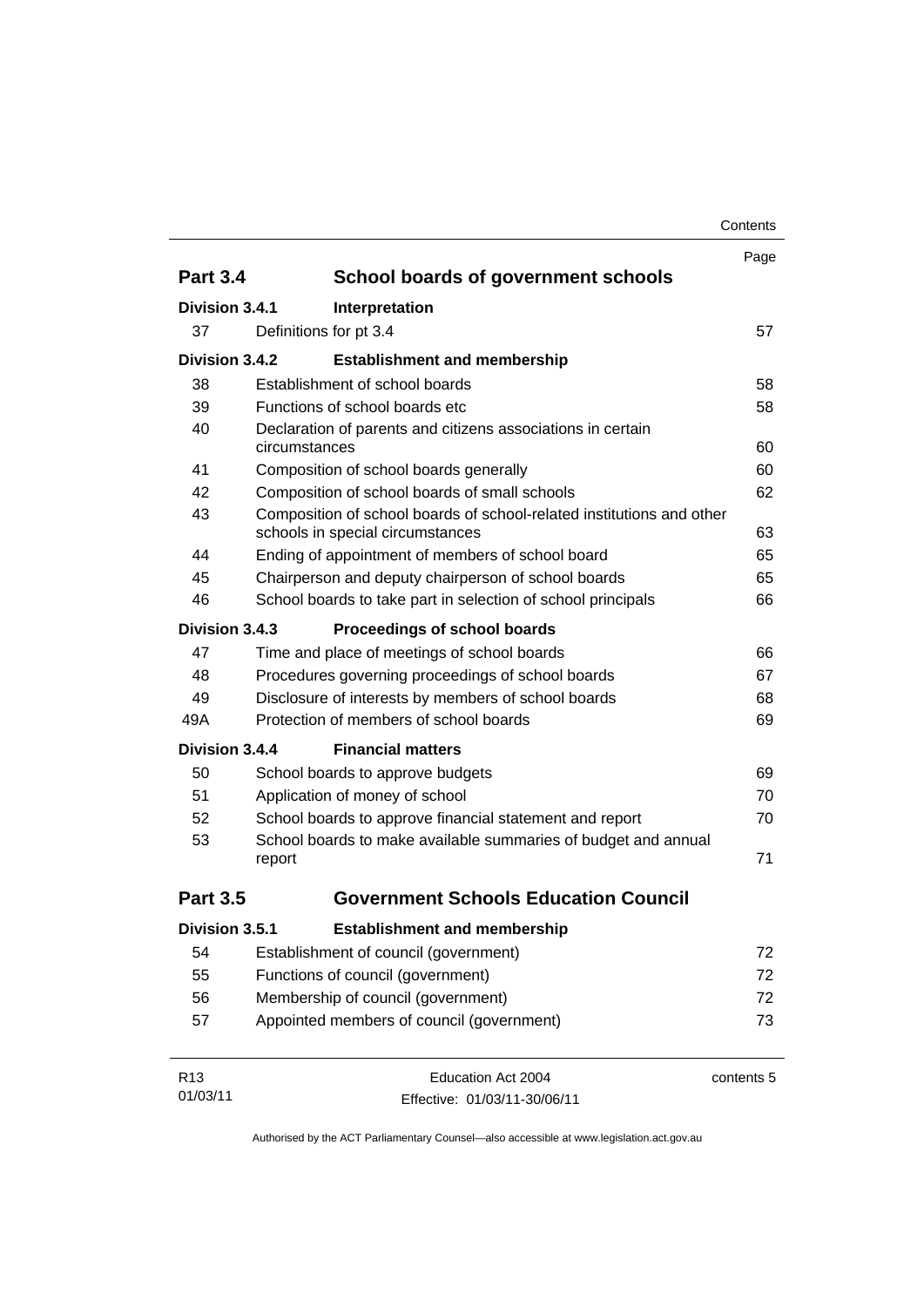|                  |                                                                       | Page |  |
|------------------|-----------------------------------------------------------------------|------|--|
| 58               | Deputy chairperson of council (government)                            |      |  |
| 59               | Term of appointment to council (government)                           |      |  |
| 60               | Ending of appointment to council (government)                         | 74   |  |
| 61               | Conditions of appointment generally of appointed members              | 75   |  |
| 62               | Arrangements for staff                                                | 75   |  |
| Division 3.5.2   | Proceedings of council (government)                                   |      |  |
| 63               | Time and place of meetings of council (government)                    | 75   |  |
| 64               | Procedures governing proceedings of council (government)              | 75   |  |
| 65               | Disclosure of interests by members of council (government)            | 77   |  |
| Division 3.5.3   | Other provisions relating to council (government)                     |      |  |
| 66               | Minister to seek advice                                               | 78   |  |
| 66A              | Minister to present advice of council (government)                    | 78   |  |
| <b>Part 3.6</b>  | <b>Other provisions</b>                                               |      |  |
| Division 3.6.1   | Authorised persons (government)                                       |      |  |
| 67               | Appointment of authorised persons (government)                        | 79   |  |
| 68               | Identity cards for authorised persons (government)                    | 80   |  |
| Division 3.6.2   | Inspection powers for government schools                              |      |  |
| 69               | Power not to be exercised before identity card shown etc              | 80   |  |
| 70               | Entry to government schools                                           | 81   |  |
| 71               | Powers on entry                                                       | 81   |  |
| <b>Chapter 4</b> | <b>Non-government schools</b>                                         |      |  |
|                  |                                                                       |      |  |
| <b>Part 4.1</b>  | <b>General</b>                                                        |      |  |
| 74               | Meaning of school in ch 4                                             | 82   |  |
| 75               | Principles on which ch 4 based                                        | 82   |  |
| 77               | Registrar                                                             | 83   |  |
| 78               | Functions of registrar                                                | 83   |  |
| 79               | Register of non-government schools                                    | 83   |  |
| RΛ               | Availability of information about operation of non-government schools |      |  |

| 79 | Register of non-government schools                                     | 83 |
|----|------------------------------------------------------------------------|----|
| 80 | Availability of information about operation of non-government schools  |    |
|    | and their educational programs                                         | 83 |
| 81 | Approved educational courses for students at non-government schools 84 |    |
|    |                                                                        |    |

| contents 6 | Education Act 2004           | R <sub>13</sub> |
|------------|------------------------------|-----------------|
|            | Effective: 01/03/11-30/06/11 | 01/03/11        |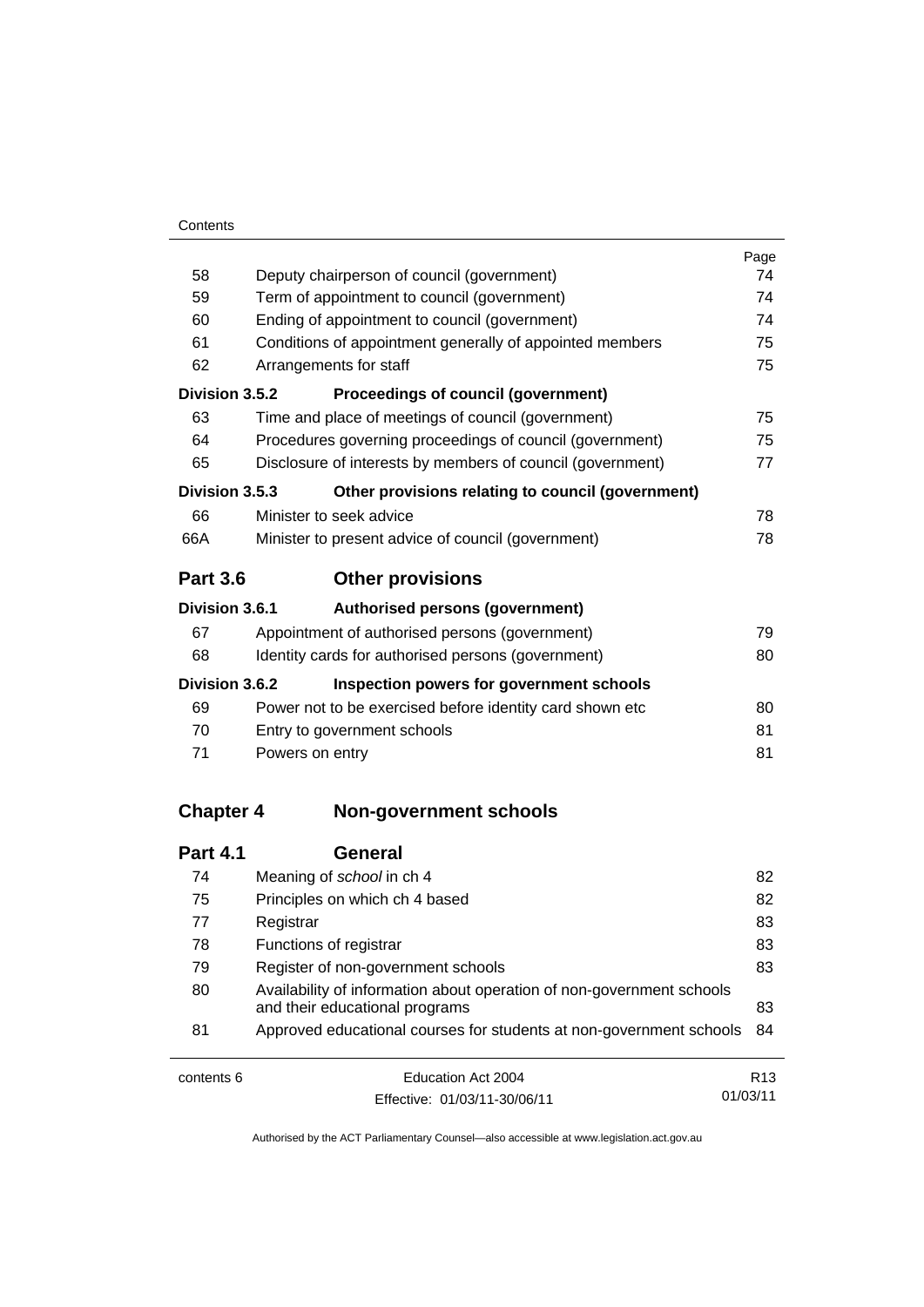|                 |                                                                                    | Page |
|-----------------|------------------------------------------------------------------------------------|------|
| <b>Part 4.2</b> | <b>Registration-non-government schools</b>                                         |      |
| 82              | Schools to be registered                                                           | 85   |
| 83              | Applications for in-principle approval for proposed registration                   | 86   |
| 84              | Deciding in-principle applications                                                 | 86   |
| 85              | Application for provisional registration                                           | 88   |
| 86              | Provisional registration                                                           | 89   |
| 87              | Application for registration                                                       | 91   |
| 88              | Registration                                                                       | 91   |
| 88A             | Application for registration at additional campus                                  | 93   |
| 88B             | Registration at additional campus                                                  | 94   |
| 89              | Application for registration at additional educational levels                      | 96   |
| 90              | Registration at additional educational levels                                      | 97   |
| 91              | Conditions of provisional registration or registration                             | 99   |
| 92              | Certificate of provisional registration or registration                            | 99   |
| 93              | Period of provisional registration and registration                                | 100  |
| 94              | Investigation of complaints-non-government schools                                 | 101  |
| 95              | Cancellation of provisional registration or registration                           | 101  |
| 96              | Application for renewal of registration                                            | 102  |
| 97              | Renewal of registration                                                            | 103  |
| 98              | Inspection of panel reports for school registration etc.                           | 104  |
| <b>Part 4.3</b> | Attendance at non-government schools                                               |      |
| 99              | Keeping of register of enrolments and attendances for non-<br>government schools   | 106  |
| 100             | Keeping records of enrolment and attendances for non-government<br>schools         | 106  |
| 101             | Inspection of register of enrolment and attendances for non-<br>government schools | 107  |
| 102             | Procedures to encourage attendance at non-government schools                       | 108  |
| 103             | Reporting to parents-non-government schools                                        | 108  |
| 104             | Suspension, transfer or exclusion of students-Catholic systemic<br>schools         | 109  |
| 105             | Suspension or exclusion of students-other non-government schools                   | 112  |

contents 7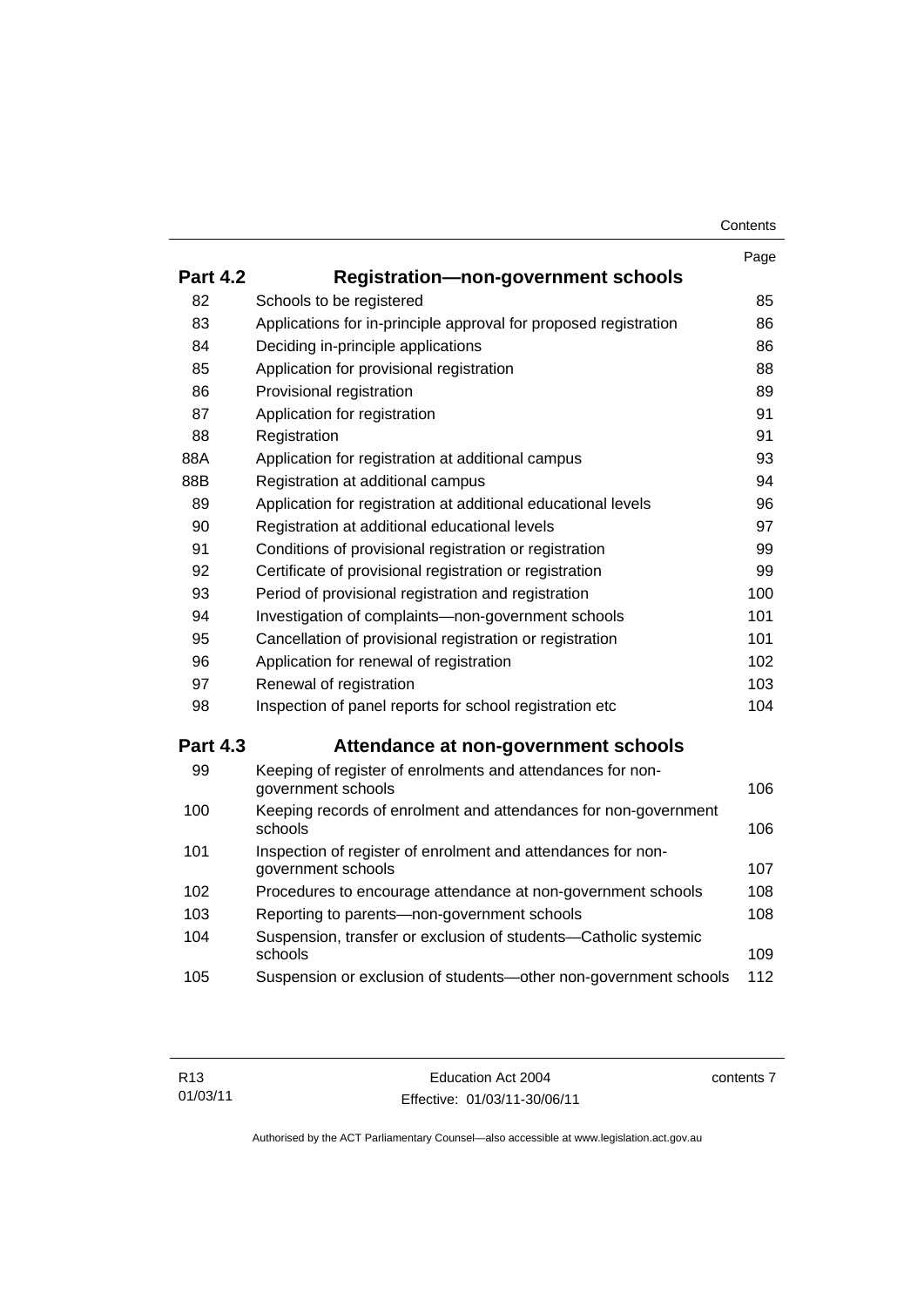## **Contents**

|                                                                      | Page                                                                                                                                                                                                                                                                                                                                |  |
|----------------------------------------------------------------------|-------------------------------------------------------------------------------------------------------------------------------------------------------------------------------------------------------------------------------------------------------------------------------------------------------------------------------------|--|
| <b>Part 4.4</b>                                                      |                                                                                                                                                                                                                                                                                                                                     |  |
| Division 4.4.1                                                       |                                                                                                                                                                                                                                                                                                                                     |  |
|                                                                      | 115                                                                                                                                                                                                                                                                                                                                 |  |
|                                                                      | 115                                                                                                                                                                                                                                                                                                                                 |  |
|                                                                      | 115                                                                                                                                                                                                                                                                                                                                 |  |
| Members of council (non-government)                                  | 116                                                                                                                                                                                                                                                                                                                                 |  |
| Deputy chairperson of council (non-government)                       | 116                                                                                                                                                                                                                                                                                                                                 |  |
| Term of appointment to council (non-government)                      | 117                                                                                                                                                                                                                                                                                                                                 |  |
| Ending of appointment to council (non-government)                    | 117                                                                                                                                                                                                                                                                                                                                 |  |
| Conditions of appointment generally of council (non-government)      |                                                                                                                                                                                                                                                                                                                                     |  |
|                                                                      | 117                                                                                                                                                                                                                                                                                                                                 |  |
|                                                                      | 118                                                                                                                                                                                                                                                                                                                                 |  |
| Proceedings of council (non-government)                              |                                                                                                                                                                                                                                                                                                                                     |  |
| Time and place of meetings of council (non-government)               | 118                                                                                                                                                                                                                                                                                                                                 |  |
| Proceedings of council (non-government)                              | 118                                                                                                                                                                                                                                                                                                                                 |  |
| Disclosure of interests by members of council (non-government)       | 118                                                                                                                                                                                                                                                                                                                                 |  |
| Other provisions relating to council (non-government)                |                                                                                                                                                                                                                                                                                                                                     |  |
| Minister to seek advice                                              | 119                                                                                                                                                                                                                                                                                                                                 |  |
| Minister to present advice of council (non-government)               | 120                                                                                                                                                                                                                                                                                                                                 |  |
| <b>Other provisions</b>                                              |                                                                                                                                                                                                                                                                                                                                     |  |
| Authorised persons (non-government)                                  |                                                                                                                                                                                                                                                                                                                                     |  |
| Appointment of authorised persons (non-government)                   | 121                                                                                                                                                                                                                                                                                                                                 |  |
| 122<br>120<br>Identity cards for authorised persons (non-government) |                                                                                                                                                                                                                                                                                                                                     |  |
| Inspection powers for non-government schools                         |                                                                                                                                                                                                                                                                                                                                     |  |
| Power not to be exercised before identity card shown etc             | 122                                                                                                                                                                                                                                                                                                                                 |  |
| Entry to non-government schools for inspections                      | 123                                                                                                                                                                                                                                                                                                                                 |  |
| 123<br>123<br>Entry to non-government schools with consent           |                                                                                                                                                                                                                                                                                                                                     |  |
| 123<br>Consent to entry                                              |                                                                                                                                                                                                                                                                                                                                     |  |
| Powers on entry                                                      | 124                                                                                                                                                                                                                                                                                                                                 |  |
|                                                                      | <b>Non-government Schools Education Council</b><br><b>Establishment and membership</b><br>Establishment of council (non-government)<br>Functions of council (non-government)<br>Membership of council (non-government)<br>members<br>Arrangements for staff<br>Division 4.4.2<br>Division 4.4.3<br>Division 4.5.1<br>Division 4.5.2 |  |

contents 8 Education Act 2004 Effective: 01/03/11-30/06/11

R13 01/03/11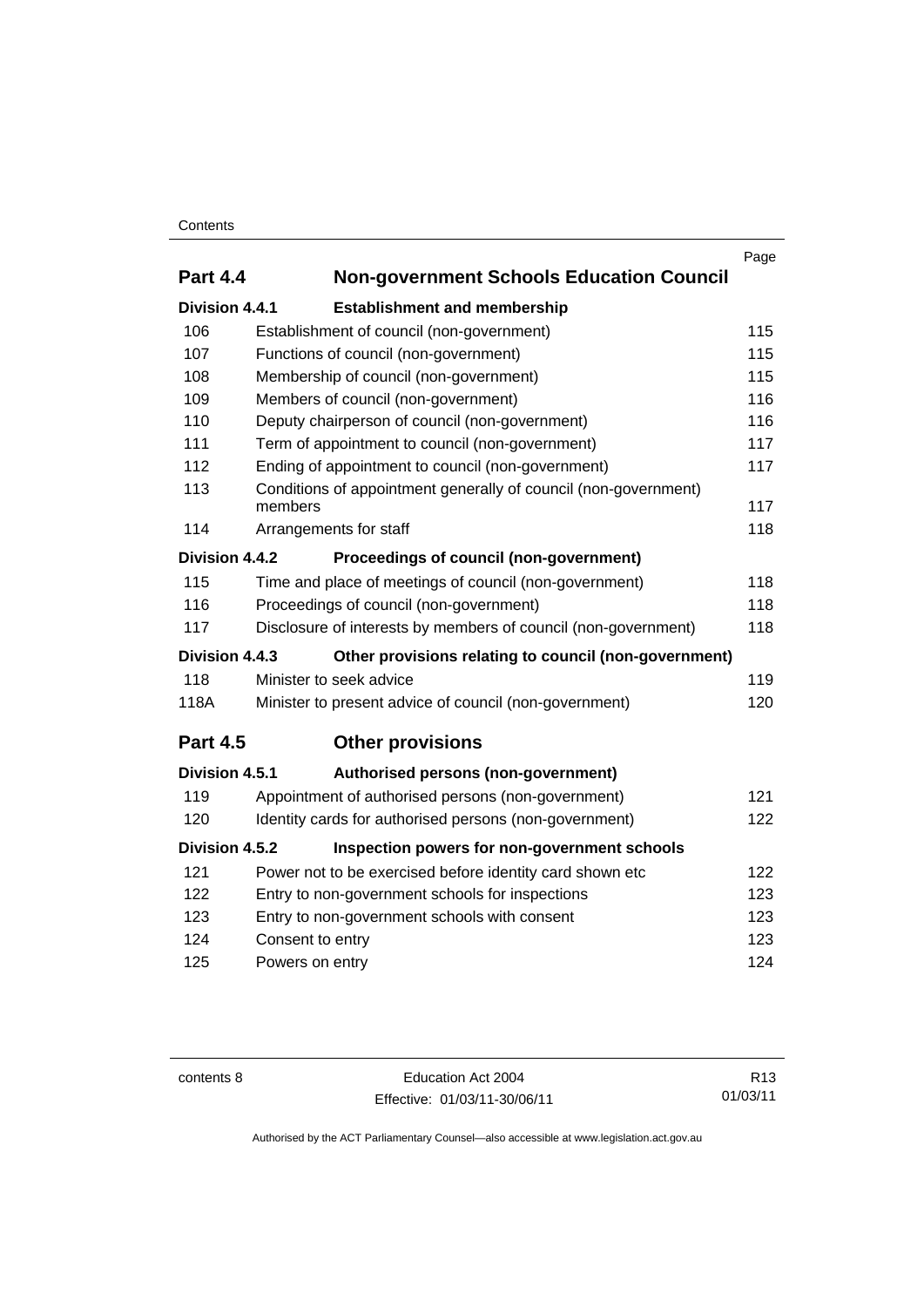| <b>Chapter 5</b> | <b>Home education</b>                           | Page |
|------------------|-------------------------------------------------|------|
| <b>Part 5.1</b>  | General                                         |      |
| 128              | Principles on which ch 5 based                  | 125  |
| <b>Part 5.2</b>  | <b>Registration-home education</b>              |      |
| 129              | Meaning of home education                       | 126  |
| 130              | Provisional registration for home education     | 126  |
| 131              | Registration for home education                 | 126  |
| 132              | Conditions of registration for home education   | 127  |
| 133              | Registration of child                           |      |
| 134              | Period of registration                          | 128  |
| 135              | Cancellation of registration for home education | 128  |
| 136              | Certificate of registration for home education  | 129  |
| 137              | Renewal of registration for home education      | 129  |
| 138              | Home education reports                          | 130  |
| 139              | Home education register                         | 130  |

## **Chapter 6 Miscellaneous**

| <b>Part 6.1</b> | <b>Notification and review of decisions</b> |     |
|-----------------|---------------------------------------------|-----|
| 140             | Definitions-pt 6.1                          | 131 |
| 141             | Internal review notices                     | 132 |
| 142             | Applications for internal review            | 132 |
| 143             | Applications not stay reviewable decisions  | 133 |
| 144             | Internal review                             | 133 |
| 145             | Reviewable decision notices                 | 133 |
| 145A            | Applications to ACAT                        | 134 |
| <b>Part 6.2</b> | <b>Other provisions</b>                     |     |
| 146             | Preschools                                  | 135 |
| 146A            | Student transfer register                   | 135 |
| 147             | Offences on school premises                 | 135 |
| 148             | Obligations on parents                      | 136 |

| R13      | Education Act 2004           | contents 9 |
|----------|------------------------------|------------|
| 01/03/11 | Effective: 01/03/11-30/06/11 |            |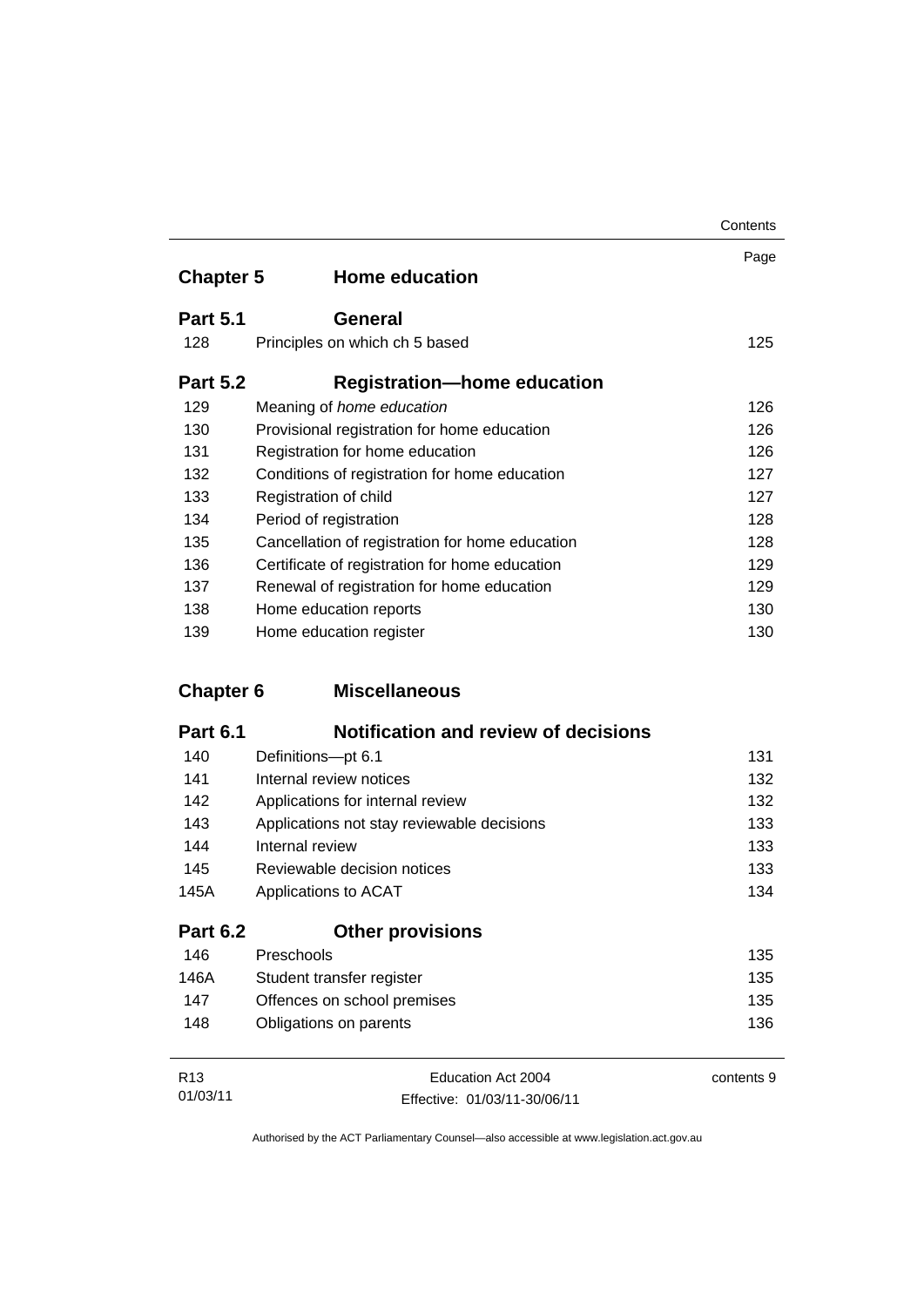| Contents                                                |                                                                                                        |            |  |  |
|---------------------------------------------------------|--------------------------------------------------------------------------------------------------------|------------|--|--|
|                                                         |                                                                                                        | Page       |  |  |
| 149                                                     | Notification of parents                                                                                | 136        |  |  |
| 150                                                     | Minister may grant scholarships etc                                                                    | 136        |  |  |
| 151                                                     | Gifts and donations                                                                                    | 137        |  |  |
| 152                                                     | Education trust fund                                                                                   | 138        |  |  |
| 153                                                     | Notices of intention under former education Act to conduct schools at<br>additional educational levels | 138        |  |  |
| 153A                                                    | Evidence-certificate signed by principal etc                                                           | 139        |  |  |
| 154                                                     | Approved forms                                                                                         | 140        |  |  |
| 155                                                     | Regulation-making power                                                                                | 140        |  |  |
|                                                         |                                                                                                        |            |  |  |
| <b>Chapter 9</b>                                        | <b>Transitional-Education (Participation)</b>                                                          |            |  |  |
|                                                         | <b>Amendment Act 2009</b>                                                                              |            |  |  |
| 300                                                     | Meaning of amending Act-ch 9                                                                           | 142        |  |  |
| 301                                                     | Application of amending Act                                                                            | 142        |  |  |
| 302                                                     | <b>Transitional regulations</b>                                                                        | 143        |  |  |
| 303                                                     | Expiry-ch 9                                                                                            | 143        |  |  |
|                                                         |                                                                                                        |            |  |  |
| <b>Schedule 1</b><br><b>Reviewable decisions</b><br>144 |                                                                                                        |            |  |  |
|                                                         |                                                                                                        |            |  |  |
| <b>Dictionary</b>                                       |                                                                                                        |            |  |  |
|                                                         |                                                                                                        | 149        |  |  |
|                                                         |                                                                                                        |            |  |  |
| <b>Endnotes</b>                                         |                                                                                                        |            |  |  |
| 1                                                       | About the endnotes                                                                                     | 157        |  |  |
| 2                                                       | Abbreviation key                                                                                       | 157        |  |  |
| 3                                                       | Legislation history                                                                                    | 158        |  |  |
| 4                                                       | Amendment history                                                                                      | 159<br>171 |  |  |
|                                                         | 5<br>Earlier republications                                                                            |            |  |  |

contents 10 Education Act 2004 Effective: 01/03/11-30/06/11

R13 01/03/11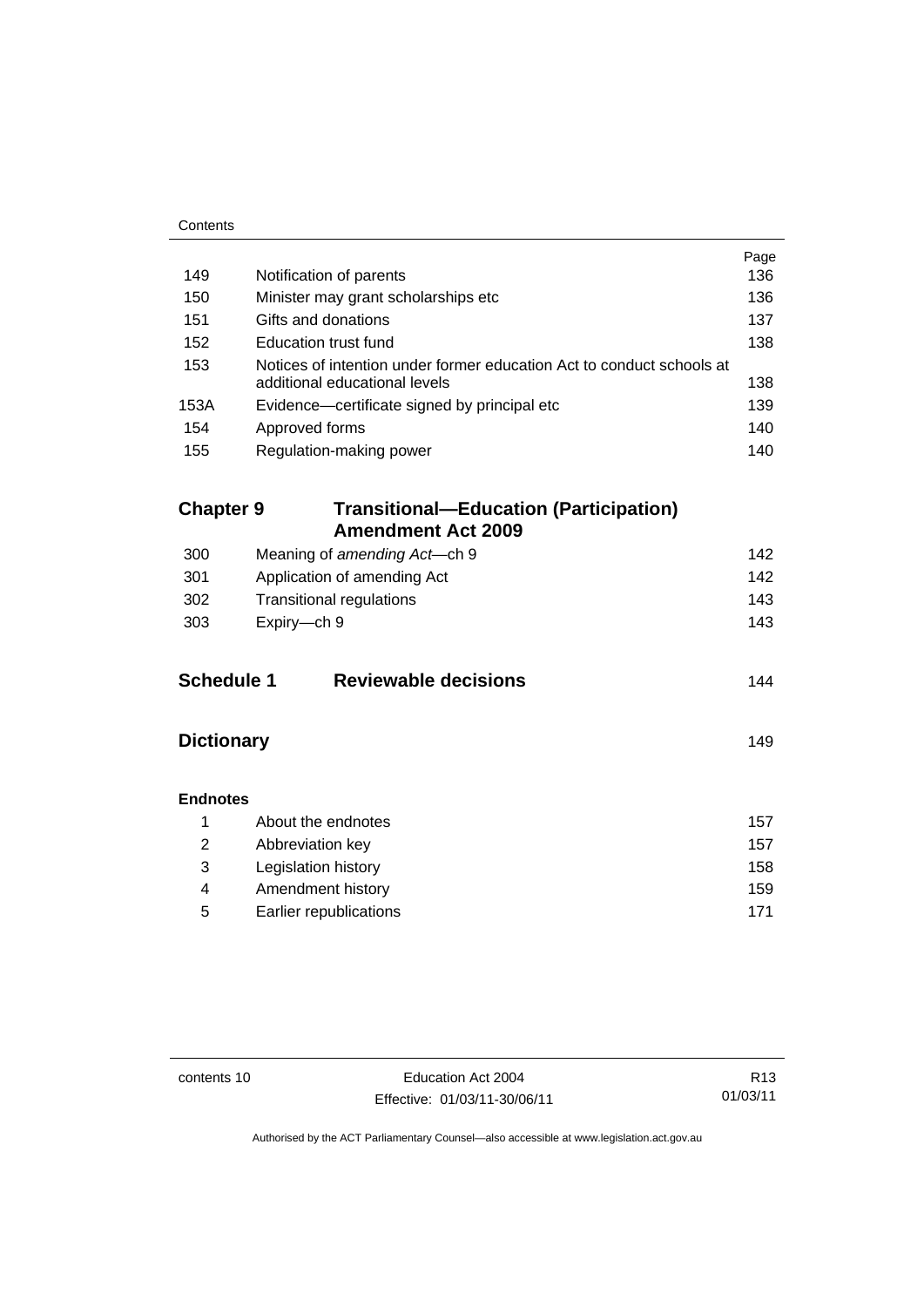

# **Education Act 2004**

An Act about the education of children in the ACT, and for other purposes

R13 01/03/11

l

Education Act 2004 Effective: 01/03/11-30/06/11 page 1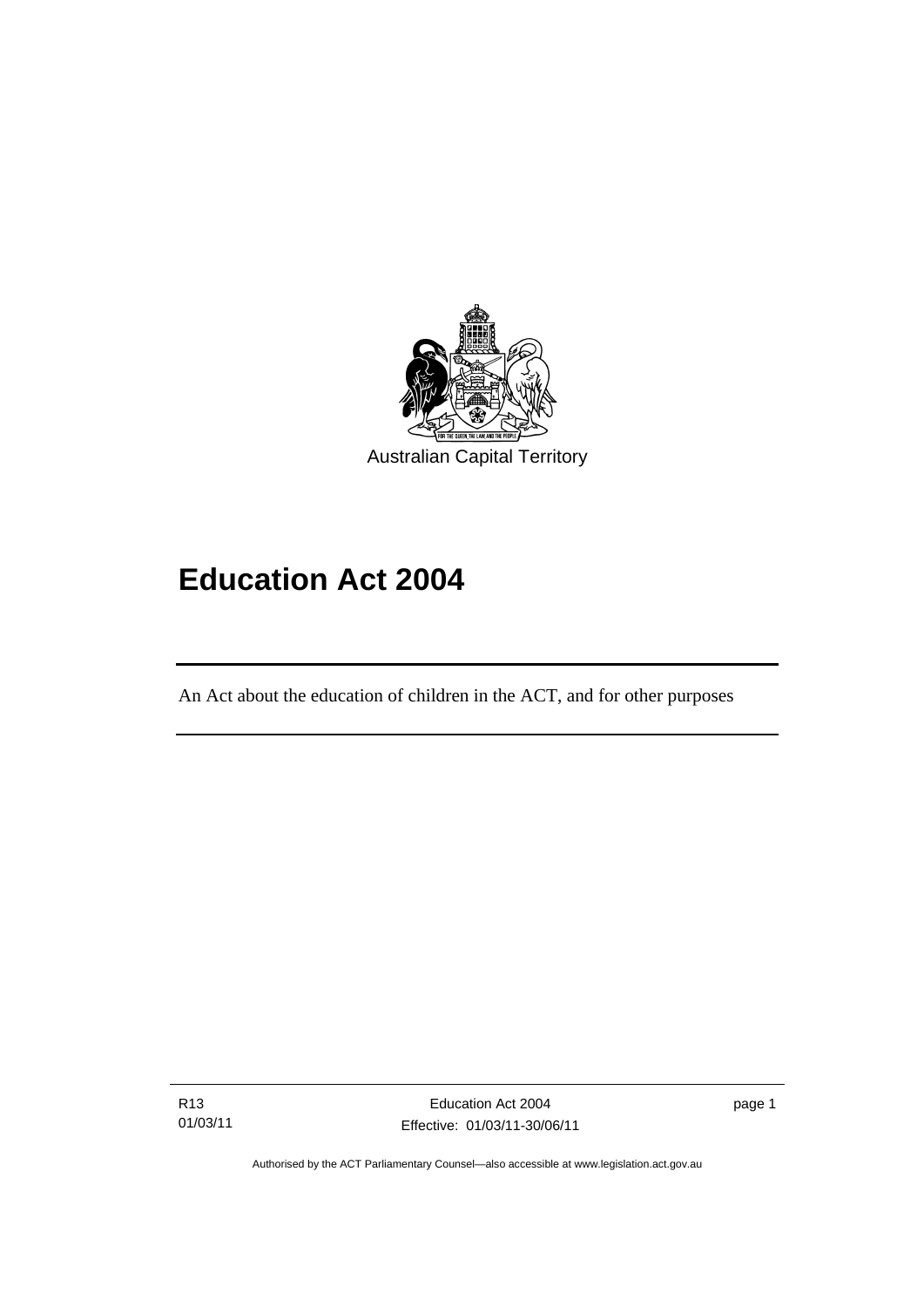**Chapter 1 General**<br>**Part 1.1 Prelimina Preliminary** 

Section 1

## **Chapter 1 General**

## **Part 1.1** Preliminary

## **1 Name of Act**

This Act is the *Education Act 2004*.

## **3 Dictionary**

The dictionary at the end of this Act is part of this Act.

*Note 1* The dictionary at the end of this Act defines certain terms used in this Act, and includes references (*signpost definitions*) to other terms defined elsewhere in this Act.

> For example, the signpost definition '*carer*—see section 6.' means that the term 'carer' is defined in that section.

*Note 2* A definition in the dictionary (including a signpost definition) applies to the entire Act unless the definition, or another provision of the Act, provides otherwise or the contrary intention otherwise appears (see Legislation Act,  $s$  155 and  $s$  156 (1)).

#### **4 Notes**

A note included in this Act is explanatory and is not part of this Act.

*Note* See Legislation Act, s 127 (1), (4) and (5) for the legal status of notes.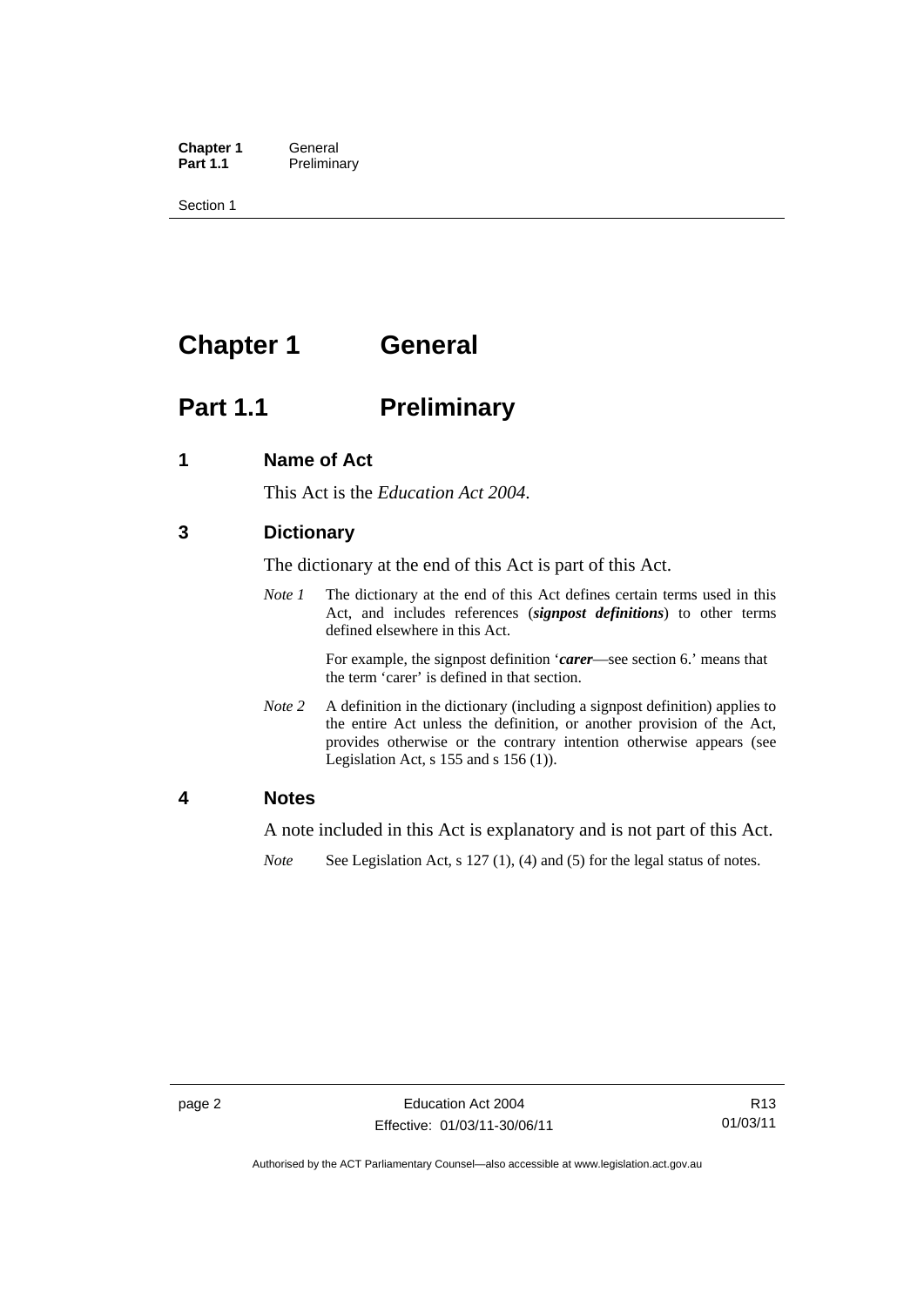## **5 Offences against Act—application of Criminal Code etc**

Other legislation applies in relation to offences against this Act.

*Note 1 Criminal Code*

The Criminal Code, ch 2 applies to all offences against this Act (see Code, pt 2.1).

The chapter sets out the general principles of criminal responsibility (including burdens of proof and general defences), and defines terms used for offences to which the Code applies (eg *conduct*, *intention*, *recklessness* and *strict liability*).

*Note 2 Penalty units* 

The Legislation Act, s 133 deals with the meaning of offence penalties that are expressed in penalty units.

## **6 Meaning of** *parent* **and** *carer*

- (1) In this Act, a *parent* includes a carer.
- (2) In this Act, a *parent* is a person having parental responsibility for the child under the *Children and Young People Act 2008*, division 1.3.2.
- (3) In this Act, a *carer* is a person who is an out-of-home carer under the *Children and Young People Act 2008*, section 508 (Who is an *out-of-home carer*?).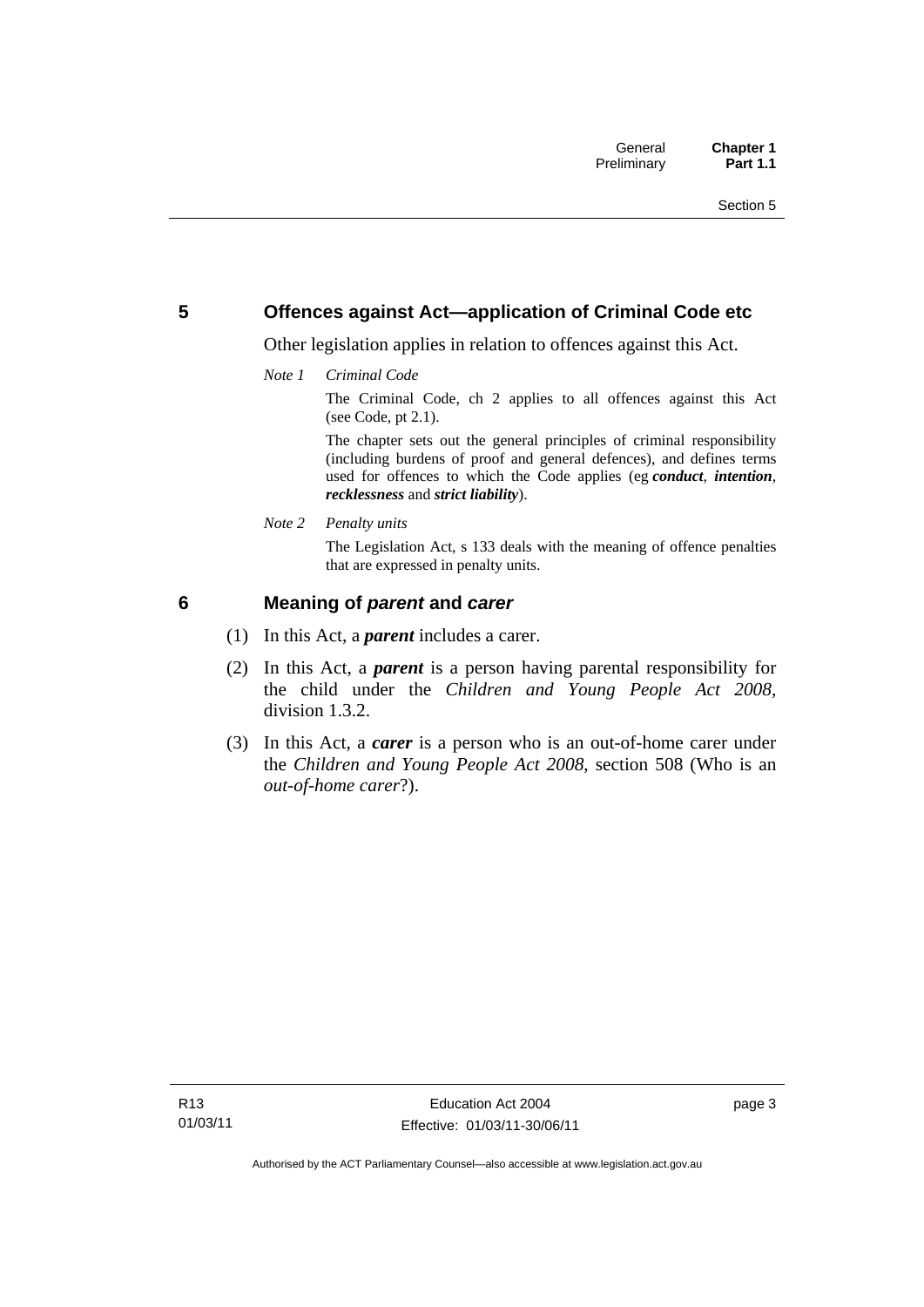## **Part 1.2 General principles and objects**

**7 General principles of Act** 

- (1) Everyone involved in the administration of this Act, or in the school or home education of children in the ACT, is to apply the principle that every child has a right to receive a high-quality education.
- (2) Without limiting subsection (1), a high-quality education is based on the following principles:
	- (a) school education and home education provide a foundation for a democratic society;
	- (b) school education and home education should—
		- (i) aim to develop every child's potential and maximise educational achievements; and
		- (ii) promote children's enthusiasm for lifelong learning and optimism for the future; and
		- (iii) encourage parents to take part in the education of their children, and recognise their right to choose a suitable educational environment; and
		- (iv) promote respect for and tolerance of others; and
		- (v) recognise the social, religious, physical, intellectual and emotional needs of all students; and
		- (vi) aim over time to improve the learning outcomes of students so that the outcomes are free from disadvantage because of economic, social, cultural or other causes; and
		- (vii) encourage all students to complete their senior secondary education; and
		- (viii) provide access to a broad education; and

Authorised by the ACT Parliamentary Counsel—also accessible at www.legislation.act.gov.au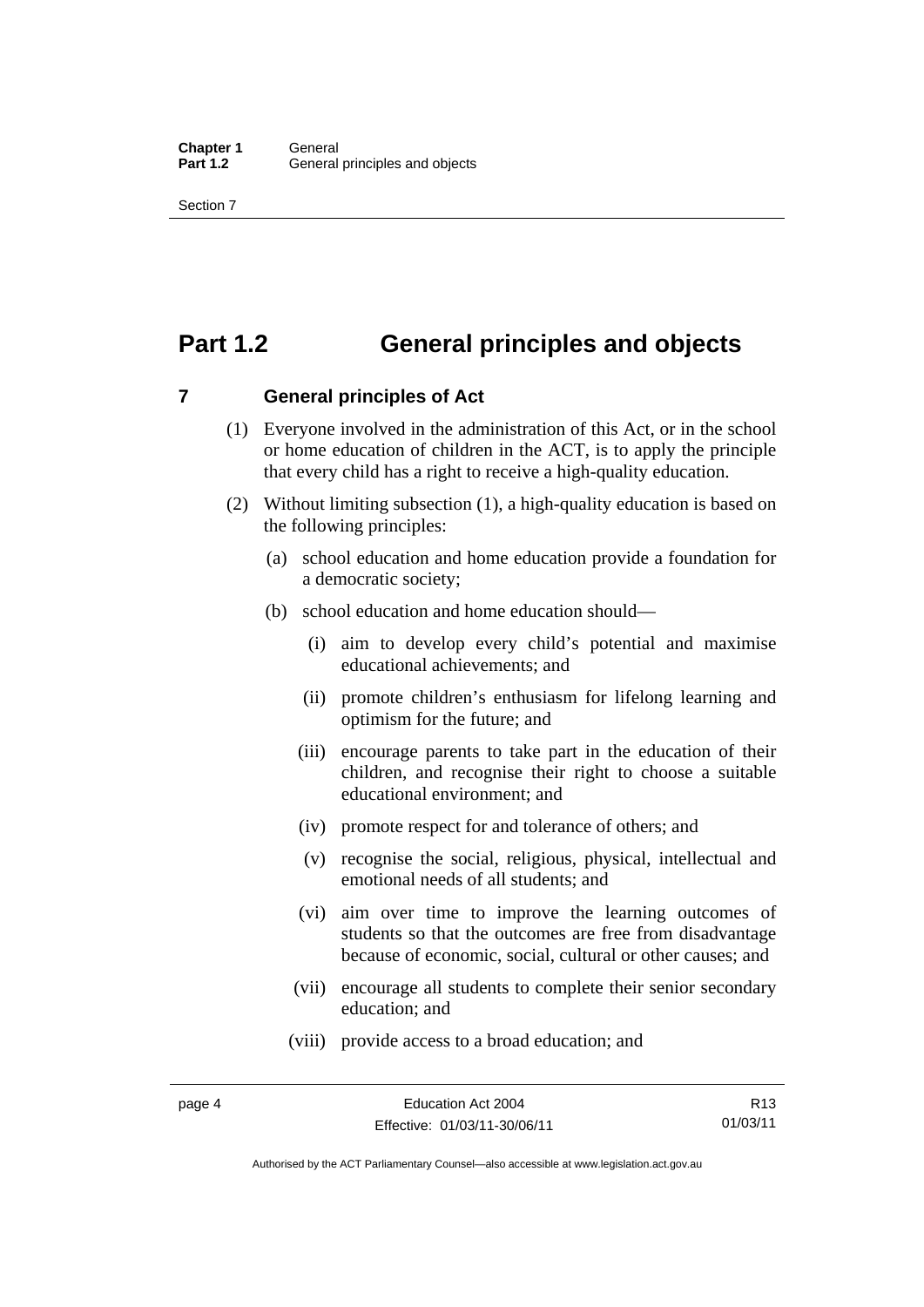- (ix) recognise the needs of Indigenous students;
- (c) innovation, diversity and opportunity within and among schools should be encouraged;
- (d) effective quality assurance mechanisms should be applied to school education;
- (e) government funding should be directed to students through their schools or school system;
- (f) the partnership between the home, community and educational providers should be recognised;
- (g) school communities should be given information about the operation of their schools.
- (3) Everyone involved in the administration of this Act, or in the school education of children in the ACT, is to apply the principle that school education—
	- (a) recognises the individual needs of children with disabilities; and
	- (b) should make appropriate provision for those needs, unless it would impose unjustifiable hardship on the provider of the school education.
- (4) Corporal punishment is not allowed in ACT schools.

**8 Main objects of Act** 

The main objects of this Act are—

- (a) to state the responsibilities of parents and the government in relation to education and the principles and values on which government and non-government school education and home education are based; and
- (b) to promote compulsory education by ensuring that—
	- (i) children complete year 10; and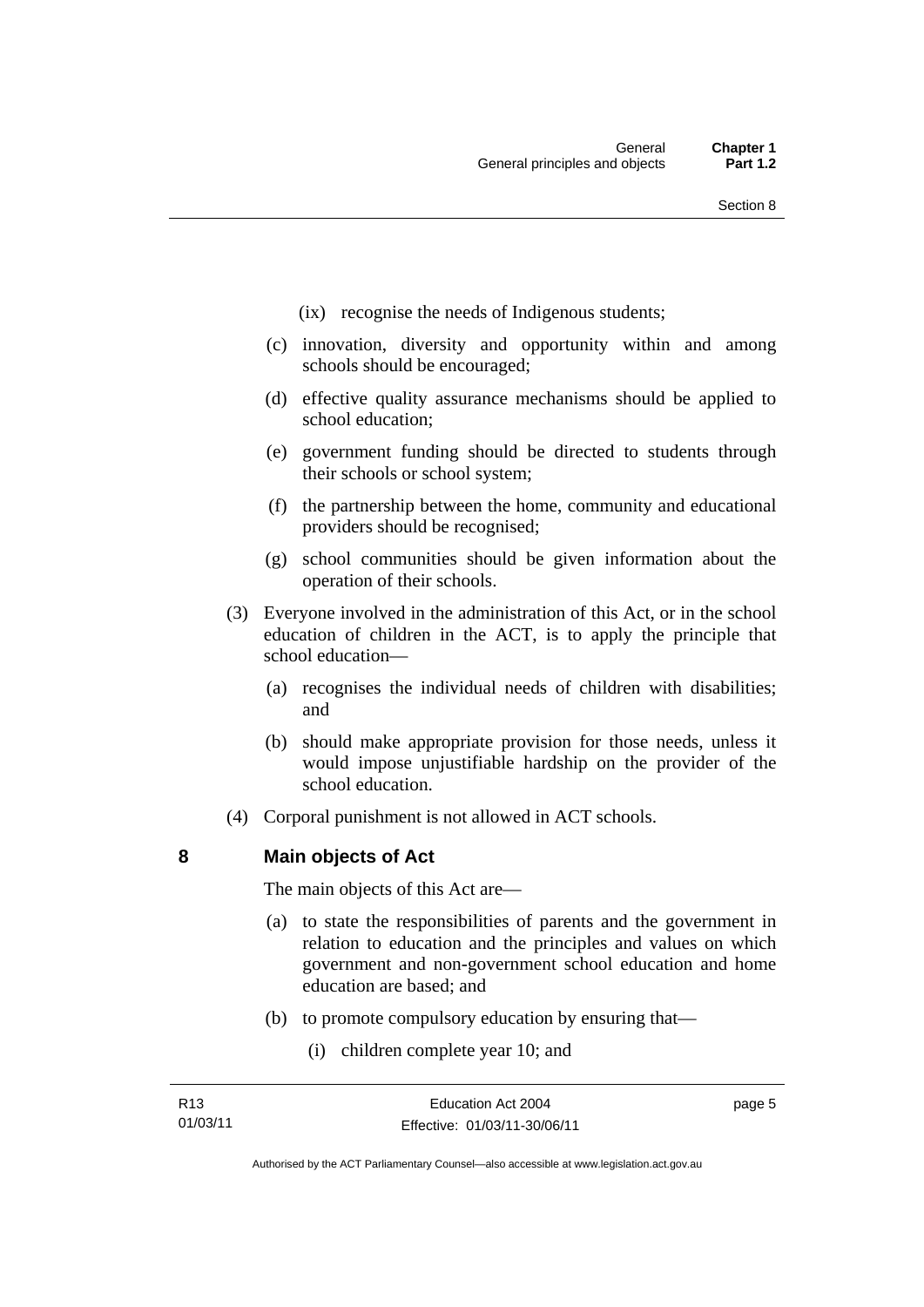Section 8

- (ii) children participate in education until they are 17 years old or complete year 12 (whichever happens first), with the opportunity to participate in training or employment after year 10; and
- (c) to state the circumstances in which school attendance is not required, including providing for suspension and exclusion from school; and
- (d) to provide for the operation and governance of government schools; and
- (e) to provide for the registration of non-government schools and home education.

page 6 **Education Act 2004** Effective: 01/03/11-30/06/11

R13 01/03/11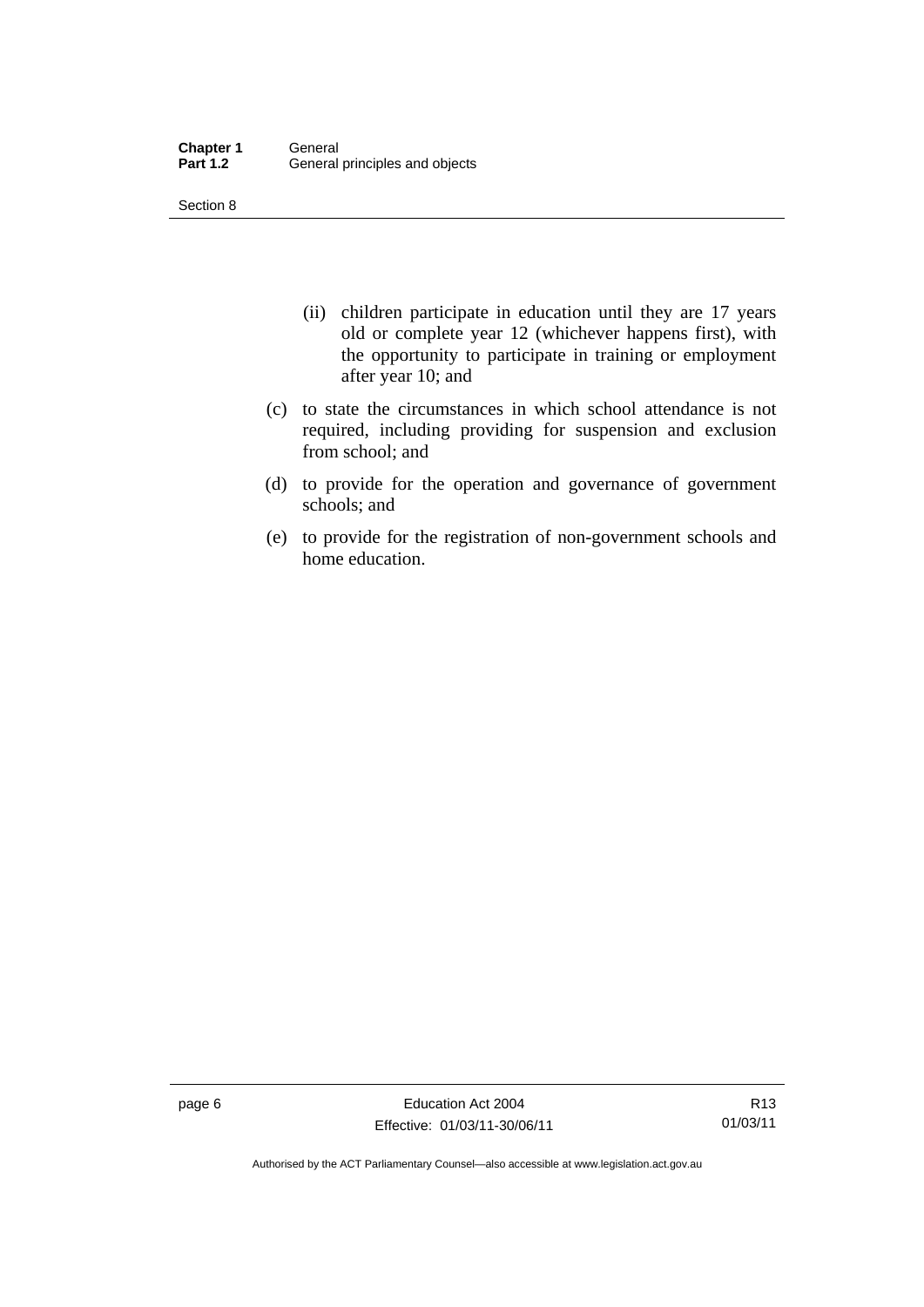## **Chapter 2 Compulsory education**

## **Part 2.1 Preliminary—ch 2**

## **9 Meaning of** *compulsory education age***—ch 2**

For this chapter, a child is of *compulsory education age* if the child is at least 6 years old and under the age that the first of the following happens:

- (a) the child is 17 years old;
- (b) the child completes year 12.

## **9A Meaning of** *education course* **and** *education provider***— Act**

- (1) For this Act, each of the courses mentioned in table 9A, column 2 is an *education course*, and the entity mentioned in column 3 for the course is the provider (the *education provider*) of the course.
- (2) Also, the chief executive may approve another course as an *education course* and an entity as the provider (the *education provider*) of the course.
- (3) An approval is a notifiable instrument.

*Note* A notifiable instrument must be notified under the Legislation Act.

#### **Table 9A**

| column 1<br>item | column 2<br>education course | column 3<br>education provider                       |
|------------------|------------------------------|------------------------------------------------------|
|                  | a course of study            | a school                                             |
|                  | a course of study            | a school under a law of a State or another Territory |

page 7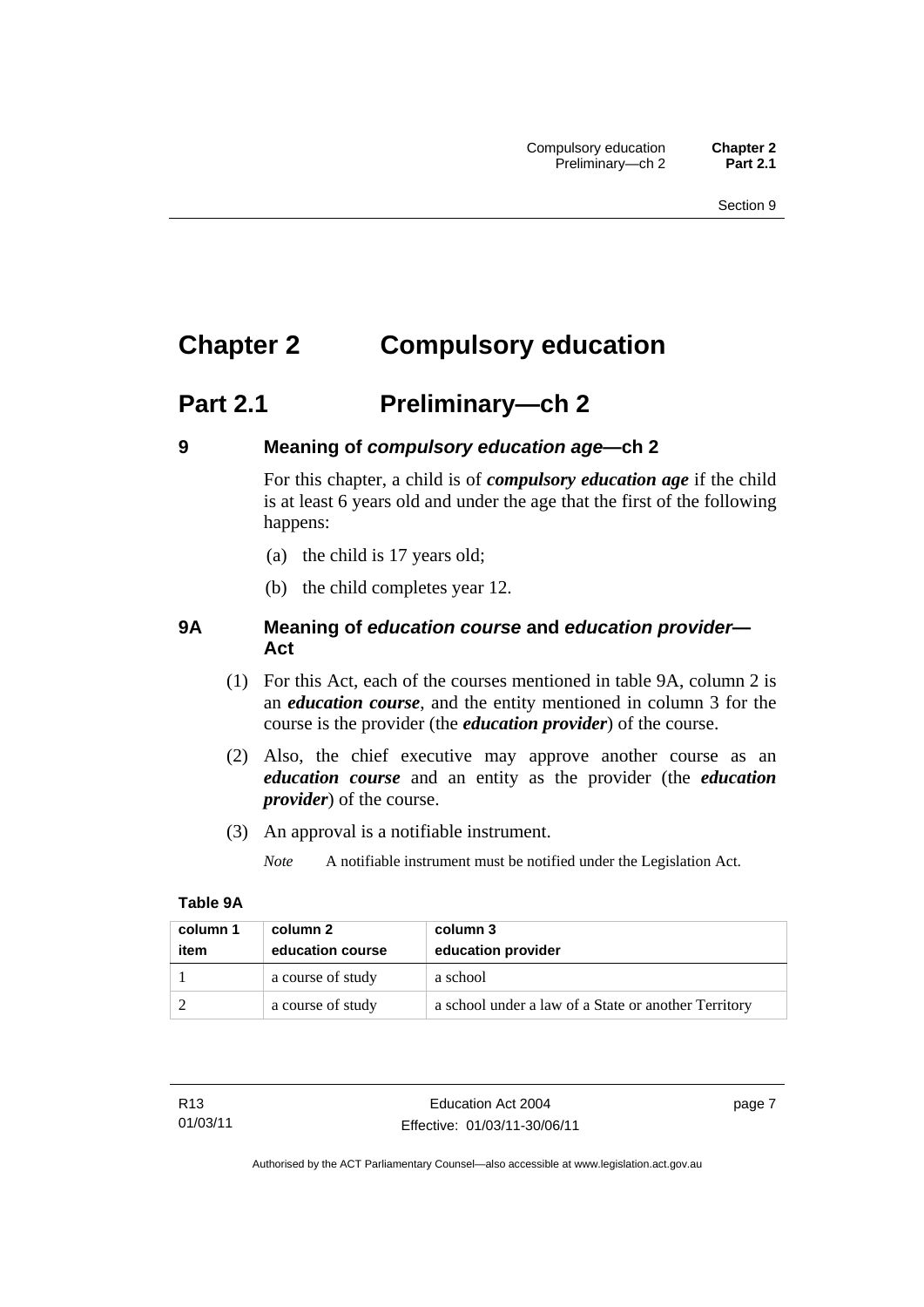| <b>Chapter 2</b> | Compulsory education |
|------------------|----------------------|
| <b>Part 2.1</b>  | Preliminary-ch 2     |

Section 9B

| column 1<br>item | column <sub>2</sub><br>education course                                                                                | column 3<br>education provider                                                                                                                                                                       |
|------------------|------------------------------------------------------------------------------------------------------------------------|------------------------------------------------------------------------------------------------------------------------------------------------------------------------------------------------------|
| 3                | a course of study<br>leading to the<br>completion of year 10<br>or year 12                                             | a registered training organisation under the Training<br>and Tertiary Education Act 2003 or a registered<br>training organisation (however described) under a law<br>of a State or another Territory |
| 4                | a vocational education<br>and training course<br>under the Training and<br><b>Tertiary Education</b><br>Act 2003       | a registered training organisation under the <i>Training</i><br>and Tertiary Education Act 2003                                                                                                      |
| 5                | a vocational education<br>and training course<br>(however described)<br>under a law of a State<br>or another Territory | a registered training organisation (however described)<br>under a law of a State or another Territory                                                                                                |
| 6                | a higher education<br>course under the<br>Training and Tertiary<br>Education Act 2003                                  | a higher education provider under the Training and<br><b>Tertiary Education Act 2003</b>                                                                                                             |
| 7                | a higher education<br>course under the<br>Training and Tertiary<br>Education Act 2003                                  | a university under the Training and Tertiary Education<br>Act 2003                                                                                                                                   |

## **9B Meaning of** *completes year 10***—Act**

- (1) For this Act, a child *completes year 10* at an education provider if the child—
	- (a) is awarded or has completed the requirements for being awarded a year 10 certificate (however described) by the provider; or
	- (b) is given or has completed the requirements for being given a high school record (however described) in relation to year 10 by the provider; or

R13 01/03/11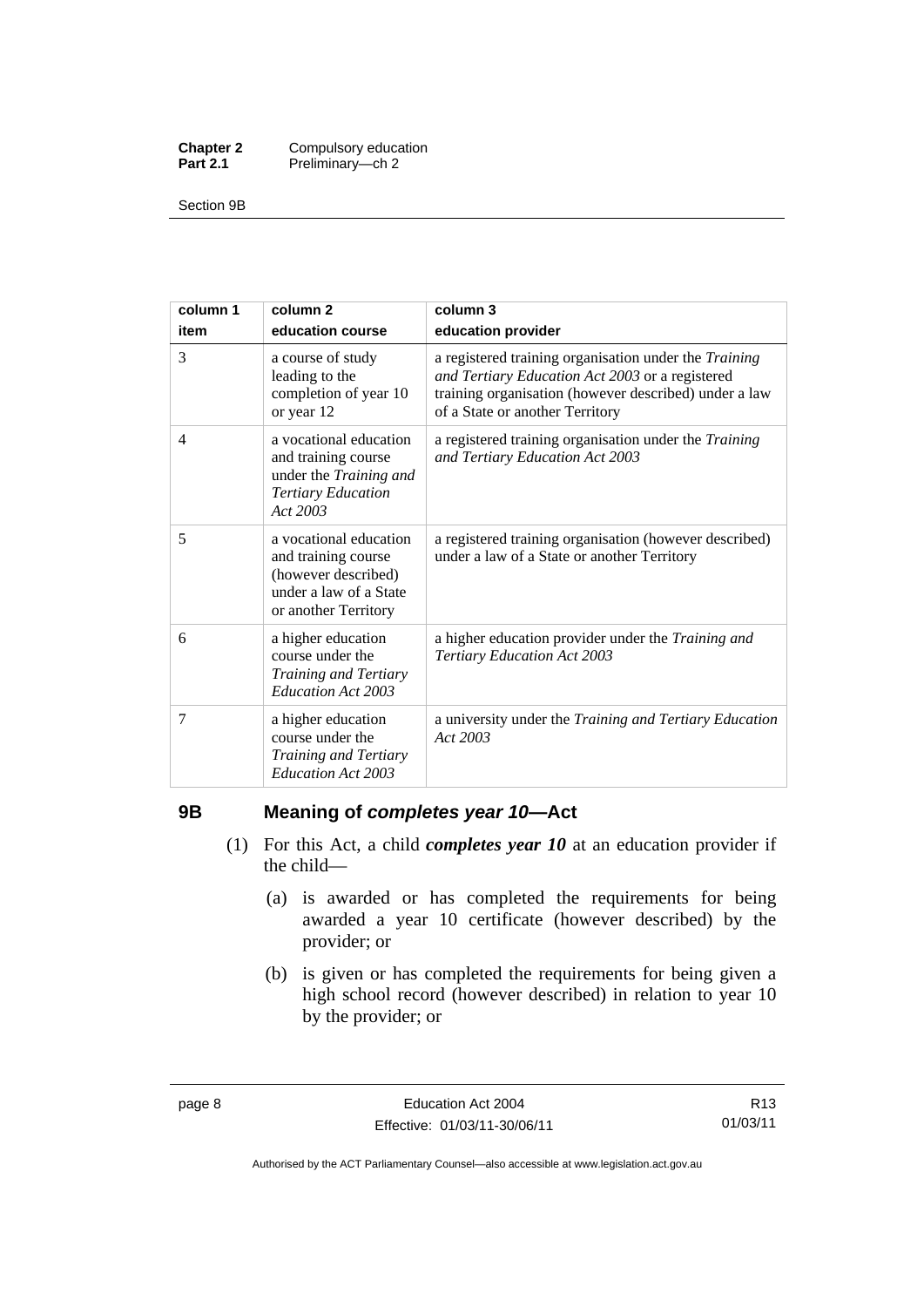- (c) is awarded a certificate (however described) approved by the chief executive.
- (2) An approval is a notifiable instrument.

*Note* A notifiable instrument must be notified under the Legislation Act.

- (3) Also, for this Act, a child *completes year 10* if*—*
	- (a) the child is awarded or has completed the requirements for being awarded a year 10 certificate (however described) in a State or another Territory under a law of the State or Territory; or
	- (b) the chief executive is satisfied on reasonable grounds that the child has completed year 10 or its equivalent in the ACT, a State, another Territory or a foreign country.
- (4) A child mentioned in subsection (3) (b) may be given a certificate or record by the chief executive.
	- *Note* If a form is approved under s 154 for s (4), the form must be used.

## **9C Meaning of** *completes year 12***—Act**

- (1) For this Act, a child *completes year 12* if the child is awarded or has completed the requirements for being awarded—
	- (a) a year 12 certificate (however described) by the Board of Senior Secondary Studies under the *Board of Senior Secondary Studies Act 1997*; or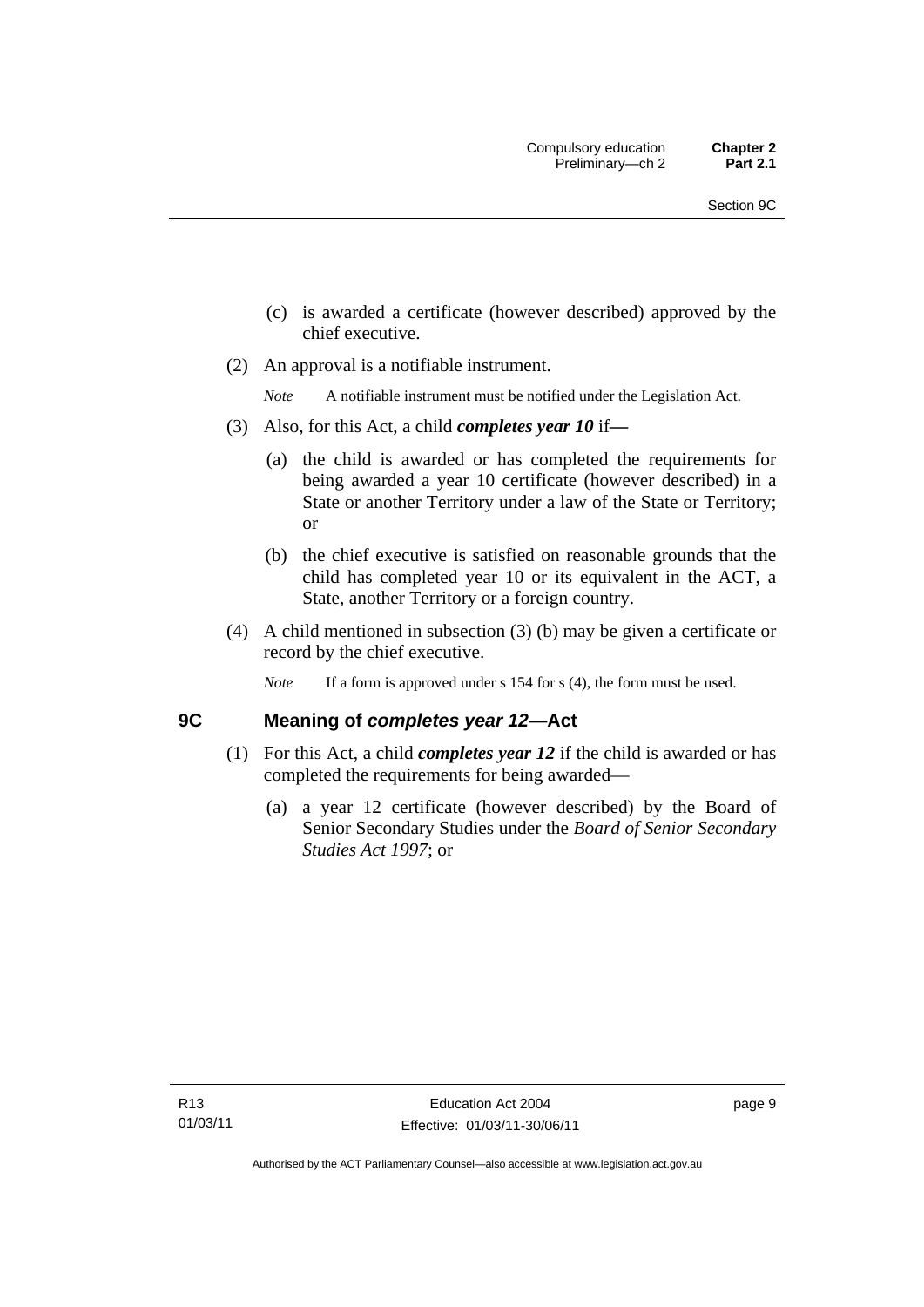| <b>Chapter 2</b> | Compulsory education |
|------------------|----------------------|
| <b>Part 2.1</b>  | Preliminary-ch 2     |

Section 9C

 (b) a certificate equivalent to a year 12 certificate that shows completion of a higher education pre-entry course; or

#### **Examples**

- 1 the Certificate of General Education for Adults (at Certificate II or above)
- 2 the International Baccalaureate
- *Note* An example is part of the Act, is not exhaustive and may extend, but does not limit, the meaning of the provision in which it appears (see Legislation Act, s 126 and s 132).
- (c) a certificate equivalent to a year 12 certificate issued under the AQF; or

#### **Example**

the Australian Qualification Framework (AQF) Certificate II

- (d) a certificate (however described) approved by the chief executive.
- (2) An approval is a notifiable instrument.

*Note* A notifiable instrument must be notified under the Legislation Act.

- (3) Also, for this Act, a child *completes year 12* if—
	- (a) the child is awarded or has completed the requirements for being awarded a year 12 certificate (however described) in a State or another Territory under a law of the State or Territory; or
	- (b) the chief executive is satisfied on reasonable grounds that the child has completed year 12 or its equivalent in the ACT, a State, another Territory or a foreign country.
- (4) A child mentioned in subsection (3) (b) may be given a certificate or record by the chief executive.

*Note* If a form is approved under s 154 for s (4), the form must be used.

R13 01/03/11

Authorised by the ACT Parliamentary Counsel—also accessible at www.legislation.act.gov.au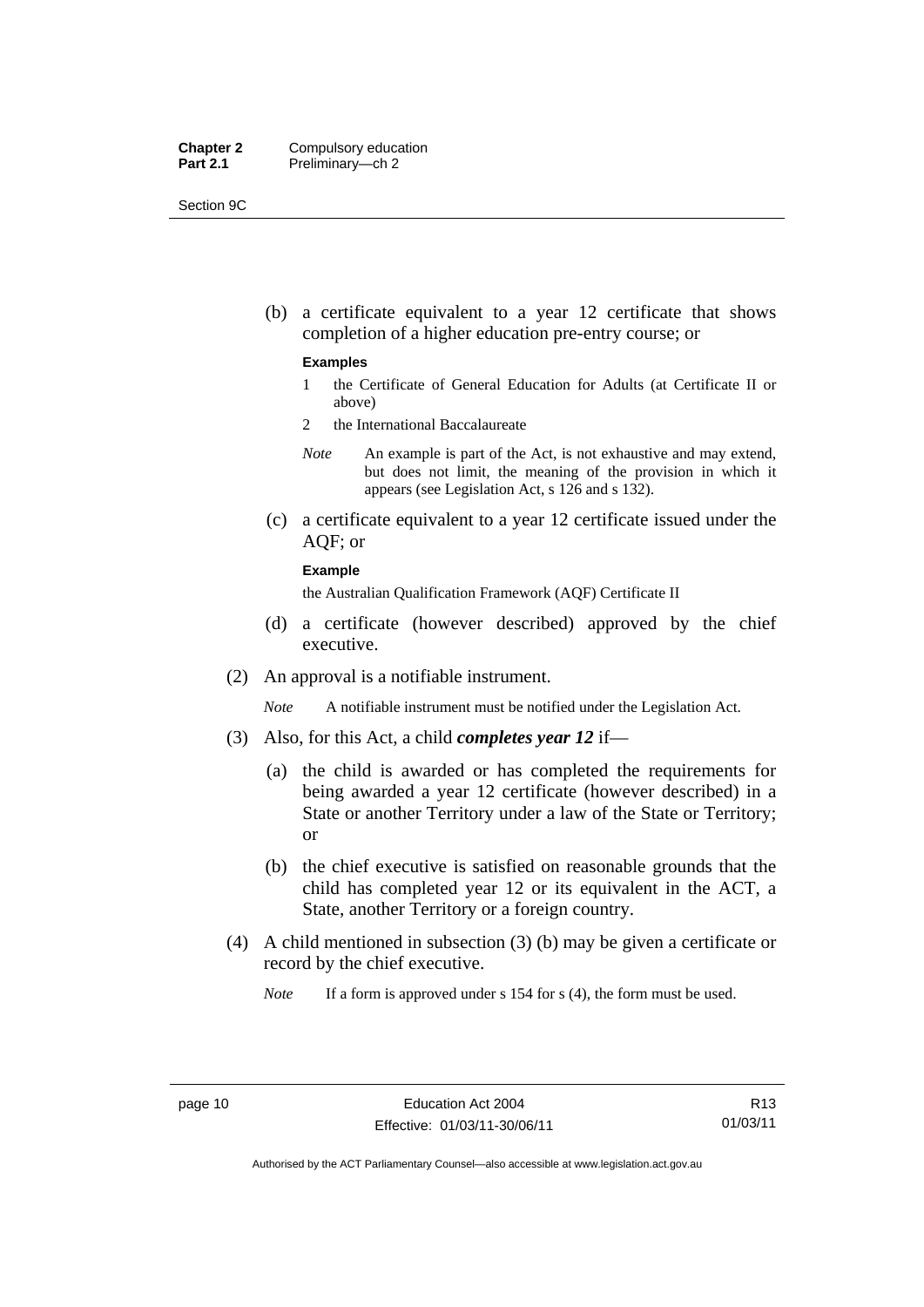(5) In this section:

*AQF*—see the *Training and Tertiary Education Act 2003*, dictionary.

## **9D Guidelines—certain chief executive functions**

- (1) The chief executive may make guidelines about the exercise of the chief executive's functions under the following provisions:
	- $\bullet$  section 10 (6) (c) (Child of compulsory education age enrolment and registration requirement);
	- section 10A (3) (Child of compulsory education age enrolment and registration requirement);
	- section 10D (4) (Child of compulsory education age participation requirement);
	- section 14D (3) (Approval statement—compliance requirement).
- (2) A guideline is a notifiable instrument.

*Note* A notifiable instrument must be notified under the Legislation Act.

(3) The chief executive must comply with any guidelines.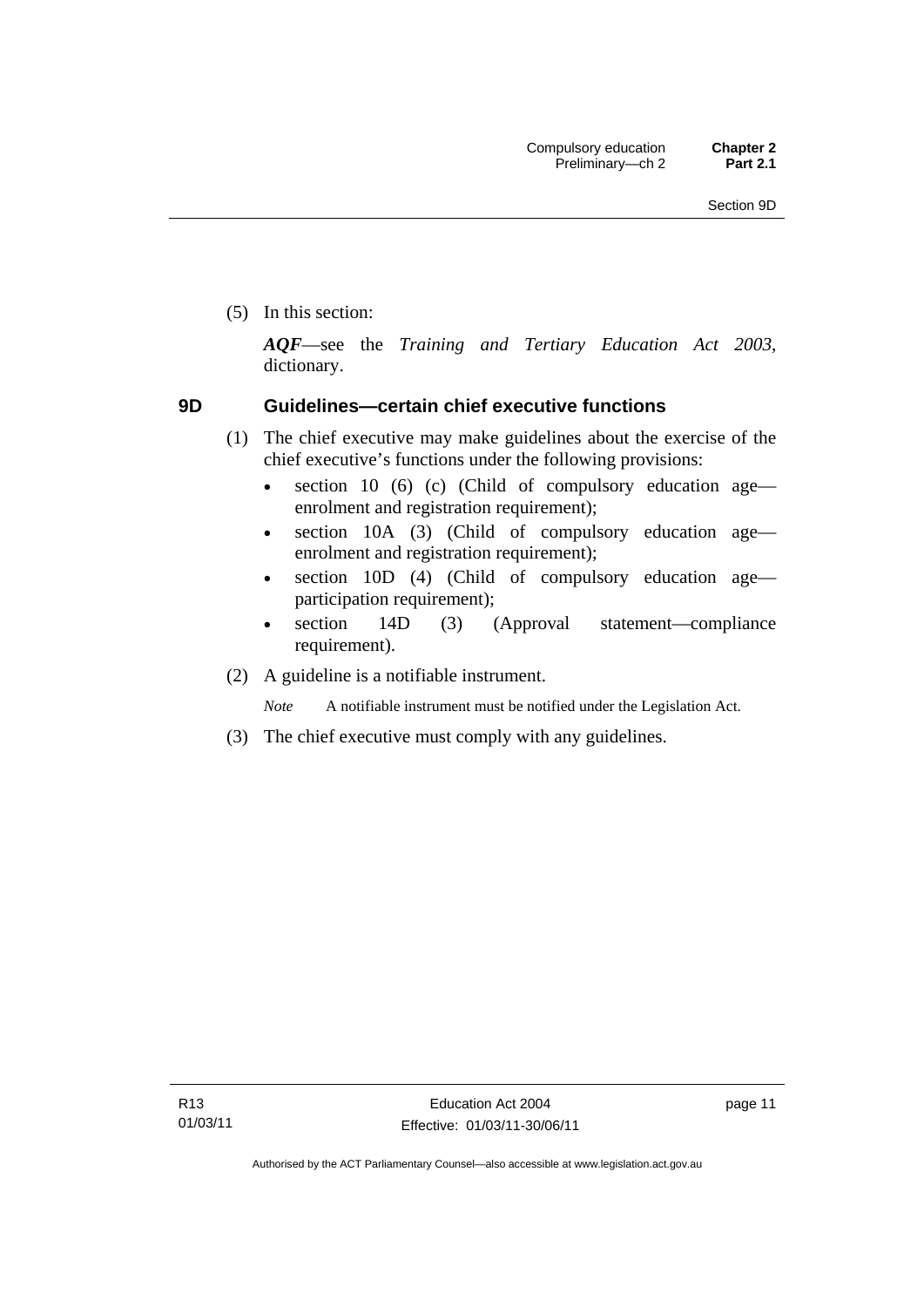## **Part 2.2 Compulsory education requirements**

## **Division 2.2.1 Enrolment, registration and attendance requirements**

## **10 Child of compulsory education age—enrolment and registration requirement**

- (1) This section applies if a child—
	- (a) lives in the ACT; and
	- (b) is of compulsory education age.
- (2) The child's parents must do either or both of the following:
	- (a) enrol the child at an education provider for the purpose of the provider's education course not later than 14 days after the day the course starts;
	- (b) apply to register the child for home education not later than 10 school term days after the first of the following happens:
		- (i) the start of the school year;
		- (ii) the day the child begins to live in the ACT.
- (3) Also, the child's parents must enrol the child under subsection (2) (a) not later than 10 school term days after—
	- (a) the day the child turns 6 years old; or
	- (b) for a child who has not completed year 10—the day the child begins to live in the ACT.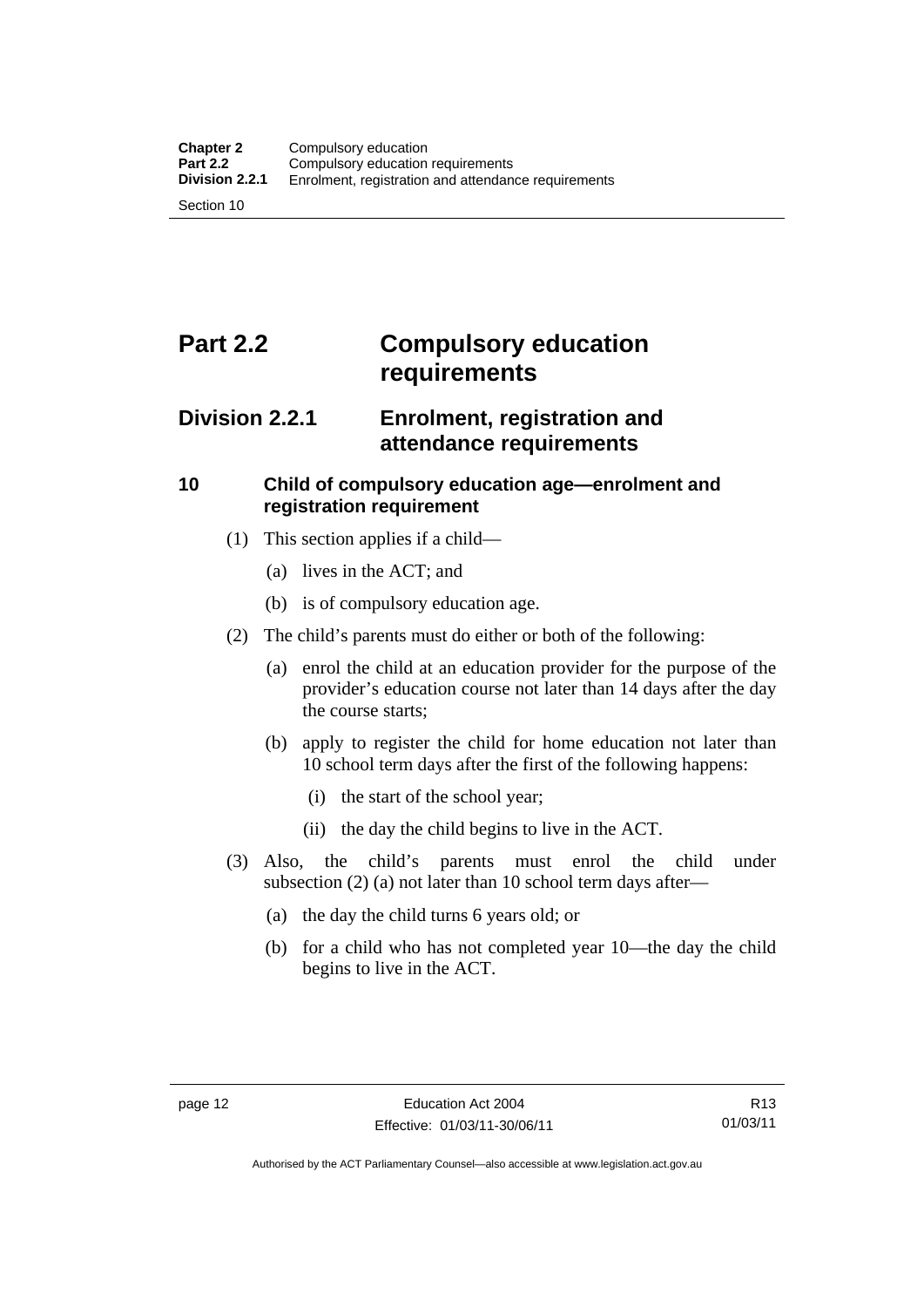- (4) If the child's enrolment at an education provider is cancelled by the child's parents, the parents must do either or both of the following within 14 days after the day the enrolment is cancelled:
	- (a) enrol the child at another education provider for the purpose of the provider's education course;
	- (b) apply to register the child for home education.
	- *Note* If a form is approved under s 154 for this provision, the form must be used.
- (5) If the child's registration for home education is cancelled under section 135 (Cancellation of registration for home education), the parents must enrol the child at an education provider for the purpose of the provider's education course not later than 14 days after the day the cancellation takes effect.
	- *Note* See s 135 (6) for when the cancellation of registration for home education takes effect.
- (6) This section does not apply if—
	- (a) an exemption certificate is in force for the child; or
	- (b) the child is participating in a training or employment alternative in accordance with part 2.4 (After year 10—training and employment alternatives); or
	- (c) the child's parents have an excuse for not complying with this section that the chief executive is satisfied is a reasonable excuse.
	- *Note 1* The chief executive must comply with any guidelines about the exercise of the chief executive's functions under s (6) (c) (see s 9D).
	- *Note 2* For offences in relation to this requirement, see pt 2.6 (Offences parents).

## **10A Child of compulsory education age—school attendance requirement**

(1) This section applies if a child—

| R <sub>13</sub> | Education Act 2004           | page 13 |
|-----------------|------------------------------|---------|
| 01/03/11        | Effective: 01/03/11-30/06/11 |         |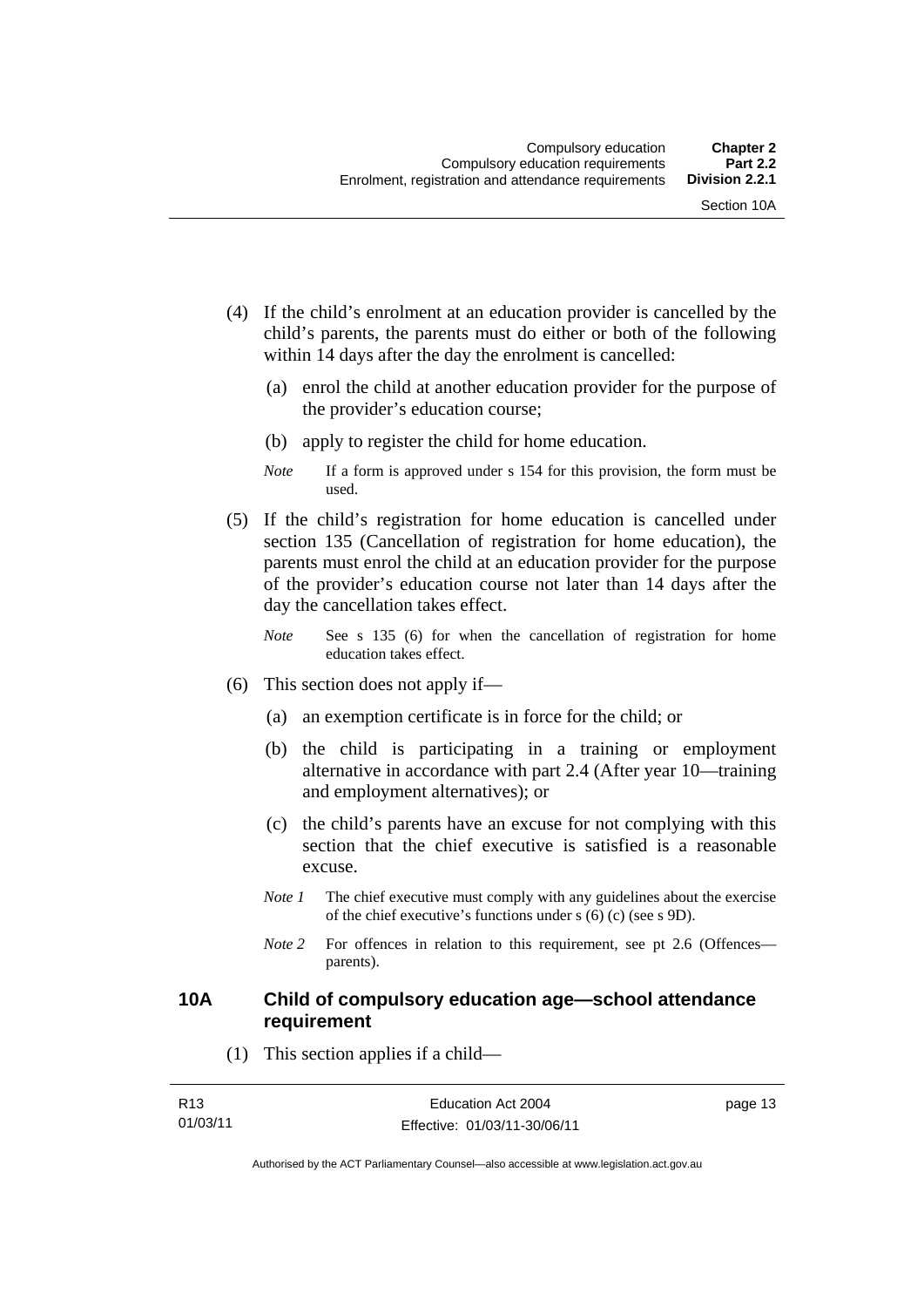(a) lives in the ACT; and

(b) is of compulsory education age; and

(c) is enrolled at a school.

(2) The child's parents must ensure that the child—

- (a) attends the school on every day, and during the times on every day, when the school is open for attendance; and
- (b) attends every activity of the school (including attendance at an approved educational course) that the school requires the child to attend.
- (3) This section does not apply if the child's parents have an excuse for not complying with this section that the chief executive is satisfied is a reasonable excuse.
	- *Note 1* The chief executive must comply with any guidelines about the exercise of the chief executive's functions under s (3) (see s 9D).
	- *Note 2* For offences in relation to this requirement, see pt 2.6 (Offences parents).

## **Division 2.2.2 Participation requirement**

## **10B Meaning of** *participates* **in education course—div 2.2.2**

For this division, a child *participates* in an education course if the child complies with—

- (a) the provider's requirements about physically attending, at particular times, the provider's premises or another place; or
- (b) for an education course that is completed by distance education (however described)—the provider's requirements for distance education.

#### **Examples—par (b)**

1 complete and return the assigned work for the course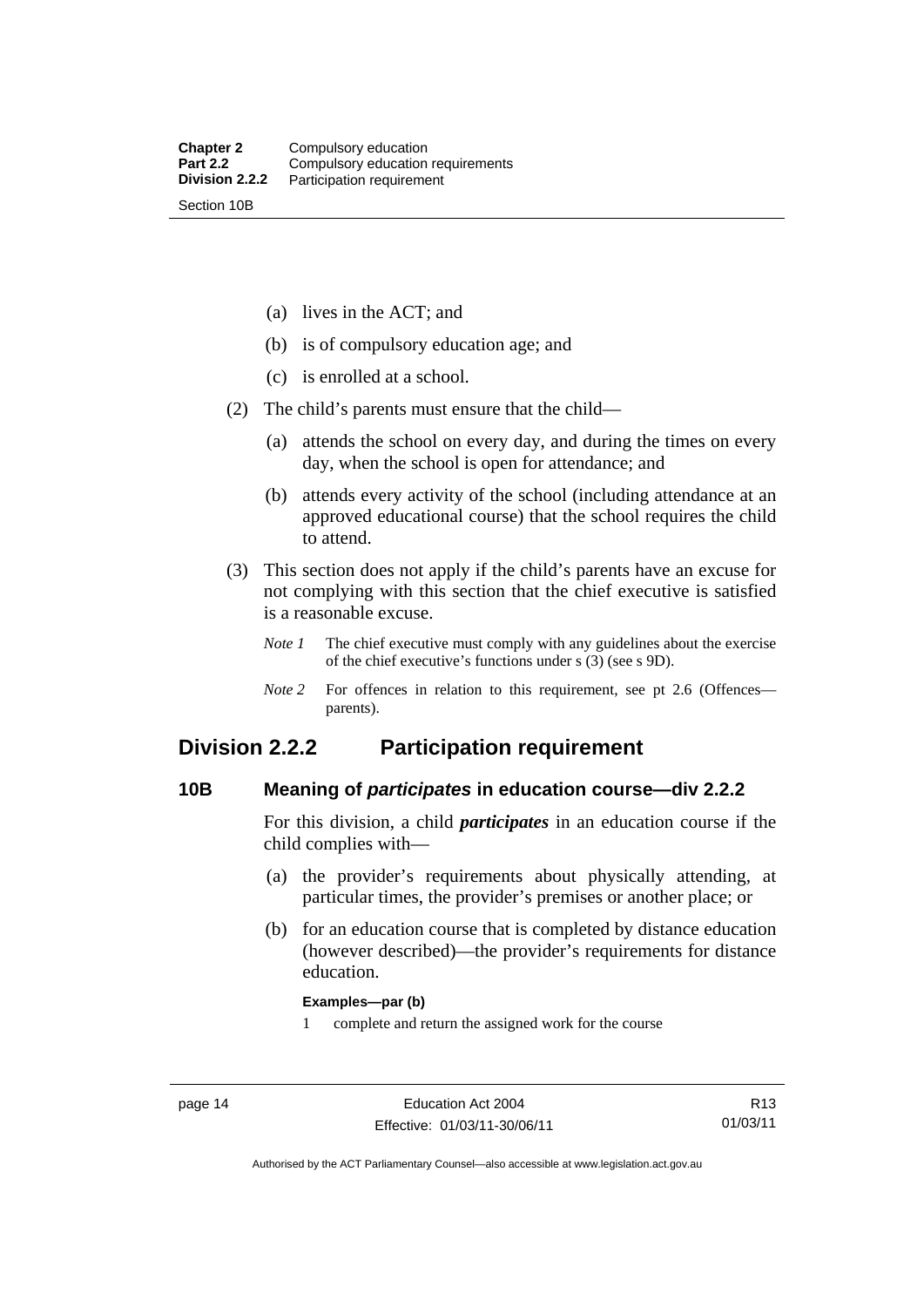- 2 communicate with or contact the provider for the purpose of participating in the course
- 3 attend the provider for 1 week twice a year
- *Note* An example is part of the Act, is not exhaustive and may extend, but does not limit, the meaning of the provision in which it appears (see Legislation Act, s 126 and s 132).

## **10C Meaning of** *full-time participation* **in education course div 2.2.2**

- (1) For this division, *full-time participation* in an education course means participation in the course—
	- (a) at a level that is full-time under the requirements of the course; or
	- (b) for at least 25 hours each week.
- (2) Also, for this division, *full-time participation* in an education course includes—
	- (a) part-time participation in 2 or more education courses to an extent that is at least equivalent to full-time participation in 1 education course; and
	- (b) participation in any combination of the following that is equivalent to full-time participation in 1 education course:
		- (i) an education course;
		- (ii) a training alternative;
		- (iii) an employment alternative.
	- *Note* A child needs the chief executive's approval to participate in a training or employment alternative (see pt 2.4 (After year 10—training and employment alternatives)).

## **10D Child of compulsory education age—participation requirement**

(1) This section applies if a child—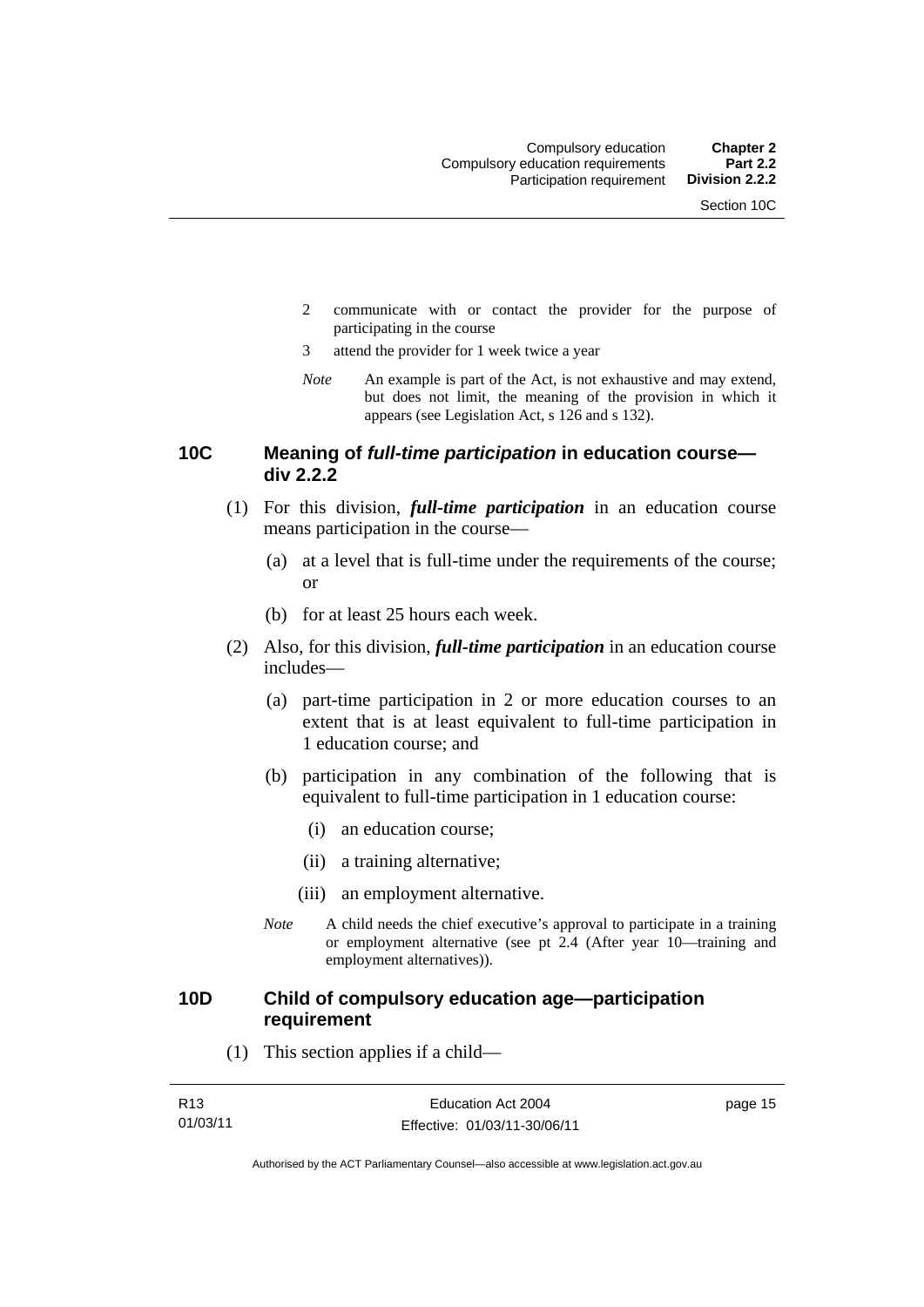(a) lives in the ACT; and

- (b) is of compulsory education age; and
- (c) is enrolled at an education provider other than a school for the purpose of the provider's education course.
- (2) The child's parents must ensure that the child participates in the education course.
- (3) Also, the child's participation must be—
	- (a) full-time participation (the *full-time participation requirement*); or
	- (b) if an exemption certificate is in force for the child for the course—participation in accordance with the certificate.
- (4) This section does not apply if the child's parents have an excuse for not complying with this section that the chief executive is satisfied is a reasonable excuse.
	- *Note 1* The chief executive must comply with any guidelines about the exercise of the chief executive's functions under s (4) (see s 9D).
	- *Note* 2 For offences in relation to this requirement, see pt 2.6 (Offences parents).

## **11 Participation requirement—absence**

A child's participation in an education course is taken for this Act to continue during an absence that is—

 (a) allowed under the requirements of the course or by the provider of the course; or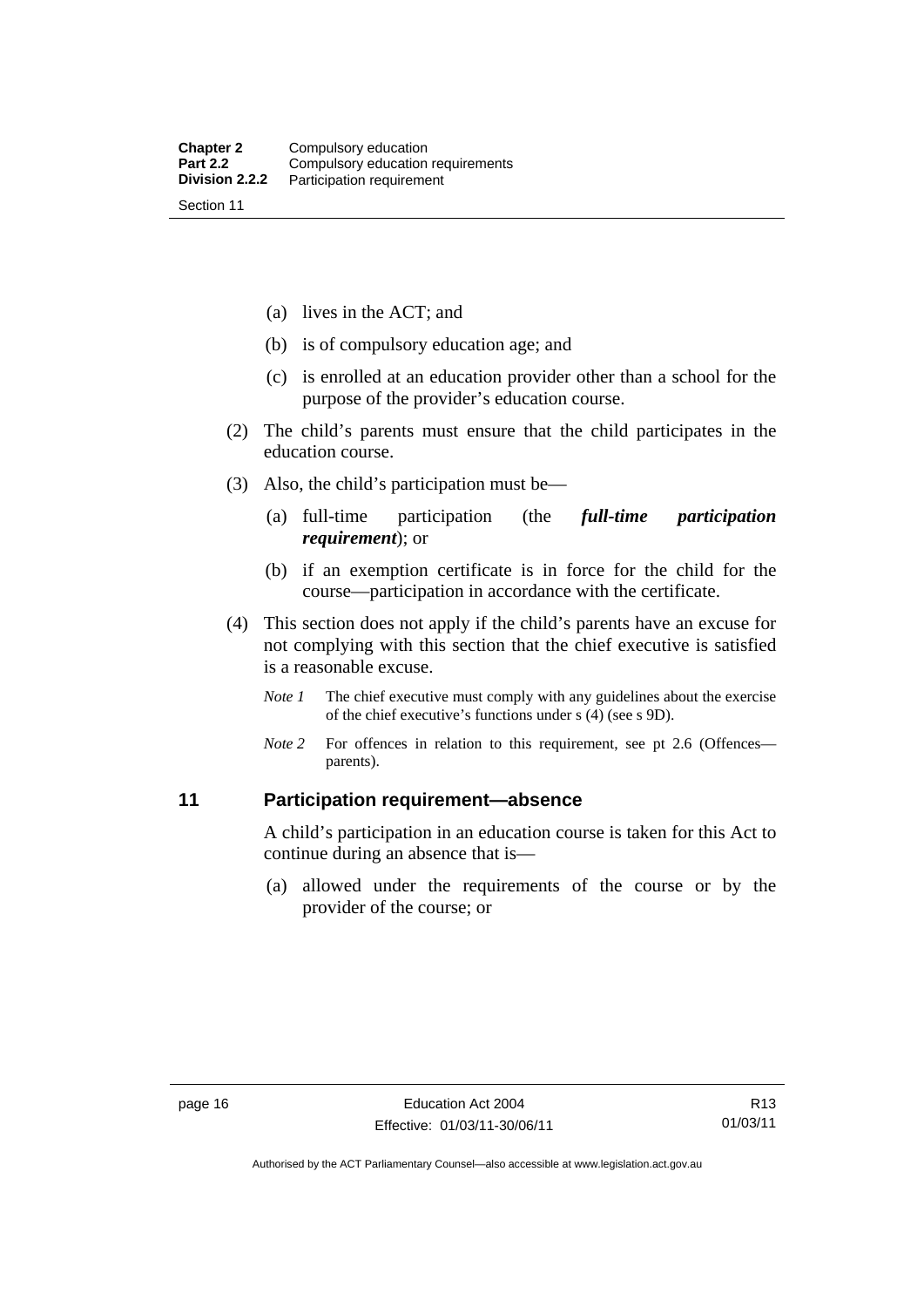(b) required under a territory law or a law of the Commonwealth, a State or another Territory.

#### **Example—par (b)**

Will is absent from an education provider because a public health direction under the *Public Health Act 1997* requires that he be confined to home for 2 weeks.

*Note* An example is part of the Act, is not exhaustive and may extend, but does not limit, the meaning of the provision in which it appears (see Legislation Act, s 126 and s 132).

## **11A Participation requirement—suspension**

- (1) This section applies if a child participating in an education course stops attending the provider because the child has been suspended from attending the provider.
- (2) The child's participation in the course is taken for this Act to continue during the suspension period.

## **11B Participation requirement—exclusion**

- (1) This section applies if a child participating in an education course stops attending the provider because the child has been excluded from attending the provider.
- (2) The child's participation in the course is taken for this Act to continue—
	- (a) at the same level as before the exclusion; and
	- (b) for the time reasonably required for the child to resume participation in an education course or apply for approval to participate in a training or employment alternative under part 2.4 (After year 10—training and employment alternatives).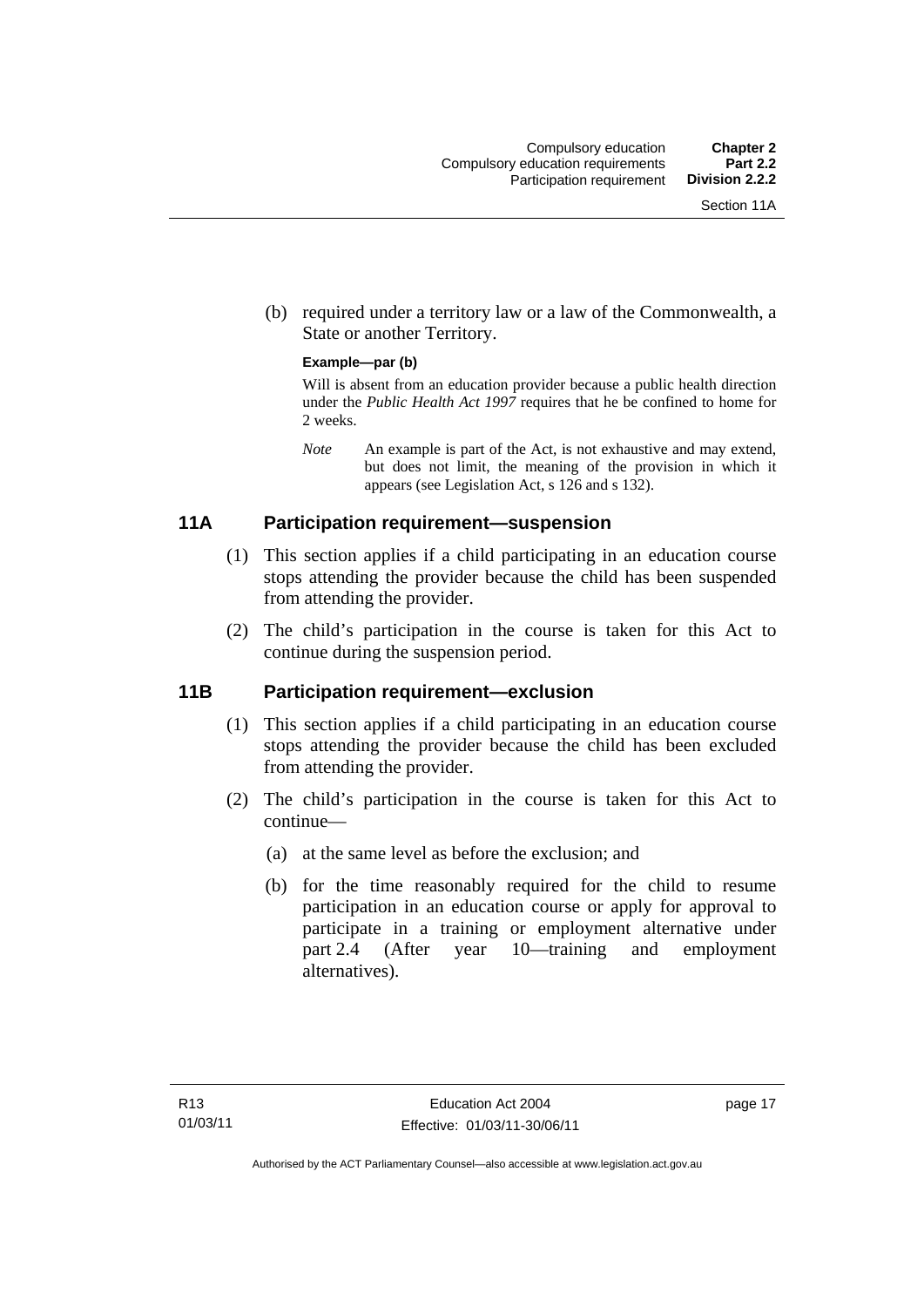## **Division 2.2.3 Information requirement**

## **11C Giving information notice**

- (1) This section applies if a child—
	- (a) lives in the ACT; and
	- (b) is at least 6 years old but under 17 years old.
- (2) The chief executive may give a written notice (an *information notice*) to the child's parents if the chief executive believes on reasonable grounds that—
	- (a) the child is not enrolled at an education provider; or
	- (b) the child is not registered for home education; or
	- (c) if the child is enrolled at a school—the child is not attending the school; or
	- (d) if the child is enrolled at an education provider other than a school for the purpose of the provider's education course—the child is not participating in the course or the child is contravening section 10D (3) (Child of compulsory education age—participation requirement); or
	- (e) the child is not participating in a training or employment alternative in accordance with part 2.4 (After year 10—training and employment alternatives).
	- *Note* For how documents may be served, see the Legislation Act, pt 19.5.

## **11D Contents of information notice**

- (1) An information notice in relation to a child must—
	- (a) state that it is an information notice under this Act; and
	- (b) state the information sought; and

Authorised by the ACT Parliamentary Counsel—also accessible at www.legislation.act.gov.au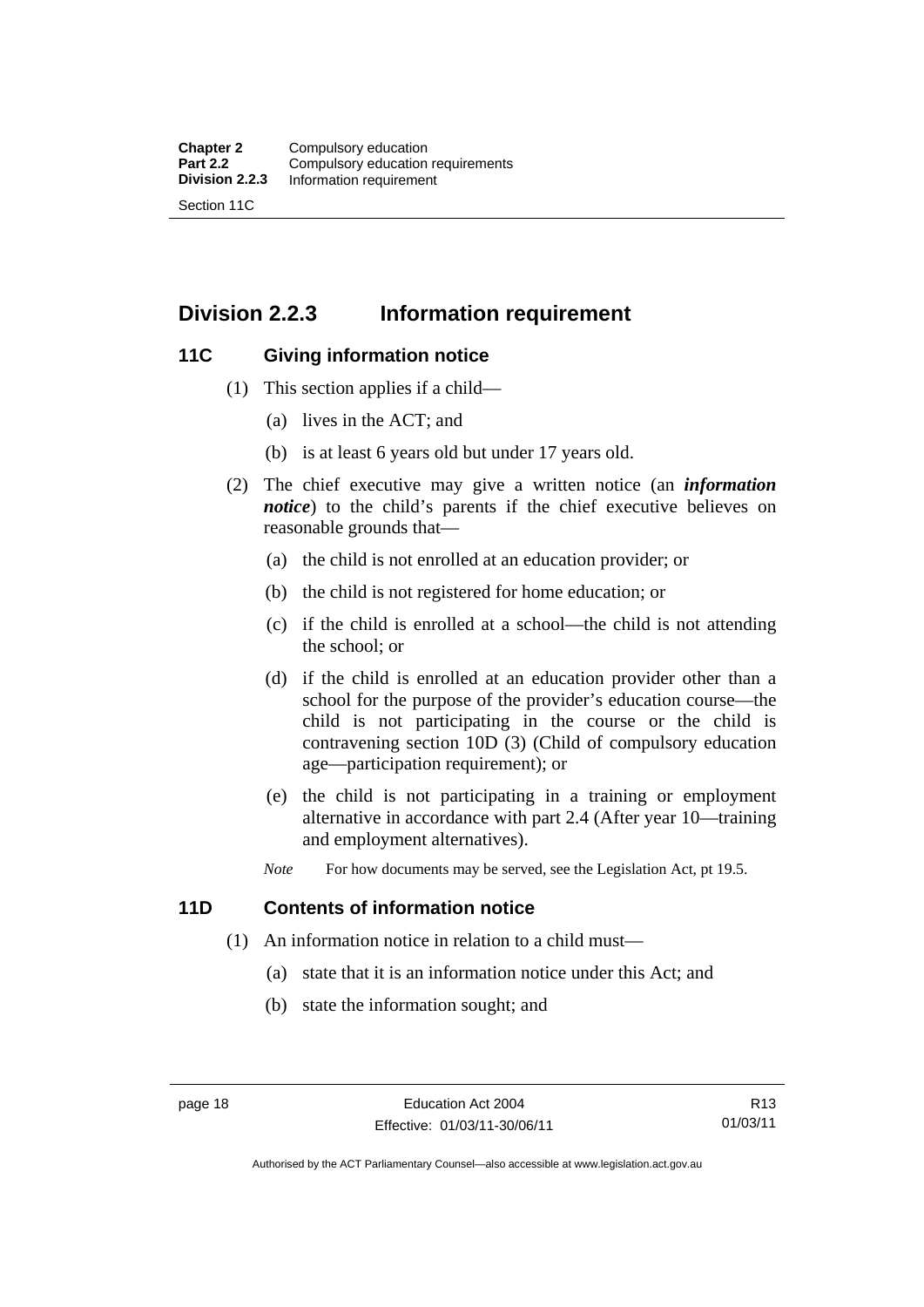- (c) state what the child's parents need to do to comply with the notice; and
- (d) state the period for complying with the notice; and
- (e) contain a statement to the effect that failure to comply with the notice is an offence.
- (2) The information notice may include any other information the chief executive considers appropriate.

## **11E Extension of time for compliance with information notice**

- (1) This section applies if a child's parents have been given an information notice.
- (2) The chief executive may, by written notice given to the child's parents, extend the compliance period for the information notice on the chief executive's own initiative or if asked by the parents.
- (3) However, the chief executive may extend the compliance period only if the period has not ended.
- (4) In this section:

*compliance period* means the period stated in the information notice under section 11D (1) (d), and includes the period as extended under this section.

## **11F Revocation of information notice on compliance**

If the chief executive is satisfied on reasonable grounds that an information notice given to a child's parents has been complied with, the chief executive must revoke the notice by written notice given to the parents.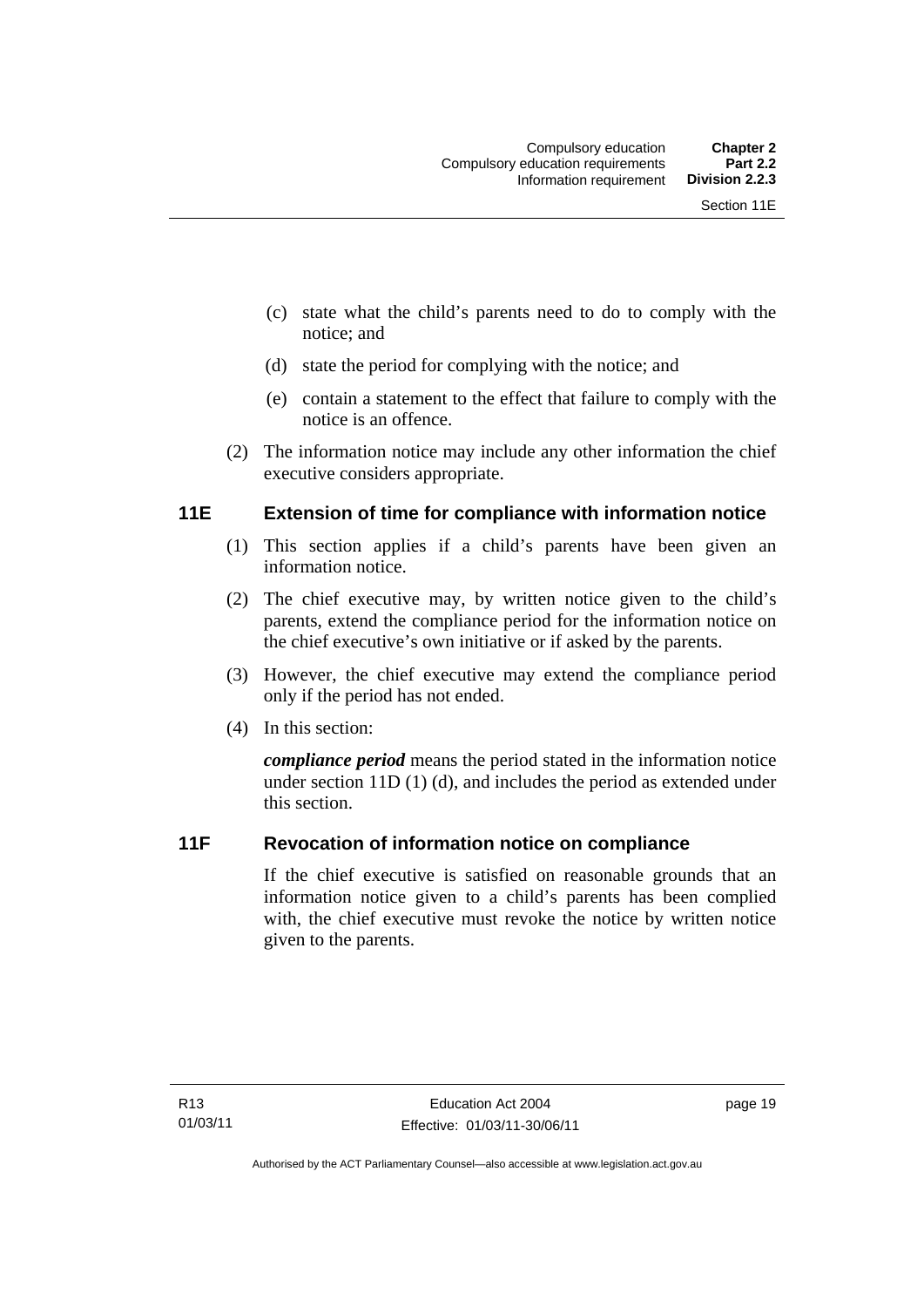**Chapter 2 Compulsory education**<br>**Part 2.3 Exemption certificates Exemption certificates** 

Section 11G

## **Part 2.3 Exemption certificates**

## **11G Meaning of** *full-time participation requirement***—pt 2.3**

In this part:

*full-time participation requirement*—see section 10D (3).

## **11H Exemption certificate—application**

- (1) A child or the child's parents may apply to the chief executive for a certificate (an *exemption certificate*) exempting the child from—
	- (a) the requirement to be enrolled at an education provider or registered for home education; or
		- *Note* See s 10 (Child of compulsory education age—enrolment and registration requirement).
	- (b) the full-time participation requirement.
		- *Note* See s 10D (Child of compulsory education age—participation requirement).
- (2) Application may be made for either or both of the following:
	- (a) exempting the child until the child is 17 years old or for a shorter period;
	- (b) exempting the child from the full-time participation requirement.
- (3) An application made by a child must contain the signed consent of the child's parents.
- (4) However, subsection (3) does not apply if the chief executive is satisfied on reasonable grounds that it is not appropriate to require the signed consent.
	- *Note* If a form is approved under s 154 for this provision, the form must be used.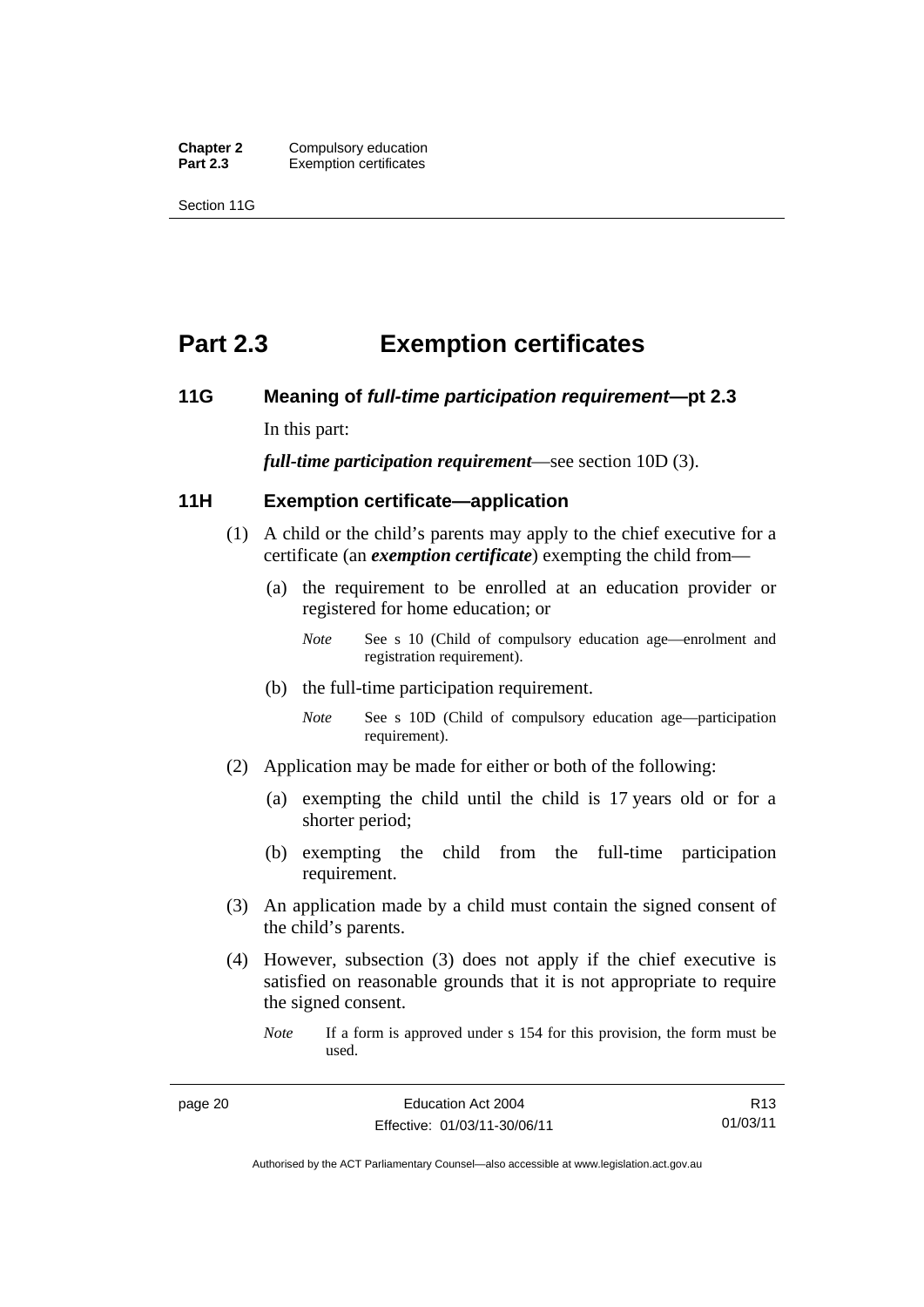## **12 Exemption certificate—requirement for further information**

- (1) The chief executive may give an applicant mentioned in section 11H (1) a written notice requiring the applicant to give the chief executive stated further information or documents that the chief executive reasonably needs to decide the application.
- (2) If the applicant does not comply with the requirement, the chief executive may refuse to consider the application further.

## **12A Exemption certificate—issue**

- (1) The chief executive may—
	- (a) issue an exemption certificate for a child if the chief executive is satisfied on reasonable grounds that it is in the child's best interests to issue the certificate; or
	- (b) refuse to issue an exemption certificate for a child.
- (2) Without limiting subsection (1) (a), in deciding whether it is in a child's best interests to exempt the child, the chief executive may consider the following:
	- (a) the child's health;
	- (b) the child's education;
	- (c) the child's sense of racial, ethnic, religious or cultural identity;
	- (d) the child's development;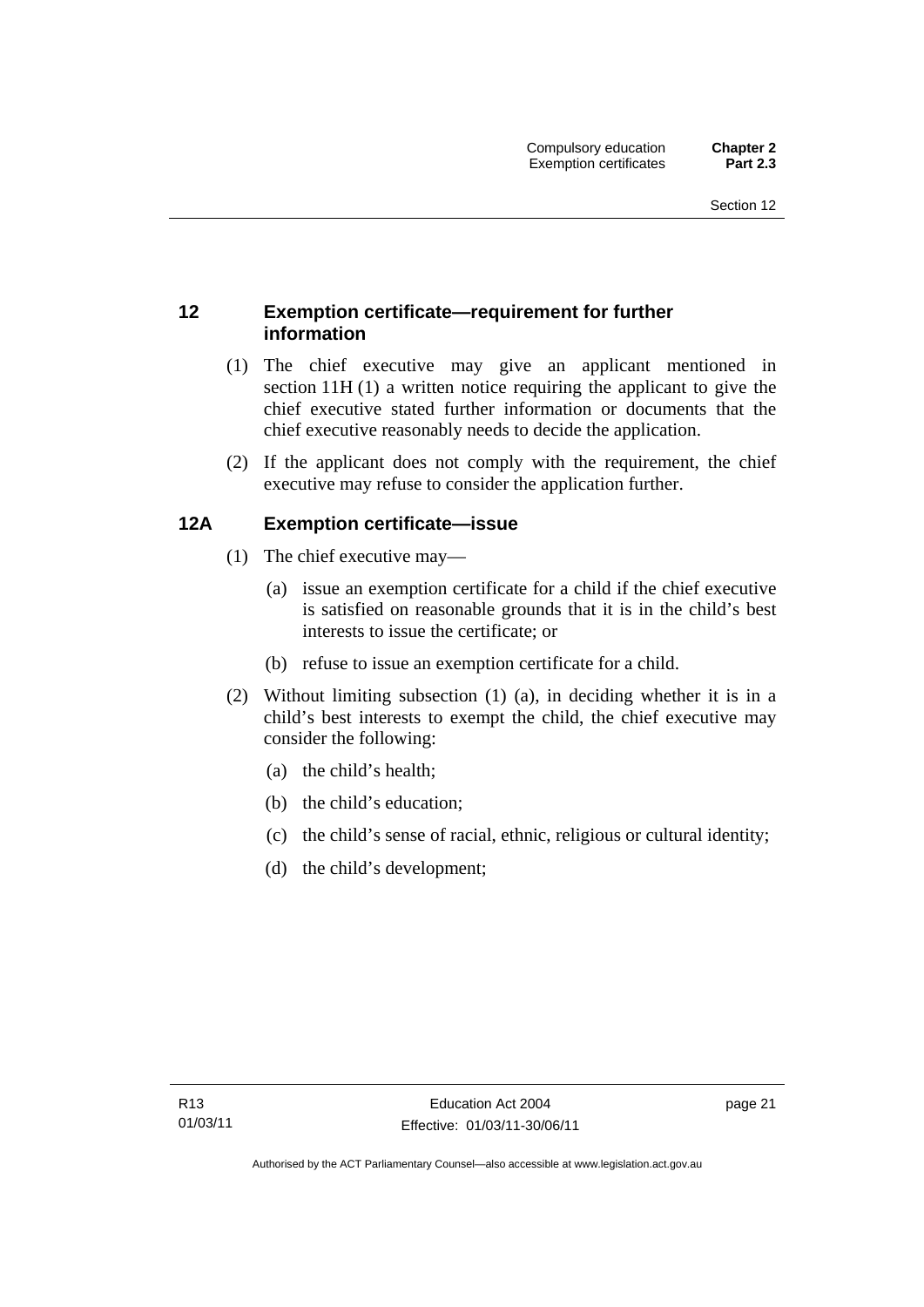Section 12B

(e) whether the exemption would benefit the child.

#### **Example—par (e)**

Felicity's education alternative finishes shortly before she turns 17. The chief executive is satisfied that exempting Felicity from participating in another education alternative until she turns 17 benefits her, because it means that she is not compelled to participate in another education alternative for a short time just to comply with the participation requirement.

- *Note* An example is part of the Act, is not exhaustive and may extend, but does not limit, the meaning of the provision in which it appears (see Legislation Act, s 126 and s 132).
- (3) An exemption certificate for a child may be issued for either or both of the following:
	- (a) exempting the child until the child is 17 years old or for a shorter period;
	- (b) exempting the child from the full-time participation requirement.

## **12B Exemption certificate—form**

An exemption certificate issued for a child must—

- (a) state the day it is issued; and
- (b) state the child's name; and
- (c) state the period for which it is in force; and
- (d) for an exemption from the full-time participation requirement—state the exemption and the extent to which the child must participate; and
- (e) state any condition to which it is subject; and
- (f) contain any other particulars prescribed by regulation.

R13 01/03/11

Authorised by the ACT Parliamentary Counsel—also accessible at www.legislation.act.gov.au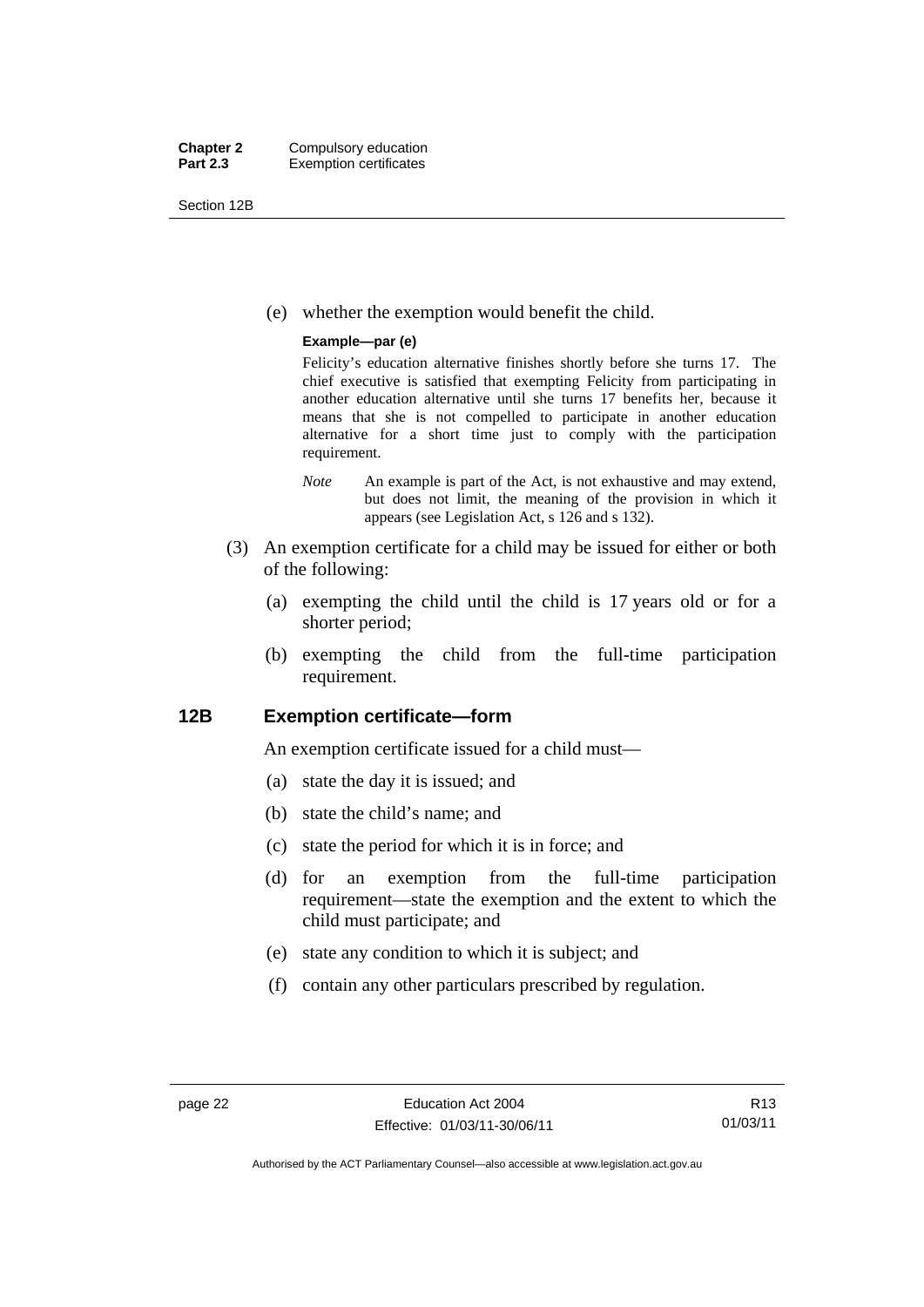## **12C Exemption certificate—conditions**

The chief executive may issue an exemption certificate subject to any condition that the chief executive believes on reasonable grounds is appropriate.

## **12D Exemption certificate—duration**

An exemption certificate may be issued for a child until—

- (a) the end of the period stated in the certificate; or
- (b) the ground for the issue of the certificate no longer applies in relation to the child.

## **13 Exemption certificate—revocation**

The chief executive may revoke an exemption certificate issued for a child if—

- (a) the certificate is issued in error; or
- (b) the ground for the issue of the certificate no longer applies in relation to the child; or
- (c) a condition of the certificate has been contravened.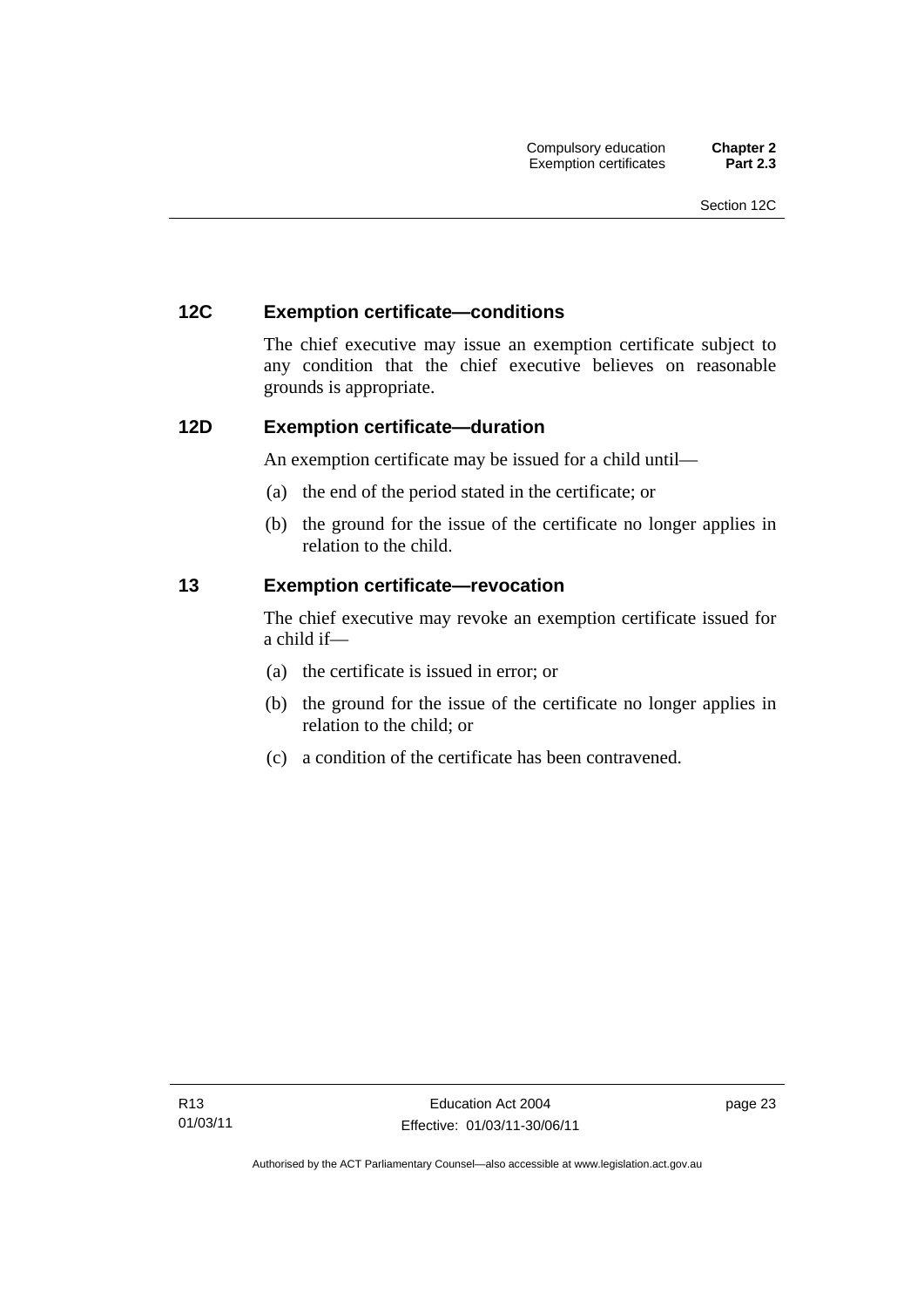## **Part 2.4 After year 10—training and employment alternatives**

## **Division 2.4.1 Definitions—pt 2.4**

## **13A Meaning of** *training alternative* **and** *training alternative provider***—Act**

- (1) For this Act, each training mentioned in table 13A, column 2 is a *training alternative*, and the entity mentioned in column 3 for the training alternative is the provider (the *training alternative provider*) of the training alternative.
- (2) Also, the chief executive may approve other training as a *training alternative*, and an entity as the provider (the *training alternative provider*) of the training alternative.
- (3) An approval is a notifiable instrument.
	- *Note* A notifiable instrument must be notified under the Legislation Act.

| column 1<br>item | column 2<br>training alternative                                                               | column 3<br>training alternative provider                                                                                                                 |
|------------------|------------------------------------------------------------------------------------------------|-----------------------------------------------------------------------------------------------------------------------------------------------------------|
|                  | work-related training<br>under the Training and<br><b>Tertiary Education</b><br>Act 2003       | employer with whom child has approved training<br>contract under the Training and Tertiary Education<br>Act 2003 in relation to the work-related training |
|                  | work-related training<br>(however described)<br>under a law of a State<br>or another Territory | provider (however described) under a law of the State<br>or other Territory                                                                               |

#### **Table 13A**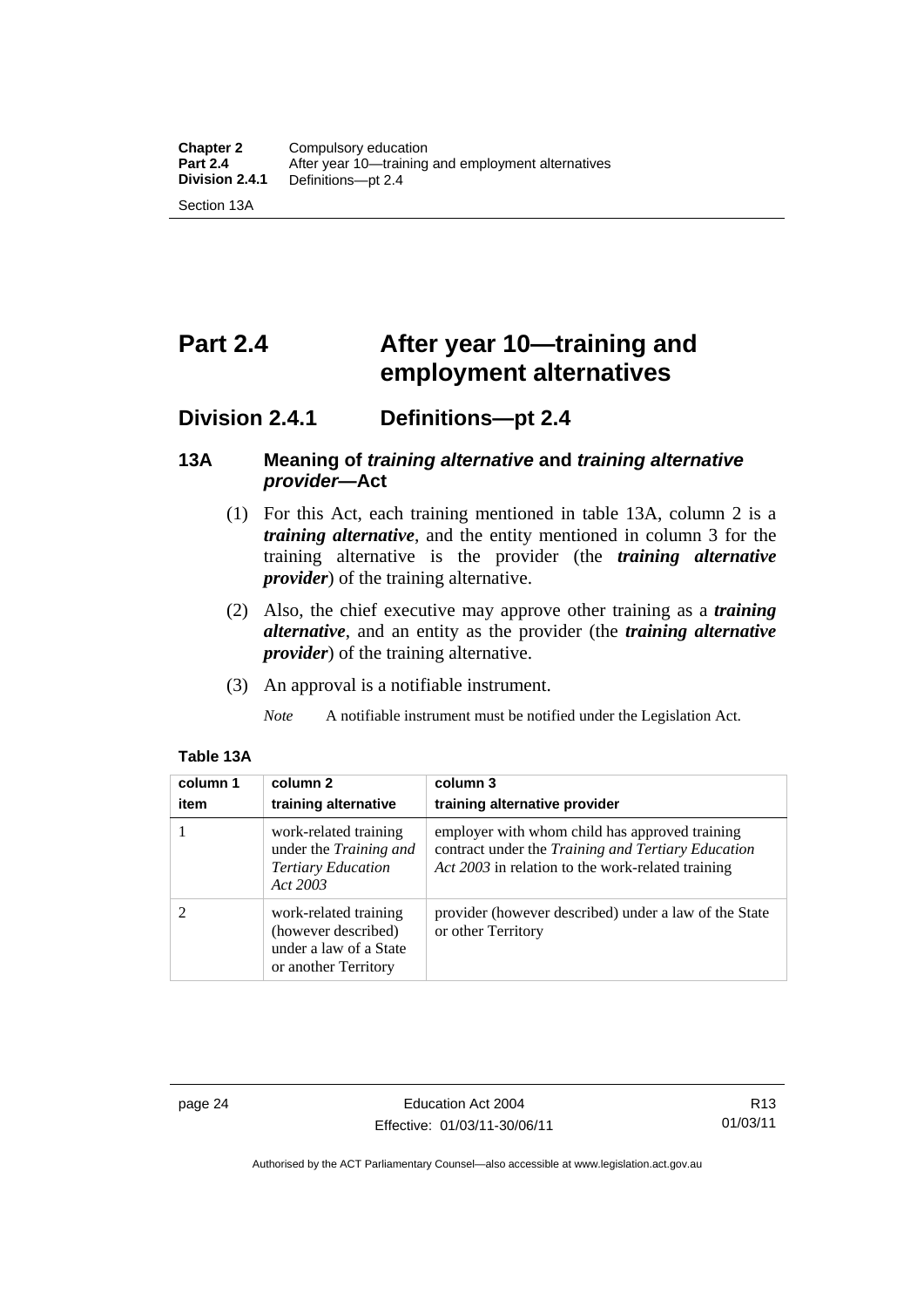## **13B Meaning of** *employment alternative***—Act**

For this Act, each of the following is an *employment alternative*:

- (a) performance of paid work under a contract of service (whether written or unwritten);
- (b) performance of paid work under a contract for services (whether written or unwritten).
- *Note* The *Children and Young People Act 2008*, ch 21 deals with the employment of children and young people.

## **13C Meaning of** *full-time participation* **in training or employment alternative—pt 2.4**

- (1) For this part, *full-time participation* in a training or employment alternative means participation in the alternative—
	- (a) at a level that is full-time under the requirements of the alternative; or
	- (b) for at least 25 hours each week.
- (2) Also, for this part, *full-time participation* in a training or employment alternative includes—
	- (a) part-time participation in 2 or more of a particular alternative to an extent that is at least equivalent to full-time participation in 1 of the particular alternatives; and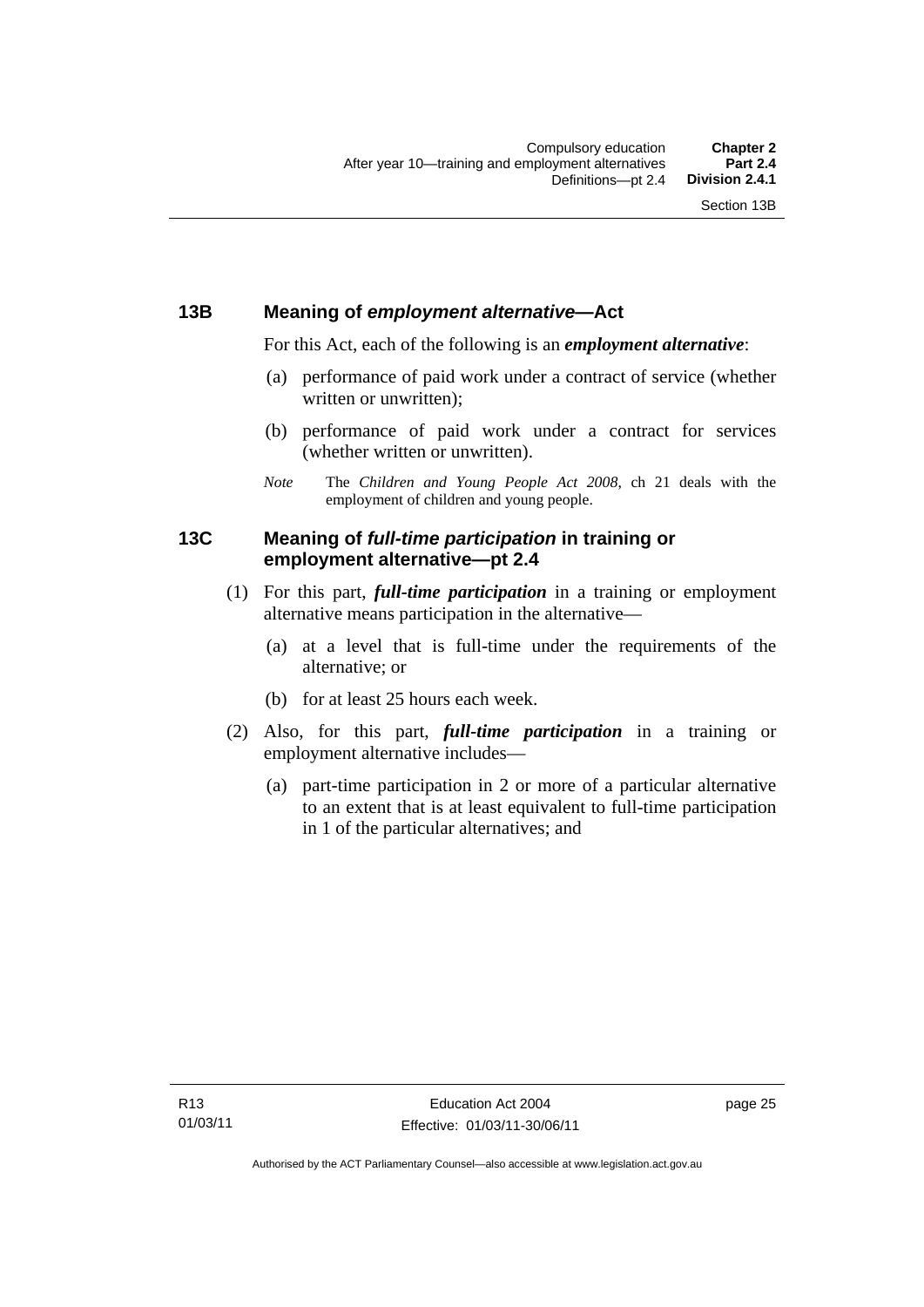(b) participation in any combination of training and employment alternatives to an extent that is at least equivalent to full-time participation in 1 training or employment alternative.

#### **Example—s (2) (a)**

part-time participation in 2 or more training alternatives to an extent that is at least equivalent to full-time participation in 1 training alternative

#### **Example—s (2) (b)**

part-time participation in a training alternative and part-time participation in an employment alternative for a combined total of at least 25 hours each week

*Note* An example is part of the Act, is not exhaustive and may extend, but does not limit, the meaning of the provision in which it appears (see Legislation Act, s 126 and s 132).

# **Division 2.4.2 Approval to participate in training and employment alternatives**

## **13D Approval statement—application**

- (1) A child or the child's parents may apply to the chief executive for a statement (an *approval statement***)** approving the child's participation in a training or employment alternative during the child's post-year 10 period.
- (2) Application may be made for either or both of the following:
	- (a) approving the child's participation in a training or employment alternative for all or part of the child's post-year 10 period;
	- (b) approving that the child's participation in a training or employment alternative be other than full-time participation.
- (3) An application made by a child must contain the signed consent of the child's parents.
- (4) However, subsection (3) does not apply if the chief executive is satisfied on reasonable grounds that it is not appropriate to require the signed consent.

R13 01/03/11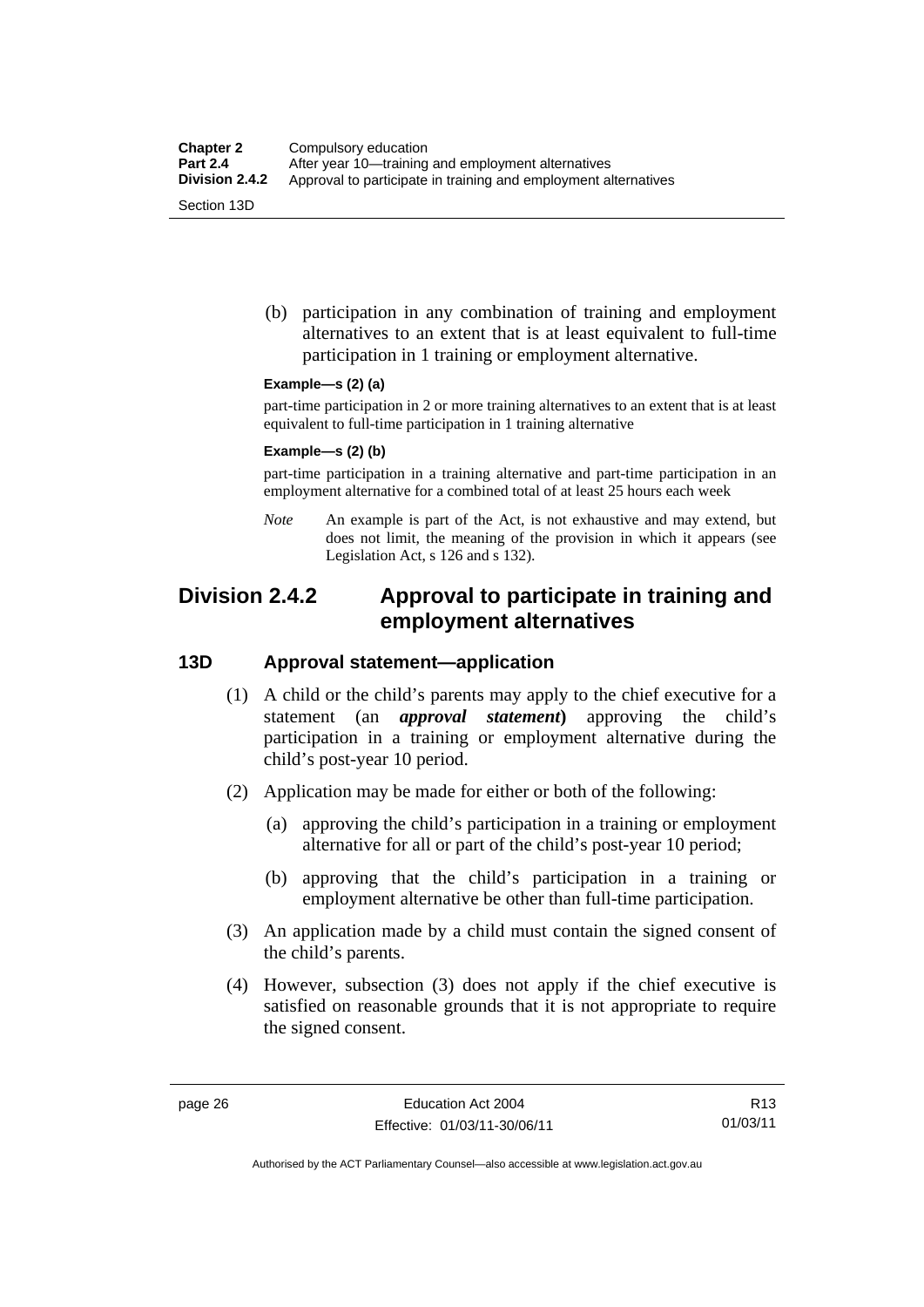- (5) For this section, a child's *post-year 10 period* starts when the child completes year 10 and ends when the first of the following happens:
	- (a) the child completes year 12;
	- (b) the child is 17 years old.
	- *Note* If a form is approved under s 154 for this provision, the form must be used.

## **14 Approval statement—requirement for further information**

- (1) The chief executive may give an applicant mentioned in section 13D (1) a written notice requiring the applicant to give the chief executive stated further information or documents that the chief executive reasonably needs to decide the application.
- (2) If the applicant does not comply with the requirement, the chief executive may refuse to consider the application further.

## **14A Approval statement—issue**

- (1) The chief executive may—
	- (a) issue an approval statement for a child if the chief executive is satisfied on reasonable grounds that it is in the child's best interests to issue the statement; or
	- (b) refuse to issue an approval statement for a child.
- (2) Without limiting subsection (1) (a), in deciding whether it is in a child's best interests to issue an approval statement for the child, the chief executive may consider the following:
	- (a) the child's health;
	- (b) the child's education;
	- (c) the child's sense of racial, ethnic, religious or cultural identity;
	- (d) the child's development;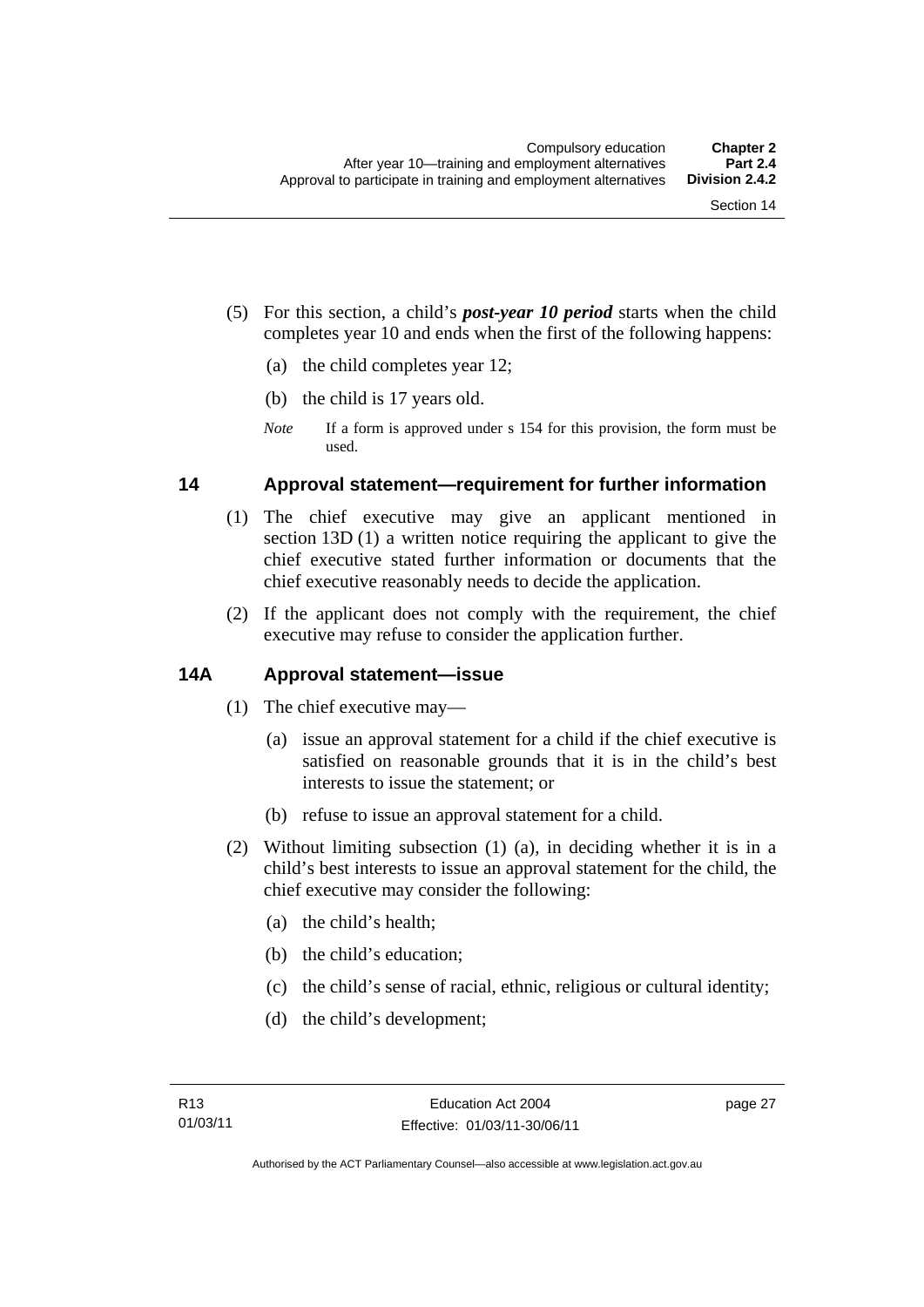(e) whether the training or employment alternative for which the statement is sought would benefit the child.

#### **Example—par (e)**

Thomas is 15 years old, has completed year 10 and wants to be a chef. Thomas has been offered an apprenticeship with a chef. The chief executive decides that it is in Thomas's best interests to issue an approval statement for him, because it means that Thomas can pursue the career path that he wants to pursue.

- *Note* An example is part of the Act, is not exhaustive and may extend, but does not limit, the meaning of the provision in which it appears (see Legislation Act, s 126 and s 132).
- (3) An approval statement may be issued for a child for either or both of the following:
	- (a) approving the child's participation in a training or employment alternative for all or part of the child's post-year 10 period;
	- (b) approving that the child's participation in a training or employment alternative be other than full-time participation.
- (4) In this section:

*post-year 10 period*—see section 13D (5).

## **14B Approval statement—form**

An approval statement issued for a child must—

- (a) state the day it is issued; and
- (b) state the child's name; and
- (c) state the period for which it is in force; and
- (d) if the child's approved participation in a training or employment alternative is other than full-time participation state the approval and the extent to which the child is required to participate in the alternative; and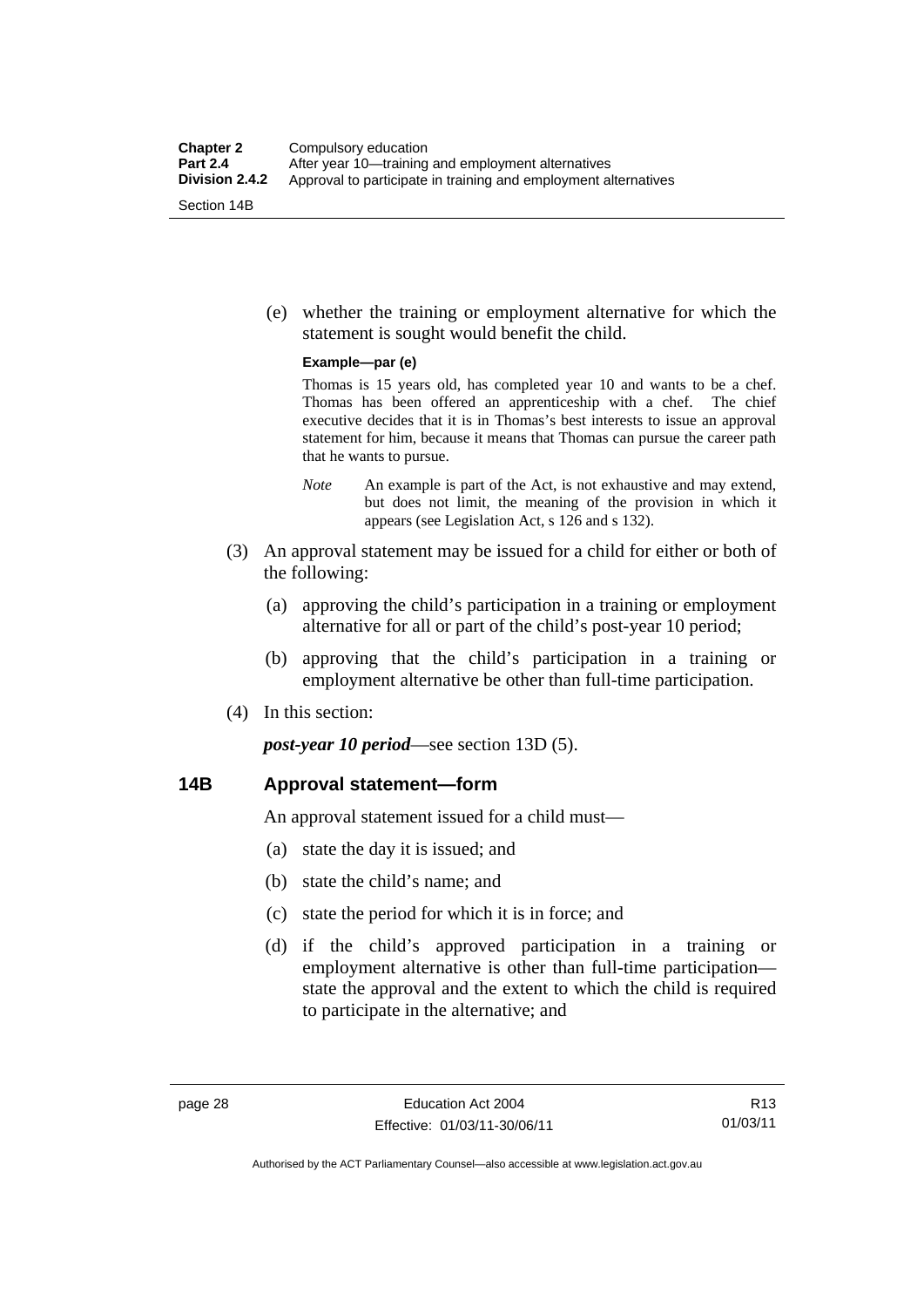- (e) state any condition to which it is subject; and
- (f) contain any other particulars prescribed by regulation.

## **14C Approval statement—conditions**

- (1) An approval statement issued for a child is subject to a condition that—
	- (a) the child's participation is full-time participation unless otherwise stated in the statement; or
	- (b) if the statement contains a statement mentioned in section 14B (d)—the child must comply with the stated participation requirement.
- (2) An approval statement that approves a child's participation in a training alternative is also subject to each of the following conditions:
	- (a) that the child is enrolled with the training alternative provider;
	- (b) that the child complies with the training alternative provider's attendance requirements.
- (3) The training alternative provider's attendance requirements are the requirements about physically attending, at particular times, the provider's premises or another place.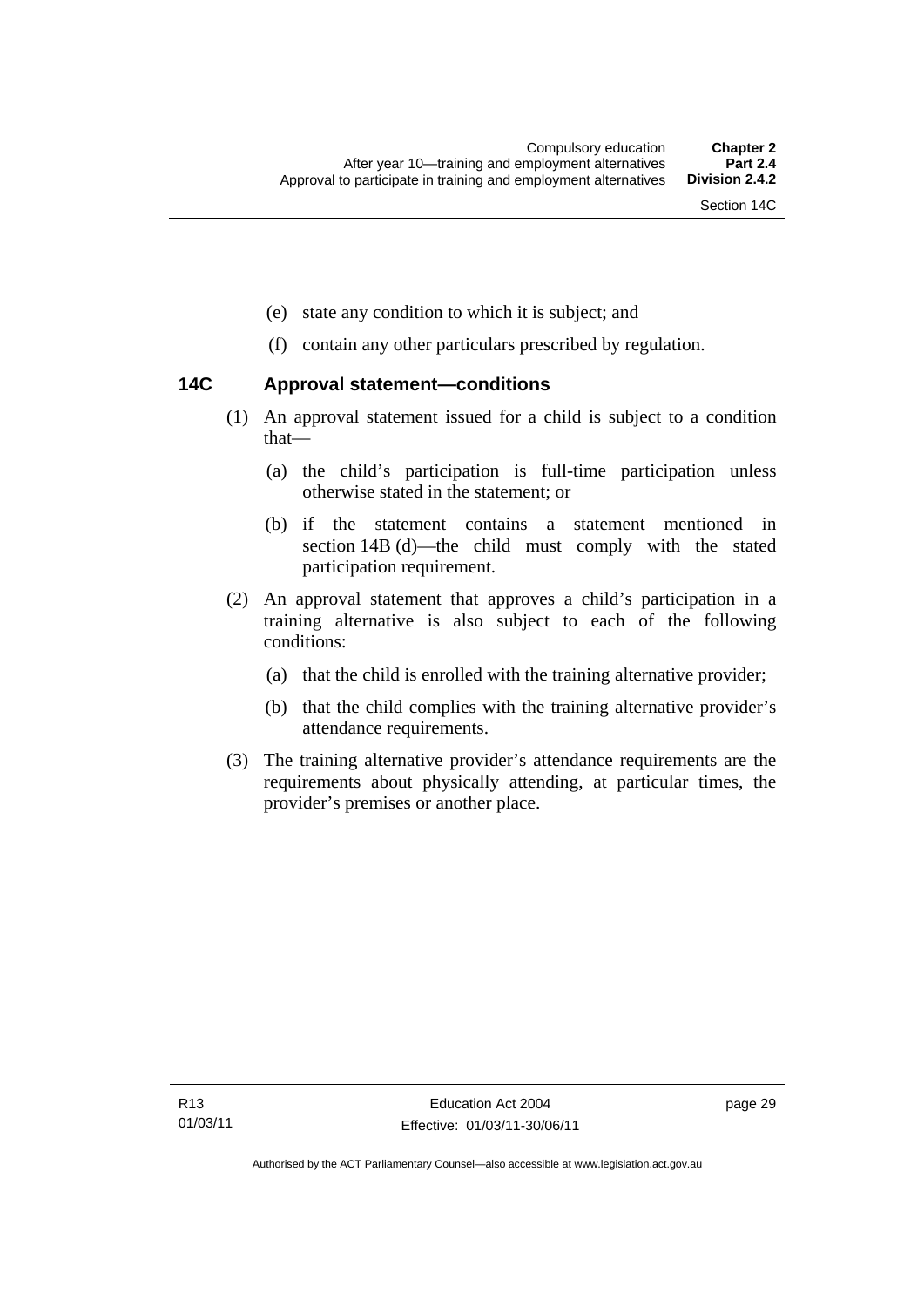(4) The chief executive may issue an approval statement subject to any condition that the chief executive believes on reasonable grounds is appropriate.

#### **Example—s (4)**

Farouk wants to participate part-time in an education course and part-time in an employment alternative (he wants to work at least 10 hours each week). Under this Act, an approval statement is not required for an education course, but is for an employment alternative. The chief executive issues an approval statement for the employment alternative that states that Farouk's approved participation in that employment is part-time, and that he must participate in that employment for at least 10 hours each week. The chief executive also puts a condition on the approval statement that Farouk must participate in the education course for at least 15 hours each week.

*Note* An example is part of the Act, is not exhaustive and may extend, but does not limit, the meaning of the provision in which it appears (see Legislation Act, s 126 and s 132).

## **14D Approval statement—compliance requirement**

- (1) This section applies if an approval statement is issued for a child.
- (2) The child's parents must ensure that the child complies with the statement, including any conditions of the statement.
- (3) This section does not apply if the child's parents have an excuse for not complying with this section that the chief executive is satisfied is a reasonable excuse.
	- *Note 1* The chief executive must comply with any guidelines about the exercise of the chief executive's functions under s (3) (see s 9D).
	- *Note 2* For offences in relation to this requirement, see pt 2.6 (Offences parents).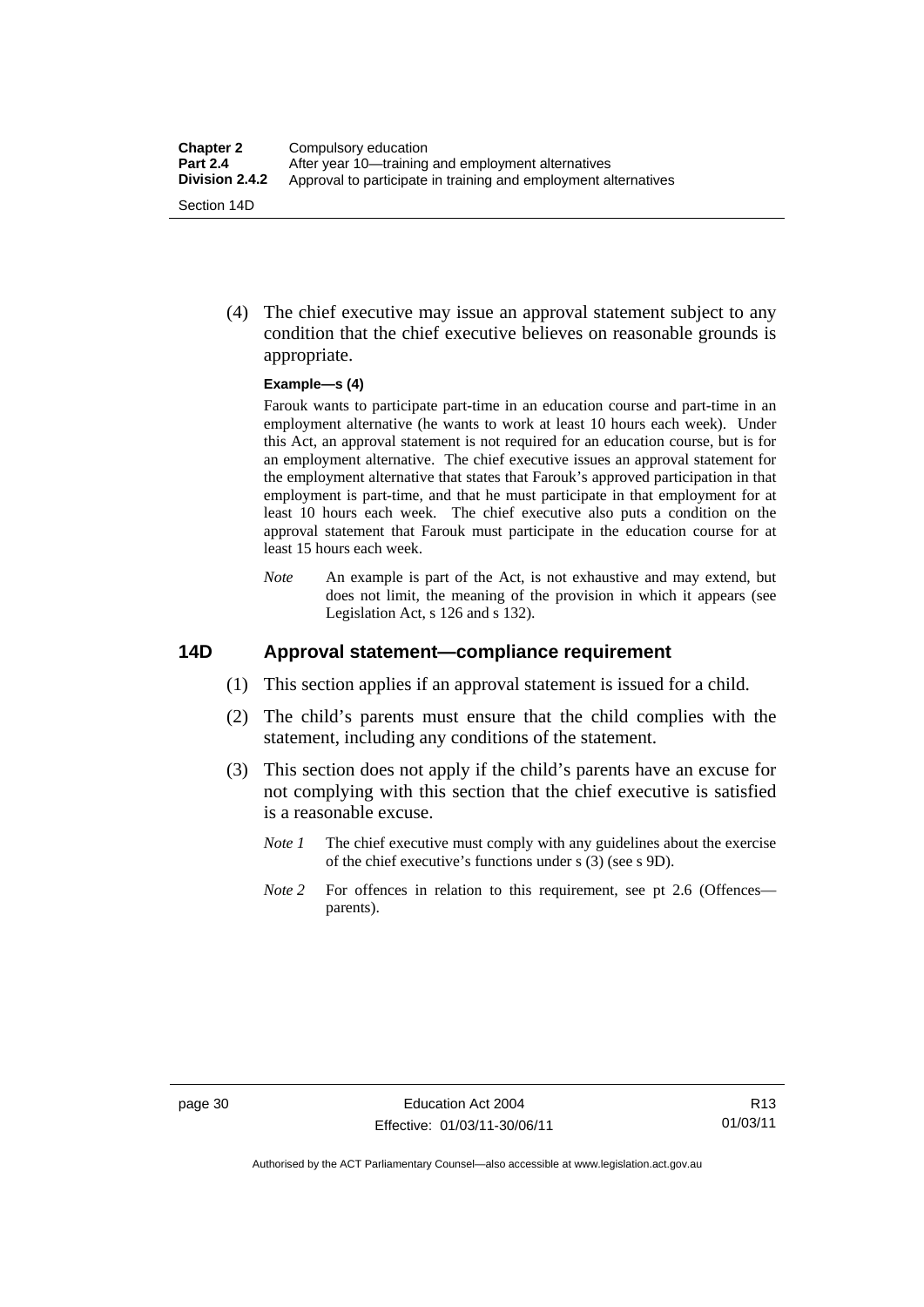# **15 Approval statement—duration**

An approval statement may be issued for a child until—

- (a) the end of the period stated in the statement; or
- (b) the ground for the issue of the statement no longer applies in relation to the child.

## **15A Approval statement—revocation**

The chief executive may revoke an approval statement issued for a child if—

- (a) the statement is issued in error; or
- (b) the ground for the issue of the statement no longer applies in relation to the child; or
- (c) a condition of the statement has been contravened.

## **15B Return to education while approval statement in force**

- (1) This section applies if—
	- (a) an approval statement is in force for a child; and
	- (b) the child is enrolled at an education provider for the purpose of the provider's education course.
- (2) The child's parents must tell the chief executive in writing about the enrolment.

# **Division 2.4.3 Training and employment alternatives—deemed participation**

## **15C Training and employment alternatives—absence**

A child's participation in a training or employment alternative is taken for this Act to continue during an absence that is—

(a) allowed under the requirements of the alternative; or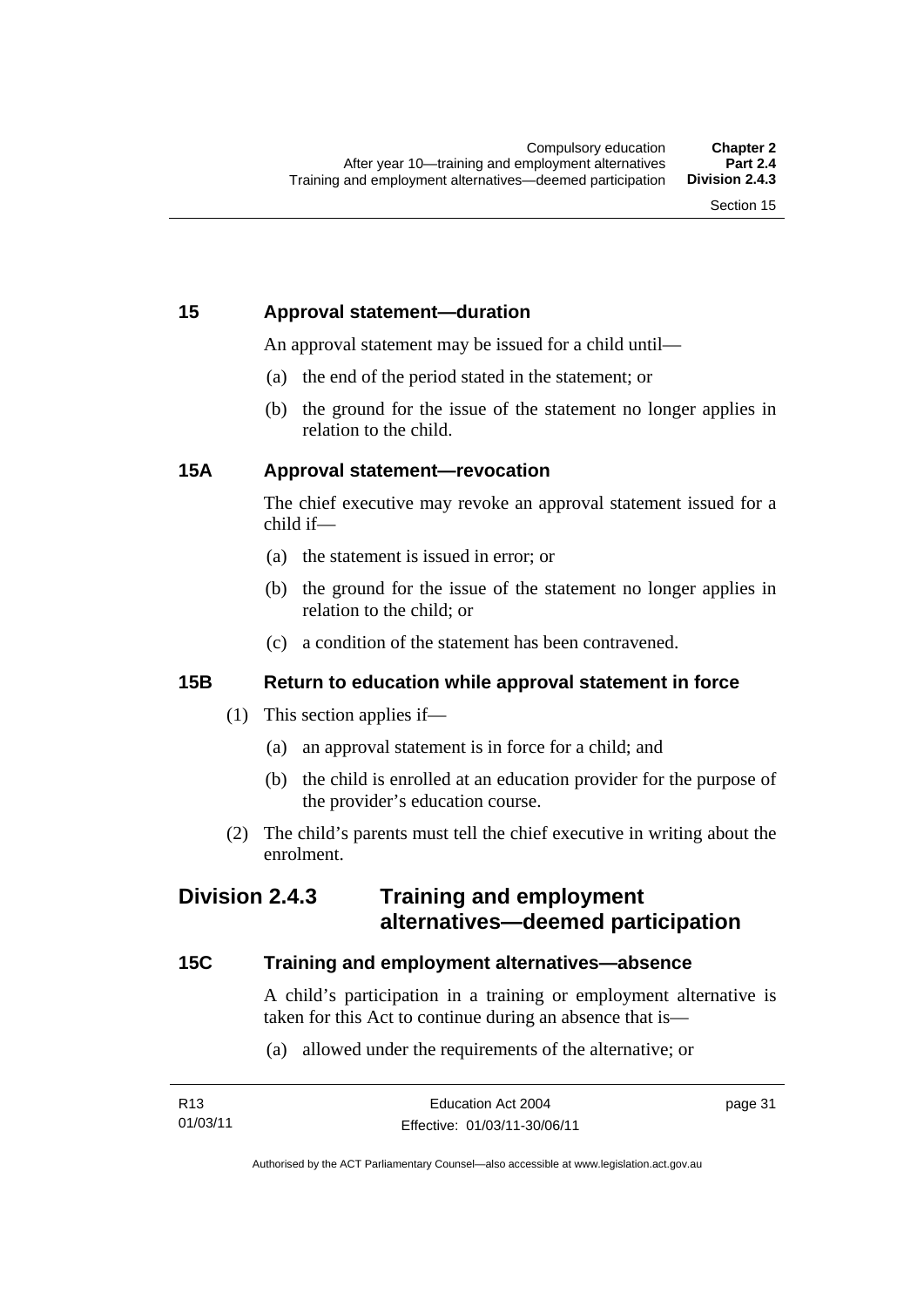(b) required under a territory law or a law of the Commonwealth, a State or another Territory.

#### **Example—par (b)**

Sarah is absent from a training alternative provider because a personal protection order prohibits her from attending the provider.

*Note* An example is part of the Act, is not exhaustive and may extend, but does not limit, the meaning of the provision in which it appears (see Legislation Act, s 126 and s 132).

## **15D Training alternative—suspension**

- (1) This section applies if a child participating in a training alternative stops attending the training alternative provider because the child has been suspended from attending the provider.
- (2) The child's participation in the alternative is taken for this Act to continue during the suspension period.

#### **16 Training alternative—exclusion**

- (1) This section applies if a child participating in a training alternative stops attending the training alternative provider because the child has been excluded from attending the provider.
- (2) The child's participation in the training alternative is taken for this Act to continue—
	- (a) at the same level as before the exclusion; and
	- (b) for the time reasonably required for the child to—
		- (i) enrol in an education course; or
		- (ii) apply for approval to participate in another training alternative or an employment alternative.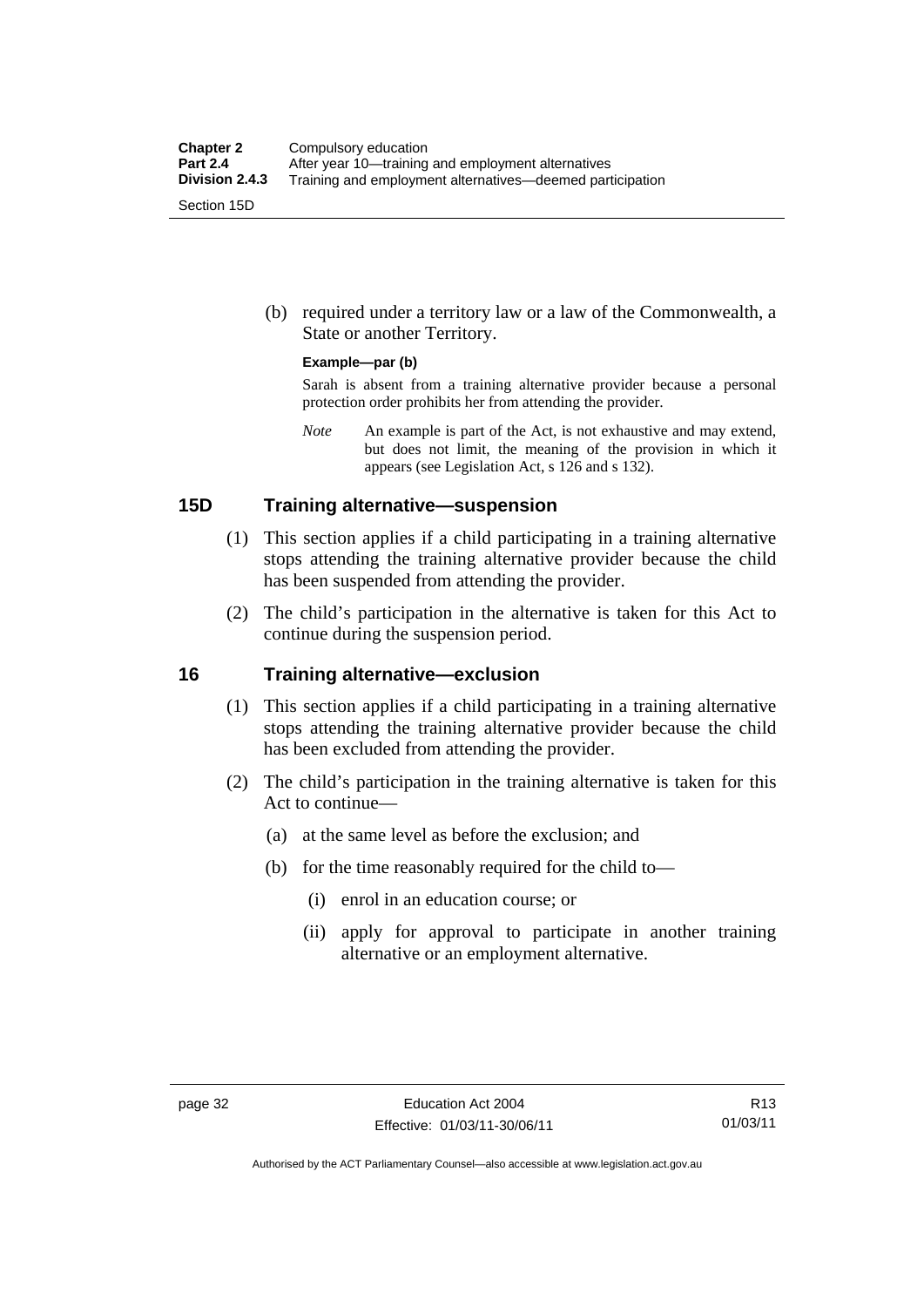## **16A Employment alternative—termination**

- (1) This section applies if a child participating in an employment alternative stops working because the child's employment has been ended other than by the child.
- (2) The child's participation in the employment alternative is taken for this Act to continue—
	- (a) at the same level as before the termination; and
	- (b) for the time reasonably required for the child to—
		- (i) enrol in an education course; or
		- (ii) apply for approval to participate in another employment alternative or a training alternative.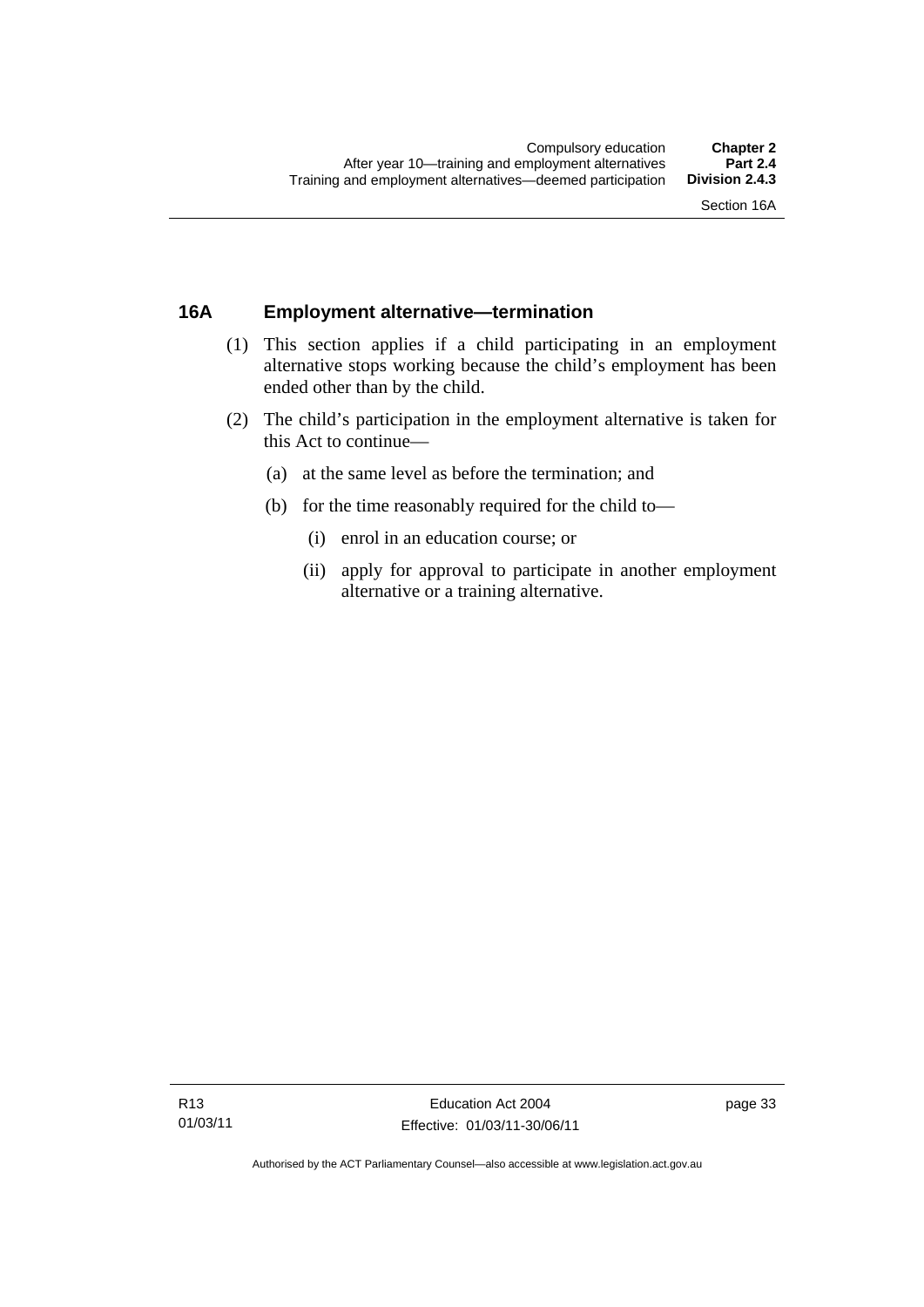**Chapter 2** Compulsory education<br>**Part 2.5** Compliance notices **Compliance notices** 

Section 16B

# **Part 2.5 Compliance notices**

### **16B Giving compliance notice**

The chief executive may give a notice (a *compliance notice*) to a child's parents if the chief executive believes on reasonable grounds that the parents have contravened or are contravening—

- (a) section 10 (Child of compulsory education age—enrolment and registration requirement); or
- (b) section 10A (Child of compulsory education age—school attendance requirement); or
- (c) section 10D (Child of compulsory education age participation requirement); or
- (d) section 14D (Approval statement—compliance requirement).
- *Note* For how documents may be served, see the Legislation Act, pt 19.5.

## **16C Contents of compliance notice**

- (1) A compliance notice in relation to a child must—
	- (a) state that it is a compliance notice under this Act; and
	- (b) include a brief description of the contravention of this Act in relation to which the notice is given; and
	- (c) state what the child's parents need to do to comply with the notice; and
	- (d) state the period for complying with the notice; and
	- (e) contain a statement to the effect that failure to comply with the notice is an offence.
- (2) The compliance notice may include any other information the chief executive considers appropriate.

R13 01/03/11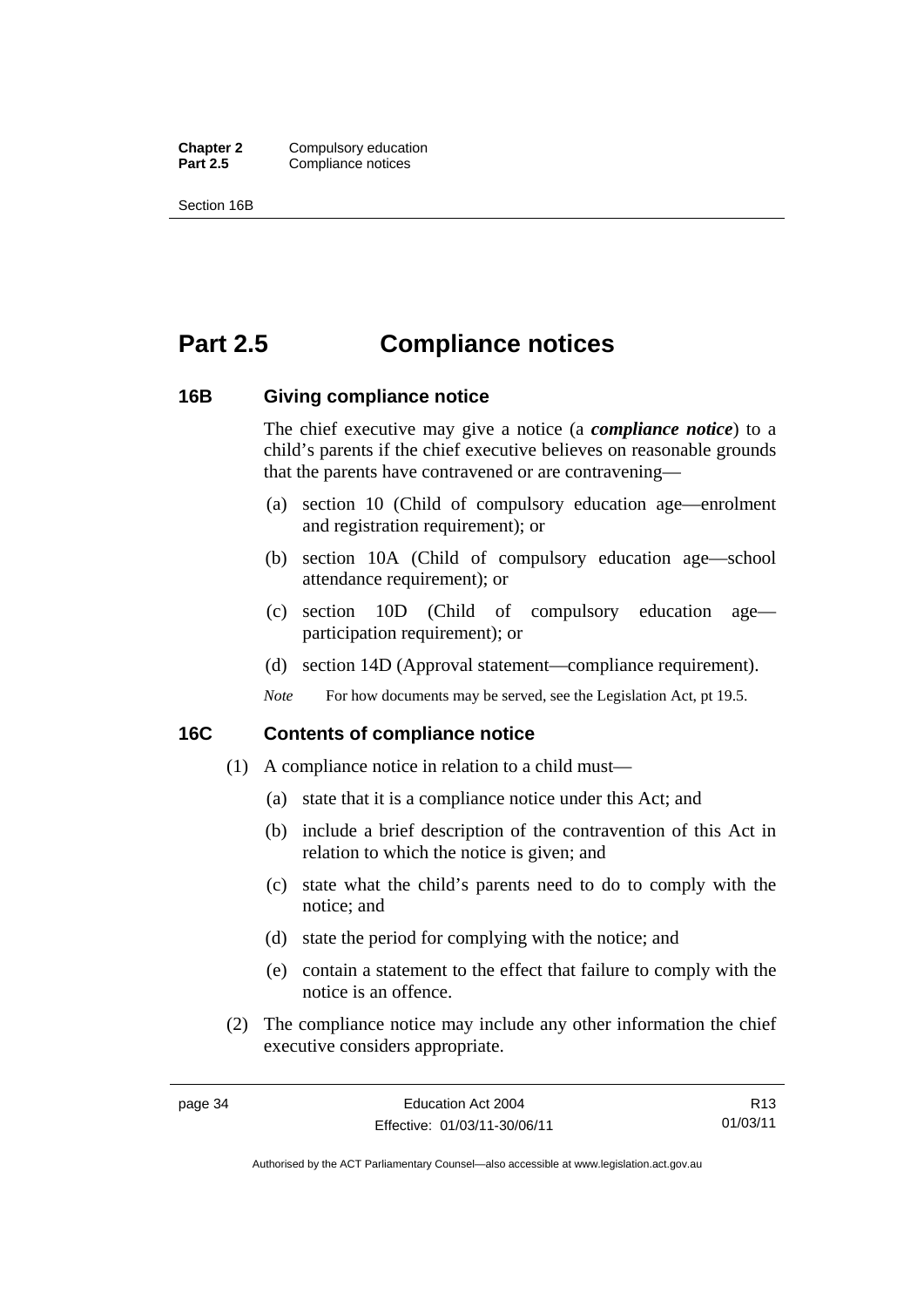## **16D Extension of time for compliance with compliance notice**

- (1) This section applies if a child's parents have been given a compliance notice.
- (2) The chief executive may, by written notice given to the child's parents, extend the compliance period for the compliance notice on the chief executive's own initiative or if asked by the parents.
- (3) However, the chief executive may extend the compliance period only if the period has not ended.
- (4) In this section:

*compliance period* means the period stated in the compliance notice under section 16C (1) (d), and includes the period as extended under this section.

### **17 Revocation of compliance notice on compliance**

If the chief executive is satisfied on reasonable grounds that a compliance notice given to a child's parents has been complied with, the chief executive must revoke the notice by written notice given to the parents.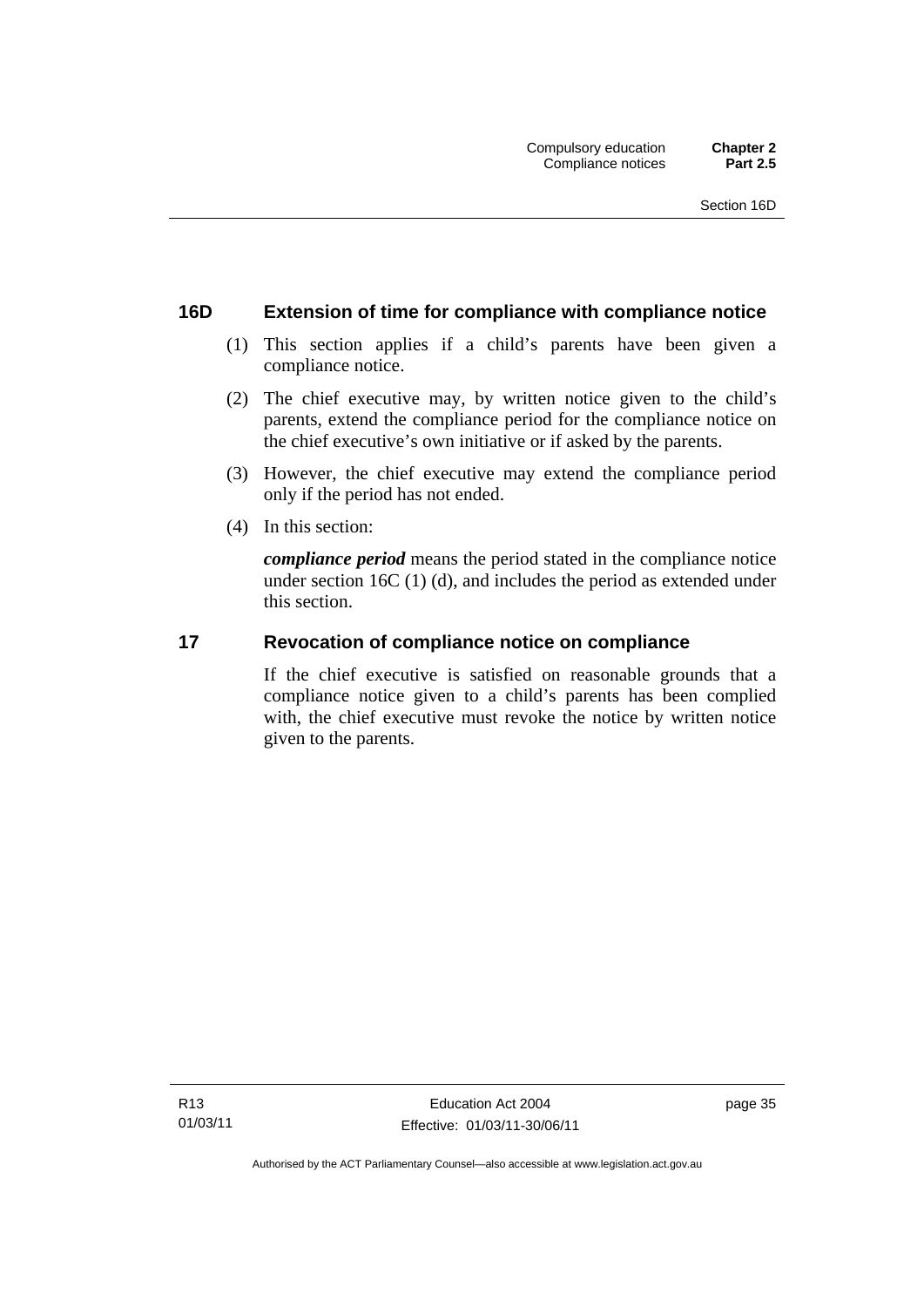**Chapter 2** Compulsory education<br>**Part 2.6 C** Offences—parents **Offences—parents** 

Section 17A

# **Part 2.6 Offences—parents**

## **17A Contravention of information and compliance notices**

- (1) A child's parents commit an offence if—
	- (a) an information notice is given to the parents; and
	- (b) the parents fail to comply with the notice.

Maximum penalty: 5 penalty units.

- (2) A child's parents commit an offence if—
	- (a) a compliance notice is given to the parents; and
	- (b) the parents fail to comply with the notice.

Maximum penalty: 10 penalty units.

- (3) An offence against this section is a strict liability offence.
- (4) This section does not apply if the child's parents have a reasonable excuse for failing to comply with the notice.
- (5) Without limiting subsection (4), it is a reasonable excuse for a parent of the child (the *stated parent*) that—
	- (a) the child lives with another parent and the stated parent believes on reasonable grounds that the other parent is complying with the notice; or
	- (b) the stated parent is not reasonably able to control the child's behaviour to the extent necessary to comply with the notice.

R13 01/03/11

Authorised by the ACT Parliamentary Counsel—also accessible at www.legislation.act.gov.au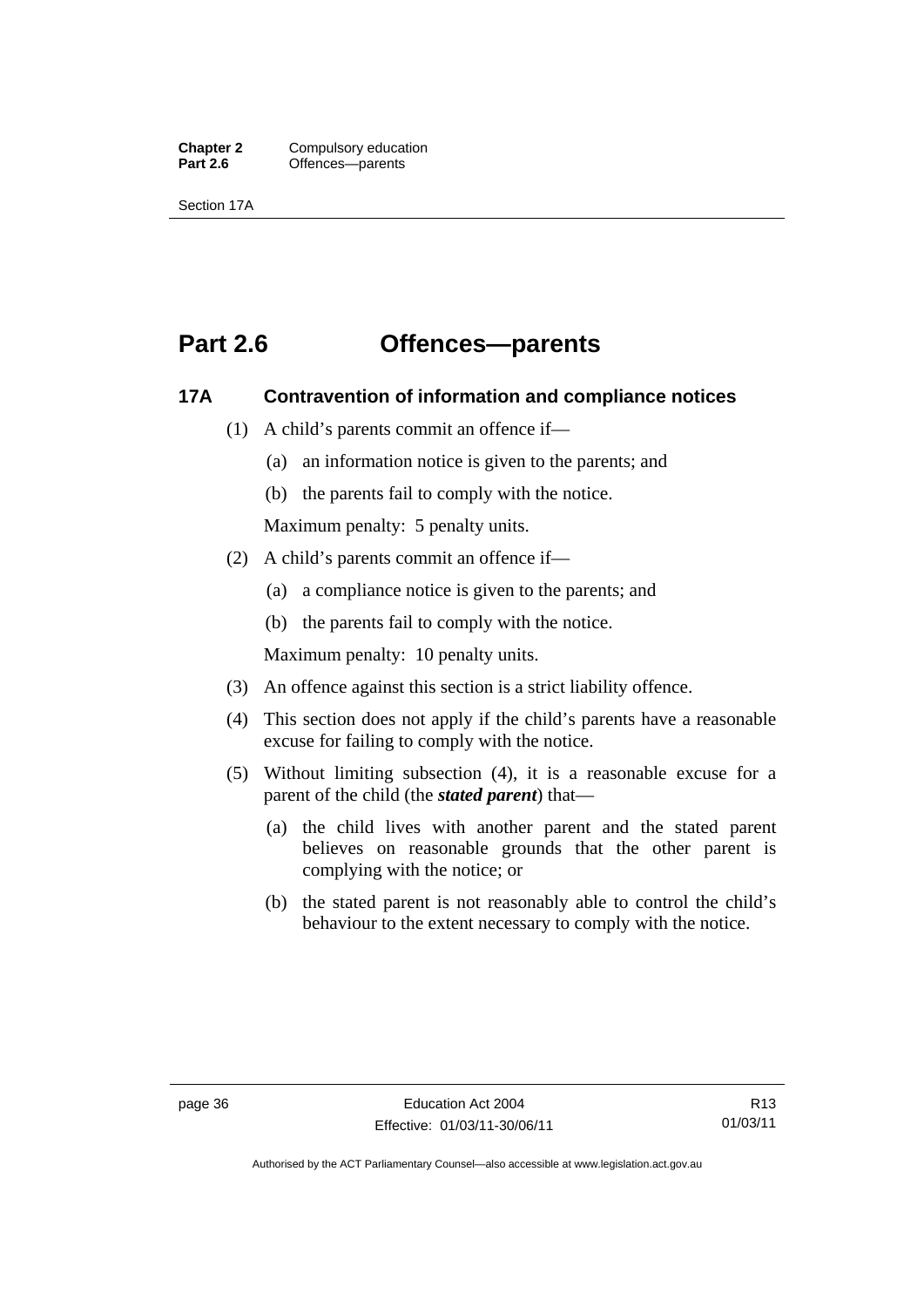# **Chapter 3 Government schools**

# **Part 3.1 General**

## **18 Principles on which ch 3 based**

The following are the principles on which this chapter is based:

- (a) the ACT government school system is based on the principles of equity, universality and nondiscrimination;
- (b) government schools are free and open to everyone;
- (c) government schools offer a broad and balanced secular education to all students from preschool to year 12 by providing access to a broad curriculum;
- (d) the government school system is committed to—
	- (i) providing reasonable access to public education for all students in the ACT;
	- (ii) maximising student educational achievements and opportunities; and
	- (iii) developing emotional, physical and intellectual wellbeing of all students; and
	- (iv) responsiveness to community needs; and
	- (v) innovation, diversity and choice; and
	- (vi) preparing students to be independent and effective local and global citizens; and
	- (vii) teacher, student and parent participation in all aspects of school education; and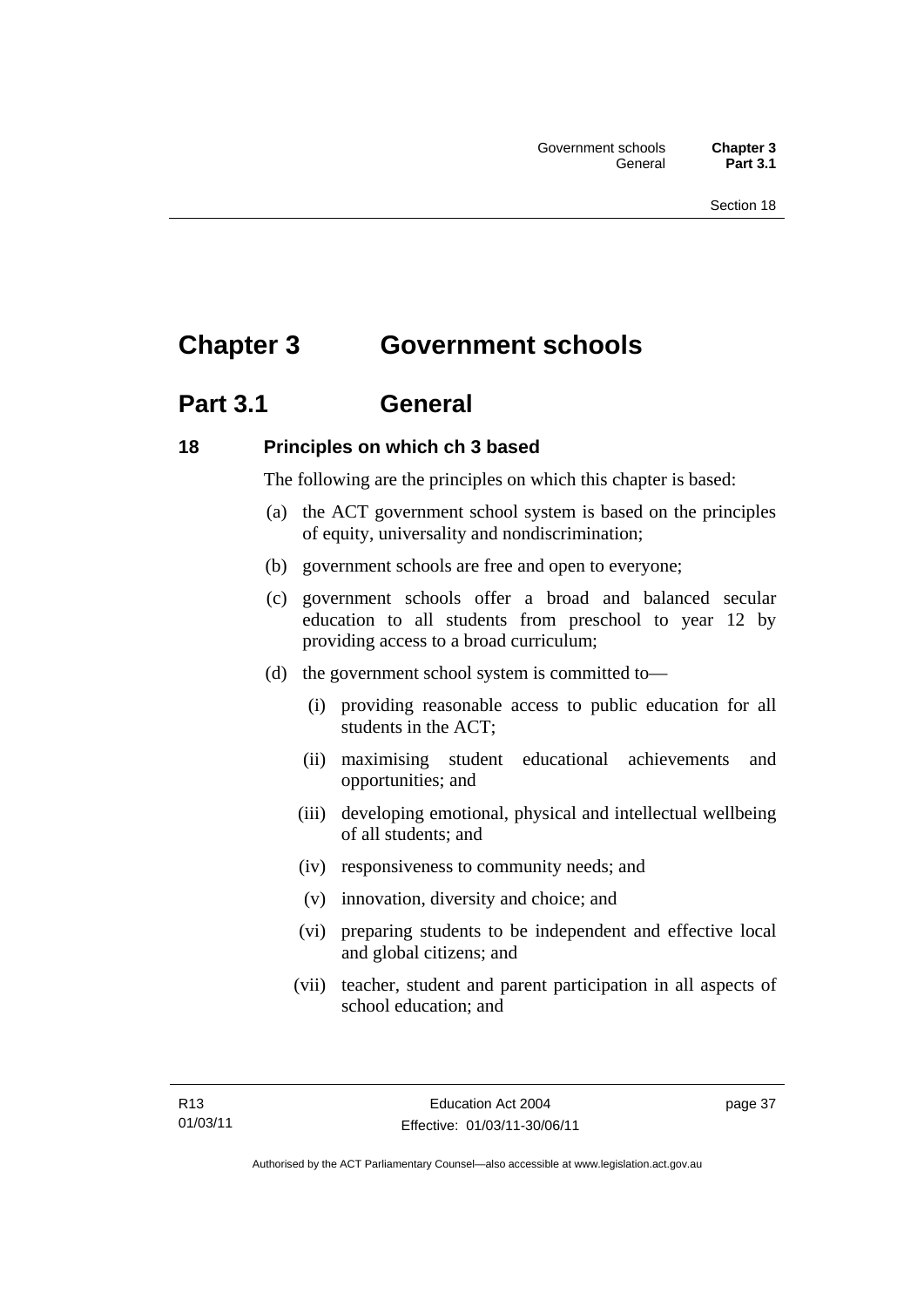| Chapter 3       | Government schools |
|-----------------|--------------------|
| <b>Part 3.1</b> | General            |

- (viii) combining central policies and guidelines with school level policies and decision-making; and
	- (ix) making information available about, and being accountable for, the operation of government schools;
- (e) government school funding is provided to schools in recognition of the principles mentioned in paragraphs (a) to (d) and the diversity of students' needs.

page 38 Education Act 2004 Effective: 01/03/11-30/06/11

R13 01/03/11

Authorised by the ACT Parliamentary Counsel—also accessible at www.legislation.act.gov.au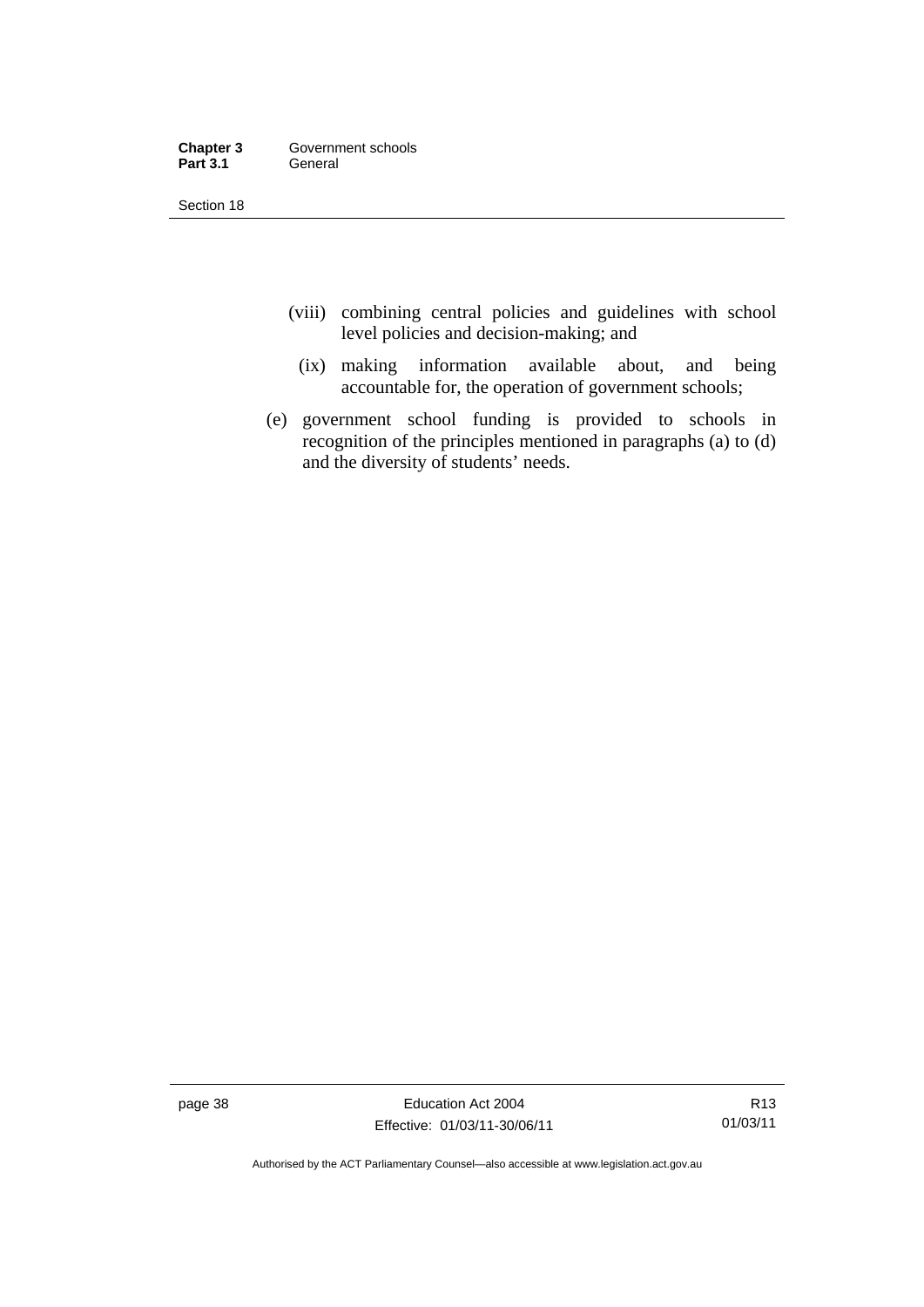# **Part 3.2 Establishment and operation of government schools**

## **20 Establishing government schools etc**

- (1) The Minister may establish government schools and preschools (*government schools*).
- (2) The Minister may decide the kinds of government schools to be established and the educational level or levels for the schools.
- (3) The Minister may establish school-related educational institutions and services (*school-related institutions*).

#### **Example of school-related institution**

Murrumbidgee Education and Training Centre

- *Note* An example is part of the Act, is not exhaustive and may extend, but does not limit, the meaning of the provision in which it appears (see Legislation Act, s 126 and s 132).
- (4) The Minister may name, and change the name of, a government school or school-related institution.
- (5) Before making a decision to close or amalgamate a government school, the Minister must take the following steps:
	- (a) tell the school community that the Minister is considering closing or amalgamating the school and the reasons why;
	- (b) obtain a report from the committee established under section 20A to use in consultation with the school community under paragraph (c) that—
		- (i) comprehensively assesses the impacts of closing or amalgamating the school on the school community; and

*Note* For what impacts must be assessed, see s 20B.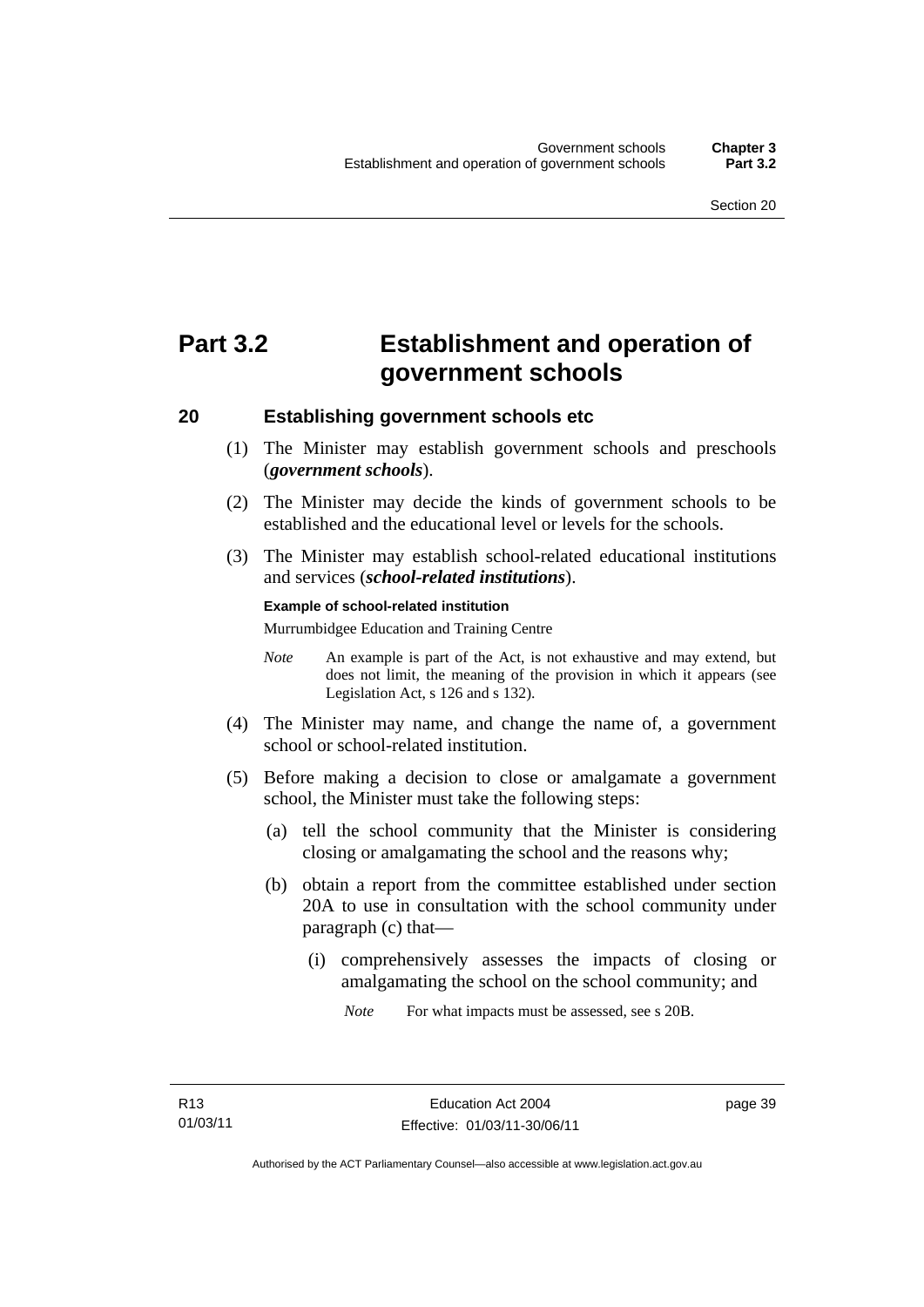- (ii) identifies alternatives to closing or amalgamating the school;
- (c) consult with the school community for at least 6 months on the educational, economic, environmental and social impacts of, and identifying alternatives to, closing or amalgamating the school;
	- *Note* For how the Minister must undertake consultation, see s 20A.
- (d) publish in a daily newspaper—
	- (i) notice of a proposal to close or amalgamate the school; and
	- (ii) details of where a copy of the report mentioned in paragraph (b) can be obtained;

#### **Example**

a website operated by the administrative unit responsible for this Act

- *Note* An example is part of the Act, is not exhaustive and may extend, but does not limit, the meaning of the provision in which it appears (see Legislation Act, s 126 and s 132).
- (e) give written notice of the matters mentioned in paragraph (d) to—
	- ` (i) the parents and citizens association; and
	- (ii) the chairperson of the school board; and
	- (iii) the principal of the school.
- (6) Not less than 12 months after telling the school community that the Minister is considering closing or amalgamating the school, the Minister must—
	- (a) publish notice of the final decision in a daily newspaper; and
	- (b) give written notice of the decision to—
		- (i) a parent of each student at the school; and

R13 01/03/11

Authorised by the ACT Parliamentary Counsel—also accessible at www.legislation.act.gov.au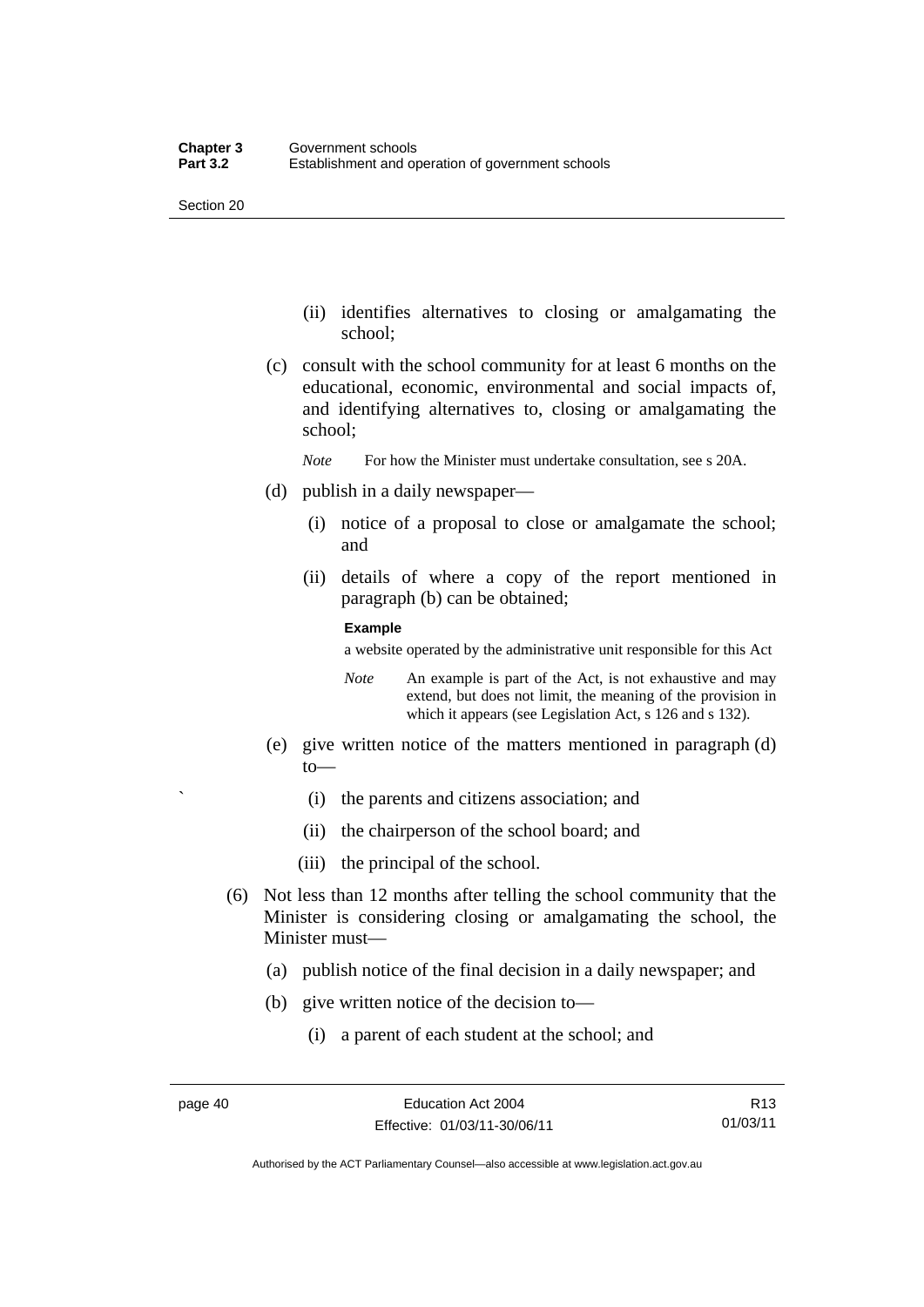- (ii) each member of the school's parents and citizens association; and
- (iii) each member of the school board; and
- (iv) the principal and each teacher at the school; and
- (c) explain to the school community the reasons for the final decision and how the following have been taken into account in making the final decision:
	- (i) the school community's views;
	- (ii) the relevant general principles of this Act under section 7;
	- (iii) the principles on which chapter 3 is based under section 18.
- (7) The consultation must be done in a way that gives effect to the following principles:
	- (a) consultation should focus on access to, and the provision of, quality educational opportunities;
	- (b) consultation should be open, equitable, respectful and transparent;
	- (c) consultation should lead to sustainable decisions by involving effective community engagement;
	- (d) without limiting paragraph (c), consultation should ensure that—
		- (i) relevant information is provided in a timely, equitable and accessible way to enable maximum community participation in debate about the proposal; and
		- (ii) opportunities are provided for feedback about the proposal, especially from families and other people with significant interest in the proposal;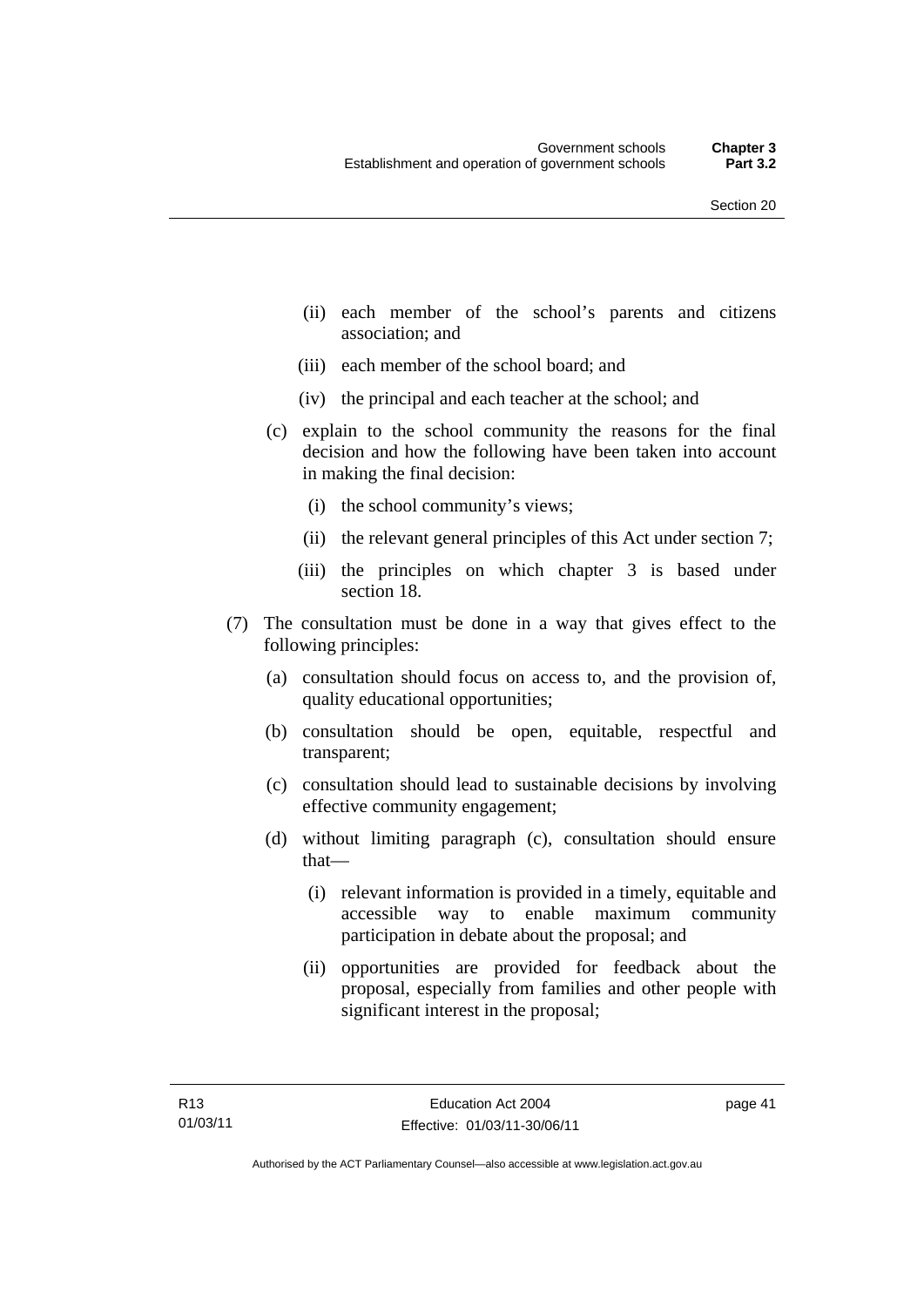Section 20A

- (e) consultation should include seeking the views of school boards that are likely to be affected by the proposal.
- (8) The Minister must not close or amalgamate a government school before the later of—
	- (a) 6 months after the final decision was made; and
	- (b) the end of the school year in which the final decision was made.
- (9) In this section:

*school community*, in relation to a school that is proposed to be closed or amalgamated, means the members of the community affected by closing or amalgamating the school, including students at the school, students' families, the school board, the principal and teachers at the school and the local community.

#### **Examples—local community**

residents, local businesses

*Note* An example is part of the Act, is not exhaustive and may extend, but does not limit, the meaning of the provision in which it appears (see Legislation Act, s 126 and s 132).

## **20A Independent committee**

- (1) The Minister must establish an independent committee.
- (2) The functions of the committee are to—
	- (a) prepare the report mentioned in section 20 (5) (b); and
	- (b) undertake the consultation on behalf of the Minister under section 20 (5) (c).
- (3) The committee must consist of 3 people selected after consultation with the appropriate standing committee.

R13 01/03/11

Authorised by the ACT Parliamentary Counsel—also accessible at www.legislation.act.gov.au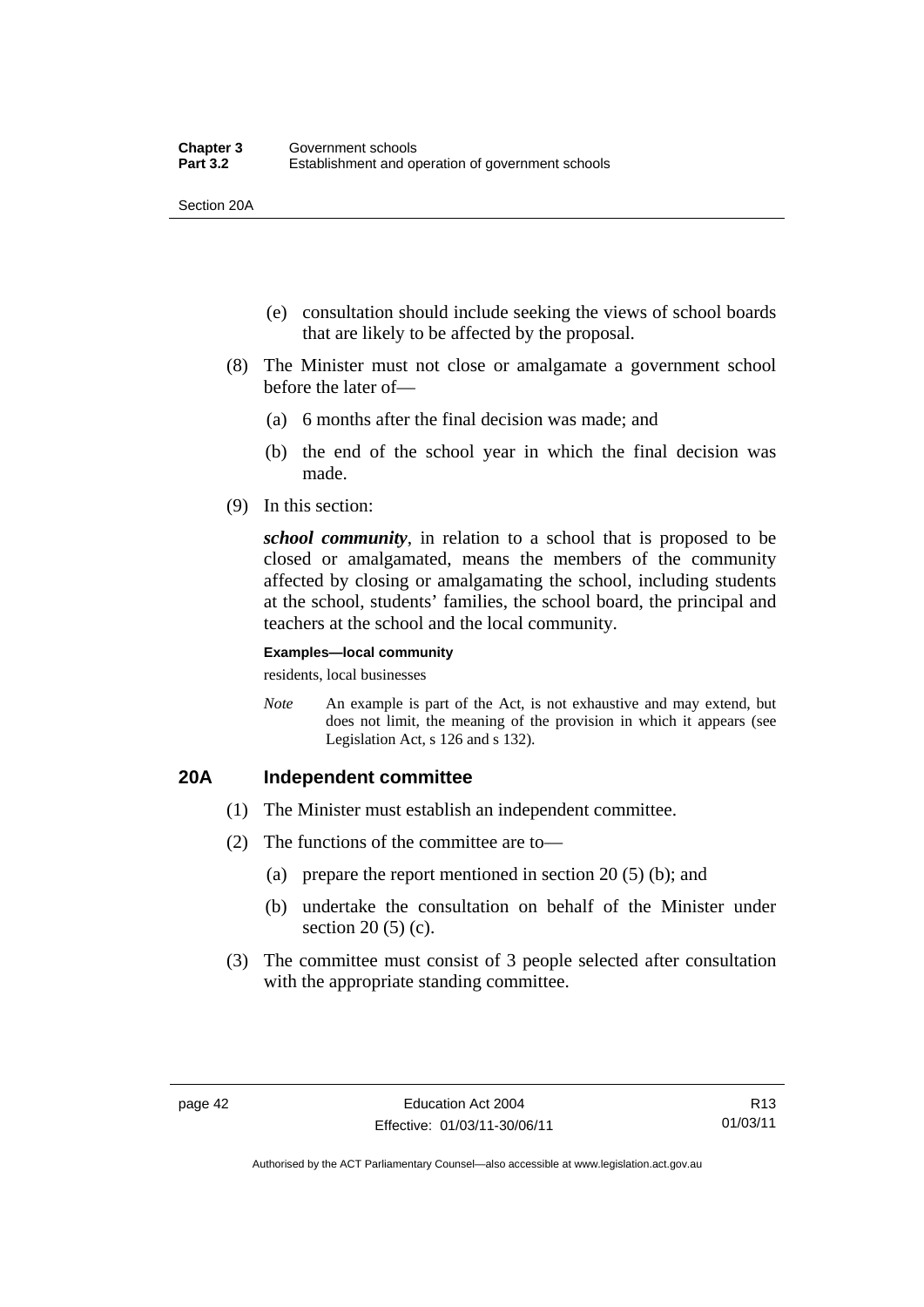(4) In this section:

## *appropriate standing committee* means—

- (a) the standing committee of the Legislative Assembly nominated by the Speaker for this section; or
- (b) if no nomination under paragraph (a) is in effect—the standing committee of the Legislative Assembly responsible for the consideration of educational issues.

## **20B Impacts of closing or amalgamating schools**

- (1) An assessment under section 20 (5) (b) must include information about the following educational, economic, environmental and social impacts in relation to closing or amalgamating a school:
	- (a) the following educational impacts:
		- (i) the range, quality and depth of education programs;
		- (ii) the age and condition of school infrastructure, facilities and resources;
		- (iii) teaching resources and workloads;
		- (iv) social and learning environment for children;
		- (v) extracurricular activities;
		- (vi) parent participation in school;
		- (vii) out-of-hours school programs;
		- (viii) findings of research studies on school size;
		- (ix) student literacy and numeracy outcomes;
		- (x) other educational outcomes;
		- (xi) student outcomes, especially those of parents who have a low income, are Indigenous or from a non-English speaking background or with disabilities;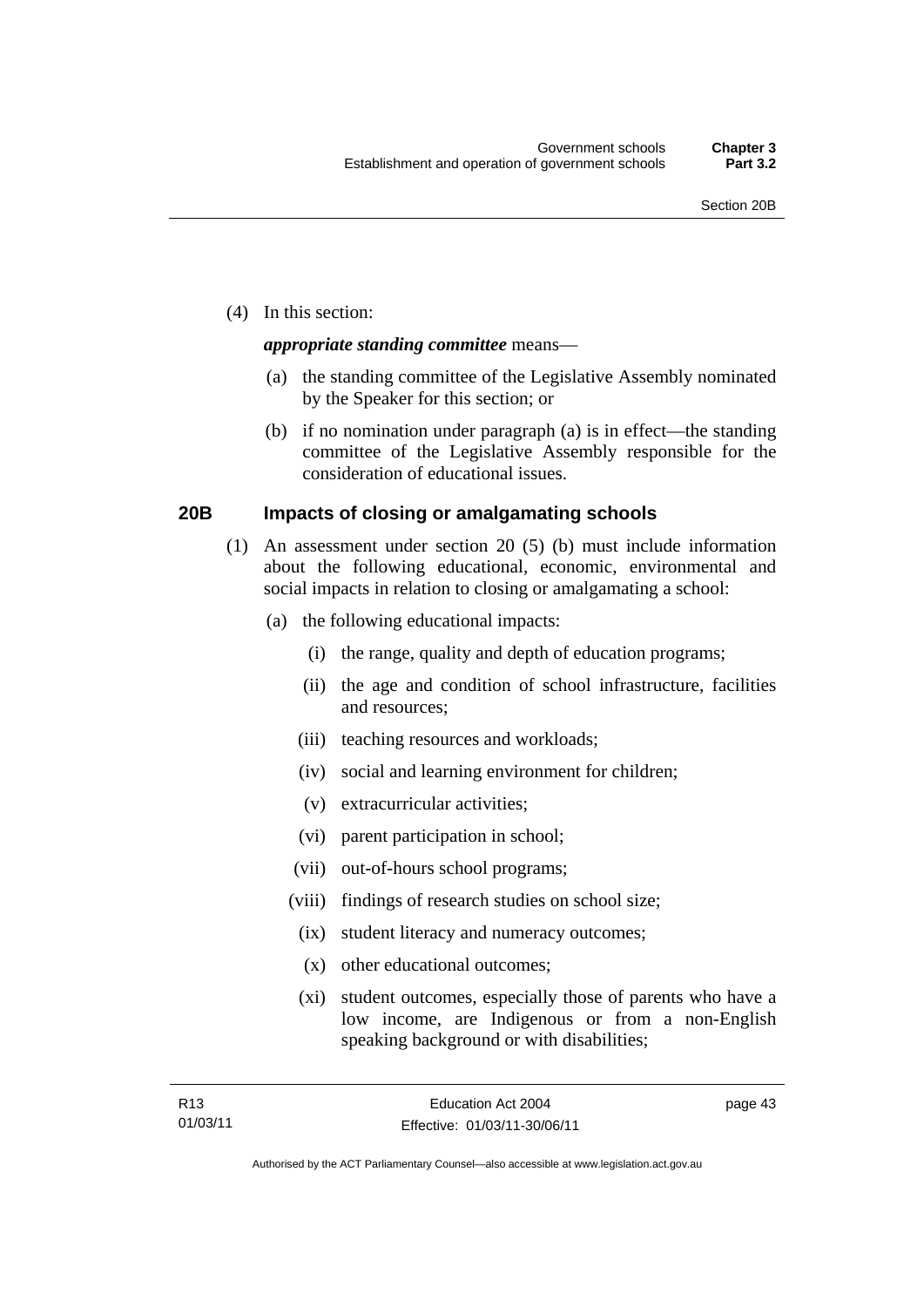Section 20B

- (xii) access to public education;
- (xiii) school enrolments;
- (b) the following economic impacts:
	- (i) recurrent and capital savings and costs, including one-off savings and costs, of closing or amalgamating the school for the Territory, including—
		- (A) staffing and resources; and
		- (B) school bus transport; and
		- (C) traffic and safety arrangements; and
		- (D) building maintenance and security;
	- (ii) financial impact on parents, including transport and travel time;
	- (iii) financial impact on local business including ongoing viability;
	- (iv) a comparison of the cost, per student, to operate the school with the cost, per student, to operate other ACT government schools and average cost across all ACT government schools;
- (c) the following environmental impacts:
	- (i) traffic congestion;
	- (ii) air pollution;
	- (iii) greenhouse gas emissions;
	- (iv) noise levels;
	- (v) open green space adjacent to the school site;

Authorised by the ACT Parliamentary Counsel—also accessible at www.legislation.act.gov.au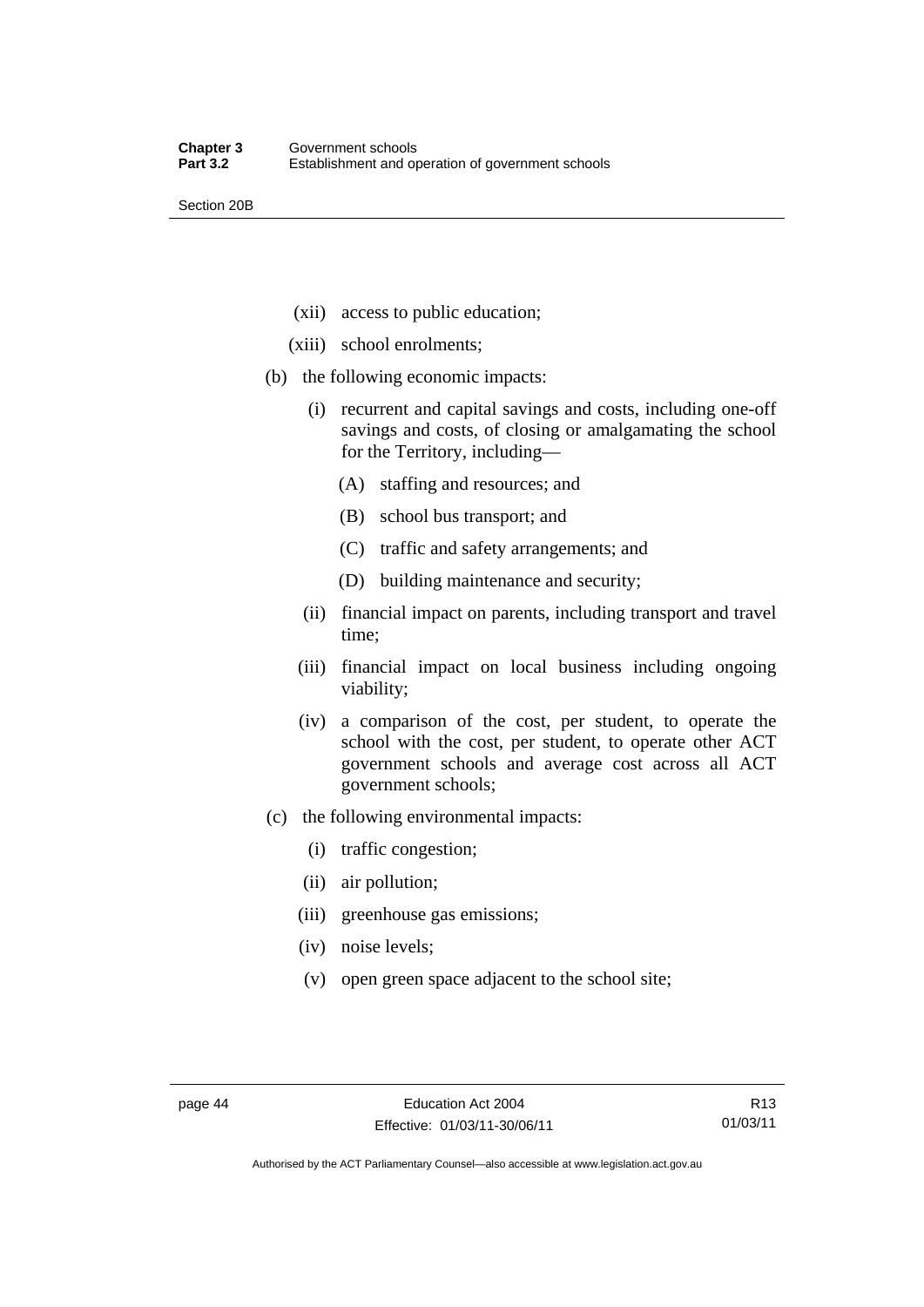- (d) the following social impacts:
	- (i) demographic projections of parents with school-age children, including taking into account expected land releases;
	- (ii) implications for parents who have a low income, are Indigenous or from a non-English speaking background or of students with disabilities;
	- (iii) safety of children walking or cycling to school;
	- (iv) neighbourhood community facilities;
	- (v) access to recreational and leisure facilities;
	- (vi) provision of government services;
	- (vii) community support networks;
	- (viii) local employment;
		- (ix) heritage values of school buildings.
- (2) An assessment may include information about any other impacts in relation to closing or amalgamating the school.

## **21 Operation of government schools**

- (1) The chief executive is responsible to the Minister for the operation of government schools.
- (2) Government schools are to be publicly owned and operated by the Territory itself.
- (3) The chief executive must establish procedures that give priority to the enrolment of children in the government school in their neighbourhood.
- (4) The principal of a government school is responsible for—
	- (a) educational leadership and management of the school; and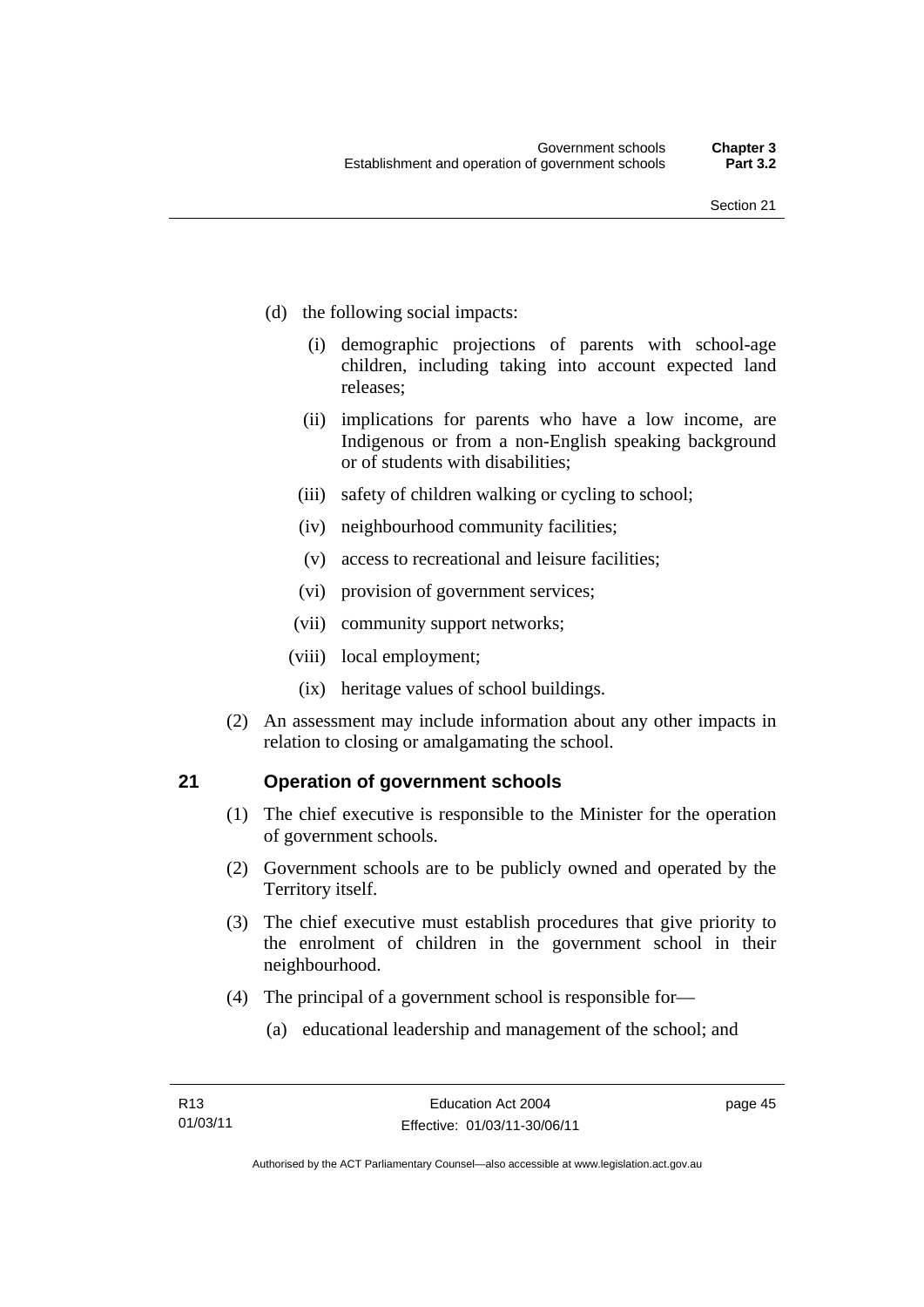- (b) educational outcomes for students at the school; and
- (c) providing support to the school board in the carrying out of its functions; and
- (d) contributing to the development and implementation of educational policies and strategies.
- (5) The principal of a government school must make available to parents of students at the school, and to the staff and students of the school, information about the school's educational programs and policies, and the school's operation.

## **22 Investigation of complaints—government schools**

- (1) The chief executive must develop and implement a complaints policy for government schools.
- (2) The chief executive must, as soon as practicable, investigate any complaint about the administration, management and operation of government schools that, in the chief executive's opinion, is not a frivolous or vexatious complaint.
- (3) The chief executive must, in an annual report under the *Annual Reports (Government Agencies) Act 2004* for a financial year, include details about the number of complaints investigated by the chief executive under this section in that financial year.

## **23 Review of government school system**

The chief executive must regularly review, and report to the Minister on, the government school system as a whole.

## **24 Review of operation of government schools**

- (1) The chief executive must ensure that—
	- (a) the effectiveness of each government school is reviewed at least once every 5 years; and
	- (b) a report of the review is prepared.

R13 01/03/11

Authorised by the ACT Parliamentary Counsel—also accessible at www.legislation.act.gov.au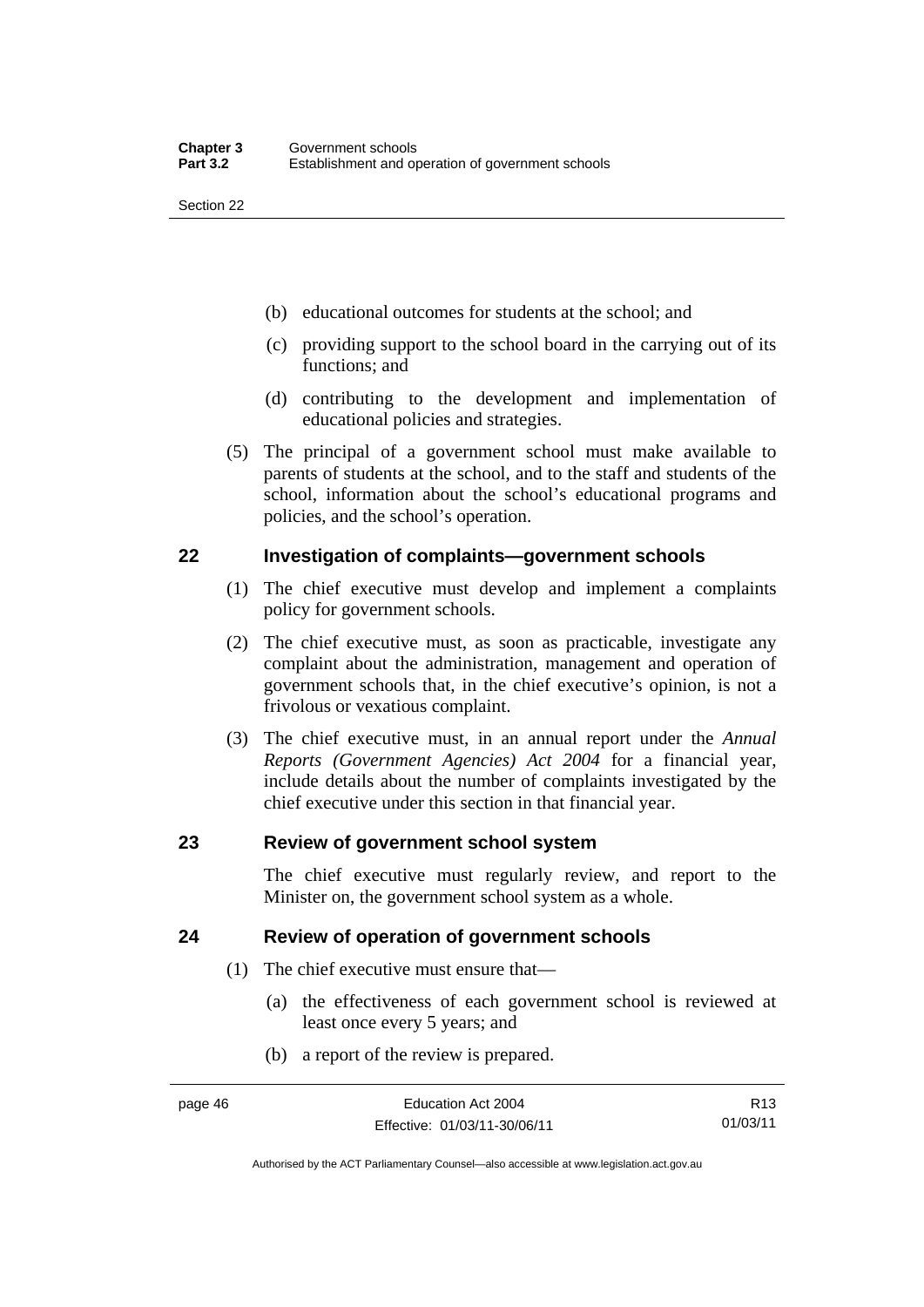- (2) The chief executive must ensure that a review seeks the input of the local community served by the school.
- (3) A review must take into account the views of—
	- (a) the parents of students at the school; and
	- (b) the teachers at the school; and
	- (c) the students at the school.
- (4) The chief executive must make the report of a review of a school available to—
	- (a) the parents of students at the school; and
	- (b) the staff of the school; and
	- (c) the students at the school.

## **25 Reporting to parents—government schools**

- (1) The principal of a government school must set up procedures for giving reports to the parents of a student enrolled at the school about the student's academic progress and social development at the school.
- (2) A report must be given to the student's parents at least twice a year.

## **26 Education to be free**

- (1) Education in government schools is to be free and no fees are chargeable for it.
- (2) Subsection (1) does not apply—
	- (a) in relation to course money paid to a registered provider; or
	- (b) to people who hold a temporary visa under the *Migration Act 1958* (Cwlth), section 30 (2).
- (3) In subsection (2):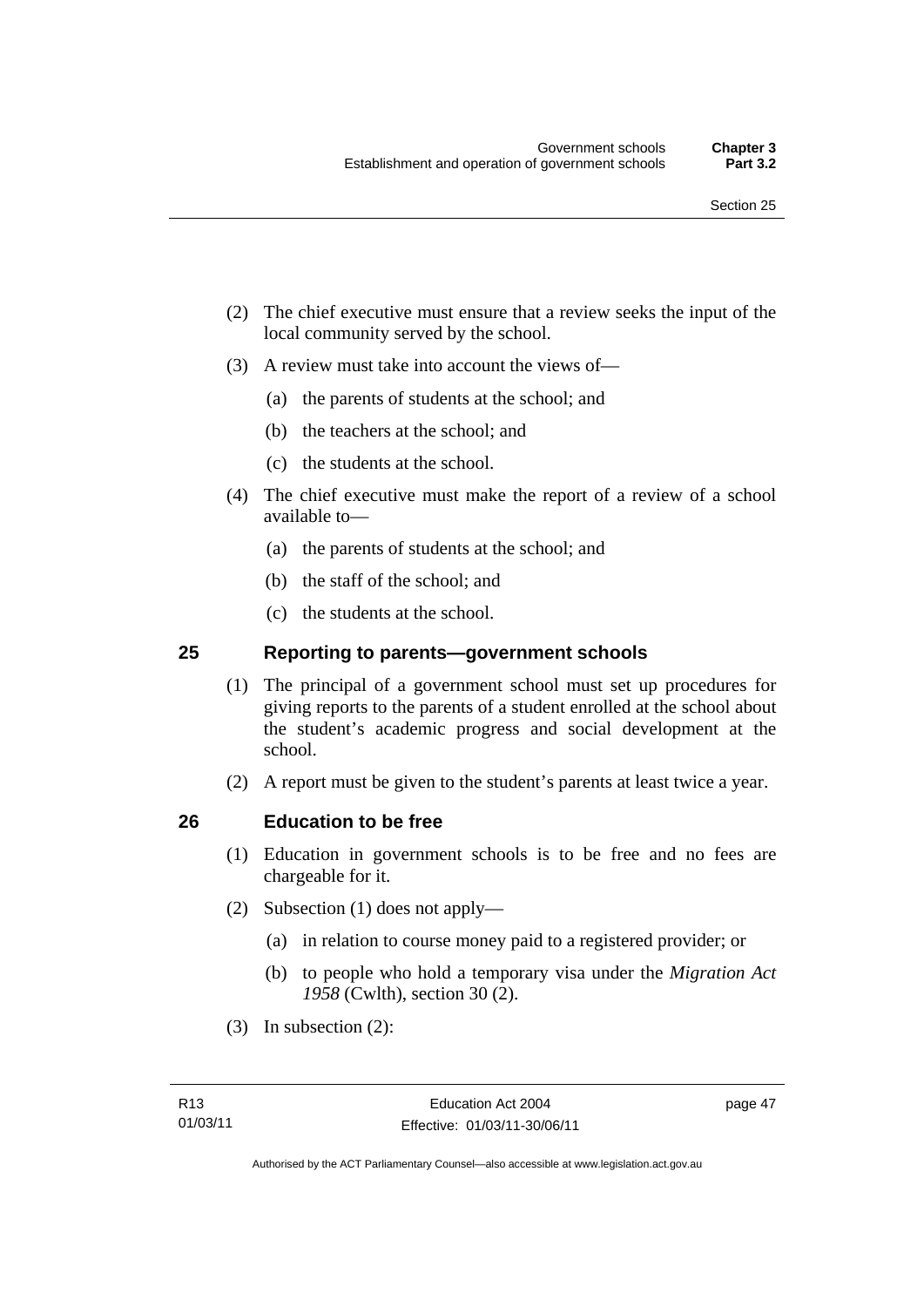*course money*—see the *Education Services for Overseas Students Act 2000* (Cwlth), section 7.

*registered provider*—see the *Education Services for Overseas Students Act 2000* (Cwlth), section 5.

## **27 Voluntary financial contributions**

- (1) The school board of a government school may ask the parents of a student enrolled at the school, or anyone else, to make a financial contribution to the school.
- (2) The following principles apply in relation to financial contributions:
	- (a) each contribution is to be voluntary;
	- (b) a student at the school is not to be refused benefits or services because the student's parents do not make a contribution;
	- (c) a student is not to be approached or harassed for contributions;
	- (d) any record of contributions is confidential.
- (3) If the school board asks the parents of a student enrolled at the school to make a financial contribution, the school board must tell the parents about the principles that apply in relation to financial contributions.

## **28 Secular education**

- (1) Education in government schools is to be non-sectarian, secular education.
- (2) Secular education in government schools may include the study of different religions as distinct from education in a particular religion.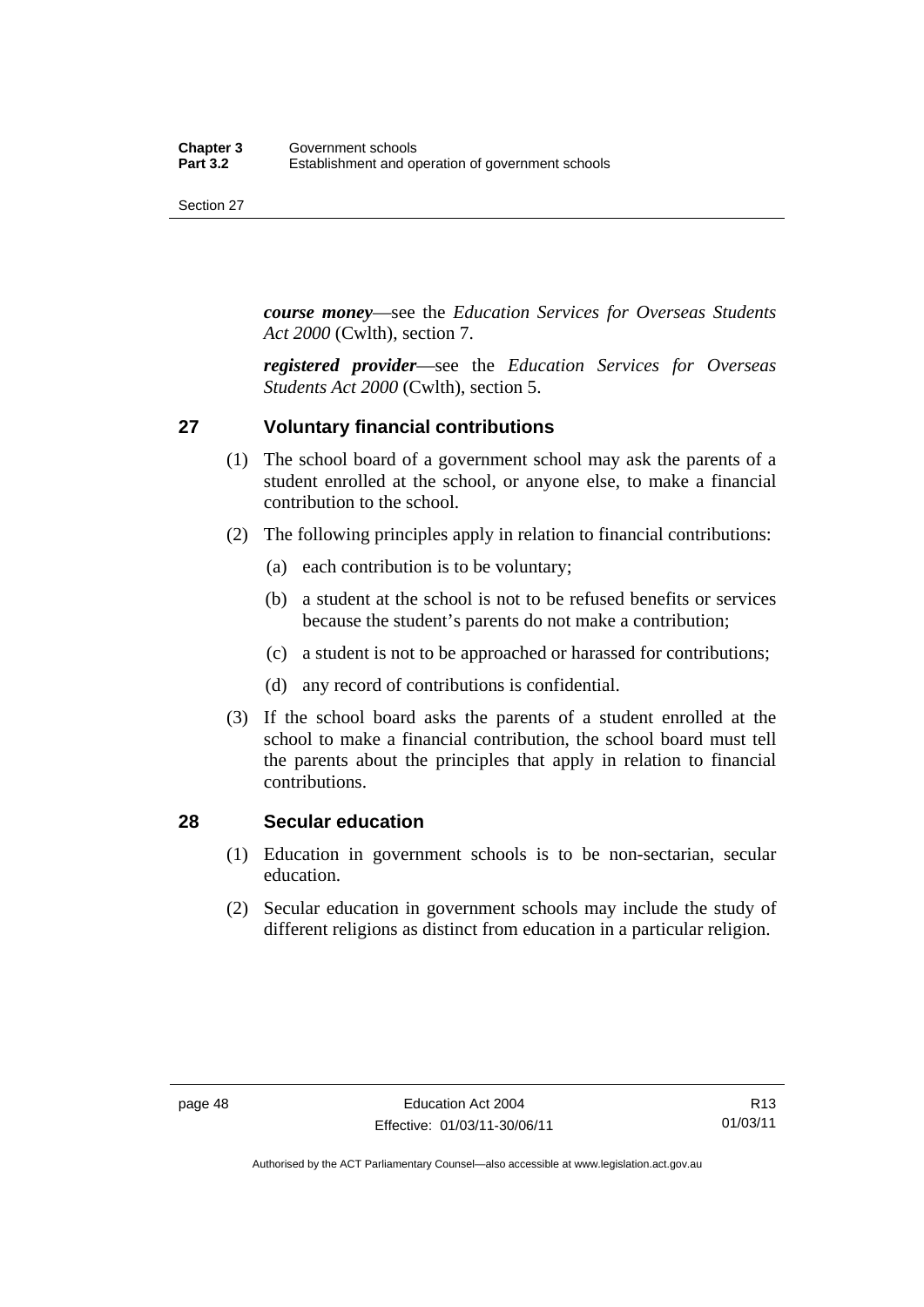## **29 Religious education**

- (1) If parents of children at a government school ask the principal for their children to receive religious education in a particular religion, the principal must ensure that reasonable time is allowed for their children's religious education in that religion.
- (2) The principal must ensure that the educational program continues for students at the school not attending religious education.
- (3) Religious education must be authorised by the religious body to which the person providing the instruction belongs.
- (4) Students attending a religious education class at a government school must be separated from other students at the school while the class is held.
- (5) In this section:

*religious education* means education in a particular religion as distinct from the study of different religions.

## **30 Curriculum**

- (1) The chief executive must decide the curriculum requirements for students attending government schools (other than in years 11 and 12).
- (2) For subsection (1), the requirements include the framework of the curriculum and the principles on which the curriculum is based.

### **31 Approved educational courses for students at government schools**

- (1) The chief executive may approve educational courses for a student enrolled at a government school that may be provided to the student at a place other than the school.
- (2) An approval may be subject to conditions.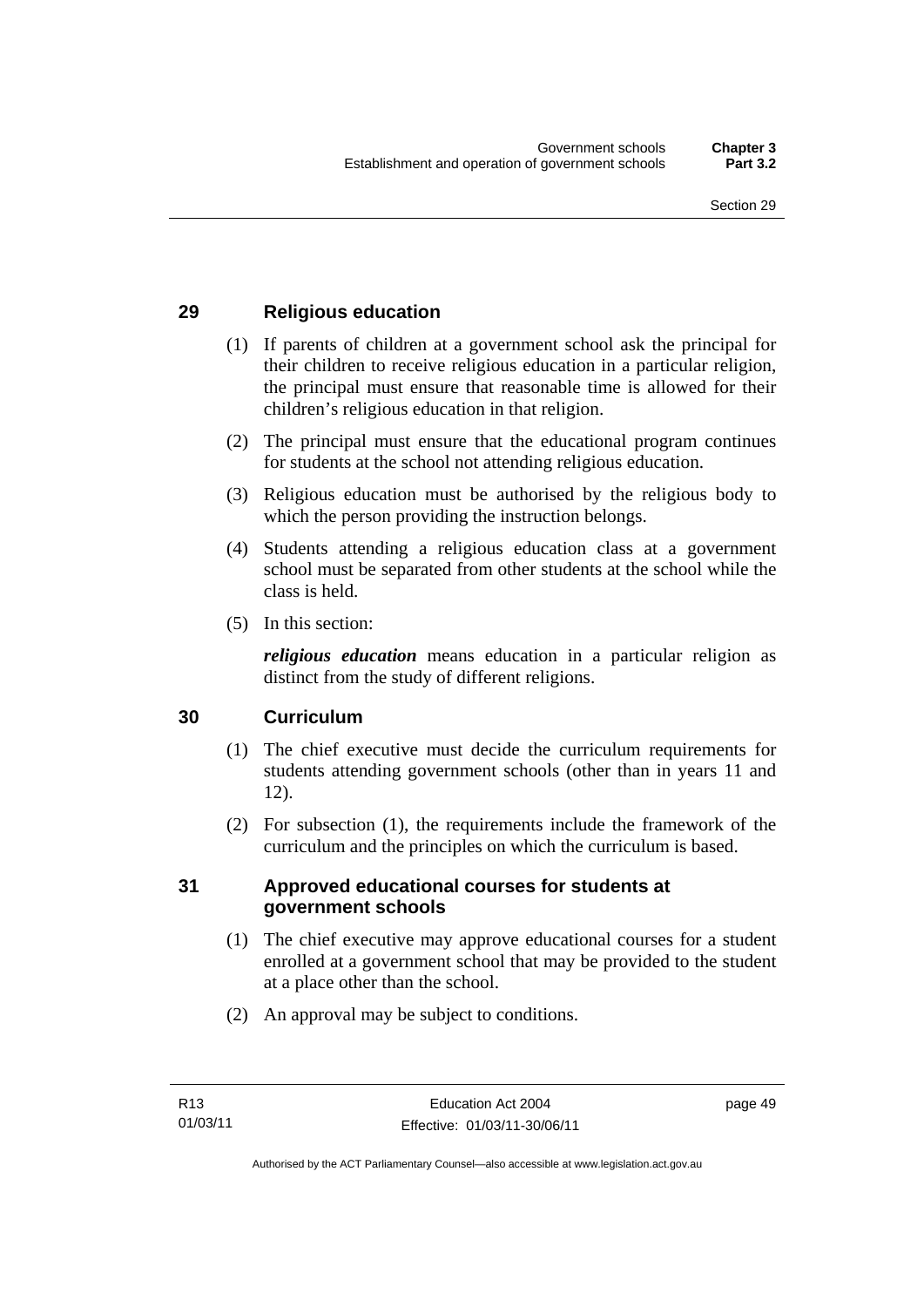- (3) However, the chief executive may approve an educational course only if satisfied that—
	- (a) the standard of the course is appropriate; and
	- (b) there are adequate facilities for conducting the course; and
	- (c) the premises where the course is to be conducted comply with any relevant Territory laws about health and safety standards.

page 50 Education Act 2004 Effective: 01/03/11-30/06/11

R13 01/03/11

Authorised by the ACT Parliamentary Counsel—also accessible at www.legislation.act.gov.au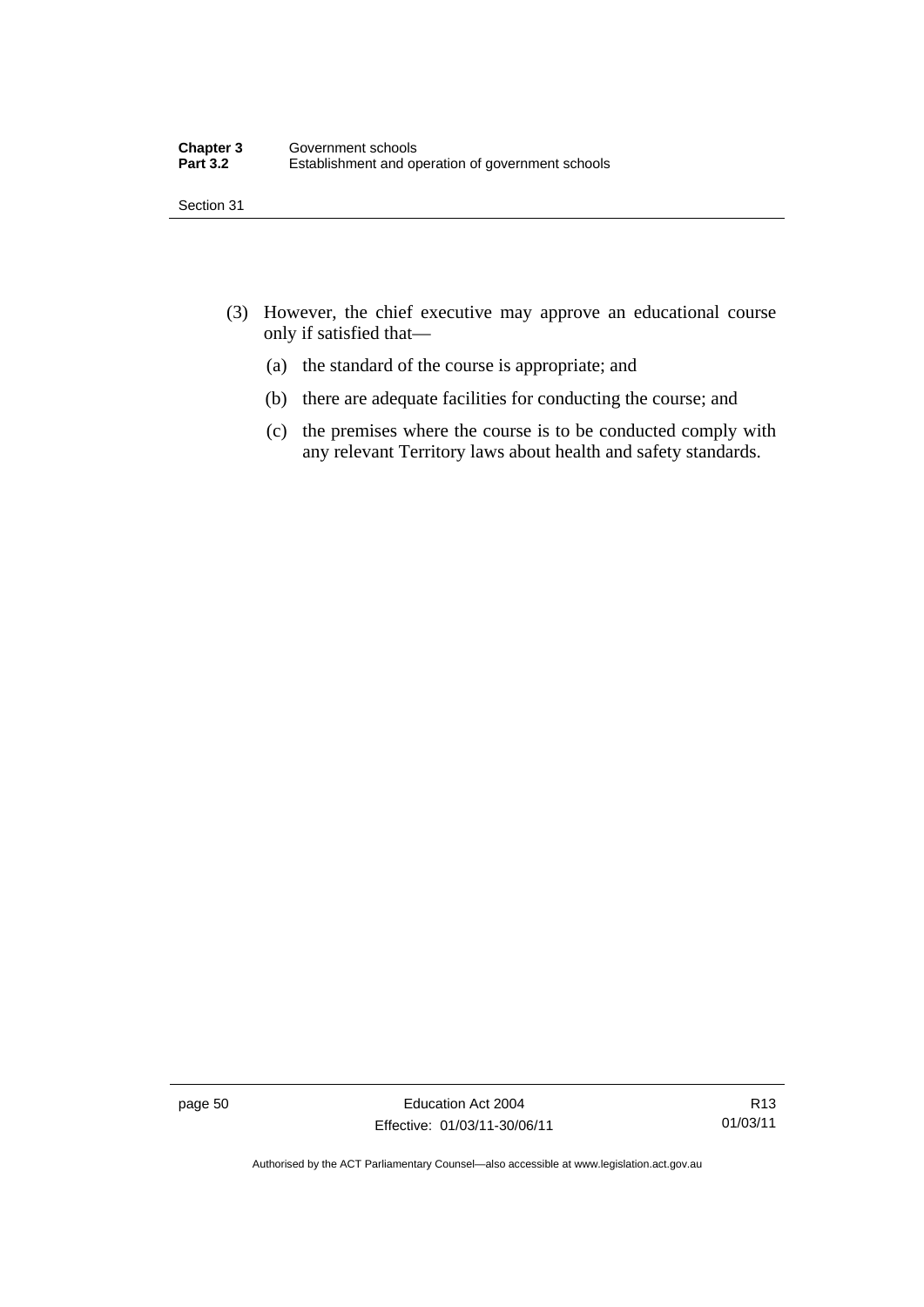# **Part 3.3 Attendance at government schools**

# **32 Keeping of register of enrolments and attendances for government schools**

 (1) The principal of a government school, or the person giving an approved educational course (government), commits an offence if the principal or person fails to keep a register of enrolments and attendances.

Maximum penalty: 10 penalty units.

(2) An offence against this section is a strict liability offence.

# **33 Keeping records of enrolment and attendances for government schools**

- (1) The principal of a government school, or the person giving an approved educational course (government), must ensure that the following information is entered in the register of enrolments and attendances:
	- (a) the full name of each student enrolled at the school or course;
	- (b) a record of the attendance or nonattendance of the student at the school or course on every day when the school or course is open for attendance.

Maximum penalty: 10 penalty units.

- (2) The principal of a government school, or the person giving an approved educational course (government), commits an offence if—
	- (a) the principal or person makes an entry in the register of enrolments and attendances; and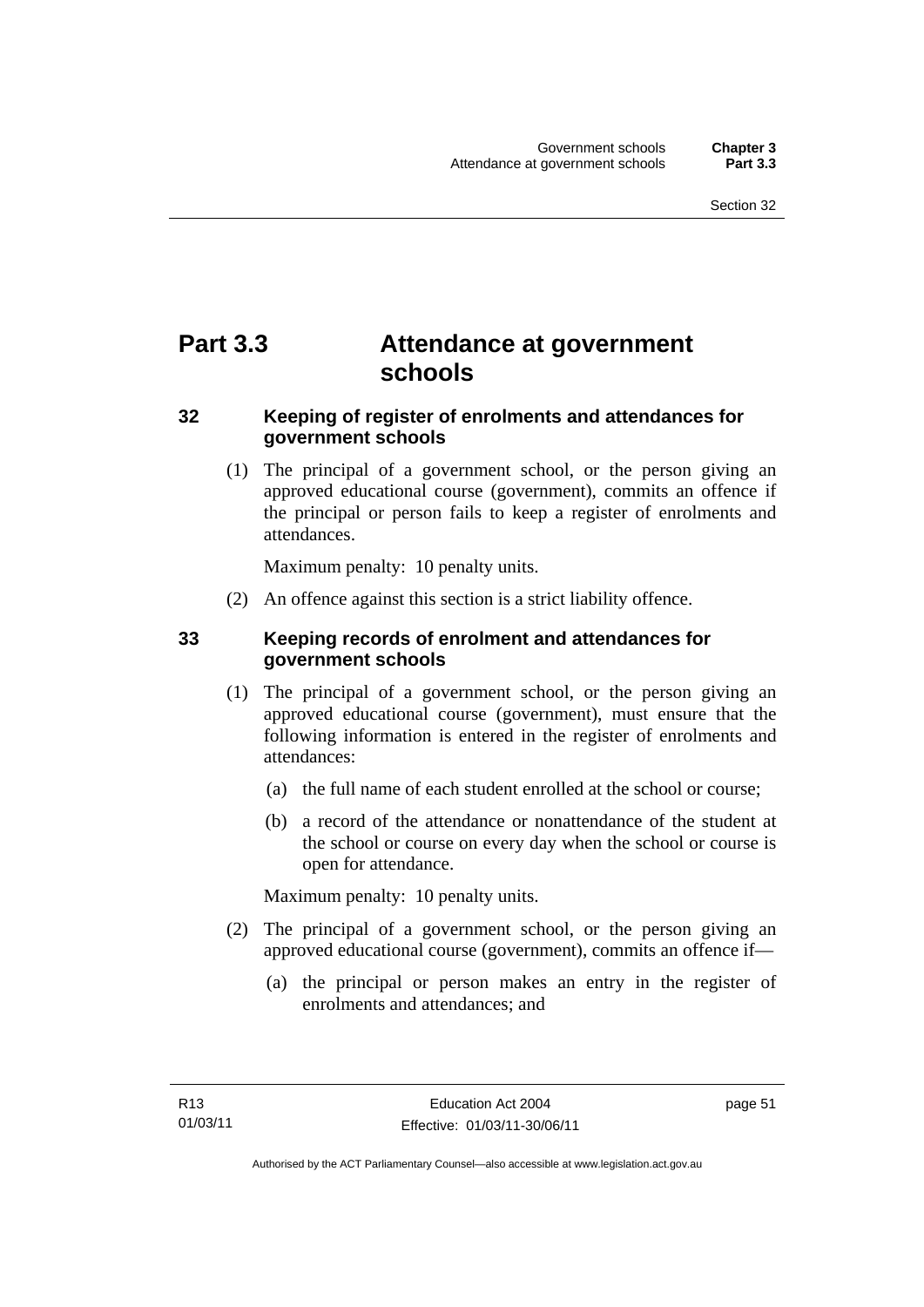(b) the principal or person is reckless about whether the entry is correct.

Maximum penalty: 10 penalty units.

(3) An offence against subsection (1) is a strict liability offence.

## **34 Inspection of register of enrolment and attendances for government schools**

- (1) The principal of a government school, or the person giving an approved educational course (government), commits an offence if—
	- (a) an authorised person (government) asks the principal or person to make the register of enrolments and attendances available to the authorised person; and
	- (b) the principal or person fails to make the register available as asked.

Maximum penalty: 10 penalty units.

- (2) The principal of a government school, or the person giving an approved educational course (government), commits an offence if—
	- (a) the chief executive or an authorised person (government) asks the principal or the person to give the chief executive or authorised person stated information about enrolments or attendances of students at the school or course during a stated period or at a stated time; and
	- (b) the principal or person fails to give the information in accordance with the request.

Maximum penalty: 50 penalty units

 (3) An authorised person (government) may make copies of the register of enrolments and attendances or any part of the register.

R13 01/03/11

Authorised by the ACT Parliamentary Counsel—also accessible at www.legislation.act.gov.au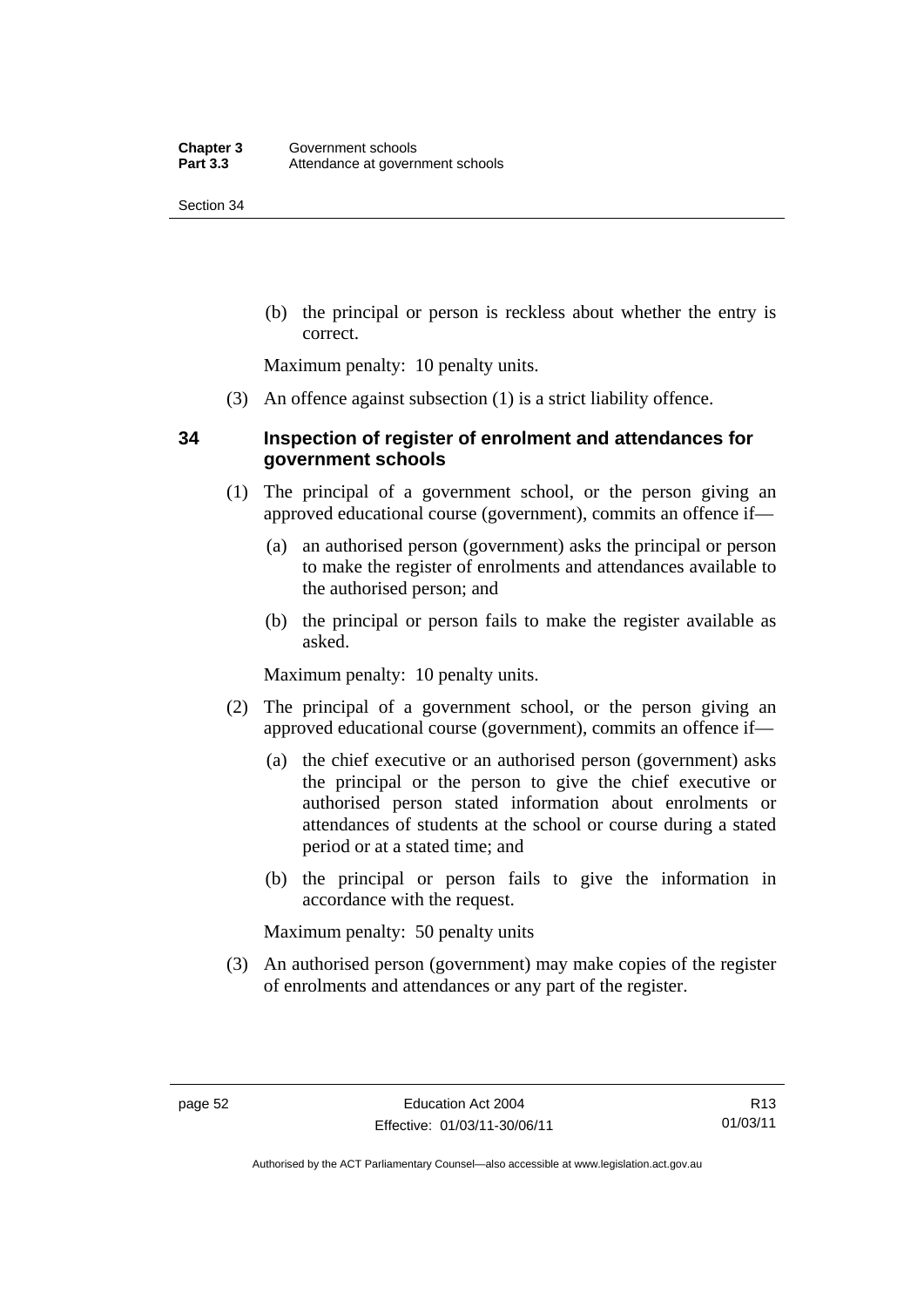- (4) The principal of a government school, or the person giving an approved educational course (government), must take reasonable steps to assist an authorised person (government) in exercising functions under this section.
- (5) An offence against this section is a strict liability offence.

## **35 Procedures to encourage school attendance at government schools**

- (1) The principal of a government school must set up procedures—
	- (a) to encourage students to attend school regularly; and
	- (b) to help parents to encourage their children to attend school regularly.
- (2) The principal must refer parents and children to support services that encourage children to attend school regularly when the procedures mentioned in subsection (1) are not successful.
- (3) If a student enrolled at a government school has not been attending school regularly, the principal of the school may, by written notice, require the student's parents and the child to meet with an authorised person at a stated place and time.

## **36 Suspension, exclusion or transfer of student by chief executive**

- (1) This section applies if—
	- (a) a student attending a government school—
		- (i) is persistently and wilfully noncompliant; or
		- (ii) threatens to be violent or is violent to another student attending the school, a member of the staff of the school or anyone else involved in the school's operation; or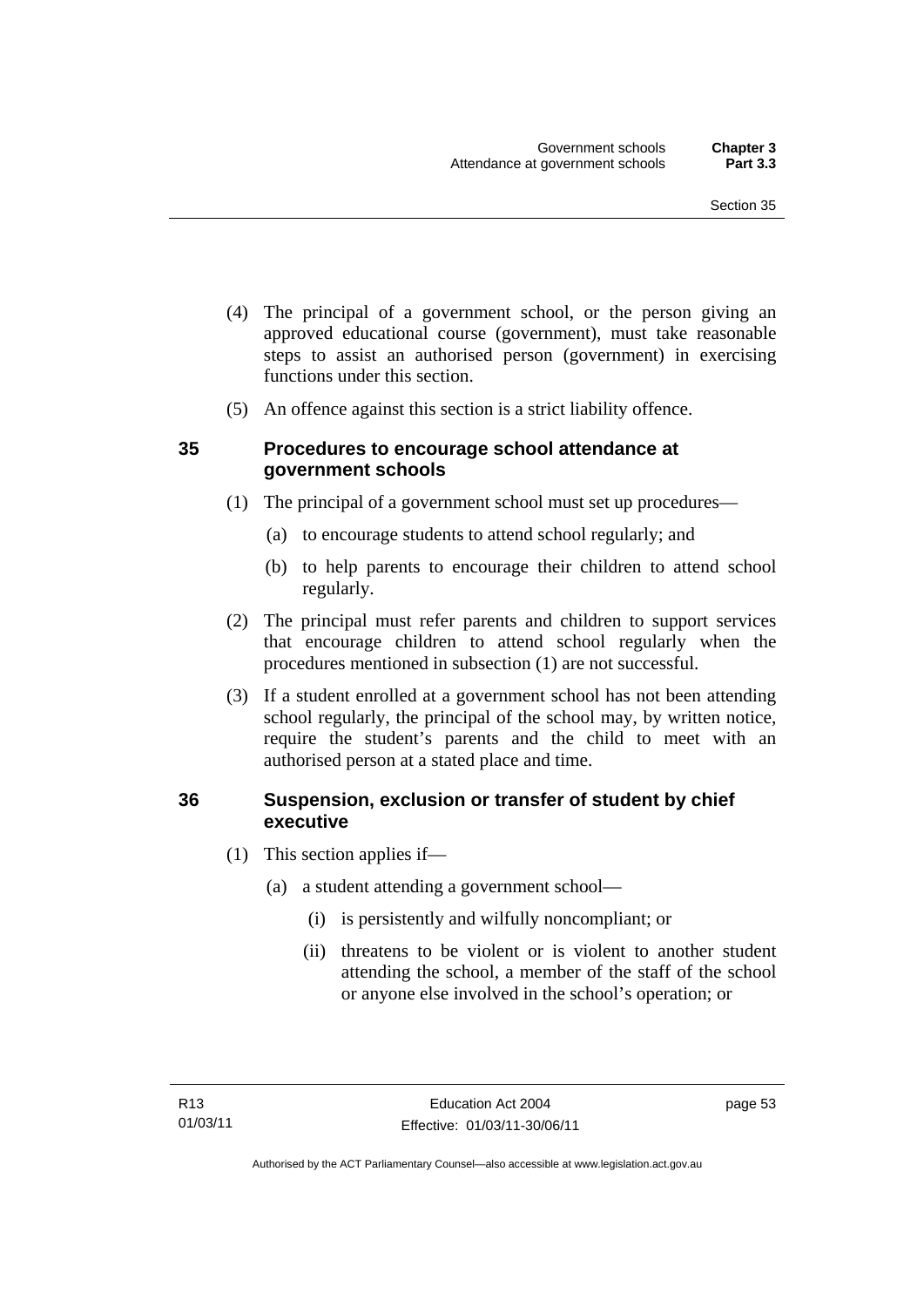- (iii) acts in a way that otherwise threatens the good order of the school or the safety or wellbeing of another student attending the school, a member of staff of the school or anyone else involved in the school's operation; or
- (iv) displays behaviour that is disruptive to the student's learning or that of other students; and
- (b) the principal of the school is satisfied that action should be taken under this section.
- (2) The principal may recommend to the chief executive that the chief executive—
	- (a) suspend the student from the school for a stated period of not longer than 20 days; or
	- (b) transfer the student to another government school; or
	- (c) exclude the student from all government schools.
- (3) After considering the principal's recommendation, the chief executive may—
	- (a) give effect to the recommendation; or
	- (b) take any other action mentioned in subsection (2) that the chief executive considers appropriate; or
	- (c) suspend the student for not longer than 20 days.
- (4) The chief executive may exclude the student only if—
	- (a) the student's parents have been given an opportunity to be consulted, and told in writing, about the proposed exclusion of the child and the reasons for it; and
	- (b) the student has been given a reasonable opportunity to attend counselling, undertake relevant educational programs or receive other appropriate assistance; and

Authorised by the ACT Parliamentary Counsel—also accessible at www.legislation.act.gov.au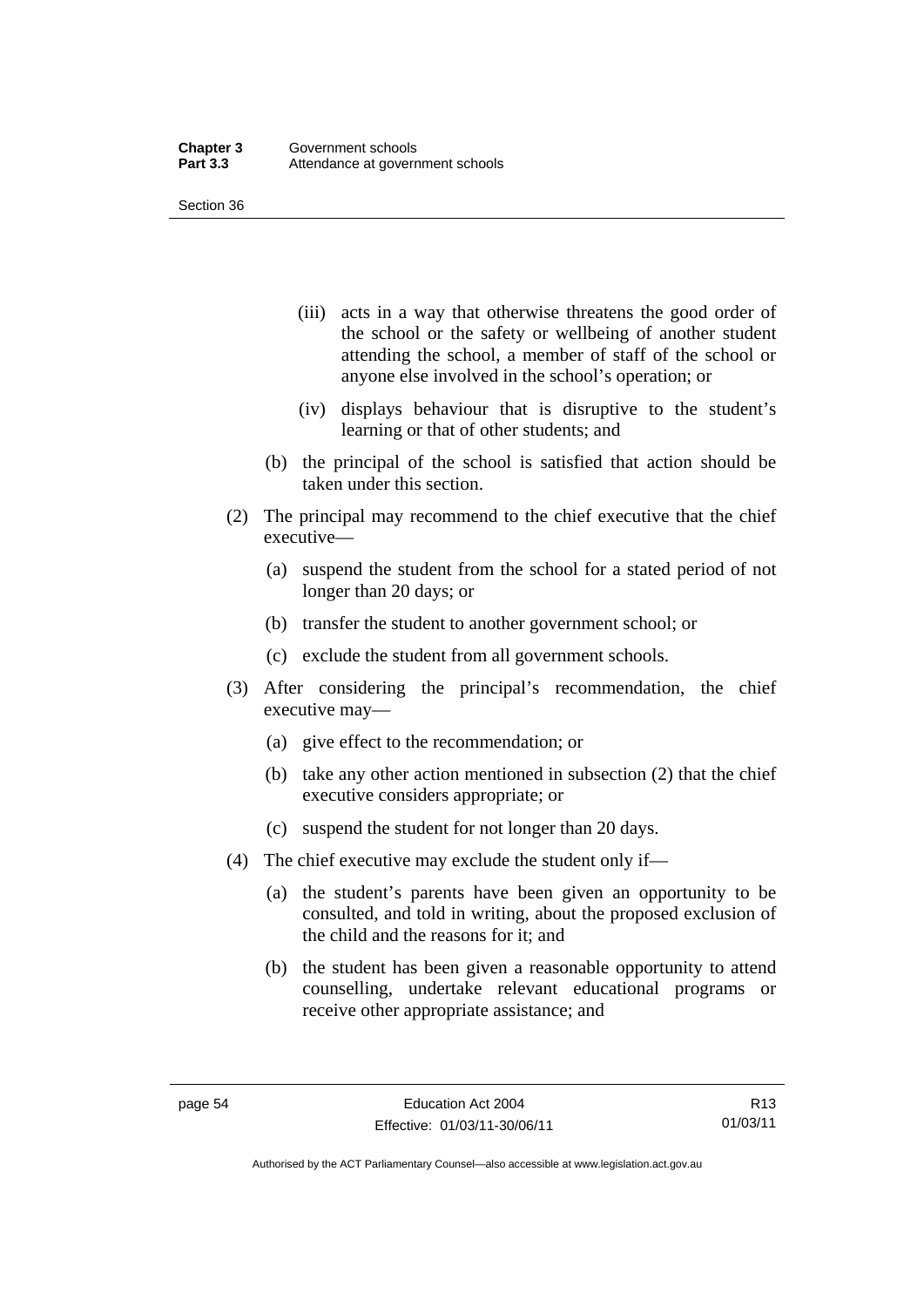- (c) as far as the student's maturity and capacity for understanding allow, the participation of the student has been sought, and any views of the student considered, in deciding whether to exclude the student; and
- (d) the student has been given sufficient information about the decision-making process, in a language and way that the student can understand, to allow the student to take part in the process; and
- (e) the student has been offered alternatives for continuing the student's education during the exclusion.
- (5) The chief executive may suspend or transfer the student only if—
	- (a) the student's parents have been given an opportunity to be consulted, and told in writing, about the proposed suspension or transfer of the student and the reasons for it; and
	- (b) as far as the student's maturity and capacity for understanding allow, the participation of the student has been sought, and any views of the student considered, in deciding whether to suspend or transfer the student; and
	- (c) the student has been given sufficient information about the decision-making process, in a language and way that the student can understand, to allow the student to take part in the process; and
	- (d) the student has been given a reasonable opportunity to continue the child's education during the suspension.
- (6) Despite subsection (5), the chief executive may immediately suspend the student for not longer than 5 days if, in the chief executive's opinion, the circumstances are of such urgency or seriousness to require the child's immediate suspension.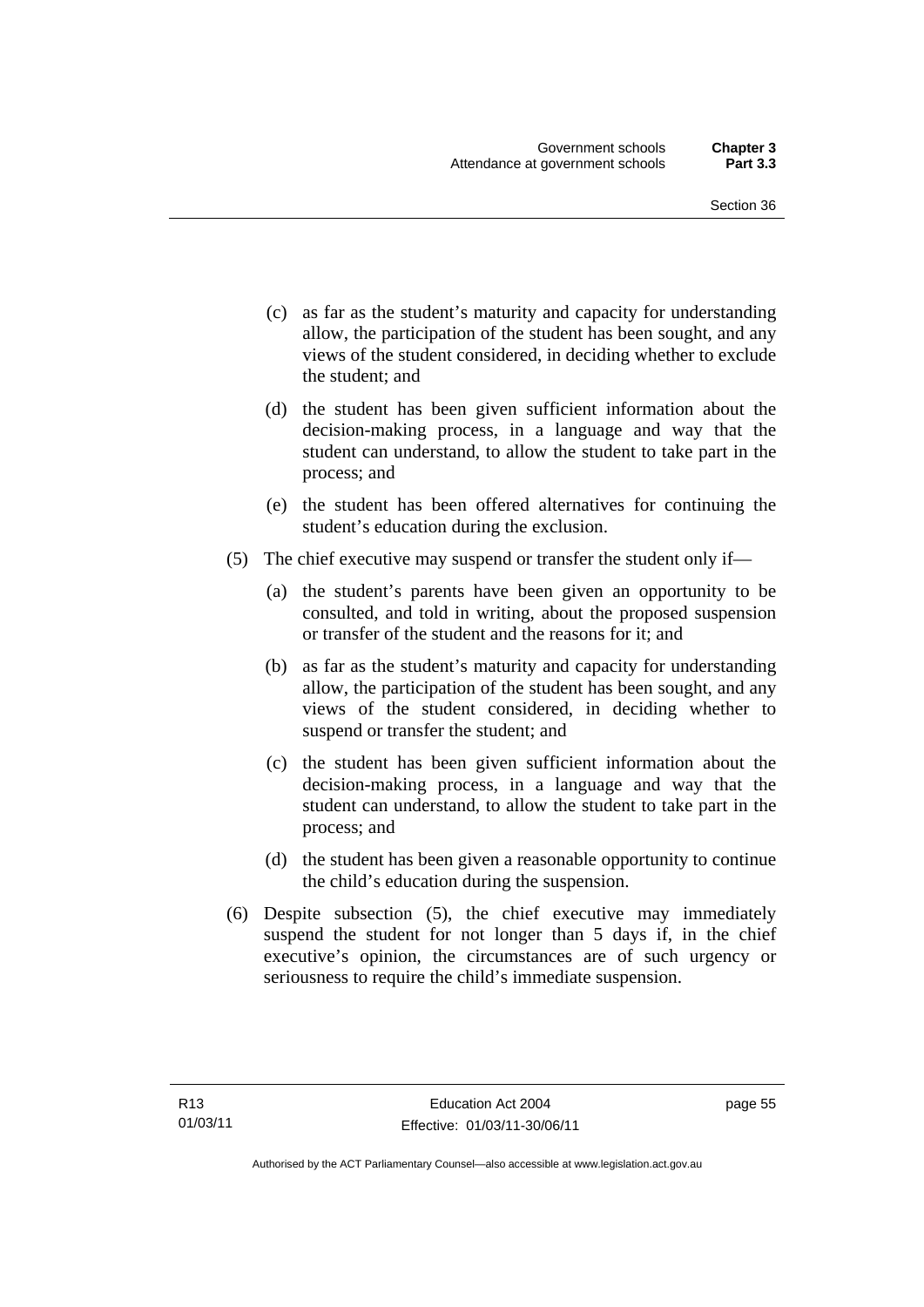- (7) However, before suspending the student under subsection (6), the chief executive must comply with the requirements of subsection  $(5)$  (a) to (d) to the extent that it is practicable and appropriate to do so.
- (8) To remove any doubt, the chief executive may suspend the student under subsection (6) while deciding what other action (if any) should be taken in relation to the student under this section.
- (9) If the student is suspended for 7 or more school days in a school term (whether or not consecutive school days), the chief executive must ensure that the student is given a reasonable opportunity to attend appropriate counselling.
- (10) The chief executive may delegate the chief executive's power to suspend a student from a government school for not longer than 15 days to the principal of the school.
	- *Note* For the making of delegations and the exercise of delegated functions, see Legislation Act, pt 19.4.

page 56 Education Act 2004 Effective: 01/03/11-30/06/11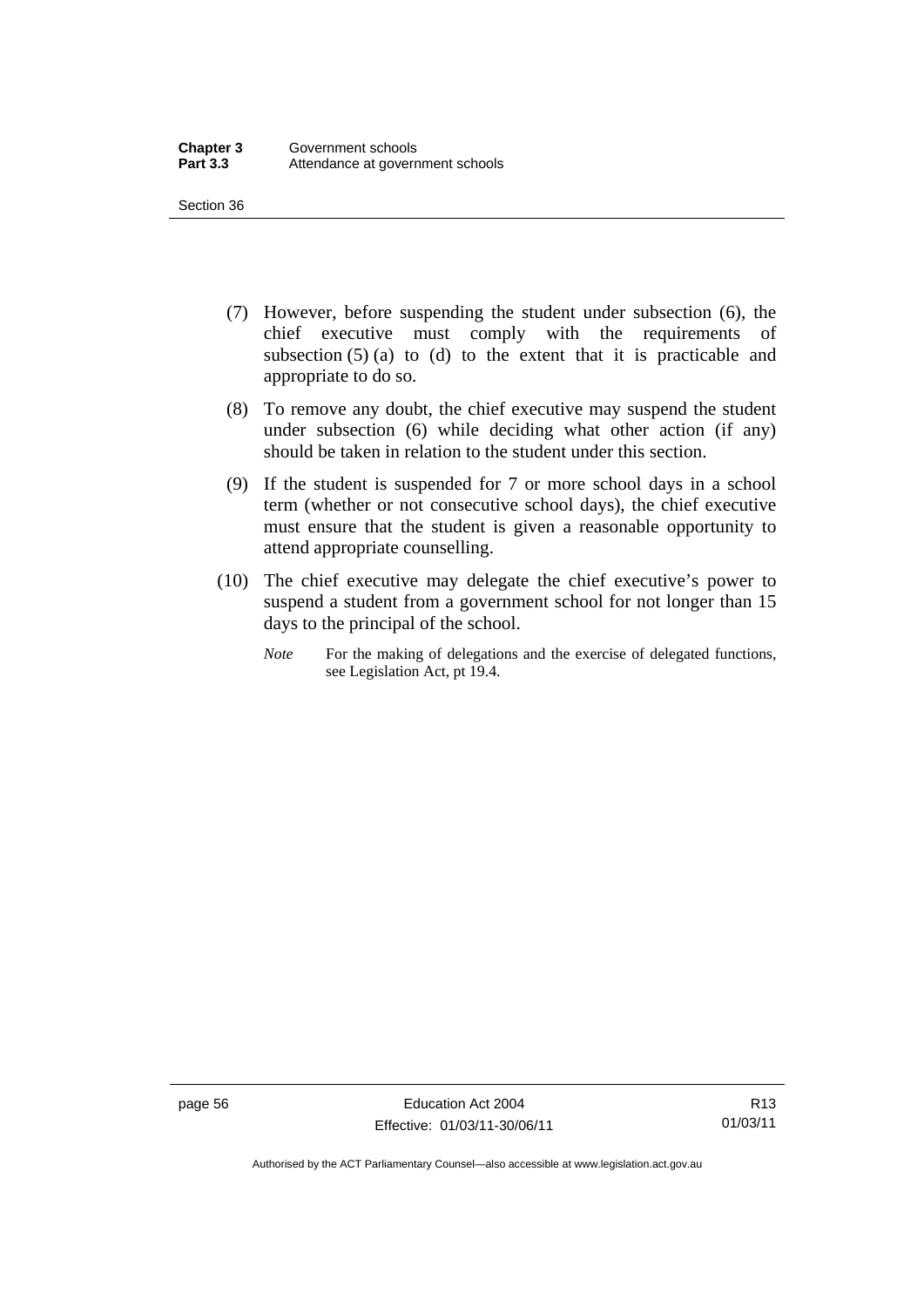# **Part 3.4 School boards of government schools**

# **Division 3.4.1 Interpretation**

## **37 Definitions for pt 3.4**

In this part:

*half-year* means a period of 6 months ending on 30 June or 31 December.

*money*, of a school, means money allocated to the school by the chief executive or otherwise received by the school.

#### **Examples of money otherwise received**

voluntary financial contributions, other donations and sponsorships

*Note* An example is part of the Act, is not exhaustive and may extend, but does not limit, the meaning of the provision in which it appears (see Legislation Act, s 126 and s 132).

### *parents and citizens association*, of a school, means

- (a) the entity declared under section 40 (Declaration of parents and citizens associations in certain circumstances) to be the parents and citizens association of the school; or
- (b) if there is no declaration under that section for the school—the parents and citizens association incorporated under the *Associations Incorporation Act 1991* or the *Associations Incorporation Act 1953* (repealed) in relation to the school.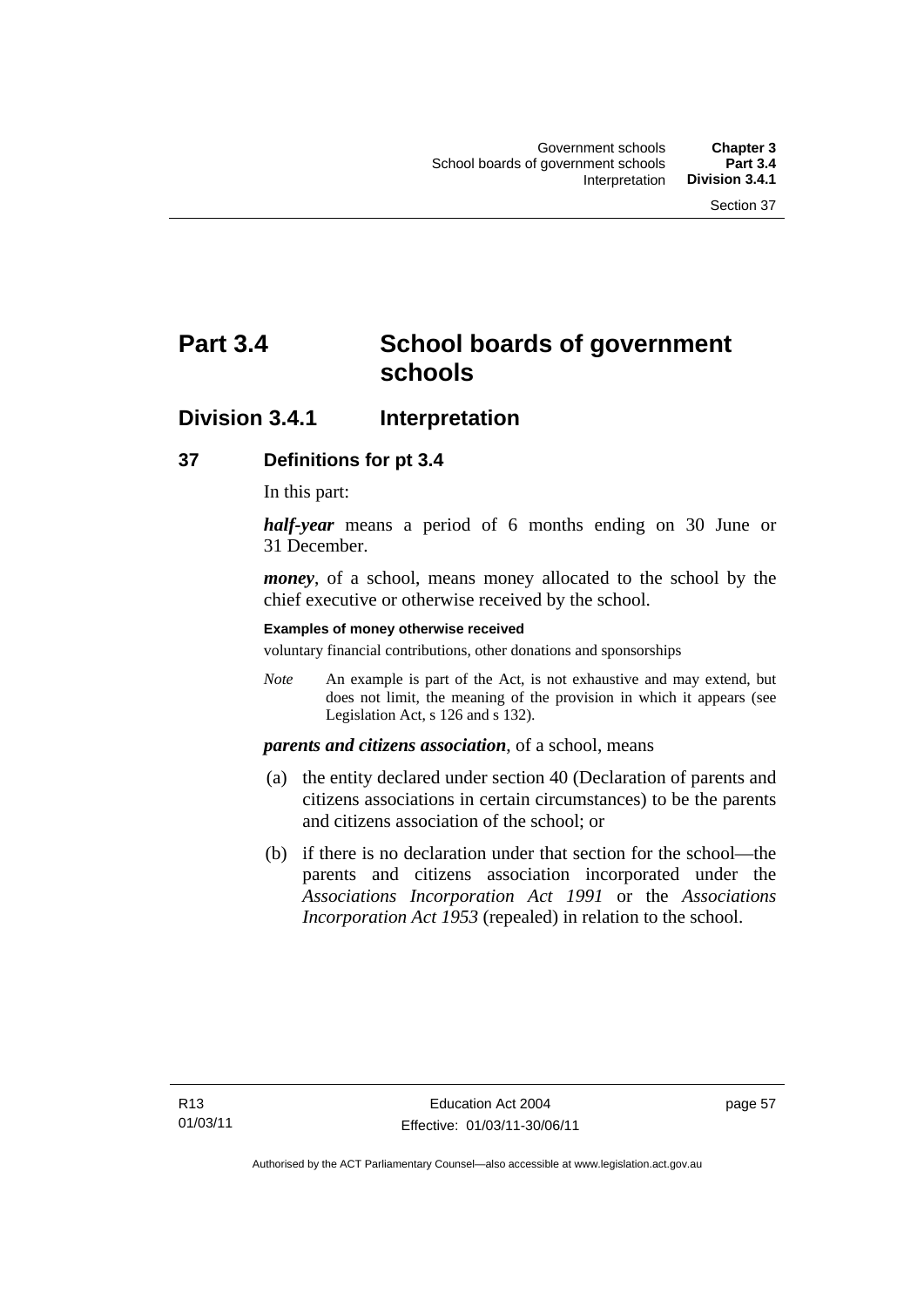*prescribed period*, for a term of office of a member of a school board (other than the principal), means the period—

- (a) beginning on whichever of the following is later:
	- (i) 1 April in the year of the member's election or appointment;
	- (ii) the date of the member's election or appointment; and
- (b) ending at the end of the March at least 12 months, and not more than 24 months, after the beginning of the period.

*school* means a government school, but does not include a preschool.

*small school* means a school (other than a school-related institution) where fewer than 4 teachers are employed.

*student* means a student who attends classes at a school for at least 12 hours per week.

# **Division 3.4.2 Establishment and membership**

## **38 Establishment of school boards**

A school board is established for each government school.

*Note* Section 146 (Preschools) deals with opportunities for parents of children at preschools to participate in the conduct of the preschool.

**39 Functions of school boards etc** 

- (1) The functions of the school board of a government school are—
	- (a) to establish strategic direction and priorities for the school; and
	- (b) to monitor and review school performance and to report on it to the chief executive, parents of students at the school and staff; and
	- (c) to develop, maintain and review curriculum for the school; and

Authorised by the ACT Parliamentary Counsel—also accessible at www.legislation.act.gov.au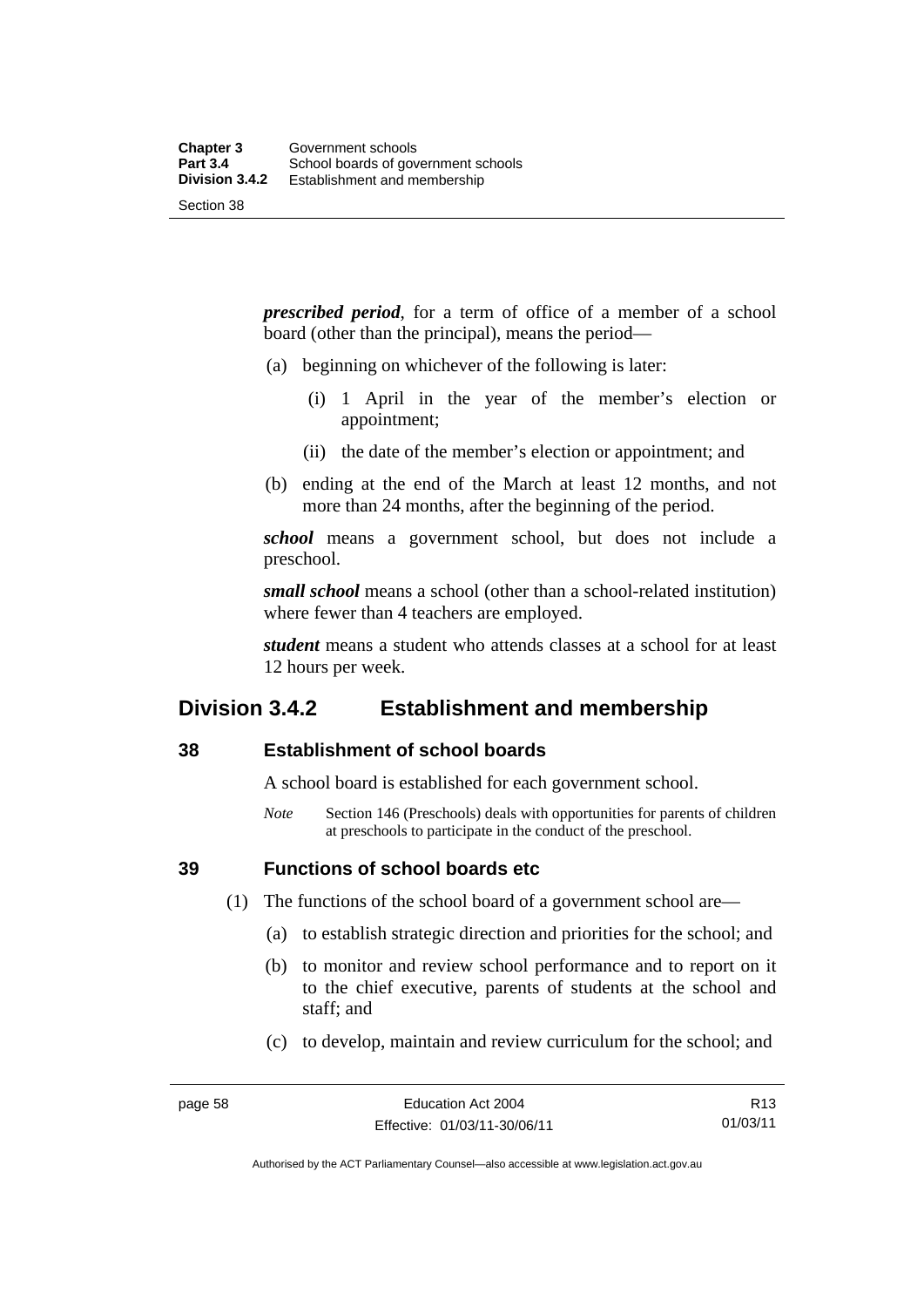- (d) to develop and review education policies at the school; and
- (e) to establish budgetary policies for the school and approve the school budget; and
- (f) to establish policies for the efficient and effective use of school assets and the management of financial risk; and
- (g) to develop relationships between the school and the community and between the school and community organisations; and
- (h) to make recommendations to the chief executive on issues affecting the school; and
- (i) to encourage parent participation in their children's learning; and
- (j) to exercise any other function given to the board under this Act or any other Territory law.
- (2) The chief executive may give written directions to the school board about the exercise of its functions, either generally or in relation to a particular issue.
- (3) The chief executive must, in an annual report under the *Annual Reports (Government Agencies) Act 2004* for a financial year, include particulars of any direction given by the chief executive under this section in that financial year to a particular school board and not to school boards generally.
- (4) The school board must give effect to the chief executive's directions.
- (5) The chief executive is not required—
	- (a) to accept, or act in accordance with, a recommendation of the school board; or
	- (b) to carry out a policy decided by the school board.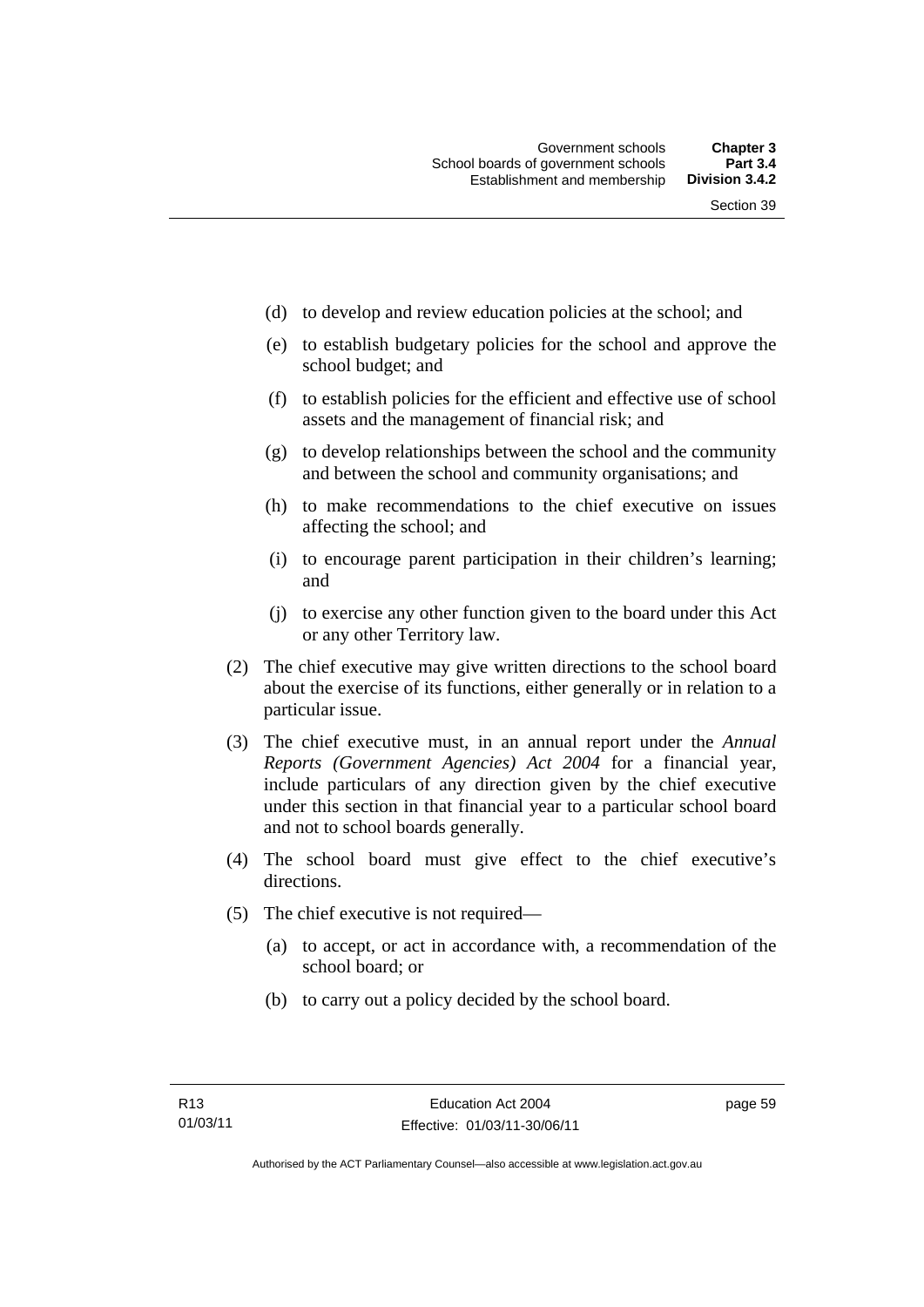# **40 Declaration of parents and citizens associations in certain circumstances**

- (1) If there is a dispute about the entity that should be the parents and citizens association of a government school, the chief executive must call a meeting of parents of students at the school and interested members of the community to discuss the entity to be the representative of the parents and community.
- (2) If, in the chief executive's opinion, it is appropriate in the circumstances to do so, the chief executive may call a meeting of parents of students at a government school and interested members of the community to discuss the entity to be the representative of the parents and community.
- (3) The chief executive may, after considering the outcome of a meeting under subsection (1) or (2) in relation to a government school, recommend to the Minister the entity to be the representative of the parents and community.
- (4) After receiving a recommendation under subsection (3), the Minister may declare an entity to be the parents and citizens association of a government school.
- (5) A declaration under subsection (4) is a notifiable instrument.

*Note* A notifiable instrument must be notified under the Legislation Act.

# **41 Composition of school boards generally**

- (1) This section applies to a school board of a government school other than—
	- (a) a small school or a school-related institution; or
	- (b) a school to which section 43 (Composition of school boards of school-related institutions and other schools in special circumstances) applies.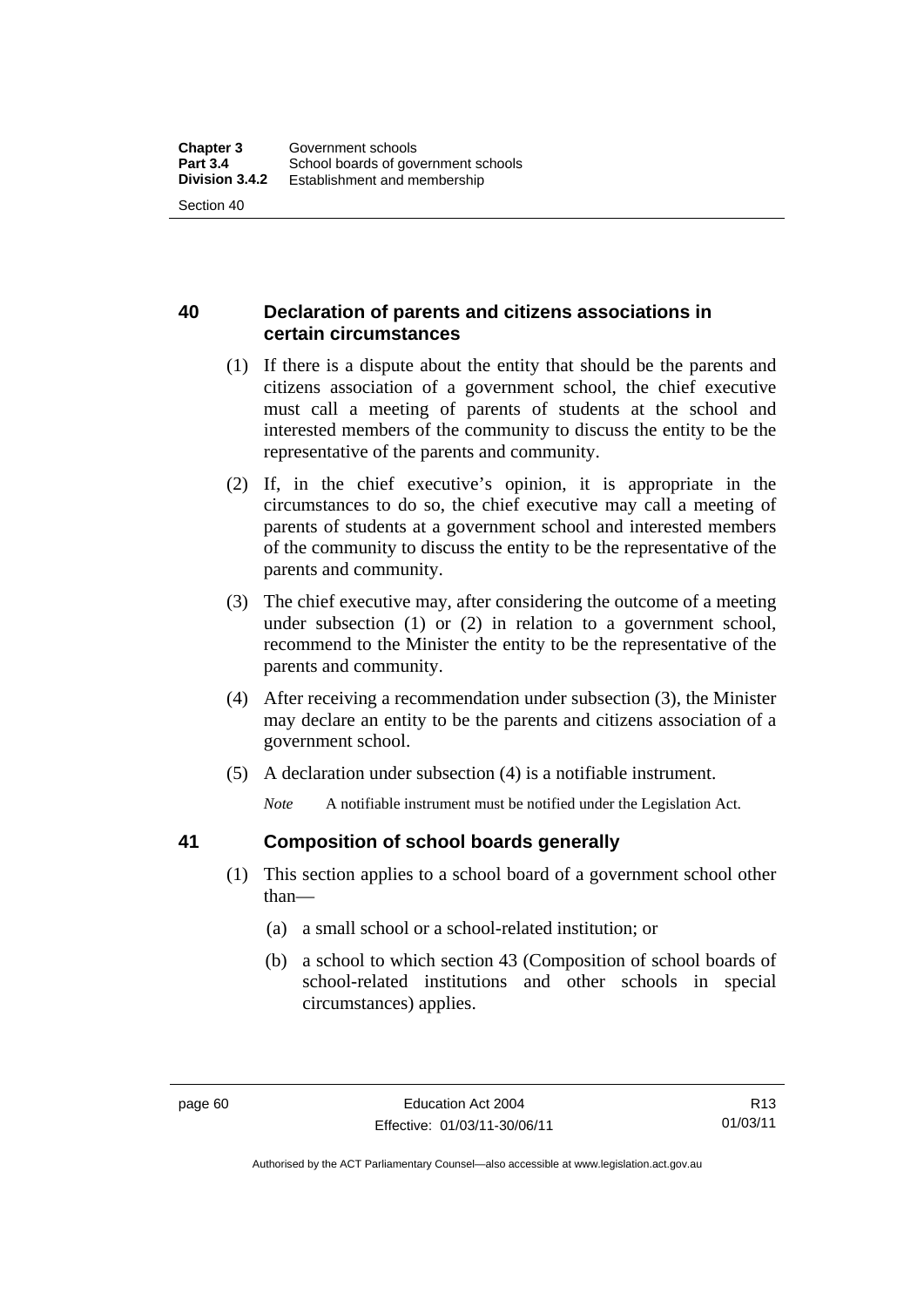- (2) The school board of a government school consists of—
	- (a) the principal of the school; and
	- (b) 1 member (the *appointed member*) appointed by the chief executive as the appointed member; and
	- (c) 2 members (the *staff members*) elected by staff of the school and appointed by the chief executive; and
	- (d) 3 members (the *parents and citizens members*) elected by the parents and citizens association of the school and appointed by the chief executive; and
	- (e) the members (the *board appointed members*) (if any) appointed by the board under subsection (6); and
	- (f) for a school prescribed under the regulations—2 members (the *student members*) elected by the students at the school and appointed by the chief executive.
	- *Note 1* For the making of appointments (including acting appointments), see the Legislation Act, pt 19.3.
	- *Note* 2 In particular, a person may be appointed for a particular provision of a law (see Legislation Act, s 7 (3)) and an appointment may be made by naming a person or nominating the occupant of a position (see s 207).
- (3) A person is eligible to be elected or appointed as a staff member only if the person is employed as a member of the staff of the school.
- (4) A person is eligible to be elected or appointed a student member only if the person is a student at the school.
- (5) The appointed member, staff members, parent and citizens members and student members are appointed for the prescribed period.
- (6) The school board may appoint 1 or more people to be members of the board for a term (not longer than 12 months) decided by the school board.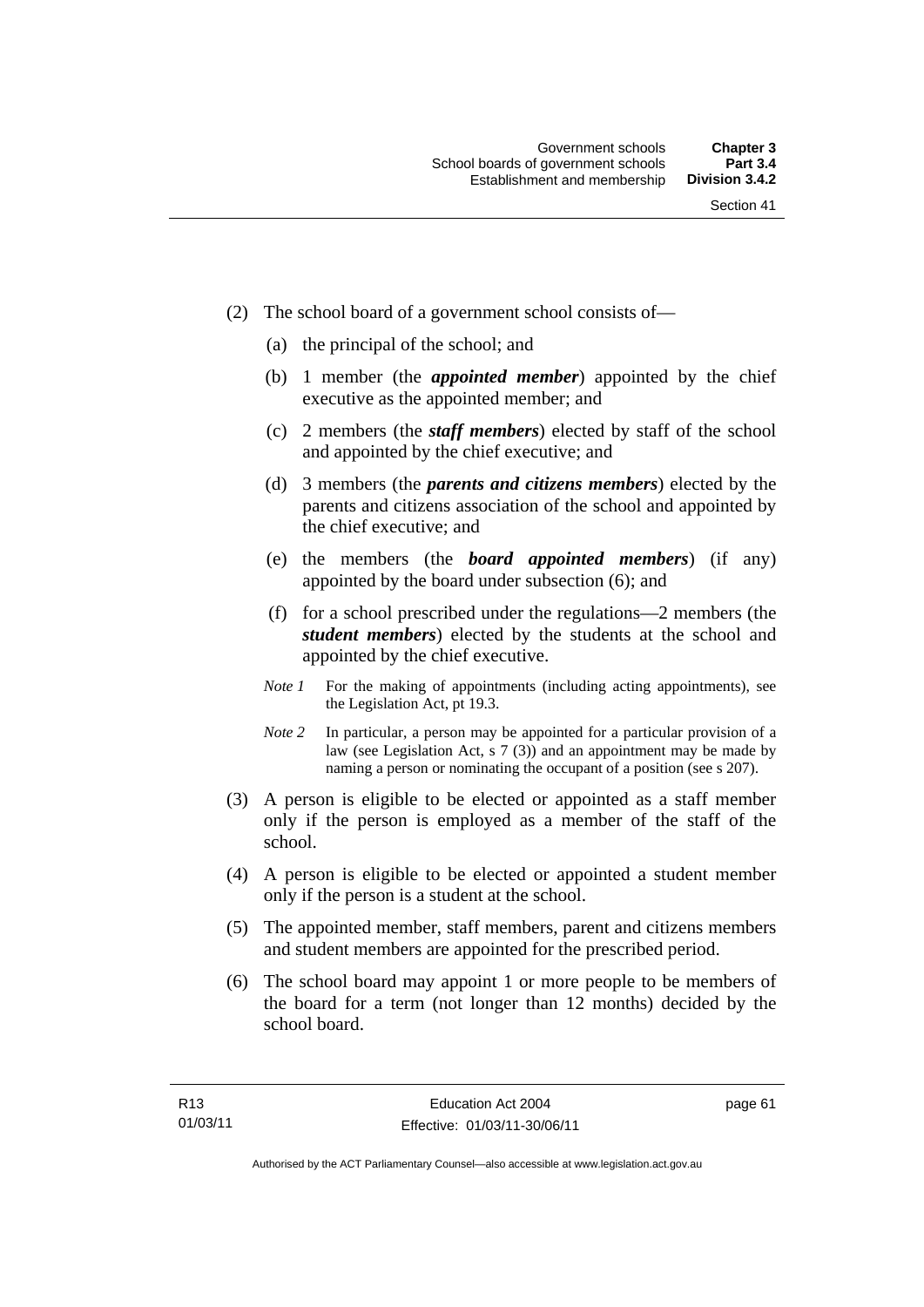(7) The school board must not make an appointment under subsection (6) if there would be more than 2 board appointed members at the same time.

### **42 Composition of school boards of small schools**

- (1) This section applies to a school board of a small school other than a school to which section 43 (Composition of school boards of school-related institutions and other schools in special circumstances) applies.
- (2) The school board of a small school consists of—
	- (a) the principal of the school; and
	- (b) 1 member (the *appointed member*) appointed by the chief executive as the appointed member; and
	- (c) 1 member (the *staff member*) appointed by the chief executive as the staff member; and
	- (d) 2 members (the *parents and citizens members*) elected by the parents and citizens association of the school and appointed by the chief executive; and
	- (e) the members (the *board appointed member*) (if any) appointed by the board under subsection (6).
	- *Note 1* For the making of appointments (including acting appointments), see the Legislation Act, pt 19.3.
	- *Note* 2 In particular, a person may be appointed for a particular provision of a law (see Legislation Act, s 7 (3)) and an appointment may be made by naming a person or nominating the occupant of a position (see s 207).
- (3) A person is eligible to be appointed as the staff member only if the person is employed as a member of the staff of the school.
- (4) The staff member is to be appointed in a way prescribed under the regulations.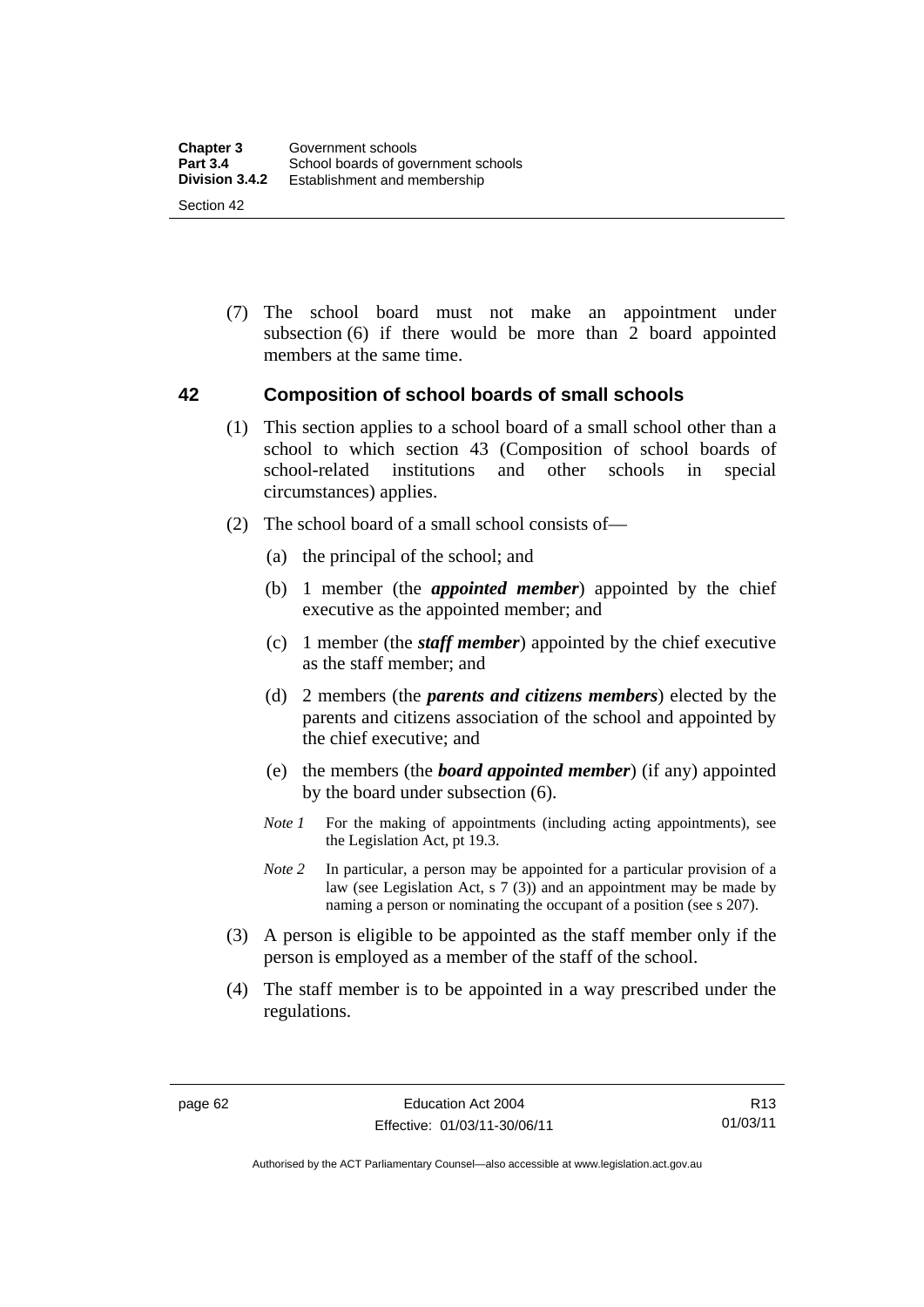- (5) The appointed member, staff member and parent and citizen members are appointed for the prescribed period.
- (6) The school board may appoint 1 or more people to be members of the board for a term (not longer than 12 months) decided by the school board.
- (7) The school board must not make an appointment under subsection (6) if there would be more than 2 board appointed members at the same time.

### **43 Composition of school boards of school-related institutions and other schools in special circumstances**

- (1) This section applies to a school that is—
	- (a) a school-related institution; or
	- (b) declared, in writing, by the chief executive to be a school to which special circumstances apply.
- (2) If the school is a school-related institution, the chief executive must, if practical, determine the composition of the school board of the school.

#### **Example**

It may not be practical to establish a school board for a school-related institution with fewer than 3 staff.

- *Note* An example is part of the Act, is not exhaustive and may extend, but does not limit, the meaning of the provision in which it appears (see Legislation Act, s 126 and s 132).
- (3) Subsection (2) does not prevent the chief executive from determining the composition of a single school board for 2 or more institutions.
- (4) If the chief executive makes a determination under subsection (2) for the school, the chief executive may also determine—
	- (a) the members who are required to be present at a meeting of the board; and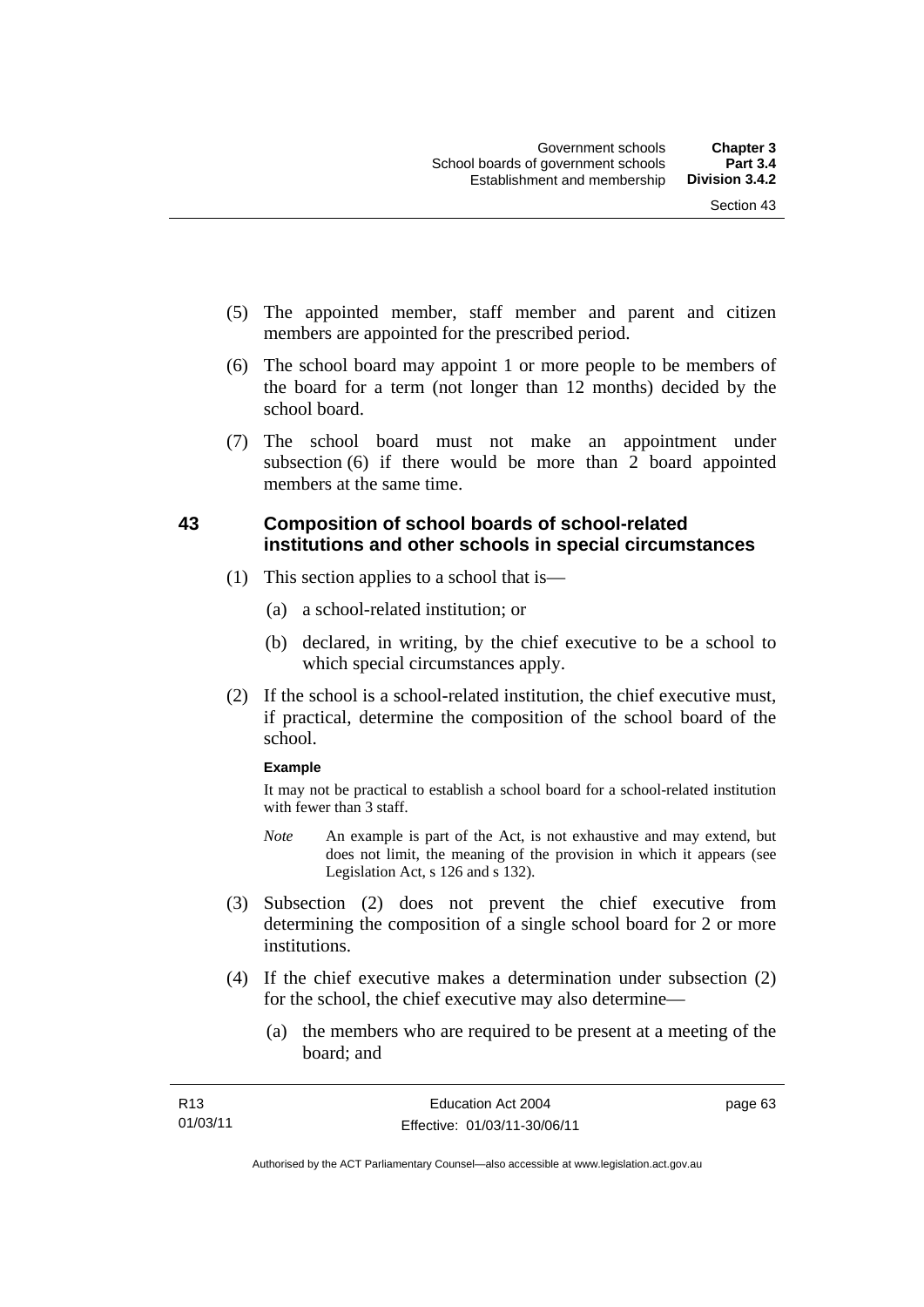- (b) the members who may not vote at a meeting of the board.
- (5) If the school is a school to which special circumstances apply, the chief executive may determine the following:
	- (a) the composition of the school board of the school;
	- (b) the members who are required to be present at a meeting of the board;
	- (c) the members who may not vote at a meeting of the board.
- (6) The chief executive may make a determination under subsection (2), (4) or (5) only with the Minister's written approval.
- (7) Before making the determination the chief executive must, if practical, consult with the parents of students at the school, at a general meeting of the parents, about the composition of the board.
- (8) In deciding whether or not to give the approval, the Minister must have regard to—
	- (a) the need for the principal of the school to be a member of the board; and
	- (b) the need for the chief executive to be represented on the board; and
	- (c) whether staff of the school and students at the school have been consulted about the composition of the board; and
	- (d) any comments made by the staff and students at the school about the composition of the board; and
	- (e) the administrative needs, educational or related objectives, and any special characteristics of the school.
- (9) The chief executive may appoint a person in accordance with the determination to be a member of the board of the school.
	- *Note 1* For the making of appointments (including acting appointments), see Legislation Act, pt 19.3.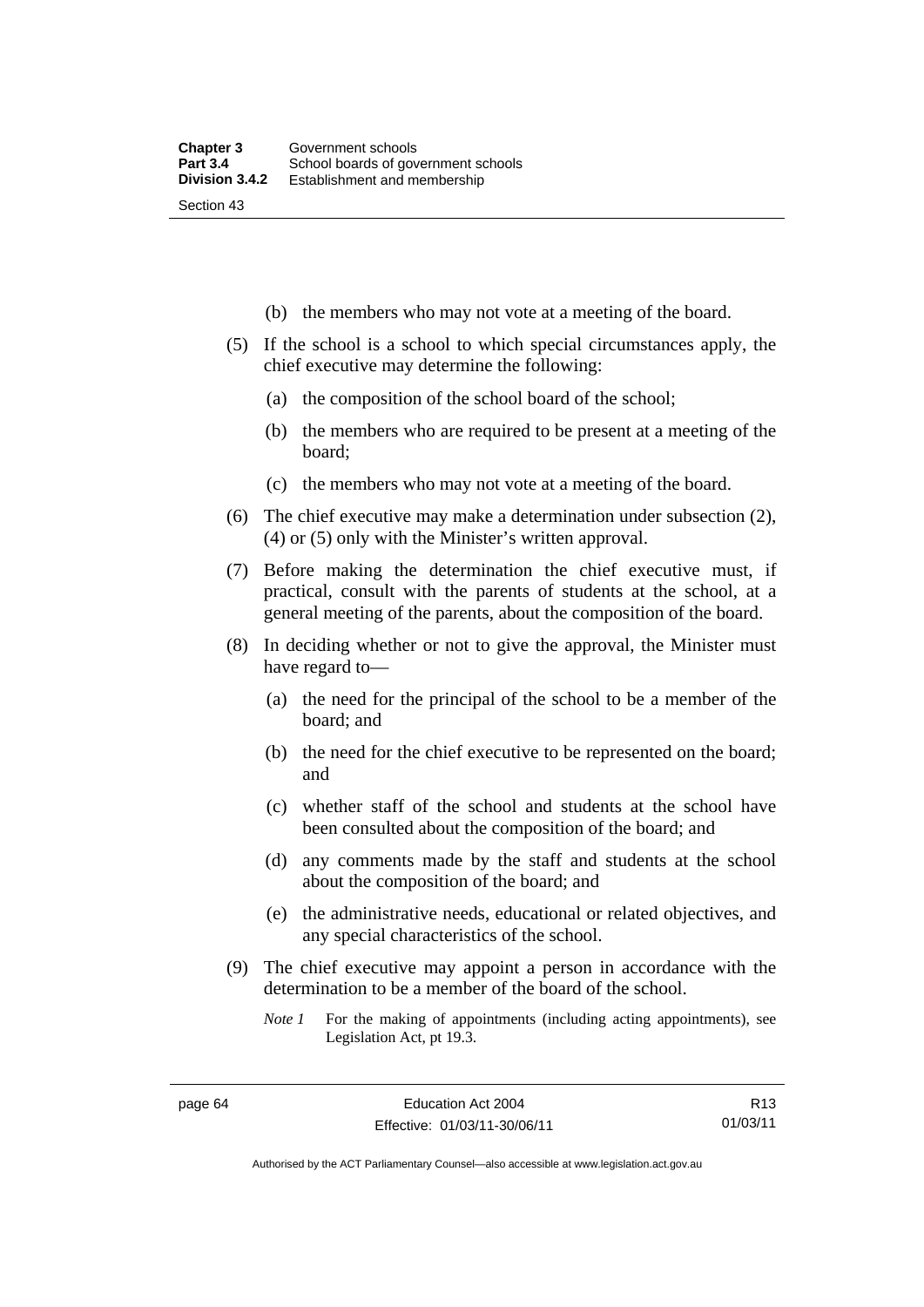- *Note 2* In particular, an appointment may be made by naming a person or nominating the occupant of a position (see s 207).
- (10) A member of the board is appointed for the term stated in the instrument making or evidencing the appointment.
- (11) A determination under subsection (2), (4) or (5) is a disallowable instrument.
	- *Note* A disallowable instrument must be notified, and presented to the Legislative Assembly, under the Legislation Act.

#### **44 Ending of appointment of members of school board**

- (1) The chief executive must end the appointment of a member of the school board of a government school if the member ceases to be eligible to be appointed or elected to the position.
- (2) The chief executive must end the appointment of a member of the school board of a government school, other than the principal of the school, if—
	- (a) the member is absent from 3 consecutive meetings of the board without reasonable excuse or leave given by the board; or
	- (b) contravenes section 49 (Disclosure of interests by members of school boards) without reasonable excuse.
- (3) The chief executive may end the appointment of a member of the school board of a government school, other than the principal at the school, for misbehaviour or physical or mental incapacity.
	- *Note* A person's appointment also ends if the person resigns (see Legislation Act, s 210).

### **45 Chairperson and deputy chairperson of school boards**

- (1) The members of the school board of a government school must, whenever necessary, elect—
	- (a) a member to be chairperson; and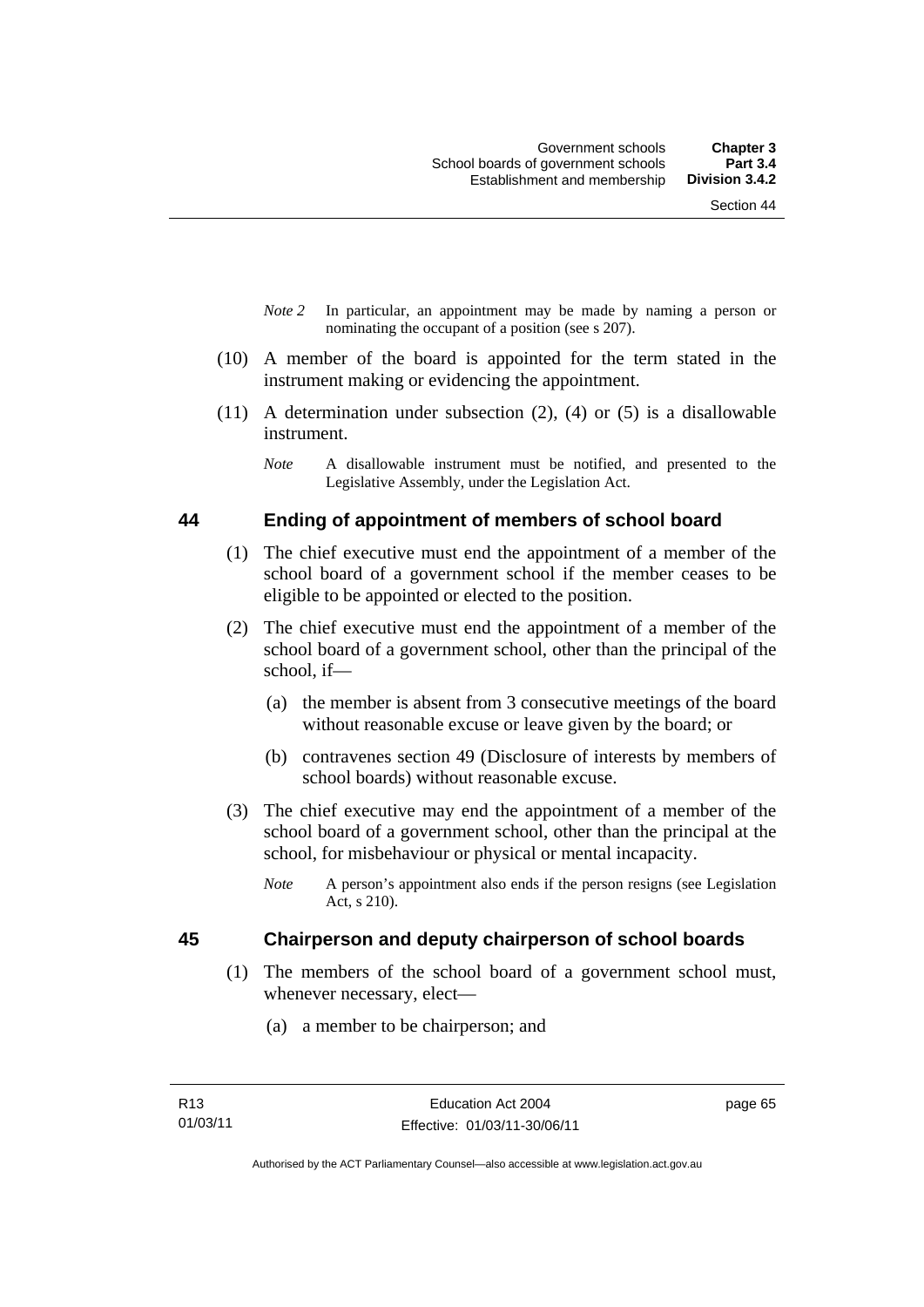- (b) another member to be deputy chairperson.
- (2) The school board must tell the chief executive of the election of a member as chairperson or deputy chairperson.
- (3) The members of the school board must not appoint the principal of the school or a member of staff of the school to be chairperson of the board.

### **46 School boards to take part in selection of school principals**

The members of the school board of a government school must, whenever necessary, nominate a member of the board as a member of any selection panel established by the chief executive to make recommendations to the chief executive about the appointment of the principal for the school.

### **Division 3.4.3 Proceedings of school boards**

### **47 Time and place of meetings of school boards**

- (1) The school board of a government school meets at the times and places it decides.
- (2) However, the school board must meet at least 4 times a year.
- (3) The chairperson—
	- (a) may at any time call a meeting of the school board; and
	- (b) must call a meeting if asked by the Minister, the chief executive or 3 members of the board.
- (4) If the chairperson is not available to call a meeting for any reason, the deputy chairperson or the principal of the school may call a meeting of the school board.

R13 01/03/11

Authorised by the ACT Parliamentary Counsel—also accessible at www.legislation.act.gov.au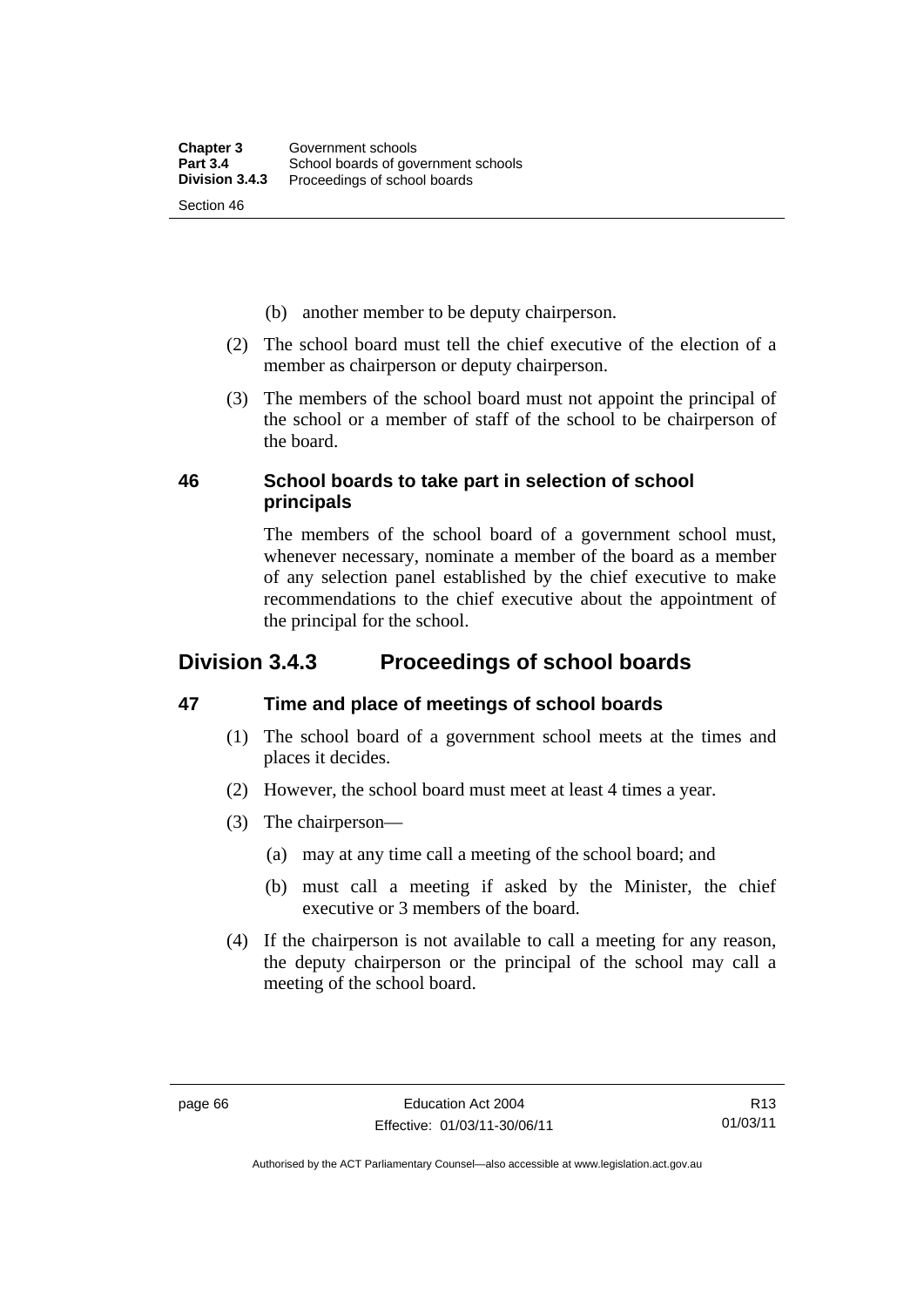### **48 Procedures governing proceedings of school boards**

- (1) The chairperson of the school board of a government school presides at all meetings of the board at which the chairperson is present.
- (2) If the chairperson is absent, the deputy chairperson presides.
- (3) If the chairperson and deputy chairperson are both absent, the member chosen by the members present presides.
- (4) Business may be carried out at a meeting of the school board only if 3 or more members are present and—
	- (a) for the school board of a school other than a school to which section 43 (Composition of school boards of school-related institutions and other schools in special circumstances) applies—at least 1 of the members present is a staff member and at least 1 of the members present is a parents and citizens association member; or
	- (b) for the school board of a school to which section 43 applies the members (if any) who are required, under the determination under section 43 (4) or (5) applying to the school, to be present at a meeting of the school board are present.
- (5) At a meeting of the school board each member (other than a nonvoting member) has a vote on each question to be decided.
- (6) A question is to be decided by a majority of the votes of the members present and voting but, if the votes are equal, the member presiding has a casting vote.
- (7) The school board may hold meetings, or allow members to take part in meetings, by telephone, closed-circuit television or another form of communication.
- (8) A member who takes part in a meeting under subsection (7) is taken to be present at the meeting.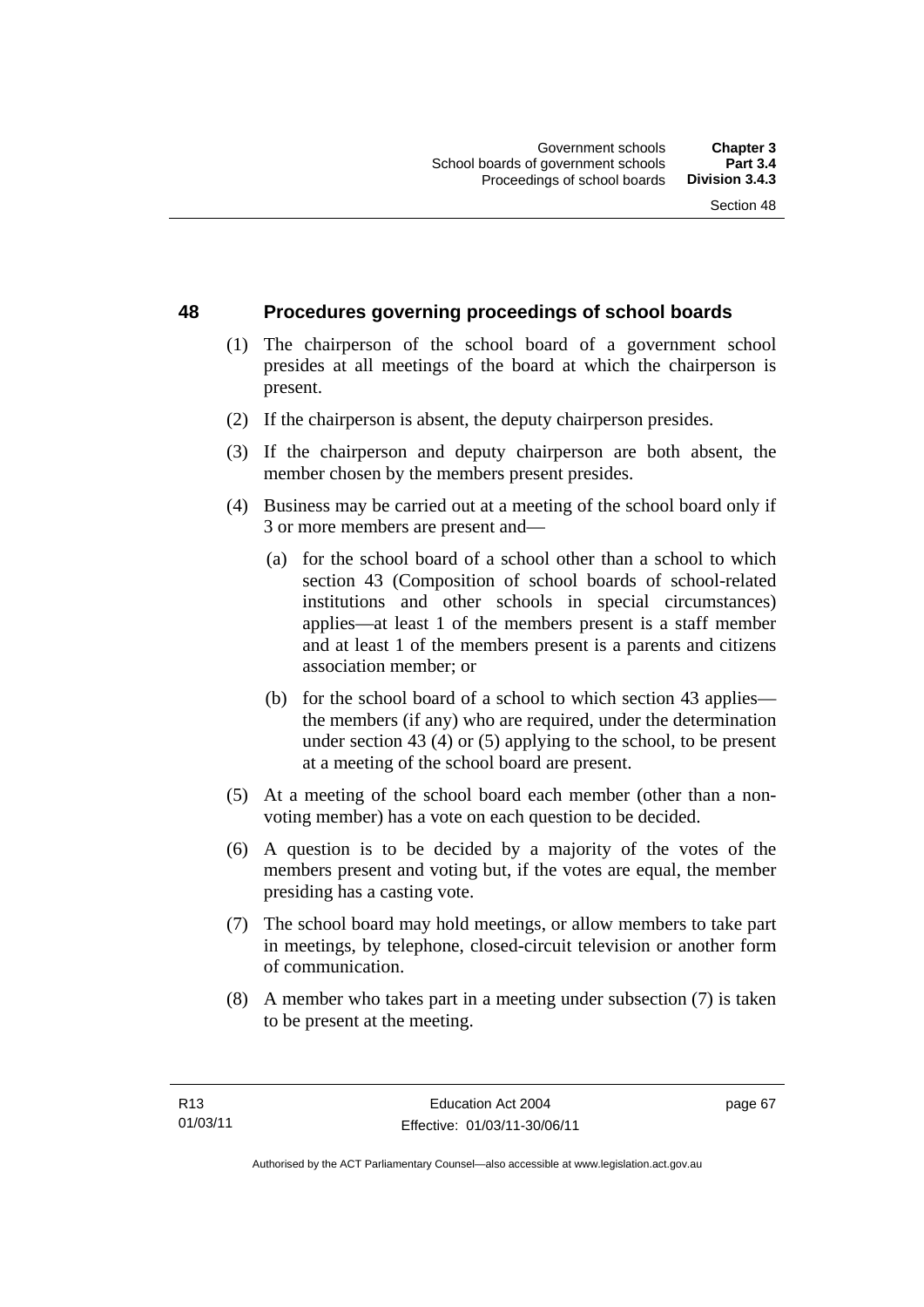- (9) A resolution of the school board is a valid resolution, even though it is not passed at a meeting of the board, if—
	- (a) all members (other than the non-voting members) agree, in writing, to the proposed resolution; and
	- (b) notice of the resolution is given under procedures decided by the school board.
- (10) The school board must keep minutes of its meetings.
- (11) The school board may conduct its proceedings (including its meetings) as it otherwise considers appropriate.
- (12) In this section:

*non-voting member* means—

- (a) for the school board of a school other than a school to which section 43 applies—a board appointed member; or
- (b) for the school board of a school to which section 43 applies—a member who, under the determination under section 43 (4) or (5) applying to the school, may not vote at a meeting of the school board.

### **49 Disclosure of interests by members of school boards**

- (1) This section applies to a member of a school board if—
	- (a) the member has a direct or indirect financial interest in an issue being considered, or about to be considered, by the board; and
	- (b) the interest could conflict with the proper exercise of the member's functions in relation to the board's consideration of the issue.
- (2) As soon as practicable after the relevant facts come to the member's knowledge, the member must disclose the nature of the interest to a meeting of the school board.

R13 01/03/11

Authorised by the ACT Parliamentary Counsel—also accessible at www.legislation.act.gov.au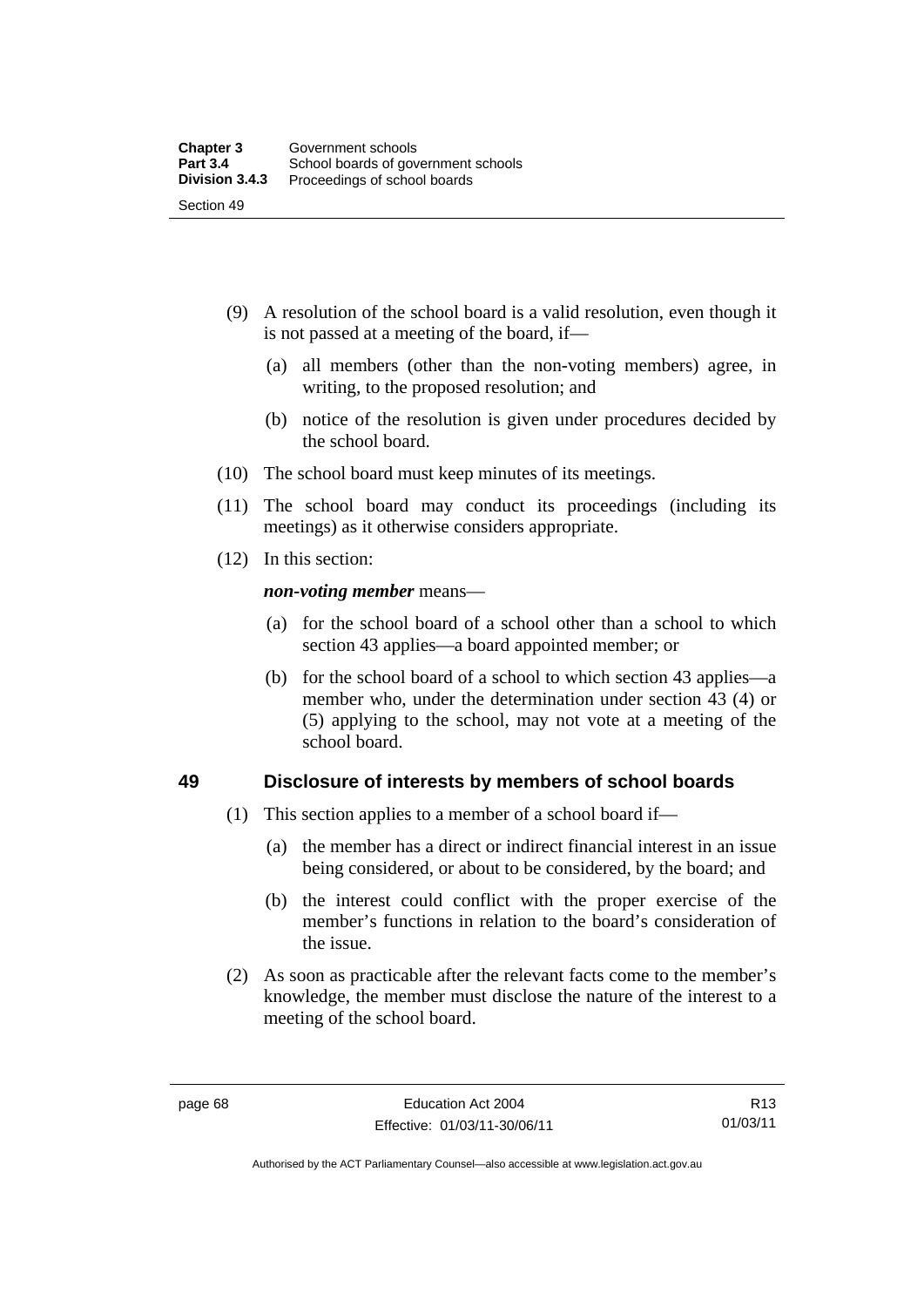- (3) The disclosure must be recorded in the school board's minutes and, unless the board otherwise decides, the member (the *first member*) must not—
	- (a) be present when the board considers the issue; or
	- (b) take part in a decision of the board on the issue.
- (4) Any other member who also has a direct or indirect financial interest in the issue must not—
	- (a) be present when the school board is considering its decision under subsection (3) in relation to the first member; or
	- (b) take part in making the decision.
- (5) Within 14 days after the end of each financial year, the chairperson of the school board must give the chief executive a statement of any disclosure of interest made under this section in relation to the school board during the financial year.

### **49A Protection of members of school boards**

- (1) A person who is, or has been, a member of a school board of a government school is not civilly liable for an act or omission done honestly in the exercise of a function under this Act.
- (2) Any liability that would, apart from subsection (1), attach to a person attaches to the Territory.

### **Division 3.4.4 Financial matters**

### **50 School boards to approve budgets**

- (1) The school board of a government school must approve a budget for each year.
- (2) The school board must approve the budget before the date decided by the chief executive.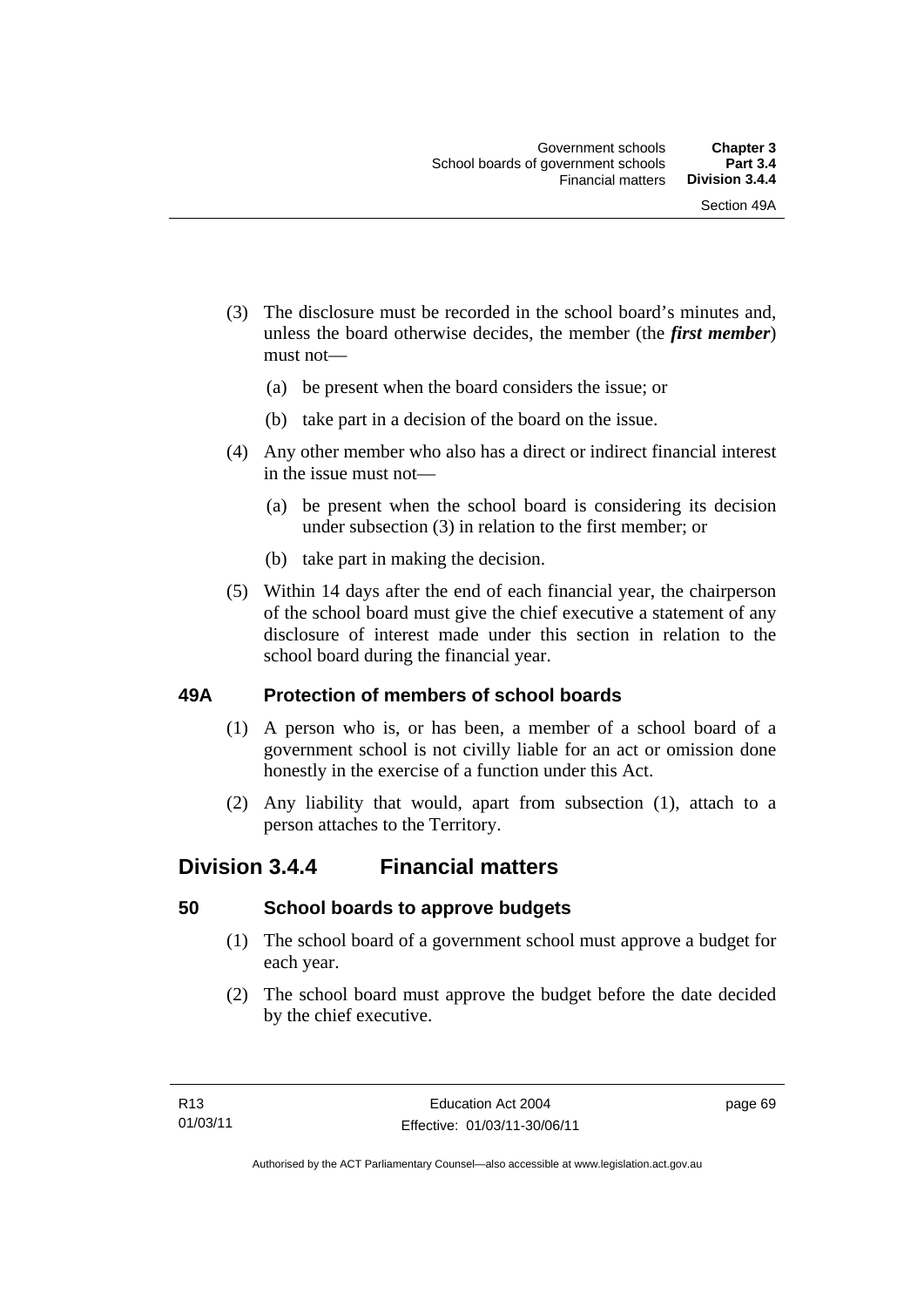- (3) The budget may only be approved by the school board if it is in the form, and based on the accounting or other policies or practices, (if any) required by the chief executive.
- (4) The chief executive may ask the school board to approve a budget for a part of a year.
- (5) The school board must comply with the request.
- (6) If the school board approves the budget, money of the school may be spent in accordance with the budget.

### **51 Application of money of school**

The school board of a government school may approve the spending of money of the school only in payment or discharge of the costs of, or liabilities incurred by, the school.

### **52 School boards to approve financial statement and report**

- (1) As soon as practicable after the end of each half-year (but not later than the date decided by the chief executive), the school board of a government school must approve a financial statement for the halfyear, in a form approved by the chief executive or as the chief executive directs.
- (2) As soon as practicable after the end of each year (but not later than the date decided by the chief executive), the school board of a government school must approve an annual report on the board's operations during the year.
- (3) The annual report must include—
	- (a) the financial statements approved under subsection (1) for each half-year; and
	- (b) a statement of how voluntary contributions made to the school have been or will be spent; and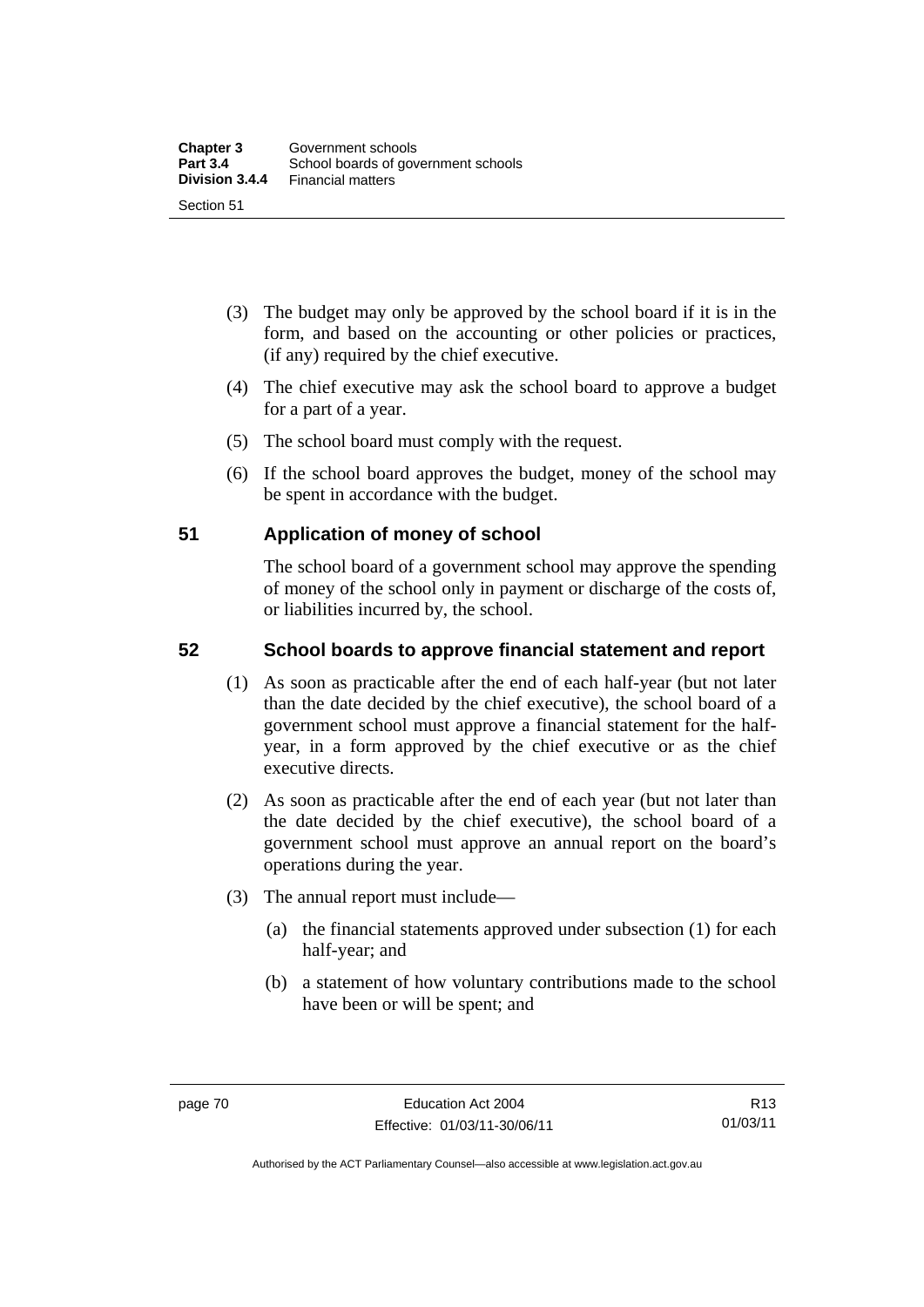- (c) if a school board is holding funds in reserve—a statement setting out the purposes for which the funds are being held and the amount being held for each of those purposes.
- *Note* If a form is approved under s 154 for a statement under par (c), the form must be used.
- (4) The school board must give a copy of each report approved under this section to the chief executive.
- (5) The chief executive may issue guidelines about what is, or is not, holding funds in reserve.

### **53 School boards to make available summaries of budget and annual report**

- (1) Not later than 14 days after approving the budget for a year, the school board of a government school must make a summary of the budget available to parents of students at the school and to the staff and students of the school.
- (2) Not later than 14 days after approving the annual report for a year, the school board of a government school must make a summary of the report available to parents of students at the school and to the staff and students of the school.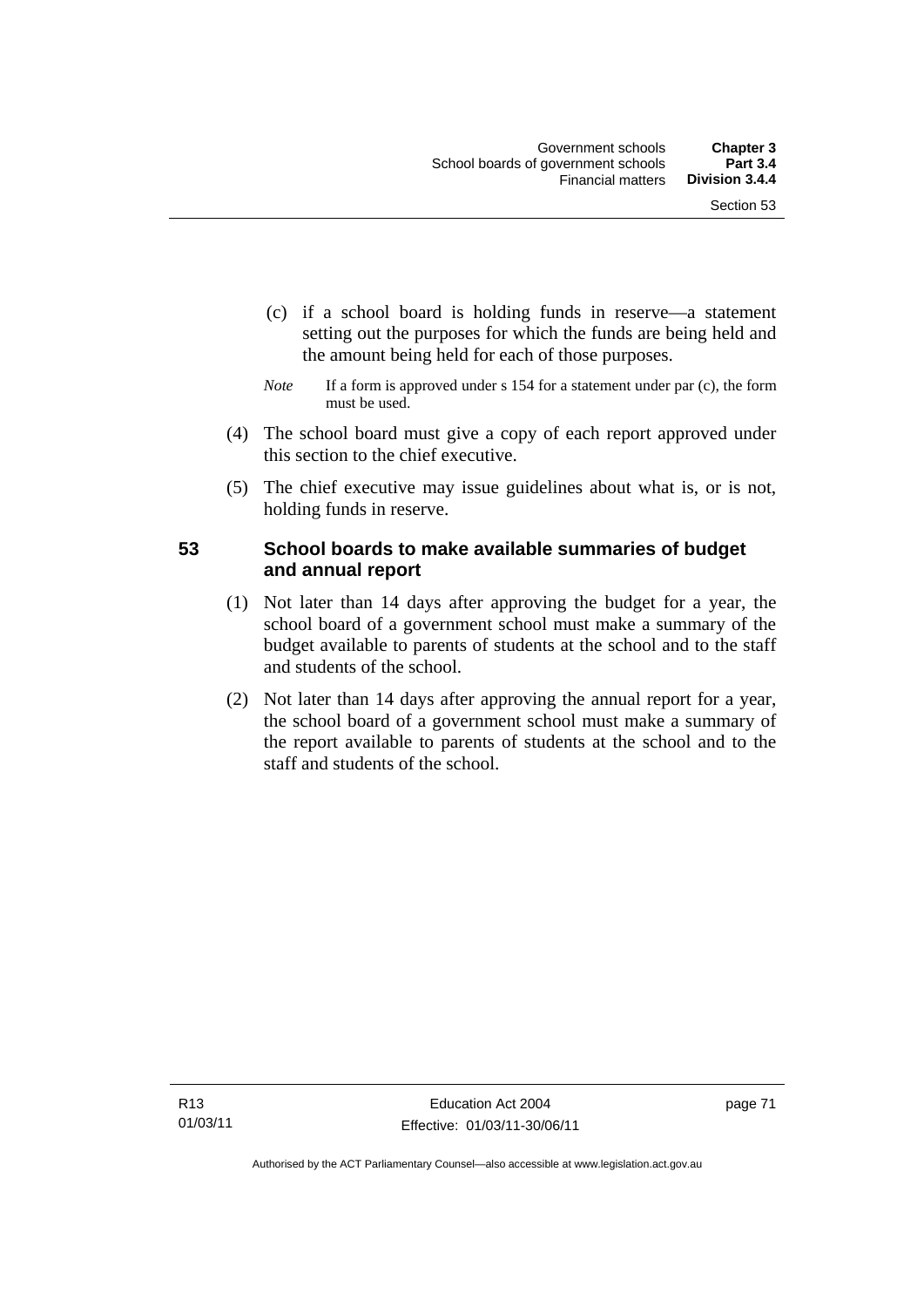Section 54

# **Part 3.5 Government Schools Education Council**

### **Division 3.5.1 Establishment and membership**

### **54 Establishment of council (government)**

The Government Schools Education Council (in this part called the *council*) is established.

### **55 Functions of council (government)**

The functions of the council are—

- (a) to advise the Minister on any aspect of the ACT government school system; and
- (b) when asked by the Minister under this paragraph, to inquire into and give advice to the Minister on any aspect of the ACT government school system; and
- (c) to meet with the Non-Government Schools Education Council to discuss matters of mutual interest; and
- (d) to exercise any other function given to the council under this Act or any other Territory law.
- *Note* The Minister must present a copy of any advice given under s 55 (a) or (b) to the Legislative Assembly (see s 66A).

### **56 Membership of council (government)**

The council consists of the following members:

- (a) the chief executive;
- (b) the members (*appointed members*) appointed under section 57.

R13 01/03/11

Authorised by the ACT Parliamentary Counsel—also accessible at www.legislation.act.gov.au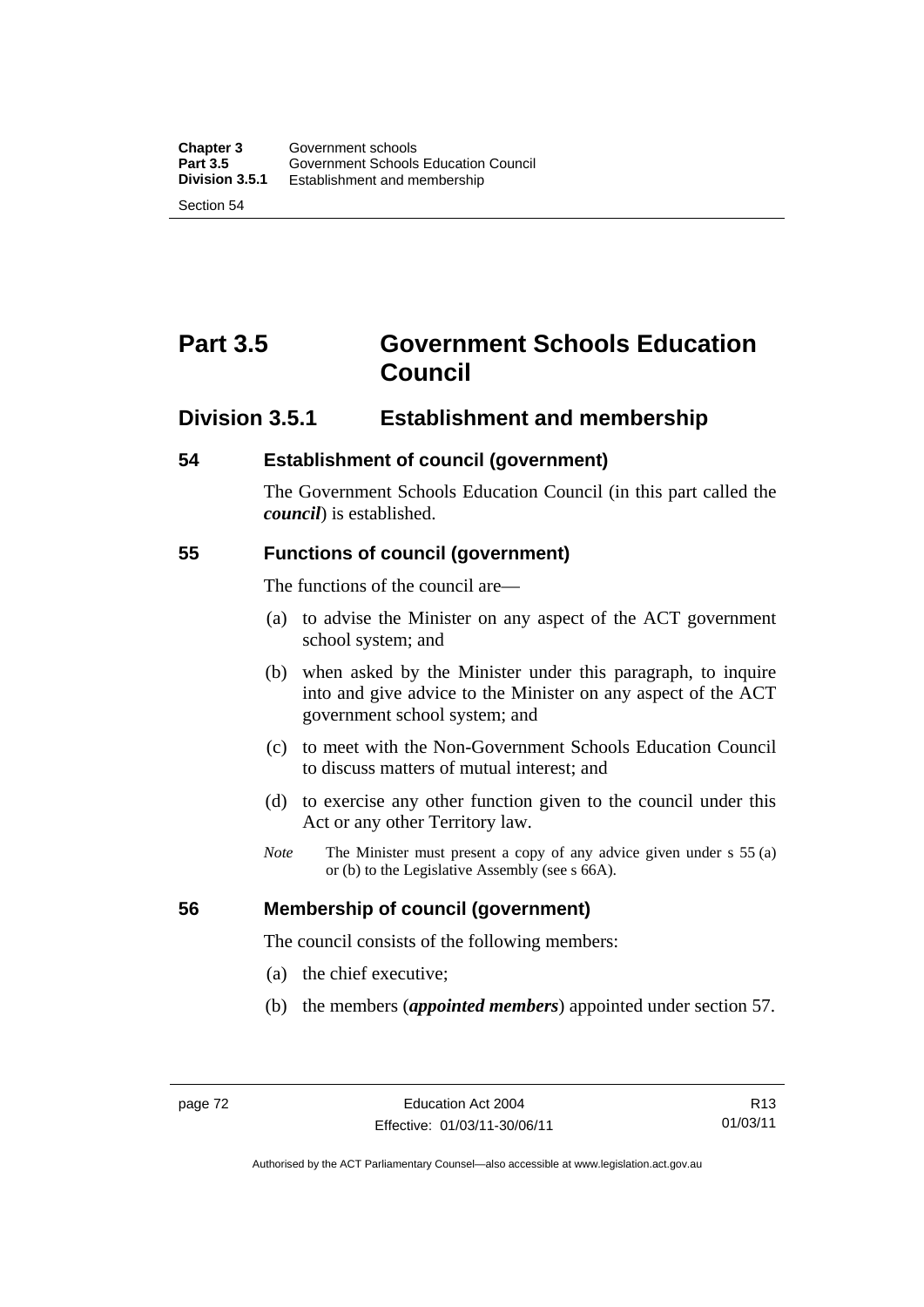### **57 Appointed members of council (government)**

- (1) The Minister must appoint the following members of the council:
	- (a) a chairperson;
	- (b) 6 people who, in the Minister's opinion, have experience in 1 or more of the areas of business and commerce, public policy, early childhood care, education, the special needs of young people and teacher education (the *community members*);
	- (c) 10 people who, in the Minister's opinion, represent the views of government school education (the *education members*).
	- *Note 1* For the making of appointments (including acting appointments), see Legislation Act, pt 19.3.
	- *Note 2* In particular, an appointment may be made by naming a person or nominating the occupant of a position (see s 207).
	- *Note 3* Certain Ministerial appointments require consultation with a Legislative Assembly committee and are disallowable (see Legislation Act, div 19.3.3).
- (2) For subsection (1) (c), the Minister must appoint—
	- (a) 2 education members chosen from nominations of the peak organisation representing principals; and
	- (b) 2 education members chosen from nominations of the government teacher union; and
	- (c) 2 education members chosen from nominations of the peak organisation representing parent associations of government schools; and
	- (d) 2 education members chosen from nominations of the peak organisation representing students; and
	- (e) 1 education member chosen from nominations of the peak organisation representing school boards; and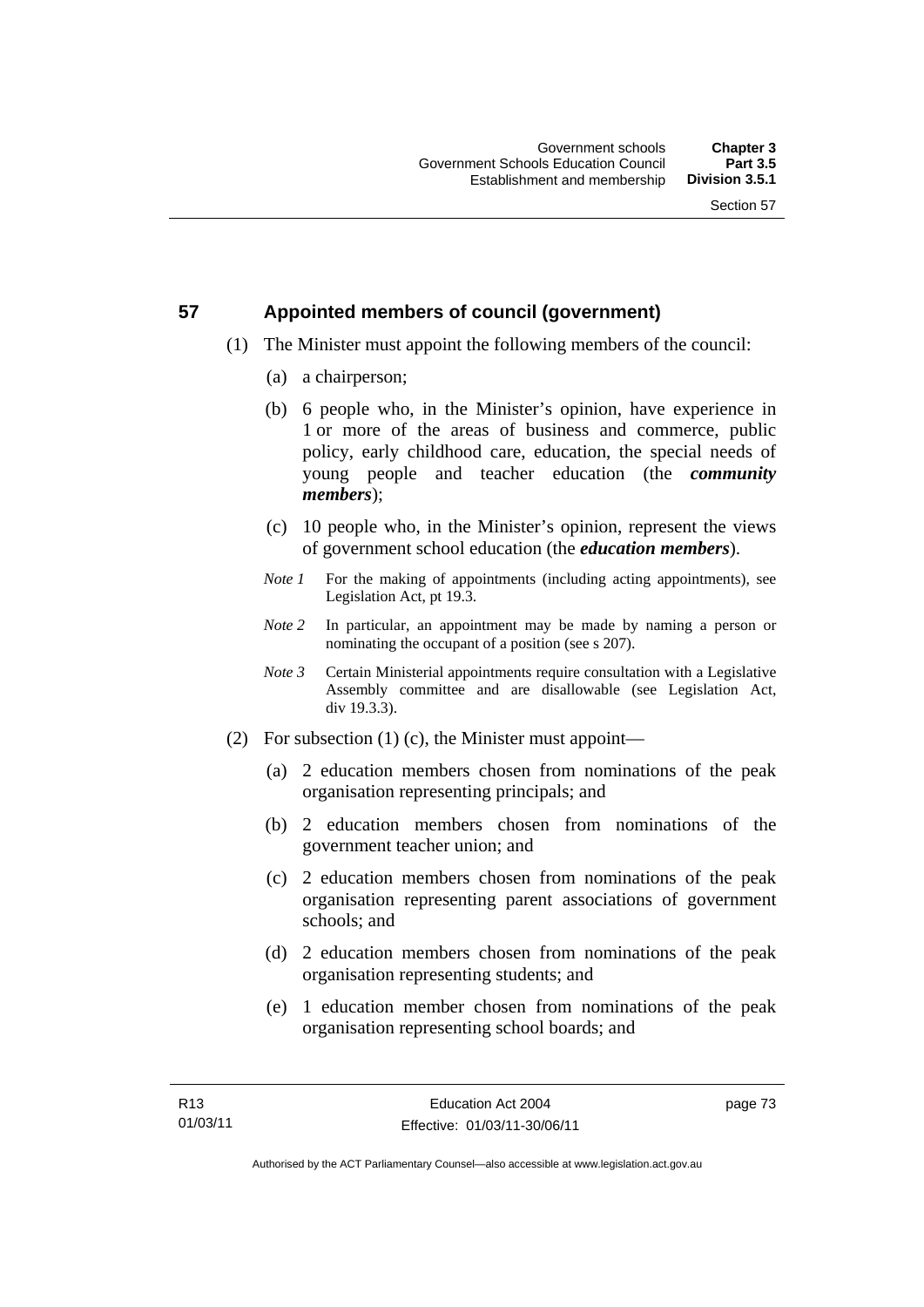(f) 1 education member chosen from nominations of the peak organisation representing preschool parents.

### **58 Deputy chairperson of council (government)**

- (1) The appointed members must, whenever necessary, elect another appointed member to be deputy chairperson.
- (2) The council must tell the Minister of the election of an appointed member as deputy chairperson.

#### **59 Term of appointment to council (government)**

- (1) An appointed member is to be appointed for a term not longer than 3 years.
- (2) The instrument appointing, or evidencing the appointment of, an appointed member must state whether the person is appointed as chairperson or a community or education member.
	- *Note* A person may be reappointed to a position if the person is eligible to be appointed to the position (see Legislation Act, s 208 and dict, pt 1, def *appoint*).

### **60 Ending of appointment to council (government)**

- (1) The Minister may end the appointment of an appointed member—
	- (a) for misbehaviour; or
	- (b) for contravening section 65 (Disclosure of interests by members of council (government)).
	- *Note* A person's appointment also ends if the person resigns (see Legislation Act, s 210).
- (2) The Minister may also end the appointment of an education member if satisfied that the person no longer represents the views of the organisation from which the person was chosen.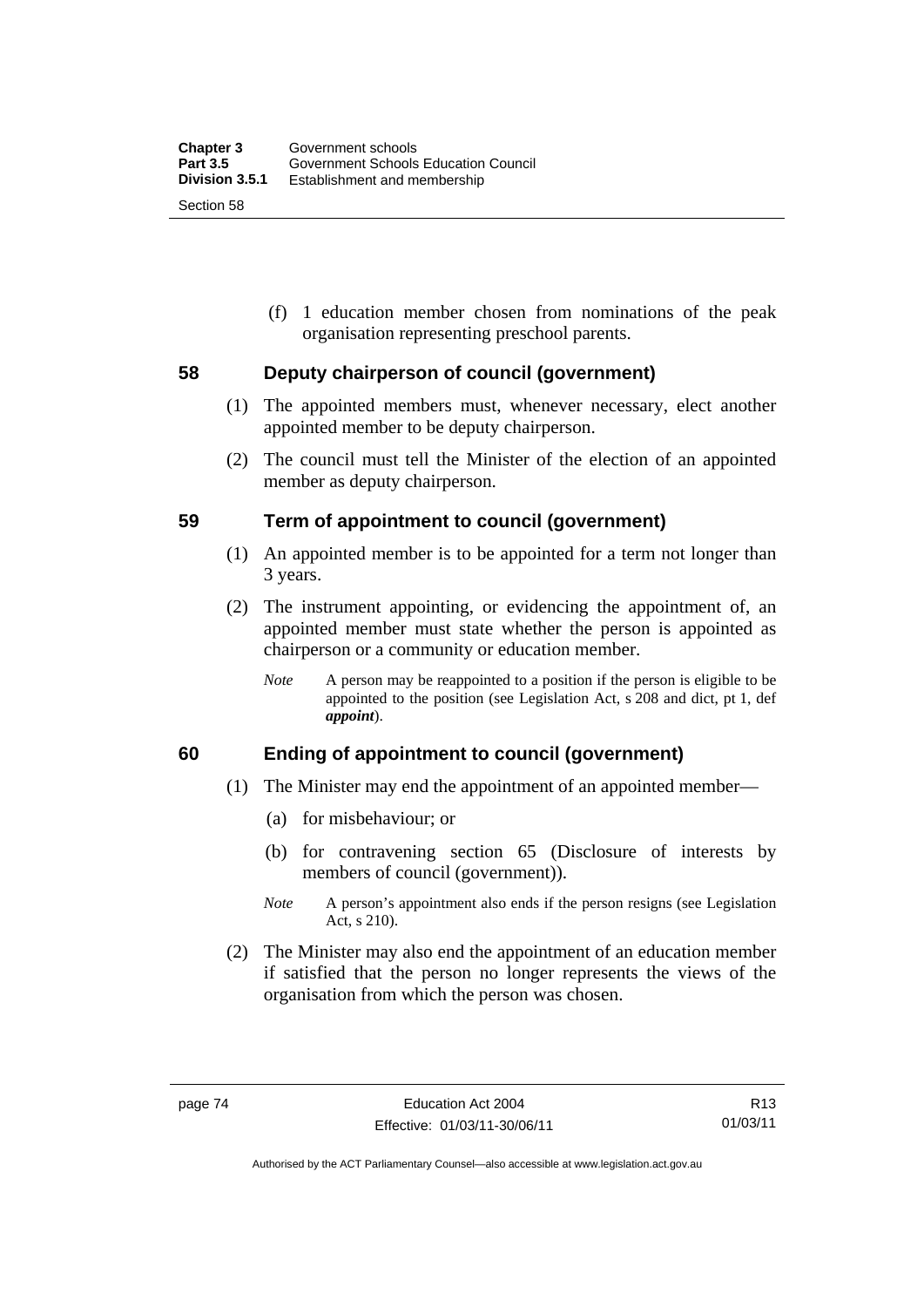### **61 Conditions of appointment generally of appointed members**

An appointed member holds the position on the conditions not provided by this Act or another Territory law that are decided by the Minister.

### **62 Arrangements for staff**

- (1) The council may arrange with the chief executive to use public servants in the administrative unit under the chief executive's control.
- (2) The *Public Sector Management Act 1994* applies to the management by the council of public servants the subject of an arrangement under subsection (1).

### **Division 3.5.2 Proceedings of council (government)**

### **63 Time and place of meetings of council (government)**

- (1) The council meets at the times and places it decides.
- (2) However, the council must meet at least twice a year.
- (3) The chairperson—
	- (a) may at any time call a meeting of the council; and
	- (b) must call a meeting if asked by the Minister, the chief executive or at least 9 members.
- (4) If the chairperson is not available to call a meeting for any reason, the deputy chairperson may call a meeting of the council.

### **64 Procedures governing proceedings of council (government)**

(1) The chairperson of the council presides at all meetings of the council at which the chairperson is present.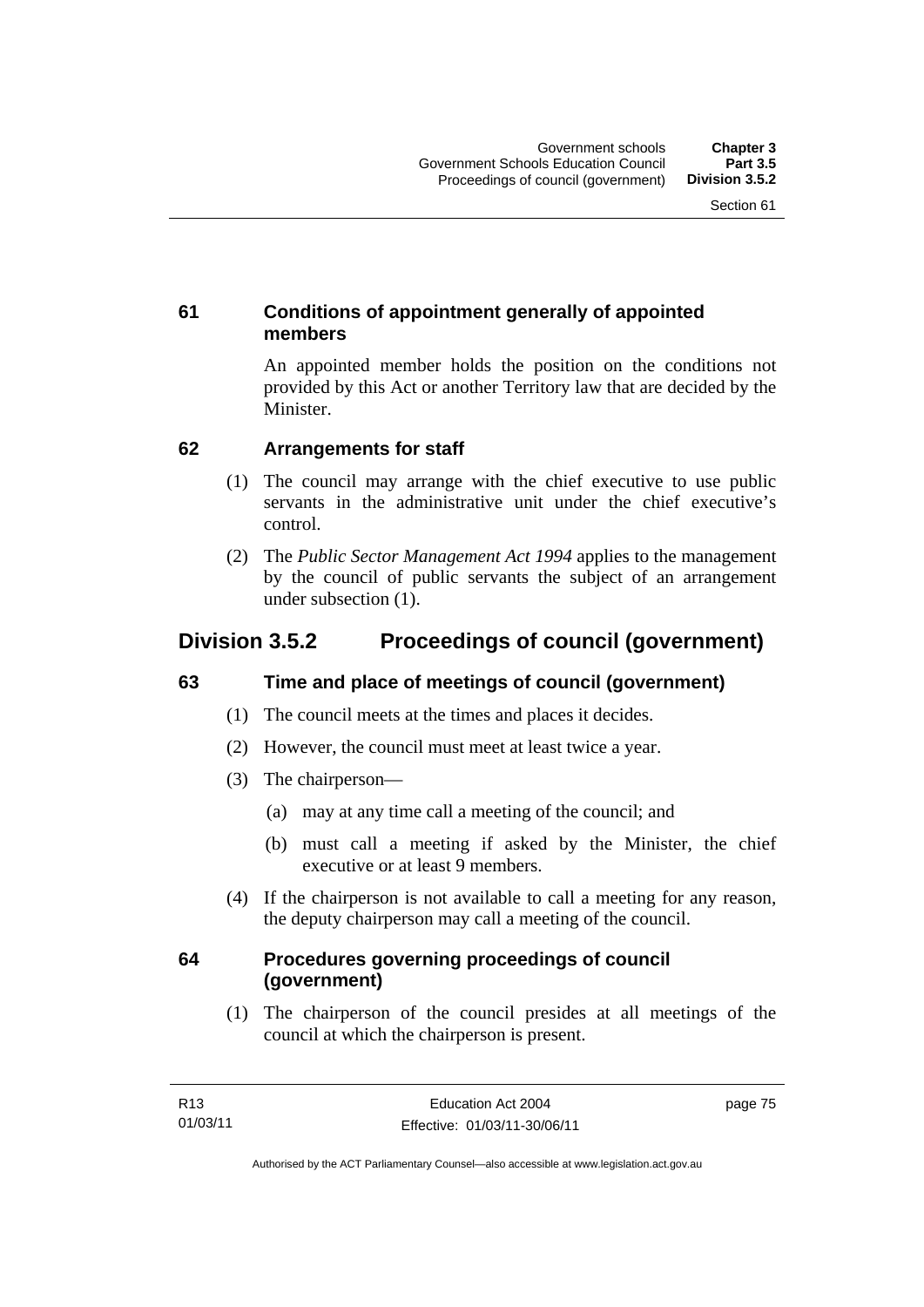- (2) If the chairperson is absent, the deputy chairperson presides.
- (3) If the chairperson and deputy chairperson are both absent, the member chosen by the members present presides.
- (4) Business may be carried out at a meeting of the council only if 9 members are present.
- (5) At a meeting of the council each appointed member has a vote on each question to be decided.
- (6) A question is to be decided by a majority of the votes of the members present and voting but, if the votes are equal, the member presiding has a casting vote.
- (7) The council may hold meetings, or allow members to take part in meetings, by telephone, closed-circuit television or another form of communication.
- (8) A member who takes part in a meeting under subsection (7) is taken to be present at the meeting.
- (9) A resolution of the council is a valid resolution, even though it was not passed at a meeting of the council, if—
	- (a) all appointed members agree, in writing, to the proposed resolution; and
	- (b) notice of the resolution is given under procedures decided by the council.
- (10) The council must keep minutes of its meetings.
- (11) The council may conduct its proceedings (including its meetings) as it otherwise considers appropriate.

Authorised by the ACT Parliamentary Counsel—also accessible at www.legislation.act.gov.au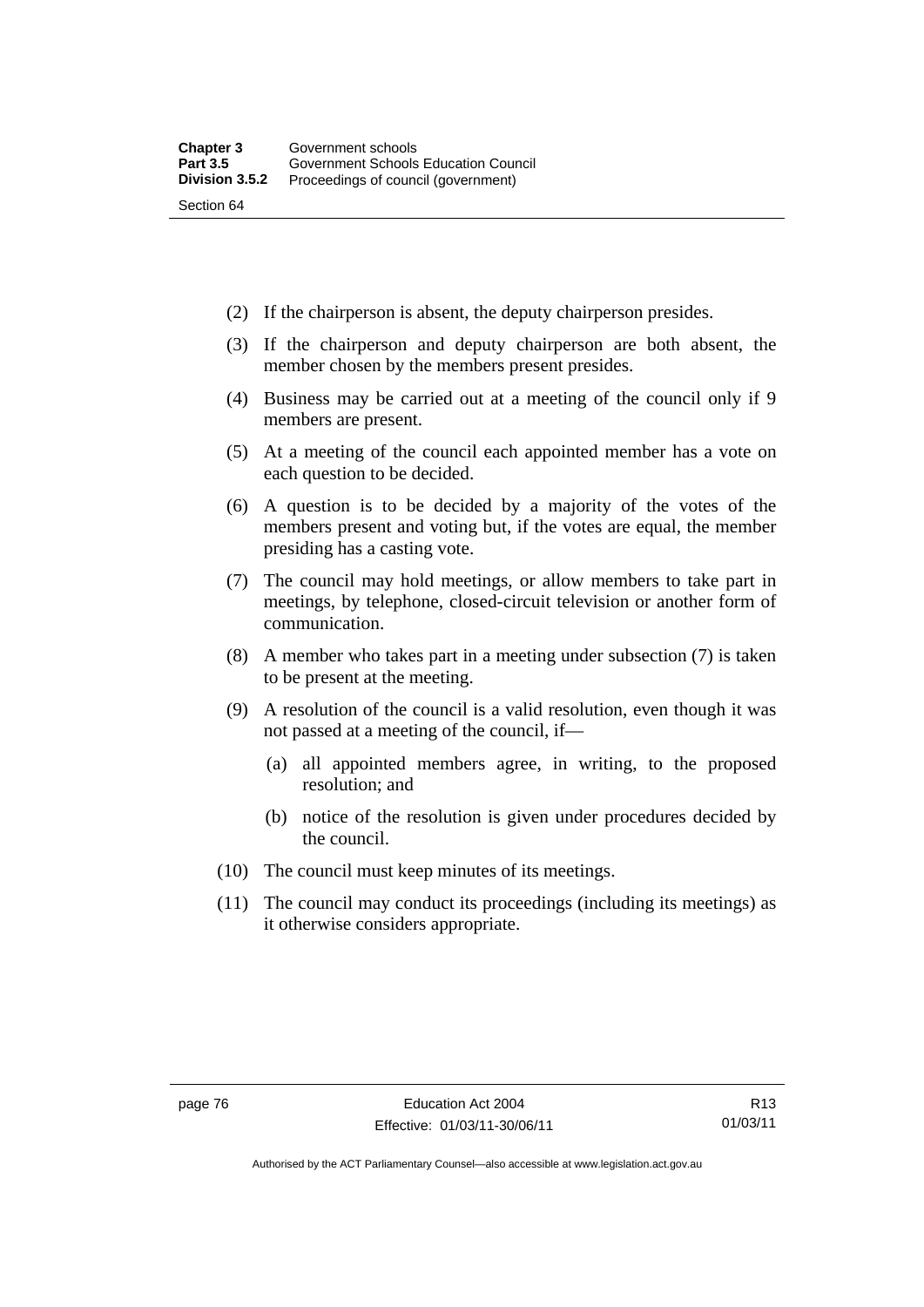### **65 Disclosure of interests by members of council (government)**

- (1) This section applies to a member of the council if—
	- (a) the member has a direct or indirect financial interest in an issue being considered, or about to be considered, by the council; and
	- (b) the interest could conflict with the proper exercise of the member's functions in relation to the council's consideration of the issue.
- (2) As soon as practicable after the relevant facts come to the member's knowledge, the member must disclose the nature of the interest to a meeting of the council.
- (3) The disclosure must be recorded in the council's minutes and, unless the council otherwise decides, the member (the *first member*) must not—
	- (a) be present when the council considers the issue; or
	- (b) take part in a decision of the council on the issue.
- (4) Any other member who also has a direct or indirect financial interest in the issue must not—
	- (a) be present when the council is considering its decision under subsection (3) in relation to the first member; or
	- (b) take part in making the decision.
- (5) Within 14 days after the end of each financial year, the chairperson of the council must give the Minister a statement of any disclosure of interest made under this section during the financial year.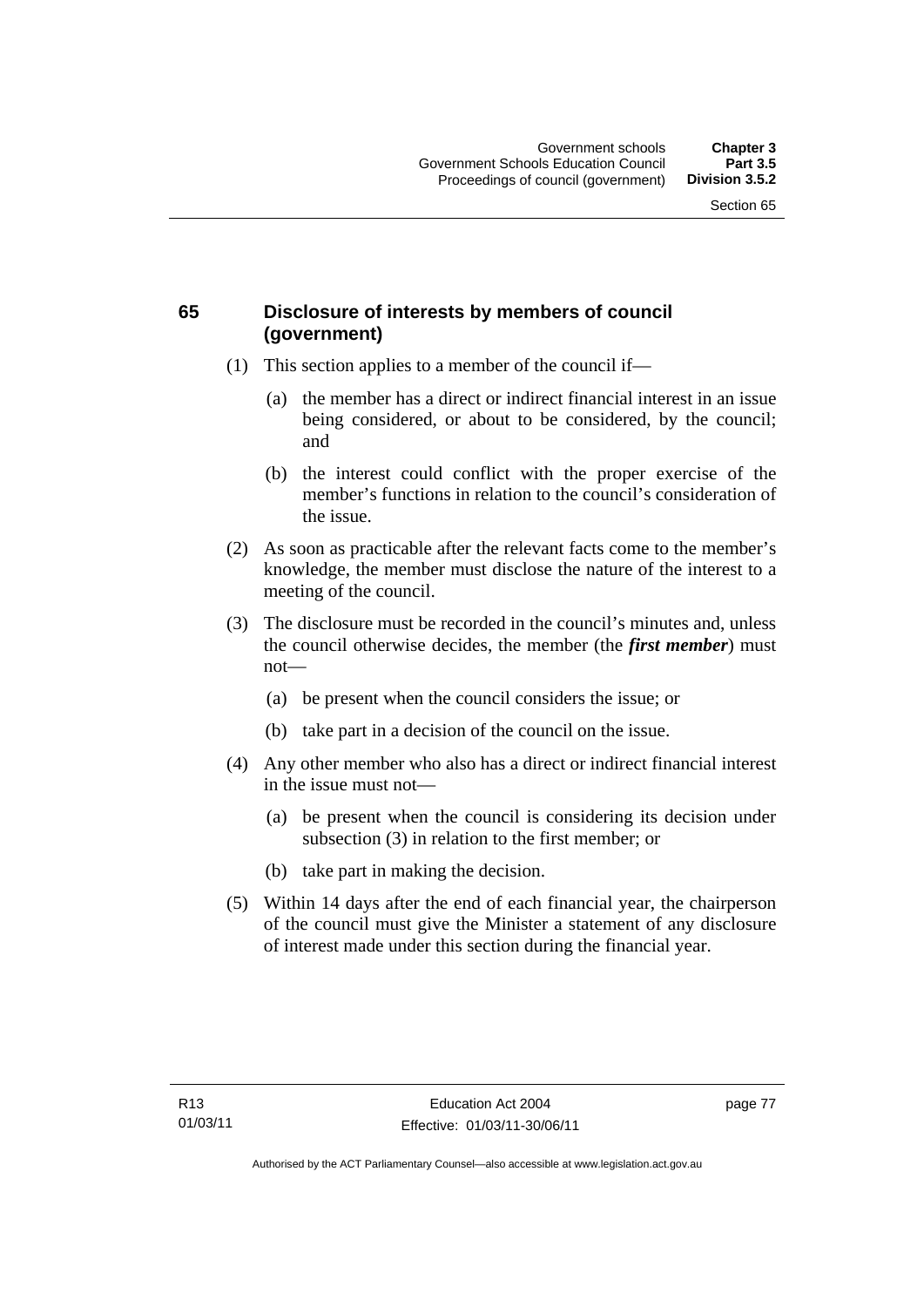## **Division 3.5.3 Other provisions relating to council (government)**

#### **66 Minister to seek advice**

- (1) Before deciding the budget priorities and strategic directions for government schools each year, the Minister must ask for, and consider the advice of, the Government Schools Education Council.
- (2) This section does not limit the matters that the Minister may take into account in deciding the budget priorities and strategic directions for government schools.

### **66A Minister to present advice of council (government)**

The Minister must present a copy of advice given to the Minister under section 55 (a) or (b) (Functions of council (government)) to the Legislative Assembly within 6 sitting days after the day it is given to the Minister.

page 78 Education Act 2004 Effective: 01/03/11-30/06/11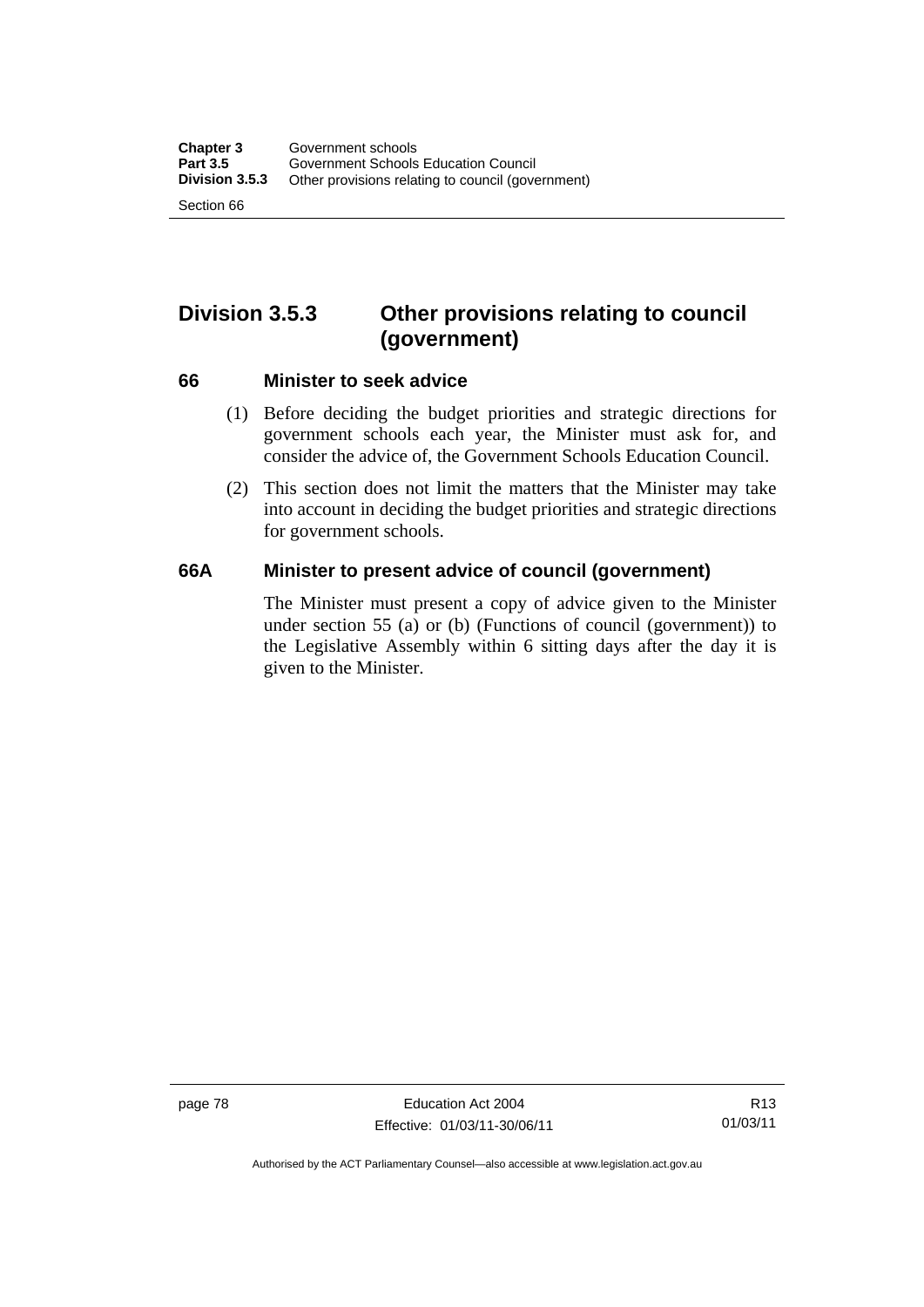## **Part 3.6 Other provisions**

### **Division 3.6.1 Authorised persons (government)**

### **67 Appointment of authorised persons (government)**

- (1) The chief executive may appoint a person to be an authorised person (government) for this Act or a provision of this Act, other than chapter 4 (Non-government schools).
	- *Note 1* For the making of appointments (including acting appointments), see the Legislation Act, pt 19.3.
	- *Note 2* In particular, a person may be appointed for a particular provision of a law (see Legislation Act, s 7 (3)) and an appointment may be made by naming a person or nominating the occupant of a position (see s 207).
- (2) The regulations may prescribe a person to be an authorised person (government) for this Act or a provision of this Act, other than chapter 4.
- (3) A person may be appointed as an authorised person (government) under subsection (1) only if—
	- (a) the person is an Australian citizen or a permanent resident of Australia; and
	- (b) the chief executive is satisfied that the person is a suitable person to be appointed, having regard in particular to—
		- (i) whether the person has any criminal convictions; and
		- (ii) the person's employment record; and
	- (c) the person has satisfactorily completed adequate training to exercise the powers of an authorised person (government) proposed to be given to the person.
- (4) To remove any doubt, a person may be both an authorised person (government) and an authorised person (non-government).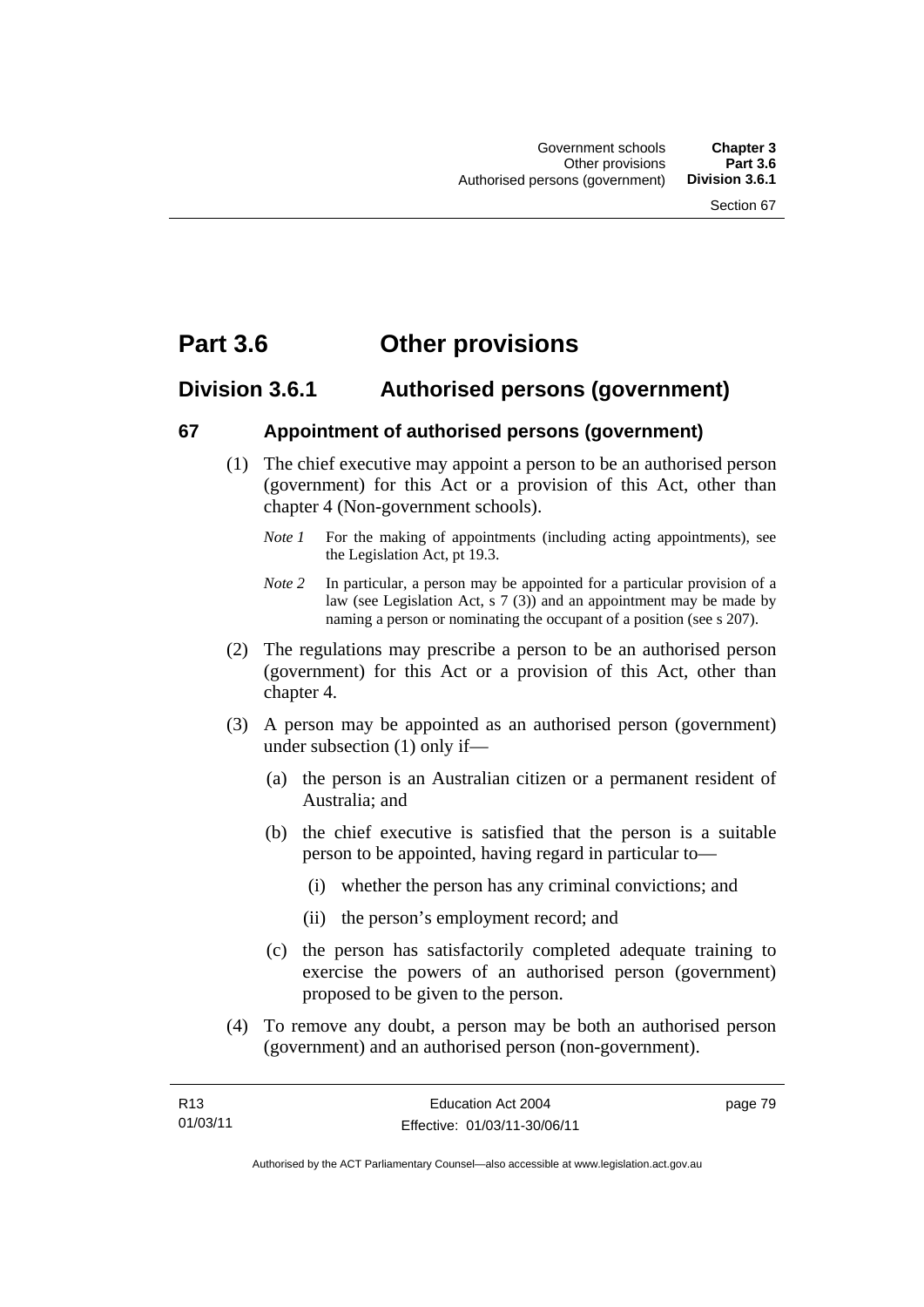### **68 Identity cards for authorised persons (government)**

- (1) The chief executive must give an authorised person (government) an identity card that states the person is an authorised person (government) for this Act, or stated provisions of this Act, and shows—
	- (a) a recent photograph of the person; and
	- (b) the name of the person; and
	- (c) the date of issue of the card; and
	- (d) an expiry date for the card; and
	- (e) anything else prescribed under the regulations.
- (2) A person who ceases to be an authorised person (government) must return his or her identity card to the chief executive as soon as practicable, but within 21 days after the day the person ceases to be an authorised person.

Maximum penalty: 1 penalty unit.

(3) An offence against subsection (2) is a strict liability offence.

### **Division 3.6.2 Inspection powers for government schools**

### **69 Power not to be exercised before identity card shown etc**

- (1) An authorised person (government) may exercise a power under this chapter in relation to a person only if the authorised person first shows the person his or her identity card.
- (2) An authorised person (government) may not remain in a government school entered under this division if, when asked by the principal, the authorised person does not show his or her identity card.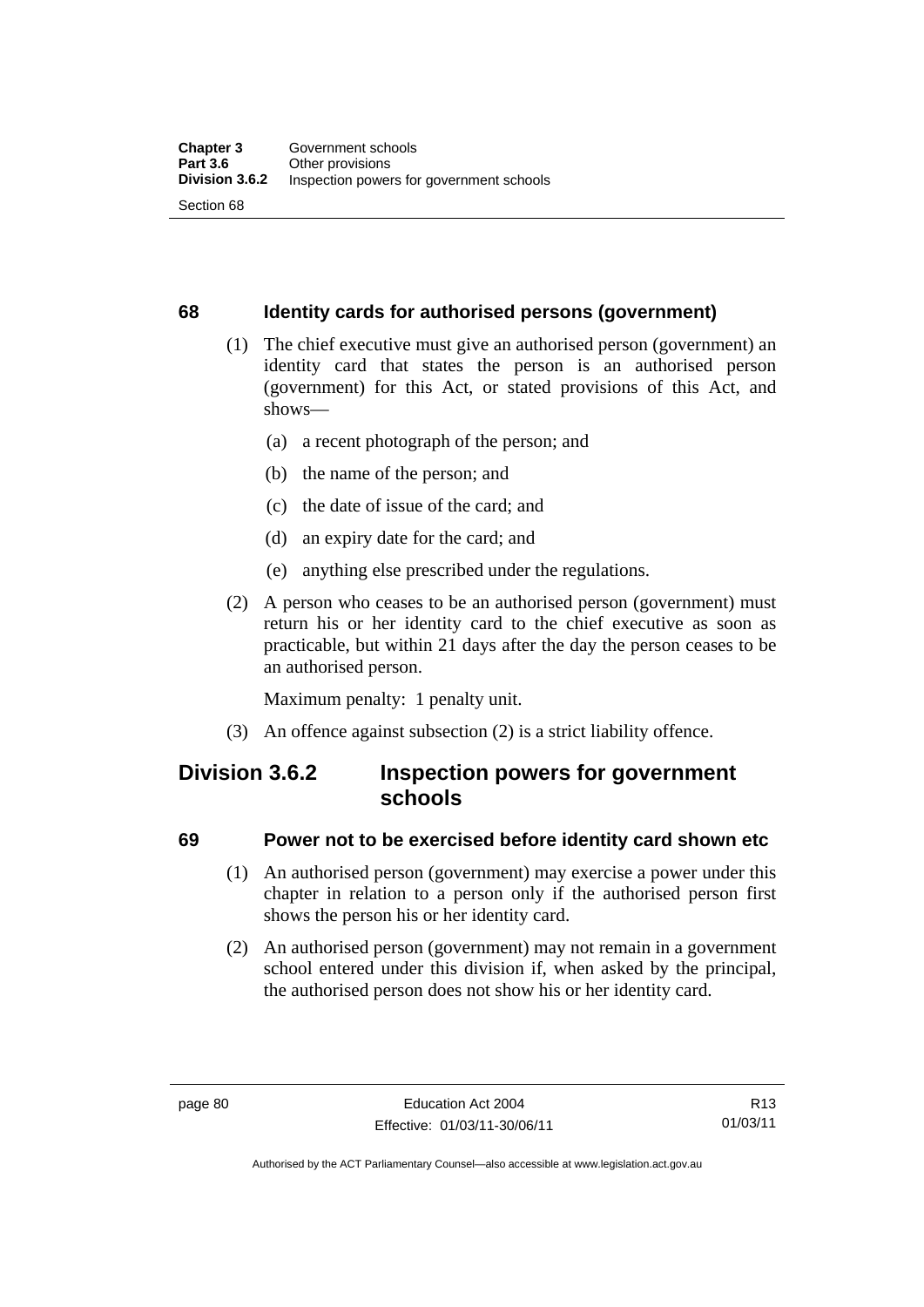### **70 Entry to government schools**

An authorised person (government) may enter a government school at any time.

### **71 Powers on entry**

An authorised person (government) who enters a government school under section 70 may inspect the school or anything in it (including the register of enrolment and attendances).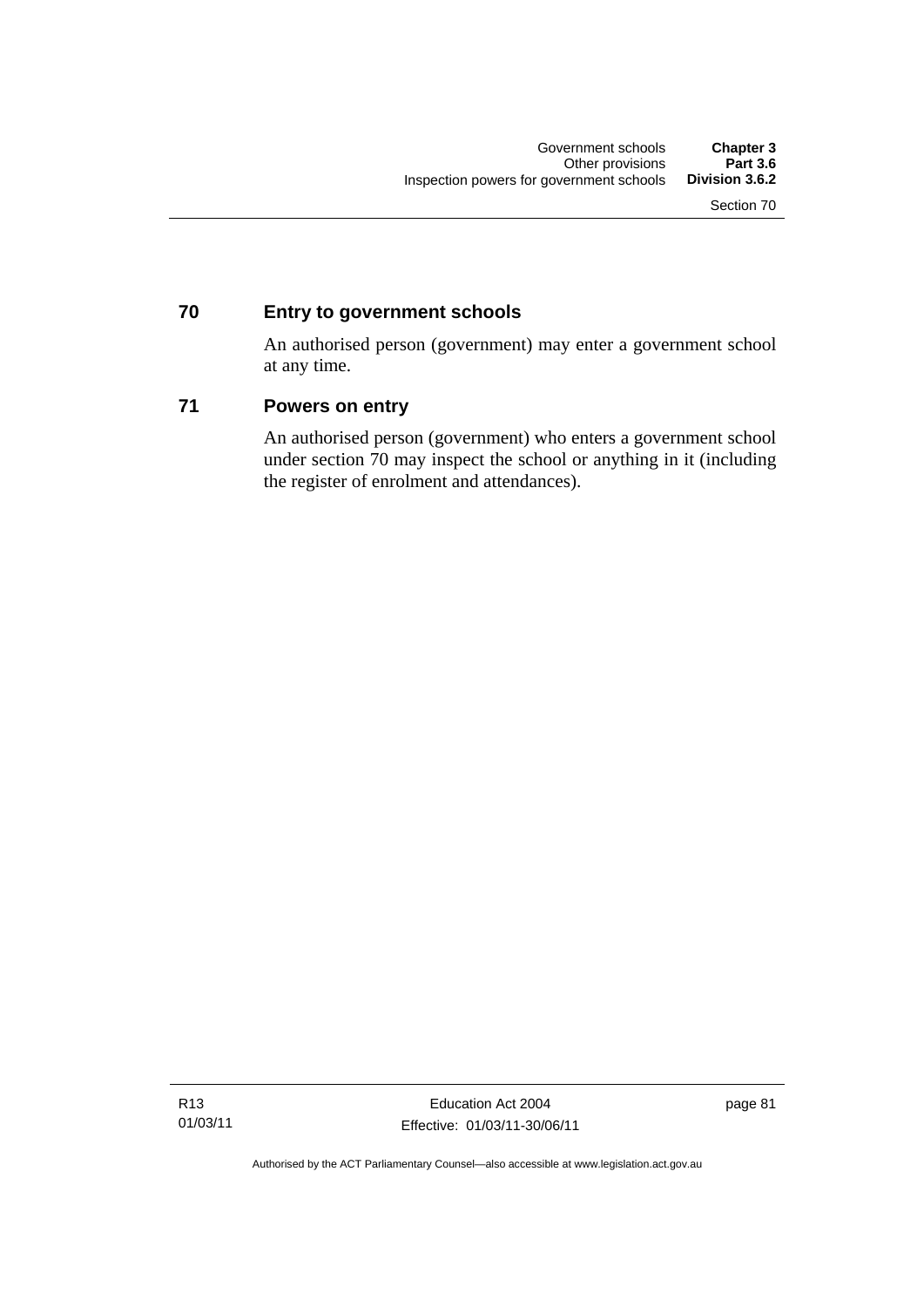**Chapter 4** Non-government schools Part 4.1 **General** 

Section 74

# **Chapter 4 Non-government schools**

### **Part 4.1 General**

#### **74 Meaning of** *school* **in ch 4**

In this chapter:

*school* does not include a government school.

#### **75 Principles on which ch 4 based**

The following are the principles on which this chapter is based:

- (a) the non-government school sector consists of schools from a range of different educational and religious philosophies;
- (b) the variety of schools in the sector reflects the diversity of the community in the ACT and the preferences of parents for a particular style of education for their children;
- (c) the non-government schools sector is committed to—
	- (i) developing the spiritual, physical, emotional and intellectual welfare of its students; and
	- (ii) innovation, diversity and choice; and
	- (iii) maximising student outcomes; and
	- (iv) teacher, parent and student participation in all aspects of school education; and
	- (v) promoting the partnership between home and school; and
	- (vi) preparing students for their full participation in all aspects of a democratic society.

Authorised by the ACT Parliamentary Counsel—also accessible at www.legislation.act.gov.au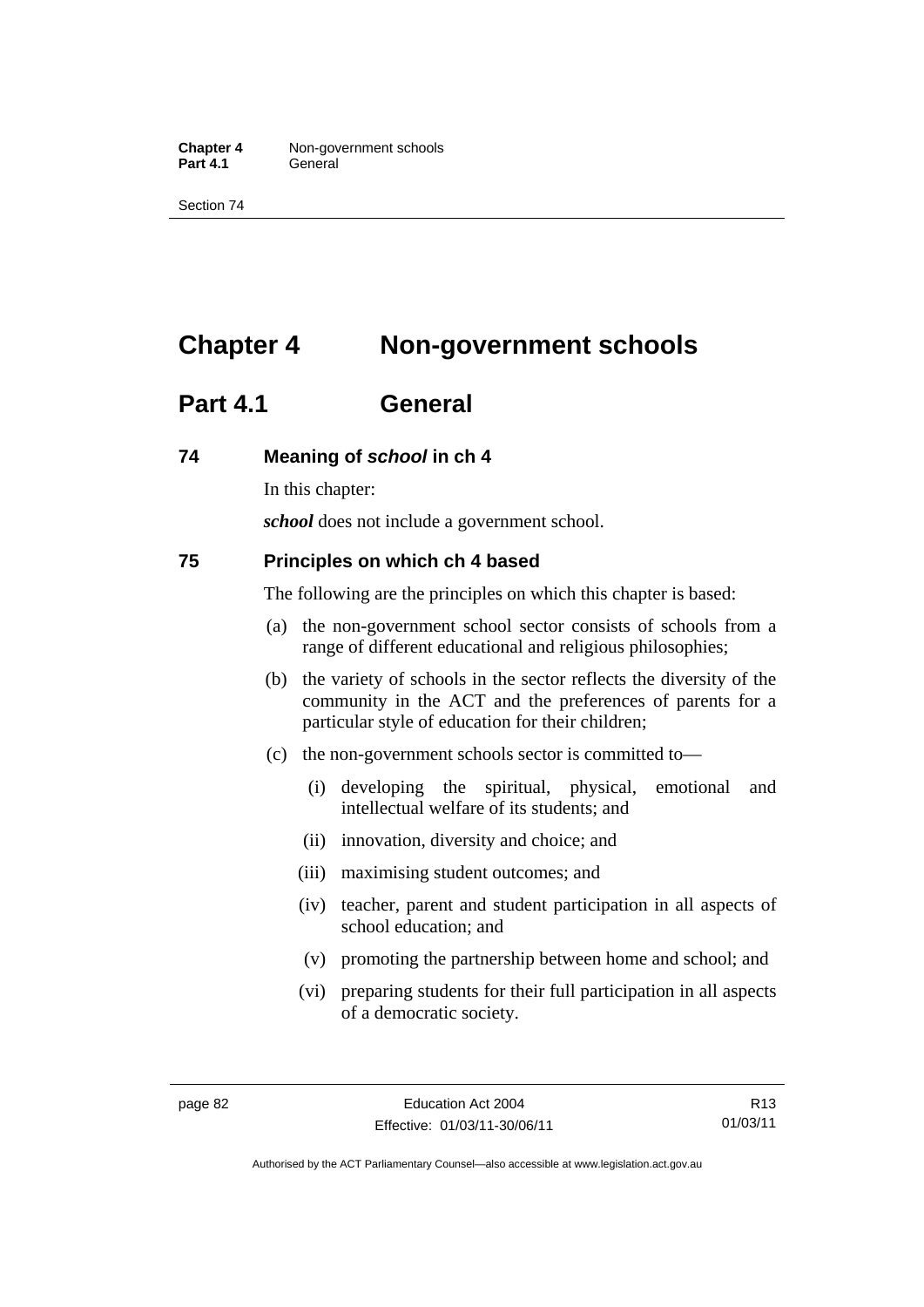### **77 Registrar**

The Minister must appoint a Registrar of Non-Government Schools.

- *Note 1* For the making of appointments (including acting appointments), see Legislation Act, pt 19.3.
- *Note* 2 In particular, an appointment may be made by naming a person or nominating the occupant of a position (see s 207).
- *Note 3* Certain Ministerial appointments require consultation with a Legislative Assembly committee and are disallowable (see Legislation Act, div 19.3.3).

### **78 Functions of registrar**

The registrar has the following functions:

- (a) to register non-government schools;
- (b) to keep a register of non-government schools;
- (c) to exercise any other function given to the registrar under this Act or any other Territory law.

### **79 Register of non-government schools**

- (1) The registrar must keep a register of non-government schools.
- (2) A person may, without charge, inspect the register of non-government schools during ordinary business hours at the office of the chief executive.
- (3) A person may, on payment of the reasonable copying costs, obtain a copy of all or part of the register.

### **80 Availability of information about operation of nongovernment schools and their educational programs**

(1) The principal of a non-government school must make available to parents of students at the school and to the staff and students of the school information about the school's educational programs and policies, and the operation of the school.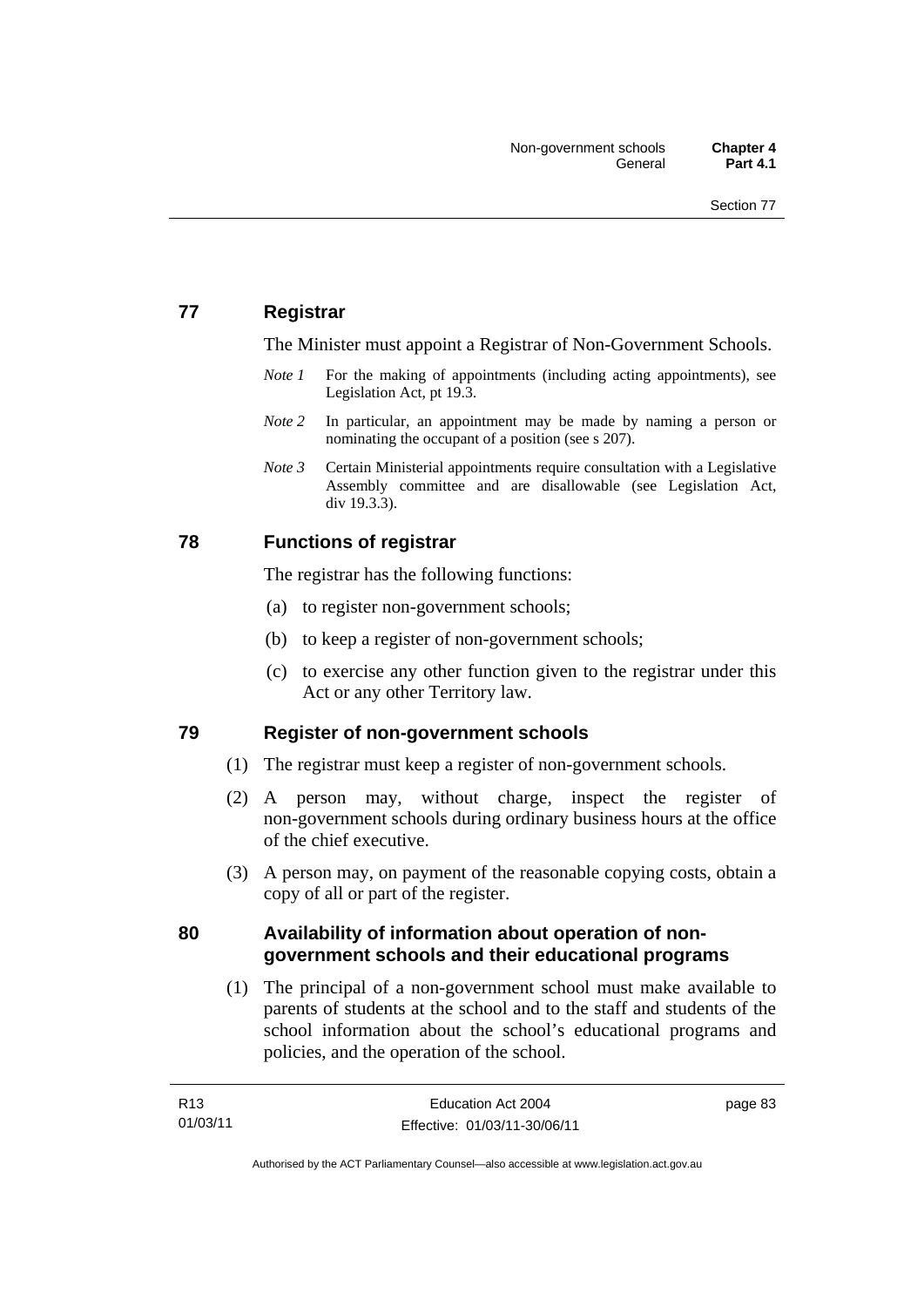| <b>Chapter 4</b> | Non-government schools |
|------------------|------------------------|
| <b>Part 4.1</b>  | General                |

Section 81

 (2) The principal of a non-government school must also consult parents of students at the school about the operation of the school, including its educational programs and policies.

### **81 Approved educational courses for students at nongovernment schools**

- (1) The principal of a non-government school may approve educational courses that may be provided to a student enrolled at the school at a place other than the school.
- (2) An approval may be subject to conditions.
- (3) However, the principal may approve an educational course only if satisfied that—
	- (a) the standard of the course is appropriate; and
	- (b) there are adequate facilities for conducting the course; and
	- (c) the premises where the course is to be conducted comply with any relevant Territory laws about health and safety standards.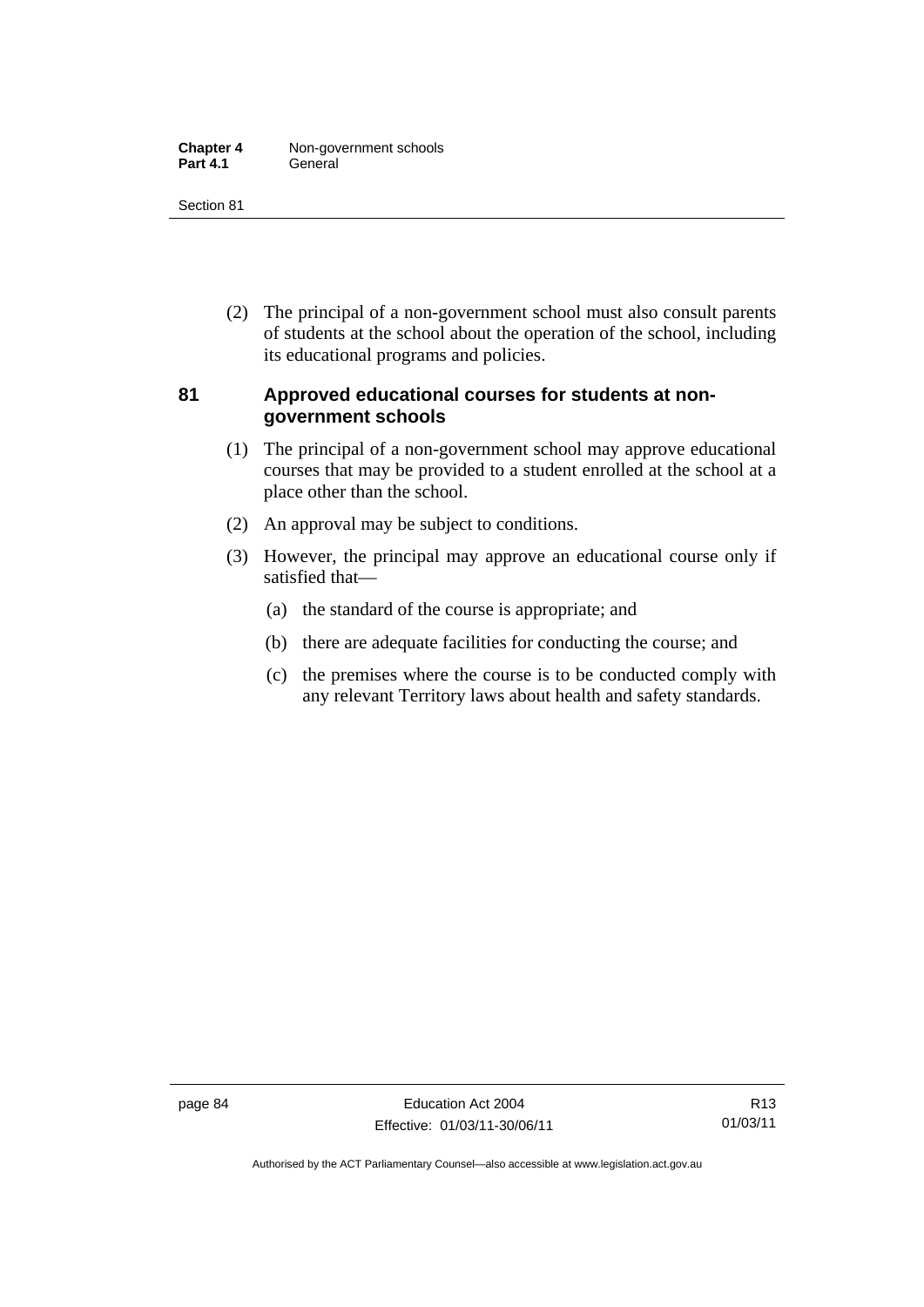# **Part 4.2 Registration—non-government schools**

### **82 Schools to be registered**

 (1) A person must not conduct a school unless it is registered or provisionally registered under this part.

Maximum penalty: 50 penalty units.

- (2) The principal of a school commits an offence if—
	- (a) the school is not registered or provisionally registered under this part; and
	- (b) the school begins educating a student at any educational level.

Maximum penalty: 20 penalty units.

- (3) The principal of a school commits an offence if—
	- (a) the school is not registered or provisionally registered under this part for education at a particular campus; and
	- (b) the school begins educating a student at that campus.

Maximum penalty: 10 penalty units.

- (4) The principal of a school commits an offence if—
	- (a) the school is not registered or provisionally registered under this part for education at a particular education level; and
	- (b) the school begins educating a student at that education level.

Maximum penalty: 10 penalty units.

(5) An offence against this section is a strict liability offence.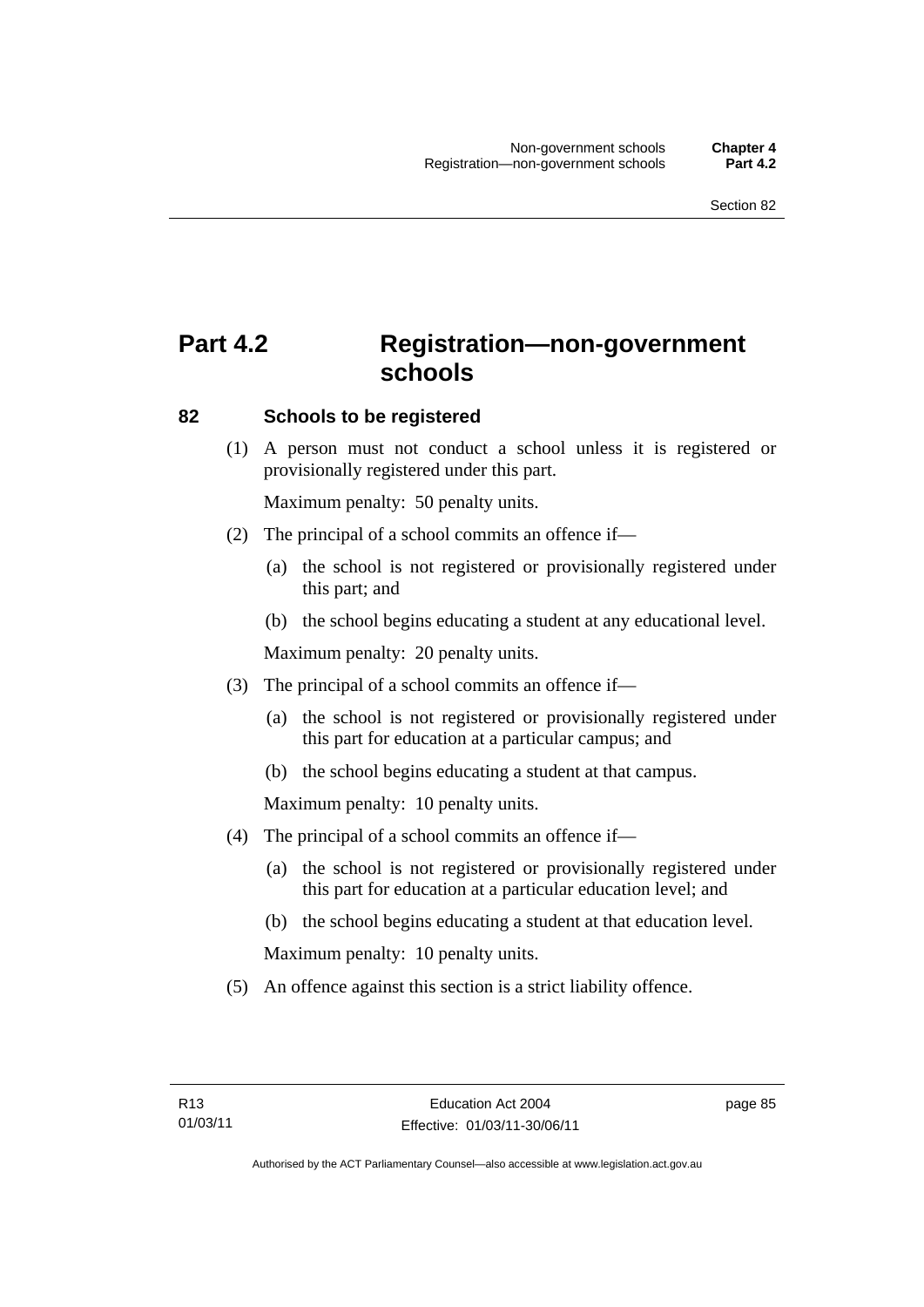### **83 Applications for in-principle approval for proposed registration**

- (1) This section applies if a person intends to make application under—
	- (a) section 85 for provisional registration of a school; or
	- (b) section 88A for registration of a school at an additional campus; or
	- (c) section 89 for registration of a school at an additional educational level.
- (2) The person must apply in writing to the Minister for approval (*inprinciple approval*) to apply for the proposed registration.

- (3) The application must state the day the person proposes to begin operating the school or operating the school at the additional campus or additional educational level (the *proposed opening day*).
- (4) The proposed opening day must be at least 2 years, but not more than 4 years, after the day the application is made.
- (5) The chief executive must publish notice of the making of the application in a daily newspaper.
- (6) The notice must state that written comments on the proposed registration may be made to the Minister within a stated period of at least 60 days after the day the notice is published.
- (7) The chief executive must make a copy of the application for in-principle approval available for inspection free of charge to the public during ordinary business hours at the office of an administrative unit administered by the chief executive.

### **84 Deciding in-principle applications**

(1) In deciding whether to give in-principle approval for the provisional registration of a school, the Minister must have regard to—

*Note* If a form is approved under s 154 for the application, the form must be used.

R13 01/03/11

Authorised by the ACT Parliamentary Counsel—also accessible at www.legislation.act.gov.au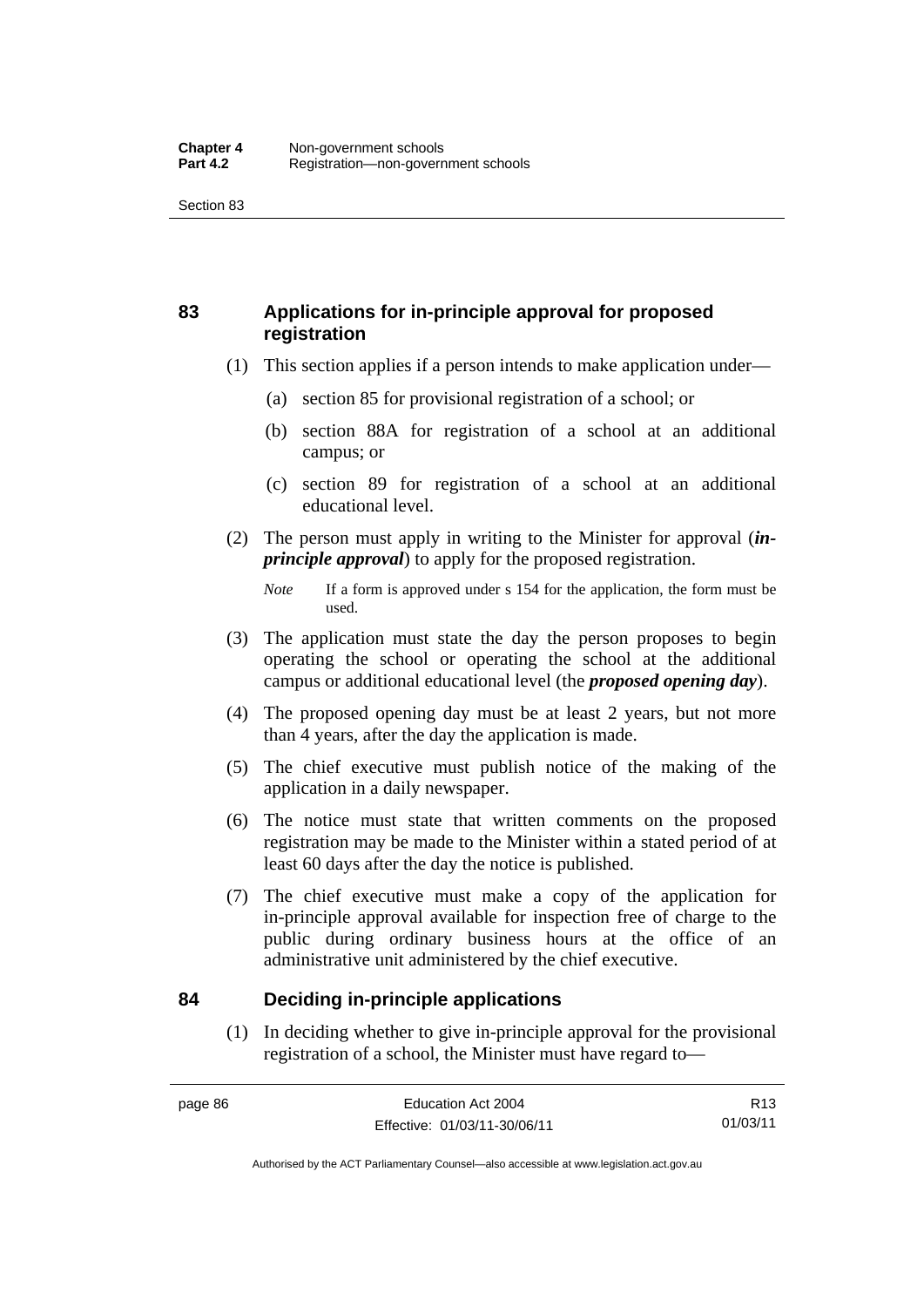- (a) whether the proposed school would undermine the viability of existing schools; and
- (b) whether there is, or is likely to be, demand in the community for the proposed school, including—
	- (i) any increase, or likely increase, in the number of schoolage children in the area where the school is to be located; and
	- (ii) the level of registration of interest shown by the community for the proposed school.
- (2) In deciding whether to give in-principle approval for the registration of a school at an additional campus, the Minister must have regard to—
	- (a) whether the provision of the additional campus by the school would undermine the viability of other existing schools; and
	- (b) the demand for the additional campus, including the level of registration of interest shown by the community for the proposed provision of the additional campus by the school.
- (3) In deciding whether to give in-principle approval for the registration of a school at an additional educational level, the Minister must have regard to—
	- (a) whether the provision of the additional educational level by the school would undermine the viability of other existing schools; and
	- (b) the demand for the additional educational level, including the level of registration of interest shown by the community for the proposed provision of the additional educational level by the school.
- (4) If the Minister is satisfied after considering the application, and after having regard to any comments made under section 83 (6) and the matters mentioned in subsection (1), (2) or (3), that in-principle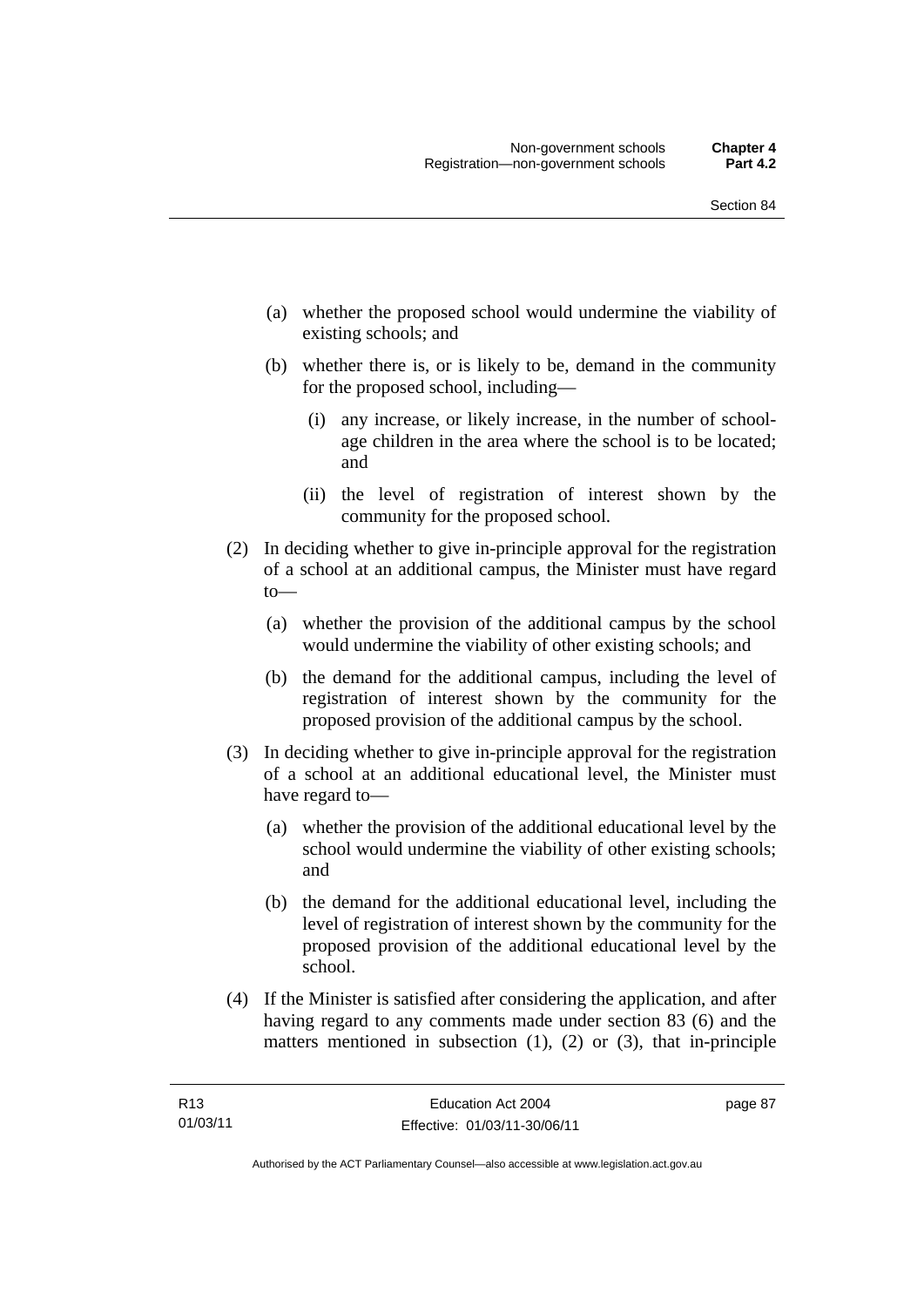Section 85

approval should be given for the proposed registration, the Minister must, by written notice, give the person in-principle approval for the proposed application.

- (5) If the Minister is not satisfied after considering the application, and after having regard to any comments made under section 83 (6) and the matters mentioned in subsection  $(1)$ ,  $(2)$  or  $(3)$ , that in-principle approval should be given for the proposed registration, the Minister must, by written notice, refuse to give the person in-principle approval for the proposed application.
- (6) A notice under subsection (4) or (5) must state the Minister's reasons for giving or refusing to give in-principle approval for the proposed registration.
- (7) The chief executive must make a copy of the Minister's reasons available for inspection free of charge to the public during ordinary business hours at the office of an administrative unit administered by the chief executive.
- (8) An in-principle approval lapses on whichever of the following is later:
	- (a) 2 years after the day it is given;
	- (b) the proposed opening day.

### **85 Application for provisional registration**

- (1) This section applies if—
	- (a) a person has in-principle approval under section 84 to apply for provisional registration of a school; and
	- (b) the person has given the registrar written notice of the person's intention to apply at least the prescribed period before the first day of the school year or term when it is proposed to begin operating the school; and
	- (c) the in-principle approval has not lapsed.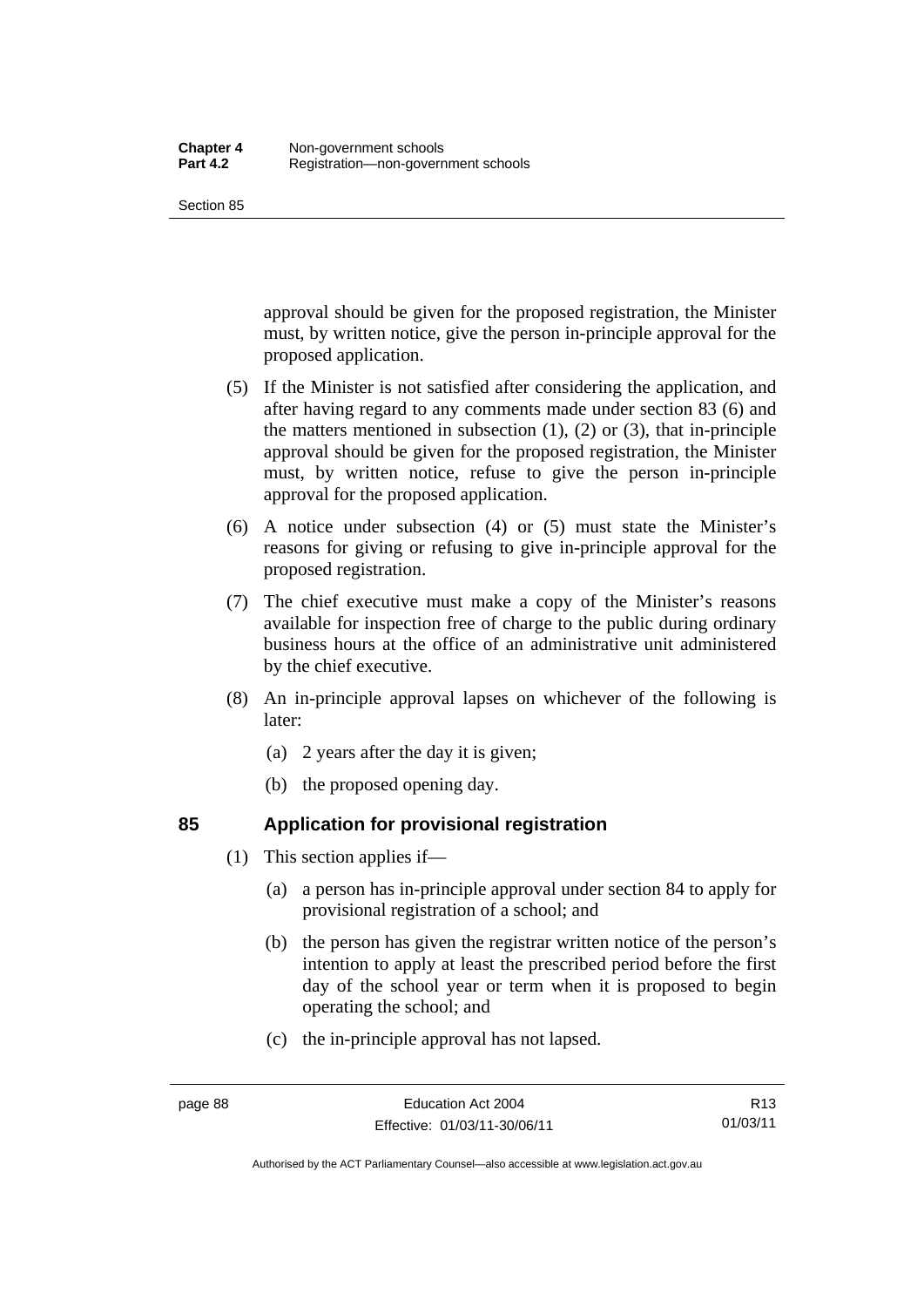- (2) The person may apply in writing to the Minister for provisional registration of the school.
- (3) The application must state where the school is to be located.
	- *Note* If a form is approved under s 154 for the application, the form must be used.
- (4) The chief executive must publish notice of the making of the application in a daily newspaper.
- (5) The chief executive must make a copy of the application for provisional registration available for inspection free of charge to the public during ordinary business hours at the office of an administrative unit administered by the chief executive.
- (6) In this section:

#### *prescribed period* means—

- (a) 6 months; or
- (b) if the Minister approves a shorter period for the notice—that period.

#### **86 Provisional registration**

- (1) This section applies if an application is made under section 85 for provisional registration of a school.
- (2) Before deciding whether the school should be provisionally registered, the Minister must appoint a panel to report to the Minister on the application.
	- *Note 1* For the making of appointments (including acting appointments), see the Legislation Act, pt 19.3.
	- *Note 2* In particular, a person may be appointed for a particular provision of a law (see Legislation Act, s 7 (3)) and an appointment may be made by naming a person or nominating the occupant of a position (see s 207).
	- *Note 3* Certain Ministerial appointments require consultation with an Assembly committee and are disallowable (see Legislation Act, div 19.3.3).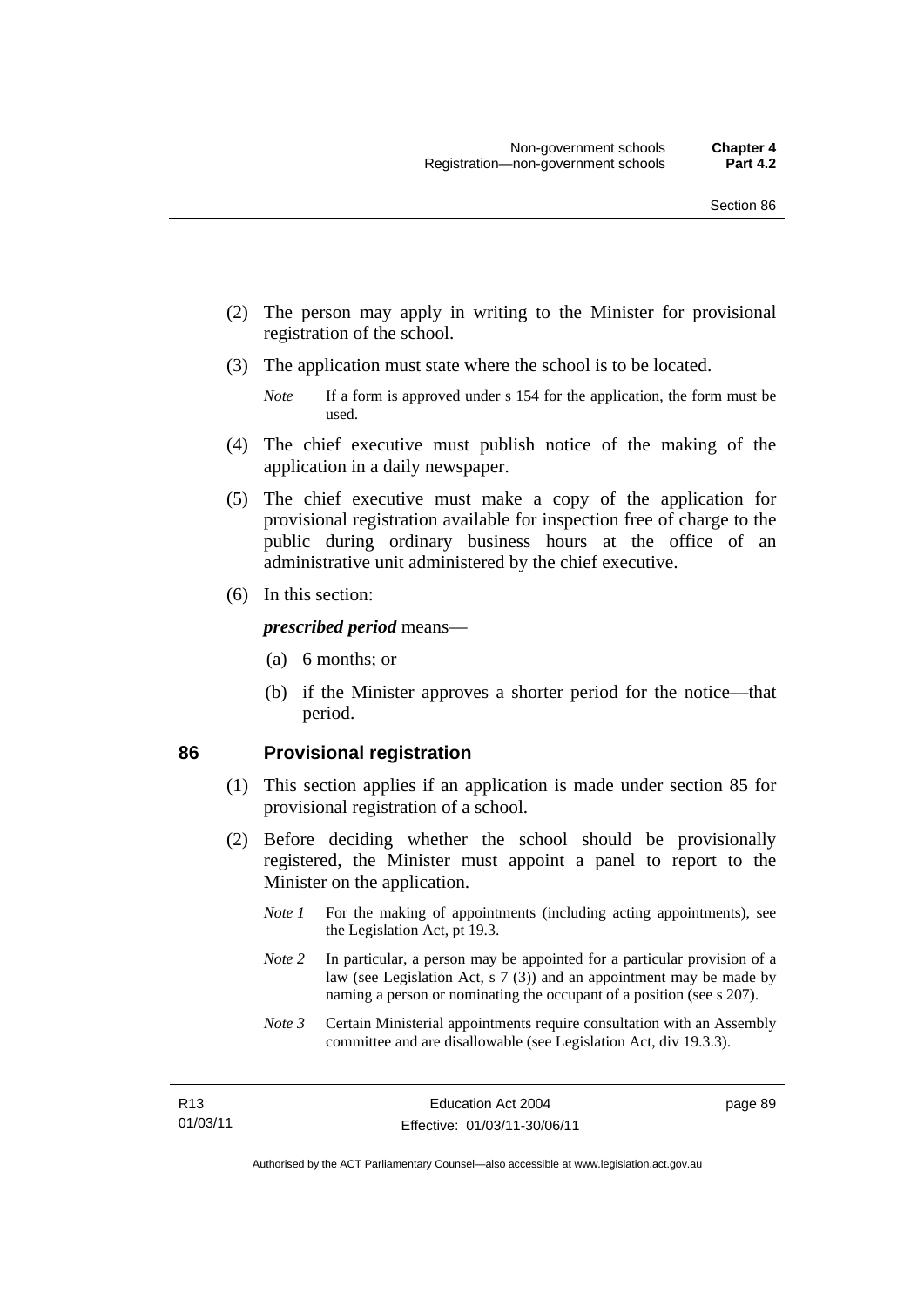Section 86

 (3) If the Minister is satisfied after considering the panel's report that the school meets the criteria mentioned in subsection (6), the Minister must direct the registrar to provisionally register the school.

*Note* Section 93 deals with the duration of provisional registration.

- (4) If the Minister directs the registrar to provisionally register the school, the registrar must provisionally register the school by—
	- (a) entering particulars of the school required under the regulations in the register of non-government schools; and
	- (b) giving the proprietor of the school a certificate of provisional registration for the school.
- (5) If the Minister is not satisfied after considering the panel's report that the school meets the criteria mentioned in subsection (6), the Minister must direct the registrar to refuse to provisionally register the school.
- (6) The criteria for provisional registration of a school are that—
	- (a) the proprietor of the school is a corporation; and
	- (b) the school will have appropriate policies, facilities and equipment for-
		- (i) the curriculum to be offered by the school; and
		- (ii) the safety and welfare of its students; and
	- (c) the curriculum (including the framework of the curriculum and the principles on which the curriculum is based) will meet the curriculum requirements for students attending government schools; and
	- (d) the nature and content of the education to be offered at the school will be appropriate for the educational levels for which provisional registration of the school is sought; and

R13 01/03/11

Authorised by the ACT Parliamentary Counsel—also accessible at www.legislation.act.gov.au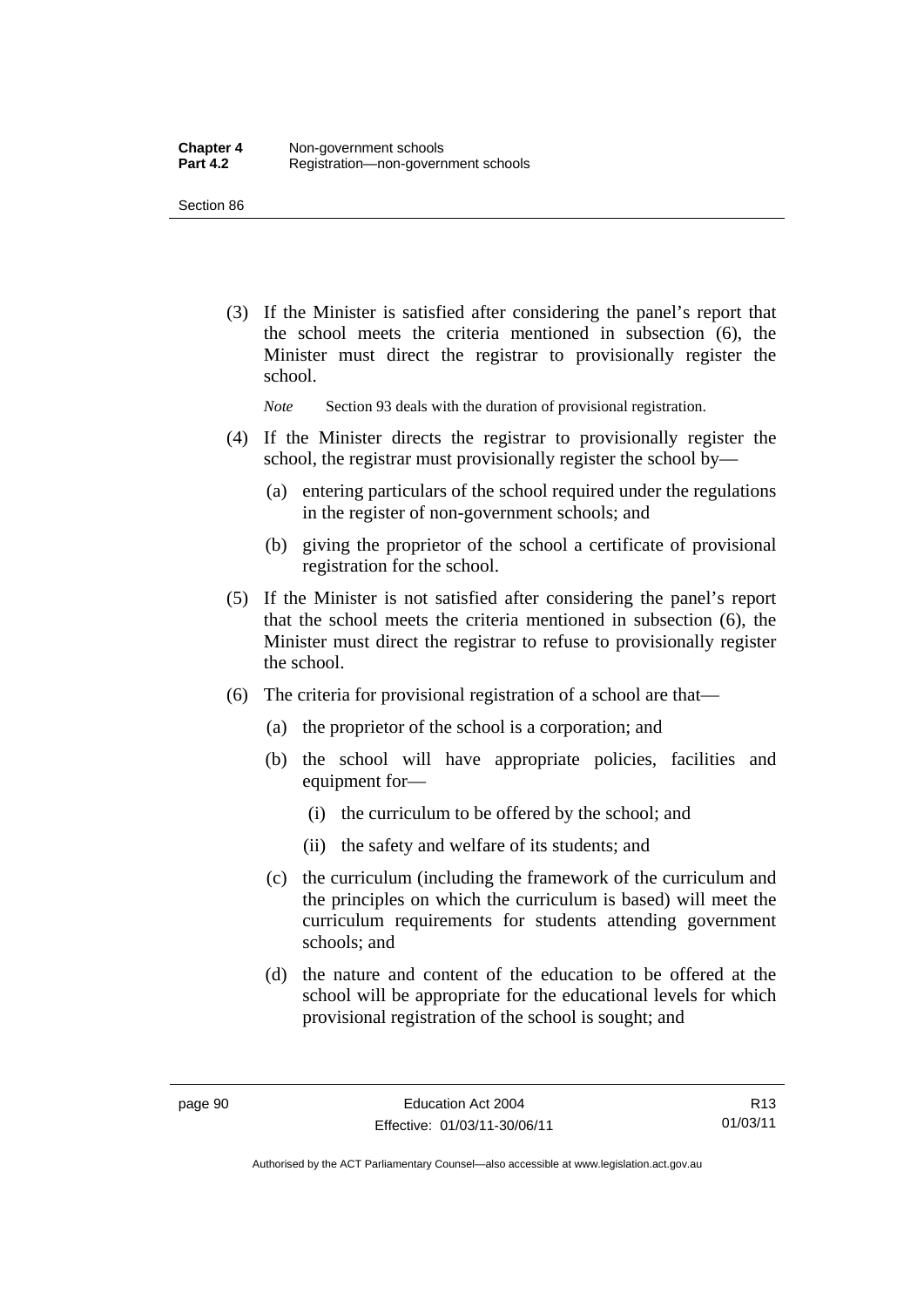- (e) the teaching staff will be qualified to teach at the educational levels at which they are to be employed to teach; and
- (f) the school will have satisfactory processes to monitor quality educational outcomes; and
- (g) the school will be financially viable.

### **87 Application for registration**

- (1) This section applies to a school that has been provisionally registered for at least 12 months.
- (2) The proprietor of the school may apply in writing to the Minister for registration of the school at the educational levels for which the school is provisionally registered.
	- *Note* If a form is approved under s 154 for the application, the form must be used.
- (3) The chief executive must publish notice of the making of the application in a daily newspaper.
- (4) The chief executive must make a copy of the application for registration available for inspection free of charge to the public during ordinary business hours at the office of an administrative unit administered by the chief executive.

### **88 Registration**

- (1) This section applies if an application is made under section 87 for registration of a school.
- (2) Before deciding whether the school should be registered, the Minister must appoint a panel to report to the Minister on the application.
	- *Note 1* For the making of appointments (including acting appointments), see the Legislation Act, pt 19.3.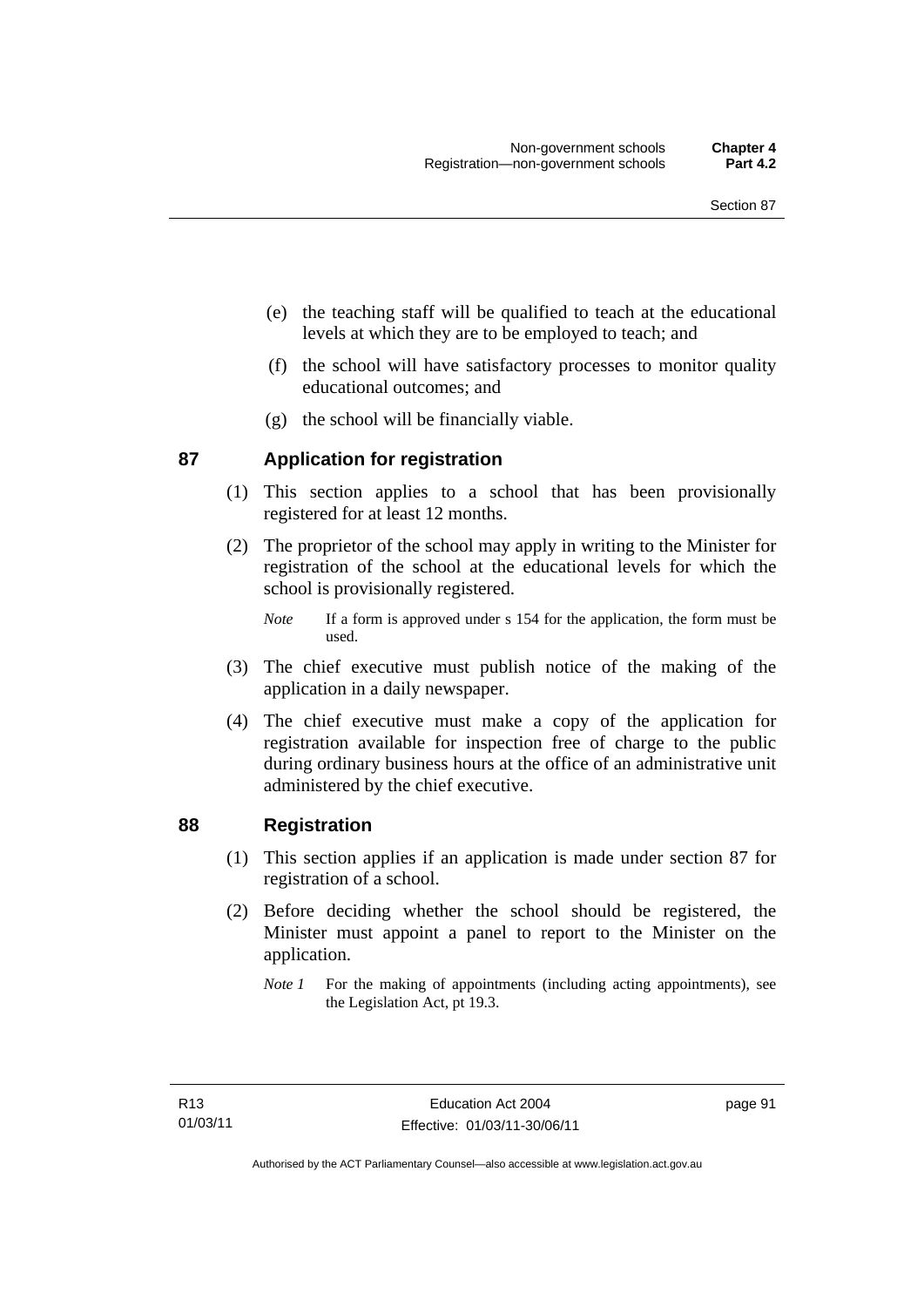Section 88

- *Note 2* In particular, a person may be appointed for a particular provision of a law (see Legislation Act, s 7 (3)) and an appointment may be made by naming a person or nominating the occupant of a position (see s 207).
- *Note 3* Certain Ministerial appointments require consultation with an Assembly committee and are disallowable (see Legislation Act, div 19.3.3).
- (3) If the Minister is satisfied after considering the panel's report that the school meets the criteria mentioned in subsection (6), the Minister must direct the registrar to register the school for a stated period of not longer than 5 years.
- (4) If the Minister directs the registrar to register the school, the registrar must register the school by—
	- (a) entering particulars of the school required under the regulations in the register of non-government schools; and
	- (b) giving the proprietor of the school a certificate of registration for the school.
- (5) If the Minister is not satisfied after considering the panel's report that the school meets the criteria mentioned in subsection (6), the Minister must direct the registrar to refuse to register the school.
- (6) The criteria for registration of a school are that—
	- (a) the proprietor of the school is a corporation; and
	- (b) the school has appropriate policies, facilities and equipment for—
		- (i) the curriculum offered by the school; and
		- (ii) the safety and welfare of its students; and
	- (c) the curriculum (including the framework of the curriculum and the principles on which the curriculum is based) meets the curriculum requirements for students attending government schools; and

R13 01/03/11

Authorised by the ACT Parliamentary Counsel—also accessible at www.legislation.act.gov.au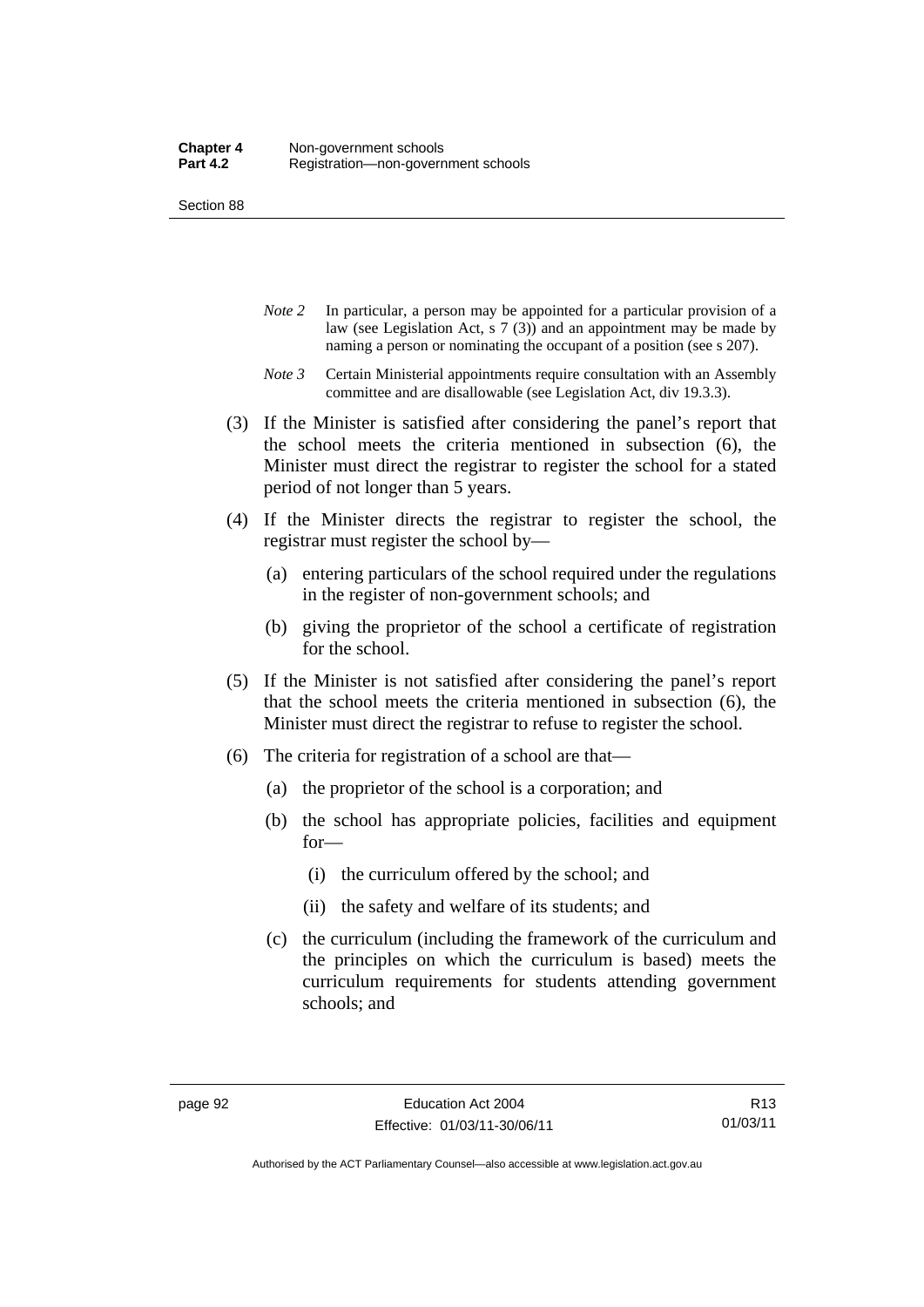- (d) the nature and content of the education offered at the school are appropriate for the educational levels for which the school is provisionally registered; and
- (e) the teaching staff are qualified to teach at the educational levels at which they are employed to teach; and
- (f) the school has satisfactory processes to monitor quality educational outcomes; and
- (g) the school is financially viable.

### **88A Application for registration at additional campus**

- (1) This section applies if—
	- (a) a proprietor of a registered non-government school has in-principle approval under section 84 (Deciding in-principle applications) to apply for registration of the school at a stated additional campus; and
	- (b) the proprietor has given the registrar written notice of the proprietor's intention to apply at least the prescribed period before the first day of the school year or term when it is proposed to begin operating the school at the additional campus; and
	- (c) the in-principle approval has not lapsed.
- (2) The proprietor of the school may apply in writing to the Minister for registration of the school at the additional campus.
	- *Note* If a form is approved under s 154 for the application, the form must be used.
- (3) The chief executive must publish notice of the making of the application in a daily newspaper.
- (4) The notice must state that written comments on the proposed registration may be made to the Minister within a stated period of at least 60 days after the day the notice is published.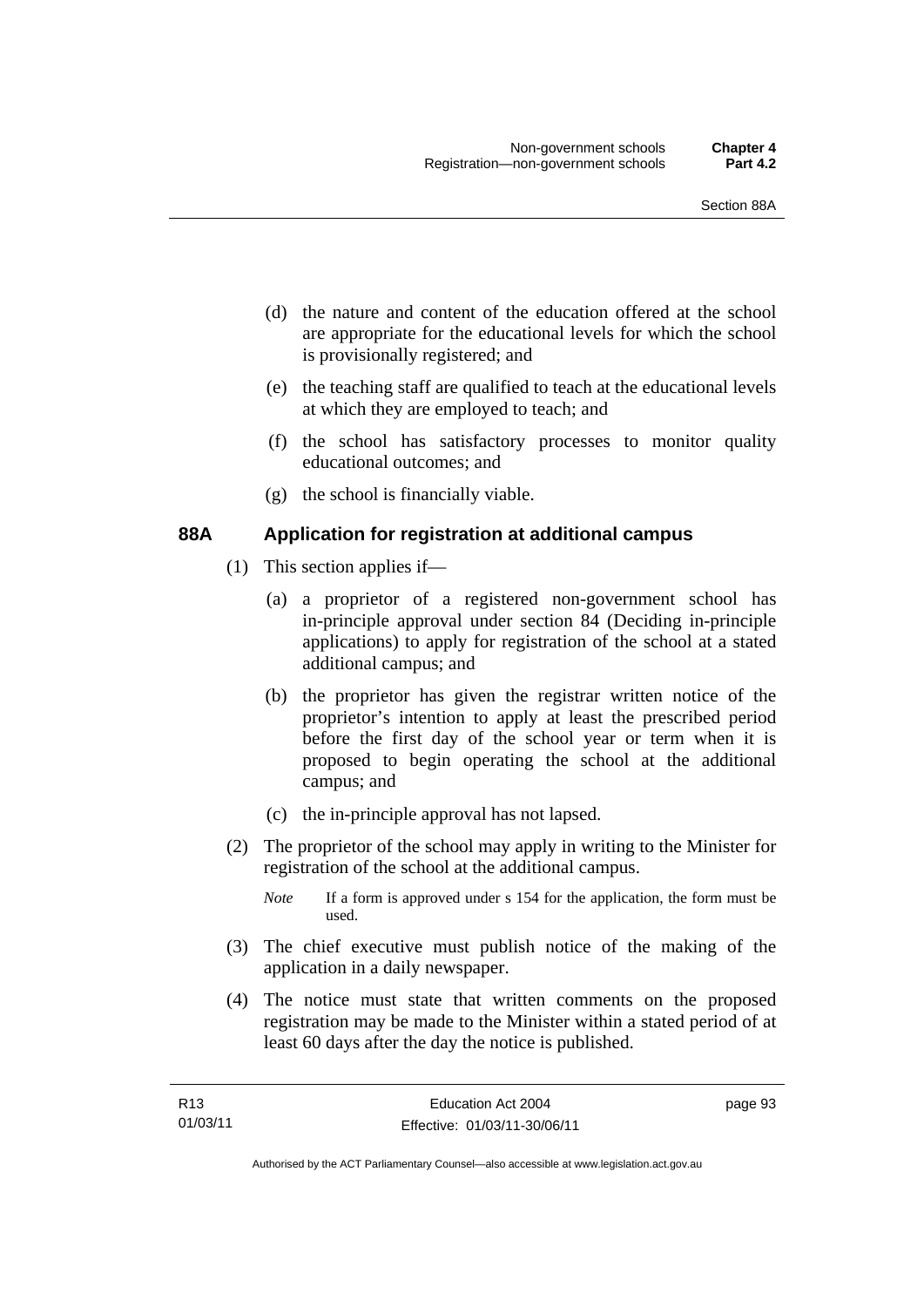Section 88B

- (5) The chief executive must make a copy of the application for registration available for inspection free of charge to the public during ordinary business hours at the office of an administrative unit administered by the chief executive.
- (6) In this section:

*prescribed period* means—

- (a) 6 months; or
- (b) if the Minister approves a shorter period for the application that period.

### **88B Registration at additional campus**

- (1) This section applies if an application is made under section 88A for registration of a school at an additional campus.
- (2) Before deciding whether the school should be registered at the additional campus, the Minister must appoint a panel to report to the Minister on the application.
	- *Note 1* For the making of appointments (including acting appointments), see the Legislation Act, pt 19.3.
	- *Note 2* In particular, a person may be appointed for a particular provision of a law (see Legislation Act, s 7 (3)) and an appointment may be made by naming a person or nominating the occupant of a position (see s 207).
	- *Note 3* Certain Ministerial appointments require consultation with an Assembly committee and are disallowable (see Legislation Act, div 19.3.3).
- (3) If the Minister is satisfied after considering the panel's report that the school meets the criteria mentioned in subsection (7), the Minister must direct the registrar to register the school at the additional campus.
- (4) If the Minister directs the registrar to register the school at the additional campus, the registrar must register the school at the additional campus by—

R13 01/03/11

Authorised by the ACT Parliamentary Counsel—also accessible at www.legislation.act.gov.au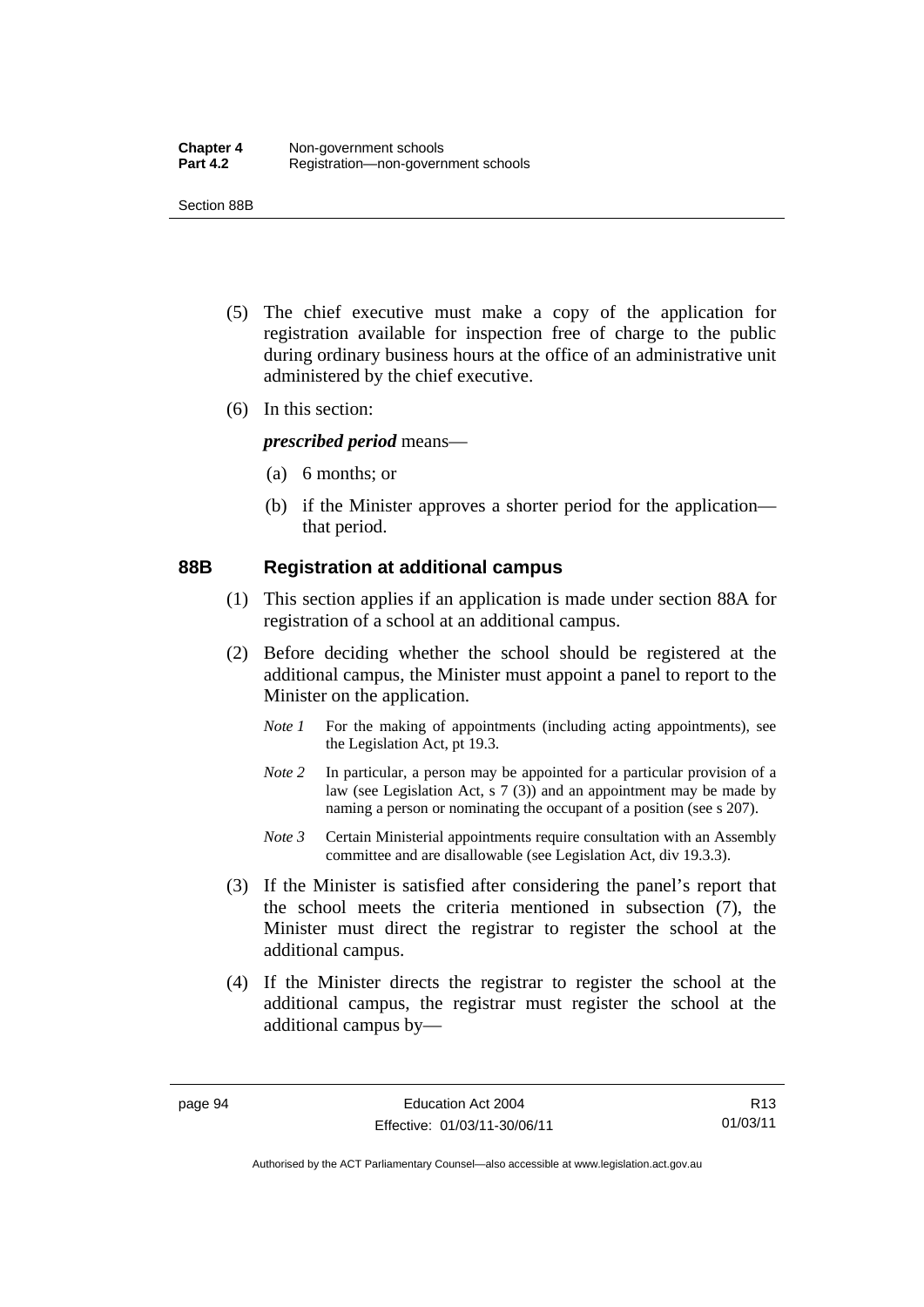- (a) entering the particulars of the school required under the regulations in the register of non-government schools; and
- (b) giving the proprietor of the school a certificate of registration that includes the additional campus (a *new certificate*).
- (5) If the registrar gives the proprietor a new certificate, the proprietor must return the school's existing certificate of registration to the registrar within 14 days after the day the proprietor receives the new certificate.
- (6) If the Minister is not satisfied after considering the panel's report that the school meets the criteria mentioned in subsection (7), the Minister must direct the registrar to refuse to register the school at the additional campus.
- (7) The criteria for registration of a school at an additional campus are that—
	- (a) the school will have appropriate policies, facilities and equipment for—
		- (i) the curriculum to be offered by the school at the additional campus; and
		- (ii) the safety and welfare of its students at the additional campus; and
	- (b) the curriculum (including the framework of the curriculum and the principles on which the curriculum is based) meets the curriculum requirements for students attending government schools; and
	- (c) the nature and content of the education to be offered at the school will be appropriate for the additional campus; and
	- (d) the teaching staff will be qualified to teach at the additional campus; and
	- (e) the school will have satisfactory processes to monitor quality educational outcomes at the additional campus; and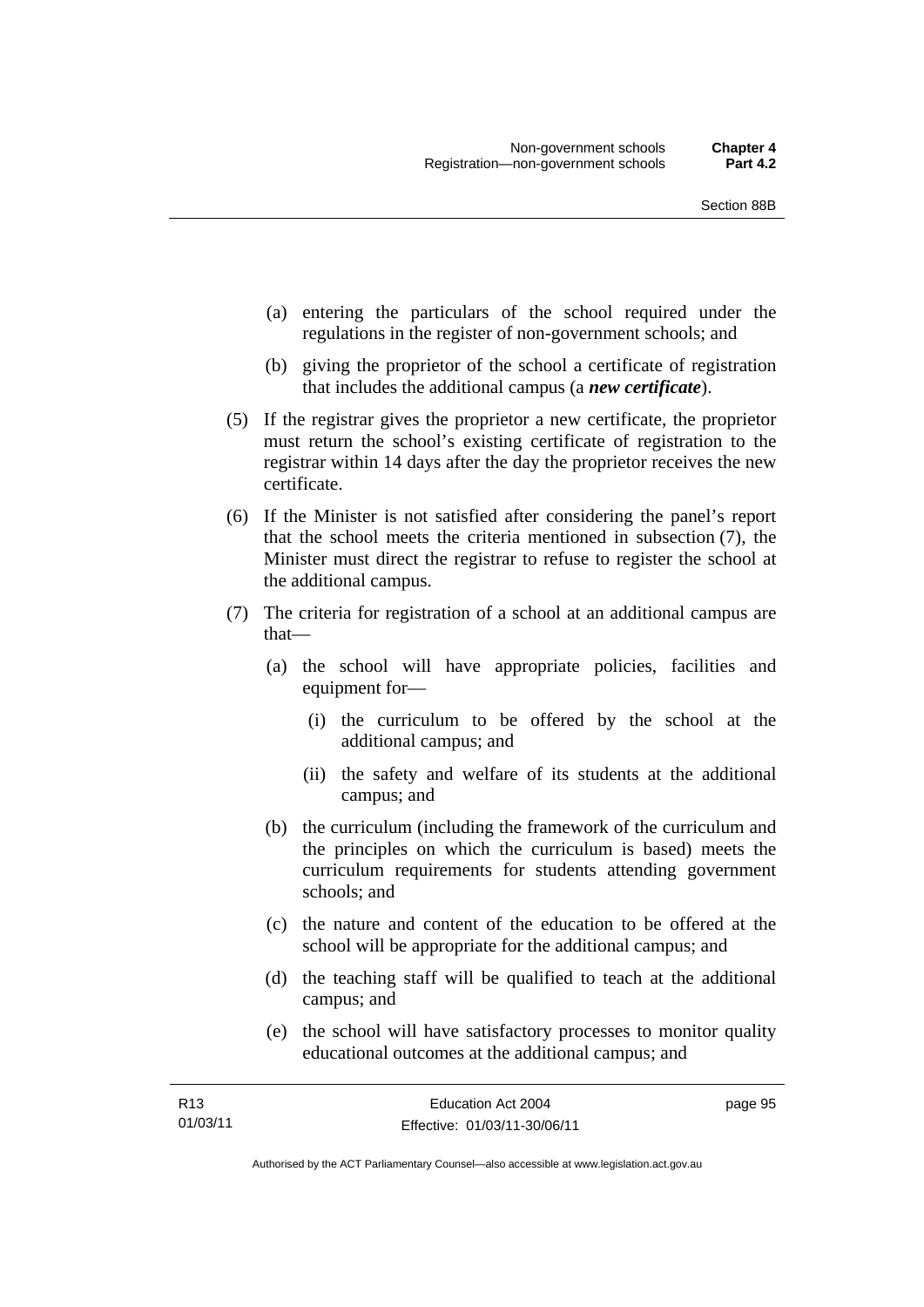Section 89

(f) the school will be financially viable.

### **89 Application for registration at additional educational levels**

- (1) This section applies if—
	- (a) a proprietor of a registered non-government school has inprinciple approval under section 84 (Deciding in-principle applications) to apply to operate the school at a stated additional educational level; and
	- (b) the proprietor has given the registrar written notice of the proprietor's intention to apply at least the prescribed period before the first day of the school year or term when it is proposed to begin operating the school at the additional educational level; and
	- (c) the in-principle approval has not lapsed.
- (2) The proprietor of the school may apply in writing to the Minister for registration of the school at the additional educational level.
	- *Note* If a form is approved under s 154 for the application, the form must be used.
- (3) The chief executive must publish notice of the making of the application in a daily newspaper.
- (4) The notice must state that written comments on the proposed registration may be made to the Minister within a stated period of at least 60 days after the day the notice is published.
- (5) The chief executive must make a copy of the application for registration available for inspection free of charge to the public during normal business hours at the office of an administrative unit administered by the chief executive.
- (6) In this section:

*prescribed period* means—

Authorised by the ACT Parliamentary Counsel—also accessible at www.legislation.act.gov.au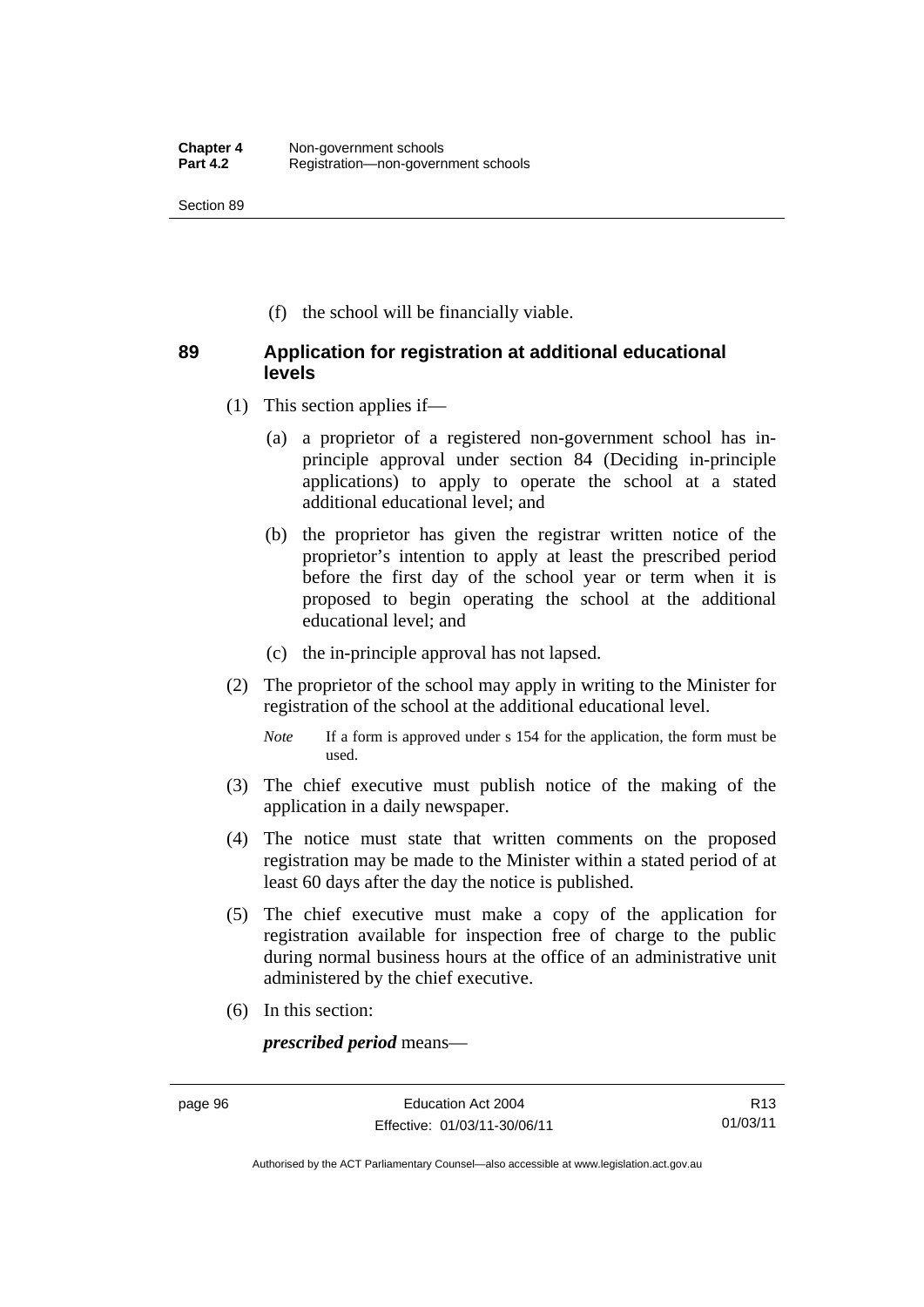- (a) 6 months; or
- (b) if the Minister approves a shorter period for the application that period.

#### **90 Registration at additional educational levels**

- (1) This section applies if an application made under section 89 for registration of a school at an additional educational level.
- (2) Before deciding whether a school should be registered at the additional educational level, the Minister must appoint a panel to report to the Minister on the application.
	- *Note 1* For the making of appointments (including acting appointments), see the Legislation Act, pt 19.3.
	- *Note 2* In particular, a person may be appointed for a particular provision of a law (see Legislation Act, s  $7(3)$ ) and an appointment may be made by naming a person or nominating the occupant of a position (see s 207).
	- *Note 3* Certain Ministerial appointments require consultation with an Assembly committee and are disallowable (see Legislation Act, div 19.3.3).
- (3) If the Minister is satisfied after considering the panel's report that the school meets the criteria mentioned in subsection (7), the Minister must direct the registrar to register the school at the additional educational level.
- (4) If the Minister directs the registrar to register the school at the additional educational level, the registrar must register the school at the additional educational level by—
	- (a) entering the particulars of the school required under the regulations in the register of non-government schools; and
	- (b) giving the proprietor of the school a certificate of registration that includes the additional educational level (a *new certificate*).
- (5) If the registrar gives the proprietor a new certificate, the proprietor must return the school's existing certificate of registration to the

page 97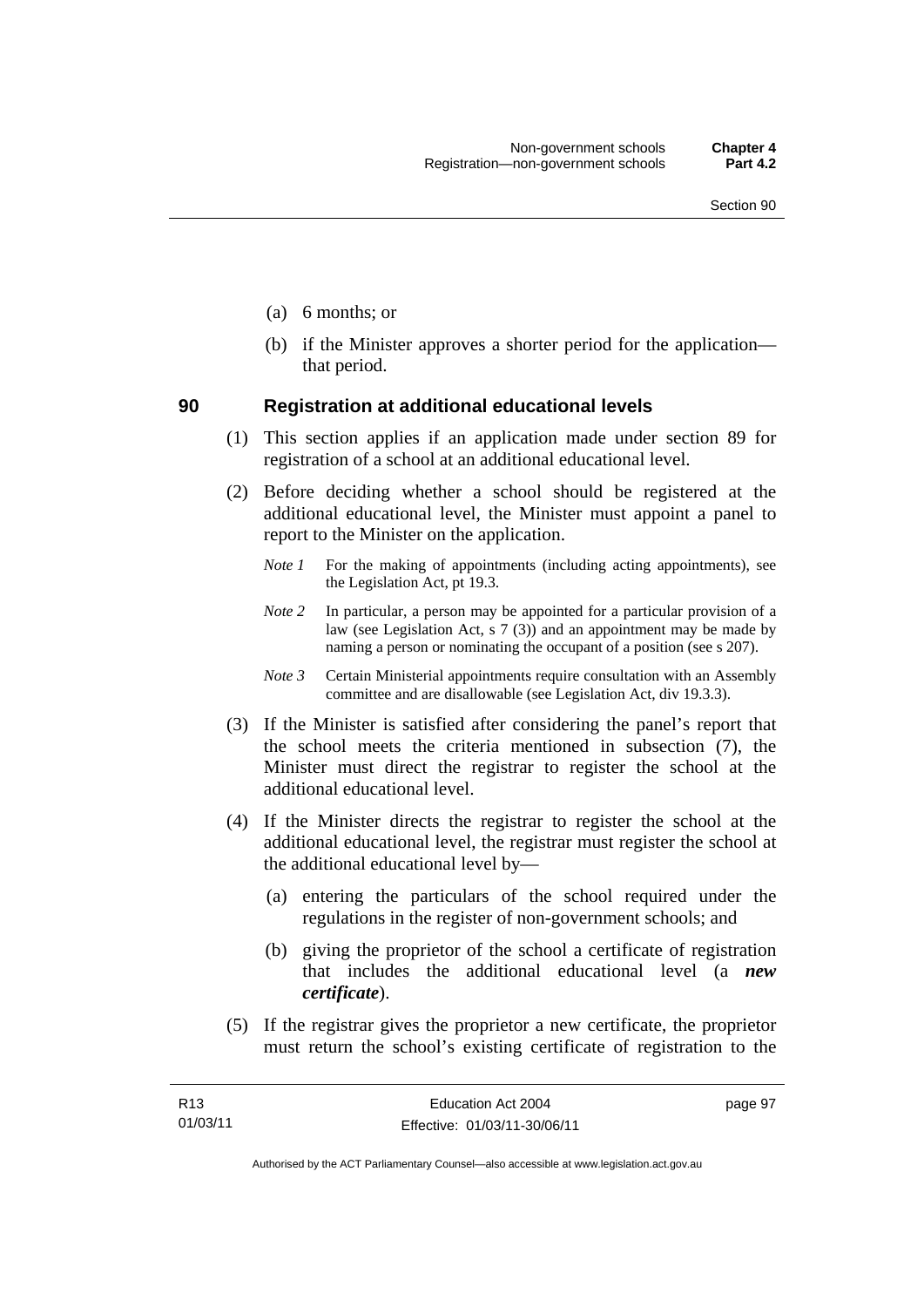registrar within 14 days after the day the proprietor receives the new certificate.

- (6) If the Minister is not satisfied after considering the panel's report that the school meets the criteria mentioned in subsection (7), the Minister must direct the registrar to refuse to register the school at the additional educational level.
- (7) The criteria for registration of a school at an additional educational level are that—
	- (a) the school will have appropriate policies, facilities and equipment for—
		- (i) the curriculum to be offered by the school at the additional educational level; and
		- (ii) the safety and welfare of its students at the additional educational level; and
	- (b) the curriculum (including the framework of the curriculum and the principles on which the curriculum is based) meets the curriculum requirements for students attending government schools; and
	- (c) the nature and content of the education to be offered at the school will be appropriate for the additional educational level; and
	- (d) the teaching staff will be qualified to teach at the additional educational level; and
	- (e) the school will have satisfactory processes to monitor quality educational outcomes at the additional educational level; and
	- (f) the school will be financially viable.

Authorised by the ACT Parliamentary Counsel—also accessible at www.legislation.act.gov.au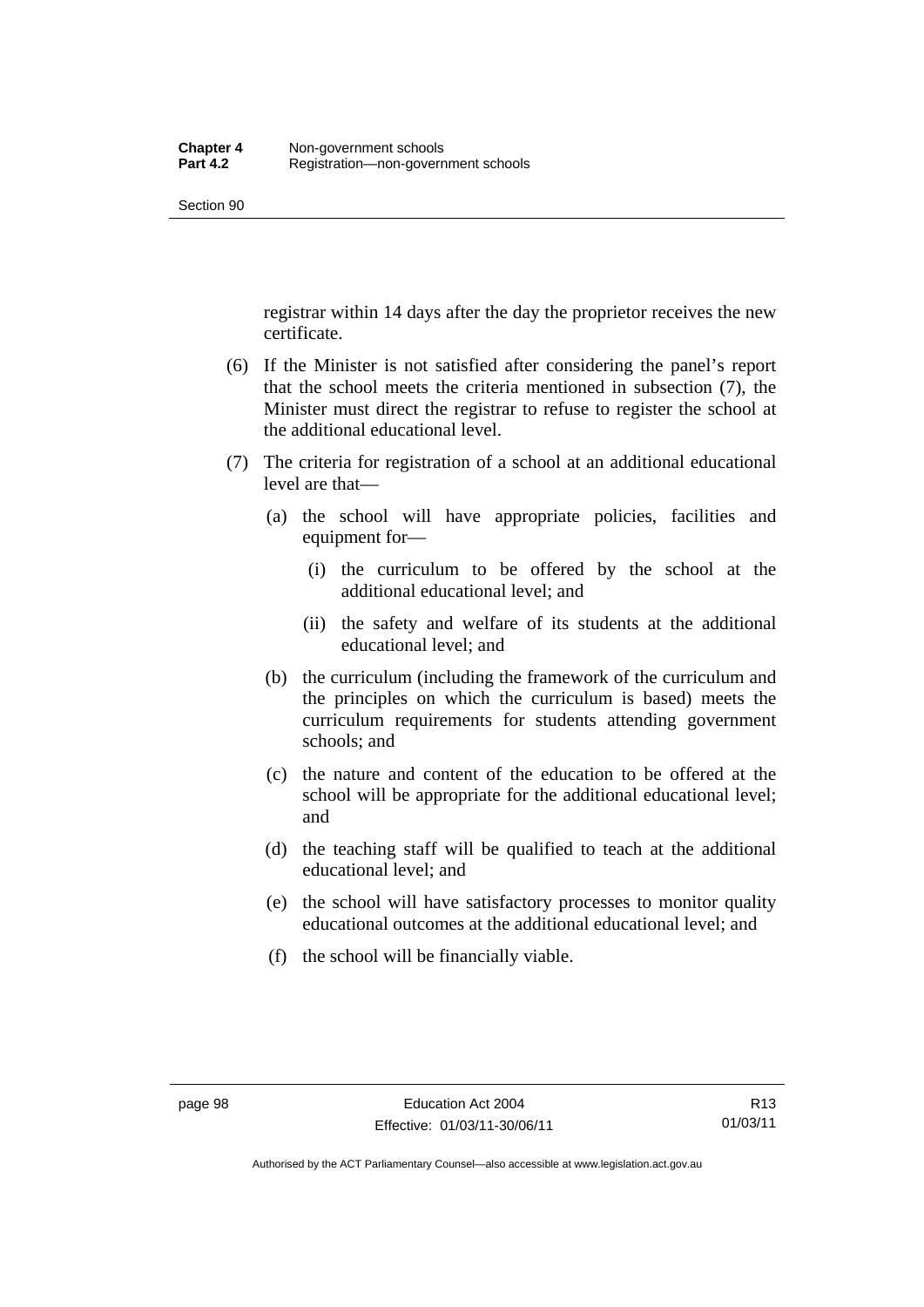### **91 Conditions of provisional registration or registration**

The conditions of provisional registration or registration of a school under this part are that—

- (a) the proprietor of the school remains a corporation; and
- (b) the school has appropriate policies, facilities and equipment for—
	- (i) the curriculum offered by the school; and
	- (ii) the safety and welfare of its students; and
- (c) the curriculum (including the framework of the curriculum and the principles on which the curriculum is based) meets the curriculum requirements for students attending government schools; and
- (d) the nature and content of the education offered at the school are appropriate for the educational levels for which the school is provisionally registered or registered; and
- (e) the teaching staff are qualified to teach at the educational levels at which they are employed to teach; and
- (f) the school has satisfactory processes to monitor quality educational outcomes; and
- (g) the school is financially viable.

### **92 Certificate of provisional registration or registration**

- (1) A certificate of provisional registration or registration of a nongovernment school must—
	- (a) state the proprietor of the school; and
	- (b) state the educational level or levels for which the school is provisionally registered or registered under this part; and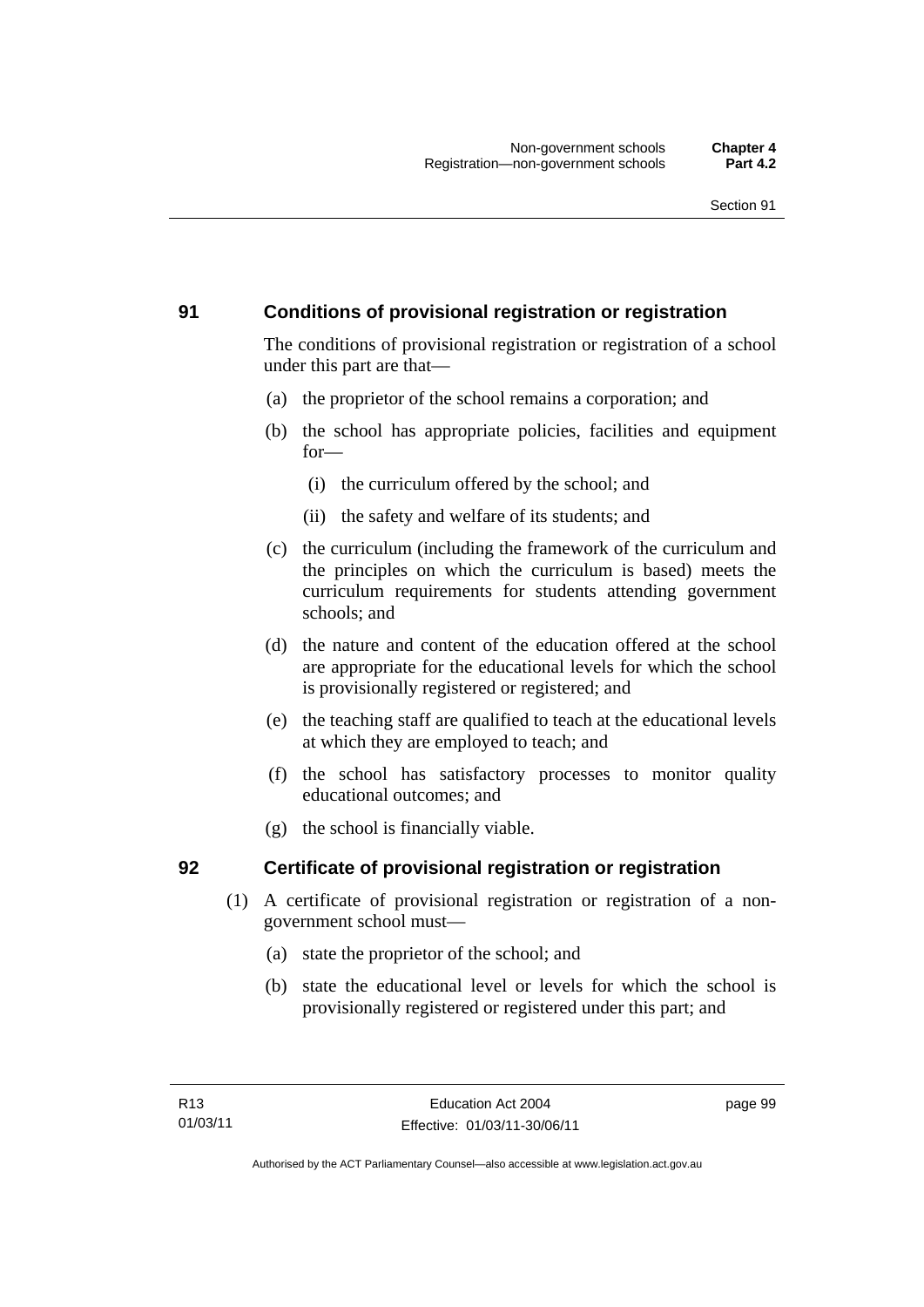- (c) state the location of the campus or campuses for which the school is provisionally registered or registered under this part; and
- (d) state the term of provisional registration or registration; and
- (e) include any other particulars required under the regulations.
- (2) The registrar may include any other particulars in the certificate that the registrar considers appropriate.
- (3) The proprietor of a registered non-government school must tell the registrar in writing about a change in any of the particulars of the certificate within 1 month after the day the change happens.

### **93 Period of provisional registration and registration**

- (1) Provisional registration of a school ends when the earliest of the following happens:
	- (a) 2 years after the school is provisionally registered;
	- (b) the school is registered under section 88.
- (2) Registration of a school is for a period not longer than 5 years stated in the school's certificate of registration.

Authorised by the ACT Parliamentary Counsel—also accessible at www.legislation.act.gov.au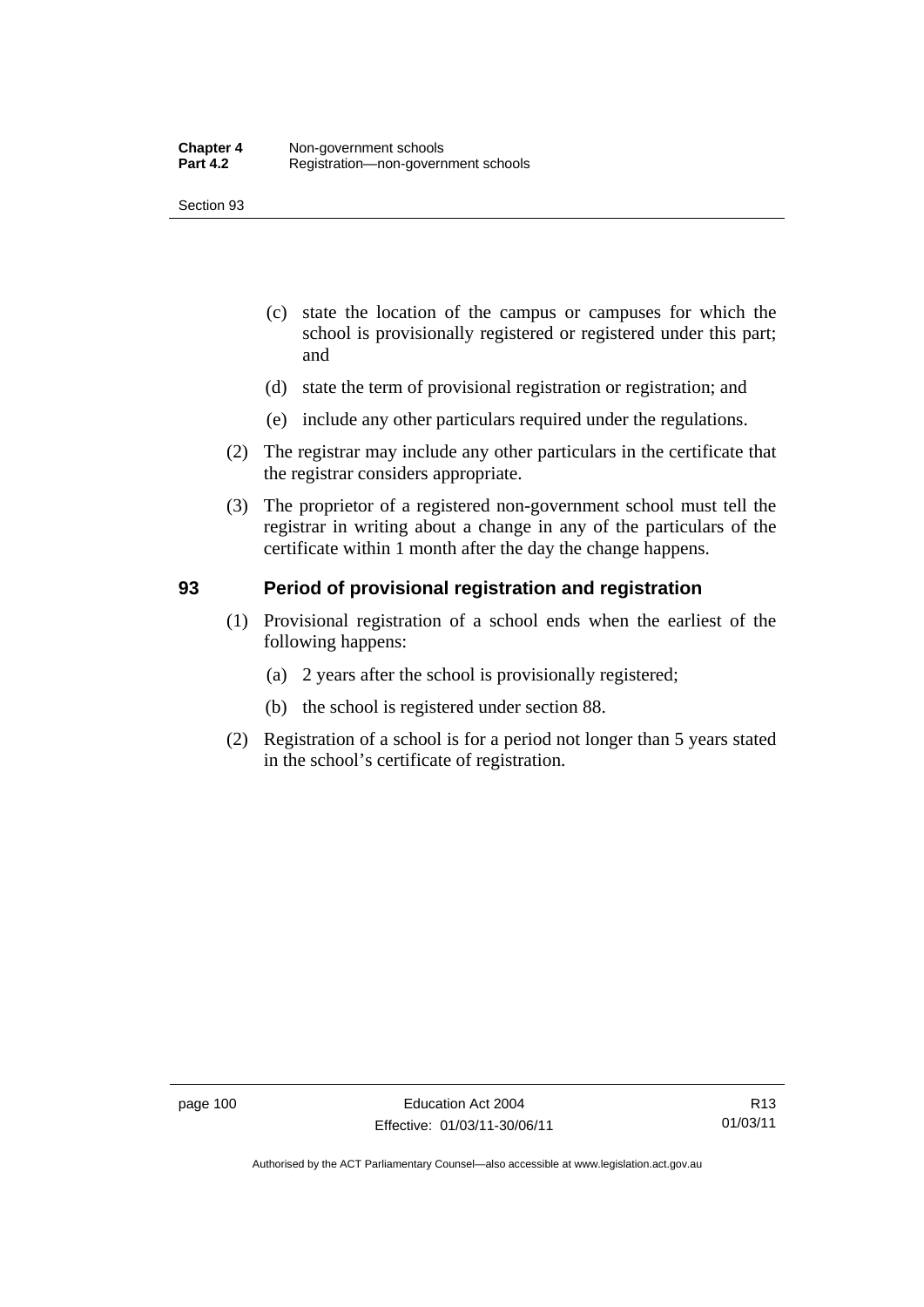### **94 Investigation of complaints—non-government schools**

- (1) The proprietor of a non-government school must develop and implement a complaints policy for the school.
- (2) The proprietor of a non-government school must, as soon as practicable, investigate any complaint about the administration, management and operation of the school that, in the proprietor's opinion, is not a frivolous or vexatious complaint.

### **95 Cancellation of provisional registration or registration**

- (1) The Minister may direct the registrar to cancel the provisional registration or registration of a school if satisfied on reasonable grounds—
	- (a) that a condition of the school's provisional registration or registration has been contravened; or
	- (b) that the school's proprietor or principal has otherwise contravened this Act.
	- *Note* Section 91 (Conditions of provisional registration or registration) sets out the conditions of registration.
- (2) Before directing the registrar to cancel the provisional registration or registration of a school, the Minister must give the proprietor of the school a written notice—
	- (a) stating the grounds on which the Minister proposes to direct the registrar to cancel the provisional registration or registration; and
	- (b) stating the facts that, in the Minister's opinion, establish the grounds; and
	- (c) telling the proprietor that the proprietor may, within 14 days beginning the day after the day the proprietor receives the notice, give a written response to the Minister about the matters in the notice.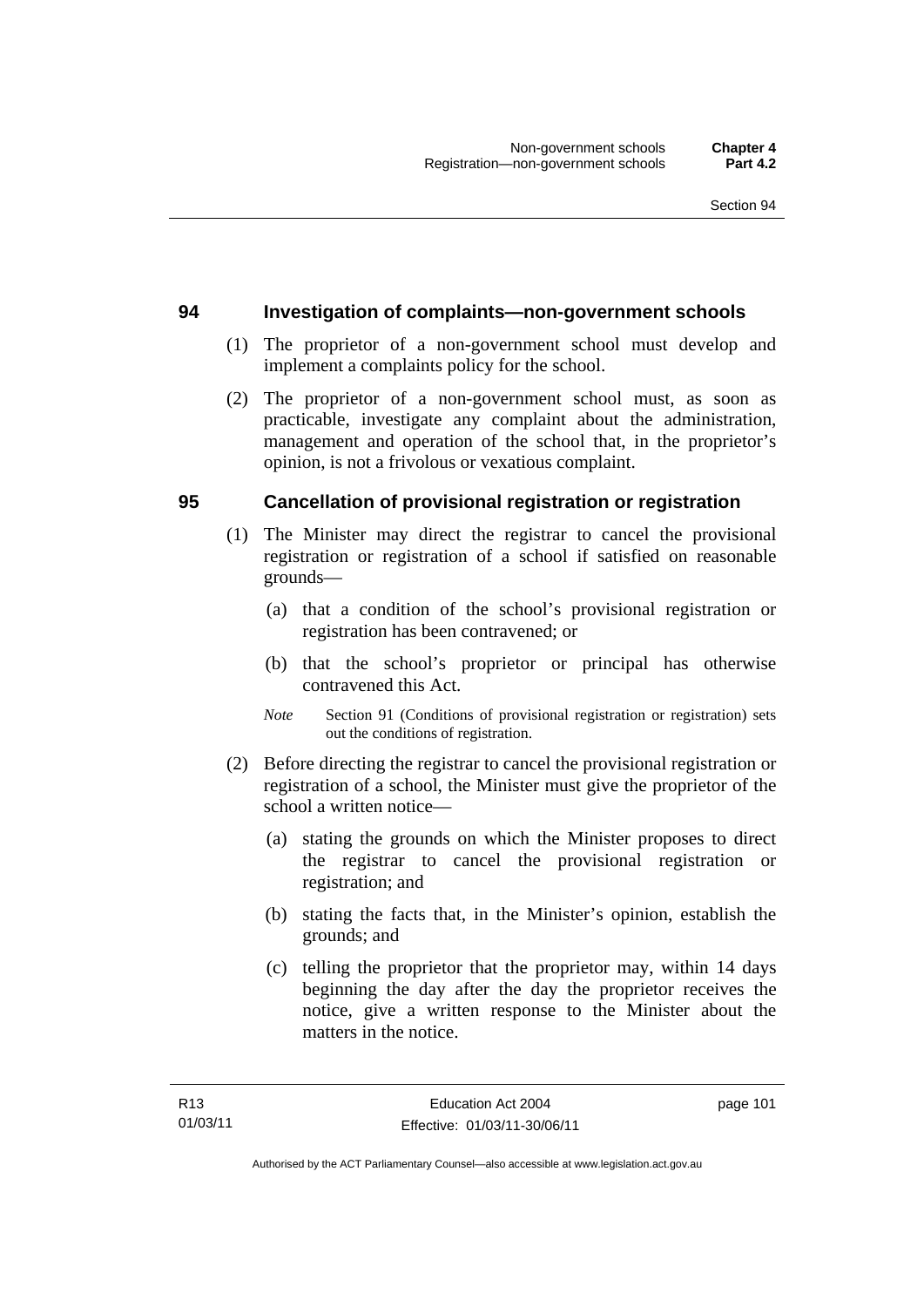- (3) In deciding whether to direct the registrar to cancel the provisional registration or registration, the Minister must consider any response given to the Minister in accordance with subsection (2) (c).
- (4) If the Minister is satisfied that the grounds for cancelling the provisional registration or registration have been established, the Minister may direct the registrar to cancel the school's provisional registration or registration.
- (5) If the Minister directs the registrar to cancel the school's provisional registration or registration, the registrar must cancel the provisional registration or registration by noting the cancellation in the particulars of the school in the register of non-government schools.
- (6) The Minister must give the proprietor written notice of the Minister's decision.
- (7) Cancellation of provisional registration or registration takes effect on the day when notice of the cancellation is given to the proprietor or, if the notice states a later date of effect, that date.

### **96 Application for renewal of registration**

- (1) The proprietor of a non-government school that is registered under this part may apply in writing to the Minister for renewal of the registration.
	- *Note* If a form is approved under s 154 for the application, the form must be used.
- (2) The application must be made at least the prescribed period before the registration ends.
- (3) In this section:

*prescribed period* means—

- (a) 6 months; or
- (b) if the Minister approves a shorter period—that period.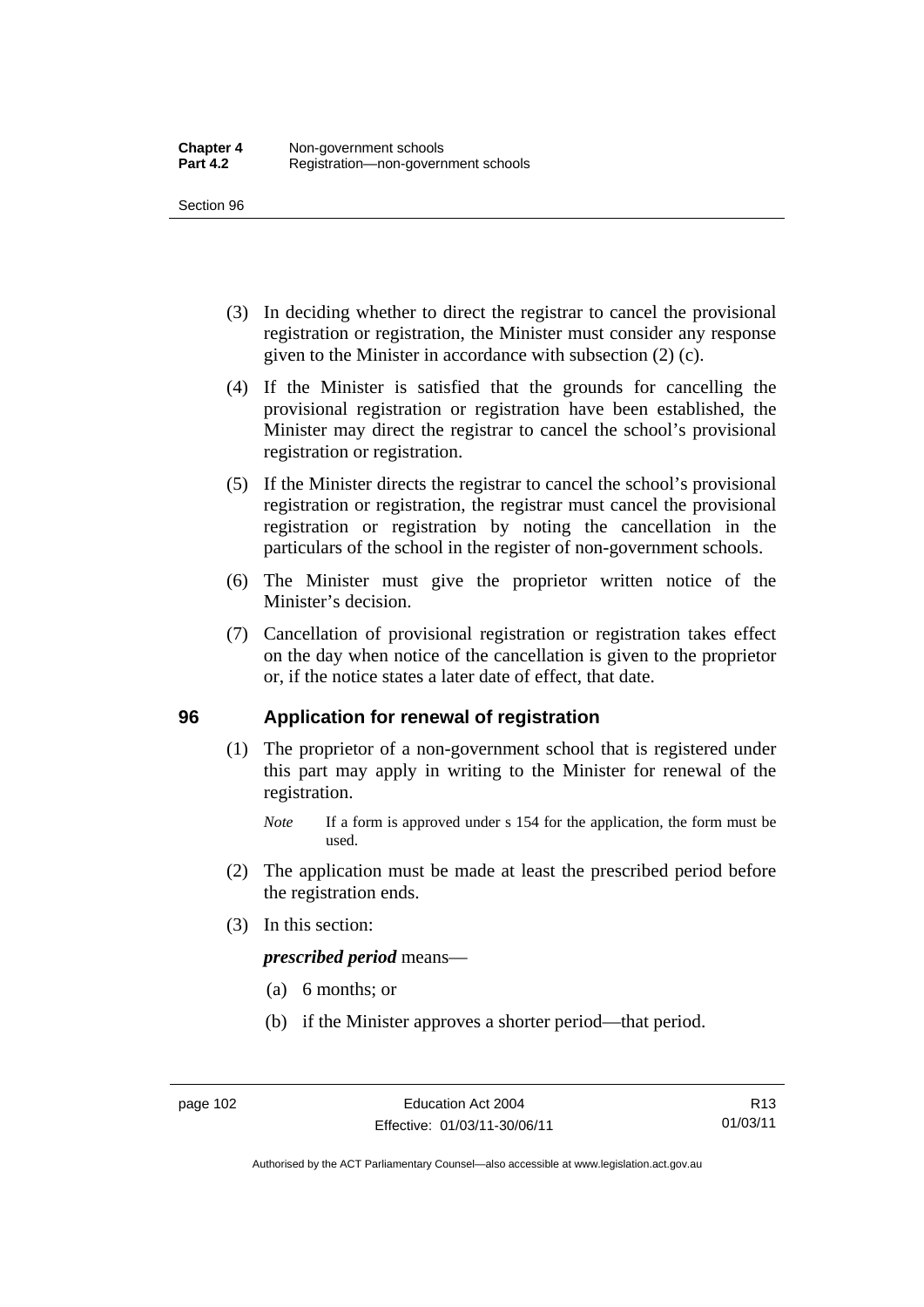### **97 Renewal of registration**

- (1) This section applies if application is made under section 96 for renewal of registration of a school.
- (2) Before deciding whether the registration of a school should be renewed, the Minister must appoint a panel to report to the Minister on the application.
	- *Note 1* For the making of appointments (including acting appointments), see the Legislation Act, pt 19.3.
	- *Note 2* In particular, a person may be appointed for a particular provision of a law (see Legislation Act, s 7 (3)) and an appointment may be made by naming a person or nominating the occupant of a position (see s 207).
	- *Note 3* Certain Ministerial appointments require consultation with an Assembly committee and are disallowable (see Legislation Act, div 19.3.3).
- (3) If the Minister is satisfied, after considering the panel's report, that the school meets the criteria mentioned in subsection (6), the Minister must direct the registrar to renew the registration of the school for a stated period of not longer than 5 years.
- (4) If the Minister directs the registrar to renew the registration of the school, the registrar must renew the registration by—
	- (a) entering the particulars of the school required under the regulations in the register of non-government schools; and
	- (b) giving the proprietor of the school a certificate of registration for the school.
- (5) If the Minister is not satisfied, after considering the panel's report, that the school meets the criteria mentioned in subsection (6), the Minister must direct the registrar to refuse to renew the registration of the school.
- (6) The criteria for renewal of registration of a school are that—
	- (a) the proprietor of the school remains a corporation; and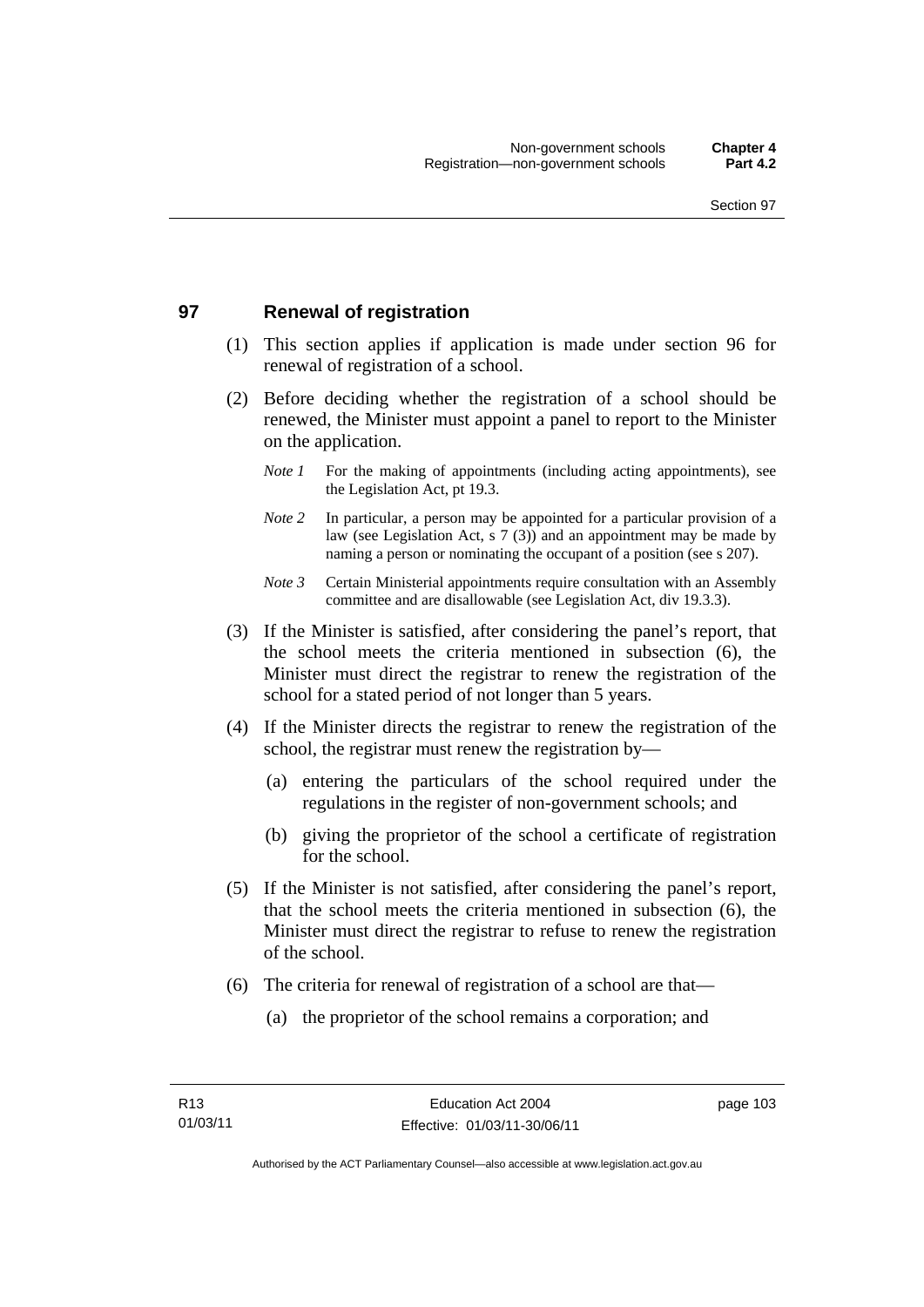- (b) the school has appropriate policies, facilities and equipment for—
	- (i) the curriculum offered by the school; and
	- (ii) the safety and welfare of its students; and
- (c) the curriculum (including the framework of the curriculum and the principles on which the curriculum is based) meets the curriculum requirements for students attending government schools; and
- (d) the nature and content of the education offered at the school are appropriate for the educational levels for which the school is provisionally registered or registered; and
- (e) the teaching staff are qualified to teach at the educational levels at which they are employed to teach; and
- (f) the school has satisfactory processes to monitor quality educational outcomes; and
- (g) the school is financially viable.

### **98 Inspection of panel reports for school registration etc**

- (1) This section applies to a report to the Minister by a panel under any of the following provisions:
	- (a) section 86 (Provisional registration);
	- (b) section 88 (Registration);
	- (c) section 88B (Registration at additional campus);
	- (d) section 90 (Registration at additional educational levels);
	- (e) section 97 (Renewal of registration).
- (2) A person may, without charge, inspect a copy of the report during ordinary business hours at the office of the chief executive.

R13 01/03/11

Authorised by the ACT Parliamentary Counsel—also accessible at www.legislation.act.gov.au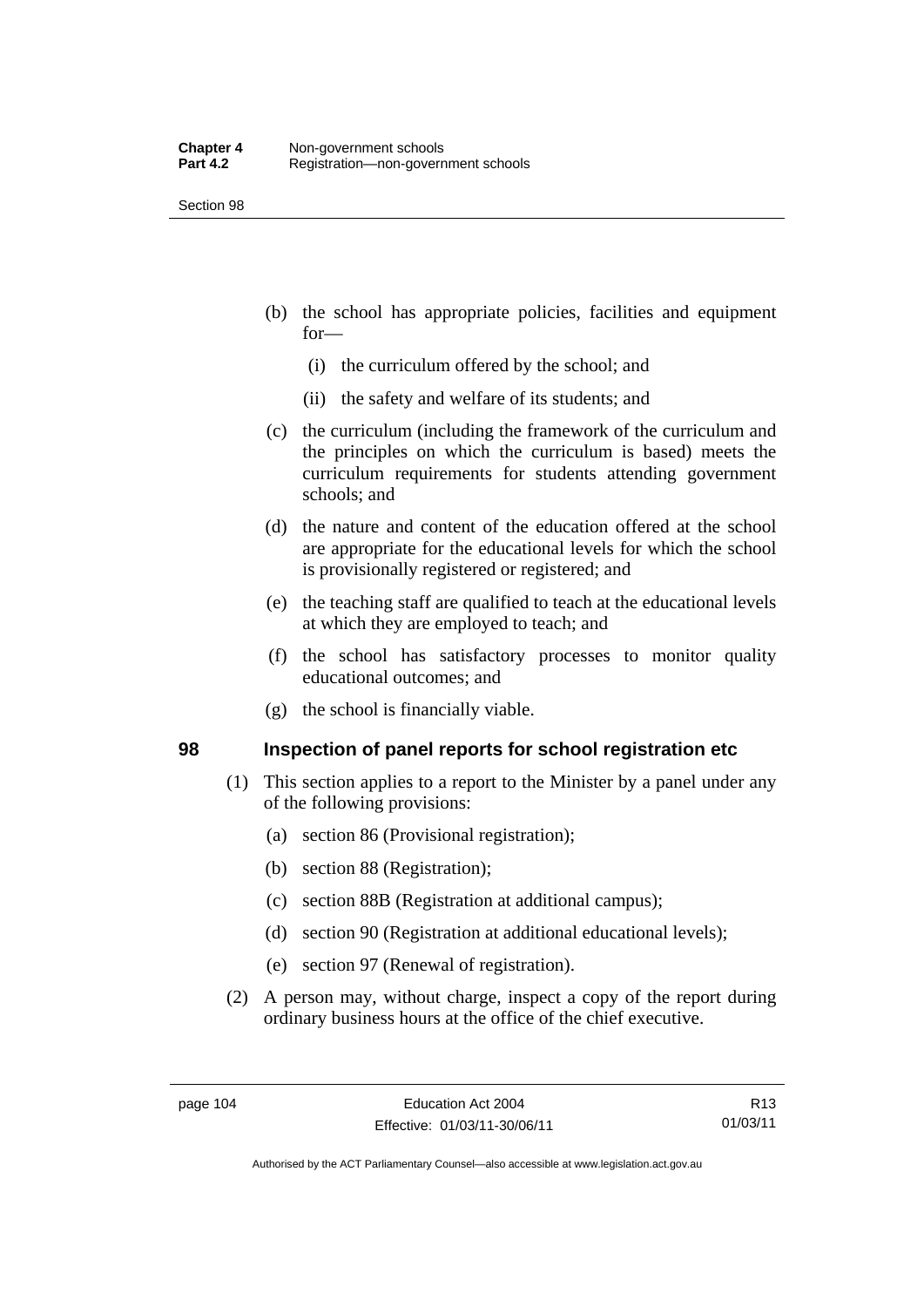(3) A person may, on payment of the reasonable copying costs, obtain a copy of all or part of the report.

page 105

Authorised by the ACT Parliamentary Counsel—also accessible at www.legislation.act.gov.au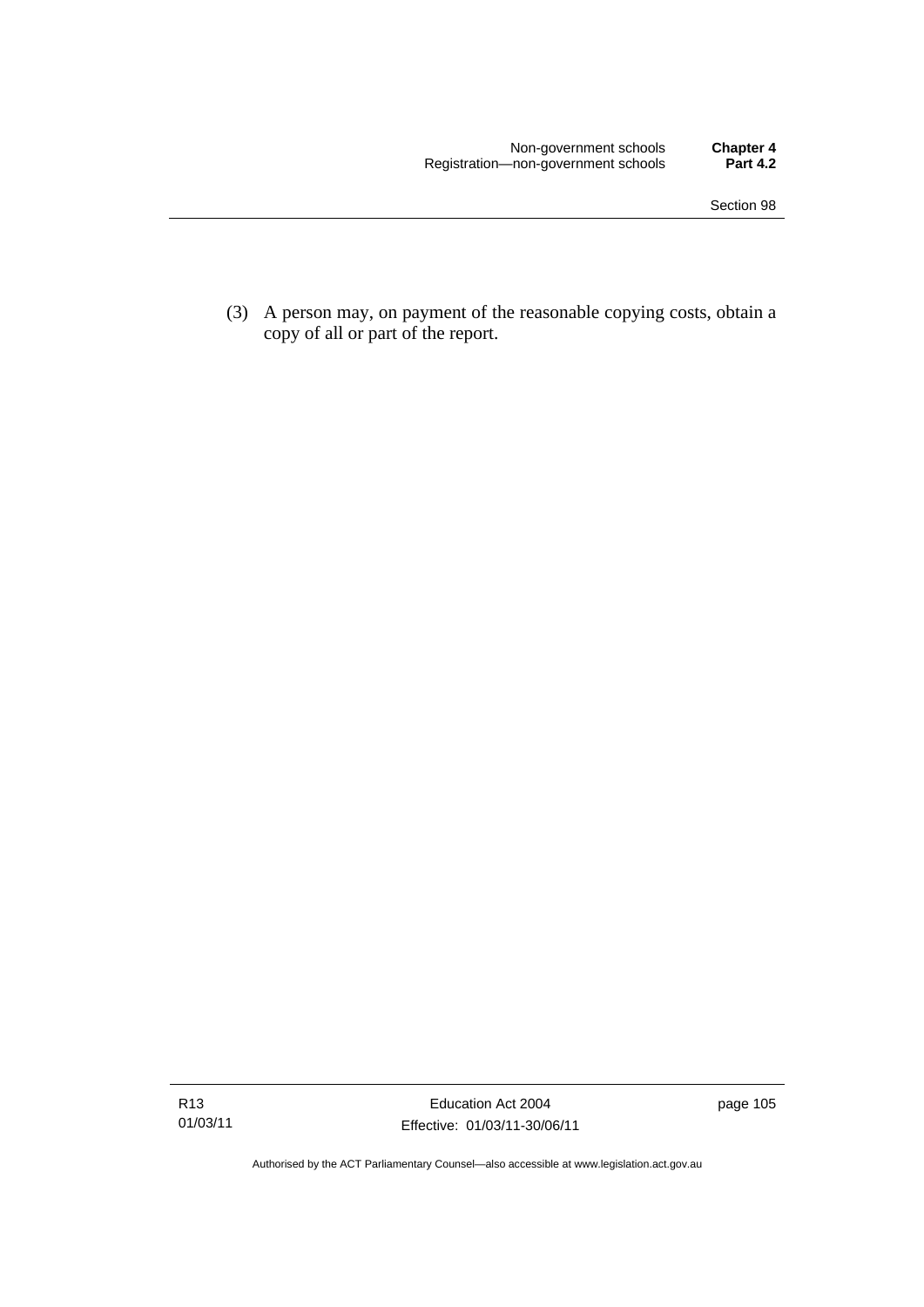# **Part 4.3 Attendance at non-government schools**

### **99 Keeping of register of enrolments and attendances for non-government schools**

 (1) The principal of a non-government school, or the person giving an approved educational course (non-government), commits an offence if the principal or person fails to keep a register of enrolments and attendances

Maximum penalty: 10 penalty units.

(2) An offence against this section is a strict liability offence.

### **100 Keeping records of enrolment and attendances for nongovernment schools**

- (1) The principal of a non-government school, or the person giving an approved educational course (non-government), must ensure that the following information is entered in the register of enrolments and attendances:
	- (a) the full name of each student enrolled at the school or course;
	- (b) a record of the attendance or nonattendance of the student at the school or course on every day when the school or course is open for attendance.

Maximum penalty: 10 penalty units.

- (2) The principal of a non-government school, or the person giving an approved educational course (non-government), commits an offence if—
	- (a) the principal or person makes an entry in the register of enrolments and attendances; and

R13 01/03/11

Authorised by the ACT Parliamentary Counsel—also accessible at www.legislation.act.gov.au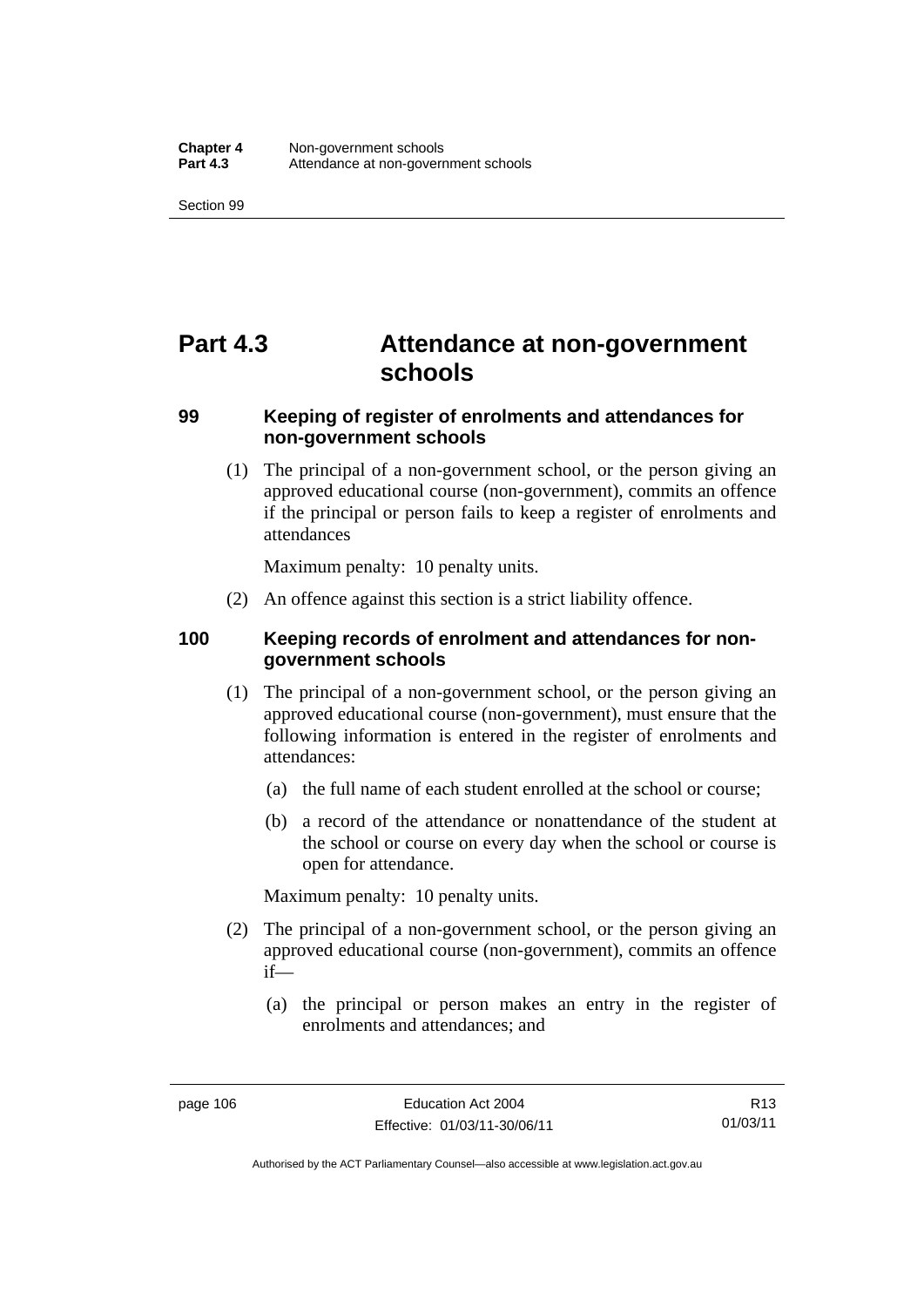(b) the principal or person is reckless about whether the entry is correct.

Maximum penalty: 10 penalty units.

(3) An offence against subsection (1) is a strict liability offence.

### **101 Inspection of register of enrolment and attendances for non-government schools**

- (1) The principal of a non-government school, or the person giving an approved educational course (non-government), commits an offence if—
	- (a) an authorised person (non-government) asks the principal or person to make the register of enrolments and attendances available to the authorised person; and
	- (b) the principal or person fails to make the register available as asked.

Maximum penalty: 10 penalty units.

- (2) The principal of a non-government school, or the person giving an approved educational course (non-government), commits an offence if—
	- (a) the chief executive or an authorised person (non-government) asks the principal or the person to give the chief executive or authorised person stated information about enrolments or attendances of students at the school or course during a stated period or at a stated time; and
	- (b) the principal or person fails to give the information in accordance with the request.

Maximum penalty: 50 penalty units.

 (3) An authorised person (non-government) may make copies of the register of enrolments and attendances or any part of the register.

page 107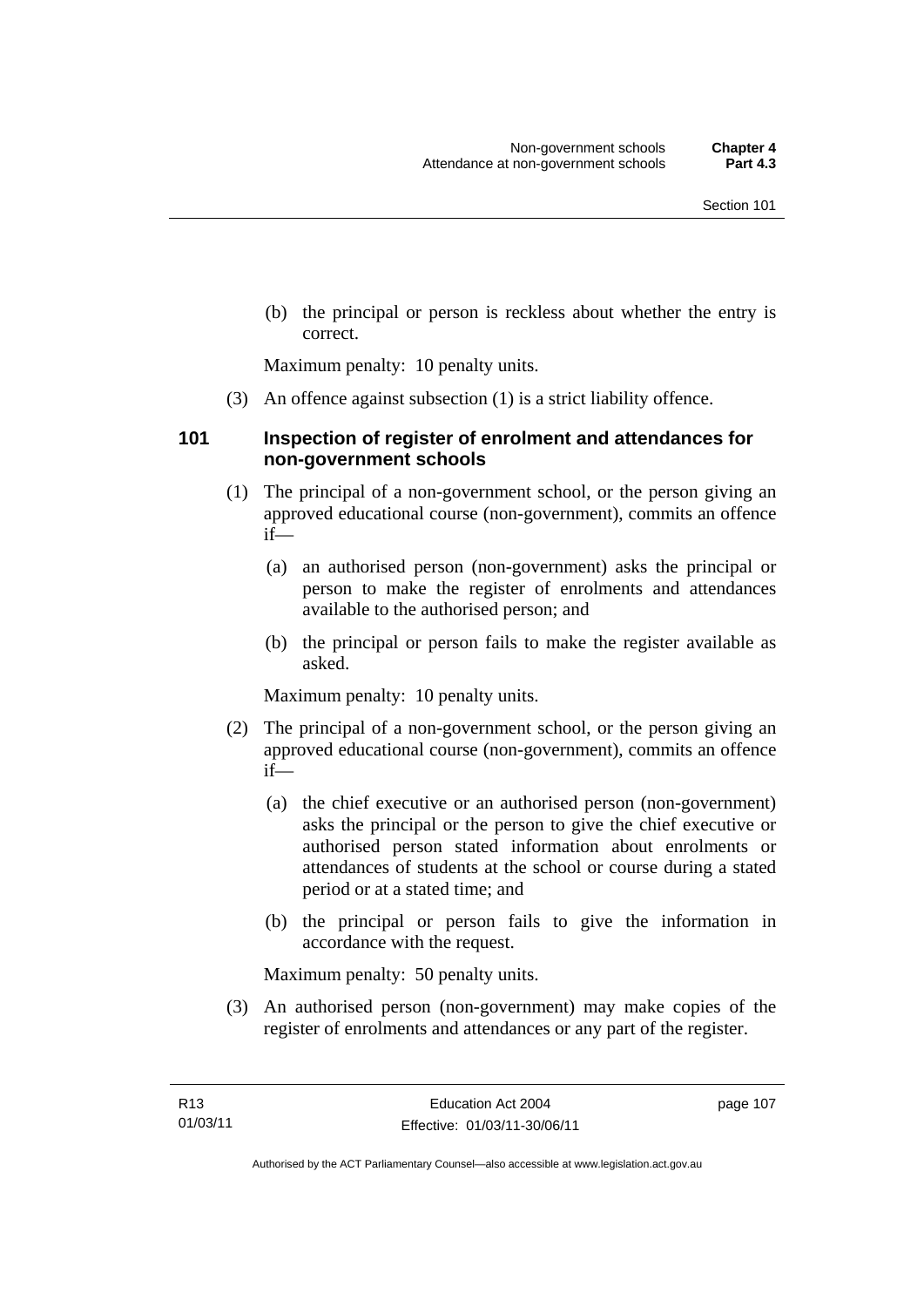- (4) The principal of a non-government school, or the person giving an approved educational course (non-government), must take reasonable steps to assist an authorised person (non-government) in exercising functions under this section.
- (5) An offence against this section is a strict liability offence.

### **102 Procedures to encourage attendance at non-government schools**

- (1) The principal of a non-government school must set up procedures—
	- (a) to encourage students to attend school regularly; and
	- (b) to help parents to encourage their children to attend school regularly.
- (2) The principal must refer parents and children to support services that encourage children to attend school regularly when the procedures mentioned in subsection (1) are not successful.
- (3) If a student enrolled at a non-government school has not been attending school regularly, the principal of the school may, by written notice, require the student's parents and the student to meet with an authorised person (non-government) at a stated place and time.

### **103 Reporting to parents—non-government schools**

- (1) The principal of a non-government school must set up procedures for giving reports to the parents of a student enrolled at the school about the student's academic progress and social development at the school.
- (2) A report must be given to the student's parents at least twice a year.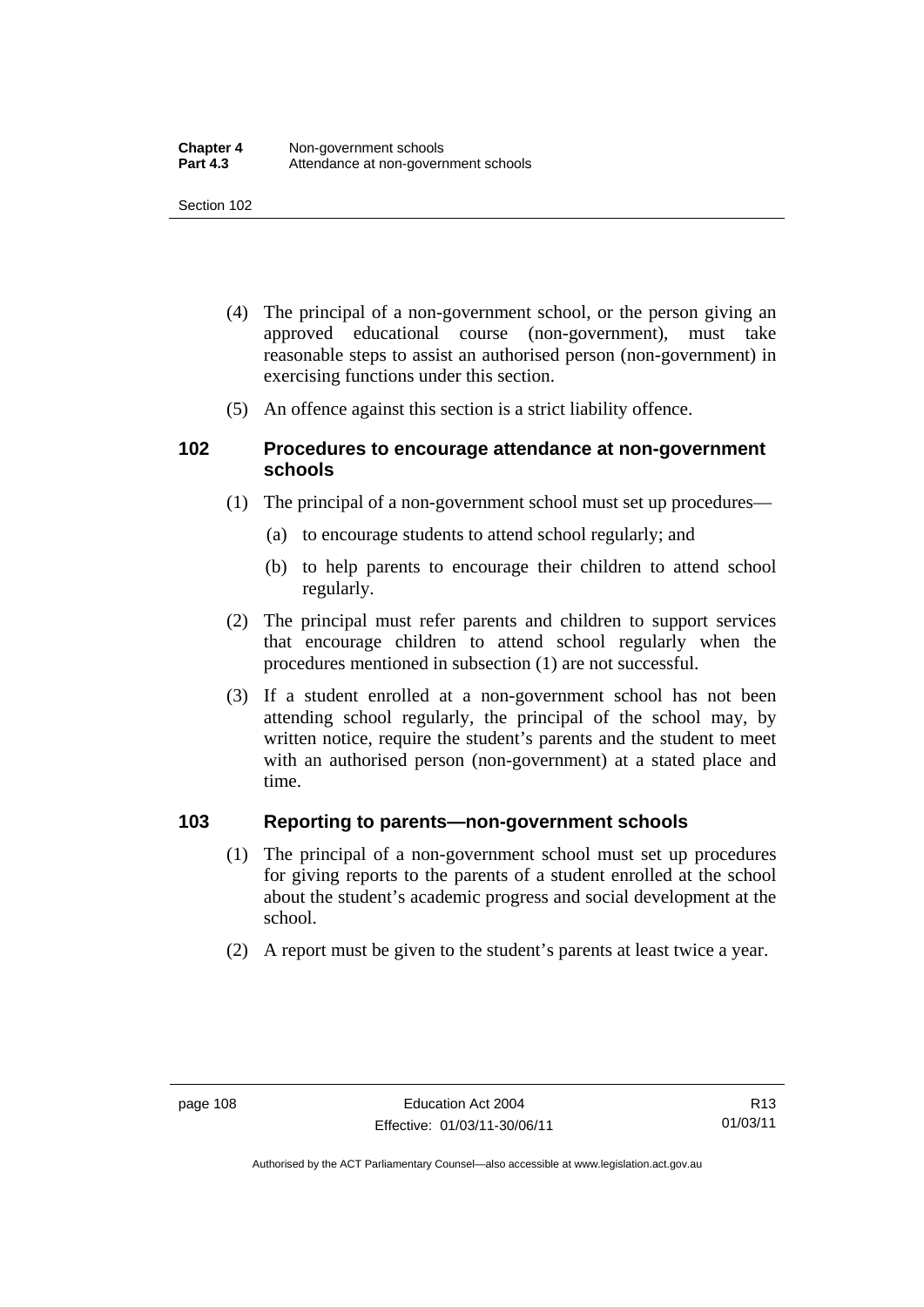### **104 Suspension, transfer or exclusion of students—Catholic systemic schools**

- (1) This section applies if—
	- (a) a student attending a non-government school that is a Catholic systemic school—
		- (i) is persistently and wilfully noncompliant; or
		- (ii) threatens to be violent or is violent to another student attending the school, a member of the staff of the school or anyone else involved in the school's operation; or
		- (iii) acts in a way that otherwise threatens the good order of the school or the safety or wellbeing of another student attending the school, a member of staff of the school or anyone else involved in the school's operation; or
		- (iv) displays behaviour that is disruptive to the student's learning or that of other students; and
	- (b) the principal of the school is satisfied that action should be taken under this section.
- (2) The principal may recommend to the director that the director—
	- (a) suspend the student from the school for a stated period of not longer than 20 days; or
	- (b) transfer the student to another Catholic systemic school; or
	- (c) exclude the student from all Catholic systemic schools.
- (3) After considering the principal's recommendation, the director may—
	- (a) give effect to the recommendation; or
	- (b) take any other action mentioned in subsection (2) that the director considers appropriate; or
	- (c) suspend the student for not longer than 20 days.

| R13      | Education Act 2004           | page 109 |
|----------|------------------------------|----------|
| 01/03/11 | Effective: 01/03/11-30/06/11 |          |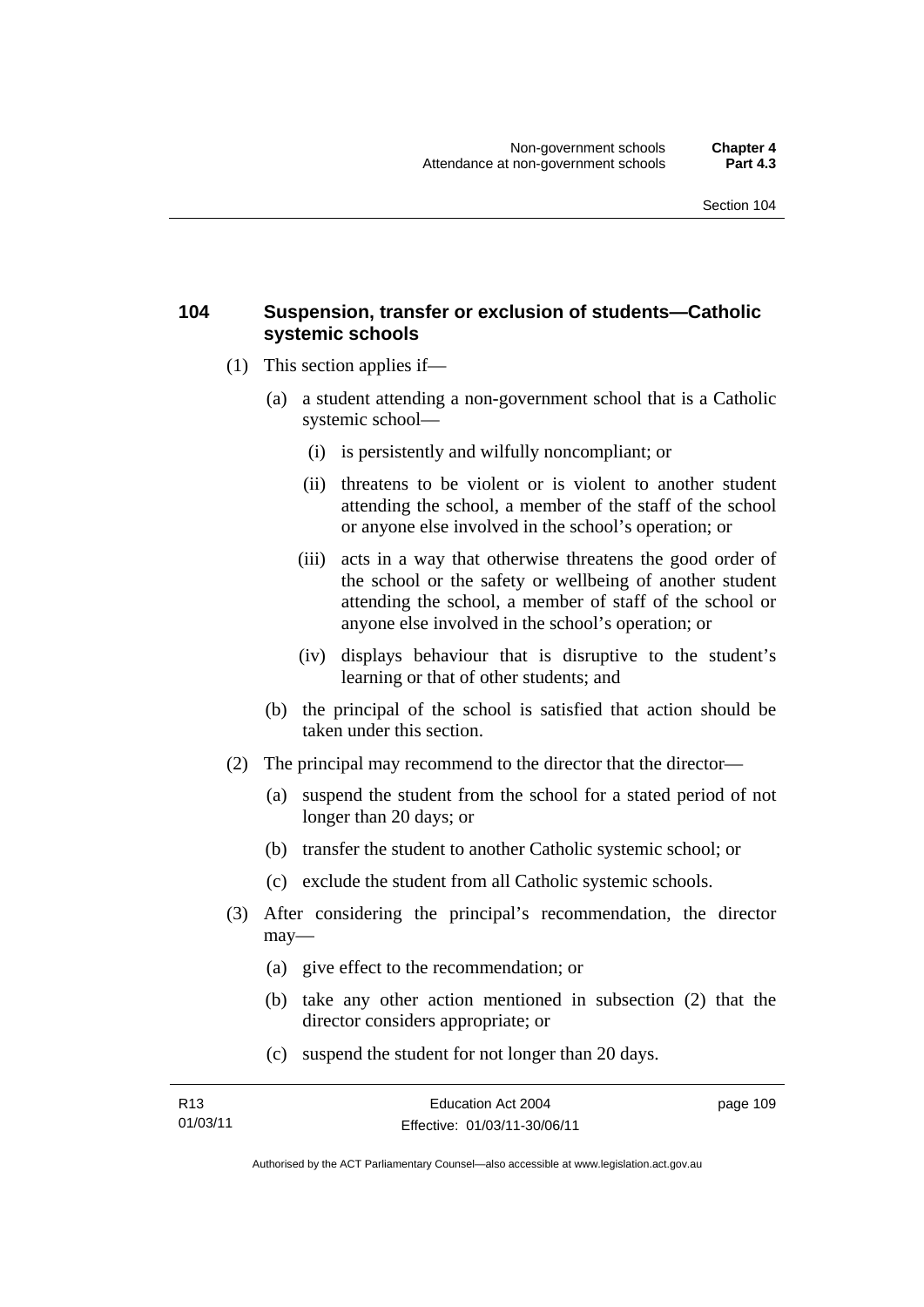- (4) The director may exclude the student only if—
	- (a) the student's parents have been given an opportunity to be consulted, and told in writing, about the proposed exclusion of the student and the reasons for it; and
	- (b) the student has been given a reasonable opportunity to attend counselling, undertake relevant educational programs or receive other appropriate assistance; and
	- (c) as far as the student's maturity and capacity for understanding allow, the participation of the student has been sought, and any views of the student considered, in deciding whether to exclude the student; and
	- (d) the student has been given sufficient information about the decision-making process, in a language and way that the student can understand, to allow the student to take part in the process; and
	- (e) the student has been offered information about alternatives for continuing the student's education after the exclusion.
- (5) The director may suspend or transfer the student only if—
	- (a) the student's parents have been given an opportunity to be consulted, and told in writing, about the proposed suspension or transfer of the student and the reasons for it; and
	- (b) as far as the student's maturity and capacity for understanding allow, the participation of the student has been sought, and any views of the student considered, in deciding whether to suspend or transfer the student; and
	- (c) the student has been given sufficient information about the decision-making process, in a language and way that the student can understand, to allow the student to take part in the process; and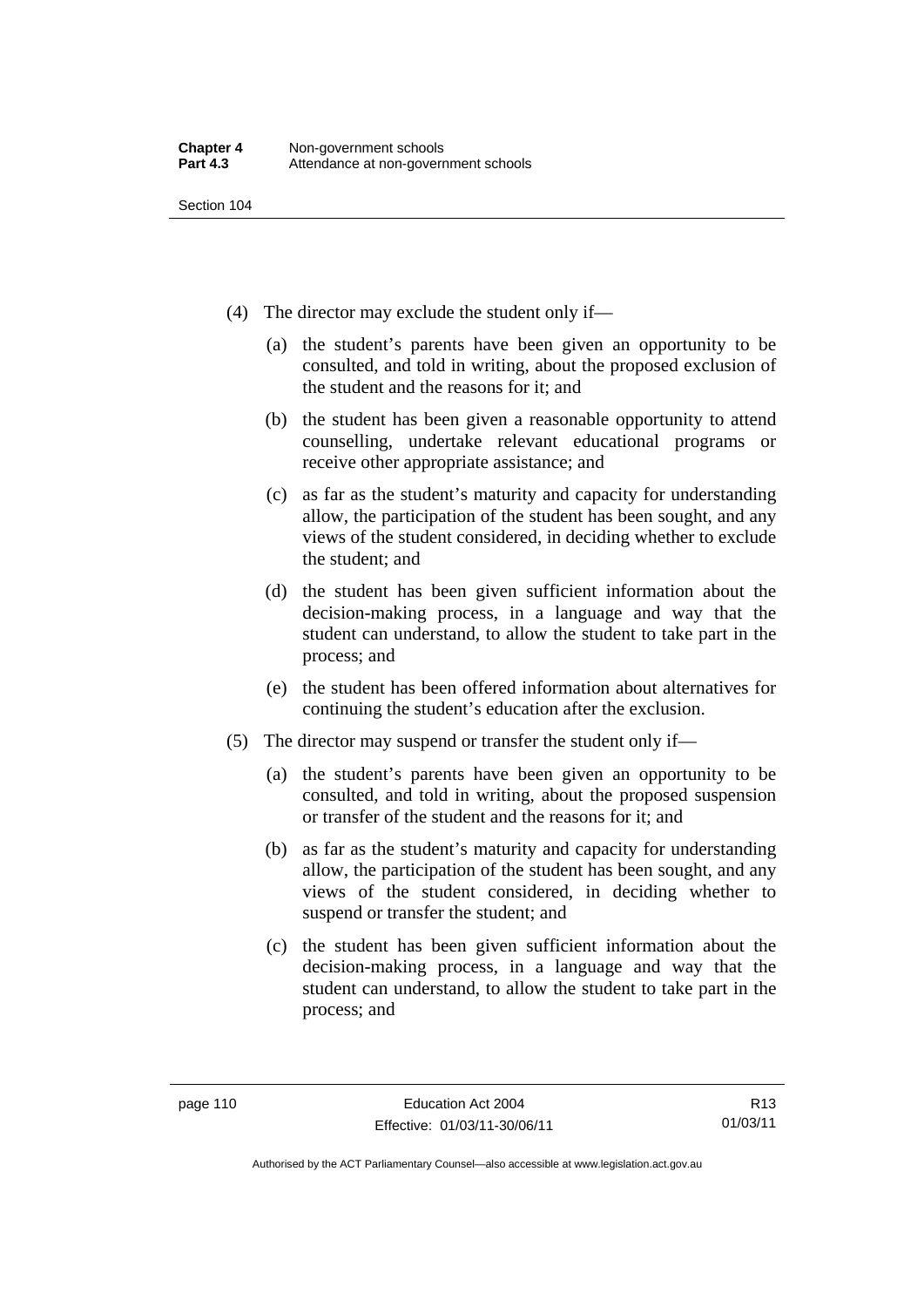- (d) the student has been given a reasonable opportunity to continue the student's education during the suspension.
- (6) Despite subsection (5), the director may immediately suspend the student for not longer than 5 days if, in the director's opinion, the circumstances are of such urgency or seriousness to require the student's immediate suspension.
- (7) However, before suspending the student under subsection (6), the director must comply with the requirements of subsection (5) (a) to (d) to the extent that it is practicable and appropriate to do so.
- (8) To remove any doubt, the director may suspend the student under subsection (6) while deciding what other action (if any) should be taken in relation to the student under this section.
- (9) If the student is suspended for 7 or more school days in a school term (whether or not consecutive school days), the director must ensure that the student is given a reasonable opportunity to attend appropriate counselling.
- (10) The director may delegate the director's power to suspend a student from a school for not longer than 15 days to the principal of the school.

- (11) If the director excludes a student from all Catholic systemic schools, the director must give the registrar written notice of the exclusion.
- (12) In this section:

*director* means the person occupying the position prescribed under the regulations.

*Note* For the making of delegations and the exercise of delegated functions, see Legislation Act, pt 19.4.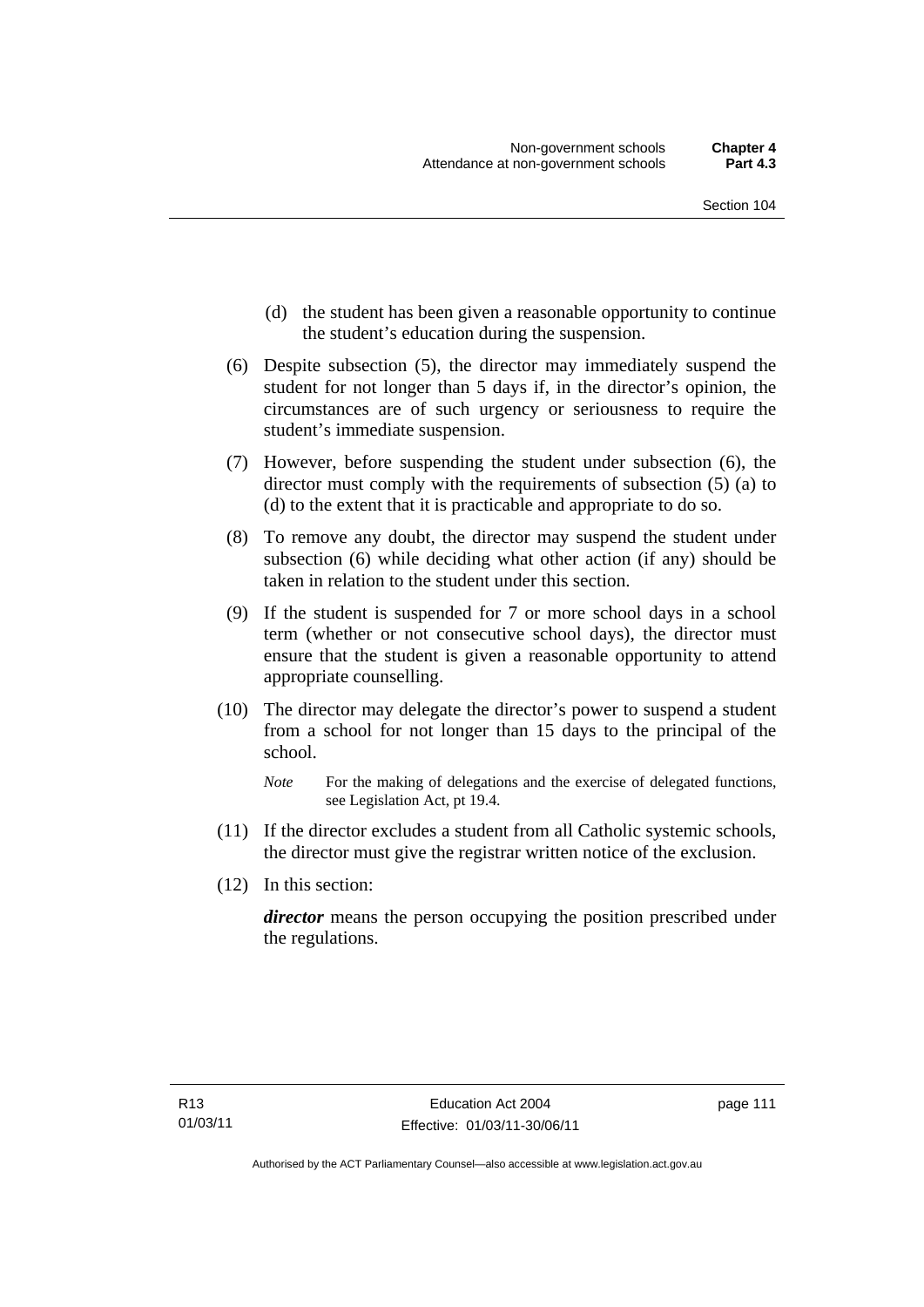### **105 Suspension or exclusion of students—other nongovernment schools**

- (1) This section applies if—
	- (a) a student attending a non-government school (other than a Catholic systemic school)—
		- (i) is persistently and wilfully noncompliant; or
		- (ii) threatens to be violent or is violent to another student attending the school, a member of the staff of the school or anyone else involved in the school's operation; or
		- (iii) acts in a way that otherwise threatens the good order of the school or the safety or wellbeing of another student attending the school, a member of staff of the school or anyone else involved in the school's operation; or
		- (iv) displays behaviour that is disruptive to the student's learning or that of other students; and
	- (b) the principal of the school is satisfied that action should be taken under this section.
- (2) The principal may—
	- (a) suspend the student from the school for a stated period of not longer than 20 days; or
	- (b) exclude the student from the school.
- (3) The principal may exclude the student only if—
	- (a) the student's parents have been given an opportunity to be consulted, and told in writing, about the proposed exclusion of the student and the reasons for it; and
	- (b) the student has been given a reasonable opportunity to attend counselling, undertake relevant educational programs or receive other appropriate assistance; and

R13 01/03/11

Authorised by the ACT Parliamentary Counsel—also accessible at www.legislation.act.gov.au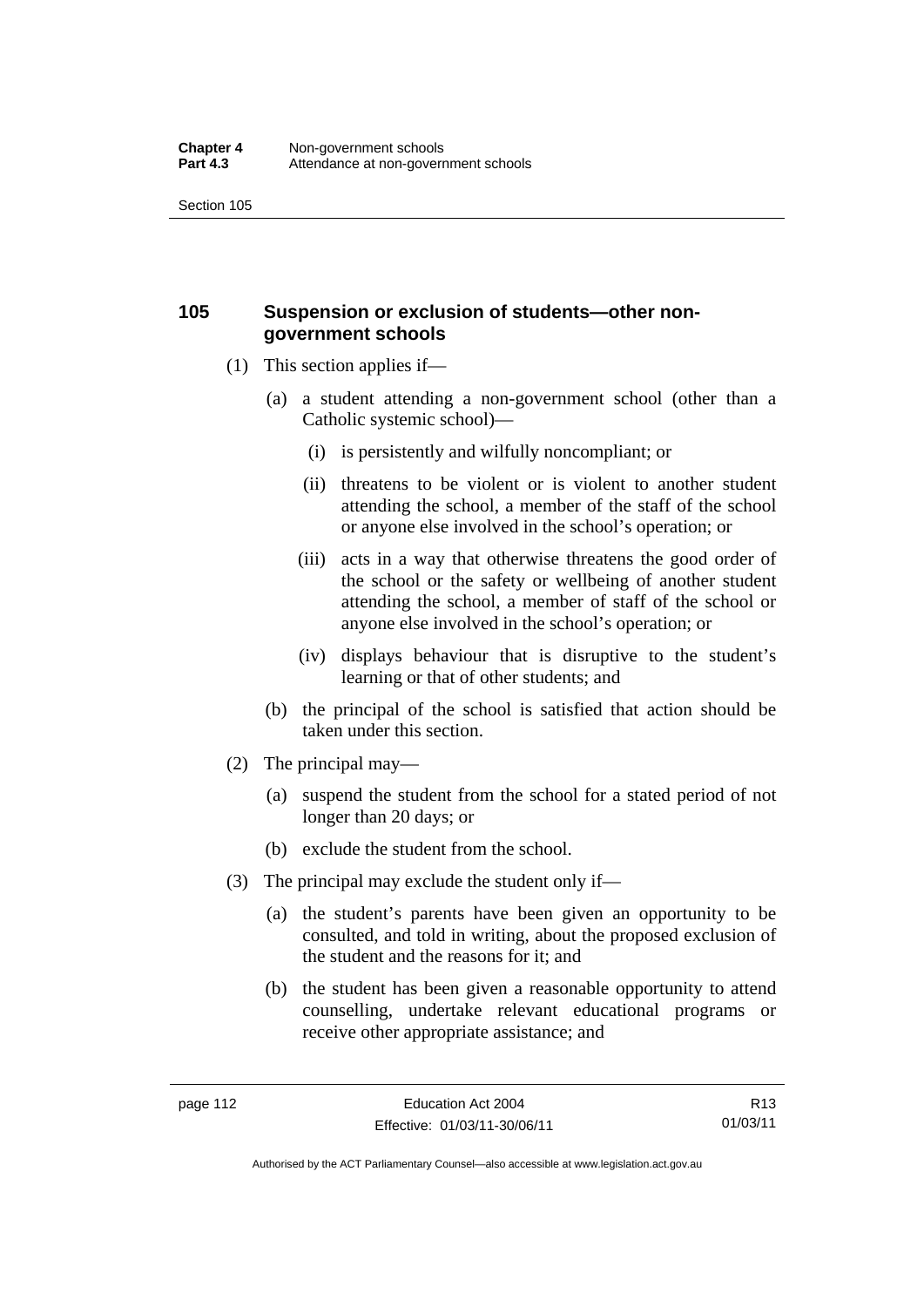- (c) as far as the student's maturity and capacity for understanding allow, the participation of the student has been sought, and any views of the student considered, in deciding whether to exclude the student; and
- (d) the student has been given sufficient information about the decision-making process, in a language and way that the student can understand, to allow the student to take part in the process; and
- (e) the student has been offered information about alternatives for continuing the student's education after the exclusion.
- (4) The principal may suspend the student only if—
	- (a) the student's parents have been given an opportunity to be consulted, and told in writing, about the proposed suspension of the student and the reasons for it; and
	- (b) as far as the student's maturity and capacity for understanding allow, the participation of the student has been sought, and any views of the student considered, in deciding whether to suspend the student; and
	- (c) the student has been given sufficient information about the decision-making process, in a language and way that the student can understand, to allow the student to take part in the process; and
	- (d) the student has been given a reasonable opportunity to continue the student's education during the suspension.
- (5) Despite subsection (4), the principal may immediately suspend a student for not longer than 5 days if, in the principal's opinion, the circumstances are of such urgency or seriousness to require the student's immediate suspension.
- (6) However, before suspending a student under subsection (5), the principal must comply with the requirements of subsection (4) (a) to (d) to the extent that it is practicable and appropriate to do so.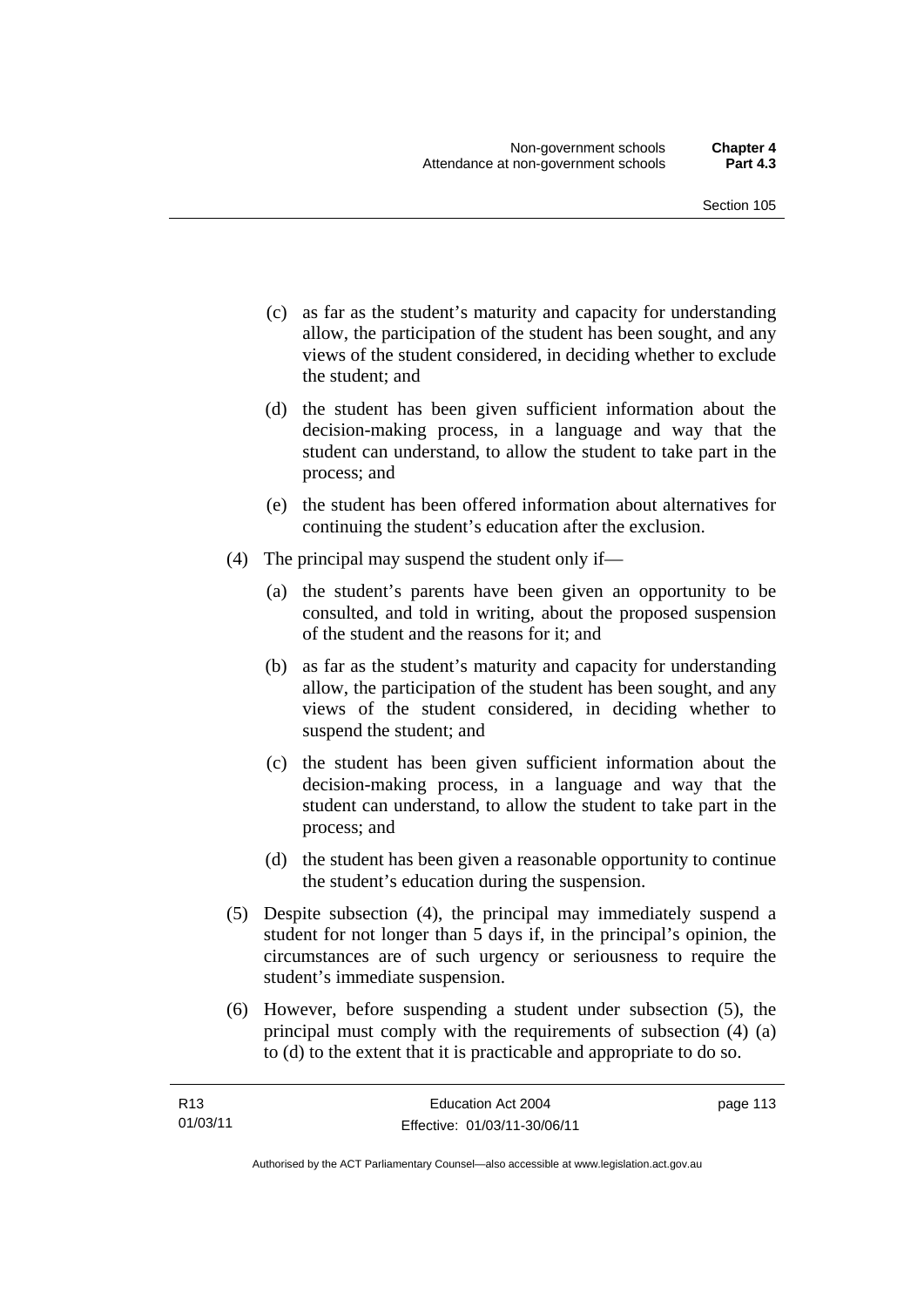- (7) To remove any doubt, the principal may suspend the student under subsection (5) while deciding what other action (if any) should be taken in relation to the student under this section.
- (8) If the student is suspended for 7 or more school days in a school term (whether or not consecutive school days), the principal must ensure that the student is given a reasonable opportunity to attend appropriate counselling.
- (9) If the principal of the school excludes a student from the school, the principal must give the registrar written notice of the exclusion.

page 114 Education Act 2004 Effective: 01/03/11-30/06/11

R13 01/03/11

Authorised by the ACT Parliamentary Counsel—also accessible at www.legislation.act.gov.au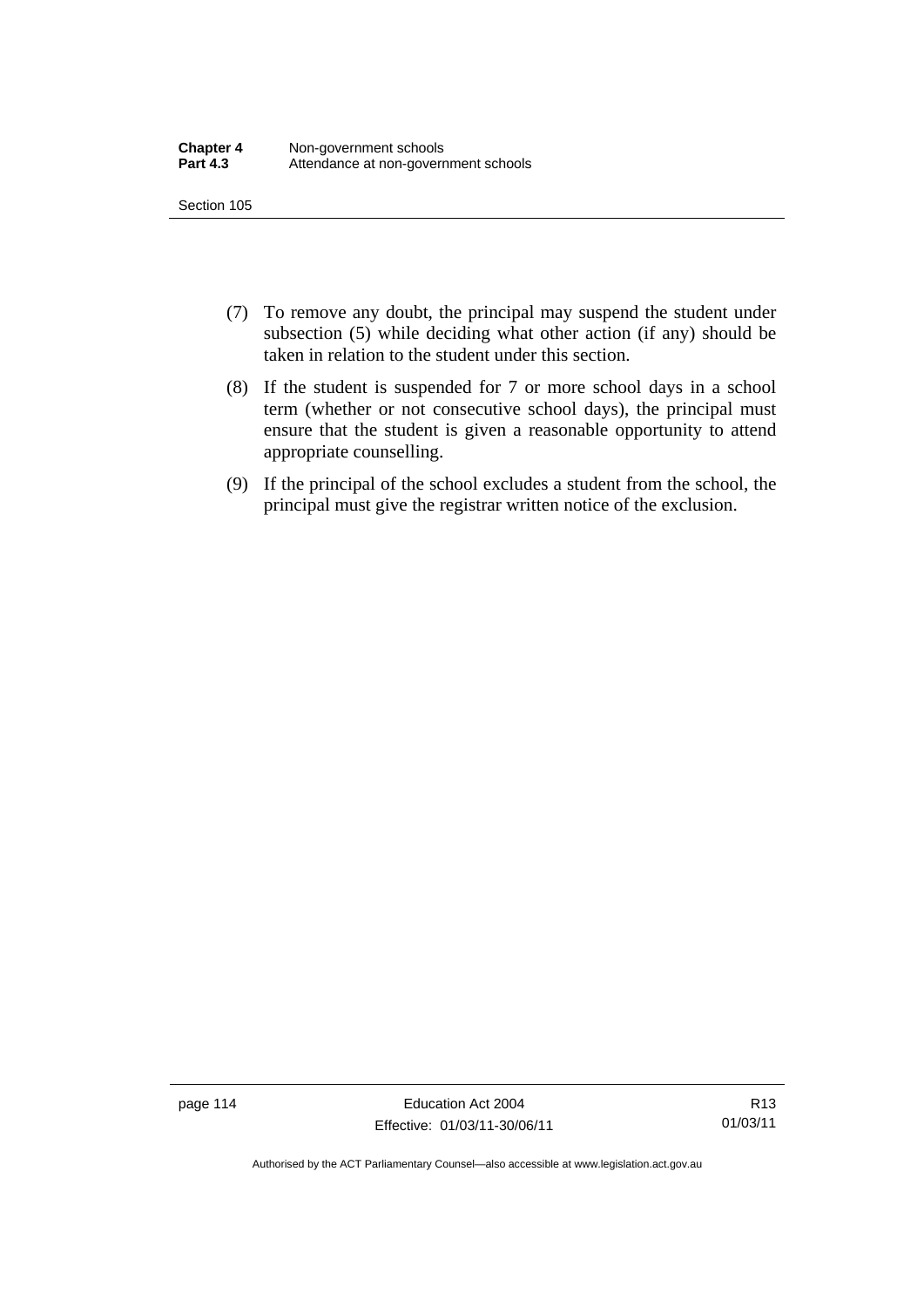# **Part 4.4 Non-government Schools Education Council**

### **Division 4.4.1 Establishment and membership**

### **106 Establishment of council (non-government)**

The Non-government Schools Education Council (in this part called the *council*) is established.

### **107 Functions of council (non-government)**

The functions of the council are—

- (a) to advise the Minister on any aspect of non-government schooling; and
- (b) when asked by the Minister under this paragraph, to inquire into and give advice to the Minister on any aspect of nongovernment schooling; and
- (c) to meet with the Government Schools Education Council to discuss matters of mutual interest; and
- (d) to exercise any other function given to the council under this Act or any other Territory law.
- *Note* The Minister must present a copy of any advice given under s 107 (a) or (b) to the Legislative Assembly (see s 118A).

### **108 Membership of council (non-government)**

The council consists of the members appointed under section 109.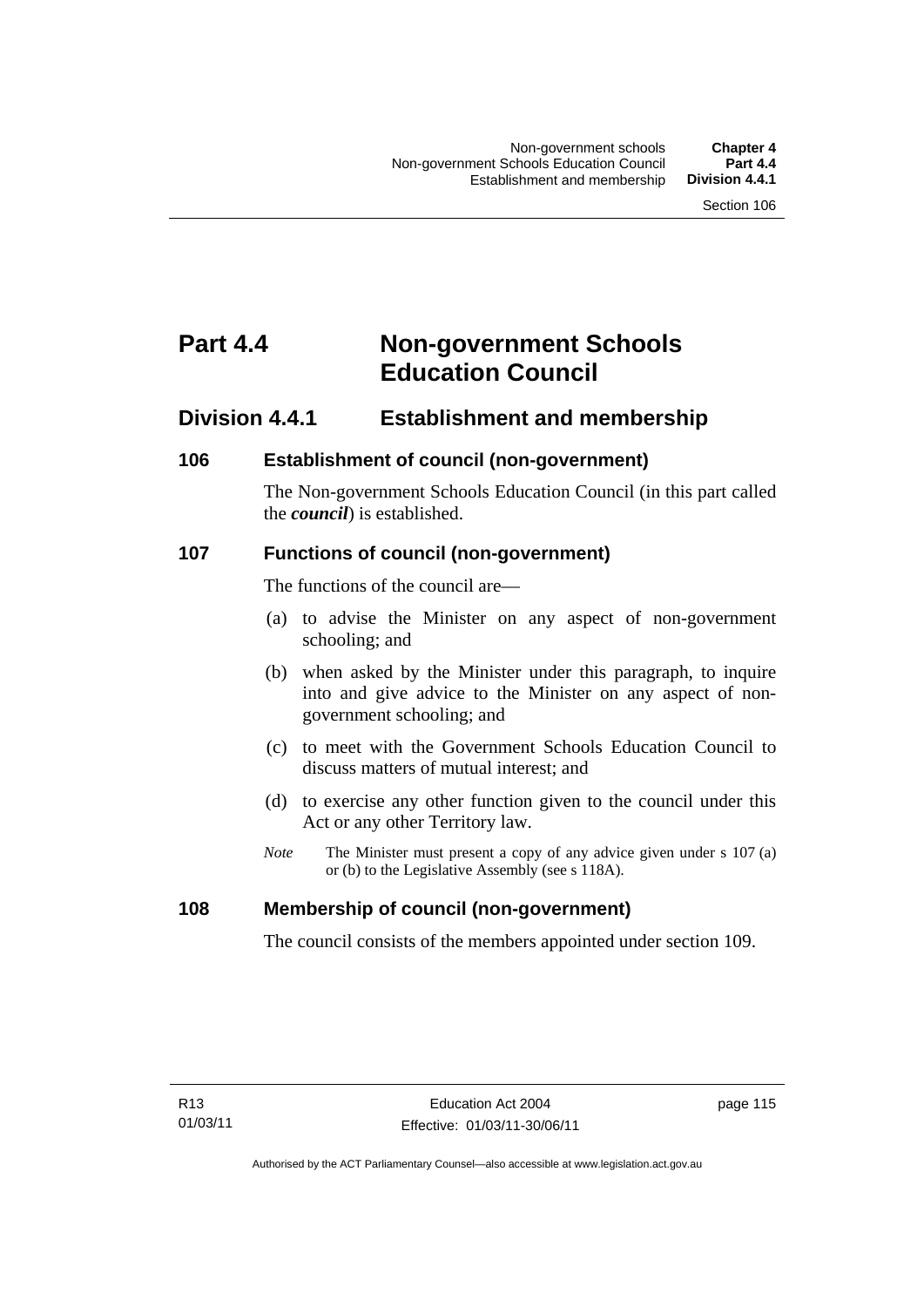### **109 Members of council (non-government)**

- (1) The Minister must appoint the following members of the council:
	- (a) a chairperson;
	- (b) 4 people who, in the Minister's opinion, represent the views of the general community (the *community members*);
	- (c) 6 people who, in the Minister's opinion, represent the views of non-government school education (the *education members*).
	- *Note 1* For the making of appointments (including acting appointments), see the Legislation Act, pt 19.3.
	- *Note 2* In particular, a person may be appointed for a particular provision of a law (see Legislation Act, s 7 (3)) and an appointment may be made by naming a person or nominating the occupant of a position (see s 207).
	- *Note 3* Certain Ministerial appointments require consultation with an Assembly committee and are disallowable (see Legislation Act, div 19.3.3).
- (2) For subsection  $(1)$  (c), the Minister must appoint—
	- (a) 3 education members chosen from nominations of organisations representing Catholic schools; and
	- (b) 1 education member chosen from nominations of organisations representing non-Catholic independent schools; and
	- (c) 1 education member chosen from nominations of the nongovernment school union; and
	- (d) 1 education member chosen from nominations of organisations representing parent associations of non-government schools.

### **110 Deputy chairperson of council (non-government)**

- (1) The members of the council must, whenever necessary, elect another member to be deputy chairperson.
- (2) The council must tell the Minister of the election of the member as deputy chairperson.

R13 01/03/11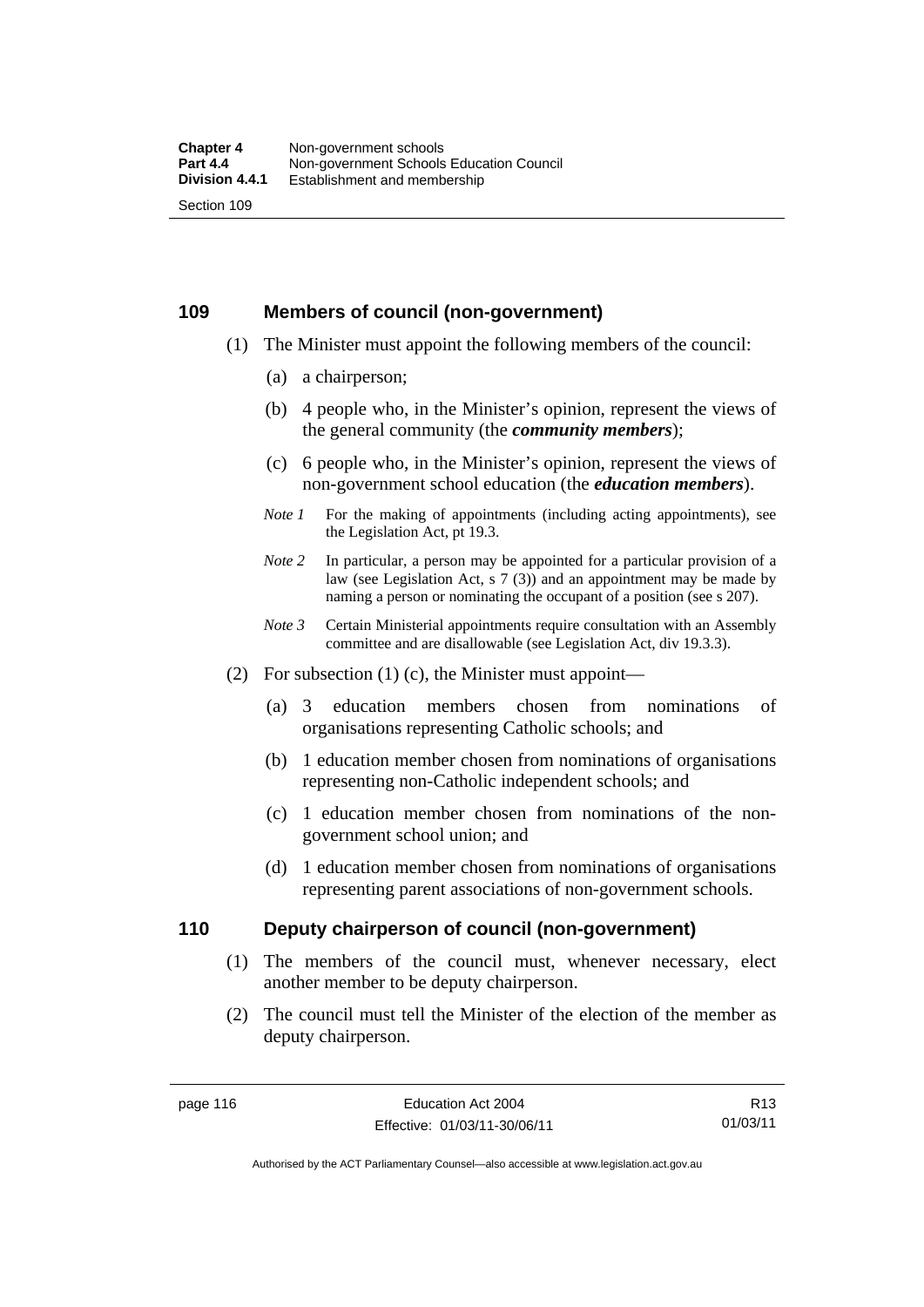### **111 Term of appointment to council (non-government)**

- (1) A member of the council is to be appointed for a term not longer than 3 years.
- (2) The instrument appointing, or evidencing the appointment of, a member of the council must state whether the person is appointed as chairperson or a community or education member.
	- *Note* A person may be reappointed to a position if the person is eligible to be appointed to the position (see Legislation Act, s 208 and dict, pt 1, def *appoint*).

### **112 Ending of appointment to council (non-government)**

- (1) The Minister may end the appointment of a member of the council—
	- (a) for misbehaviour; or
	- (b) for contravening section 117 (Disclosure of interests by members of council (non-government)).
- (2) The Minister may also end the appointment of an education member if satisfied that the person no longer represents the views of the organisation from which the person was chosen.
	- *Note* A person's appointment also ends if the person resigns (see Legislation Act s 210).

### **113 Conditions of appointment generally of council (nongovernment) members**

A member of the council holds the position on the conditions not provided by this Act or another Territory law that are decided by the Minister.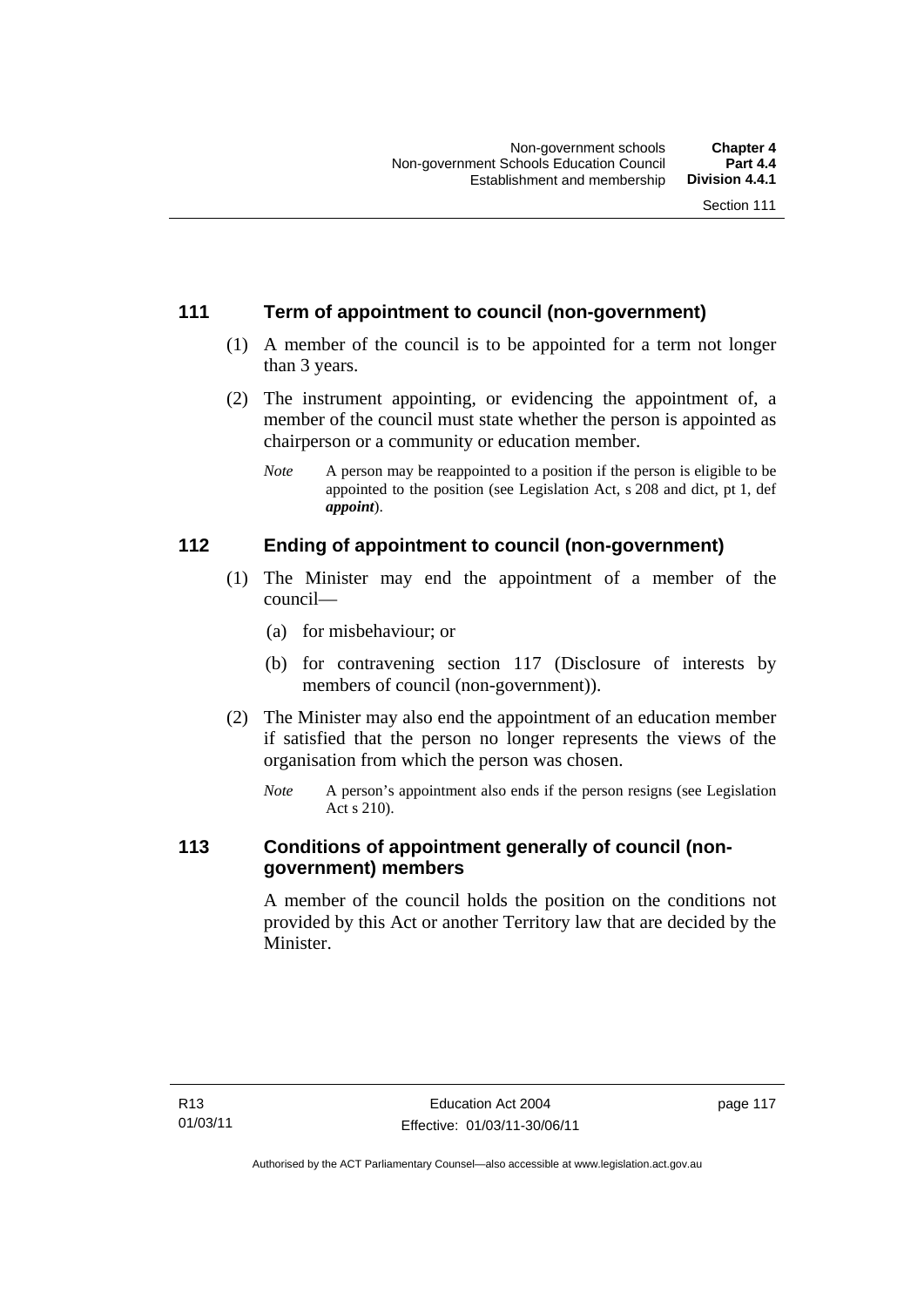### **114 Arrangements for staff**

- (1) The council (non-government) may arrange with the chief executive to use public servants in the administrative unit under the chief executive's control.
- (2) The *Public Sector Management Act 1994* applies to the management by the council (non-government) of public servants the subject of an arrangement under subsection (1).

### **Division 4.4.2 Proceedings of council (nongovernment)**

### **115 Time and place of meetings of council (non-government)**

- (1) The council meets at the times and places it decides.
- (2) However, the council must meet at least twice a year.

### **116 Proceedings of council (non-government)**

- (1) The council must keep minutes of its meetings.
- (2) The council may conduct its proceedings (including its meetings) as it considers appropriate.

### **117 Disclosure of interests by members of council (nongovernment)**

- (1) This section applies to a member of the council if—
	- (a) the member has a direct or indirect financial interest in an issue being considered, or about to be considered, by the council; and
	- (b) the interest could conflict with the proper exercise of the member's functions in relation to the council's consideration of the issue.

R13 01/03/11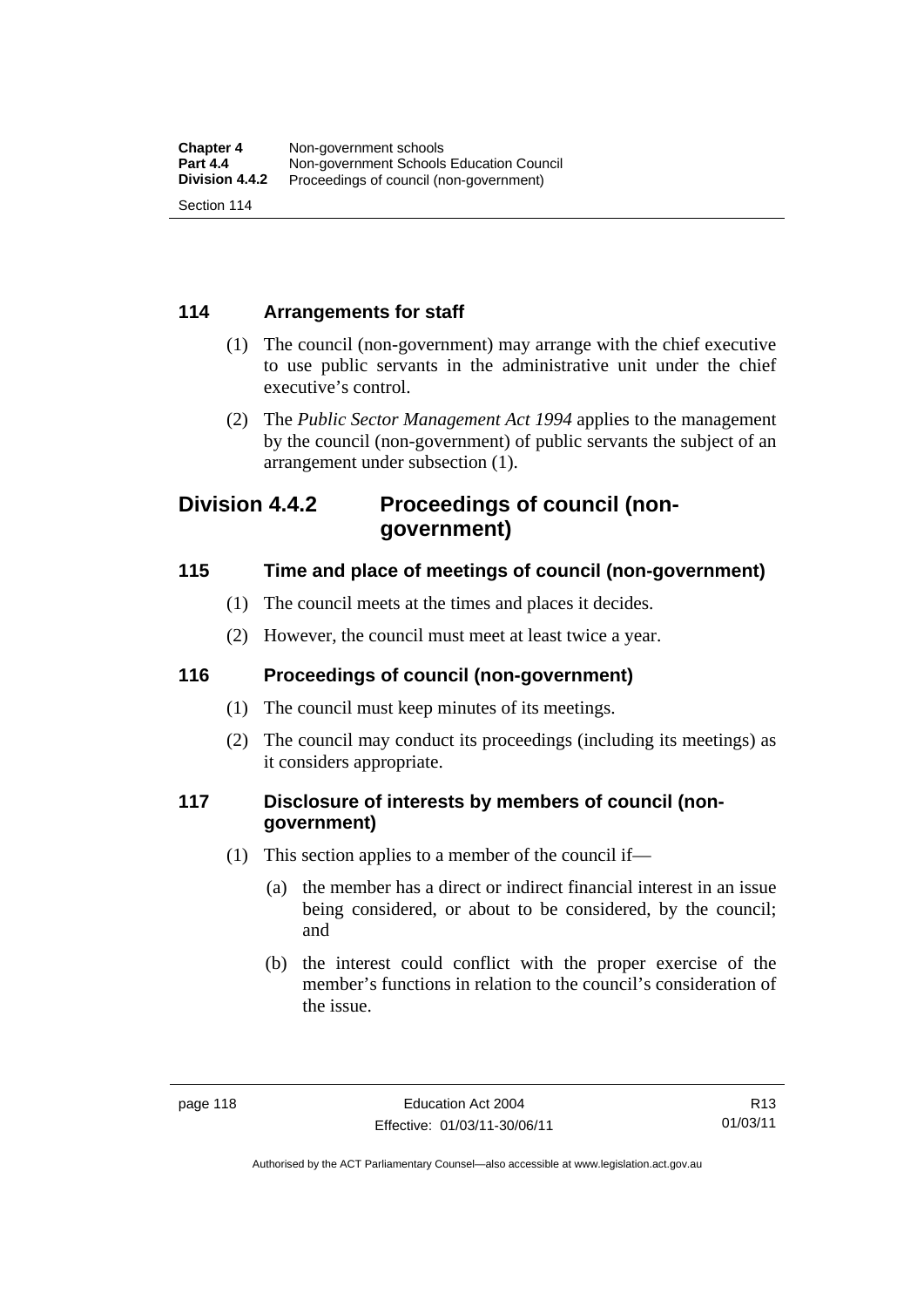- (2) As soon as practicable after the relevant facts come to the member's knowledge, the member must disclose the nature of the interest to a meeting of the council.
- (3) The disclosure must be recorded in the council's minutes and, unless the council otherwise decides, the member (the *first member*) must not—
	- (a) be present when the council considers the issue; or
	- (b) take part in a decision of the council on the issue.
- (4) Any other member who also has a direct or indirect financial interest in the issue must not—
	- (a) be present when the council is considering its decision under subsection (3) in relation to the first member; or
	- (b) take part in making the decision.
- (5) Within 14 days after the end of each financial year, the chairperson of the council must give the Minister a statement of any disclosure of interest made under this section during the financial year.

### **Division 4.4.3 Other provisions relating to council (non-government)**

### **118 Minister to seek advice**

- (1) Before deciding the budget priorities for non-government schools each year, the Minister must ask for, and consider the advice of, the Non-government Schools Education Council.
- (2) This section does not limit the matters that the Minister may take into account in deciding the budget priorities for non-government schools.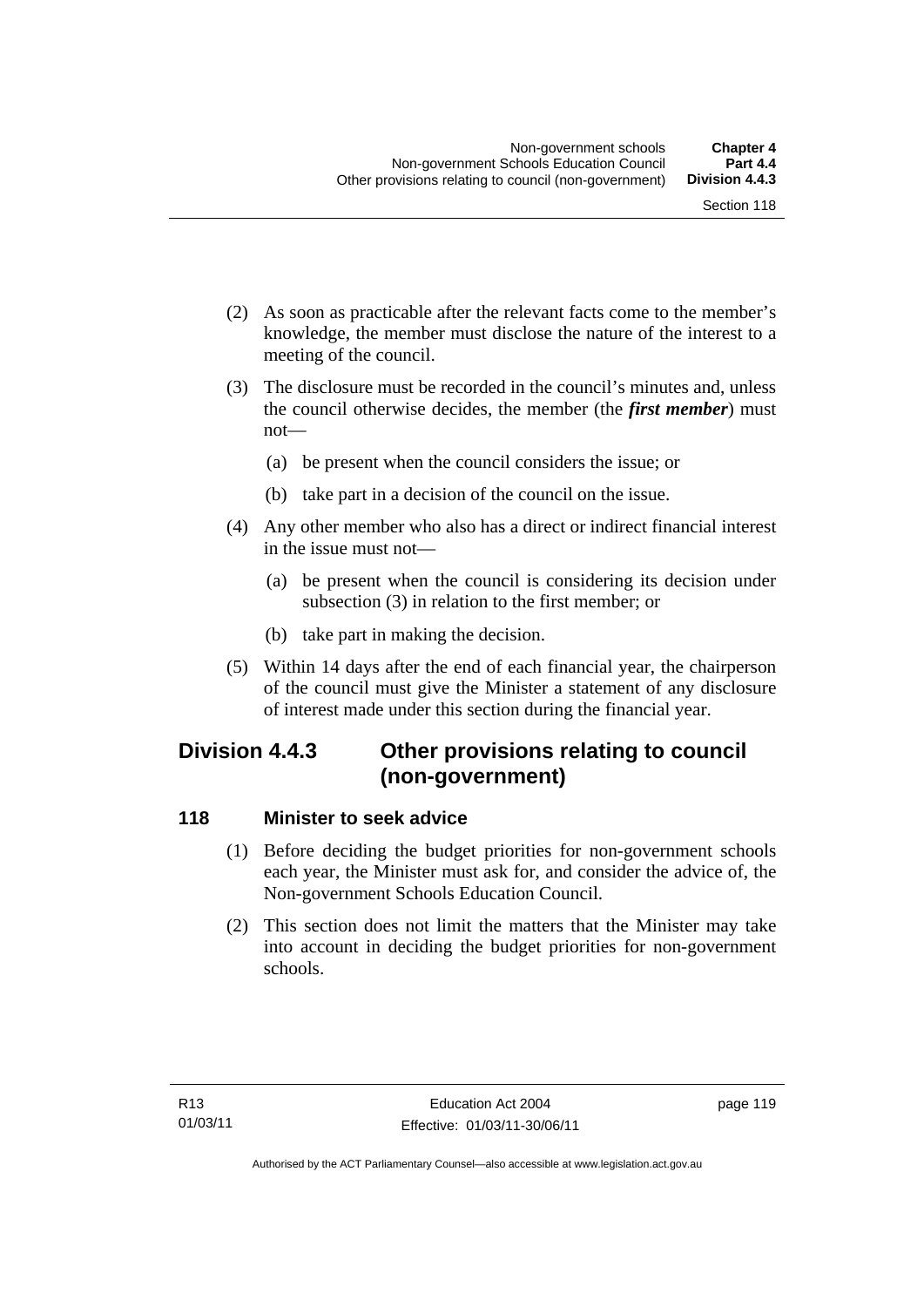### **118A Minister to present advice of council (non-government)**

The Minister must present a copy of advice given to the Minister under section 107 (a) or (b) (Functions of council (nongovernment)) to the Legislative Assembly within 6 sitting days after the day it is given to the Minister.

page 120 **Education Act 2004** Effective: 01/03/11-30/06/11

R13 01/03/11

Authorised by the ACT Parliamentary Counsel—also accessible at www.legislation.act.gov.au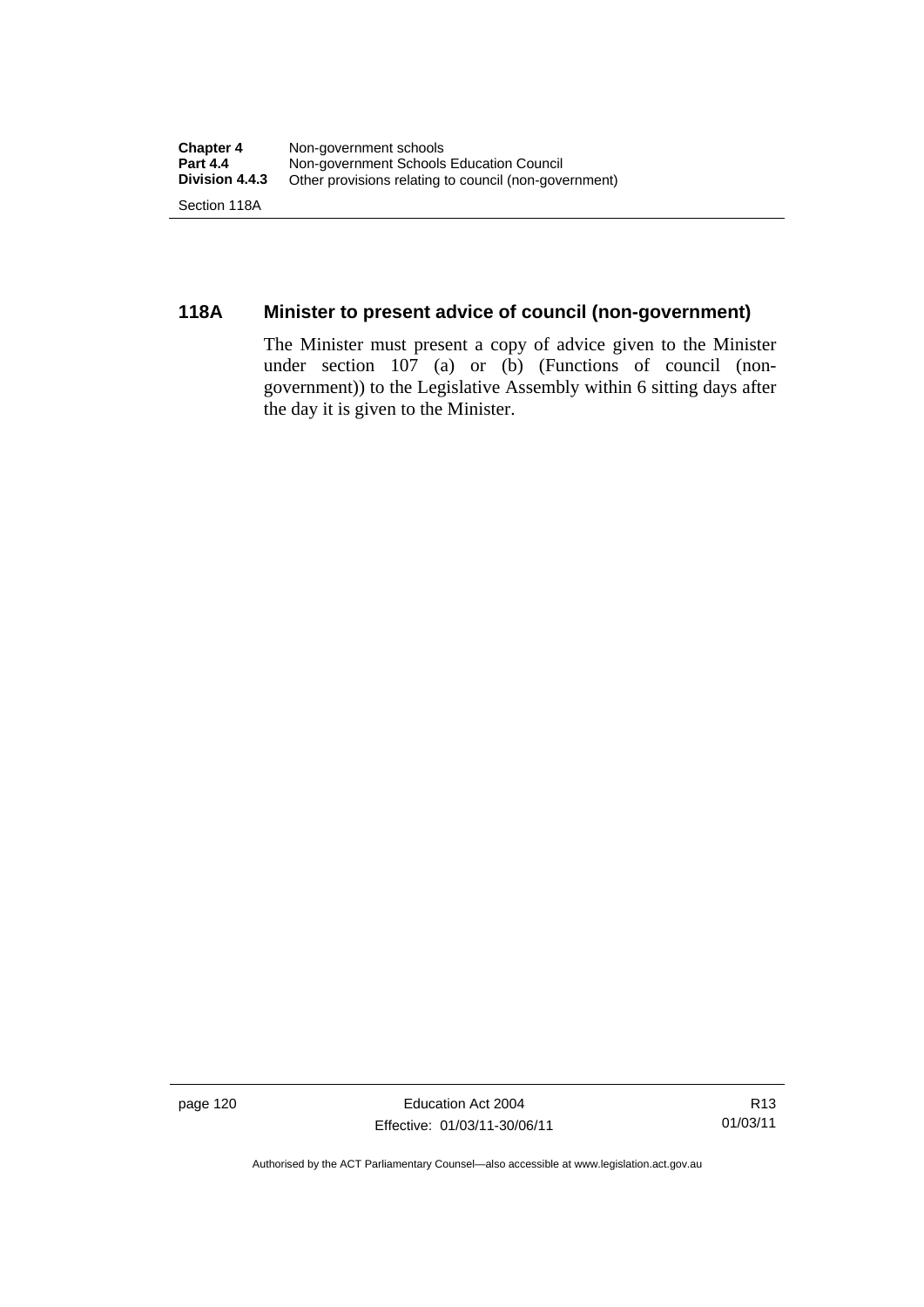## **Part 4.5 Other provisions**

### **Division 4.5.1 Authorised persons (nongovernment)**

### **119 Appointment of authorised persons (non-government)**

- (1) The chief executive may appoint a person to be an authorised person (non-government) for this chapter or a provision of this chapter.
	- *Note 1* For the making of appointments (including acting appointments), see the Legislation Act, pt 19.3.
	- *Note 2* In particular, a person may be appointed for a particular provision of a law (see Legislation Act, s 7 (3)) and an appointment may be made by naming a person or nominating the occupant of a position (see s 207).
- (2) The regulations may prescribe a person to be an authorised person (non-government) for this chapter or a provision of this chapter.
- (3) A person may be appointed as an authorised person (nongovernment) under subsection (1) only if—
	- (a) the person is an Australian citizen or a permanent resident of Australia; and
	- (b) the chief executive is satisfied that the person is a suitable person to be appointed, having regard in particular to—
		- (i) whether the person has any criminal convictions; and
		- (ii) the person's employment record; and
	- (c) the person has satisfactorily completed adequate training to exercise the powers of an authorised person (non-government) proposed to be given to the person.
- (4) To remove any doubt, a person may be both an authorised person (government) and an authorised person (non-government).

page 121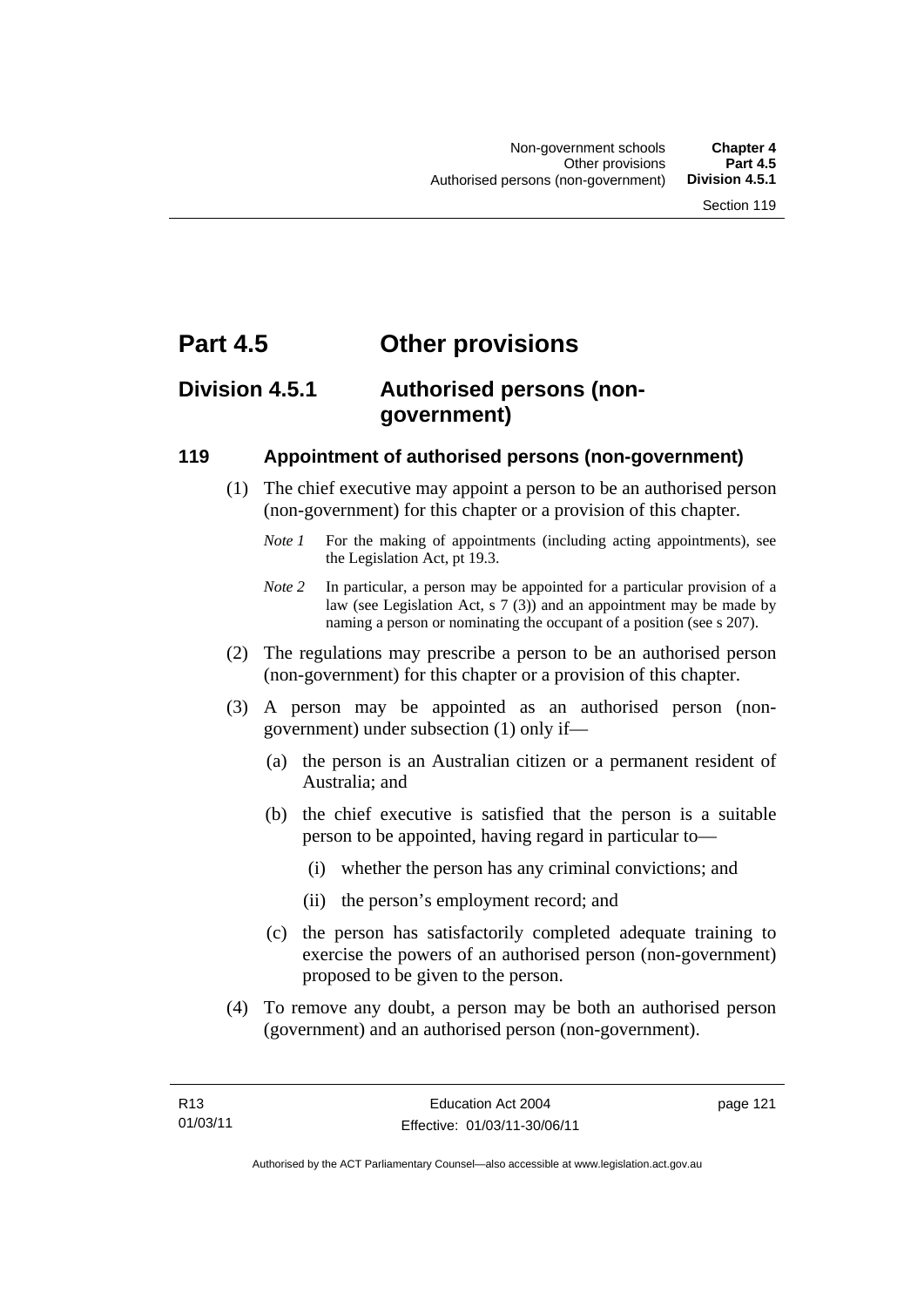### **120 Identity cards for authorised persons (non-government)**

- (1) The chief executive must give an authorised person (nongovernment) an identity card that states the person is an authorised person (non-government) for this chapter, or stated provisions of this chapter, and shows—
	- (a) a recent photograph of the person; and
	- (b) the name of the person; and
	- (c) the date of issue of the card; and
	- (d) an expiry date for the card; and
	- (e) anything else prescribed under the regulations.
- (2) A person who ceases to be an authorised person (non-government) must return his or her identity card to the chief executive as soon as practicable, but within 21 days after the day the person ceases to be an authorised person.

Maximum penalty: 1 penalty unit.

(3) An offence against subsection (2) is a strict liability offence.

### **Division 4.5.2 Inspection powers for non-government schools**

### **121 Power not to be exercised before identity card shown etc**

- (1) An authorised person (non-government) may exercise a power under this chapter in relation to a person only if the authorised person first shows the person his or her identity card.
- (2) An authorised person (non-government) may not remain in a nongovernment school entered under this division if, when asked by the principal, the authorised person does not show his or her identity card.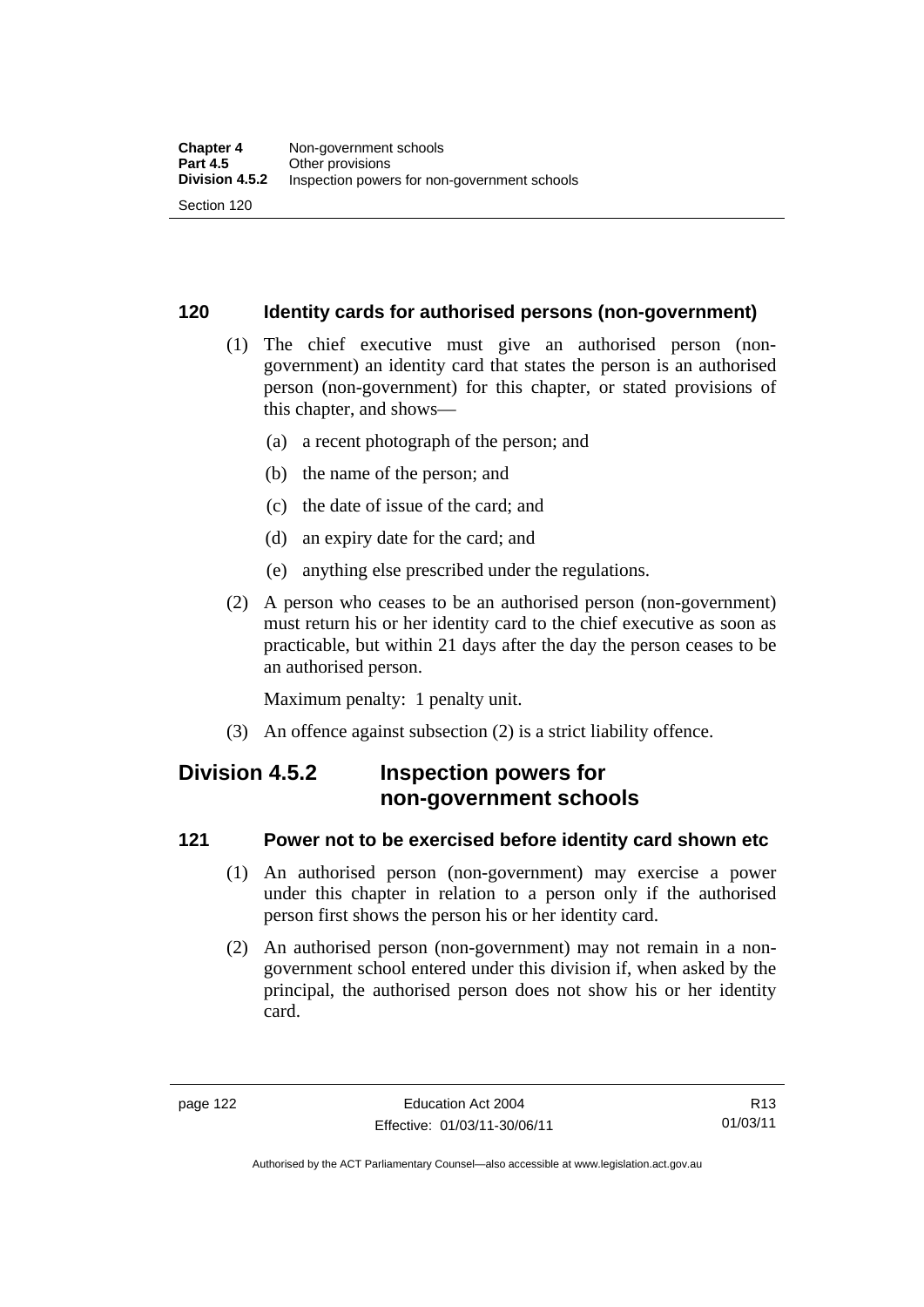### **122 Entry to non-government schools for inspections**

To find out whether this Act is being complied with, an authorised person (non-government) may enter a non-government school at any time when it is being used as a school under this Act.

### **123 Entry to non-government schools with consent**

- (1) An authorised person (non-government) may enter a nongovernment school at any other time if the principal of the school consents to the entry.
- (2) An authorised person (non-government) may, without the principal's consent, enter the non-government school to ask for consent to enter the school.

### **124 Consent to entry**

- (1) This section applies if an authorised person (non-government) intends to ask the principal of a non-government school to consent to the authorised person entering the school.
- (2) Before asking for the consent, the authorised person (nongovernment) must tell the principal—
	- (a) the reason for the entry; and
	- (b) that the principal is not required to consent.
- (3) If the consent is given, the authorised person (non-government) must ask the principal to sign an acknowledgment of the consent.
- (4) The acknowledgment must state that—
	- (a) the principal was told—
		- (i) the reason for the entry; and
		- (ii) that the principal is not required to consent; and

page 123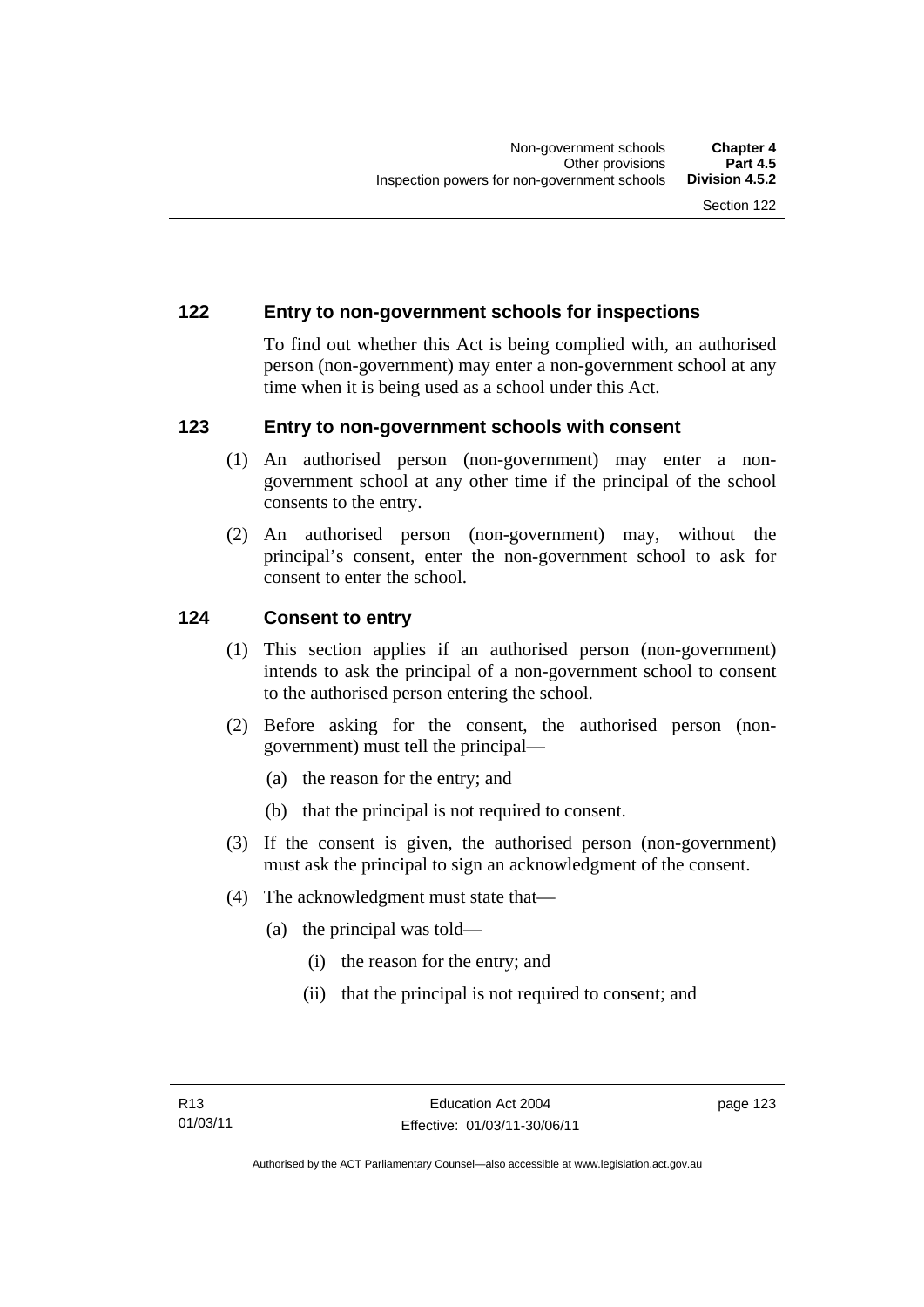- (b) the principal gives an authorised person (non-government) consent to enter the school and exercise powers under this chapter; and
- (c) the time and date the consent was given.
- (5) If the principal signs an acknowledgment of consent, the authorised person (non-government) must immediately give a copy to the principal.
- (6) A court may assume that the principal did not consent if—
	- (a) a question arises, in a proceeding in the court, whether the principal consented to the authorised person (non-government) entering the school under this chapter; and
	- (b) an acknowledgment under this section is not produced in evidence for the entry; and
	- (c) it is not proved that the principal consented to the entry.

### **125 Powers on entry**

An authorised person (non-government) who enters a nongovernment school under section 122 (Entry to non-government schools for inspections) or section 123 (Entry to non-government schools with consent) may inspect the school or anything in it (including the register of enrolments and attendances).

R13 01/03/11

Authorised by the ACT Parliamentary Counsel—also accessible at www.legislation.act.gov.au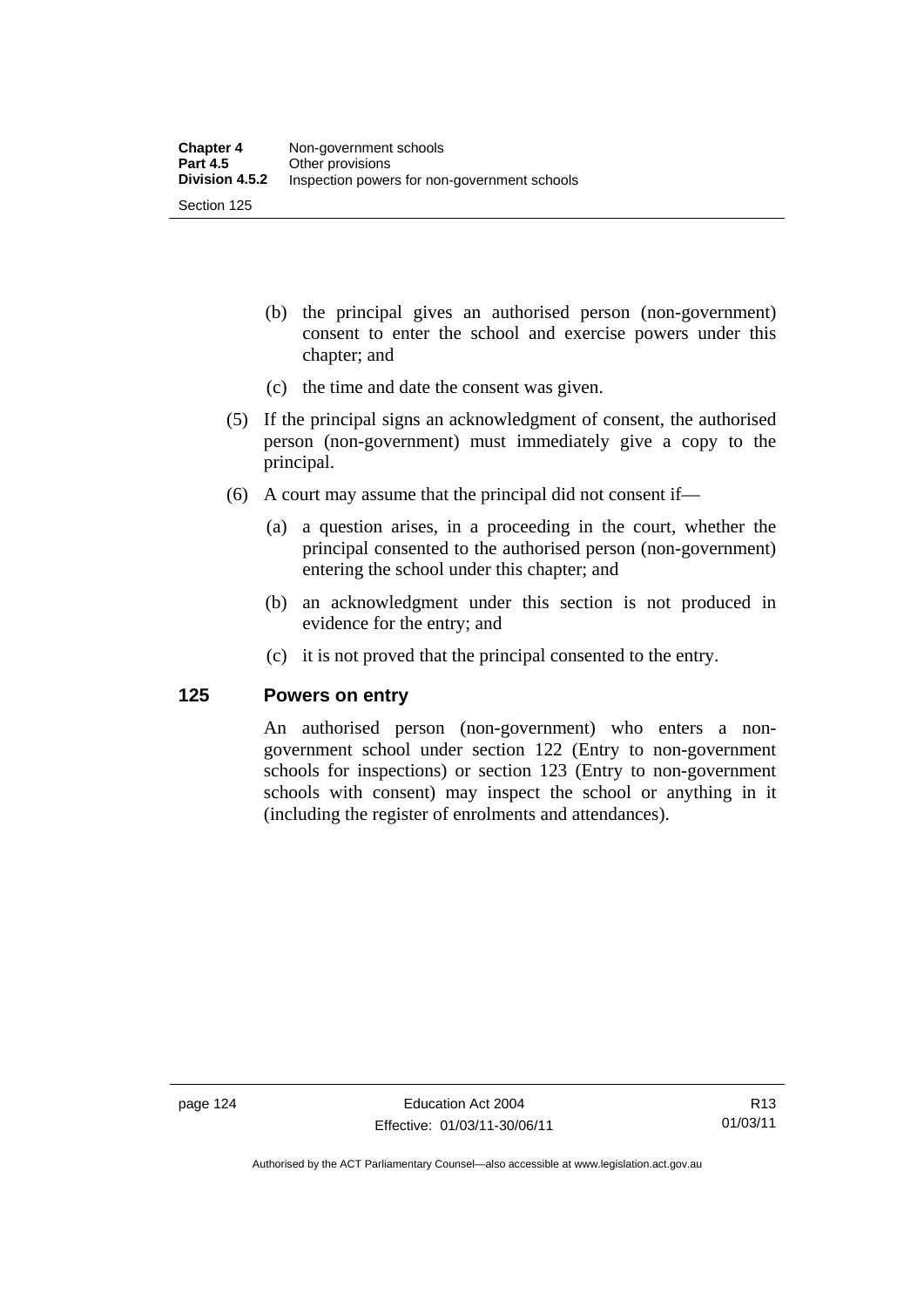# **Chapter 5 Home education**

## **Part 5.1 General**

### **128 Principles on which ch 5 based**

The following are the principles on which this chapter is based:

- (a) parents have the right to choose a suitable educational environment for their children;
- (b) there is a diversity of religious and educational philosophies held by parents providing home education for their children;
- (c) the diversity of educational philosophies reflects the diversity of preferences of parents for particular forms of education for their children;
- (d) home education is committed to—
	- (i) offering a broad range of opportunities that foster in each child the development of the child's unique spiritual, emotional, physical, social and intellectual being; and
	- (ii) valuing the individual needs, interests and aptitudes of each child; and
	- (iii) preparing each child to become an independent and effective local and global citizen.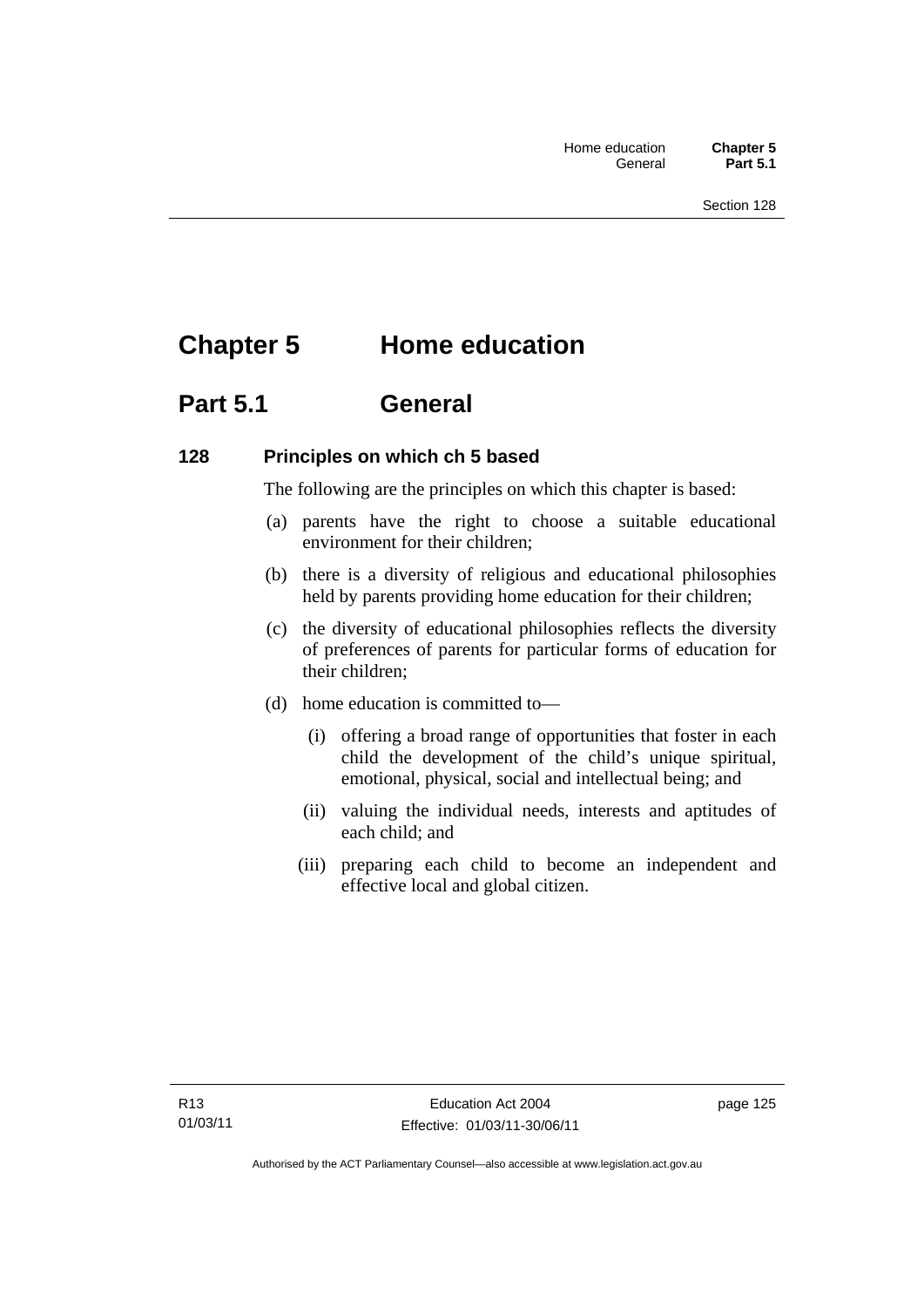# **Part 5.2 Registration—home education**

### **129 Meaning of** *home education*

In this Act:

*home education*, in relation to a child, means education conducted by 1 or both of the child's parents from a home base.

### **130 Provisional registration for home education**

- (1) The parents of a child may apply, in writing, to the chief executive for registration of the child for home education.
	- *Note* If a form is approved under s 154 for the application, the form must be used.
- (2) On receiving an application under subsection (1), the chief executive must provisionally register the child for home education.
- (3) Provisional registration for home education ends—
	- (a) 6 months after the day the provisional registration begins; or
	- (b) if the child is registered sooner under section 131 (3)—on the day the child is registered.

### **131 Registration for home education**

- (1) This section applies if a child is provisionally registered for home education under section 130.
- (2) Also, this section applies if—
	- (a) the parents of a child apply in writing to the chief executive for registration for home education; and
	- (b) immediately before the application, the child was registered or approved (however described) under the law of a State or another Territory for home education.

R13 01/03/11

Authorised by the ACT Parliamentary Counsel—also accessible at www.legislation.act.gov.au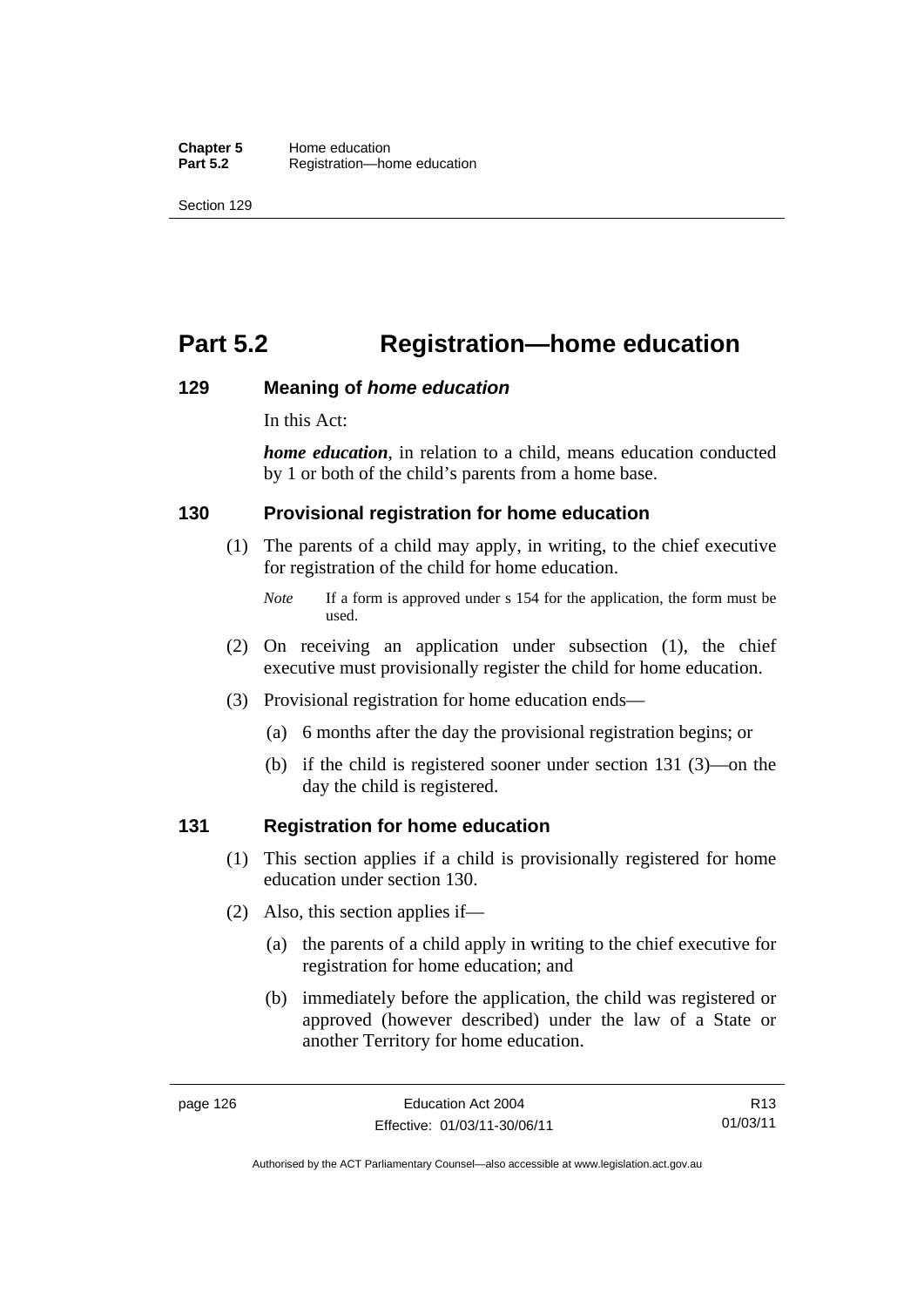- (3) The chief executive may register the child for home education for a period of not longer than 2 years if satisfied that the conditions for registration will be complied with.
- (4) To decide whether the conditions for registration will be complied with, an authorised person (government) may inspect any education programs, materials or other records proposed to be used for the home education.

### **132 Conditions of registration for home education**

The registration of a child for home education is subject to the following conditions:

- (a) the parents of the child are to provide high-quality education for the child;
- (b) the parents of the child must document the educational opportunities offered by the parents to their child and the strategies they use to encourage their child to learn;
- (c) the parents of the child must make available for inspection on request by the chief executive any education programs, materials or other records used for the home education.

### **133 Registration of child**

If the chief executive approves the registration of a child for home education, the chief executive must—

- (a) enter the particulars prescribed under the regulations in the home education register kept under section 139 (Home education register); and
- (b) give the parents of the child a certificate of registration for the child.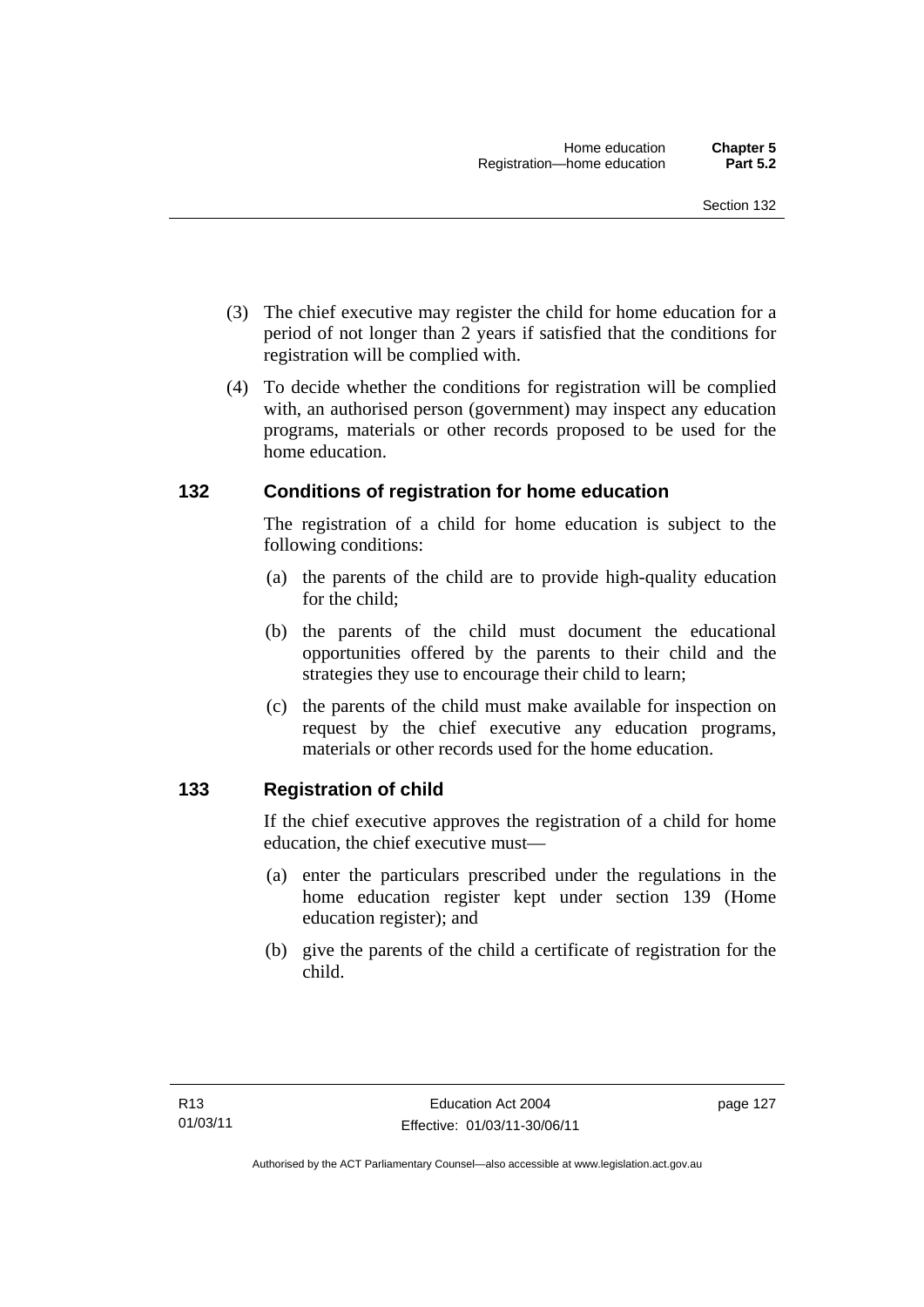### **134 Period of registration**

Registration of a child for home education is for the period (not longer than 2 years) stated in the certificate of registration.

### **135 Cancellation of registration for home education**

- (1) The chief executive may cancel the registration of a child for home education if the chief executive is satisfied on reasonable grounds that a parent has contravened a condition of the registration.
- (2) Before cancelling registration, the chief executive must give the parents a written notice—
	- (a) stating the grounds on which the chief executive proposes to cancel the registration; and
	- (b) stating the facts that, in the chief executive's opinion, establish the grounds; and
	- (c) telling the parents that they may, within 30 days beginning the day after the day they receive the notice, give a written response to the chief executive about the matters in the notice.
- (3) In deciding whether to cancel registration, the chief executive must consider any response given to the chief executive in accordance with subsection  $(2)$  (c).
- (4) However, the chief executive must not cancel the registration if satisfied that—
	- (a) the parents have demonstrated that the contravention has been rectified and that they will comply with the conditions of the registration; and
	- (b) it is not otherwise in the public interest that the registration be cancelled.
- (5) The chief executive must give the parents written notice of the decision.

R13 01/03/11

Authorised by the ACT Parliamentary Counsel—also accessible at www.legislation.act.gov.au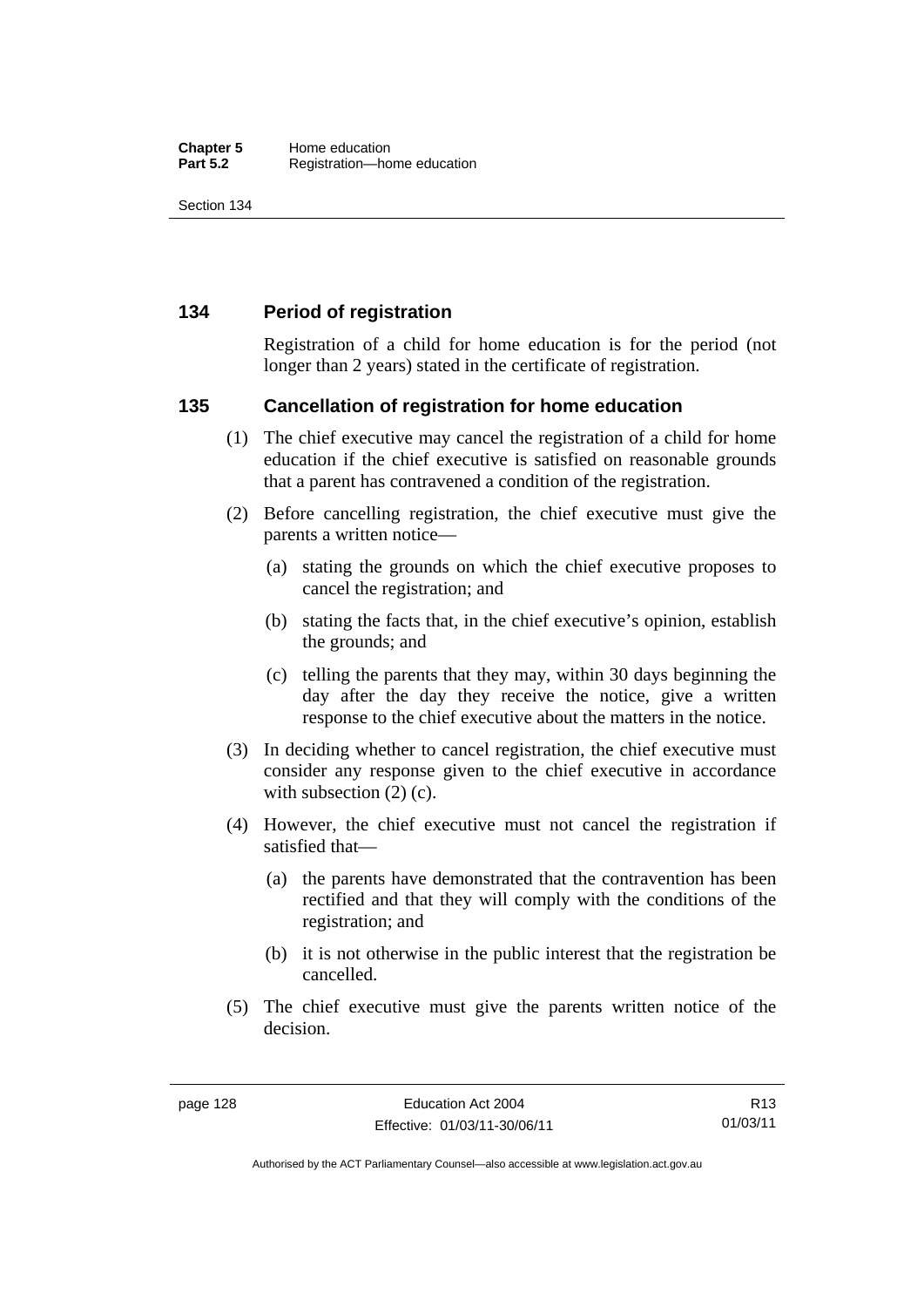(6) Cancellation of registration takes effect on the day when notice of the cancellation is given to the parents or, if the notice states a later date of effect, that date.

### **136 Certificate of registration for home education**

A certificate of registration for home education must state—

- (a) the name of the child registered for home education; and
- (b) the names of the child's parents; and
- (c) the address of the home base from which the home education will be carried out; and
- (d) the period of registration; and
- (e) the conditions of registration; and
- (f) any other particulars prescribed under the regulations.

### **137 Renewal of registration for home education**

(1) The parents of a child who is registered for home education under this part may apply in writing to the chief executive for renewal of the registration.

- (2) The application must be made at least the prescribed period before the registration ends.
- (3) The chief executive may renew the registration of the child for home education for a period of not longer than 2 years if satisfied that the conditions for registration will be complied with.
- (4) In this section:

### *prescribed period* means—

(a) 3 months; or

*Note* If a form is approved under s 154 for the application, the form must be used.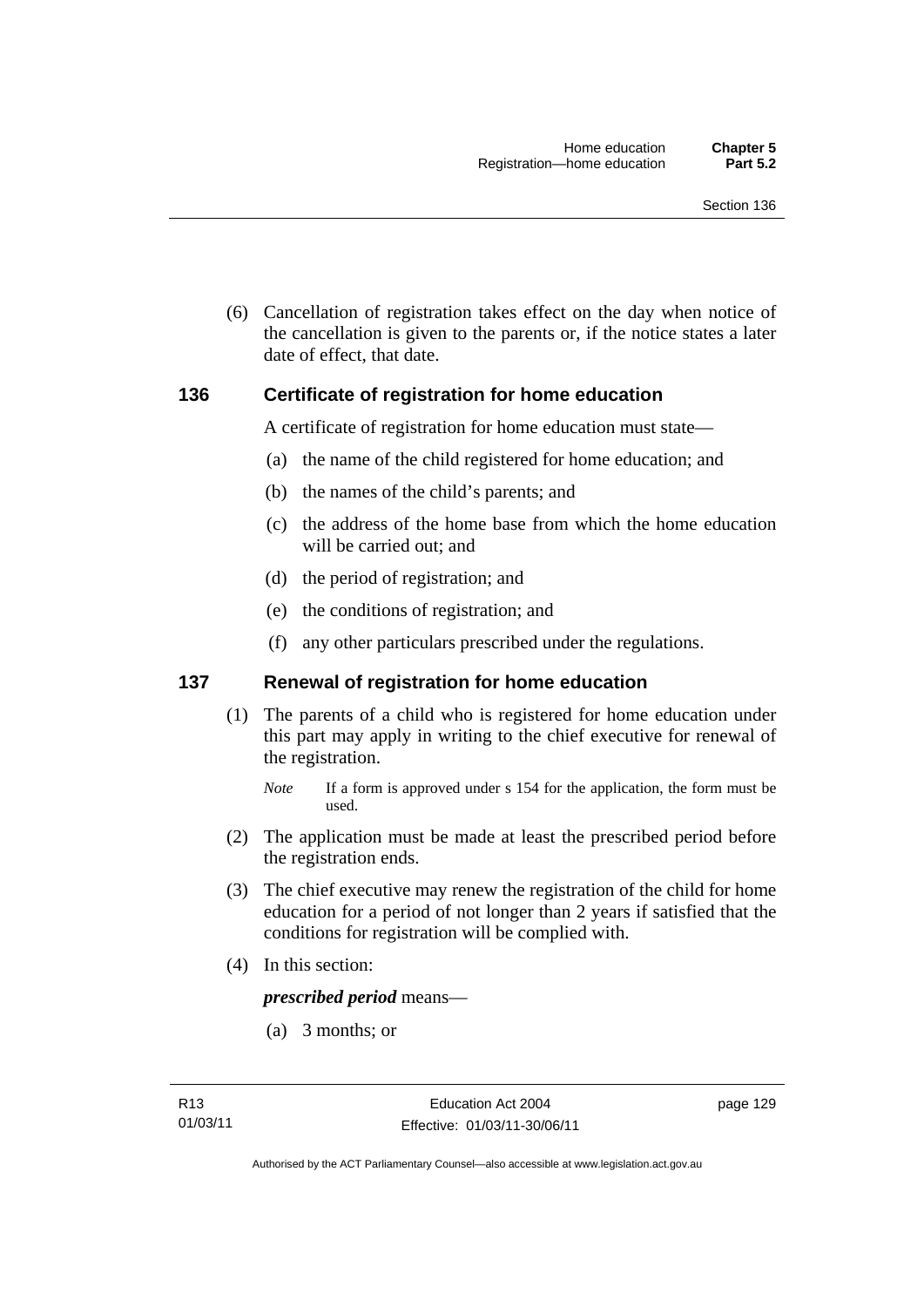(b) if the chief executive approves a shorter period—that period.

### **138 Home education reports**

The parents of a child registered for home education must give the chief executive a report about the educational progress of the child once every year.

### **139 Home education register**

The chief executive must keep a register of children registered for home education.

page 130 **Education Act 2004** Effective: 01/03/11-30/06/11

Authorised by the ACT Parliamentary Counsel—also accessible at www.legislation.act.gov.au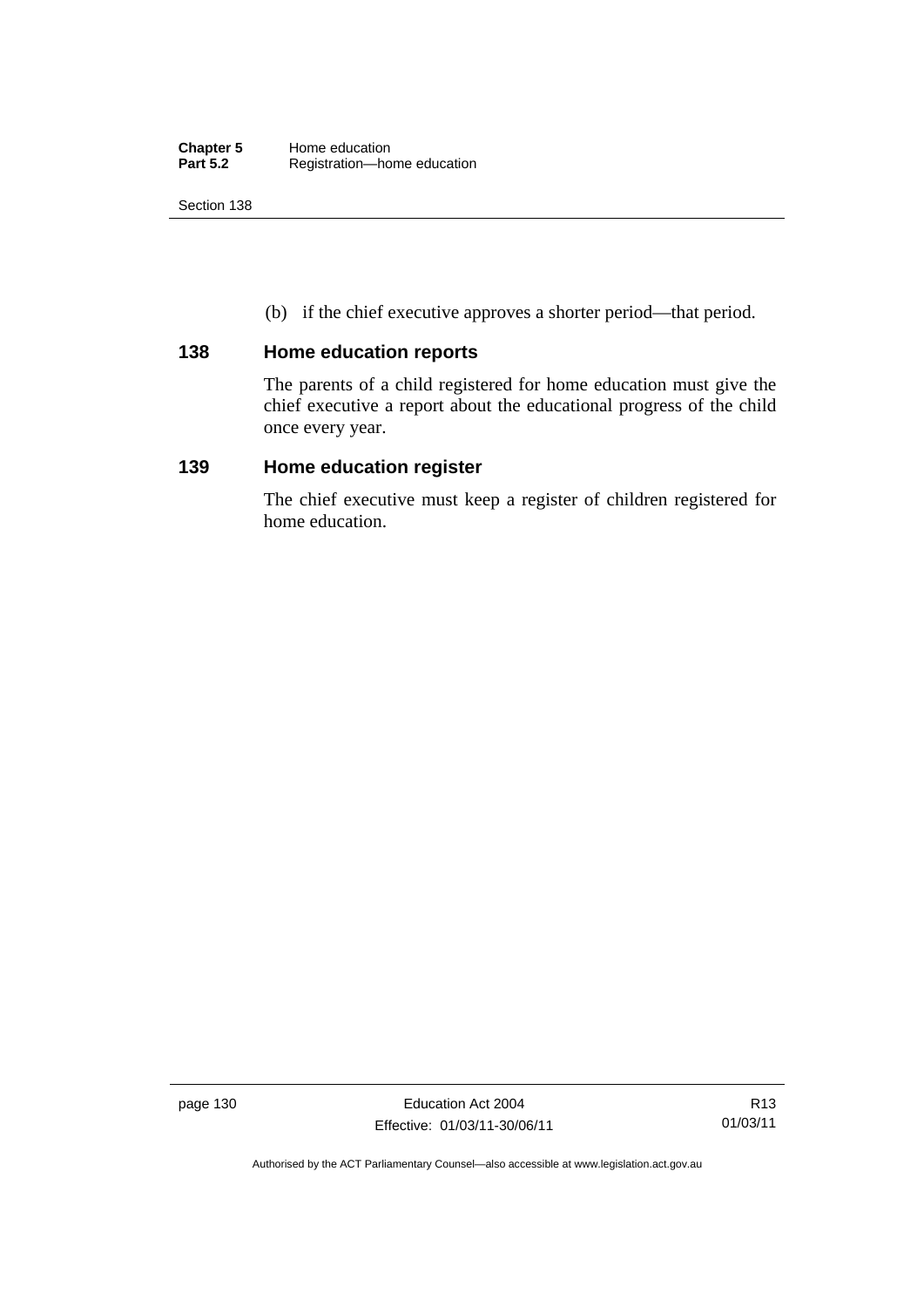# **Chapter 6 Miscellaneous**

# **Part 6.1 Notification and review of decisions**

### **140 Definitions***—***pt 6.1**

In this part:

*decision-maker* means—

- (a) for an internally reviewable decision—a person mentioned in schedule 1, column 5 in relation to the decision; or
- (b) for a reviewable decision—
	- (i) the internal reviewer in relation to the decision; or
	- (ii) if the decision is made personally by the Minister or chief executive—a person mentioned in schedule 1, column 5 in relation to the decision.

*internally reviewable decision* means a decision (other than a decision made personally by the Minister or chief executive) mentioned in schedule 1, column 3 under a provision of this Act mentioned in column 2 in relation to the decision.

*internal reviewer*—see section 144 (1).

*internal review notice*—see the *ACT Civil and Administrative Tribunal Act 2008*, section 67B (1).

### *reviewable decision* means—

 (a) a decision of an internal reviewer in relation to an internally reviewable decision; or

page 131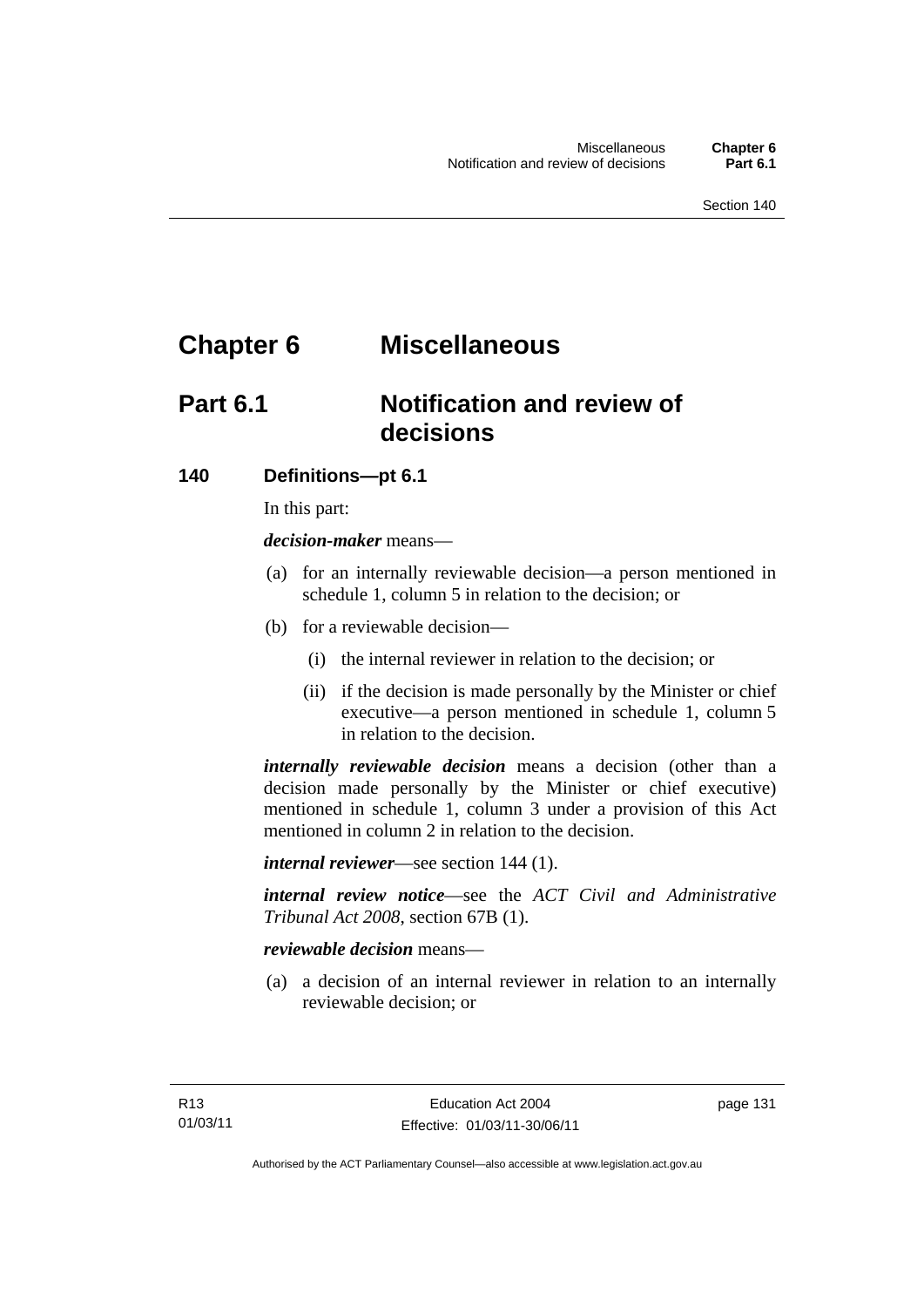(b) if a decision is made personally by the Minister or chief executive—a decision mentioned in schedule 1, column 3 under a provision of this Act mentioned in column 2 in relation to the decision.

#### **141 Internal review notices**

If a decision-maker makes an internally reviewable decision, the decision-maker must give an internal review notice to each entity mentioned in schedule 1, column 4 in relation to the decision.

- *Note 1* The decision-maker must also take reasonable steps to give an internal review notice to any other person whose interests are affected by the decision (see *ACT Civil and Administrative Tribunal Act 2008*, s 67B).
- *Note* 2 The requirements for internal review notices are prescribed under the *ACT Civil and Administrative Tribunal Act 2008*.

### **142 Applications for internal review**

- (1) The following may apply to the decision-maker for review of an internally reviewable decision:
	- (a) an entity mentioned in schedule 1, column 4 in relation to the decision;
	- (b) any other person whose interests are affected by the decision.
- (2) The application must—
	- (a) be in writing; and
	- (b) state the applicant's name and address; and
	- (c) set out the applicant's reasons for making the application.
	- *Note* If a form is approved under s 154 for the application, the form must be used.
- (3) The application must be given to the decision-maker within—
	- (a) 28 days after the day the applicant is given the internal review statement; or

R13 01/03/11

Authorised by the ACT Parliamentary Counsel—also accessible at www.legislation.act.gov.au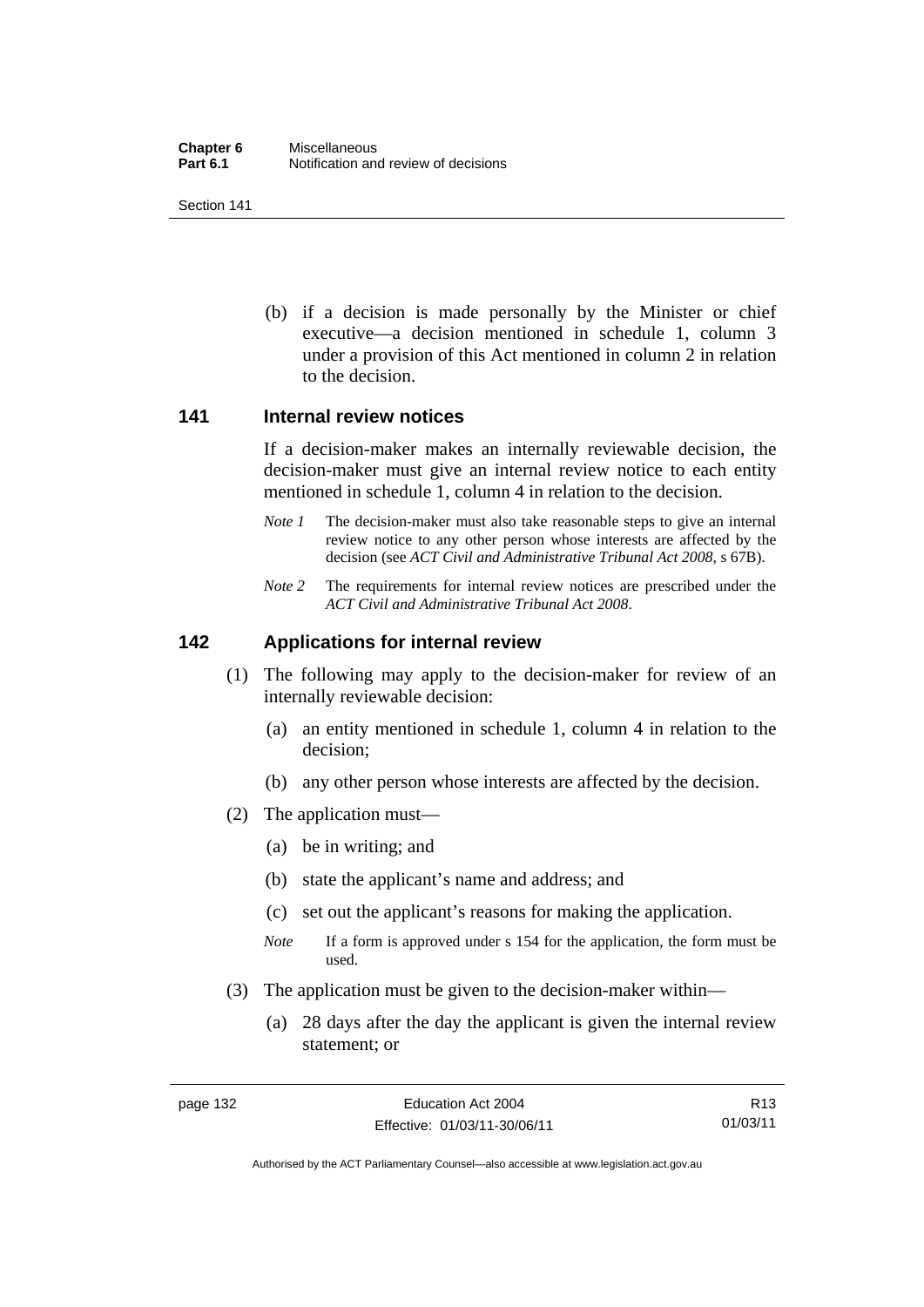(b) a longer period allowed by the internal reviewer before or after the end of the 28-day period.

## **143 Applications not stay reviewable decisions**

Making an application for internal review of an internally reviewable decision does not affect the operation of the decision.

## **144 Internal review**

- (1) If application is made for internal review of an internally reviewable decision, the decision-maker must arrange for someone else (the *internal reviewer*) to review the decision.
- (2) The internal reviewer must, within 28 days after the decision-maker receives the application for internal review—
	- (a) confirm the decision; or
	- (b) vary the decision; or
	- (c) set aside the decision and substitute its own decision.
- (3) If the decision is not varied or set aside within the 28-day period, the decision is taken to have been confirmed by the internal reviewer.

## **145 Reviewable decision notices**

If a decision-maker makes a reviewable decision, the decision-maker must give a reviewable decision notice to—

 (a) for a decision in relation to an internally reviewable decision each entity that is given an internal review notice; or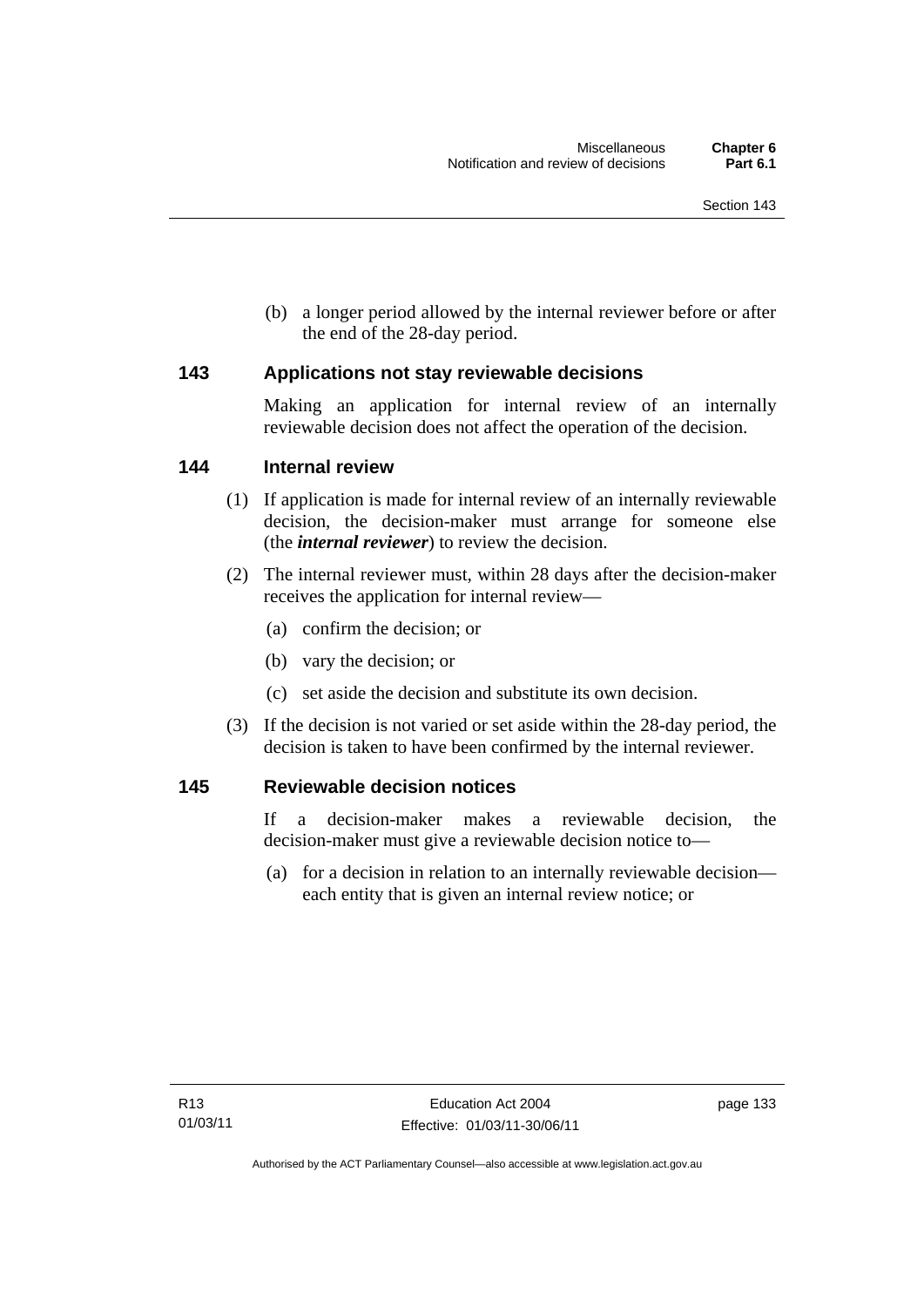Section 145A

- (b) for a decision made personally by the Minister or chief executive—each entity mentioned in schedule 1, column 4 in relation to the decision.
- *Note 1* The decision-maker must also take reasonable steps to give a reviewable decision notice to anyone whose interests are affected by the decision (see *ACT Civil and Administrative Tribunal Act 2008*, s 67A).
- *Note 2* The requirements for reviewable decision notices are prescribed under the *ACT Civil and Administrative Tribunal Act 2008*.

# **145A Applications to ACAT**

The following may apply to the ACAT for review of a reviewable decision:

- (a) an entity mentioned in schedule 1, column 4;
- (b) any other person whose interests are affected by the decision.
- *Note* If a form is approved under the *ACT Civil and Administrative Tribunal Act 2008* for the application, the form must be used.

Authorised by the ACT Parliamentary Counsel—also accessible at www.legislation.act.gov.au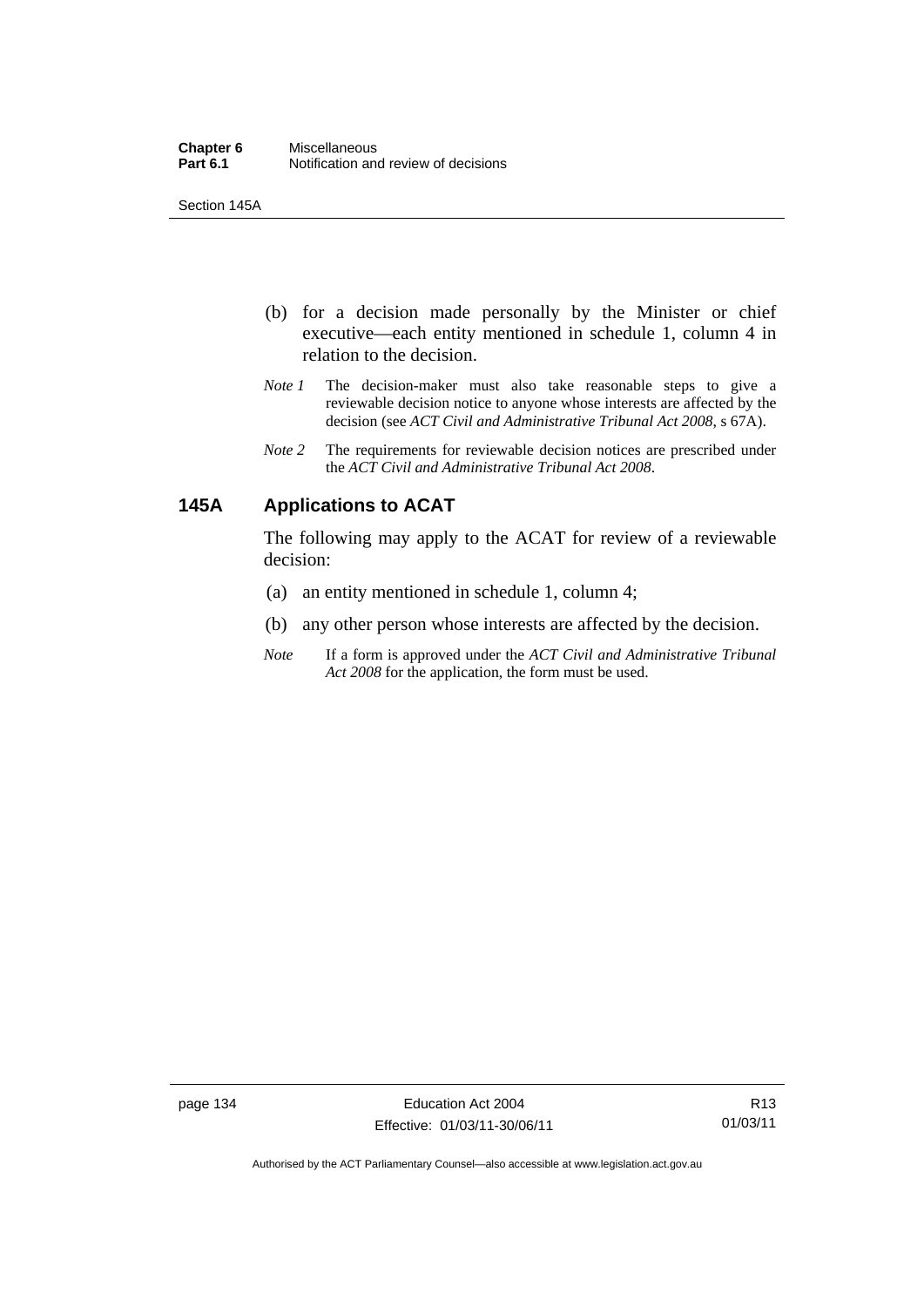# **Part 6.2 Other provisions**

## **146 Preschools**

In exercising functions in relation to a government preschool, the chief executive must take the steps necessary to encourage, and give opportunities to, parents of children attending the preschool to participate in the conduct of the preschool.

## **146A Student transfer register**

- (1) The chief executive must establish procedures for recording the transfer of students between schools in the ACT.
- (2) The principal of a school must comply with any procedures for recording the transfer of students to and from the school that the chief executive—
	- (a) establishes under subsection (1); and
	- (b) notifies to the principal.
- (3) In this section:

*school* means a government school or non-government school.

# **147 Offences on school premises**

(1) A person must not trespass on school premises.

Maximum penalty: 5 penalty units.

 (2) A person commits an offence if the person behaves in an offensive or disorderly way on school premises.

Maximum penalty: 10 penalty units.

- (3) A person commits an offence if the person—
	- (a) is on school premises; and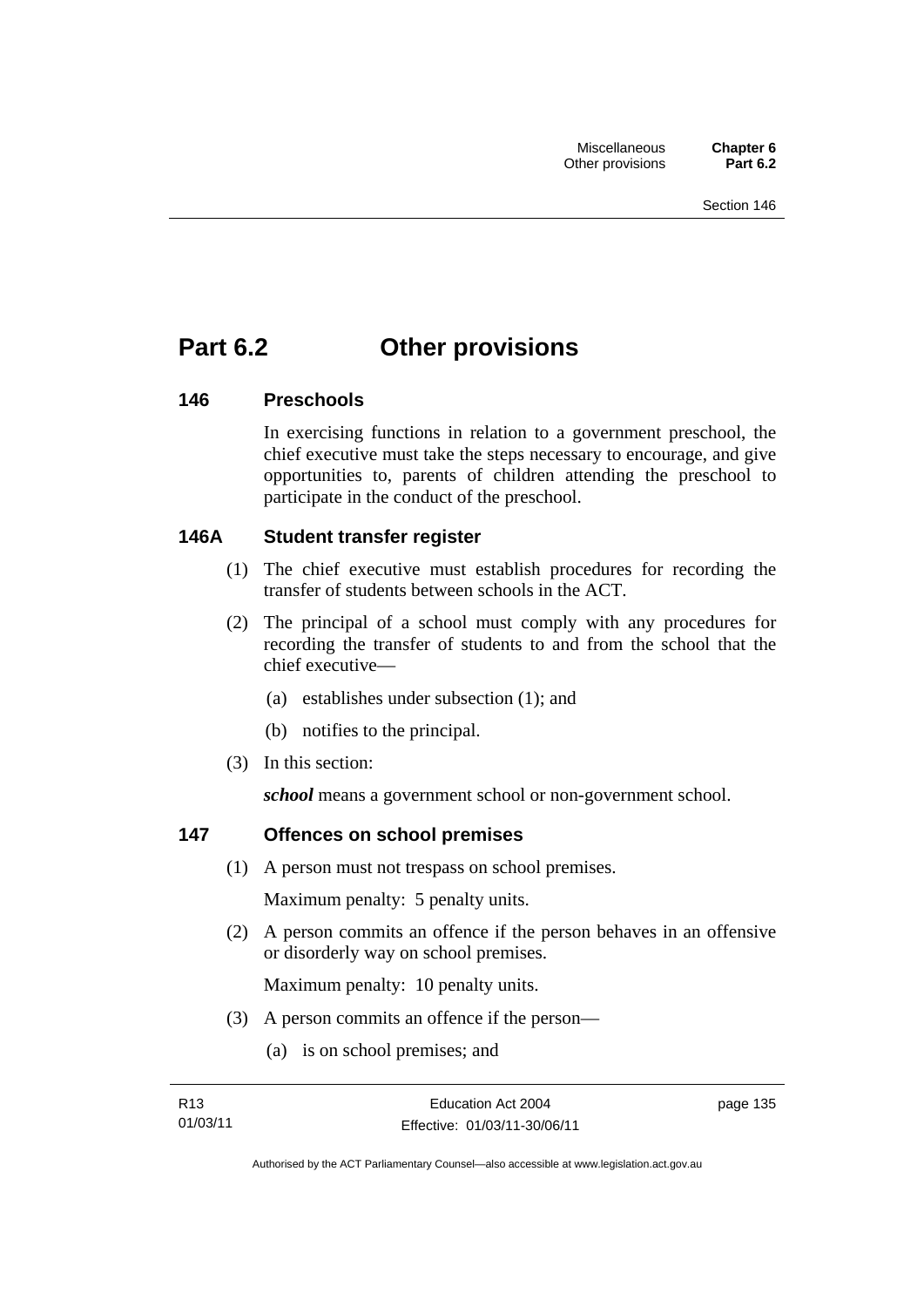| Chapter 6       | <b>Miscellaneous</b> |
|-----------------|----------------------|
| <b>Part 6.2</b> | Other provisions     |

Section 148

- (b) is directed to leave the premises by a police officer, the principal of the school or a person authorised by the principal; and
- (c) fails to leave the premises in accordance with the direction.

Maximum penalty: 10 penalty units.

- (4) An offence against this section is a strict liability offence.
- (5) In this section:

*school premises* means land (including any building or structure on the land) occupied by a school.

## **148 Obligations on parents**

- (1) For this Act, if an obligation is expressed to apply to the parents of a child it is sufficient for any parent of the child to carry out the obligation.
- (2) For this Act, if an obligation is expressed to apply to the parents of a child and no parent carries out the obligation, each parent is liable for the failure to carry out the obligation.

### **149 Notification of parents**

For this Act, if notice is required to be given to the parents of a child or student, or there is an obligation to ask or tell the parents of a child or student something, it is sufficient if a parent of the child or student is given notice or asked or told the thing.

## **150 Minister may grant scholarships etc**

- (1) The Minister may give bursaries, exhibitions, free places, prizes, scholarships or other forms of assistance or reward to be used for—
	- (a) the benefit of a student at a government school, or at a college or university in the ACT; or

Authorised by the ACT Parliamentary Counsel—also accessible at www.legislation.act.gov.au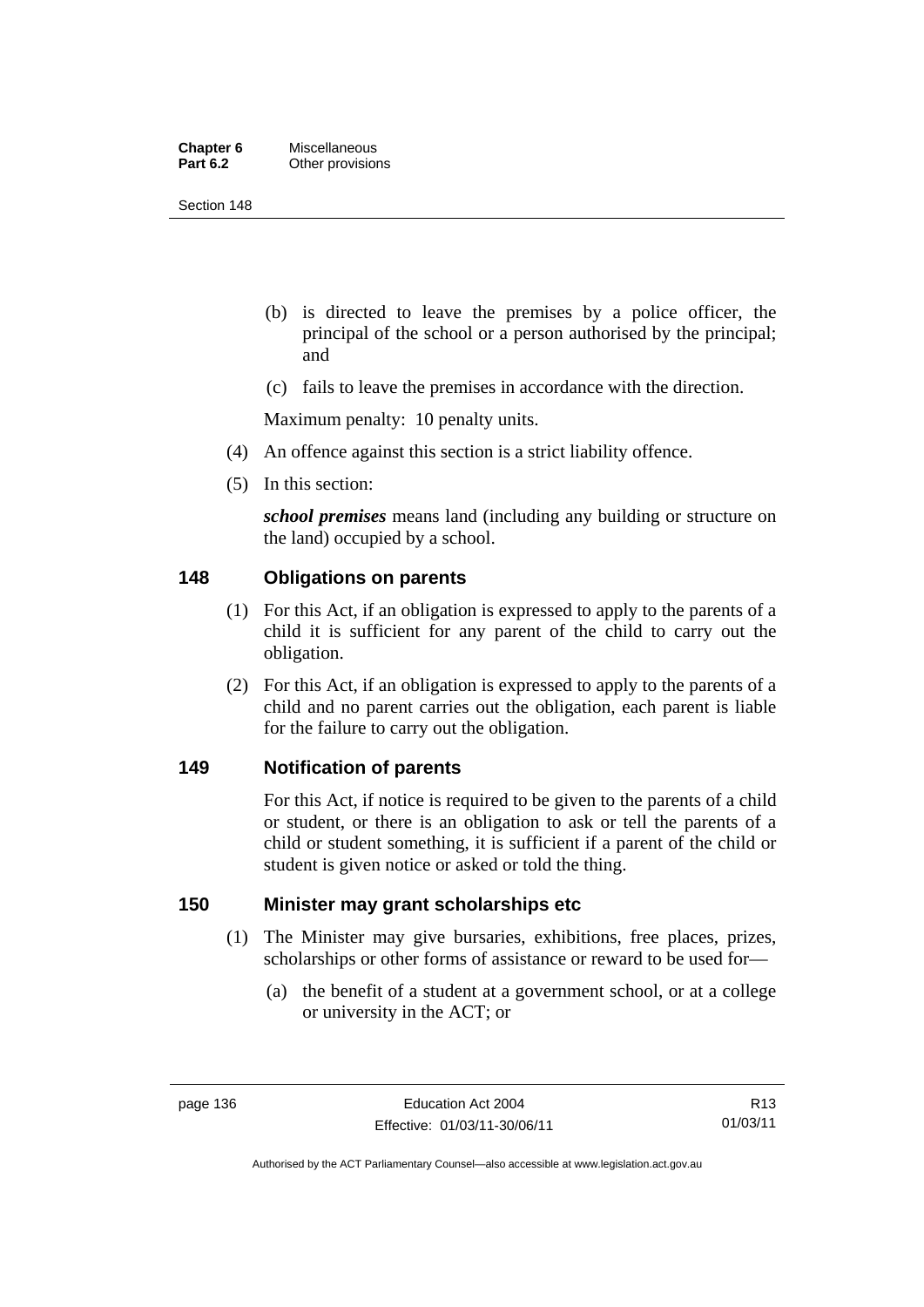- (b) the benefit of a government school, or a college or university in the ACT; or
- (c) a child registered for home education in the ACT.

#### **Example for par (b)**

a fund to provide for a teacher with particular skills to teach at a particular government school

- *Note* An example is part of the Act, is not exhaustive and may extend, but does not limit, the meaning of the provision in which it appears (see Legislation Act, s 126 and s 132).
- (2) To remove any doubt, this section does not appropriate public money.

## **151 Gifts and donations**

- (1) This section applies if the Minister is satisfied that a condition attached to, or a purpose of, a gift or bequest of property to the Territory on trust for educational purposes (the *original trust*) is inappropriate, impracticable, or impossible to comply with.
- (2) The Minister may declare the property the subject of the original trust is subject to another trust.
- (3) The declaration must state the purposes of the other trust.
- (4) In making the declaration, the Minister must ensure that the property is dealt with as nearly as is practicable for the purposes for which it was held immediately before the declaration, except so far as it is inappropriate, impracticable, or impossible to do so.
- (5) When the declaration commences, the original trust ceases and the property is taken to be held by the Territory in trust for the purposes stated in the declaration.
- (6) A declaration is a notifiable instrument.

*Note* A notifiable instrument must be notified under the Legislation Act.

page 137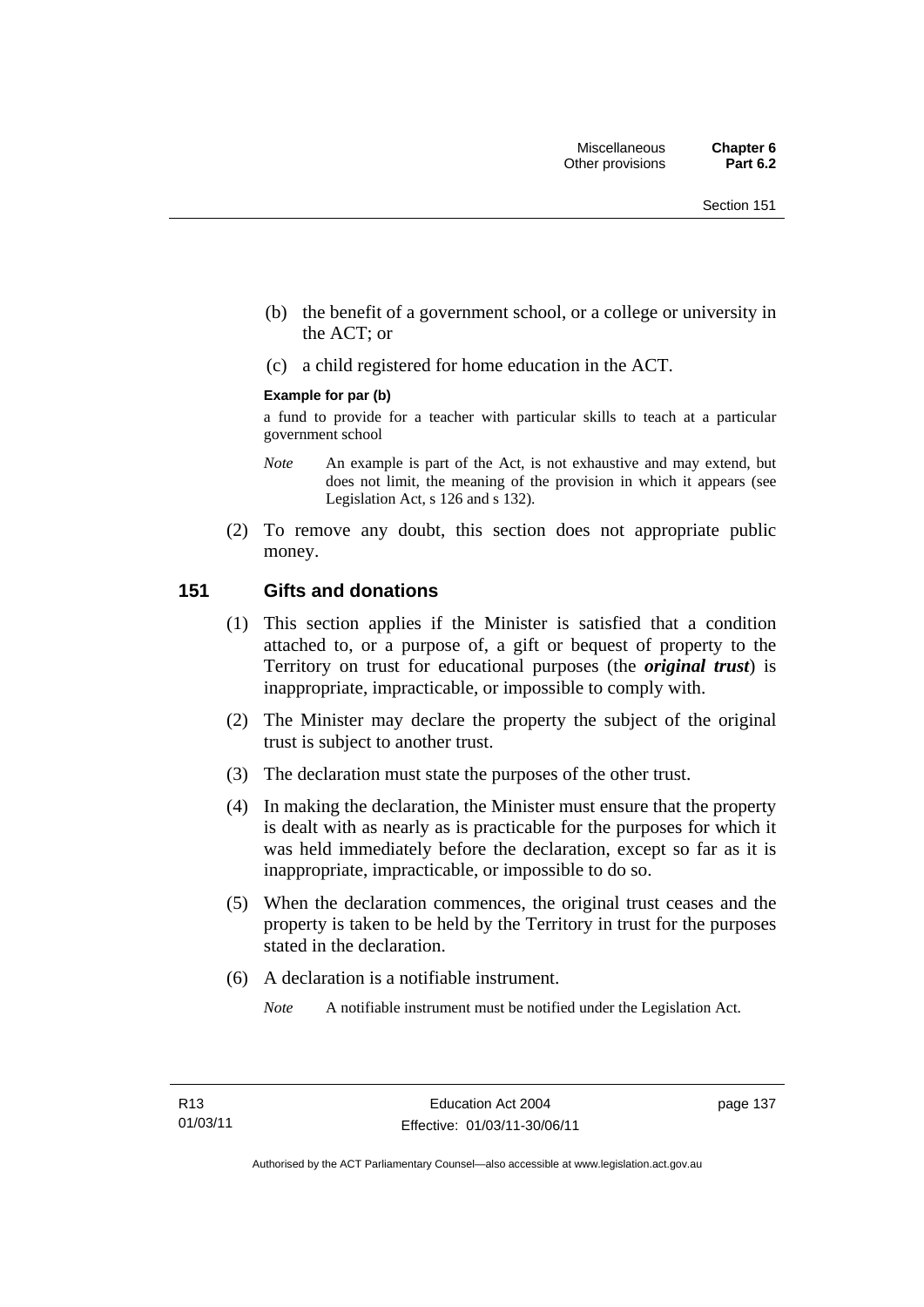#### **Chapter 6** Miscellaneous<br>**Part 6.2** Other provision **Other provisions**

Section 152

# **152 Education trust fund**

- (1) The Minister must keep and administer a fund called the education trust fund.
- (2) The assets of the fund may only be used in accordance with this section.
- (3) The chief executive must open and maintain under the *Financial Management Act 1996*, section 51 (Departmental trust banking accounts) a trust account with an authorised deposit-taking institution (the *education trust account*) to be used only for the fund.
- (4) The account consists of—
	- (a) money held by the Territory in trust in relation to anything mentioned in section 150 (Minister may grant scholarships etc); and
	- (b) any other money that may be lawfully paid into the fund.
- (5) The fund may be used only for the following purposes:
	- (a) promoting education;
	- (b) giving bursaries, exhibitions, free places, prizes, scholarships or other forms of assistance or reward for a benefit mentioned in section 150;
	- (c) any other purpose prescribed under the regulations.

## **153 Notices of intention under former education Act to conduct schools at additional educational levels**

- (1) This section applies in relation to a school if—
	- (a) before 27 November 2003, a person gave the registrar a notice of intention under the former education Act, section 22 (1) (Provisional registration) in relation to the school; and

Authorised by the ACT Parliamentary Counsel—also accessible at www.legislation.act.gov.au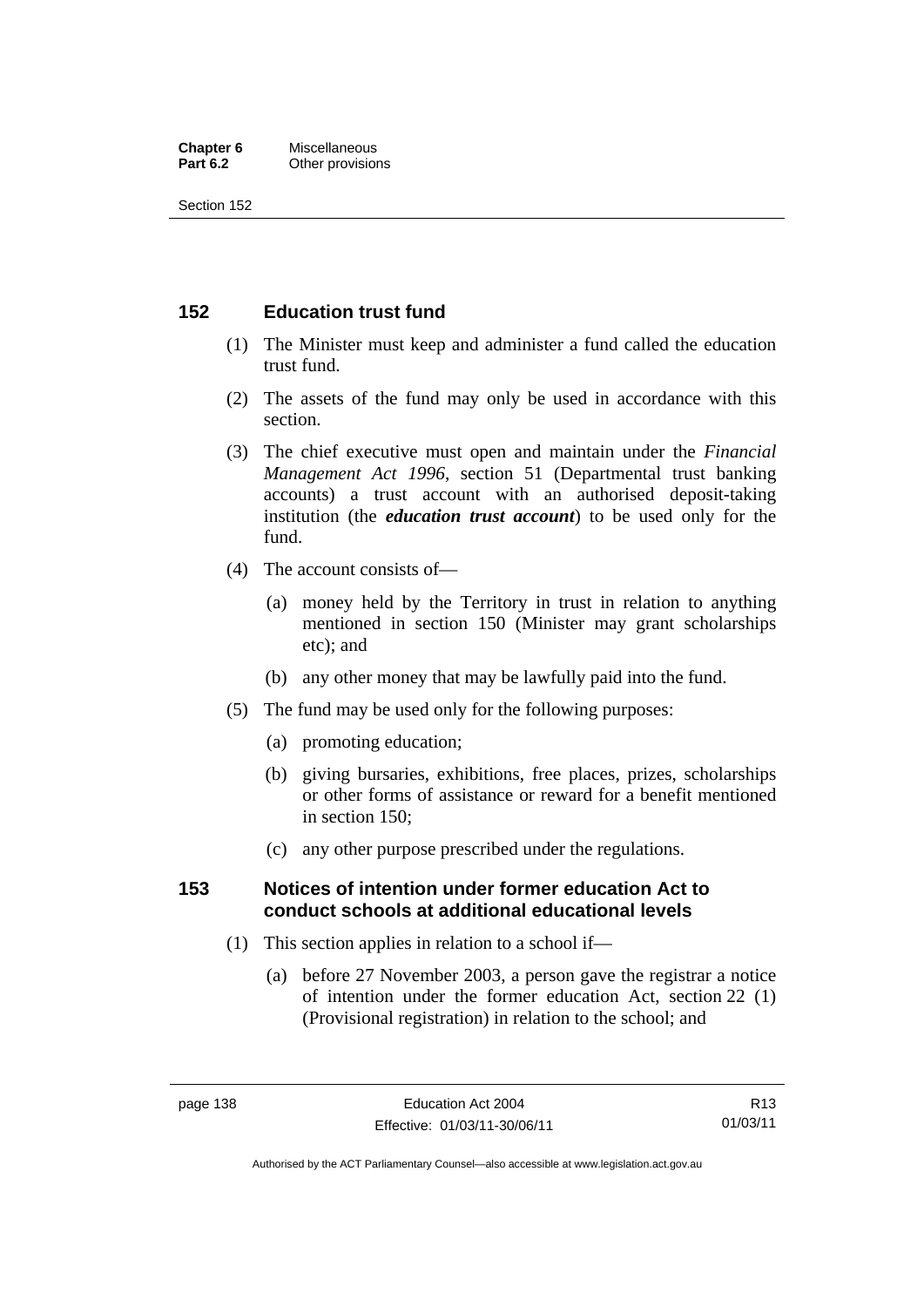- (b) the notice related to the conduct of the school at an additional educational level; and
- (c) the school was registered under the former education Act, section 23 immediately before the commencement of this section.
- (2) For section 89 (1) (a), the proprietor of the school is taken to have in-principle approval under section 84 to apply to operate the school at the additional educational level.
- (3) For section 89 (1) (c), and despite section 84 (8), the in-principle approval is taken to lapse on 31 December 2014.
- (4) In this section:

*former education Act* means the *Education Act 1937* (repealed).

*registrar*—see the former education Act, section 5.

(5) This section expires on 1 January 2015.

## **153A Evidence—certificate signed by principal etc**

- (1) This section applies in relation to a proceeding for an offence against this Act.
	- *Note* A reference to an Act includes a reference to the statutory instruments made or in force under the Act, including any regulation (see Legislation Act, s 104).
- (2) A certificate that appears to be signed by the principal of a government school, the principal of a non-government school, the person giving an approved educational course (government) or the person giving an approved educational course (non-government) and that states any of the following matters, is evidence of the matters:
	- (a) that a stated child was or was not enrolled at the school or course;
	- (b) that a stated child did or did not attend the school or course.

page 139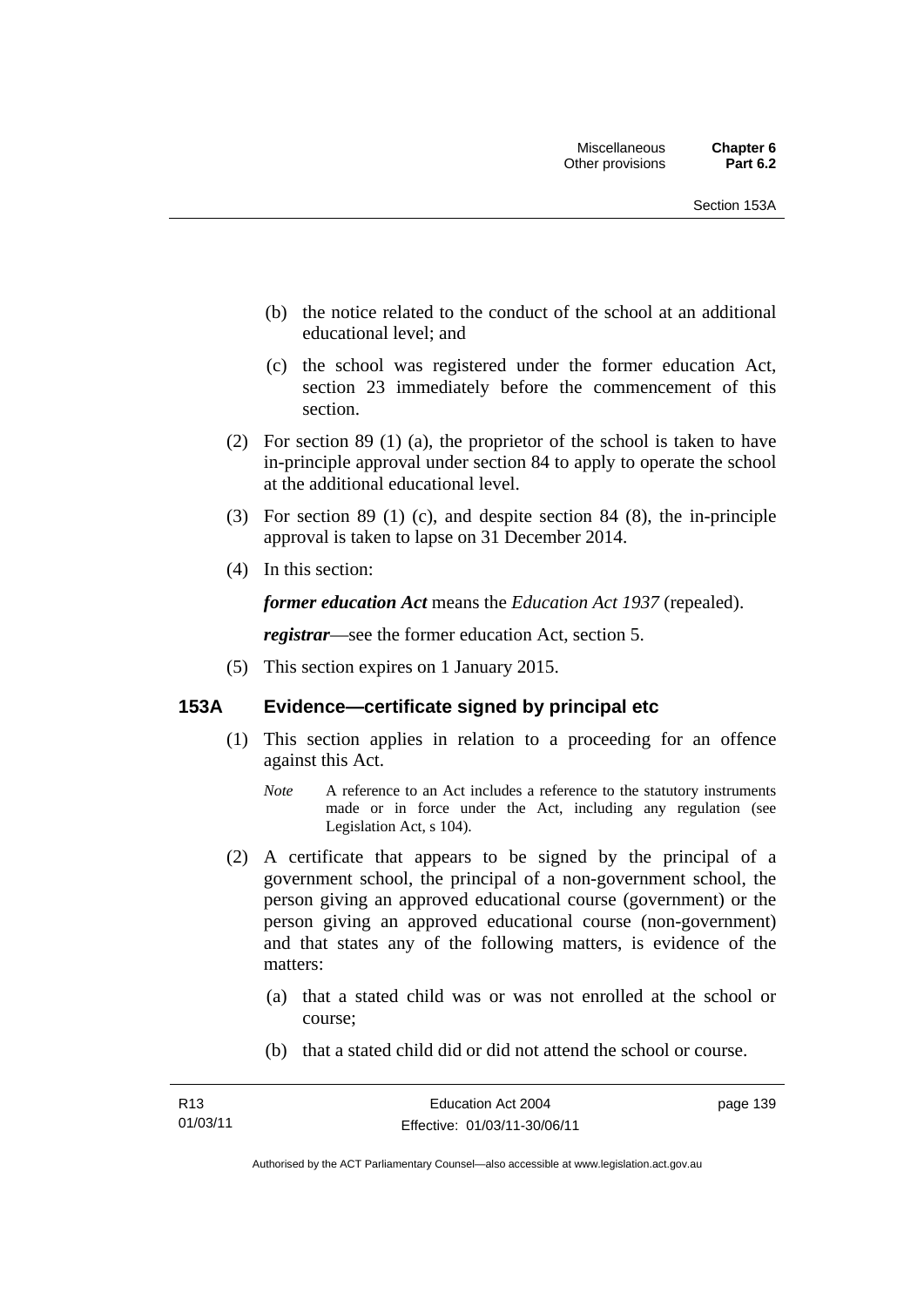| Chapter 6       | Miscellaneous    |
|-----------------|------------------|
| <b>Part 6.2</b> | Other provisions |

Section 154

- (3) A certificate that appears to be signed by the registrar (however described) of an education provider or training alternative provider and that states any of the following matters, is evidence of the matters:
	- (a) that a stated child was or was not enrolled with the provider;
	- (b) that a stated child did or did not attend the provider.
- (4) A certificate that appears to be signed by a child's employer or purported employer in relation to an employment alternative and that states any of the following matters, is evidence of the matters:
	- (a) that a stated child was or was not employed with the employer or purported employer;
	- (b) that a stated child worked for stated hours.
- (5) A certificate mentioned in this section may state a matter by reference to a date or period.

## **154 Approved forms**

- (1) The Minister may approve forms for this Act.
- (2) If the Minister approves a form for a particular purpose, the approved form must be used for that purpose.

*Note* For other provisions about forms, see Legislation Act, s 255.

(3) An approved form is a notifiable instrument.

*Note* A notifiable instrument must be notified under the Legislation Act.

## **155 Regulation-making power**

- (1) The Executive may make regulations for this Act.
	- *Note* Regulations must be notified, and presented to the Legislative Assembly, under the Legislation Act.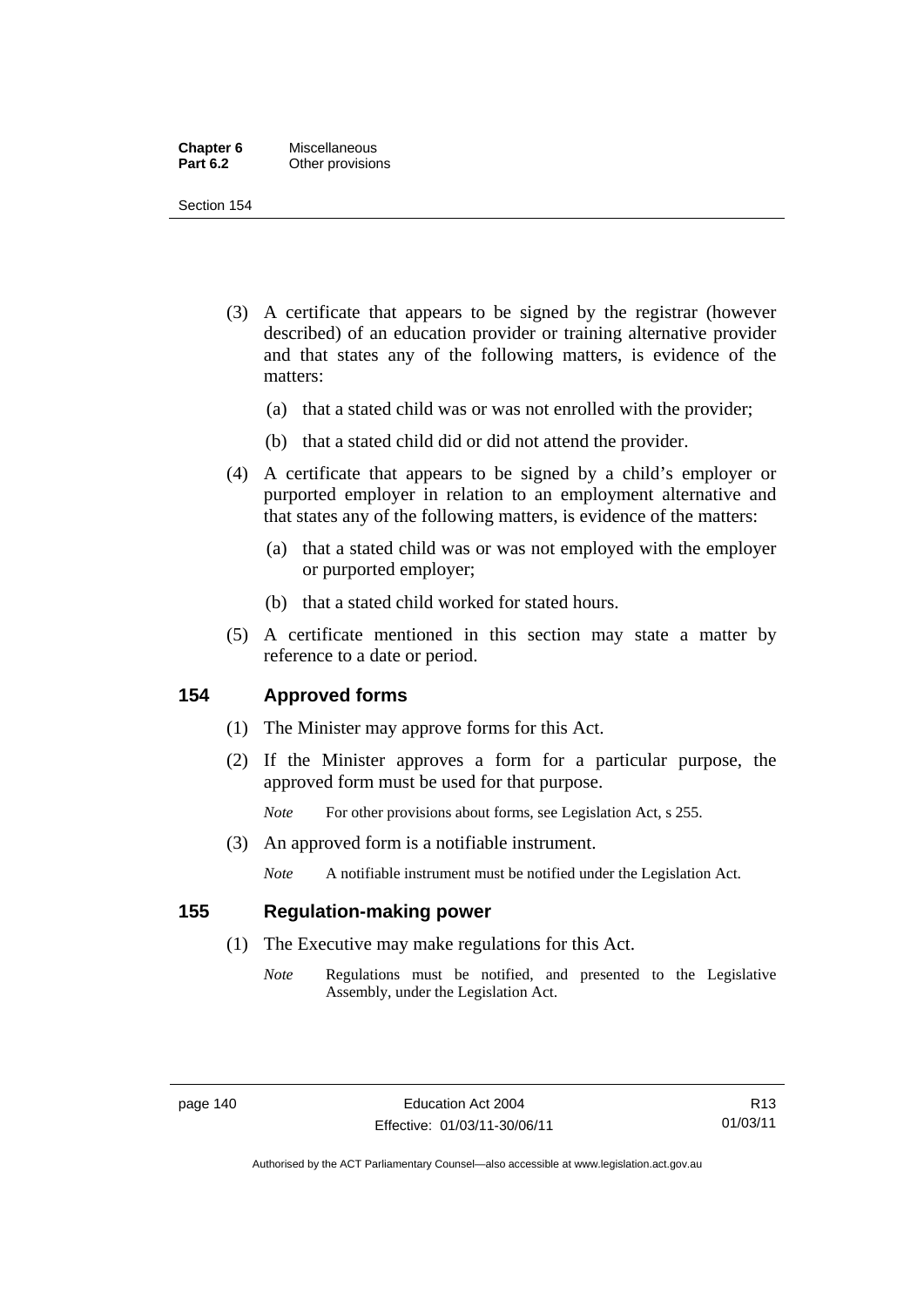(2) The regulations may also prescribe offences for contraventions of the regulations and prescribe maximum penalties of not more than 10 penalty units for offences against the regulations.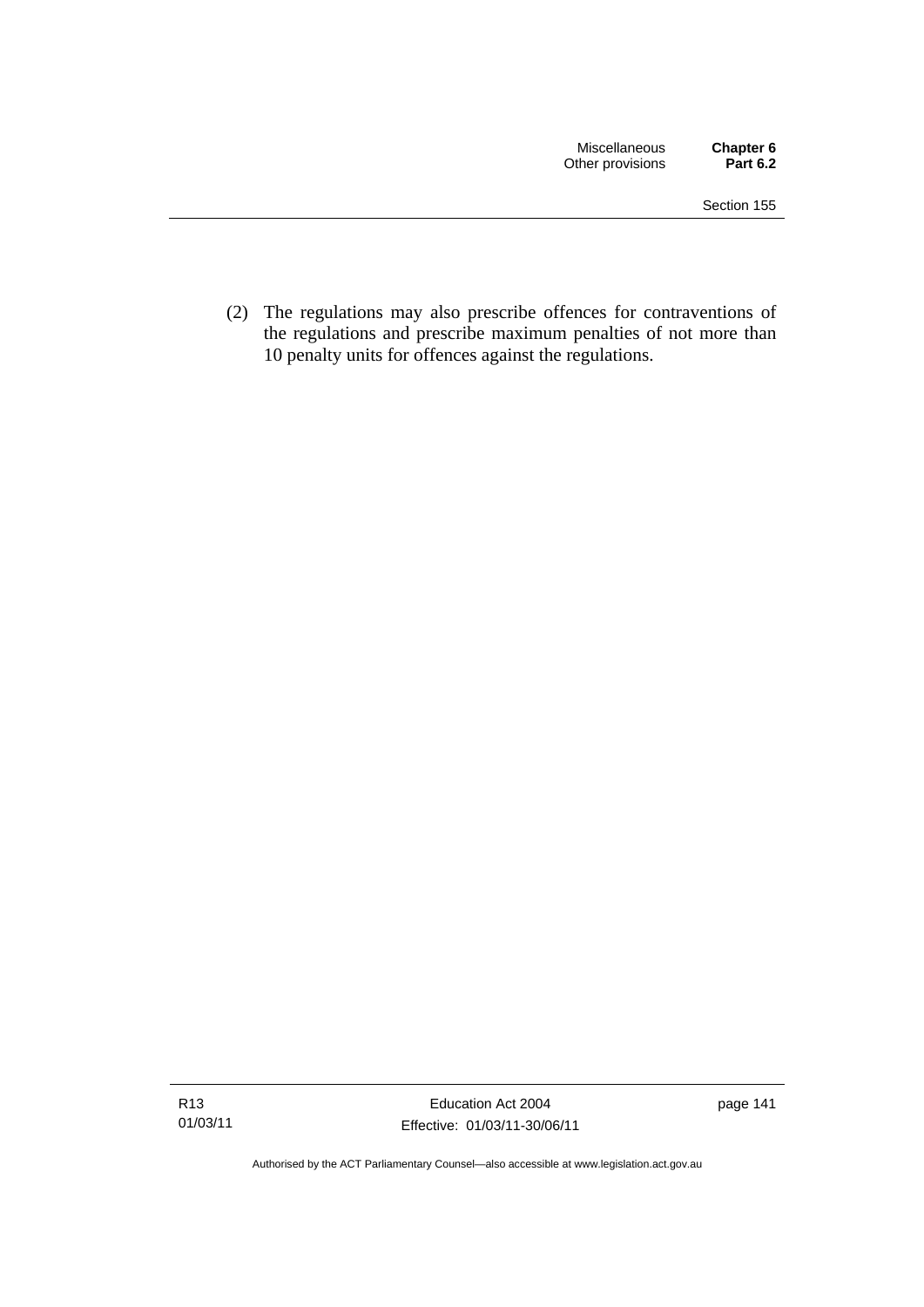Section 300

# **Chapter 9 Transitional—Education (Participation) Amendment Act 2009**

## **300 Meaning of** *amending Act***—ch 9**

In this chapter:

*amending Act* means the *Education (Participation) Amendment Act 2009*.

## **301 Application of amending Act**

- (1) The amendments made by the amending Act do not apply in relation to a child if on 1 January 2010—
	- (a) the child is at least 15 years old; and
	- (b) the child is not—
		- (i) enrolled at a school; or
		- (ii) registered for home education (however described) in the ACT or elsewhere.
- (2) However, the amendments made by the amending Act apply in relation to the child if after 1 January 2010 the child is—
	- (a) enrolled at a school; or
	- (b) registered for home education (however described) in the ACT or elsewhere.
- (3) In this section:

*school* means—

(a) a government school; or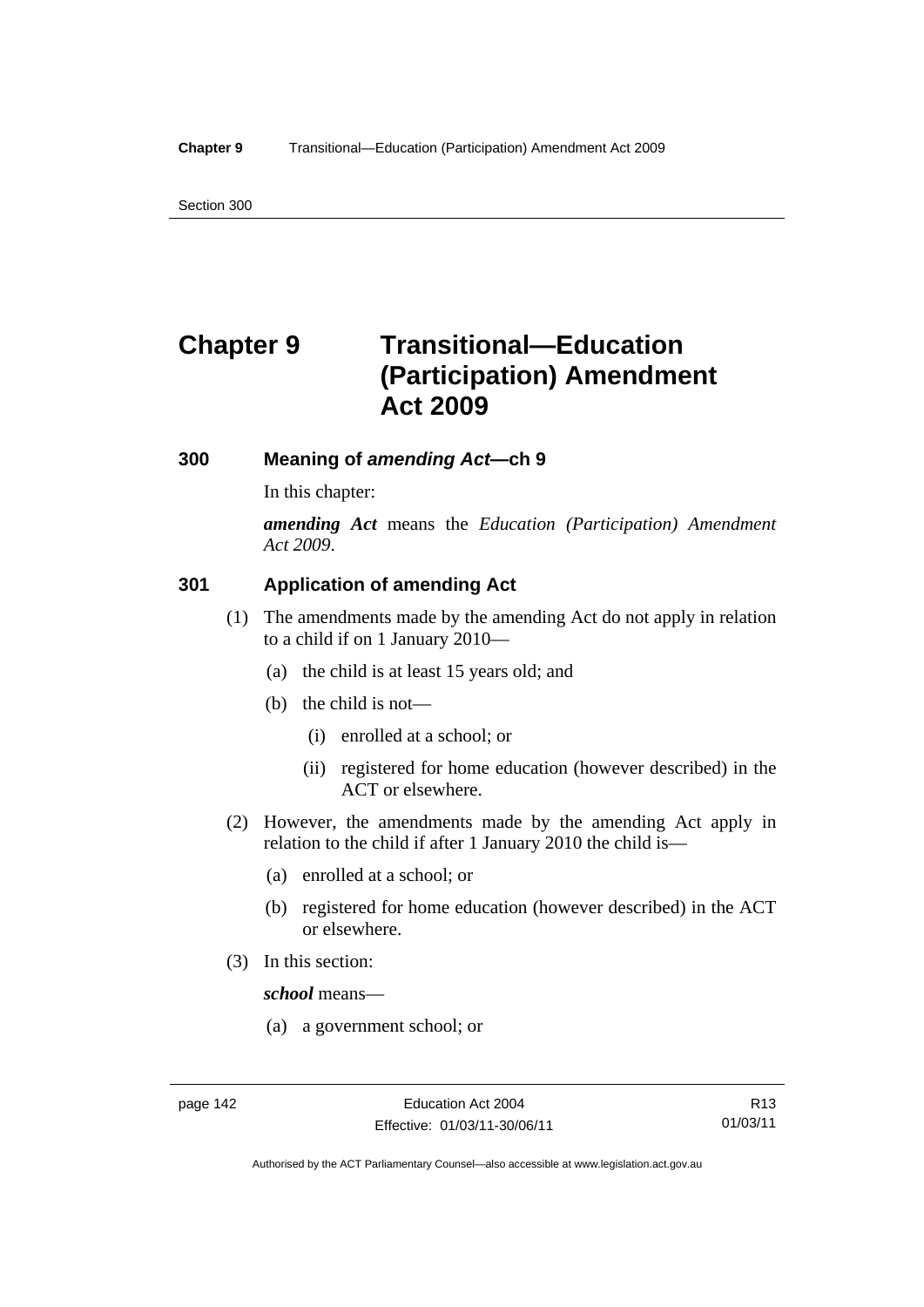- (b) a non-government school; or
- (c) a school (however described) under the law of a State, another Territory or a foreign country.

## **302 Transitional regulations**

- (1) A regulation may prescribe transitional matters necessary or convenient to be prescribed because of the enactment of the amending Act.
- (2) A regulation may modify this chapter (including in relation to another territory law) to make provision in relation to anything that, in the Executive's opinion, is not, or is not adequately or appropriately, dealt with in this chapter.
- (3) A regulation under subsection (2) has effect despite anything elsewhere in this Act or another territory law.

## **303 Expiry—ch 9**

- (1) This chapter expires 2 years after the day it commences.
- (2) This chapter (other than section 302) is a law to which the Legislation Act, section 88 (Repeal does not end effect of transitional laws etc) applies.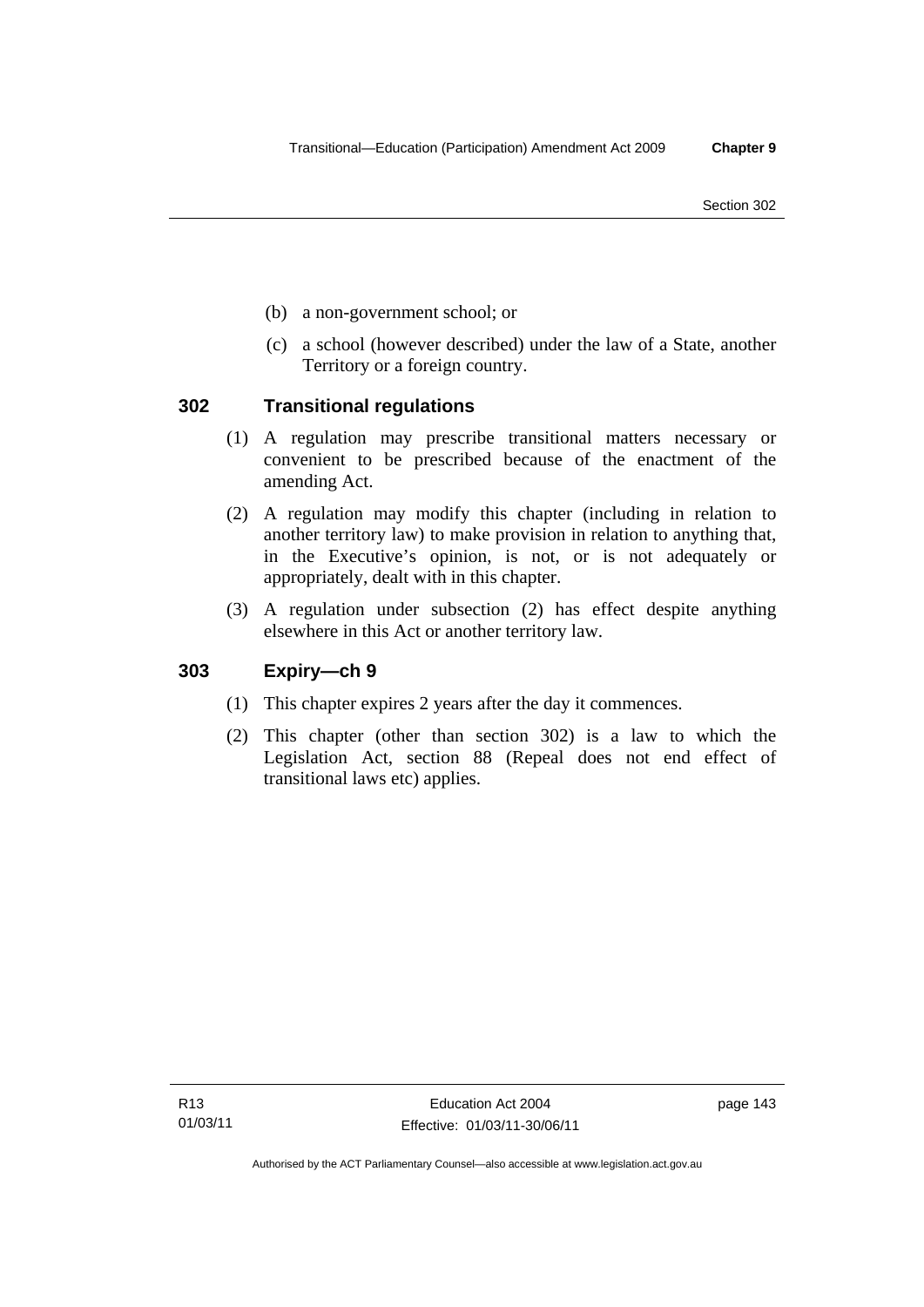# **Schedule 1 Reviewable decisions**

(see pt  $6.1$ )

| column 1<br>item | column 2<br>section | column 3<br>decision                                                                                                                              | column 4<br>entity | column 5<br>decision-maker |
|------------------|---------------------|---------------------------------------------------------------------------------------------------------------------------------------------------|--------------------|----------------------------|
| 1                | 12A                 | issue exemption<br>certificate for<br>shorter period<br>than applied for                                                                          | applicant          | chief executive            |
| $\overline{2}$   | 12A                 | issue exemption<br>certificate<br>exempting child<br>from full-time<br>participation<br>requirement-<br>participation<br>stated in<br>certificate | applicant          | chief executive            |
| 3                | 12A                 | refuse to issue<br>exemption<br>certificate                                                                                                       | applicant          | chief executive            |
| 4                | 12C                 | issue exemption<br>certificate subject<br>to condition                                                                                            | applicant          | chief executive            |
| 5                | 13                  | revoke exemption<br>certificate                                                                                                                   | child's parents    | chief executive            |
| 6                | 14A                 | issue approval<br>statement for<br>shorter period<br>than applied for                                                                             | applicant          | chief executive            |

page 144 **Education Act 2004** Effective: 01/03/11-30/06/11

R13 01/03/11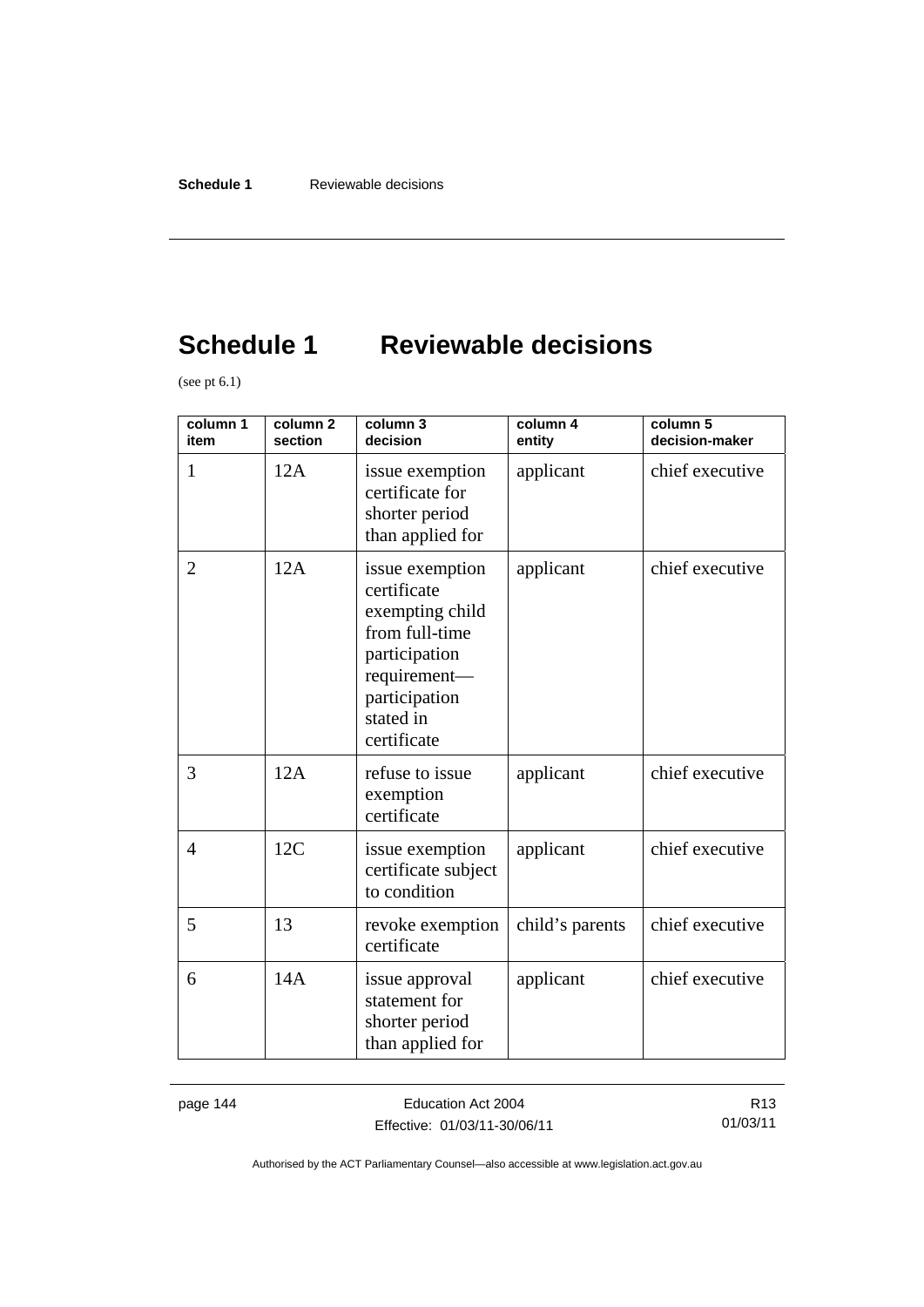| column 1<br>item | column <sub>2</sub><br>section | column 3<br>decision                                                                                                          | column 4<br>entity                                        | column 5<br>decision-maker |
|------------------|--------------------------------|-------------------------------------------------------------------------------------------------------------------------------|-----------------------------------------------------------|----------------------------|
| 7                | 14A                            | issue approval<br>statement<br>approving other<br>than full-time<br>participation-<br>participation<br>stated in<br>statement | applicant                                                 | chief executive            |
| 8                | 14A                            | refuse to issue<br>approval<br>statement                                                                                      | applicant                                                 | chief executive            |
| 9                | 14C(4)                         | issue approval<br>statement subject<br>to condition                                                                           | applicant                                                 | chief executive            |
| 10               | 15A                            | revoke approval<br>statement                                                                                                  | child's parents                                           | chief executive            |
| 11               | 36                             | suspend, transfer<br>or exclude<br>student                                                                                    | parents of<br>student                                     | chief executive            |
| 12               | 84(5)                          | refuse to give in-<br>principle<br>approval                                                                                   | applicant for<br>in-principle<br>approval                 | Minister                   |
| 13               | 86(5)                          | direct registrar to<br>refuse to<br>provisionally<br>register<br>non-government<br>school                                     | applicant for<br>provisional<br>registration of<br>school | Minister                   |

page 145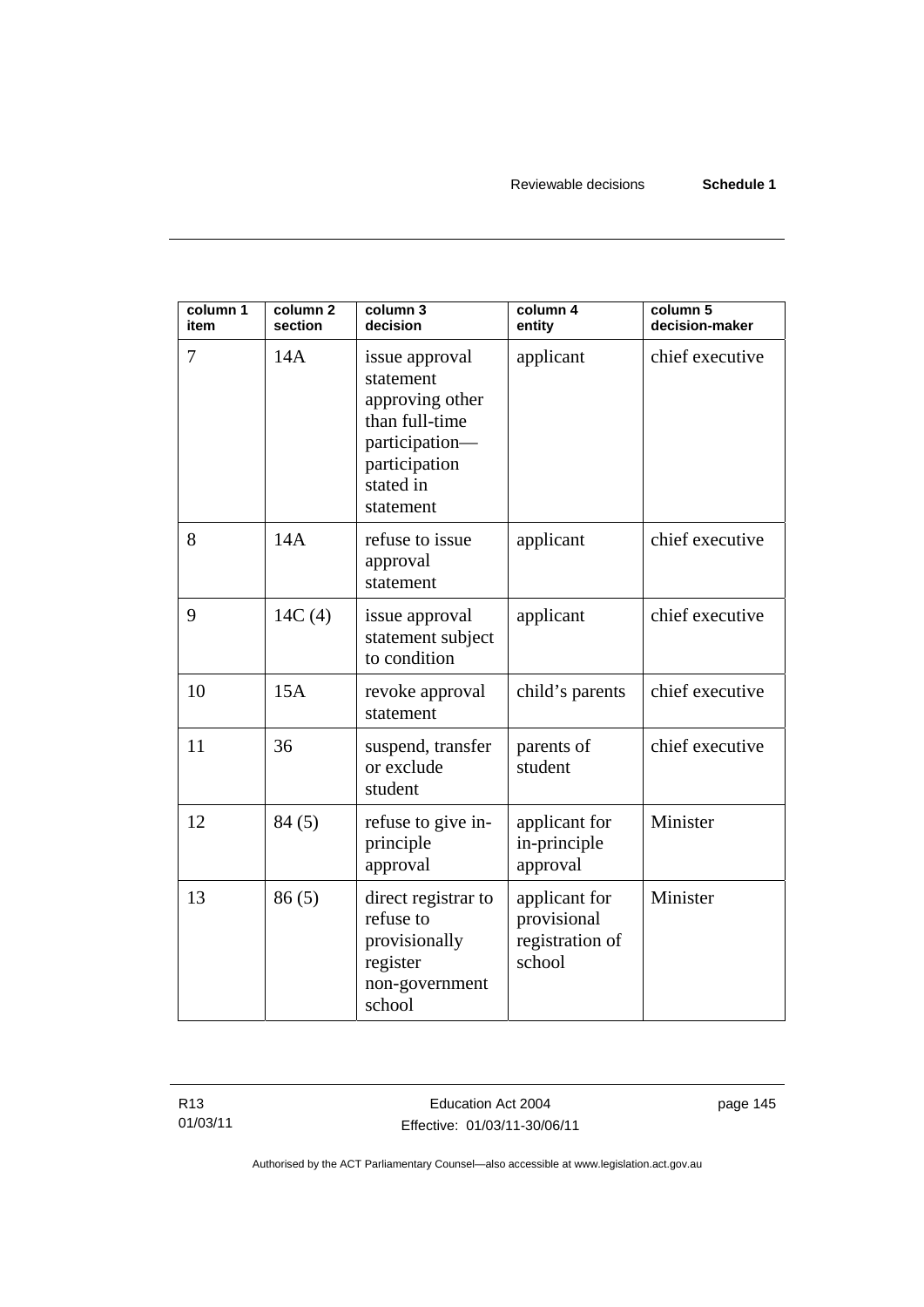### **Schedule 1** Reviewable decisions

| column 1<br>item | column <sub>2</sub><br>section | column 3<br>decision                                                                                           | column 4<br>entity                                                    | column 5<br>decision-maker |
|------------------|--------------------------------|----------------------------------------------------------------------------------------------------------------|-----------------------------------------------------------------------|----------------------------|
| 14               | 88(3)                          | direct registrar to<br>register<br>non-government<br>school for shorter<br>period than<br>applied for          | applicant for<br>registration of<br>school                            | Minister                   |
| 15               | 88(5)                          | direct registrar to<br>refuse to register<br>non-government<br>school                                          | applicant for<br>registration of<br>school                            | Minister                   |
| 16               | 88B (6)                        | direct registrar to<br>refuse to register<br>non-government<br>school at<br>additional<br>campus               | applicant for<br>registration of<br>additional<br>campus              | Minister                   |
| 17               | 90(6)                          | direct registrar to<br>refuse to register<br>non-government<br>school at<br>additional<br>educational level    | applicant of<br>registration at<br>additional<br>educational<br>level | Minister                   |
| 18               | 95(1)                          | direct registrar to<br>cancel<br>provisional<br>registration or<br>registration of<br>non-government<br>school | entity that has<br>registration<br>cancelled                          | Minister                   |

page 146 **Education Act 2004** Effective: 01/03/11-30/06/11

R13 01/03/11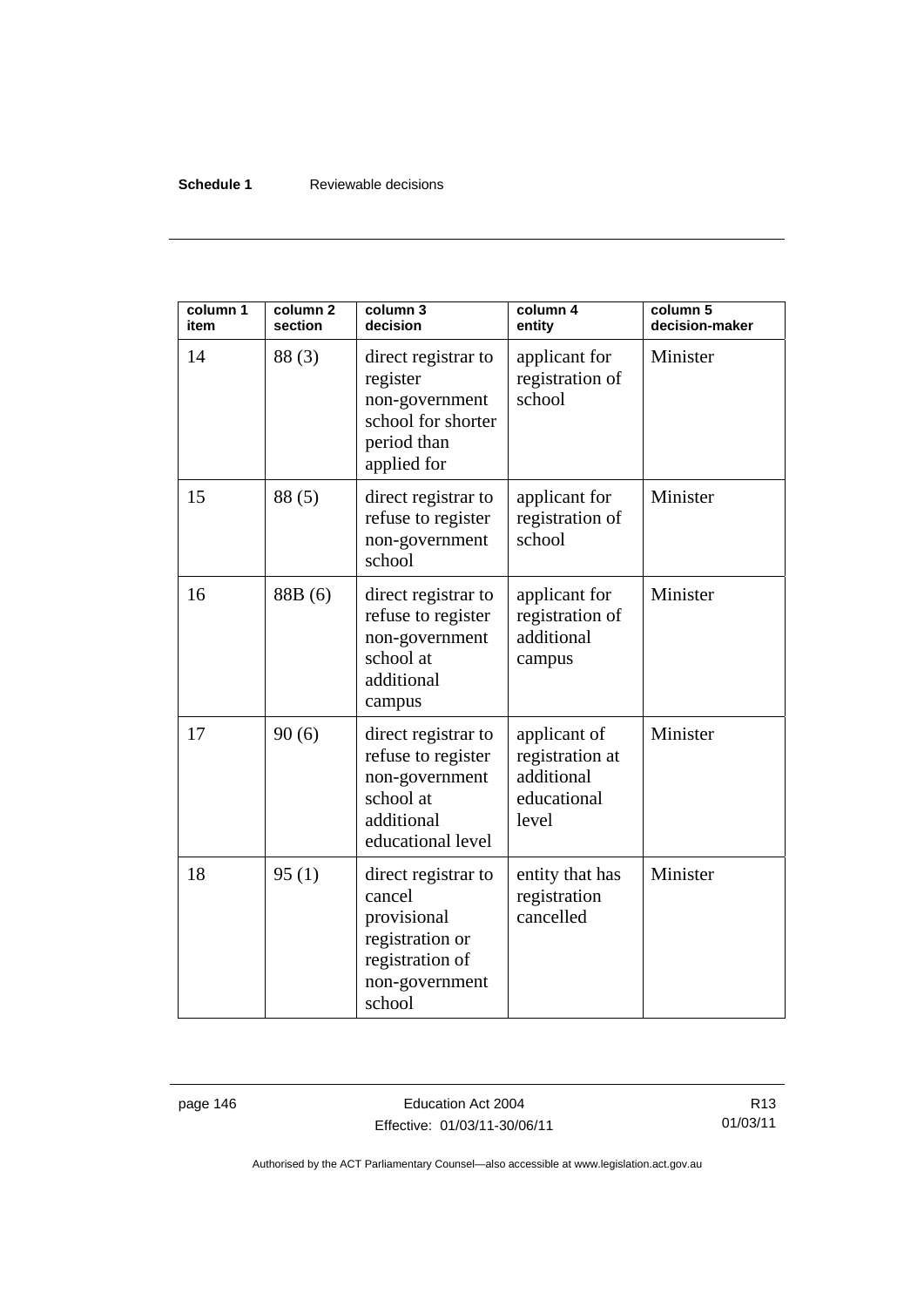| column 1<br>item | column <sub>2</sub><br>section | column 3<br>decision                                                                                                         | column 4<br>entity                          | column 5<br>decision-maker |
|------------------|--------------------------------|------------------------------------------------------------------------------------------------------------------------------|---------------------------------------------|----------------------------|
| 19               | 97(3)                          | direct registrar to<br>renew<br>registration of<br>non-government<br>school for shorter<br>period than<br>period applied for | applicant for<br>renewal of<br>registration | Minister                   |
| 20               | 97(5)                          | direct registrar to<br>refuse to renew<br>registration of<br>non-government<br>school                                        | applicant for<br>renewal of<br>registration | Minister                   |
| 21               | 131(3)                         | refuse to register<br>child for home<br>education                                                                            | parents of child                            | chief executive            |
| 22               | 131(3)                         | register child for<br>home education<br>for less than 2<br>years                                                             | parents of child                            | chief executive            |
| 23               | 135(1)                         | cancel<br>registration of<br>child for home<br>education                                                                     | parents of child                            | chief executive            |
| 24               | 137(3)                         | refuse to renew<br>registration of<br>child for home<br>education                                                            | parents of child                            | chief executive            |

page 147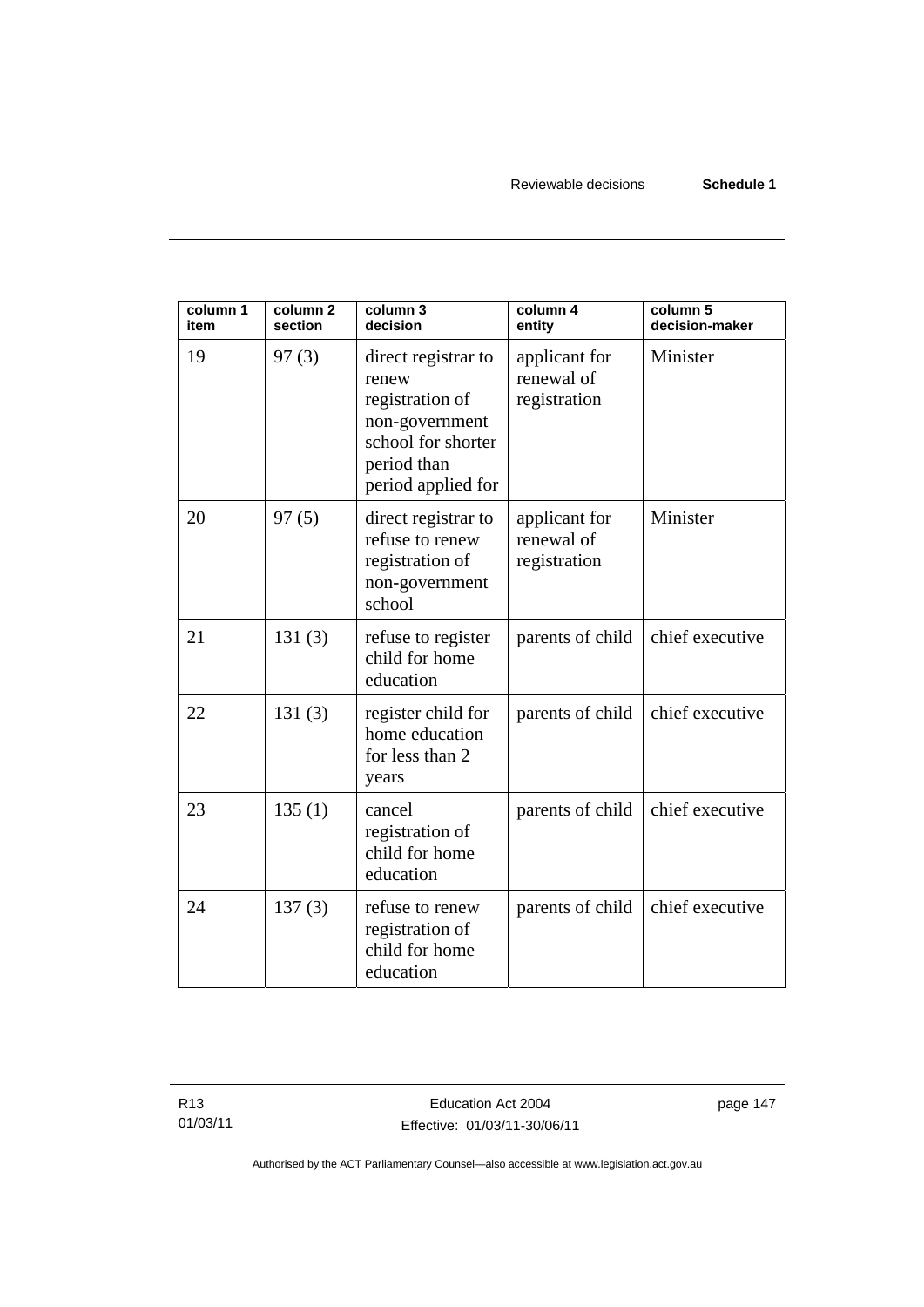## **Schedule 1** Reviewable decisions

| column 1 | column 2 | column 3                                                                                                    | column 4                           | column 5       |
|----------|----------|-------------------------------------------------------------------------------------------------------------|------------------------------------|----------------|
| item     | section  | decision                                                                                                    | entity                             | decision-maker |
| 25       | 137(3)   | renew<br>registration of<br>child for home<br>education for<br>shorter period<br>than period<br>applied for | parents of child   chief executive |                |

page 148 **Education Act 2004** Effective: 01/03/11-30/06/11

R13 01/03/11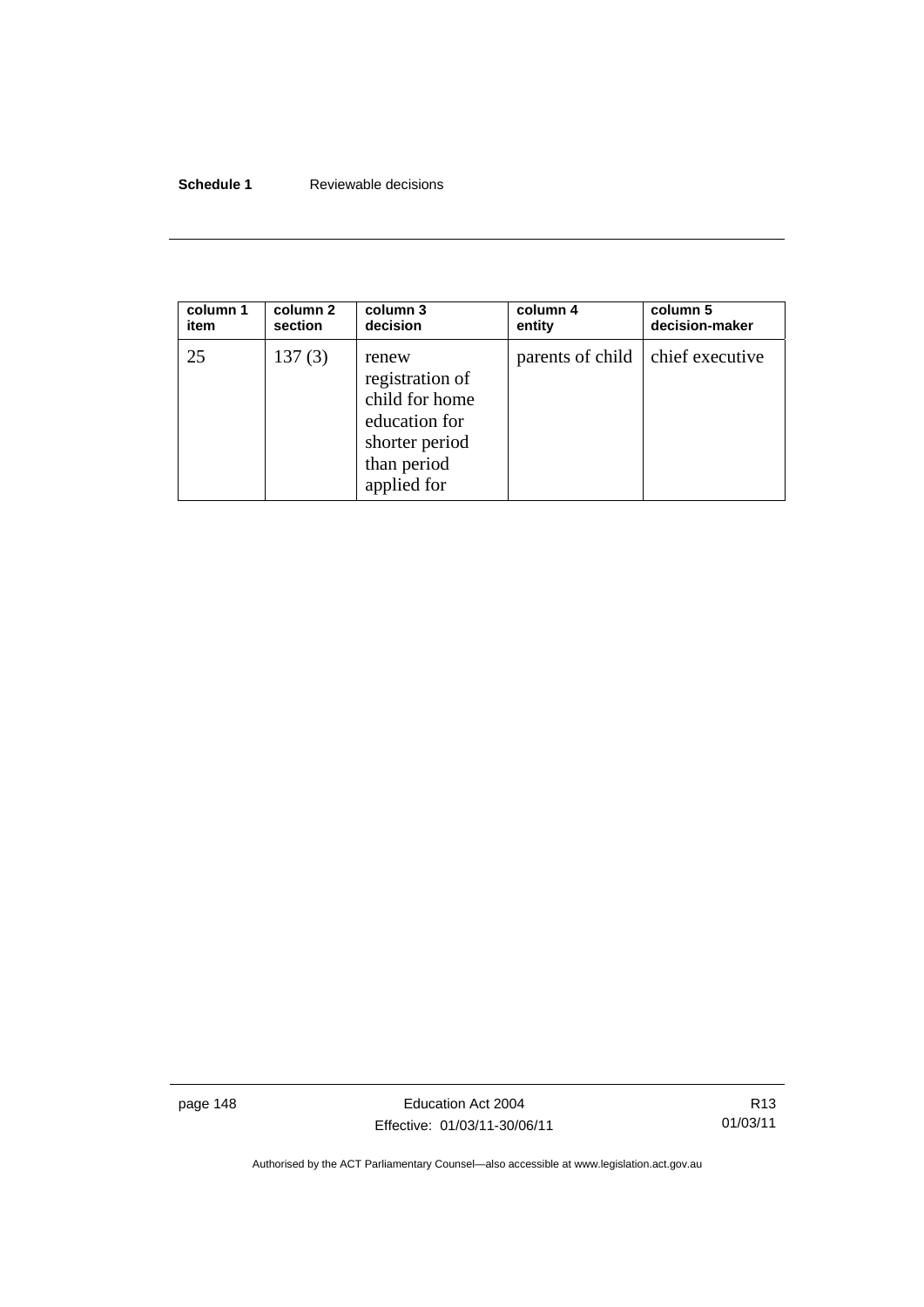# **Dictionary**

(see s 3)

*Note 1* The Legislation Act contains definitions and other provisions relevant to this Act.

- *Note 2* For example, the Legislation Act, dict, pt 1 defines the following terms:
	- ACAT
	- ACT
	- administrative unit
	- appoint
	- chief executive (see s 161)
	- child
	- contravene
	- daily newspaper
	- exercise
	- fail
	- financial year
	- foreign country
	- function
	- reviewable decision notice
	- State.

### *appointed member*—

- (a) for the school board of a government school, other than a small school, a school-related institution or another school to which section 43 (Composition of school boards of school-related institutions and other schools in special circumstances) applies—see section 41 (Composition of school boards generally); or
- (b) for the school board of a small school, other than a school to which section 43 (Composition of school boards of schoolrelated institutions and other schools in special circumstances) applies—see section 42 (Composition of school boards of small schools); or

| R13      | Education Act 2004           | page 149 |
|----------|------------------------------|----------|
| 01/03/11 | Effective: 01/03/11-30/06/11 |          |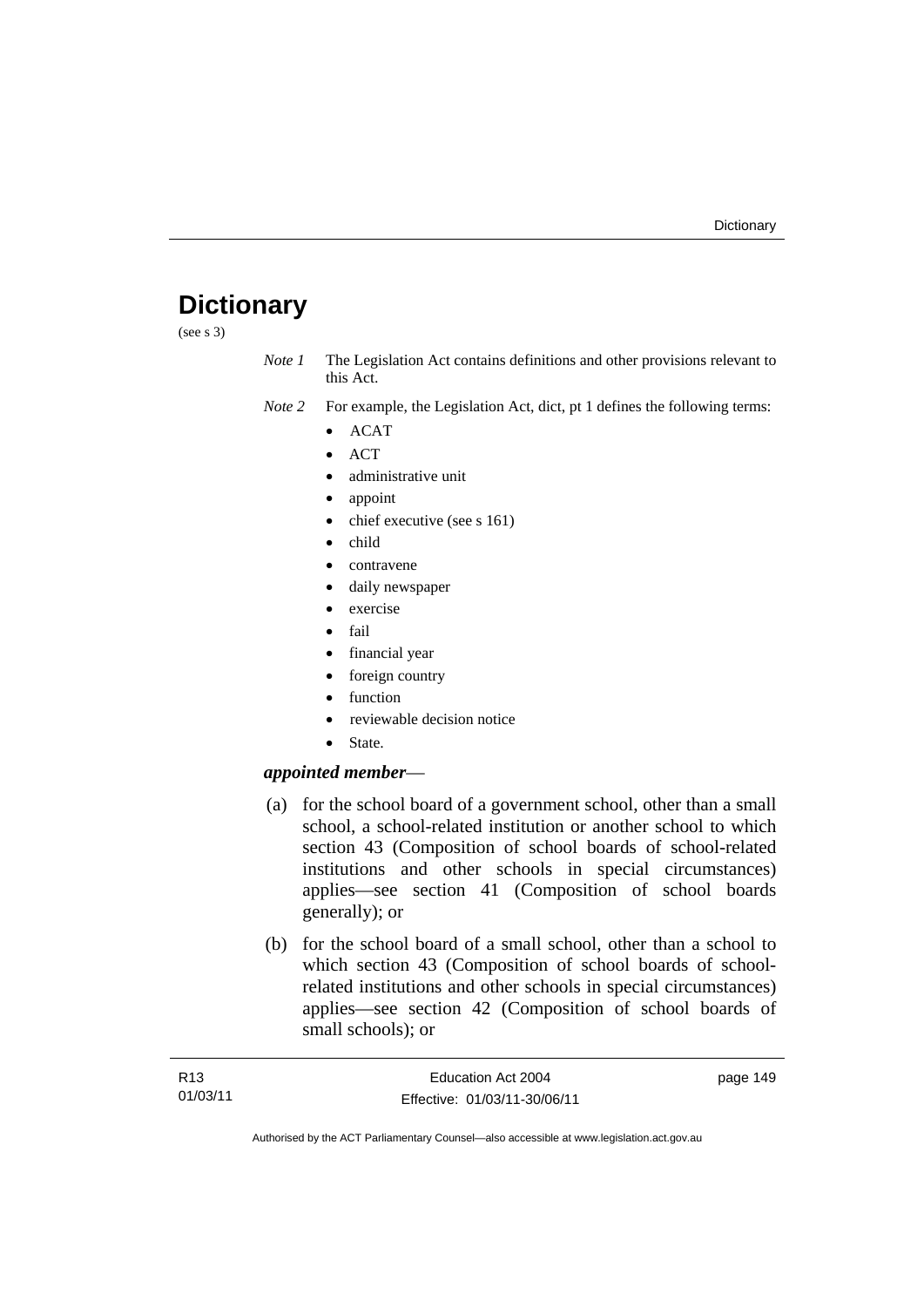(c) for the Government Schools Education Council—see section 56 (Membership of council (government)).

*approval statement*, for division 2.4.2 (Approval to participate in training and employment alternatives)—see section 13D.

*approved educational course* means an approved educational course (government) or approved educational course (non-government).

*approved educational course (government)* means an educational course approved under section 31 (Approved educational courses for students at government schools).

*approved educational course (non-government)* means an educational course approved under section 81 (Approved educational courses for students at non-government schools).

*authorised person* means an authorised person (government) or authorised person (non-government).

*authorised person (government)* means a person who is an authorised person (government) under section 67 (Appointment of authorised persons (government)).

*authorised person (non-government)* means a person who is an authorised person (non-government) under section 119 (Appointment of authorised persons (non-government)).

### *board appointed member*—

- (a) for the school board of a government school, other than a small school, a school-related institution or another school to which section 43 (Composition of school boards of school-related institutions and other schools in special circumstances) applies—see section 41 (Composition of school boards generally); or
- (b) for a school board of a small school, other than a school to which section 43 (Composition of school boards of schoolrelated institutions and other schools in special circumstances)

R13 01/03/11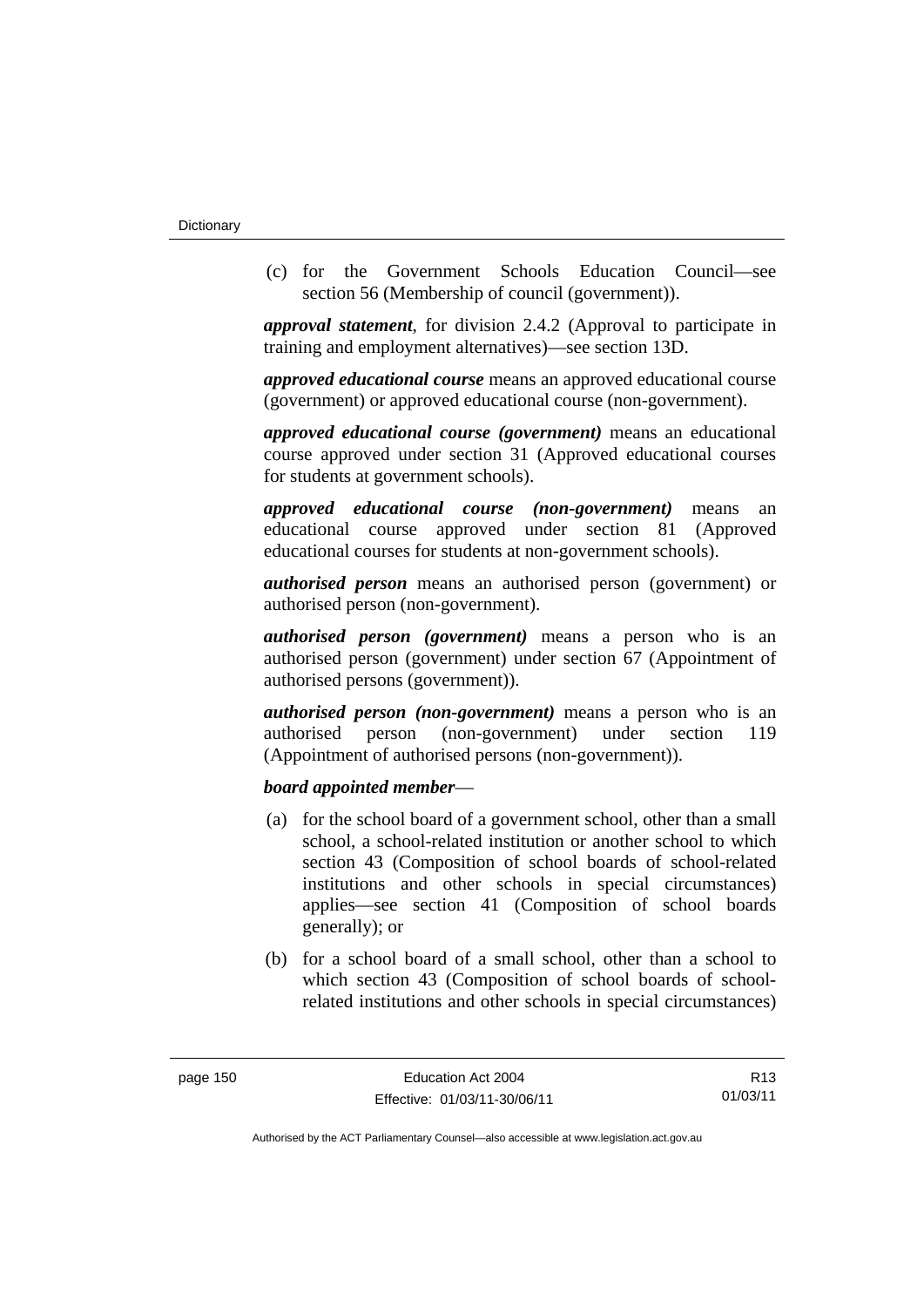applies—see section 42 (Composition of school boards of small schools).

*carer*—see section 6.

*community member*—

- (a) for part 3.5 (Government Schools Education Council)—see section 57 (Appointed members of council (government)); and
- (b) for part 4.4 (Non-government Schools Education Council) see section 109 (Members of council (government)).

*completes year 10*—see section 9B.

*completes year 12*—see section 9C.

*compliance notice*, for chapter 2 (Compulsory education)—see section 16B.

*compulsory education age*, for chapter 2 (Compulsory education) see section 9.

*corporal punishment* means physical force applied to punish or correct, and includes any action designed or likely to cause physical pain or discomfort taken to punish or correct.

*council*—

- (a) for part 3.5—means the Government Schools Education Council; and
- (b) for part 4.4—means the Non-Government Schools Education Council.

*council (government)*, for part 3.5—means the Government Schools Education Council.

*council (non-government)*, for part 4.4—means the Nongovernment Schools Education Council.

*educational course* means a course of teaching and learning directed toward acquiring a particular area of knowledge and skills.

page 151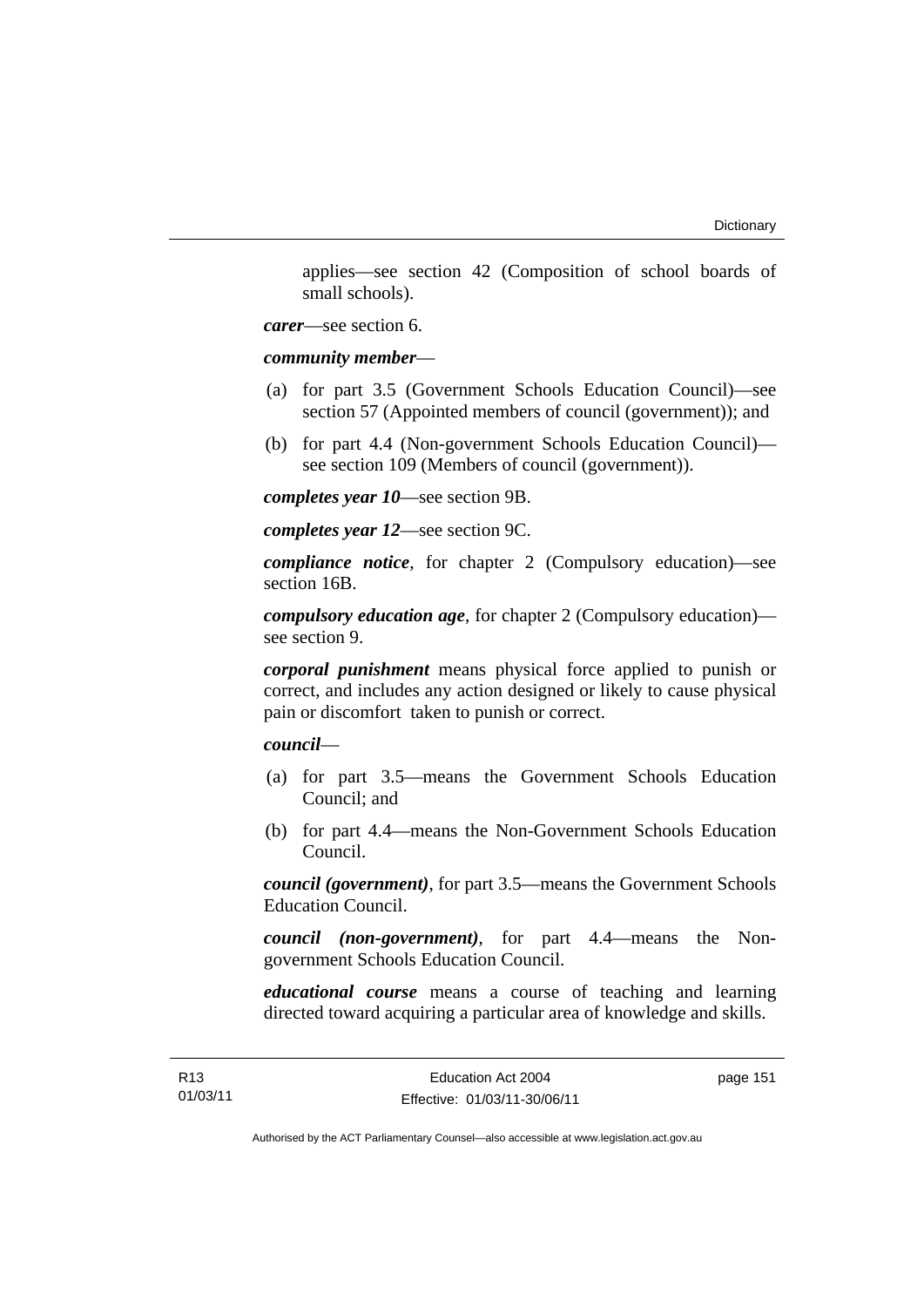*education course*—see section 9A.

#### *education member*—

- (a) for part 3.5 (Government Schools Education Council)—see section 57 (Appointed members of council (government)); and
- (b) for part 4.4 (Non-government Schools Education Council) see section 109 (Members of council (government)).

*education provider*—see section 9A.

*employment alternative*—see section 13B.

#### *exclusion***—**

- (a) of a student from all government schools—means preventing the student from continuing to be enrolled or being re-enrolled at any government school; and
- (b) of a student from all Catholic systemic schools—means preventing the student from continuing to be enrolled or being re-enrolled at any Catholic systemic school; and
- (c) of a student from a non-government school—means preventing the student from continuing to be enrolled or being re-enrolled at the non-government school.

*exemption certificate*, for chapter 2 (Compulsory education)—see section 11H (Exemption certificate—application).

### *full-time participation*—

- (a) in an education course, for division 2.2.2 (Participation requirement)—see section 10C; and
- (b) in a training or employment alternative, for part 2.4 (After year 10—training and employment alternatives)—see section 13C.

*full-time participation requirement*, for part 2.3 (Exemption certificates)—see section 11G.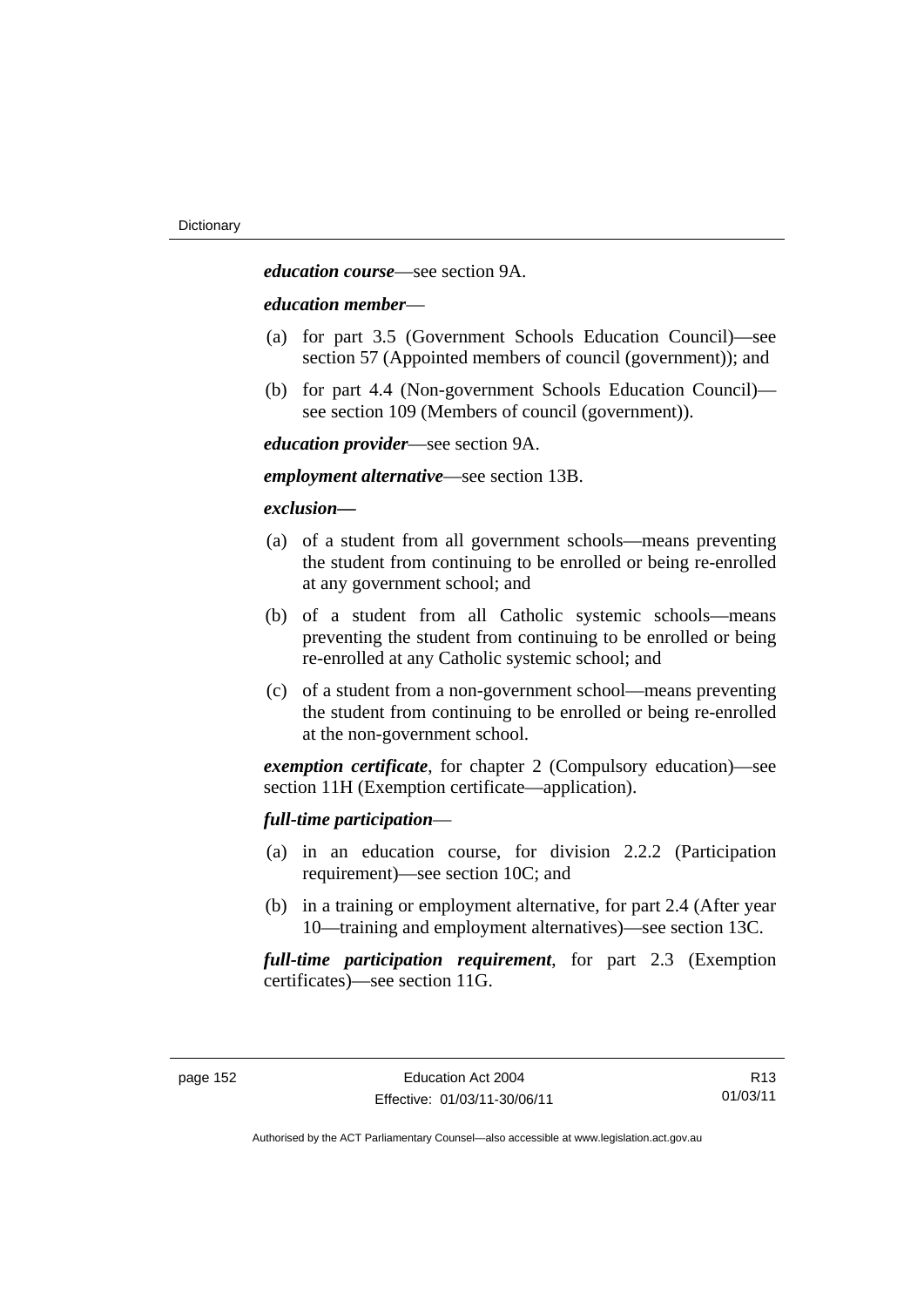#### *government school* means*—*

- (a) except for part 3.4 (School boards of government schools)—a school, preschool or school-related institution established under section 20 (Establishing government schools etc); and
- (b) for part 3.4—a school or school-related institution established under section 20.

*half-year*, for part 3.4 (School boards of government schools)—see section 37.

*home education*—see section 129.

*information notice*, for chapter 2 (Compulsory education)—see section 11C.

*in-principle approval*—see section 83 (Applications for in-principle approval for proposed registration).

*internally reviewable decision*, for part 6.1 (Notification and review of decisions)—see section 140.

*internal reviewer* for part 6.1 (Notification and review of decisions)—see section 140.

*internal review notice*, for part 6.1 (Notification and review of decisions)—see section 140.

*money*, for part 3.4 (School boards of government schools)—see section 37.

*non-government school* means a registered non-government school.

*parent*—see section 6.

*parents and citizens association*, for part 3.4 (School boards of government schools)—see section 37.

page 153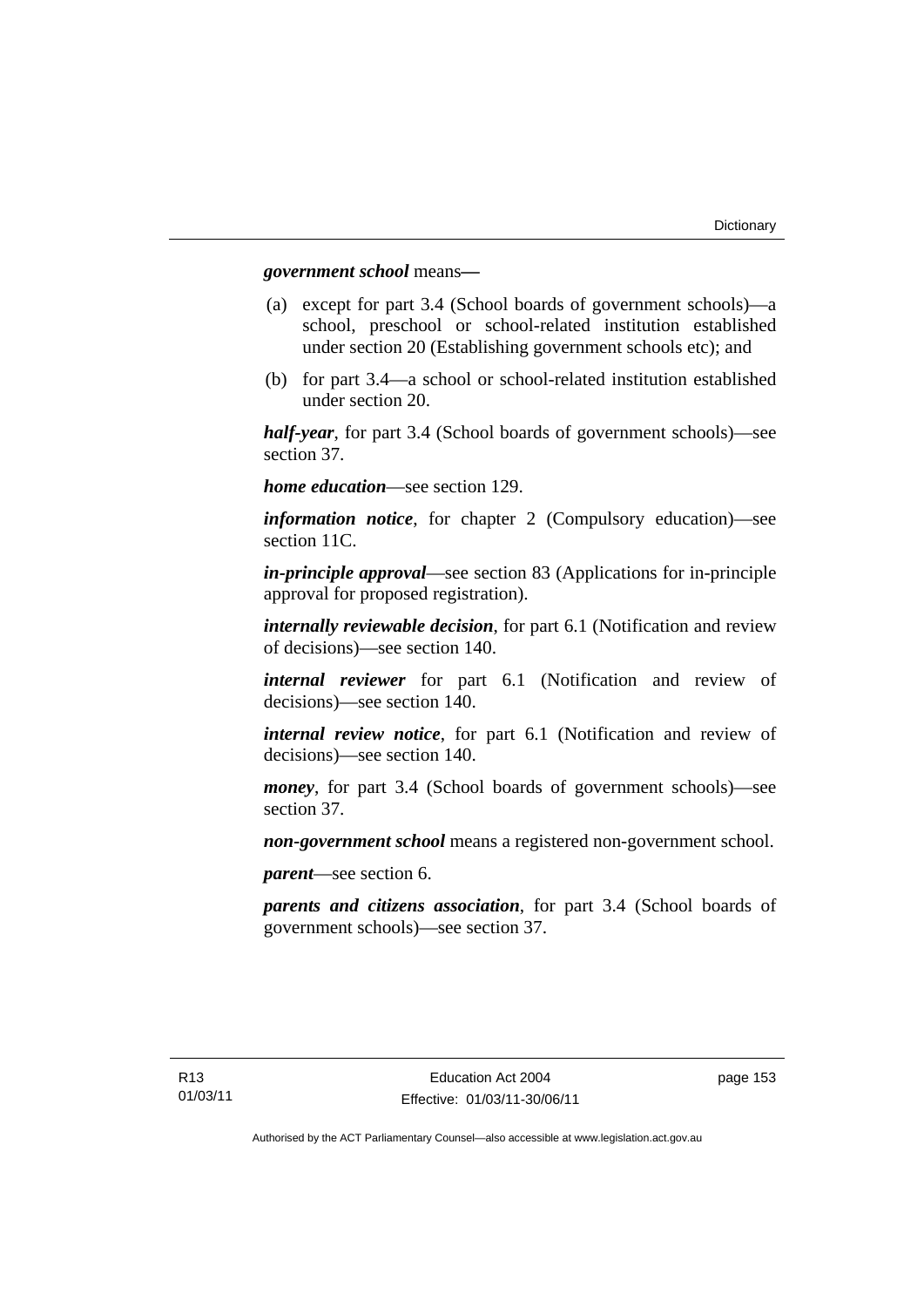## *parents and citizens member*—

- (a) for the school board of a government school, other than a small school, a school-related institution or another school to which section 43 (Composition of school boards of school-related institutions and other schools in special circumstances) applies—see section 41 (Composition of school boards generally); or
- (b) for the school board of a small school, other than a school to which section 43 applies—see section 42 (Composition of school boards of small schools).

*participates*, in an education course, for division 2.2.2 (Participation requirement)—see section 10B.

*prescribed period*, for part 3.4 (School boards of government schools)—see section 37.

*proposed opening day*—see section 83 (3) (Applications for inprinciple approval for proposed registration).

*registered non-government school* means a school that is registered or provisionally registered under part 4.2 (Registration—nongovernment schools).

*register of enrolments and attendances*, in relation to a person, means the register of enrolments and attendances kept by the person under section 32 (Register of enrolments and attendances for government schools) or section 99 (Register of enrolments and attendances for non-government schools).

*register of non-government schools* means the register kept by the registrar under section 79.

*registrar* means the Registrar of Non-Government Schools.

*reviewable decision*, for part 6.1 (Notification and review of decisions)—see section 140.

R13 01/03/11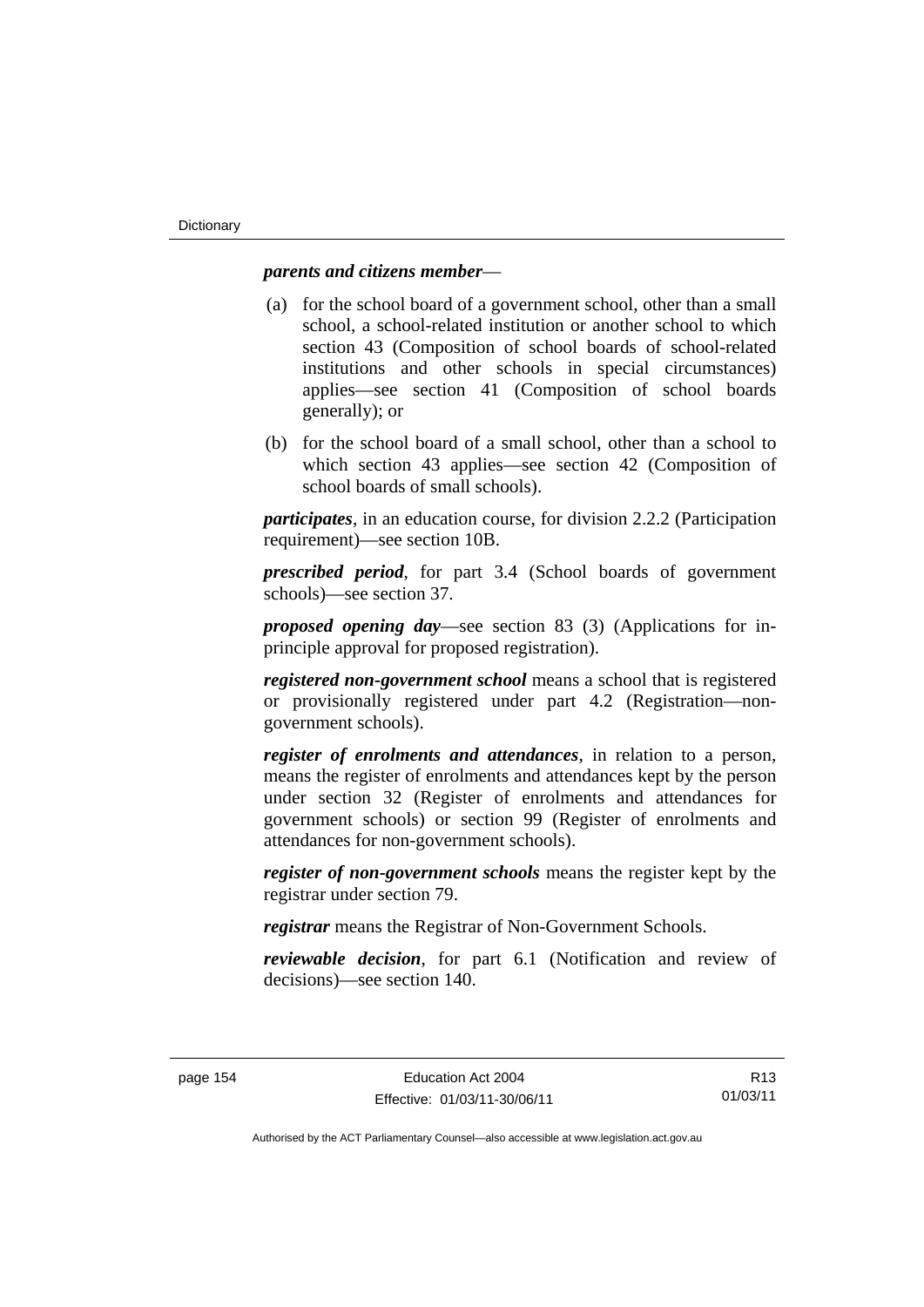#### *school*—

- (a) except for chapter 2, part 3.4, chapter 4 and part 6.2—means a school or school-related institution established under section 20 (Establishing government schools etc); and
- (b) for chapter 2 (Compulsory education) and part 6.2 (Other provisions)—means a government school or non-government school; and
- (c) for part 3.4 (Schools boards of government schools)—see section 37; and
- (d) for chapter 4 (Non-government schools)—see section 74.

*school board*, of a government school, means the school board of the school established under part 3.4.

*school-related institution*—see section 20 (Establishing government schools etc).

*small school*, for part 3.4 (School boards of government schools) see section 37.

*staff*, of a school, means the principal and teachers of, and other people employed at, the school.

#### *staff member*—

- (a) for the school board of a government school, other than a small school, a school-related institution or another school to which section 43 (Composition of school boards of school-related institutions and other schools in special circumstances) applies—see section 41 (Composition of school boards generally); or
- (b) for the school board of a small school, other than a school to which section 43 applies—see section 42 (Composition of school boards of small schools).

*student*, for part 3.4 (School boards of government schools)—see section 37.

page 155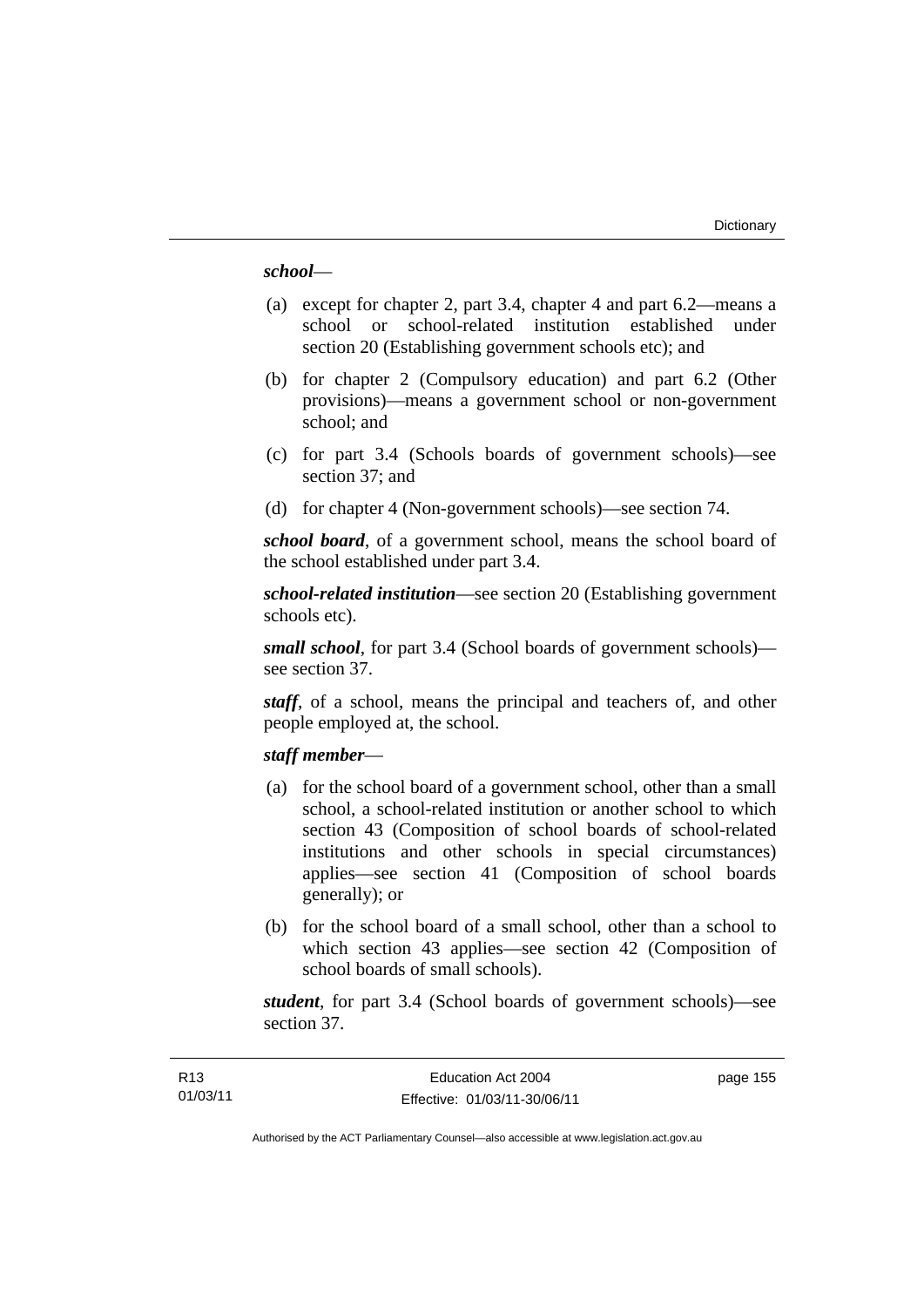**Dictionary** 

*student member*, for the school board of a government school, other than a small school, a school-related institution or another school to which section 43 (Composition of school boards of school-related institutions and other schools in special circumstances) applies—see section 41.

*training alternative*—see section 13A.

*training alternative provider*—see section 13A.

page 156 **Education Act 2004** Effective: 01/03/11-30/06/11

R13 01/03/11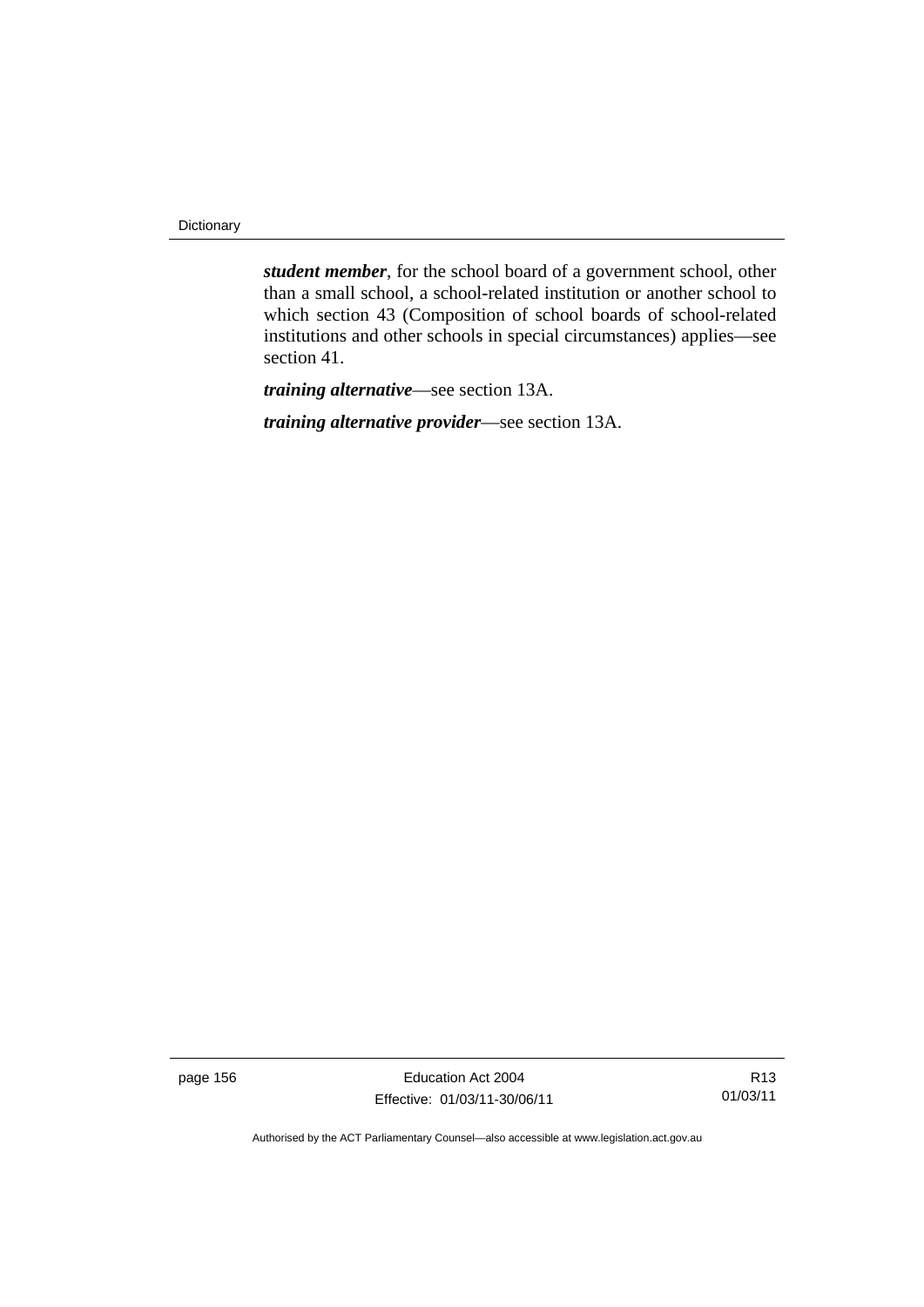# **Endnotes**

## **1 About the endnotes**

Amending and modifying laws are annotated in the legislation history and the amendment history. Current modifications are not included in the republished law but are set out in the endnotes.

Not all editorial amendments made under the *Legislation Act 2001*, part 11.3 are annotated in the amendment history. Full details of any amendments can be obtained from the Parliamentary Counsel's Office.

Uncommenced amending laws and expiries are listed in the legislation history and the amendment history. These details are underlined. Uncommenced provisions and amendments are not included in the republished law but are set out in the last endnote.

If all the provisions of the law have been renumbered, a table of renumbered provisions gives details of previous and current numbering.

The endnotes also include a table of earlier republications.

| $A = Act$                                    | $NI = Notifiable$ instrument              |
|----------------------------------------------|-------------------------------------------|
| $AF =$ Approved form                         | $o = order$                               |
| $am = amended$                               | $om = omitted/repealed$                   |
| $amdt = amendment$                           | $ord = ordinance$                         |
| $AR = Assembly resolution$                   | $orig = original$                         |
| $ch = chapter$                               | $par = paragraph/subparagraph$            |
| $CN =$ Commencement notice                   | $pres = present$                          |
| $def = definition$                           | $prev = previous$                         |
| $DI = Disallowable instrument$               | $(\text{prev}) = \text{previously}$       |
| $dict = dictionary$                          | $pt = part$                               |
| disallowed = disallowed by the Legislative   | $r = rule/subrule$                        |
| Assembly                                     | $reloc = relocated$                       |
| $div =$ division                             | $renum = renumbered$                      |
| $exp = expires/expired$                      | $R[X]$ = Republication No                 |
| $Gaz = gazette$                              | $RI = reissue$                            |
| $hdg = heading$                              | $s = section/subsection$                  |
| $IA = Interpretation Act 1967$               | $sch = schedule$                          |
| $ins = inserted/added$                       | $sdiv = subdivision$                      |
| $LA = Legislation Act 2001$                  | $SL = Subordinate$ law                    |
| $LR =$ legislation register                  | $sub =$ substituted                       |
| $LRA =$ Legislation (Republication) Act 1996 | underlining = whole or part not commenced |
| $mod = modified/modification$                | or to be expired                          |
|                                              |                                           |

## **2 Abbreviation key**

R13 01/03/11

Education Act 2004 Effective: 01/03/11-30/06/11 page 157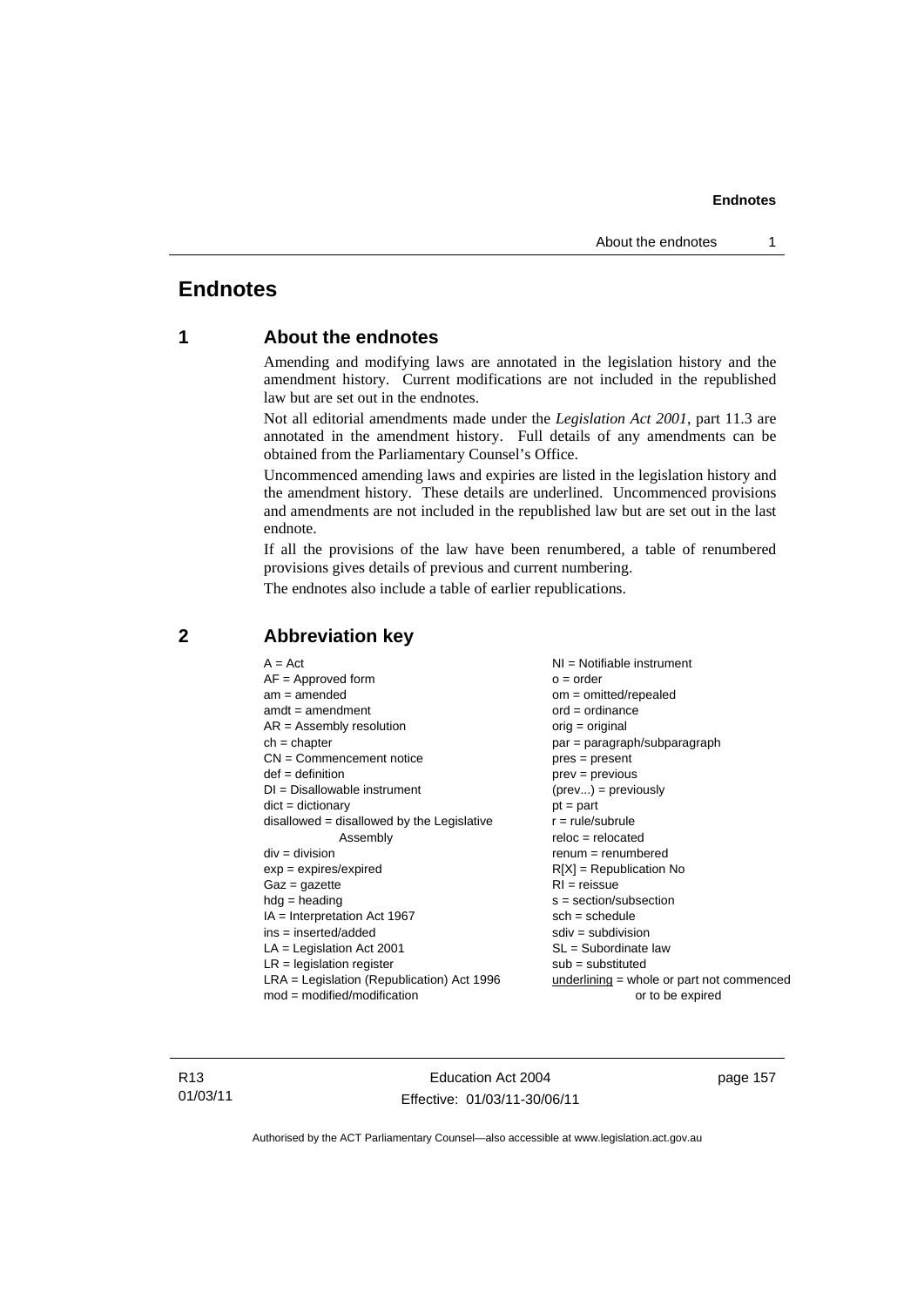3 Legislation history

# **3 Legislation history**

#### **Education Act 2004 A2004-17**

notified LR 8 April 2004 s 1, s 2 commenced 8 April 2004 (LA s 75 (1)) remainder commenced 1 January 2005 (s 2)

as amended by

#### **Education Amendment Act 2006 A2006-28**

notified LR 15 June 2006 s 1, s 2 commenced 15 June 2006 (LA s 75 (1)) remainder commenced 16 June 2006 (s 2)

#### **Education Amendment Act 2006 (No 2) A2006-57**

notified LR 19 December 2006 s 1, s 2 commenced 19 December 2006 (LA s 75 (1)) remainder commenced 20 December 2006 (s 2)

#### **Children and Young People (Consequential Amendments) Act 2008 A2008-20 sch 3 pt 3.12, sch 4 pt 4.14**

notified LR 17 July 2008

s 1, s 2 commenced 17 July 2008 (LA s 75 (1))

s 3 commenced 18 July 2008 (s 2 (1))

sch 3 pt 3.12 commenced 27 October 2008 (s 2 (4) and see Children and Young People Act 2008 A2008-19, s 2 and CN2008-13) sch 4 pt 4.14 commenced 27 February 2009 (s 2 (5) and see Children and Young People Act 2008 A2008-19, s 2 and CN2008-17 (and see CN2008-13))

## **ACT Civil and Administrative Tribunal Legislation Amendment Act 2008 (No 2) A2008-37 sch 1 pt 1.33**

notified LR 4 September 2008

s 1, s 2 commenced 4 September 2008 (LA s 75 (1))

sch 1 pt 1.33 commenced 2 February 2009 (s 2 (1) and see ACT Civil and Administrative Tribunal Act 2008 A2008-35, s 2 (1) and CN2009-2)

#### **Statute Law Amendment Act 2009 A2009-20 sch 3 pt 3.25**

notified LR 1 September 2009

s 1, s 2 commenced 1 September 2009 (LA s 75 (1)) sch 3 pt 3.25 commenced 22 September 2009 (s 2)

page 158 extending the Education Act 2004 Effective: 01/03/11-30/06/11

R13 01/03/11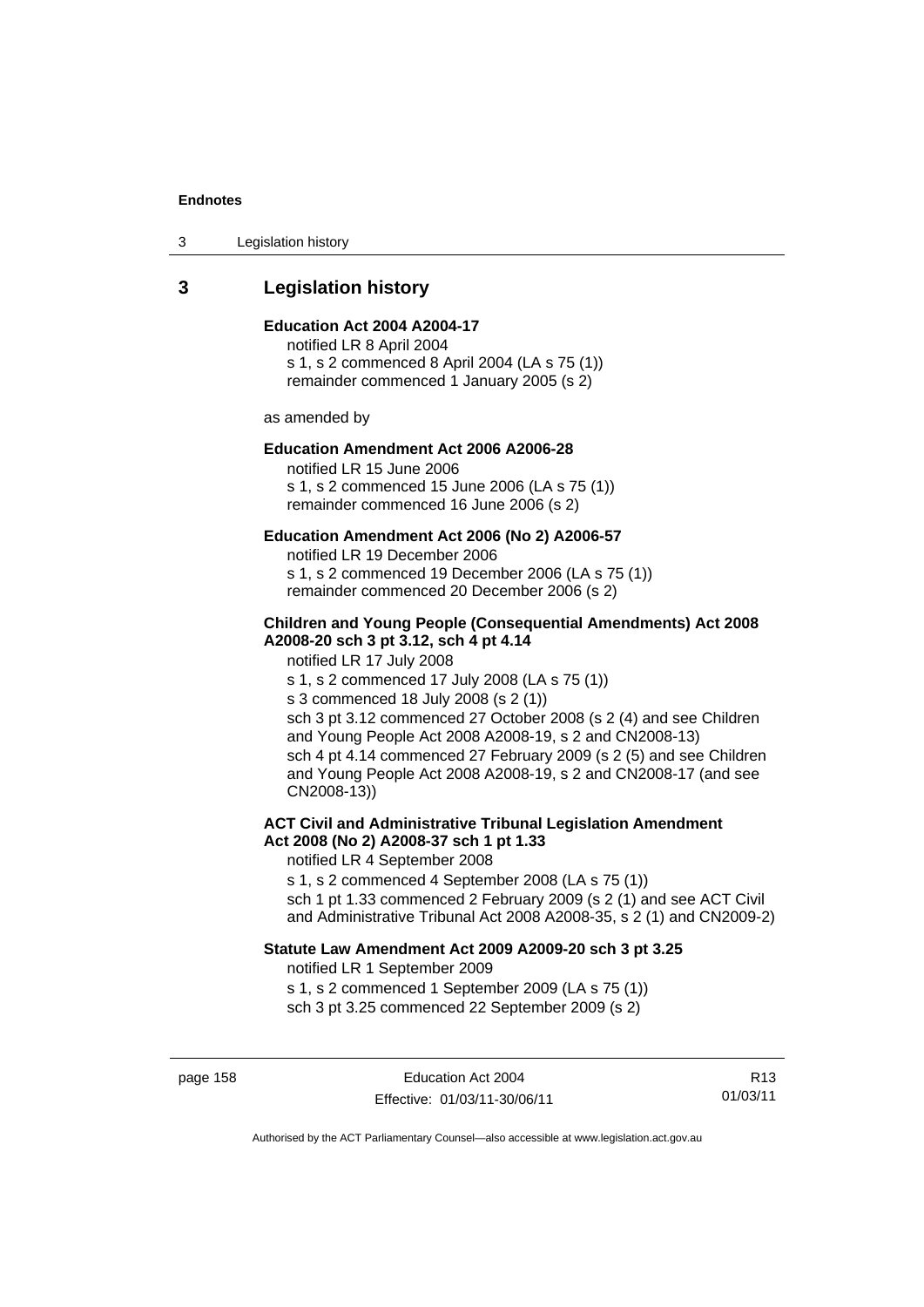|   |                                         |                                                                                                                                                                                               | Amendment history | 4 |
|---|-----------------------------------------|-----------------------------------------------------------------------------------------------------------------------------------------------------------------------------------------------|-------------------|---|
|   |                                         | <b>Education (Participation) Amendment Act 2009 A2009-40</b><br>notified LR 17 November 2009<br>s 1, s 2 commenced 17 November 2009 (LA s 75 (1))<br>remainder commenced 1 January 2010 (s 2) |                   |   |
|   |                                         | Education Amendment Act 2010 A2010-7<br>notified LR 3 March 2010<br>s 1, s 2 commenced 3 March 2010 (LA s 75 (1))<br>remainder commenced 4 March 2010 (s 2)                                   |                   |   |
|   | notified LR 13 May 2010                 | Statute Law Amendment Act 2010 A2010-18 sch 1 pt 1.6, sch 3 pt 3.4<br>s 1, s 2 commenced 13 May 2010 (LA s 75 (1))<br>sch 1 pt 1.6, sch 3 pt 3.4 commenced 3 June 2010 (s 2)                  |                   |   |
|   | notified LR 6 July 2010                 | Education Amendment Act 2010 (No 2) A2010-22<br>s 1, s 2 commenced 6 July 2010 (LA s 75 (1))<br>remainder commenced 7 July 2010 (s 2)                                                         |                   |   |
|   |                                         | Statute Law Amendment Act 2011 A2011-3 sch 3 pt 3.16<br>notified LR 22 February 2011<br>s 1, s 2 commenced 22 February 2011 (LA s 75 (1))<br>sch 3 pt 3.16 commenced 1 March 2011 (s 2)       |                   |   |
| 4 | <b>Amendment history</b>                |                                                                                                                                                                                               |                   |   |
|   | <b>Commencement</b><br>s 2              | om LA s 89 (4)                                                                                                                                                                                |                   |   |
|   | Meaning of parent and carer<br>s 6      | am A2008-20 amdt 3.26, amdt 4.37                                                                                                                                                              |                   |   |
|   | <b>General principles of Act</b><br>s 7 | am A2006-57 s 4, s 5, s 55                                                                                                                                                                    |                   |   |
|   | <b>Main objects of Act</b><br>s 8       | am A2006-57 s 6, s 7; A2009-40 s 4; pars renum R9 LA                                                                                                                                          |                   |   |
|   | <b>Compulsory education</b><br>ch 2 hdg | sub A2009-40 s 5                                                                                                                                                                              |                   |   |
|   | Preliminary-ch 2<br>pt $2.1$ hdg        | ins A2009-40 s 5                                                                                                                                                                              |                   |   |
|   |                                         |                                                                                                                                                                                               |                   |   |

R13 01/03/11

Education Act 2004 Effective: 01/03/11-30/06/11 page 159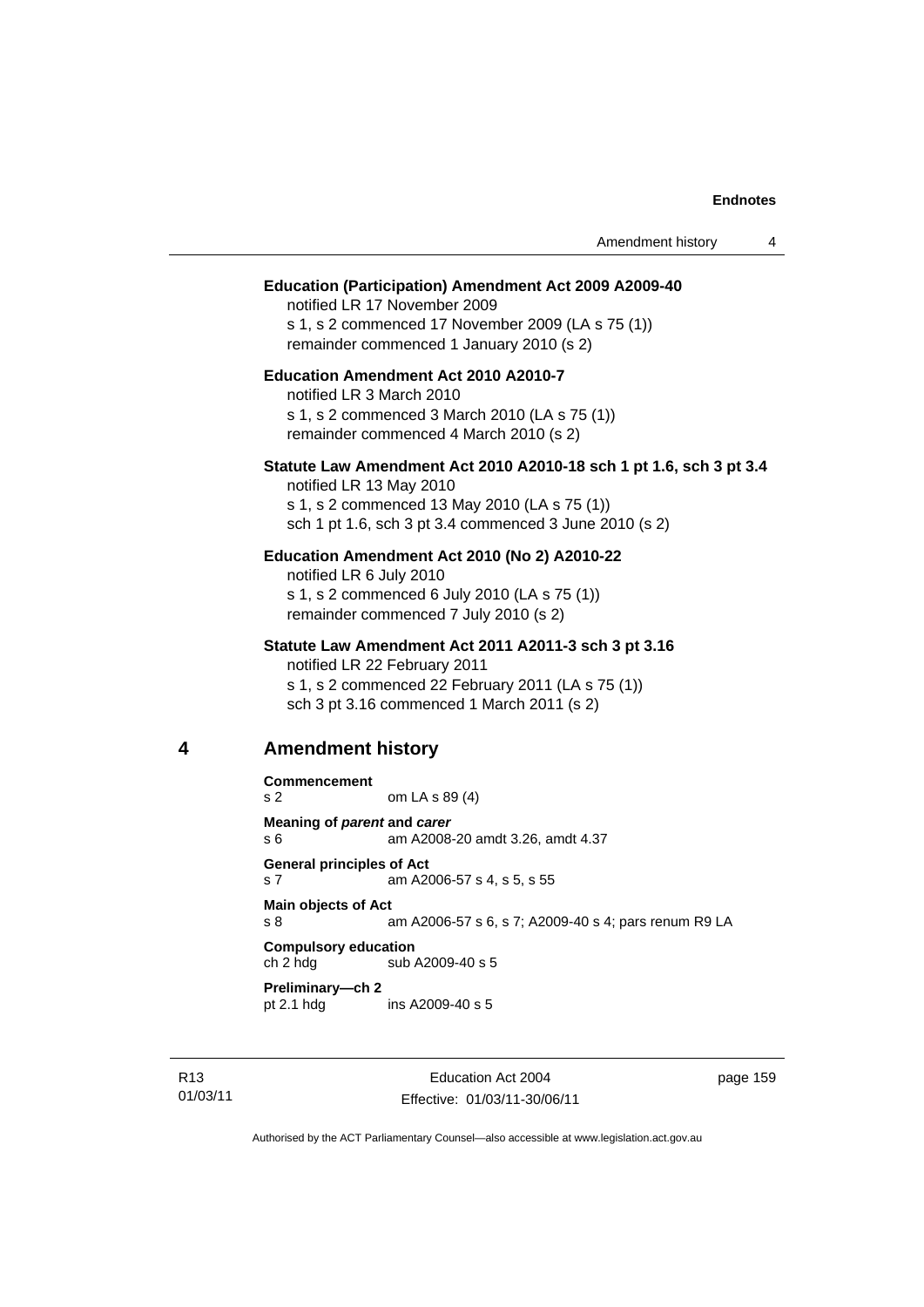4 Amendment history

```
Meaning of compulsory education age—ch 2 
s 9 sub A2009-40 s 5 
Meaning of education course and education provider—Act 
s 9A ins A2009-40 s 5 
Meaning of completes year 10—Act 
s 9B ins A2009-40 s 5
Meaning of completes year 12—Act 
s 9C ins A2009-40 s 5 
Guidelines—certain chief executive functions 
s 9D ins A2009-40 s 5 
Compulsory education requirements 
pt 2.2 hdg ins A2009-40 s 5 
Enrolment, registration and attendance requirements 
div 2.2.1 hdg ins A2009-40 s 5 
Child of compulsory education age—enrolment and registration requirement 
s 10 am A2006-57 s 8 
                 sub A2009-40 s 5 
                 am A2010-18 amdt 1.13; ss renum R11 LA; A2011-3 
                 amdt 3.183 
Child of compulsory education age—school attendance requirement 
s 10A ins A2009-40 s 5 
Participation requirement 
div 2.2.2 hdg ins A2009-40 s 5 
Meaning of participates in education course—div 2.2.2 
s 10B ins A2009-40 s 5
Meaning of full-time participation in education course—div 2.2.2 
s 10C ins A2009-40 s 5 
Child of compulsory education age—participation requirement 
s 10D ins A2009-40 s 5 
Participation requirement—absence 
s 11 sub A2009-40 s 5
Participation requirement—suspension 
s 11A ins A2009-40 s 5 
Participation requirement—exclusion 
s 11B ins A2009-40 s 5 
Information requirement<br>div 2.2.3 hdg ins A2
                ins A2009-40 s 5
```
page 160 **Education Act 2004** Effective: 01/03/11-30/06/11

R13 01/03/11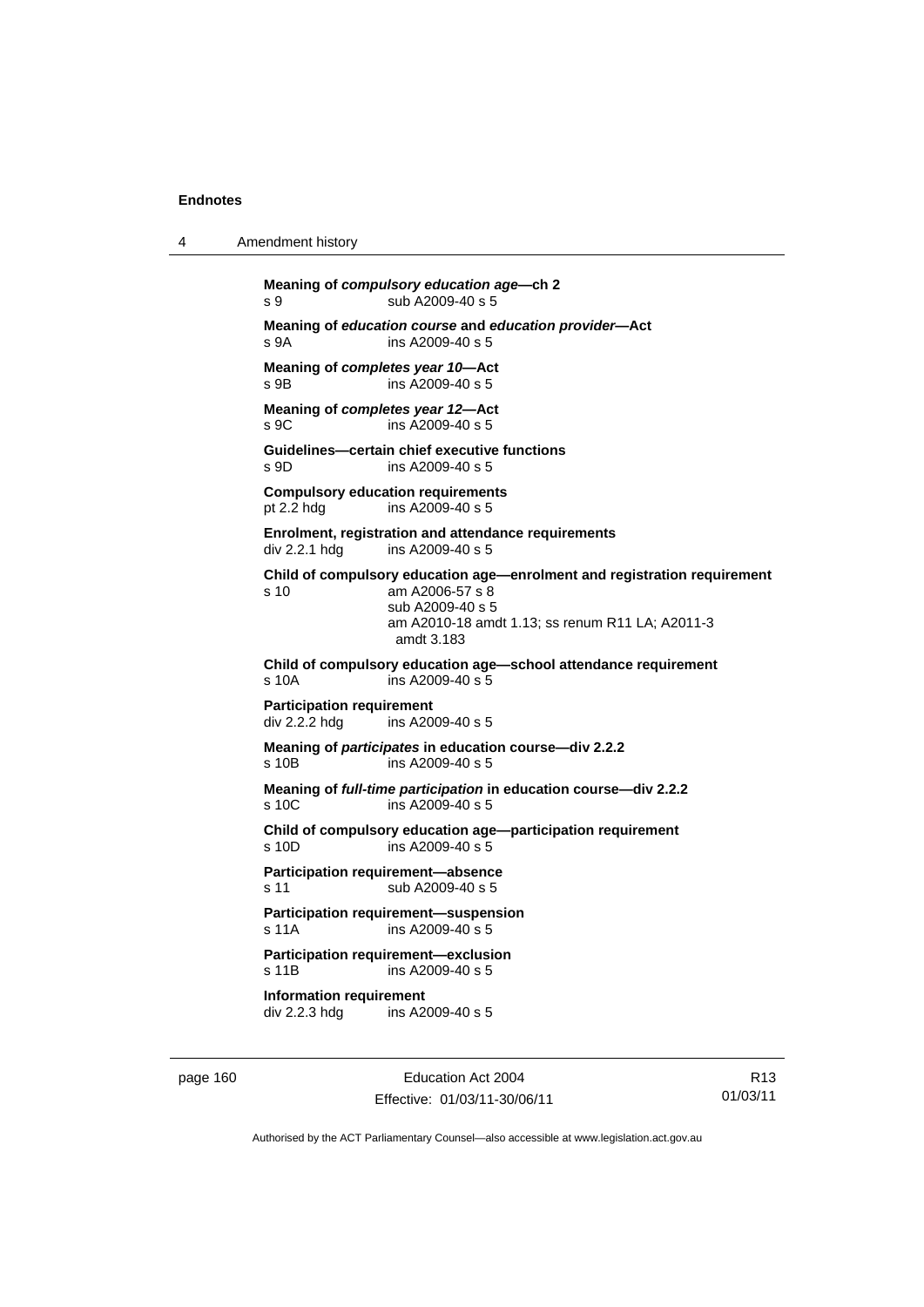Amendment history 4

**Giving information notice**  ins A2009-40 s 5 **Contents of information notice**  s 11D ins A2009-40 s 5 **Extension of time for compliance with information notice**  s 11E ins A2009-40 s 5 **Revocation of information notice on compliance**  s 11F ins A2009-40 s 5 **Exemption certificates**<br>pt 2.3 hdg ins / ins A2009-40 s 5 **Meaning of** *full-time participation requirement***—pt 2.3**  s 11G ins A2009-40 s 5 **Exemption certificate—application**  s 11H ins A2009-40 s 5 **Exemption certificate—requirement for further information**  s 12 sub A2009-40 s 5 **Exemption certificate—issue**  s 12A ins A2009-40 s 5 **Exemption certificate—form**  s 12B ins A2009-40 s 5 **Exemption certificate—conditions**  s 12C ins A2009-40 s 5 **Exemption certificate—duration**  s 12D ins A2009-40 s 5 **Exemption certificate—revocation**  s 13 am A2008-20 amdt 4.38 sub A2009-40 s 5 **After year 10—training and employment alternatives**  pt 2.4 hdg ins A2009-40 s 5 **Definitions—pt 2.4**  div 2.4.1 hdg ins A2009-40 s 5 **Meaning of** *training alternative* **and** *training alternative provider***—Act**  s 13A ins A2009-40 s 5 **Meaning of** *employment alternative***—Act**  s 13B ins A2009-40 s 5

R13 01/03/11

Education Act 2004 Effective: 01/03/11-30/06/11 page 161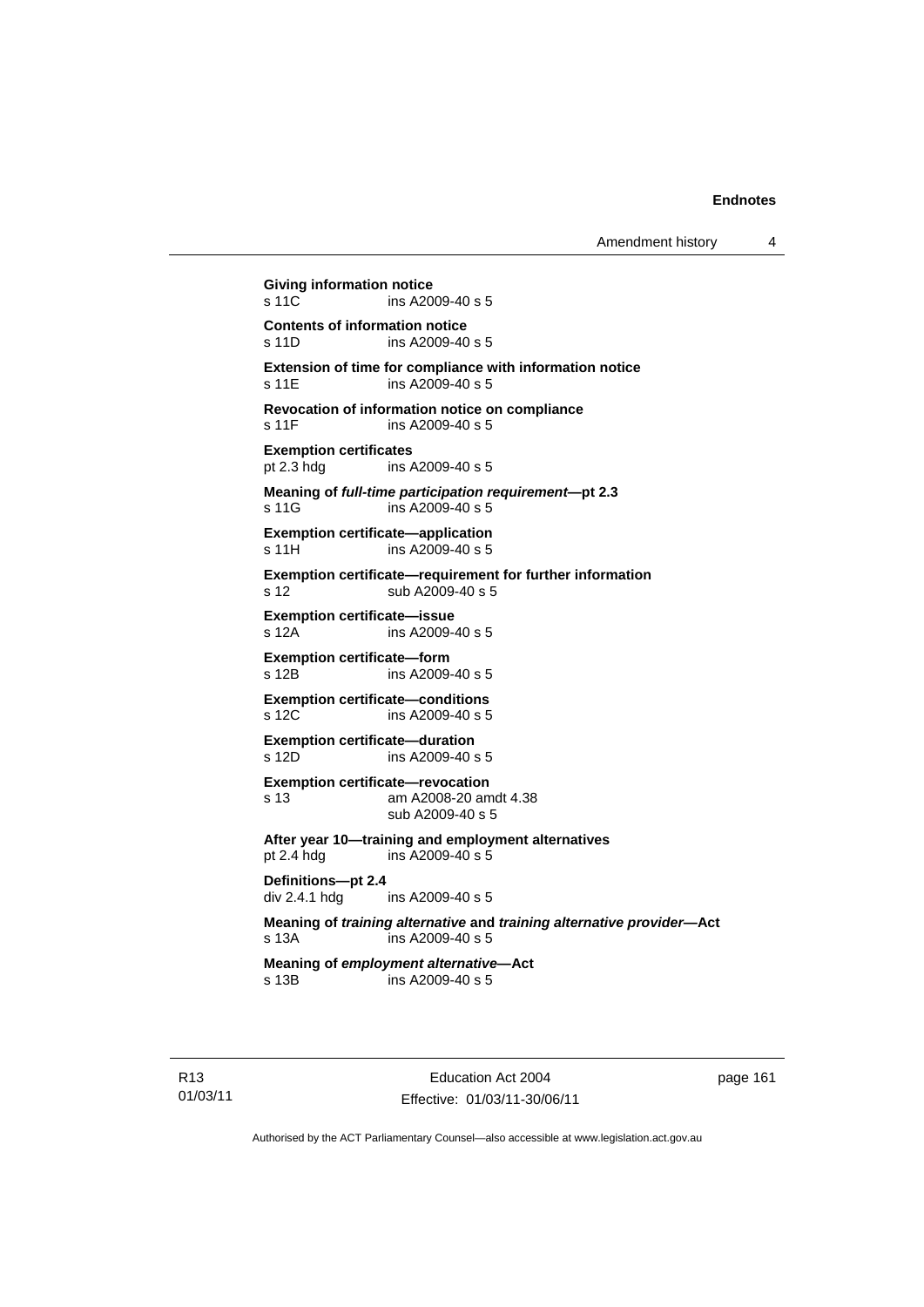4 Amendment history

|          | pt 2.4                                   | Meaning of <i>full-time participation</i> in training or employment alternative-    |      |
|----------|------------------------------------------|-------------------------------------------------------------------------------------|------|
|          | s 13C                                    | ins A2009-40 s 5                                                                    |      |
|          | div 2.4.2 hdg                            | Approval to participate in training and employment alternatives<br>ins A2009-40 s 5 |      |
|          | s 13D                                    | Approval statement-application<br>ins A2009-40 s 5                                  |      |
|          | s 14                                     | Approval statement-requirement for further information<br>sub A2009-40 s 5          |      |
|          | Approval statement-issue<br>s 14A        | ins A2009-40 s 5                                                                    |      |
|          | Approval statement-form<br>s 14B         | ins A2009-40 s 5                                                                    |      |
|          | s 14C                                    | <b>Approval statement-conditions</b><br>ins A2009-40 s 5                            |      |
|          | s 14D                                    | Approval statement—compliance requirement<br>ins A2009-40 s 5                       |      |
|          | Approval statement-duration<br>s 15      | sub A2009-40 s 5                                                                    |      |
|          | s 15A                                    | Approval statement-revocation<br>ins A2009-40 s 5                                   |      |
|          | s 15B                                    | Return to education while approval statement in force<br>ins A2009-40 s 5           |      |
|          | div 2.4.3 hdg                            | Training and employment alternatives—deemed participation<br>ins A2009-40 s 5       |      |
|          | s 15C                                    | Training and employment alternatives-absence<br>ins A2009-40 s 5                    |      |
|          | s 15D                                    | Training alternative-suspension<br>ins A2009-40 s 5                                 |      |
|          | Training alternative-exclusion<br>s 16   | sub A2009-40 s 5                                                                    |      |
|          | s <sub>16A</sub>                         | <b>Employment alternative-termination</b><br>ins A2009-40 s 5                       |      |
|          | <b>Compliance notices</b><br>pt 2.5 hdg  | ins A2009-40 s 5                                                                    |      |
|          | <b>Giving compliance notice</b><br>s 16B | ins A2009-40 s 5                                                                    |      |
| page 162 |                                          | Education Act 2004                                                                  |      |
|          |                                          | Effective: 01/03/11-30/06/11                                                        | 01/0 |

R13 01/03/11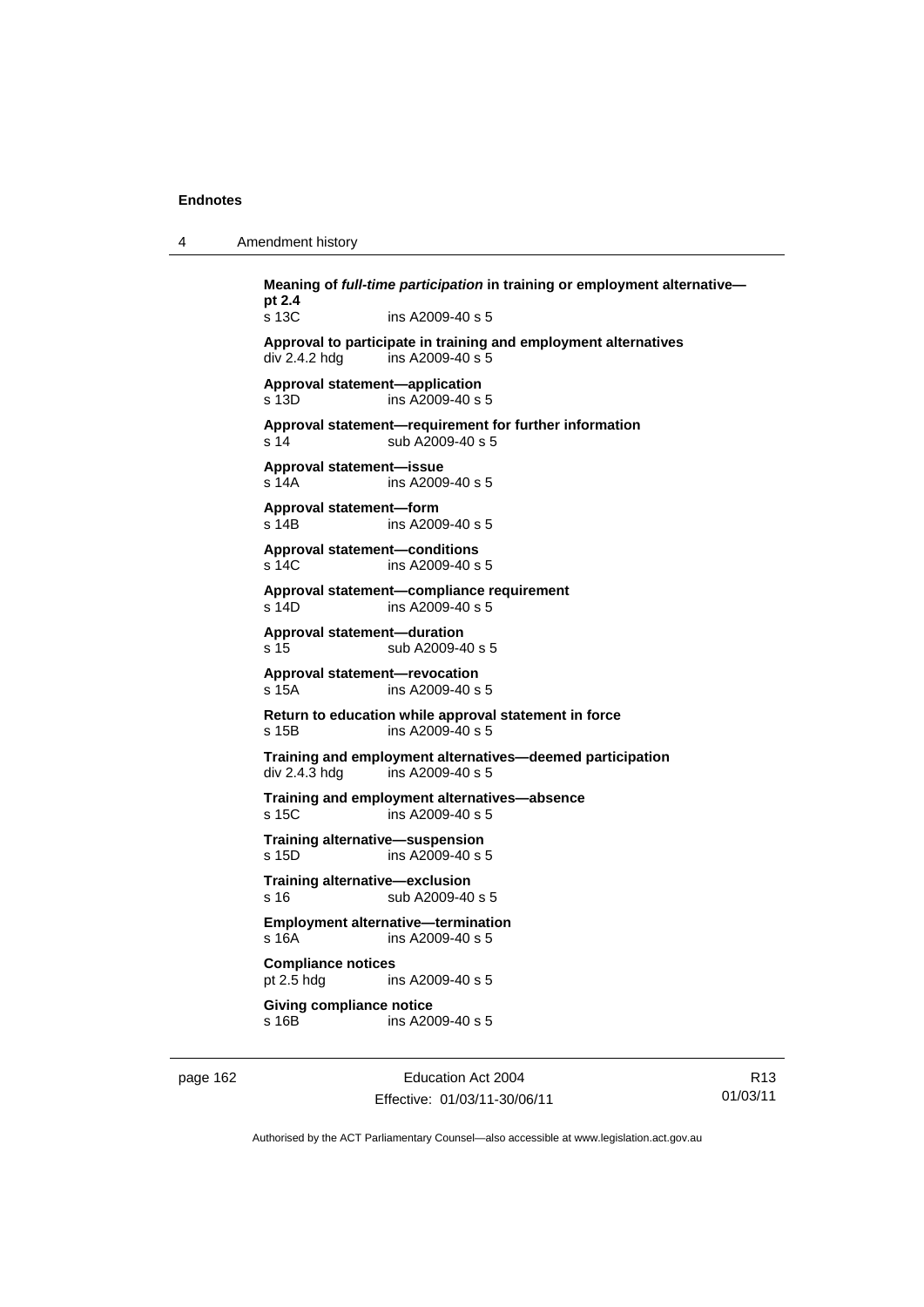**Contents of compliance notice**  s 16C ins A2009-40 s 5 **Extension of time for compliance with compliance notice**   $ins A2009-40 s 5$ **Revocation of compliance notice on compliance**  s 17 am A2006-57 s 9 sub A2009-40 s 5 **Offences—parents**  pt 2.6 hdg ins A2009-40 s 5 **Contravention of information and compliance notices**  s 17A ins A2009-40 s 5 **Principles on which ch 3 based**  s 18 am A2006-57 s 55 **Minister to seek advice**  s 19 reloc and renum as s 66 **Establishing government schools etc**  s 20 am A2006-28 s 4; A2010-18 amdt 3.4; A2010-22 ss 4-7 **Independent committee**  s 20A ins A2010-22 s 8 **Impacts of closing or amalgamating schools**   $\overline{S}$  ins A2010-22 s 8 **Reporting to parents—government schools**  s 25 am A2006-57 s 55 **Voluntary financial contributions**  s 27 am A2006-57 s 55 **Religious education**  s 29 am A2006-57 s 55 **Curriculum**  s 30 am A2006-57 s 55 **Approved educational courses for students at government schools**  s 31 hdg am A2006-57 s 55 s 31 am A2006-57 s 55 **Keeping records of enrolment and attendances for government schools**  s 33 am A2006-57 s 55 **Inspection of register of enrolment and attendances for government schools**  s 34 am A2006-57 s 55

R13 01/03/11

Education Act 2004 Effective: 01/03/11-30/06/11 page 163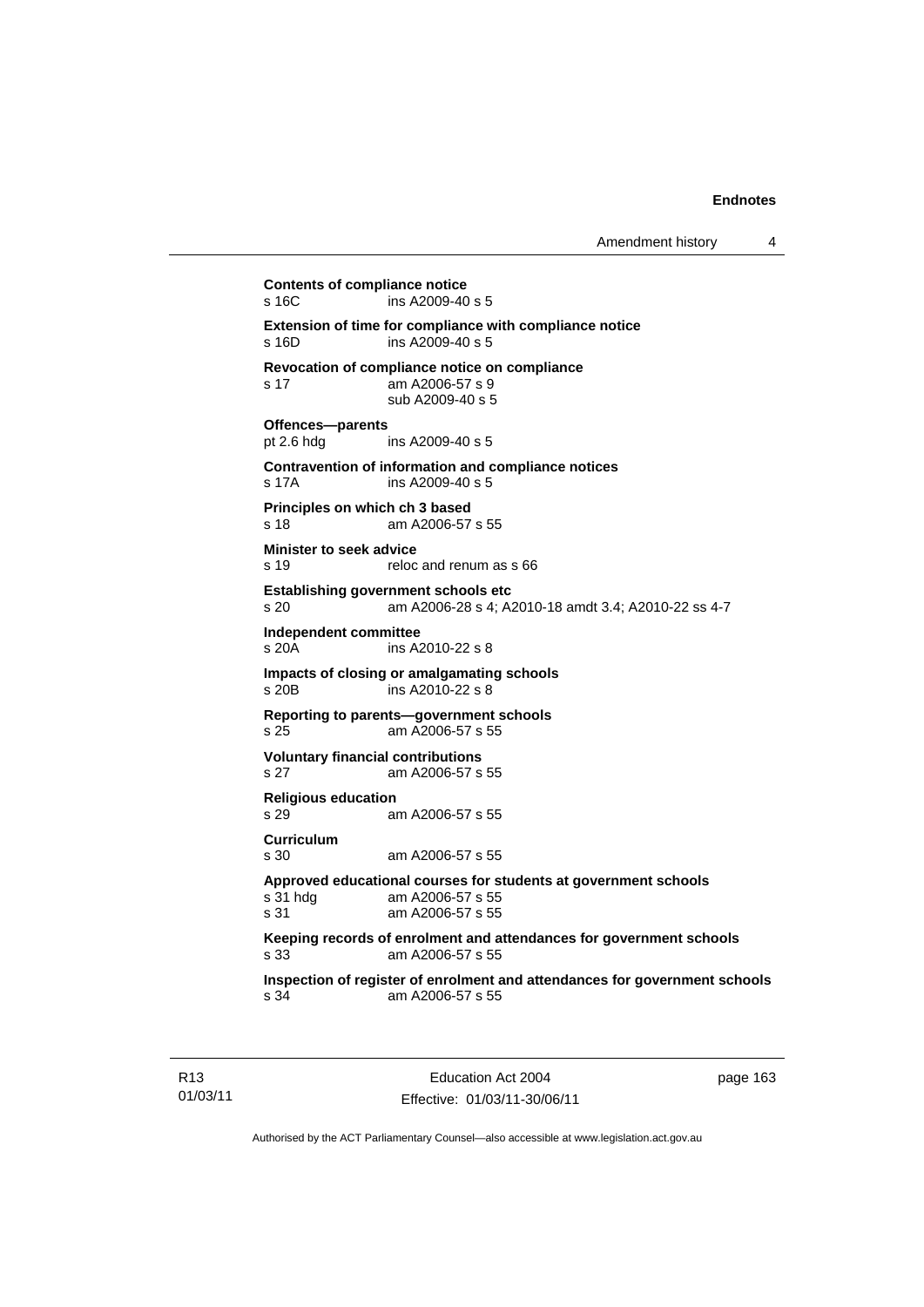```
4 Amendment history 
           Procedures to encourage school attendance at government schools 
           s 35 am A2006-57 s 55 
           Suspension, exclusion or transfer of student by chief executive 
                           am A2006-57 s 55
           s 36 am A2006-57 s 55; A2010-7 s 4 
           Definitions for pt 3.4 
           s 37 def prescribed period am A2006-57 s 11, s 12
           Declaration of parents and citizens associations in certain circumstances 
           s 40 am A2006-57 s 13, s 14; A2011-3 amdt 3.184 
           Composition of school boards generally 
           s 41 hdg sub A2006-57 s 15<br>s 41 am A2006-57 s 16
                           am A2006-57 s 16
           Composition of school boards of small schools 
           s 42 hdg sub A2006-57 s 17
           s 42 am A2006-57s 18 
           Composition of school boards of school-related institutions and other 
           schools in special circumstances 
           s 43 hdg sub A2006-57 s 19
           s 43 am A2006-57 s 20; A2011-3 amdt 3.185 
           Procedures governing proceedings of school boards 
           s 48 am A2006-57 s 21 
           Protection of members of school boards 
           s 49A (prev s 72) reloc and renum as s 49A A2006-57 s 26 
           Functions of council (government) 
           s 55 am A2006-57 s 22
           Other provisions relating to council (government) 
           div 3.5.3 hdg ins A2006-57 s 23 
           Minister to seek advice 
           s 66 orig s 66 om A2006-57 s 24 
                             (prev s 19) reloc and renum as s 66 A2006-57 s 10 
           Minister to present advice of council (government) 
           s 66A (prev s 73) reloc and renum as s 66A A2006-57 s 27 
           Appointment of authorised persons (government) 
           s 67 am A2010-18 amdt 1.14 
           Miscellaneous 
                           om A2006-57 s 25.
           Protection of members of school boards 
           s 72 reloc and renum as s 49A
```
page 164 Education Act 2004 Effective: 01/03/11-30/06/11

R13 01/03/11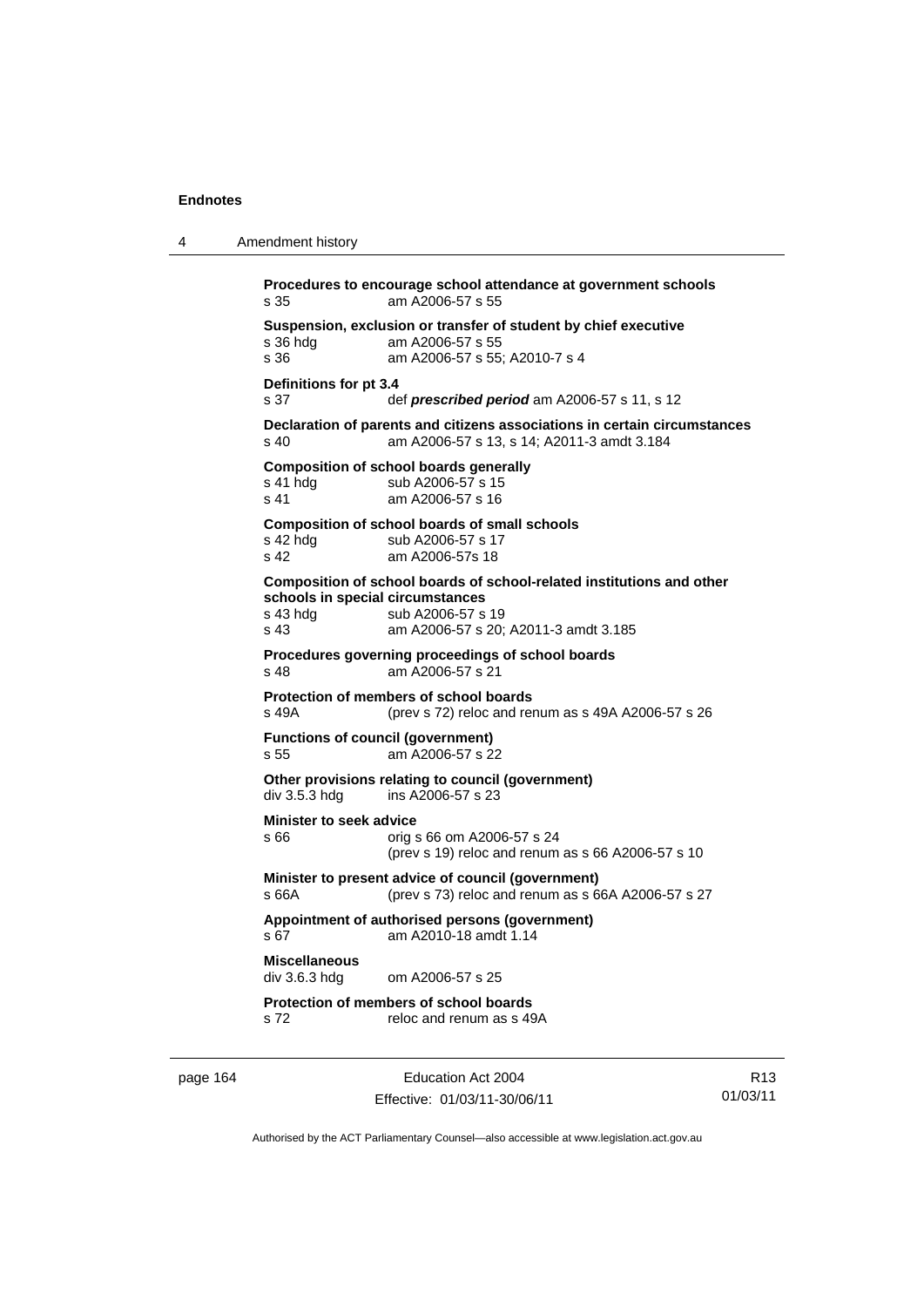| s 73                                        |                                                                                                                                                                             |
|---------------------------------------------|-----------------------------------------------------------------------------------------------------------------------------------------------------------------------------|
| <b>Minister to seek advice</b>              |                                                                                                                                                                             |
| s 76                                        | reloc and renum as s 118                                                                                                                                                    |
| s 79                                        | Register of non-government schools<br>sub A2006-57 s 29                                                                                                                     |
| s 81 hda<br>s 81                            | Approved educational courses for students at non-government schools<br>am A2006-57 s 55<br>am A2006-57 s 55                                                                 |
| <b>Schools to be registered</b><br>s 82     | am A2006-57 s 30, s 55; ss renum R4 LA                                                                                                                                      |
| s 83                                        | Applications for in-principle approval for proposed registration<br>am A2006-57 s 31, s 32; pars renum R4 LA; A2009-20<br>amdt 3.63; A2010-18 amdt 1.15; A2011-3 amdt 3.186 |
| s 84                                        | Deciding in-principle applications<br>am A2006-57 s 33, s 34; ss renum R4 LA; A2011-3 amdt<br>3.187                                                                         |
| s.85                                        | Application for provisional registration<br>am A2009-20 amdt 3.63; A2010-18 amdt 1.16; A2011-3 amdt<br>3.188                                                                |
| <b>Application for registration</b><br>s 87 | am A2009-20 amdt 3.63; A2010-18 amdt 1.17; A2011-3 amdt<br>3.189                                                                                                            |
| s 88A                                       | Application for registration at additional campus<br>ins A2006-57 s 35<br>am A2009-20 amdt 3.63; A2010-18 amdt 1.18; A2011-3 amdt<br>3.190                                  |
| s 88B                                       | <b>Registration at additional campus</b><br>ins A2006-57 s 35                                                                                                               |
| s 89                                        | Application for registration at additional educational levels<br>am A2009-20 amdt 3.63; A2010-18 amdt 1.19; A2011-3 amdt<br>3.191                                           |
| s 92                                        | Certificate of provisional registration or registration<br>am A2006-57 s 36                                                                                                 |
| s 96                                        | Application for renewal of registration<br>am A2011-3 amdt 3.192                                                                                                            |
| s 98                                        | Inspection of panel reports for school registration etc<br>am A2006-57 s 37; pars renum R4 LA                                                                               |

R13 01/03/11

Education Act 2004 Effective: 01/03/11-30/06/11 page 165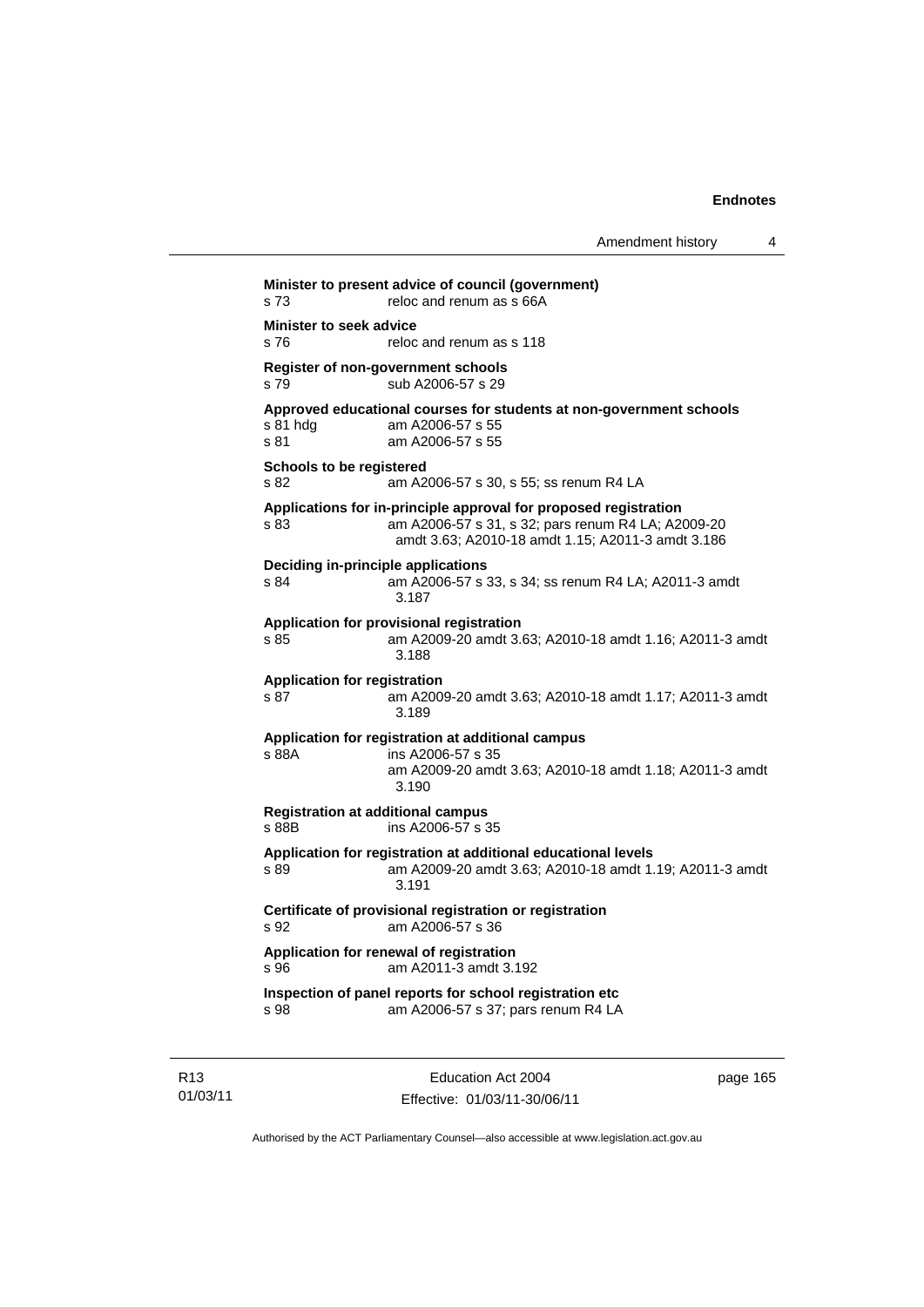4 Amendment history

|                                                 | Inspection of register of enrolment and attendances for non-government                                                        |
|-------------------------------------------------|-------------------------------------------------------------------------------------------------------------------------------|
| schools<br>s 101                                | am A2006-57 s 55                                                                                                              |
|                                                 |                                                                                                                               |
| s 102                                           | Procedures to encourage attendance at non-government schools<br>am A2006-57 s 55                                              |
| s 103                                           | Reporting to parents-non-government schools<br>am A2006-57 s 55                                                               |
| s 104 hdg<br>s 104                              | Suspension, transfer or exclusion of students-Catholic systemic schools<br>sub A2006-57 s 38<br>am A2006-57 s 55: A2010-7 s 5 |
| s 105 hdg<br>$s$ 105                            | Suspension or exclusion of students-other non-government schools<br>am A2006-57 s 55<br>am A2006-57 s 55                      |
| s 107                                           | <b>Functions of council (non-government)</b><br>am A2006-57 s 39                                                              |
| div 4.4.3 hdg                                   | Other provisions relating to council (non-government)<br>ins A2006-57 s 40                                                    |
| <b>Minister to seek advice</b><br>s 118         | orig s 118 om A2006-57 s 41<br>(prev s 76) reloc and renum as s 118 A2006-57 s 28                                             |
| s 118A                                          | Minister to present advice of council (non-government)<br>(prev s 127) reloc and renum as s 118A A2006-57 s 44                |
| s 119                                           | Appointment of authorised persons (non-government)<br>am A2010-18 amdt 1.20                                                   |
| <b>Miscellaneous</b><br>div 4.5.3 hdg           | om A2006-57 s 42                                                                                                              |
| s 126                                           | Inspection of register of non-government schools<br>om A2006-57 s 43                                                          |
| s 127                                           | Minister to present advice of council (non-government)<br>reloc and renum as s 118A                                           |
| s 130                                           | Provisional registration for home education<br>sub A2006-57 s 45<br>am A2011-3 amdt 3.193                                     |
| <b>Registration for home education</b><br>s 131 | am A2006-57 s 46                                                                                                              |

page 166 **Education Act 2004** Effective: 01/03/11-30/06/11

R13 01/03/11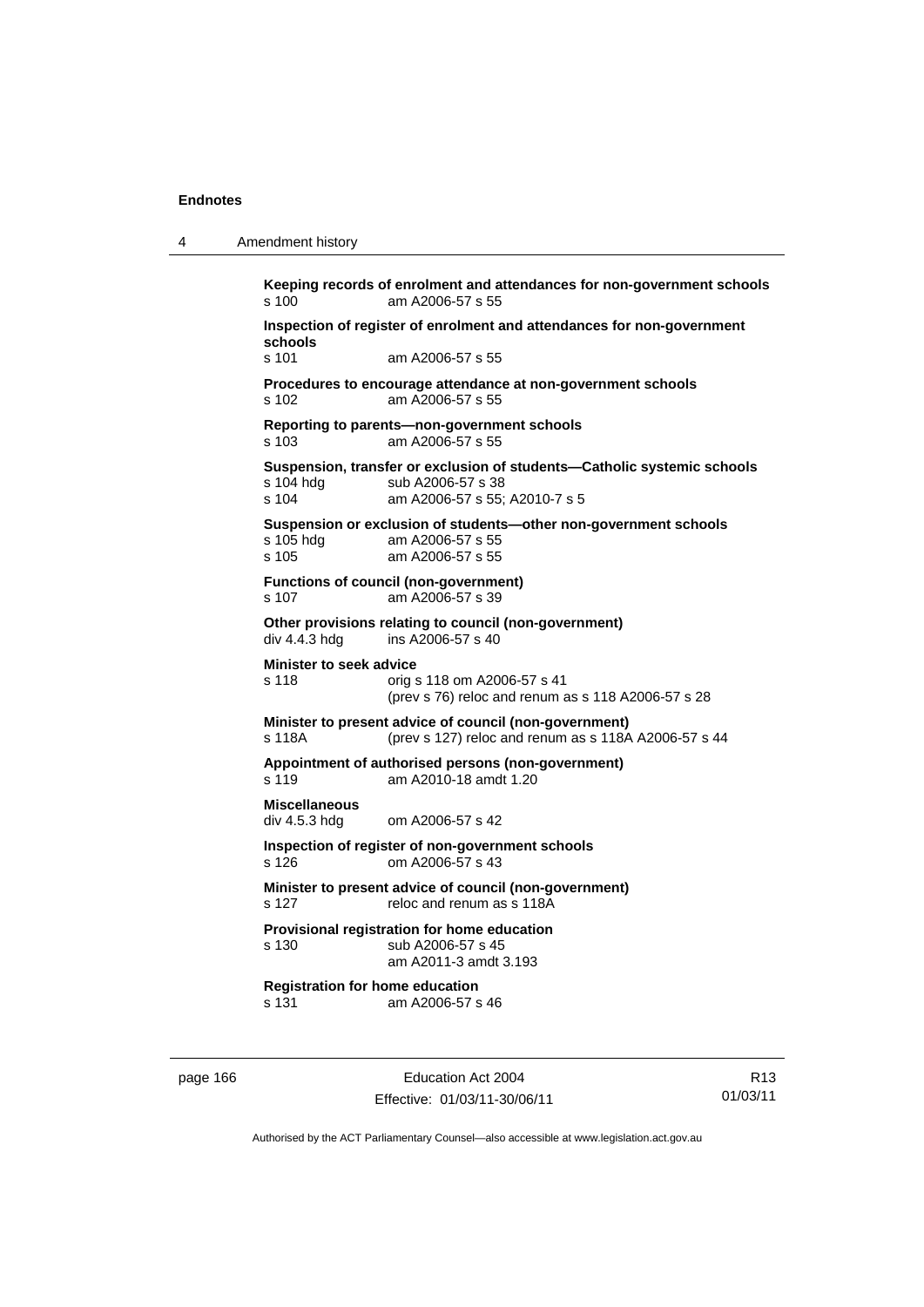```
Registration of child 
                 am A2006-57 s 47, s 48
Renewal of registration for home education 
                 am A2011-3 amdt 3.194
Notification and review of decisions 
pt 6.1 hdg sub A2008-37 amdt 1.131
Definitions—pt 6.1 
s 140 sub A2008-37 amdt 1.131 
                  def decision-maker ins A2008-37 amdt 1.131 
                  def internally reviewable decision ins A2008-37 amdt 1.131 
                  def internal reviewer ins A2008-37 amdt 1.131 
                  def internal review notice ins A2008-37 amdt 1.131 
                  def reviewable decision ins A2008-37 amdt 1.131 
Internal review notices 
                 sub A2008-37 amdt 1.131
Applications for internal review 
s 142 sub A2008-37 amdt 1.131 
Applications not stay reviewable decisions 
s 143 sub A2008-37 amdt 1.131 
Internal review 
                 sub A2008-37 amdt 1.131
Reviewable decision notices 
s 145 sub A2008-37 amdt 1.131 
Applications to ACAT 
                 ins A2008-37 amdt 1.131
Student transfer register 
s 146A ins A2009-40 s 6 
Notification of parents 
s 149 am A2006-57 s 55 
Gifts and donations 
s 151 am A2011-3 amdt 3.195 
Notices of intention under former education Act to conduct schools at 
additional educational levels 
s 153 exp 1 January 2015 (s 153 (5))
Evidence—certificate signed by principal etc 
s 153A ins A2009-40 s 7 
Transitional provisions 
ch 7 hdg exp 1 January 2006 (s 171)
```
R13 01/03/11

Education Act 2004 Effective: 01/03/11-30/06/11 page 167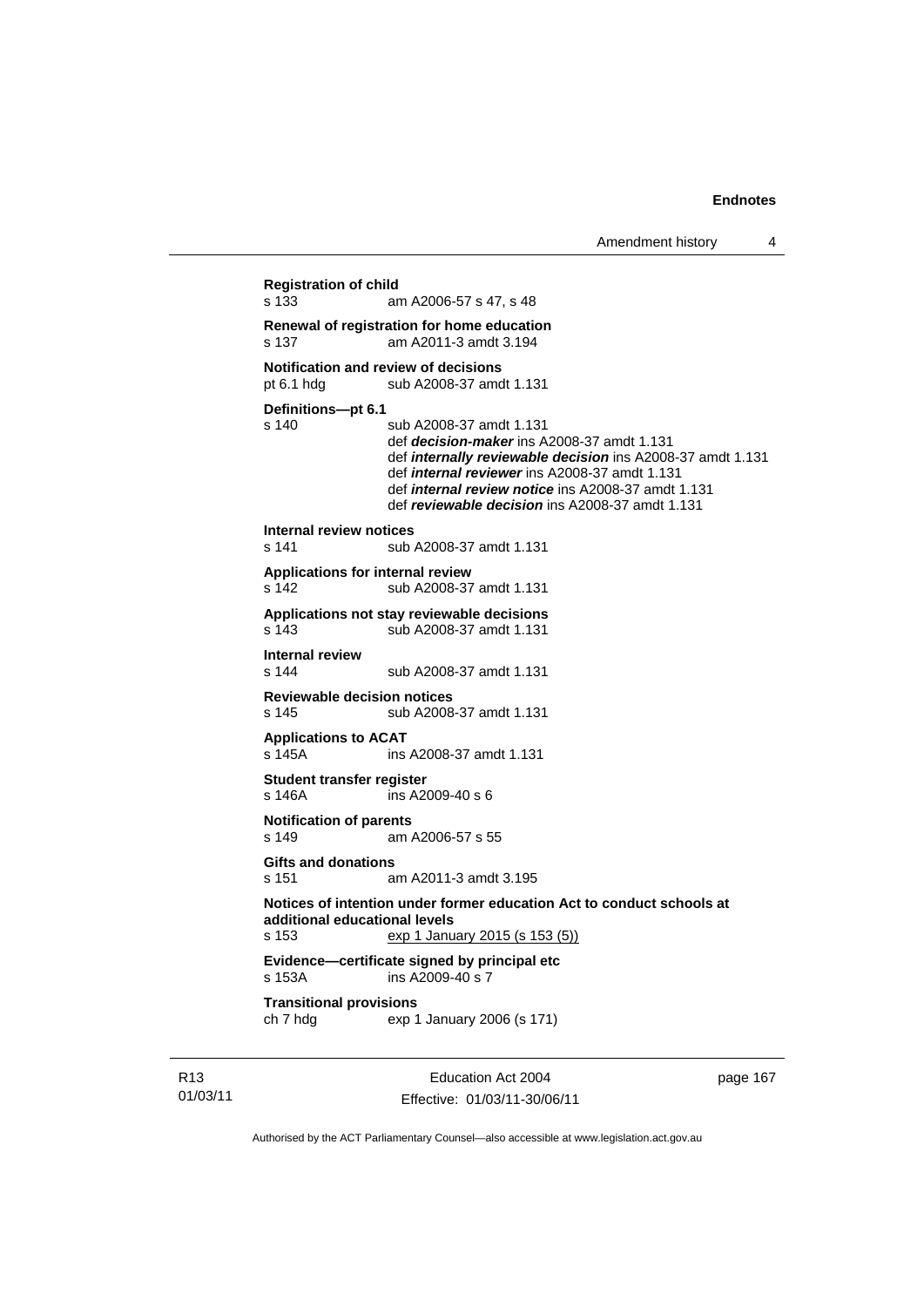| 4 | Amendment history |
|---|-------------------|
|---|-------------------|

```
Assets and liabilities of former authority 
pt 7.1 hdg exp 1 January 2006 (s 171) 
Meaning of former authority
s 156 exp 1 January 2006 (s 171) 
Vesting of assets and liabilities of former authority in Territory 
s 157 exp 1 January 2006 (s 171) 
Evidentiary certificate for vested assets and liabilities 
s 158 exp 1 January 2006 (s 171) 
Registration of changes in title to certain assets 
s 159 exp 1 January 2006 (s 171) 
Proceedings and evidence in relation to vested assets and liabilities 
s 160 exp 1 January 2006 (s 171) 
General savings 
pt 7.2 hdg exp 1 January 2006 (s 171) 
Interpretation 
div 7.2.1 hdg exp 1 January 2006 (s 171) 
Definitions for pt 7.3 
s 161 exp 1 January 2006 (s 171) 
Former authority Act 
div 7.2.2 hdg exp 1 January 2006 (s 171) 
Existing schools etc 
s 162 exp 1 January 2006 (s 171) 
Name of schools, institutions and services 
s 163 exp 1 January 2006 (s 171) 
School boards 
s 164 exp 1 January 2006 (s 171) 
Parents and citizens associations 
s 165 exp 1 January 2006 (s 171) 
Members of school boards 
s 166 exp 1 January 2006 (s 171) 
Former education Act 
div 7.2.3 hdg exp 1 January 2006 (s 171) 
Exemption certificates 
s 167 exp 1 January 2006 (s 171) 
Existing registered and provisionally registered schools 
s 168 exp 1 January 2006 (s 171)
```
page 168 **Education Act 2004** Effective: 01/03/11-30/06/11

R13 01/03/11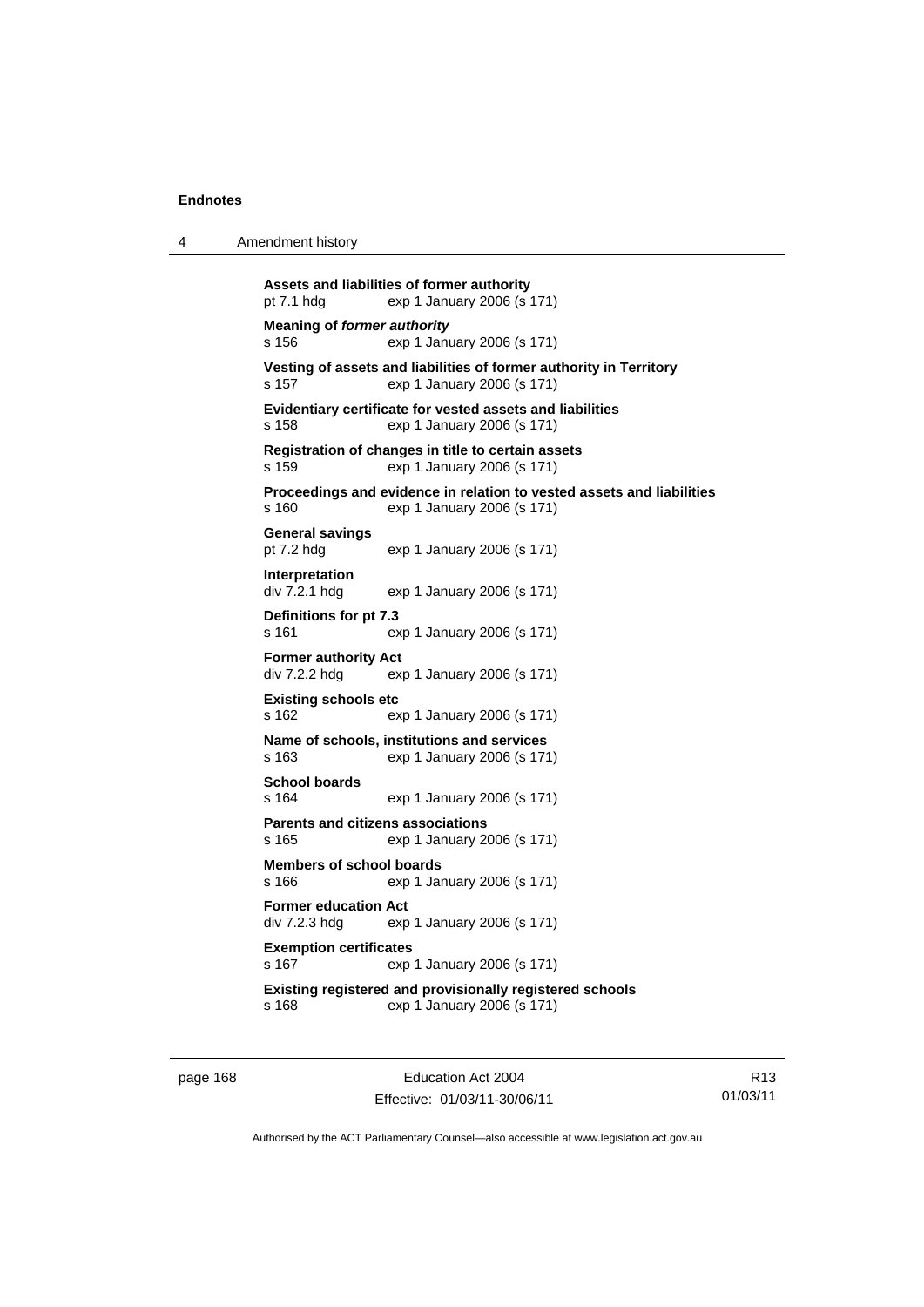|                                                                               |                                                                                                                                 | Education Act 2004<br>Effective: 01/03/11-30/06/11                                                                                            | page 169 |  |  |
|-------------------------------------------------------------------------------|---------------------------------------------------------------------------------------------------------------------------------|-----------------------------------------------------------------------------------------------------------------------------------------------|----------|--|--|
|                                                                               | <b>Minister's decisions</b><br>sch 1 pt 1.1                                                                                     | am A2006-57 s 50; items renum R4 LA<br>om A2008-37 amdt 1.132                                                                                 |          |  |  |
|                                                                               | sch 1                                                                                                                           | sub A2008-37 amdt 1.132<br>am A2009-40 s 9; items renum R9 LA                                                                                 |          |  |  |
|                                                                               | Expiry-ch 9<br>s 303<br><b>Reviewable decisions</b>                                                                             | ins A2009-40 s 8<br>exp 1 January 2012 (s 303 (1) (LA s 88 declaration applies))                                                              |          |  |  |
|                                                                               | <b>Transitional regulations</b><br>s 302                                                                                        | ins A2009-40 s 8<br>exp 1 January 2012 (s 303 (1))                                                                                            |          |  |  |
|                                                                               | <b>Application of amending Act</b><br>ins A2009-40 s 8<br>s 301<br>exp 1 January 2012 (s 303 (1) (LA s 88 declaration applies)) |                                                                                                                                               |          |  |  |
|                                                                               | Meaning of amending Act-ch 9<br>s 300                                                                                           | ins A2009-40 s 8<br>exp 1 January 2012 (s 303 (1) (LA s 88 declaration applies))                                                              |          |  |  |
|                                                                               | ch 9 hdg                                                                                                                        | Transitional-Education (Participation) Amendment Act 2009<br>ins A2009-40 s 8<br>exp 1 January 2012 (s 303 (1) (LA s 88 declaration applies)) |          |  |  |
| Legislation amended-sch 2<br>s 175<br>om LA s 89 (3)                          |                                                                                                                                 |                                                                                                                                               |          |  |  |
|                                                                               | <b>Regulations repealed</b><br>s 174<br>om LA s 89 (3)                                                                          |                                                                                                                                               |          |  |  |
|                                                                               | <b>Acts repealed</b><br>s 173                                                                                                   | om LA s 89 (3)                                                                                                                                |          |  |  |
|                                                                               | Repeals and consequential amendments<br>ch 8 hdg<br>om LA s 89 (3)                                                              |                                                                                                                                               |          |  |  |
| Declared law for Legislation Act, s 88<br>s 172<br>exp 1 January 2006 (s 171) |                                                                                                                                 |                                                                                                                                               |          |  |  |
|                                                                               | Expiry of ch 7<br>s 171                                                                                                         | exp 1 January 2006 (s 171)                                                                                                                    |          |  |  |
|                                                                               | Modification of ch 7's operation<br>s 170                                                                                       | exp 1 January 2006 (s 171)                                                                                                                    |          |  |  |
|                                                                               | <b>Miscellaneous</b><br>pt 7.3 hdg                                                                                              | exp 1 January 2006 (s 171)                                                                                                                    |          |  |  |
|                                                                               | Registers<br>s 169                                                                                                              | exp 1 January 2006 (s 171)                                                                                                                    |          |  |  |
|                                                                               |                                                                                                                                 |                                                                                                                                               |          |  |  |

Authorised by the ACT Parliamentary Counsel—also accessible at www.legislation.act.gov.au

R13 01/03/11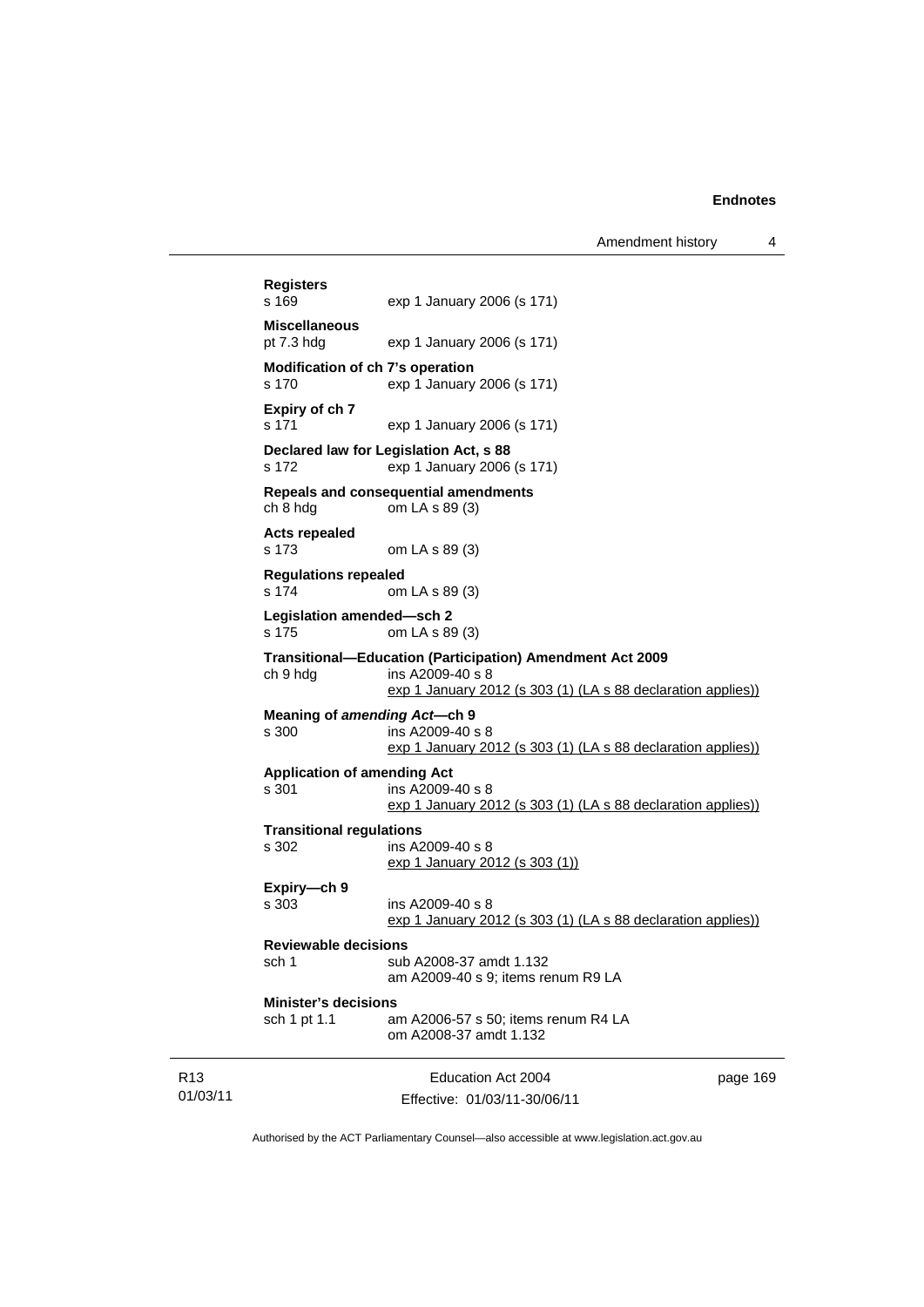4 Amendment history

| <b>Chief executive's decisions</b>          |                                                                                                              |  |  |  |  |  |  |
|---------------------------------------------|--------------------------------------------------------------------------------------------------------------|--|--|--|--|--|--|
| sch 1 pt 1.2                                | am A2006-57 s 51, s 55                                                                                       |  |  |  |  |  |  |
|                                             | om A2008-37 amdt 1.132                                                                                       |  |  |  |  |  |  |
| <b>Consequential amendments</b>             |                                                                                                              |  |  |  |  |  |  |
| sch 2                                       | om LA s 89 (3)                                                                                               |  |  |  |  |  |  |
|                                             |                                                                                                              |  |  |  |  |  |  |
| <b>Dictionary</b><br>dict                   |                                                                                                              |  |  |  |  |  |  |
|                                             | am A2008-37 amdt 1.133, amdt 1.134; A2009-20 amdt 3.64;<br>A2009-40 s 10; A2010-18 amdt 1.21                 |  |  |  |  |  |  |
|                                             | def <i>appointed member</i> am A2006-57 s 52                                                                 |  |  |  |  |  |  |
|                                             | def approval statement ins A2009-40 s 11                                                                     |  |  |  |  |  |  |
|                                             | def approved educational course (government) am                                                              |  |  |  |  |  |  |
|                                             | A2006-57 s 55                                                                                                |  |  |  |  |  |  |
|                                             | def approved educational course (non-government) am                                                          |  |  |  |  |  |  |
|                                             | A2006-57 s 55                                                                                                |  |  |  |  |  |  |
| def board appointed member am A2006-57 s 52 |                                                                                                              |  |  |  |  |  |  |
|                                             | def completes year 10 ins A2009-40 s 11                                                                      |  |  |  |  |  |  |
|                                             | def completes year 12 ins A2009-40 s 11                                                                      |  |  |  |  |  |  |
|                                             | def compliance notice ins A2009-40 s 11                                                                      |  |  |  |  |  |  |
|                                             | def compulsory school age sub A2009-40 s 12                                                                  |  |  |  |  |  |  |
|                                             | def education course ins A2009-40 s 13                                                                       |  |  |  |  |  |  |
|                                             | def education provider ins A2009-40 s 13                                                                     |  |  |  |  |  |  |
|                                             | def employment alternative ins A2009-40 s 13                                                                 |  |  |  |  |  |  |
|                                             | def exclusion am A2006-57 s 55                                                                               |  |  |  |  |  |  |
|                                             | def exemption certificate sub A2009-40 s 14                                                                  |  |  |  |  |  |  |
|                                             | def full-time participation ins A2009-40 s 15                                                                |  |  |  |  |  |  |
|                                             | def full-time participation requirement ins A2009-40 s 15<br>def <i>information notice</i> ins A2009-40 s 15 |  |  |  |  |  |  |
|                                             | def <i>internally reviewable decision</i> ins A2008-37 amdt 1.135                                            |  |  |  |  |  |  |
|                                             | def <i>internal reviewer</i> sub A2008-37 amdt 1.136                                                         |  |  |  |  |  |  |
|                                             | def <i>internal review notice</i> ins A2008-37 amdt 1.137                                                    |  |  |  |  |  |  |
|                                             | def parents and citizens member am A2006-57 s 52                                                             |  |  |  |  |  |  |
|                                             | def participates ins A2009-40 s 15                                                                           |  |  |  |  |  |  |
|                                             | def <i>proposed opening day</i> am A2006-57 s 53                                                             |  |  |  |  |  |  |
|                                             | def reviewable decision sub A2008-37 amdt 1.138                                                              |  |  |  |  |  |  |
|                                             | def school am A2009-40 s 16                                                                                  |  |  |  |  |  |  |
|                                             | def school-leaving age om A2009-40 s 17                                                                      |  |  |  |  |  |  |
|                                             | def staff member am A2006-57 s 53                                                                            |  |  |  |  |  |  |
|                                             | def student member am A2006-57 s 53                                                                          |  |  |  |  |  |  |
|                                             | def <i>training alternative</i> ins A2009-40 s 18                                                            |  |  |  |  |  |  |
|                                             | def <i>training alternative provider</i> ins A2009-40 s 18                                                   |  |  |  |  |  |  |
|                                             |                                                                                                              |  |  |  |  |  |  |

page 170 Education Act 2004 Effective: 01/03/11-30/06/11

R13 01/03/11

Authorised by the ACT Parliamentary Counsel—also accessible at www.legislation.act.gov.au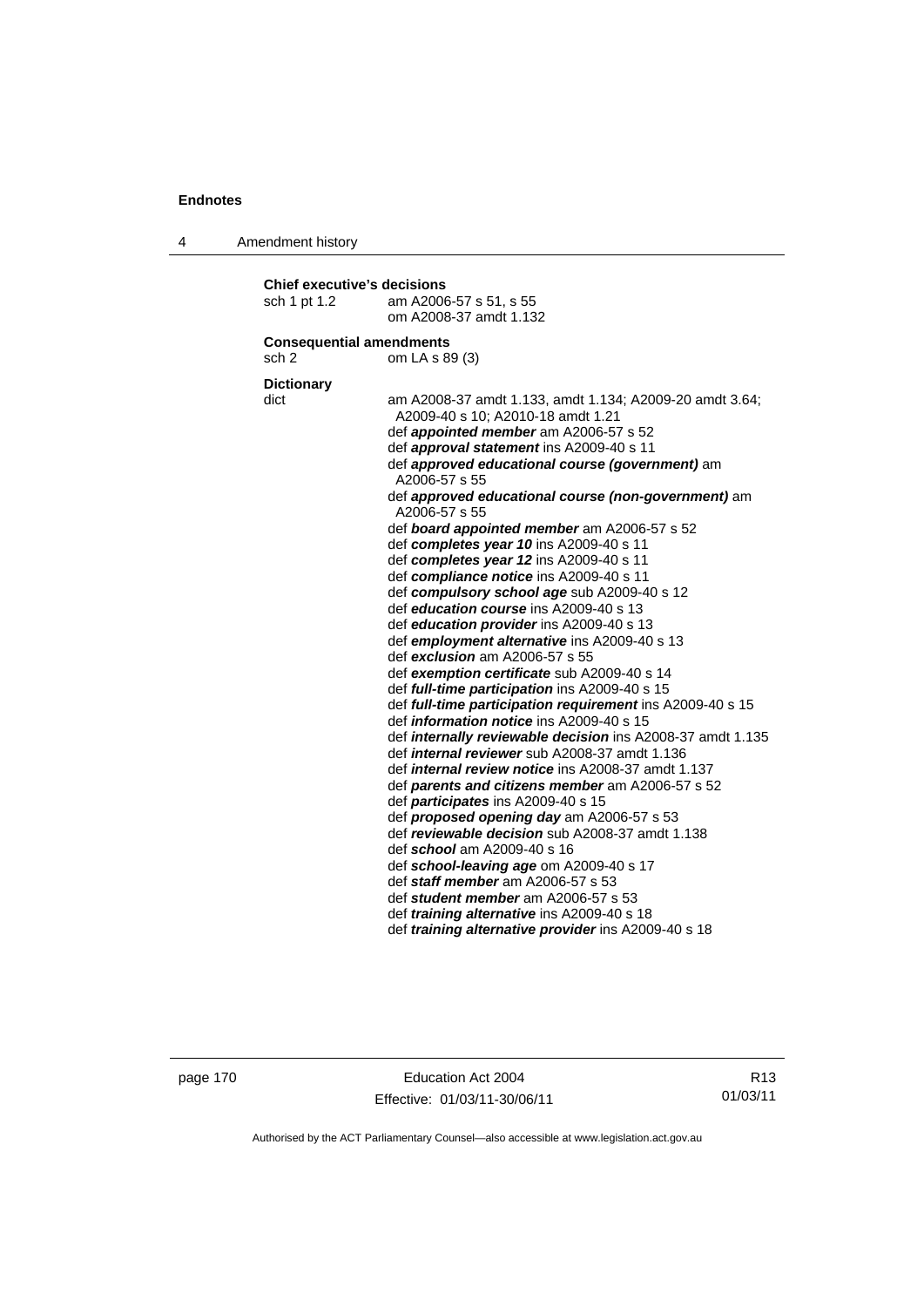# **5 Earlier republications**

Some earlier republications were not numbered. The number in column 1 refers to the publication order.

Since 12 September 2001 every authorised republication has been published in electronic pdf format on the ACT legislation register. A selection of authorised republications have also been published in printed format. These republications are marked with an asterisk (\*) in column 1. Electronic and printed versions of an authorised republication are identical.

| R <sub>1</sub><br>1 Jan 2005-<br>not amended<br>new Act<br>1 Jan 2005<br>1 Jan 2006<br>R <sub>2</sub><br>2 Jan 2006-<br>not amended<br>commenced expiry<br>2 Jan 2006<br>15 June 2006<br>16 June 2006-<br>R <sub>3</sub><br>A2006-28<br>amendments by<br>16 June 2006<br>19 Dec 2006<br>A2006-28<br>20 Dec 2006-<br>R4<br>A2006-57<br>amendments by<br>A2006-57<br>20 Dec 2006<br>26 Oct 2008<br>27 Oct 2008-<br>R <sub>5</sub><br>A2008-37<br>amendments by<br>27 Oct 2008<br>1 Feb 2008<br>A2008-20<br>2 Feb 2009-<br>R <sub>6</sub><br>A2008-37<br>amendments by<br>2 Feb 2009<br>26 Feb 2009<br>A2008-37<br>R7<br>27 Feb 2009-<br>A2008-37<br>amendments by<br>27 Feb 2009<br>A2008-20<br>21 Sept 2009<br>22 Sept 2009-<br>R <sub>8</sub><br>A2009-20<br>amendments by<br>31 Dec 2009<br>A2009-20<br>22 Sept 2009<br>R <sub>9</sub><br>1 Jan 2010-<br>A2009-40<br>amendments by<br>1 Jan 2010<br>3 Mar 2010<br>A2009-40<br>4 Mar 2010-<br>A2010-7<br>R <sub>10</sub><br>amendments by<br>4 Mar 2010<br>2 June 2010<br>A2010-7<br>A2010-18<br>R <sub>11</sub><br>3 June 2010-<br>amendments by<br>3 June 2010<br>A2010-18<br>6 July 2010 | <b>Republication</b><br>No and date | <b>Effective</b> | Last<br>amendment<br>made by | <b>Republication</b><br>for |
|---------------------------------------------------------------------------------------------------------------------------------------------------------------------------------------------------------------------------------------------------------------------------------------------------------------------------------------------------------------------------------------------------------------------------------------------------------------------------------------------------------------------------------------------------------------------------------------------------------------------------------------------------------------------------------------------------------------------------------------------------------------------------------------------------------------------------------------------------------------------------------------------------------------------------------------------------------------------------------------------------------------------------------------------------------------------------------------------------------------------------------------------|-------------------------------------|------------------|------------------------------|-----------------------------|
|                                                                                                                                                                                                                                                                                                                                                                                                                                                                                                                                                                                                                                                                                                                                                                                                                                                                                                                                                                                                                                                                                                                                             |                                     |                  |                              |                             |
|                                                                                                                                                                                                                                                                                                                                                                                                                                                                                                                                                                                                                                                                                                                                                                                                                                                                                                                                                                                                                                                                                                                                             |                                     |                  |                              |                             |
|                                                                                                                                                                                                                                                                                                                                                                                                                                                                                                                                                                                                                                                                                                                                                                                                                                                                                                                                                                                                                                                                                                                                             |                                     |                  |                              |                             |
|                                                                                                                                                                                                                                                                                                                                                                                                                                                                                                                                                                                                                                                                                                                                                                                                                                                                                                                                                                                                                                                                                                                                             |                                     |                  |                              |                             |
|                                                                                                                                                                                                                                                                                                                                                                                                                                                                                                                                                                                                                                                                                                                                                                                                                                                                                                                                                                                                                                                                                                                                             |                                     |                  |                              |                             |
|                                                                                                                                                                                                                                                                                                                                                                                                                                                                                                                                                                                                                                                                                                                                                                                                                                                                                                                                                                                                                                                                                                                                             |                                     |                  |                              |                             |
|                                                                                                                                                                                                                                                                                                                                                                                                                                                                                                                                                                                                                                                                                                                                                                                                                                                                                                                                                                                                                                                                                                                                             |                                     |                  |                              |                             |
|                                                                                                                                                                                                                                                                                                                                                                                                                                                                                                                                                                                                                                                                                                                                                                                                                                                                                                                                                                                                                                                                                                                                             |                                     |                  |                              |                             |
|                                                                                                                                                                                                                                                                                                                                                                                                                                                                                                                                                                                                                                                                                                                                                                                                                                                                                                                                                                                                                                                                                                                                             |                                     |                  |                              |                             |
|                                                                                                                                                                                                                                                                                                                                                                                                                                                                                                                                                                                                                                                                                                                                                                                                                                                                                                                                                                                                                                                                                                                                             |                                     |                  |                              |                             |
|                                                                                                                                                                                                                                                                                                                                                                                                                                                                                                                                                                                                                                                                                                                                                                                                                                                                                                                                                                                                                                                                                                                                             |                                     |                  |                              |                             |

R13 01/03/11

Education Act 2004 Effective: 01/03/11-30/06/11 page 171

Authorised by the ACT Parliamentary Counsel—also accessible at www.legislation.act.gov.au